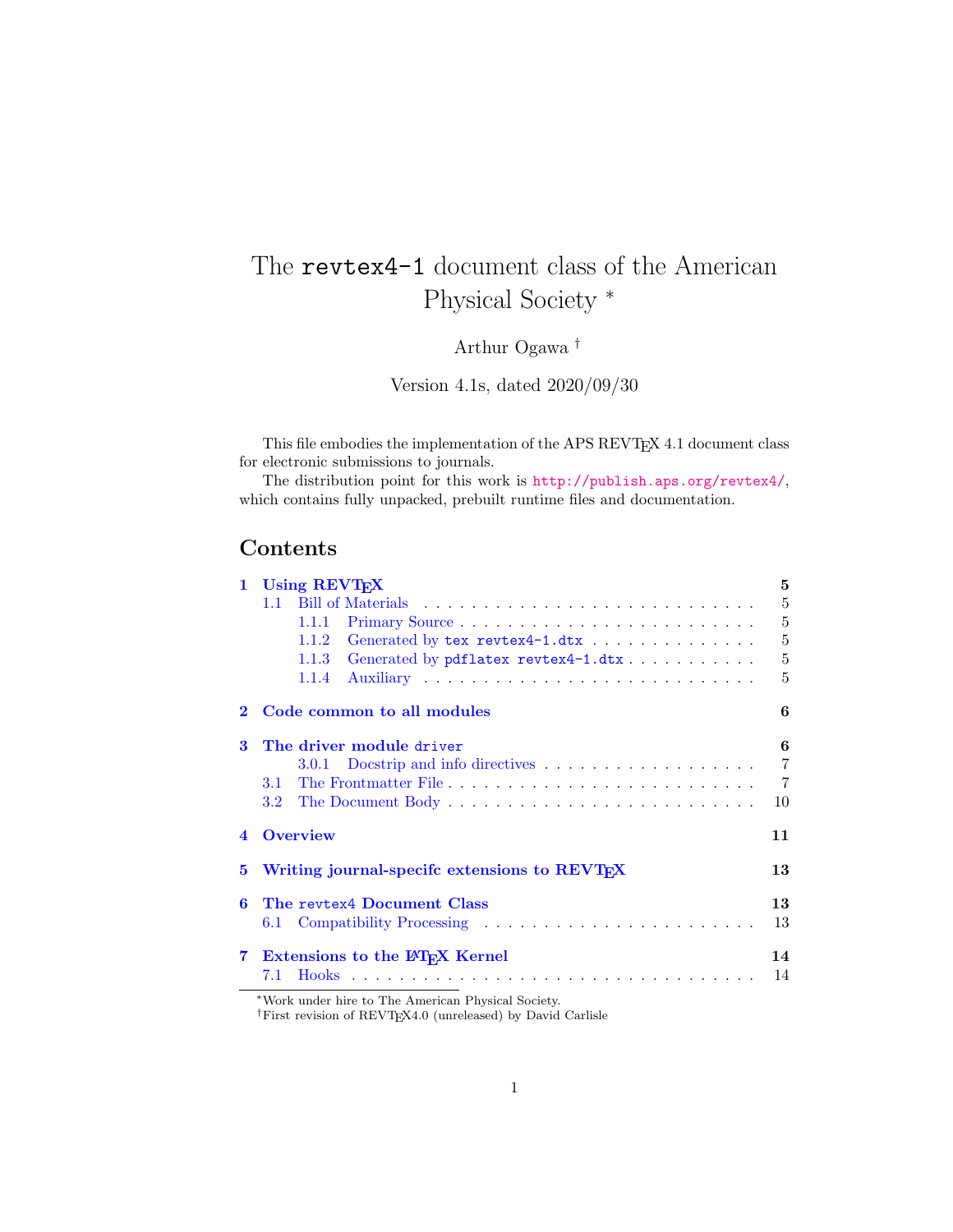| 8                                                    |                      | Compatability with the geometry package                                                           | 15        |
|------------------------------------------------------|----------------------|---------------------------------------------------------------------------------------------------|-----------|
| 9                                                    | <b>Options</b><br>15 |                                                                                                   |           |
|                                                      | 9.1                  |                                                                                                   | 15        |
|                                                      | 9.2                  |                                                                                                   | 15        |
|                                                      |                      | 9.2.1                                                                                             | 15        |
|                                                      |                      | 9.2.2                                                                                             | 16        |
|                                                      |                      | Showing PACS and keywords<br>9.2.3                                                                | 16        |
|                                                      |                      | Balance the last page when in two-column page grid $\ldots$ .<br>9.2.4                            | 17        |
|                                                      |                      | 9.2.5                                                                                             | 17        |
|                                                      |                      | 9.2.6                                                                                             | 17        |
|                                                      |                      | 9.2.7                                                                                             | 18        |
|                                                      |                      | 9.2.8                                                                                             | 18        |
|                                                      |                      | 9.2.9<br>Bibnotes                                                                                 | 19        |
|                                                      |                      | 9.2.10                                                                                            | 19        |
|                                                      |                      | 9.2.11                                                                                            | 19        |
|                                                      |                      | 9.2.12<br>$superbib \ldots \ldots \ldots \ldots \ldots \ldots \ldots \ldots \ldots \ldots \ldots$ | <b>20</b> |
|                                                      |                      |                                                                                                   | <b>20</b> |
|                                                      |                      | 9.2.14 Variants on the Bibliography Style                                                         | <b>20</b> |
|                                                      |                      | 9.2.15                                                                                            | 21        |
|                                                      |                      | 9.2.16 Two-Column Page Grid                                                                       | 21        |
|                                                      |                      | raggedbottom or flushbottom<br>9.2.17                                                             | 23        |
|                                                      |                      |                                                                                                   | 23        |
|                                                      |                      |                                                                                                   | 23        |
|                                                      |                      |                                                                                                   | 24        |
|                                                      |                      |                                                                                                   | 24        |
|                                                      |                      |                                                                                                   | 24        |
|                                                      |                      |                                                                                                   | 25        |
|                                                      |                      |                                                                                                   | 25        |
|                                                      |                      |                                                                                                   | 25        |
|                                                      |                      |                                                                                                   | 26        |
|                                                      |                      | 9.2.27 Presenting Authors and Their Affiliations                                                  | 28        |
|                                                      |                      |                                                                                                   | 28        |
| Attempt to fix float placement failure<br>9.3<br>9.4 |                      |                                                                                                   | 29        |
|                                                      |                      |                                                                                                   | 29        |
|                                                      | 9.5                  |                                                                                                   | 30        |
|                                                      | 9.6                  | Option to turn on diagnostics in the frontmatter $\ldots \ldots \ldots$                           | 30        |
|                                                      | 9.7                  | Default Option, Society, Journal, and pointsize                                                   | 31        |
|                                                      | 9.8                  |                                                                                                   | 33        |
|                                                      |                      | <b>10 Procedures Dependent Upon Options</b>                                                       | 34        |
|                                                      |                      | <b>11 Required Packages</b>                                                                       | 36        |
|                                                      |                      | <b>12 Incompatible Packages</b>                                                                   | 36        |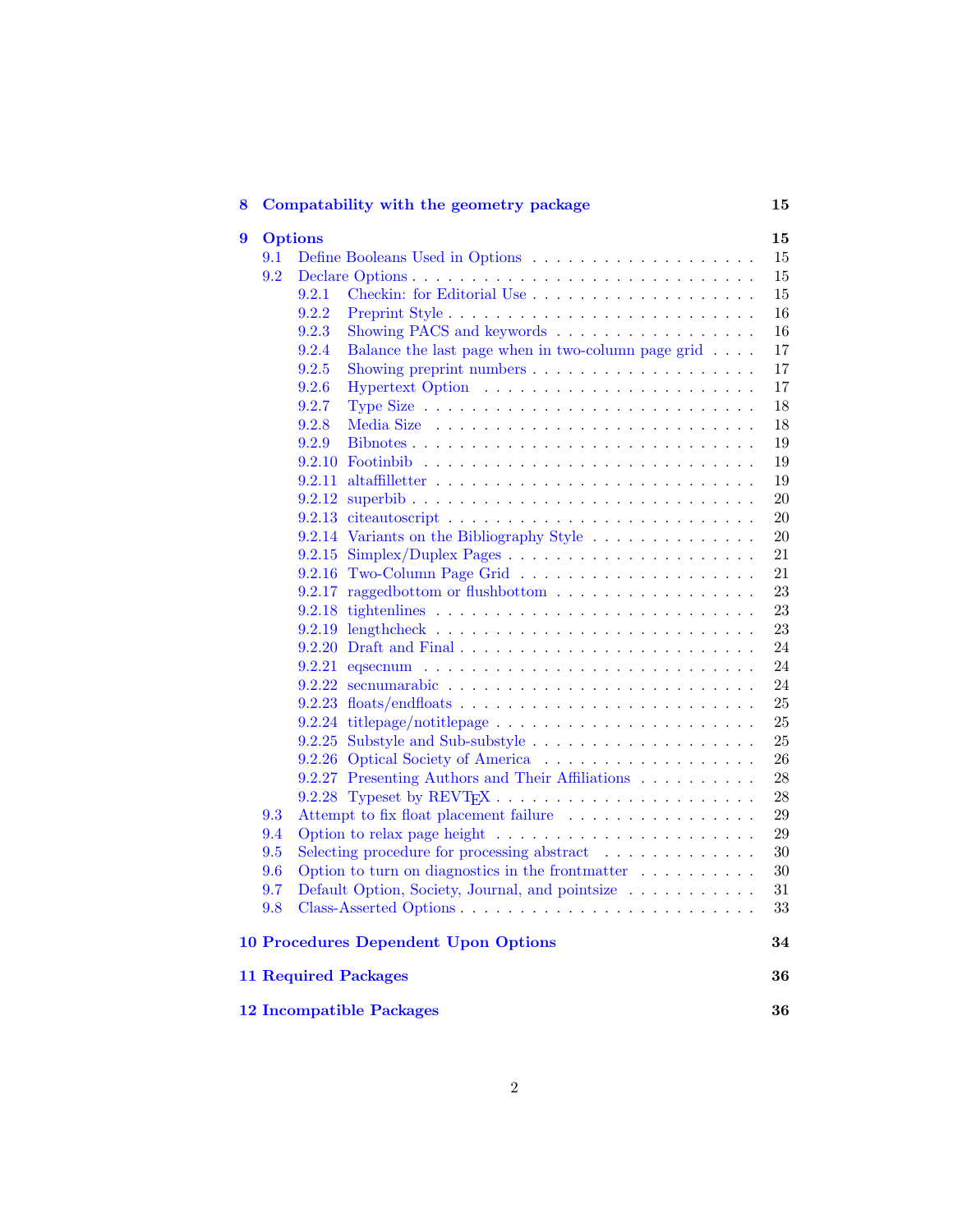| 13 Society- and Journal-Specific Code |  |  |
|---------------------------------------|--|--|
|---------------------------------------|--|--|

| 14 Body                                          | $\bf{37}$ |
|--------------------------------------------------|-----------|
|                                                  | 37        |
|                                                  | 38        |
|                                                  | 38        |
|                                                  | 39        |
| 14.4.1 Sectioning Commands and Their Productions | 39        |
| 14.4.2 The Acknowledgments Environment           | 40        |
|                                                  | 41        |
|                                                  | 42        |
|                                                  | 42        |
|                                                  | 43        |
|                                                  | 43        |
|                                                  | 43        |
|                                                  | 43        |
|                                                  | 45        |
|                                                  | 46        |
| 14.9.1 Deferring table Floats                    | 47        |
|                                                  | 48        |
| 14.10.1 Deferring video Floats                   | 49        |
| 15 Tabular                                       | 50        |
| <b>16 Footnote Text</b>                          | 50        |
|                                                  | 51        |
|                                                  | 51        |
| 16.1.2 \endnotes and \rtx@bibnotes               | 61        |
|                                                  |           |
| 17 Initial setup                                 | 68        |
| 18 \appendix                                     | 69        |
| 19 Changing the page grid                        | 69        |
| 19.1 Avoiding Grid Changes                       | 69        |
|                                                  | 70        |
|                                                  | 70        |
|                                                  |           |
| 20 Old font commands                             | 72        |
| 21 English-Language Texts                        | 72        |
| <b>22 Legacy Commands</b>                        | 74        |
| 23 Patches for lineno.sty                        | 77        |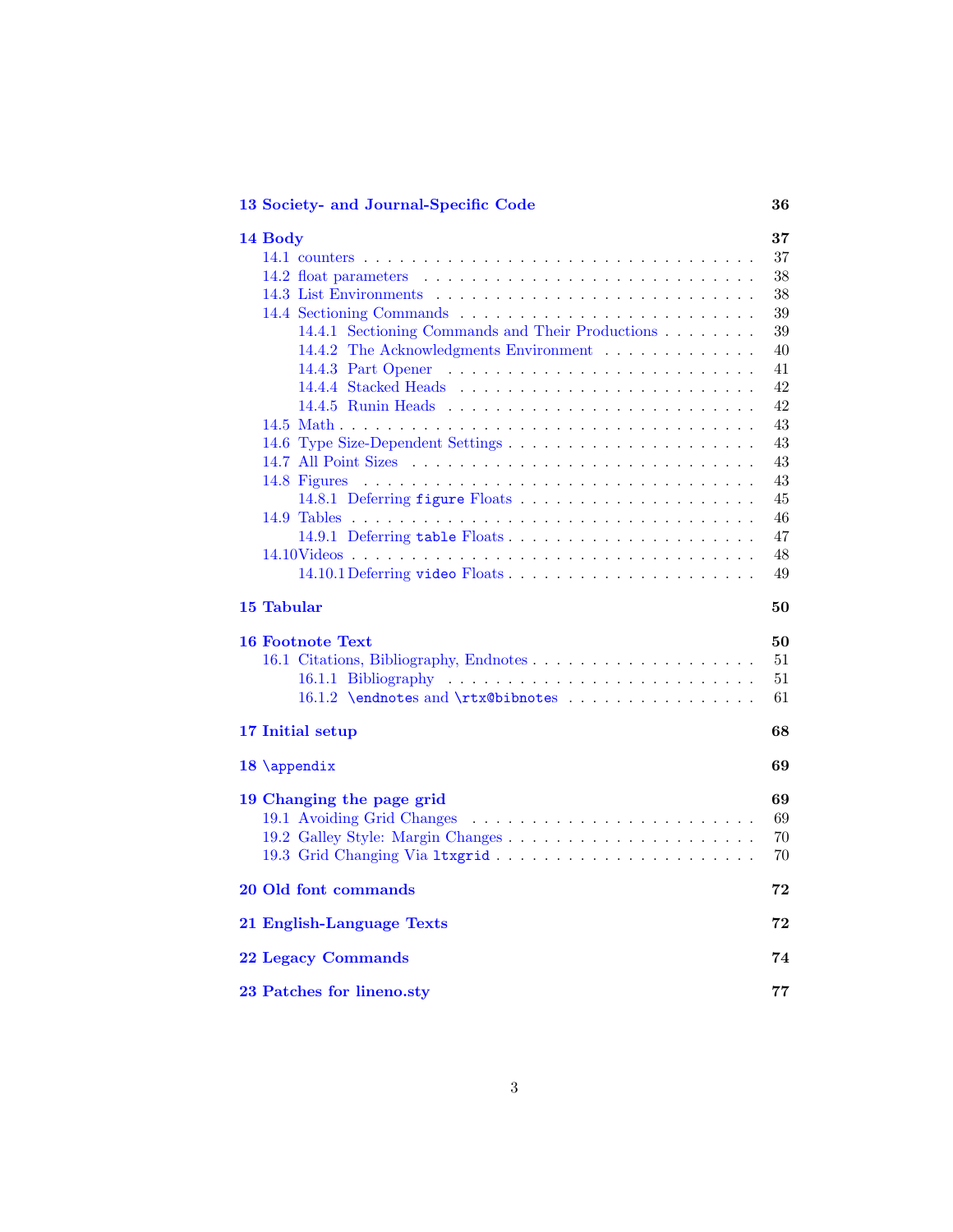| 24 Endgame for the Document Class                                                                                               | 78  |
|---------------------------------------------------------------------------------------------------------------------------------|-----|
|                                                                                                                                 | 78  |
| 24.2 Endgame Processing for the Document Class                                                                                  | 78  |
|                                                                                                                                 |     |
| 25 Symbols: the revsymb module                                                                                                  | 80  |
|                                                                                                                                 |     |
| 26 The 10pt class option: the 10pt module                                                                                       | 84  |
|                                                                                                                                 | 84  |
| 27 The 11pt class option: the 11pt module                                                                                       | 87  |
|                                                                                                                                 | 87  |
|                                                                                                                                 |     |
| 28 The 12pt class option: the 12pt module                                                                                       | 89  |
|                                                                                                                                 | 89  |
|                                                                                                                                 |     |
| 29 Page parameters                                                                                                              | 90  |
| 30 The aps class extension: the aps module                                                                                      | 92  |
|                                                                                                                                 | 93  |
|                                                                                                                                 | 94  |
|                                                                                                                                 | 94  |
|                                                                                                                                 | 94  |
|                                                                                                                                 | 100 |
|                                                                                                                                 | 101 |
|                                                                                                                                 | 103 |
| $30.3.5$ Default column bottom $\ldots \ldots \ldots \ldots \ldots \ldots$                                                      | 104 |
| $30.3.6$ Table alignment style $\dots \dots \dots \dots \dots \dots \dots \dots$                                                | 104 |
| 30.3.7 Footnote formatting                                                                                                      | 105 |
|                                                                                                                                 | 105 |
|                                                                                                                                 | 106 |
| 30.3.10 Comparing apsrev.bst and apsrmp.bst                                                                                     | 111 |
| 30.3.11 Index                                                                                                                   | 114 |
|                                                                                                                                 | 114 |
|                                                                                                                                 | 115 |
| $30.5.1$ pra                                                                                                                    | 115 |
|                                                                                                                                 | 115 |
|                                                                                                                                 | 116 |
|                                                                                                                                 | 116 |
| $30.5.5$ pre                                                                                                                    | 116 |
| the contract of the contract of the contract of the contract of the contract of the contract of the contract of<br>$30.5.6$ prl | 116 |
| $30.5.7$ per                                                                                                                    | 118 |
|                                                                                                                                 | 118 |
| $30.5.9$ rmp                                                                                                                    | 118 |
| 30.6 Establish APS Defaults                                                                                                     | 118 |
|                                                                                                                                 | 119 |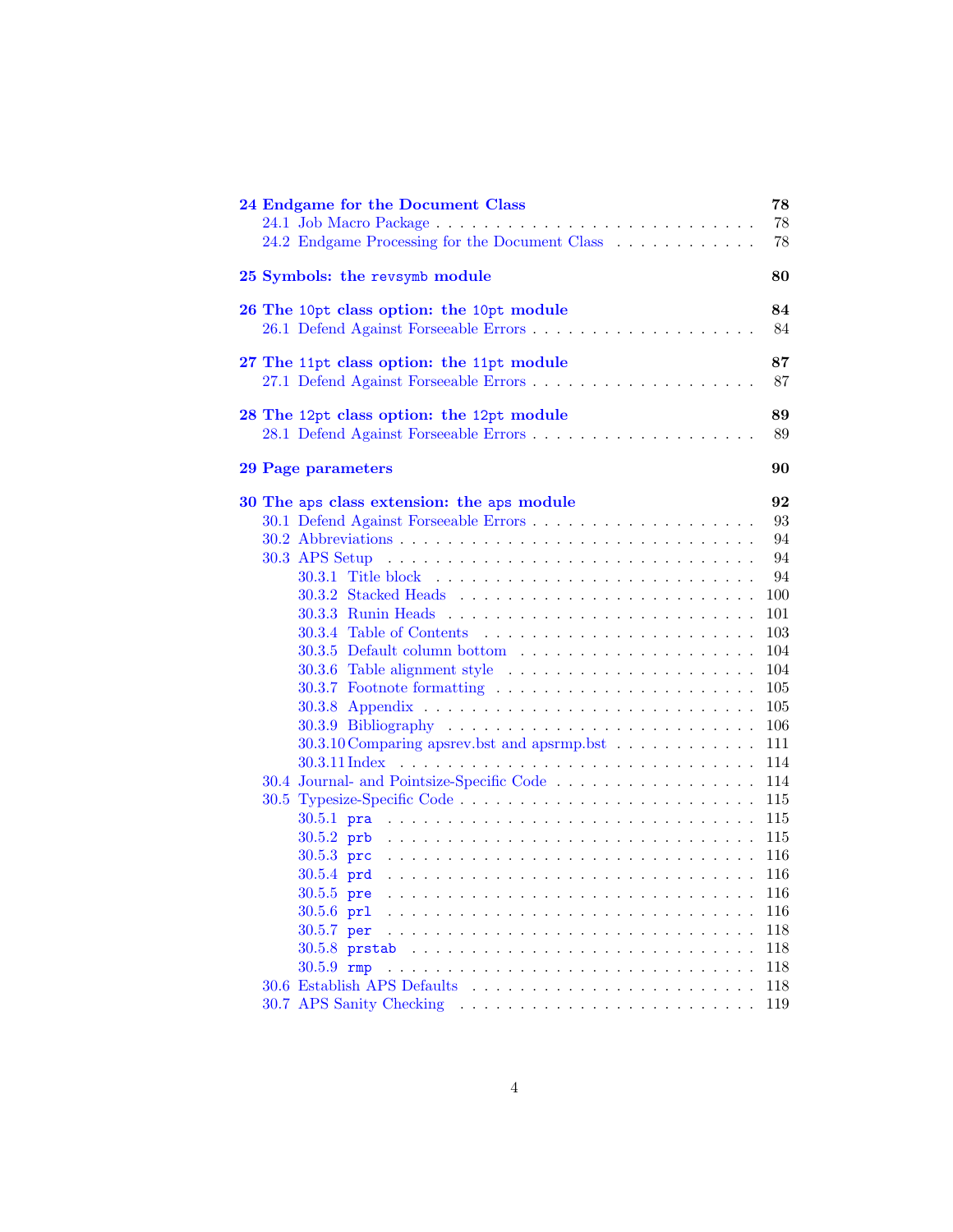|     |              | 31 The rmp journal substyle: the rmp module | 120 |
|-----|--------------|---------------------------------------------|-----|
|     |              |                                             |     |
| 32: |              |                                             | 123 |
|     |              |                                             |     |
|     |              |                                             |     |
|     |              |                                             |     |
|     |              |                                             |     |
|     |              |                                             |     |
|     | <b>Index</b> |                                             |     |

# <span id="page-4-0"></span>1 Using REVT<sub>E</sub>X

The file README has retrieval and installation information.

User documentation is presented separately in auguide.tex. The file template.aps is a boilerplate file.

## <span id="page-4-1"></span>1.1 Bill of Materials

Following is a list of the files in this distribution arranged according to provenance.

### <span id="page-4-2"></span>1.1.1 Primary Source

One single file generates all.

```
%revtex4-1.dtx
%
```
### <span id="page-4-3"></span>1.1.2 Generated by tex revtex4-1.dtx

Typesetting ths file under TEX itself runs the installer, which generates the package files.

```
%revtex4-1.cls, revtex4.ins, revtex4.drv, aps4-1.rtx,
%aps10pt4-1.rtx, aps11pt4-1.rtx, aps12pt4-1.rtx, revsymp.sty
%
```
## <span id="page-4-4"></span>1.1.3 Generated by pdflatex revtex4-1.dtx

Typesetting the source file under LATEX generates the documentation.

%revtex4.pdf, %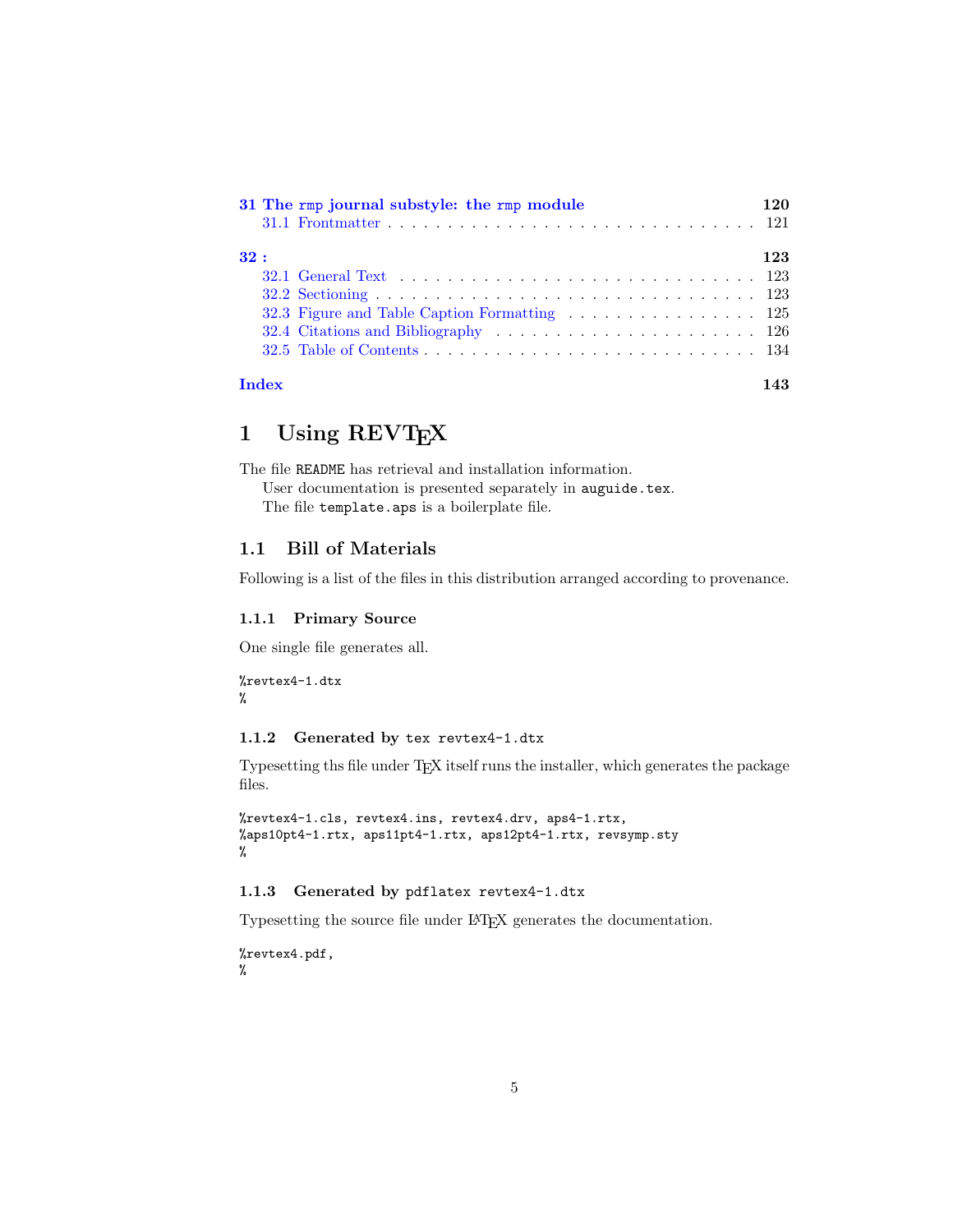### <span id="page-5-0"></span>1.1.4 Auxiliary

The following are auxiliary files generated in the course of running LAT<sub>EX</sub>:

```
%revtex4.aux revtex4.idx revtex4.ind revtex4.log revtex4.toc
%
```
# <span id="page-5-1"></span>2 Code common to all modules

The following may look a bit klootchy, but we want to require only one place in this file where the version number is stated, and we also want to ensure that the version number is embedded into every generated file.

Now we declare that these files can only be used with  $\text{LATEX } 2\varepsilon$ . An appropriate message is displayed if a different T<sub>EX</sub> format is used.

```
1 %<*doc|kernel|aps|rmp|revsymb>
2 \NeedsTeXFormat{LaTeX2e}[1996/12/01]%
3 %</doc|kernel|aps|rmp|revsymb>
4 %<kernel>\ProvidesClass{revtex4-1}
5 %<aps>\ProvidesFile{aps4-1}
6 %<rmp>\ProvidesFile{apsrmp4-1}
7 %<10pt>\ProvidesFile{aps10pt4-1}
8 %<11pt>\ProvidesFile{aps11pt4-1}
9 %<12pt>\ProvidesFile{aps12pt4-1}
10 % < revsymb> \ProvidesPackage {revsymb4-1}
11 %<*doc>
12 \ProvidesFile{revtex4-1.dtx}
13 %</doc>
14 %<*!package&!options>
15 %<version>
16 [2020/09/30 4.1s (http://publish.aps.org/revtex4/ for documentation)]% \fileversion
17 %</!package&!options>
```
The current class name is remembered in \class@name. This is something of a klootch, relying as it does on knowledge of the implementation of \ProvidesPackage. 18 %<kernel>\let\class@name\@gtempa

# <span id="page-5-2"></span>3 The driver module driver

This module, consisting of the present section, typesets the programmer's documentation, generating the **OOreadme**.txt and sample document as needed.

Because the only uncommented-out lines of code at the beginning of this file constitute the driver module itself, we can simply typeset the .dtx file directly, and there is thus rarely any need to generate the "driver" DOCSTRIP module. Module delimiters are nonetheless required so that this code does not find its way into the other modules.

The \end{document} command concludes the typesetting run.

```
19 %<*doc>
```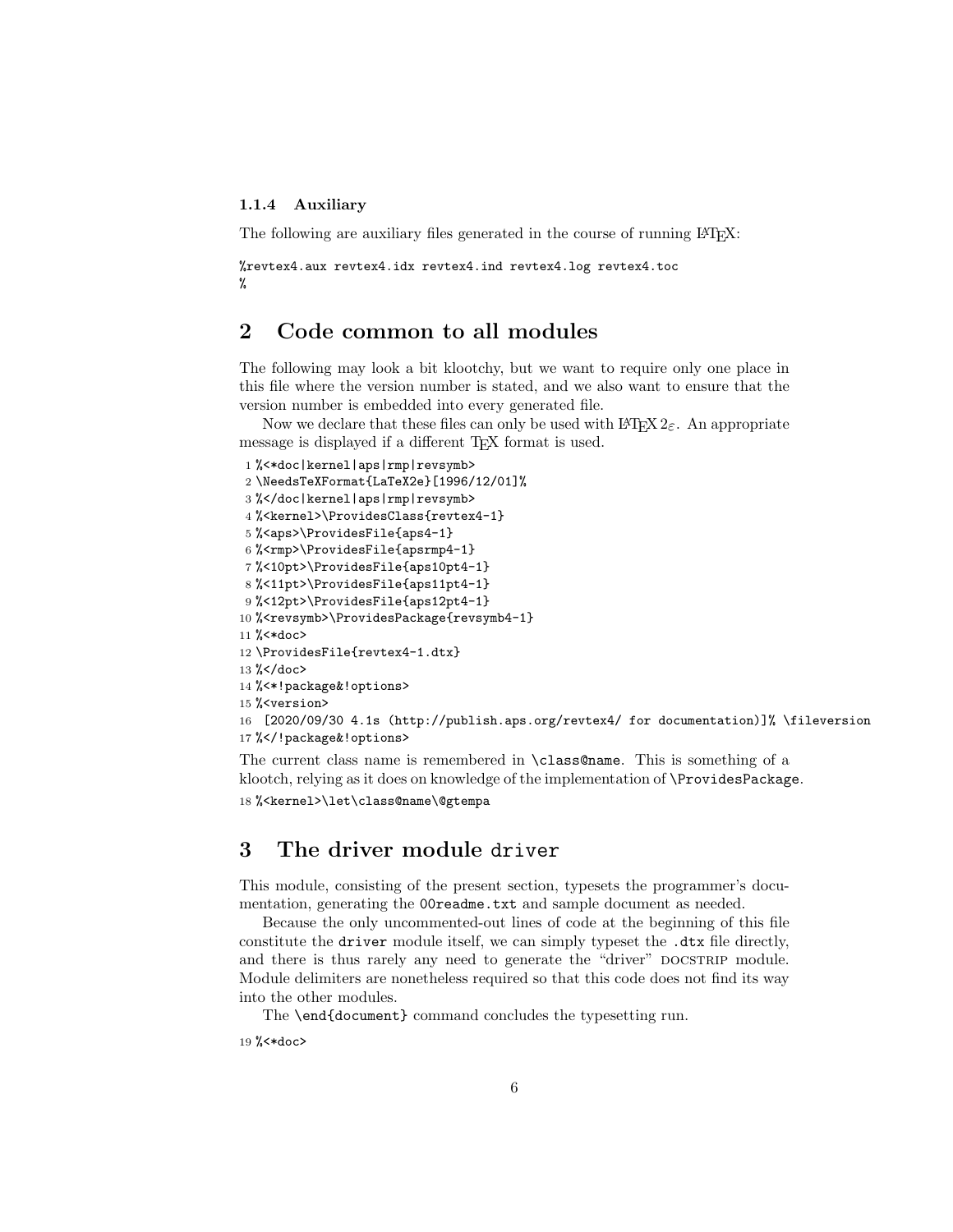The driver uses packages ltxdoc.sty, ltxdocext.sty, hyperref.sty, and whatever font package has been selected.

\documentclass{ltxdoc}

```
21 \RequirePackage{ltxdocext}%
```
\let\url\undefined

```
23 \RequirePackage[colorlinks=true,linkcolor=blue]{hyperref}%
```

```
24 \makeatletter
```

```
25 \@ifundefined{package@font}{}%
```

```
26 {\expandafter\RequirePackage\expandafter{\csname package@font\endcsname}}
27 \makeatother
```
We ask for the usual indices and glossaries.

```
28 \CodelineIndex\EnableCrossrefs % makeindex -s gind.ist revtex4
29 \RecordChanges % makeindex -s gglo.ist -o revtex4.gls revtex4.glo
```
#### <span id="page-6-0"></span>3.0.1 Docstrip and info directives

We use so many DOCSTRIP modules that we set the StandardModuleDepth counter to 1.

\setcounter{StandardModuleDepth}{1}

The following command retrieves the date and version information from this file.

```
31 \ \exp{after\GetFileInfo\exp{ter}\t)
```
# <span id="page-6-1"></span>3.1 The Frontmatter File

As promised above, here is the contents of the frontmatter file.

```
32 \begin{filecontents*}[overwrite]{00readme.tex}
33 \title{%
34 The \classname{revtex4-1} document class of the American Physical Society%
35 \protect\thanks{Work under hire to The American Physical Society.}%
36 }%
37 \author{Arthur Ogawa%
38 \protect\thanks{First revision of REV\TeX4.0 (unreleased) by David Carlisle}%
39 }%
40 \date{Version \fileversion, dated \filedate}%
41 \newcommand\revtex{REV\TeX}
42
43 \maketitle
44
45 This file embodies the implementation of the APS \revtex\ 4.1 document class
46 for electronic submissions to journals.
47
48 The distribution point for this work is
49 \url{http://publish.aps.org/revtex4/},
50 which contains fully unpacked, prebuilt runtime files and documentation.
51
52 \tableofcontents
53
```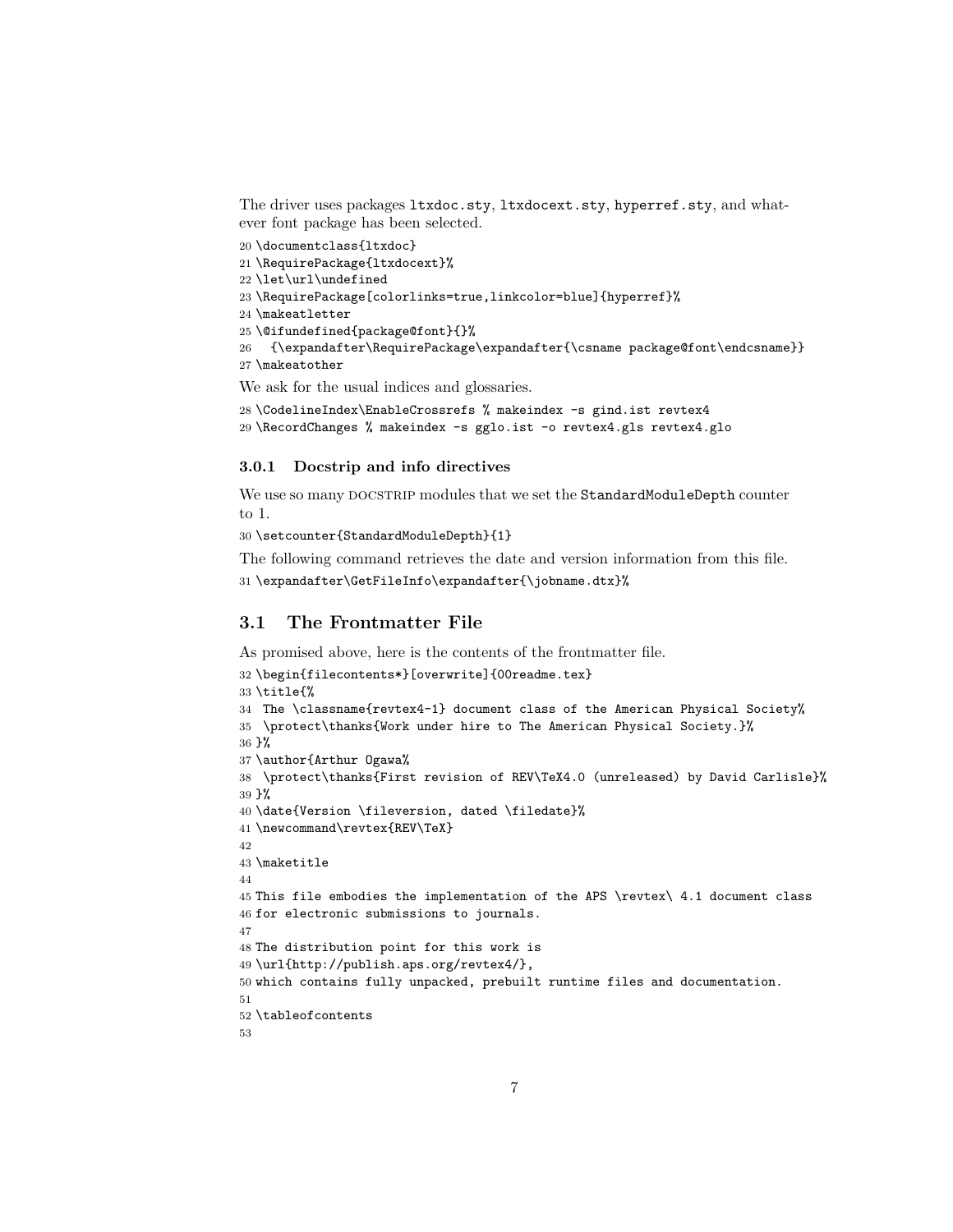```
54 \section{Using \protect\revtex}
55
56 The file \file{README} has retrieval and installation information.
57
58 User documentation is presented separately in \file{auguide.tex}.
59
60 The file \file{template.aps} is a boilerplate file.
61
62 \changes{4.0a}{1998/01/16}{Initial version}
63 \changes{4.0a}{1998/01/31}{Move after process options, so \cs{clearpage} not in scope of twocol
64 \changes{4.0a}{1998/01/31}{Rearrange the ordering so numerical ones come first. AO: David, what
65 \changes{4.0a}{1998/01/31}{use font-dependent spacing}
66 \changes{4.0a}{1998/01/31}{4.0d had twoside option setting twoside switch to false}
67 \changes{4.0a}{1998/01/31}{Move after process options, so the following test works}
68 \changes{4.0a}{1998/01/31}{print homepage}
69 \changes{4.0a}{1998/01/31}{protect against hyperref revtex kludges which are not needed now}
70 \changes{4.0a}{1998/06/10}{multiple preprint commands}
71 \changes{4.0a}{1998/06/10}{comma not space between email and homepage}
72 \changes{4.0a}{1998/06/10}{single space footnotes}
73 \changes{4.0b}{1999/06/20}{First modifications by Arthur Ogawa (mailto:arthur\_ogawa at sbcglob
74 \changes{4.0b}{1999/06/20}{Added localization of \cs{figuresname}}
75 \changes{4.0b}{1999/06/20}{Added localization of \cs{tablesname}}
76 \changes{4.0b}{1999/06/20}{AO: all code for \protect\classoption{10pt} is in this module.}
77 \changes{4.0b}{1999/06/20}{AO: all code for \protect\classoption{11pt} is in this module.}
78 \changes{4.0b}{1999/06/20}{AO: all code for \protect\classoption{12pt} is in this module.}
79 \changes{4.0b}{1999/06/20}{AO: made aps.rtx part of revtex4.dtx}
80 \changes{4.0b}{1999/06/20}{AO: remove duplicates}
81 \changes{4.0b}{1999/06/20}{call \cs{print@floats}}
82 \changes{4.0b}{1999/06/20}{Defer assignment until \cs{AtBeginDocument} time.}
83 \changes{4.0b}{1999/06/20}{Defer decision until \cs{AtBeginDocument} time}
84 \changes{4.0b}{1999/06/20}{Define three separate environments, defer assignment to \cs{AtBeginD
85\changes{4.0b}{1999/06/20}{Frank Mittelbach, has stated in \protect\classname{multicol}: "The
86 \changes{4.0b}{1999/06/20}{Move this ''complex'' option to the front, where it can be overridde
87 \changes{4.0b}{1999/06/20}{New option}
88 \changes{4.0b}{1999/06/20}{One-line caption sets flush left.}
89 \changes{4.0b}{1999/06/20}{only execute if appropriate}
90 \changes{4.0b}{1999/06/20}{Processing delayed to \cs{AtBeginDocument} time}
91\changes{4.0b}{1999/06/20}{Removed invocation of nonexistent class option \protect\classoption{
92 \changes{4.0b}{1999/06/20}{Restore all media size class option of \protect\file{classes.dtx}}
93 \changes{4.0b}{1999/06/20}{Stack \cs{preprint} args flush right at right margin.}
94 \changes{4.0c}{1999/11/13}{(AO, 115) If three or more preprints specified, set on single line,
95 \changes{4.0c}{1999/11/13}{(AO, 129) section* within appendix was producing appendixname}
96 \changes{4.0c}{1999/11/13}{*-form mandates pagebreak}
97 \changes{4.0c}{1999/11/13}{also spelled ''acknowledgements''.}
98 \changes{4.0c}{1999/11/13}{Do not put by REVTeX in every page foot}
99 \changes{4.0c}{1999/11/13}{grid changes via ltxgrid procedures}
100 \changes{4.0c}{1999/11/13}{grid changes with ltxgrid}
101 \changes{4.0c}{1999/11/13}{Insert procedure \cs{checkindate}}
102 \changes{4.0c}{1999/11/13}{Lose compatability mode.}
103 \changes{4.0c}{1999/11/13}{New ltxgrid-based code, other bug fixes}
```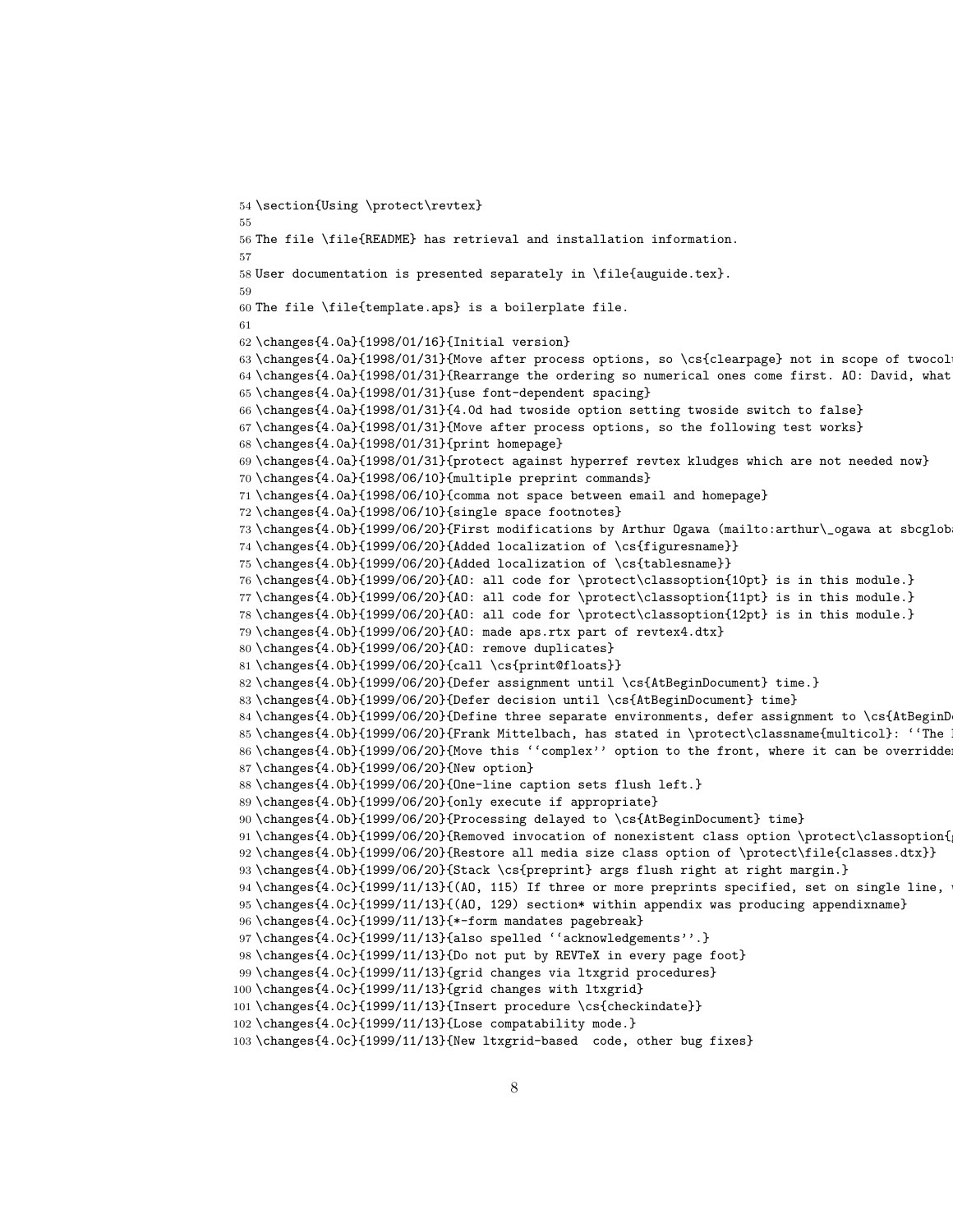```
104 \changes{4.0c}{1999/11/13}{New option ''checkin''}
105 \changes{4.0c}{1999/11/13}{Prevent an inner footnote from performing twice}
106 \changes{4.0d}{2000/04/10}{Also alter how lists get indented.}
107 \changes{4.0d}{2000/04/10}{eprint takes an optional argument, syntactical only in this case.}
108 \changes{4.0d}{2000/04/10}{New option}
109 \changes{4.0d}{2000/05/10}{More features and bug fixes: compatability with longtable and array
110 \changes{4.0d}{2000/05/17}{make longtable trigger the head, too}
111 \changes{4.0d}{2000/05/18}{But alternative spelling is deprecated.}
112 \changes{4.0e}{2000/09/20}{New option showkeys}
113 \changes{4.0e}{2000/11/14}{Bug fixes and minor new features: title block affiliations can have
114 \changes{4.0e}{2000/11/21}{adornments above and below.}
115 \changes{4.0f}{2001/02/13}{Last bug fixes before release.}
116 \changes{4.0rc1}{2001/06/17}{Running headers always as if two-sided}
117 \changes{4.0rc1}{2001/06/18}{grid changes with push and pop}
118 \changes{4.0rc1}{2001/06/18}{grid changes with push and pop}
119 \changes{4.0rc4}{2001/07/23}{hyperref is no longer loaded via class option: use a usepackage st
120 \changes{4.1a}{2008/01/18}{(AO, 457) Endnotes to be sorted in with numerical citations.}%
121 \changes{4.1a}{2008/01/18}{(AO, 451) ''Cannot have more than 256 cites in a document''}%
122 \changes{4.1a}{2008/01/18}{(AO, 457) Endnotes to be sorted in with numerical citations.}%
123 \changes{4.1a}{2008/01/18}{(AO, 460) ''Proper style is "FIG. 1. ..." (no colon)''}%
124 \changes{4.1a}{2008/01/18}{(AO, 478) \cs{ds@letterpaper}, so that ''letterpaper really is the d
125 \changes{4.1a}{2008/01/18}{(AO, 488) Change processing of options to allow an unused option to
126 \changes{4.1a}{2008/01/19}{(AO, 461) Change the csname revtex uses from @dotsep to ltxu@dotsep.
127 \changes{4.1a}{2008/01/19}{For natbib versions before 8.21, \cs{NAT@sort} was consulted only as
128 \changes\{4.1b\}{2008/05/29}{The csname substyle@ext is now defined without a dot (.), to be comp
129 \changes{4.1b}{2008/06/01}{(AO) Implement bibnotes through \cs{frontmatter@footnote@produce} in
130 \changes{4.1b}{2008/06/01}{Add option reprint, opposite of preprint, and preferred alternative
131 \changes{4.1b}{2008/06/29}{(AO, 455) Be nice to a list within the abstract (assign \cs{@totalle
132 \changes{4.1b}{2008/06/30}{(AO) Structure the Abstract using the \texttt{bibliography} environm
133 \changes{4.1b}{2008/07/01}{(AO) coordinate \cs{if@twoside} with \cs{twoside@sw}}
134 \changes{4.1b}{2008/07/01}{(AO) make settings at class time instead of deferring them to later.}
135 \changes{4.1b}{2008/07/01}{(AO) No longer need to test \cs{chapter} as of \texttt{natbib} versi
136 \changes{4.1b}{2008/07/01}{(AO) No longer use \cs{secnumarabic@sw}, instead use \cs{setup@secnums}}
137 \changes{4.1b}{2008/07/01}{(AO) Provide more diagnostics when \cs{@society} is assigned.}
138 \changes{4.1b}{2008/07/01}{(AO) provide option longbibliography}
139 \changes{4.1b}{2008/07/01}{Add \cs{@hangfroms@section}}
140 \changes{4.1b}{2008/07/01}{Break out \cs{@caption@fignum@sep}}
141 \changes{4.1b}{2008/07/01}{Class option galley sets \cs{preprintsty@sw} to false}
142 \changes{4.1b}{2008/07/01}{Code relating to new syntax for frontmatter has been placed in \file
143 \changes{4.1b}{2008/07/01}{Package textcase is now simply a required package}
144 \changes{4.1b}{2008/07/01}{Procedures \cs{@parse@class@options@society} and \cs{@parse@class@op
145 \changes{4.1b}{2008/07/01}{Read in all required packages together}
146 \changes{4.1b}{2008/07/01}{Remove options newabstract and oldabstract}
147 \changes{4.1b}{2008/08/01}{Section numbering via procedures \cs{secnums@rtx} and \cs{secnums@ar
148 \changes{4.1b}{2008/08/04}{As with author formatting, rag the right more, and assign \cs{@total
149 \changes{4.1b}{2008/08/04}{Rag the right even more: .8\cs{hsize}. Also, assign \cs{@totalleftma
150 \changes{4.1b}{2008/08/04}{The \texttt{rmp} journal substyle selects \texttt{groupedaddress} by
151 \changes{4.1b}{2008/08/04}{Use \cs{setup@hook} to initialize all.}
152 \changes{4.1c}{2008/08/15}{Document class option longbibliography via \cs{substyle@post}}
153 \changes{4.1d}{2009/03/27}{Definition of \cs{ @fnsymbol} follows fixltx2e.sty}
```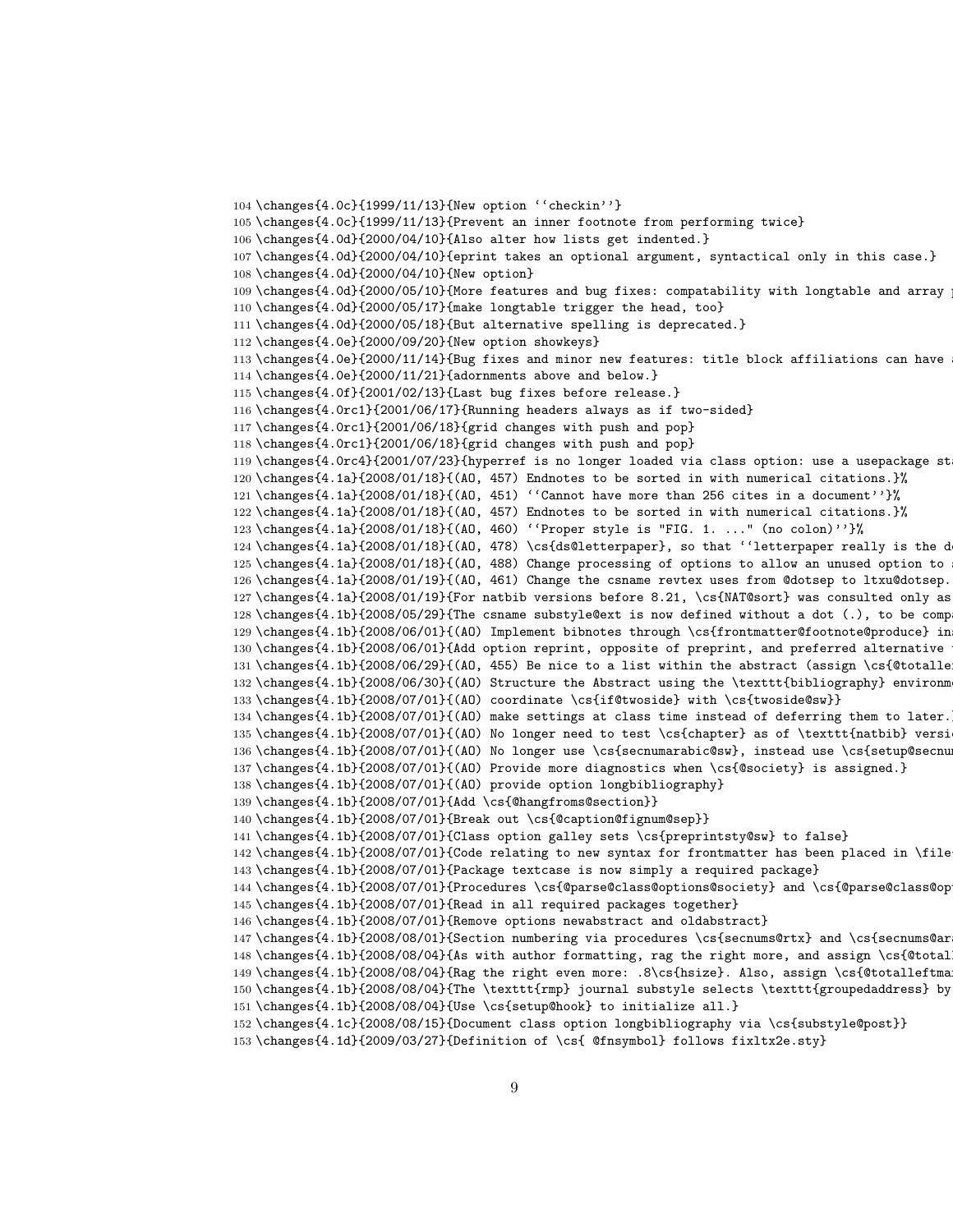```
154 \changes{4.1e}{2008/06/29}{(AO, 455) be nice to a list within the abstract}
155 \changes{4.1f}{2009/07/07}{(AO, 513) Add class option linenumbers: number the lines a la \class
156 \changes{4.1f}{2009/07/07}{(AO, 516) Merged references are separated with a semicolon}
157 \changes{4.1f}{2009/07/10}{(AO, 520) Automatically produce \cs{bibliography} command when needed}%
158 \changes{4.1f}{2009/07/11}{(AO, 521) Lonely bibliography head}%
159 \changes{4.1f}{2009/07/11}{(AO, 522) Warn if software is expired}%
160 \changes{4.1f}{2009/07/15}{(AO, 523) Add class option nomerge, to turn off new natbib 8.3 syntax}
161 \changes{4.1f}{2009/07/20}{(AO, 524) Makes no sense if citations are superscript numbers and so
162 \changes{4.1f}{2009/10/05}{(AO, 530) \cs{@fnsymbol}: Failed to import fixltx2e.sty technology.
163 \changes{4.1g}{2009/10/07}{(A0, 525)} Remove phantom paragraph above display math that is given
164 \changes{4.1g}{2009/10/07}{(AO, 538) \cs{MakeTextUppercase} inappropriately expands the double backslash}
165 \changes{4.1h}{2009/10/09}{(AO) Remove expiry code in the release software}%
166 \changes{4.1i}{2009/10/23}{(AO, 541) Defer assignment of \cs{cite} until after natbib loads}
167 \changes{4.1j}{2009/10/24}{(AO, 549) Repairing natbib's \cs{BibitemShut} and \cs{bibAnnote}}
168 \changes{4.1j}{2009/10/25}{(AO, 545) hypertext capabilities off by default; enable with \classoption{hypertext}}
169 \changes{4.1j}{2009/10/25}{(AO, 552) Repair spacing in \cs{onlinecite}}
170 \changes{4.1k}{2009/11/06}{(AO, 554) give the \cs{newlabel} command syntax appropriate to the h
171 \changes{4.1n}{2009/11/06}{(AO, 565) restore 4.0 behavior: invoking class option preprint impli
172 \changes{4.1n}{2009/11/30}{(AO, 566) restore 4.0 behavior: flush column bottoms}
173 \changes{4.1n}{2009/12/05}{(AO, 569) Use of \classname{hyperref} interferes with column balanci
174 \text{ \textdegree{} (4.1n) {\textdegree{}} (2009/12/09) {\textdegree{}} (40, 569) execute the after-last-shipout procedures from within the
175 \changes{4.1n}{2010/01/02}{(AO, 571) Interface \cs{set@footnotewidth} for determining the set w
176 \changes{4.1n}{2010/01/02}{(AO, 572) Independent footnote counter for title block. Abstract foo
177 \changes{4.1n}{2009/12/13}{(AO, 573) arrange to load \classname{lineno} after any other package
178 \changes{4.1n}{2010/01/04}{(AO, 575) the default for journal prstper is longbibliography}%
179 \changes{4.1n}{2010/01/04}{(AO, 576) In .bst files, remove support for the annote field}%
180 \changes{4.1n}{2010/01/02}{(AO) fine-tune spacing above and below widetext}%
181 \changes{4.1n}{2010/01/02}{(AO, 571) class file must set \cs{splittopskip}; fine tune \cs{skip}
182 \changes{4.1n}{2010/01/02}{(AO, 572) \cs{@makefntext} and \cs{frontmatter@makefntext} must be d
183 \changes{4.1o}{2010/02/02}{(AO, 575) Automatically incorporate the (Bib\TeX-generated) .bbl int
184 \changes{4.1o}{2010/02/05}{(AO, 549) Remove patch to natbib, which is now at version 8.31a}
185 \changes{4.1o}{2010/02/07}{(AO, 578) accommodate the possible space character preceding \cs{Bib
186 \changes{4.1o}{2010/02/05}{(AO, 579) Endnote shall comprise their own Bib\TeX\ entry type: @FOO
187 \changes{4.1o}{2010/02/10}{(AO, 580) Provide a document class option to turn off production of
188 \changes{4.1o}{2010/02/12}{(AO, 580) Control .bst at run time.}%
189 \changes{4.1o}{2010/02/09}{(AO, 581) Handle case: merged references, with first ending in a sto
190 \changes{4.1p}{2010/02/24}{(AO, 583) Provide interface to \classname{ltxgrid} \cs{onecolumn@gri
191 \changes{4.1p}{2010/02/24}{(A0, 584)} Per MD, remove trailing space character from each journal
192 \changes{4.1q}{2010/04/01}{(AO, 586) When .bbl is pasted into the document, prevent automatic b
193 \changes\{4.1q\}{2010/04/13}{(AO, 588) Only write \revtex-specific BibTeX. bib data if the .bst s
194 \changes{4.1r}{2010/06/22}{(AO, 595) Provide \cs{lovname} along with other List of Videos defin
195 \changes{4.1s}{2020/09/19}{(PHO) Adapt patches to \cs{document} and \cs{enddocument} to the 202
196
```

```
197 \end{filecontents*}
```
### <span id="page-9-0"></span>3.2 The Document Body

Here is the document body, containing only a \DocInput directive—referring to this very file. This very cute self-reference is a common ltxdoc idiom.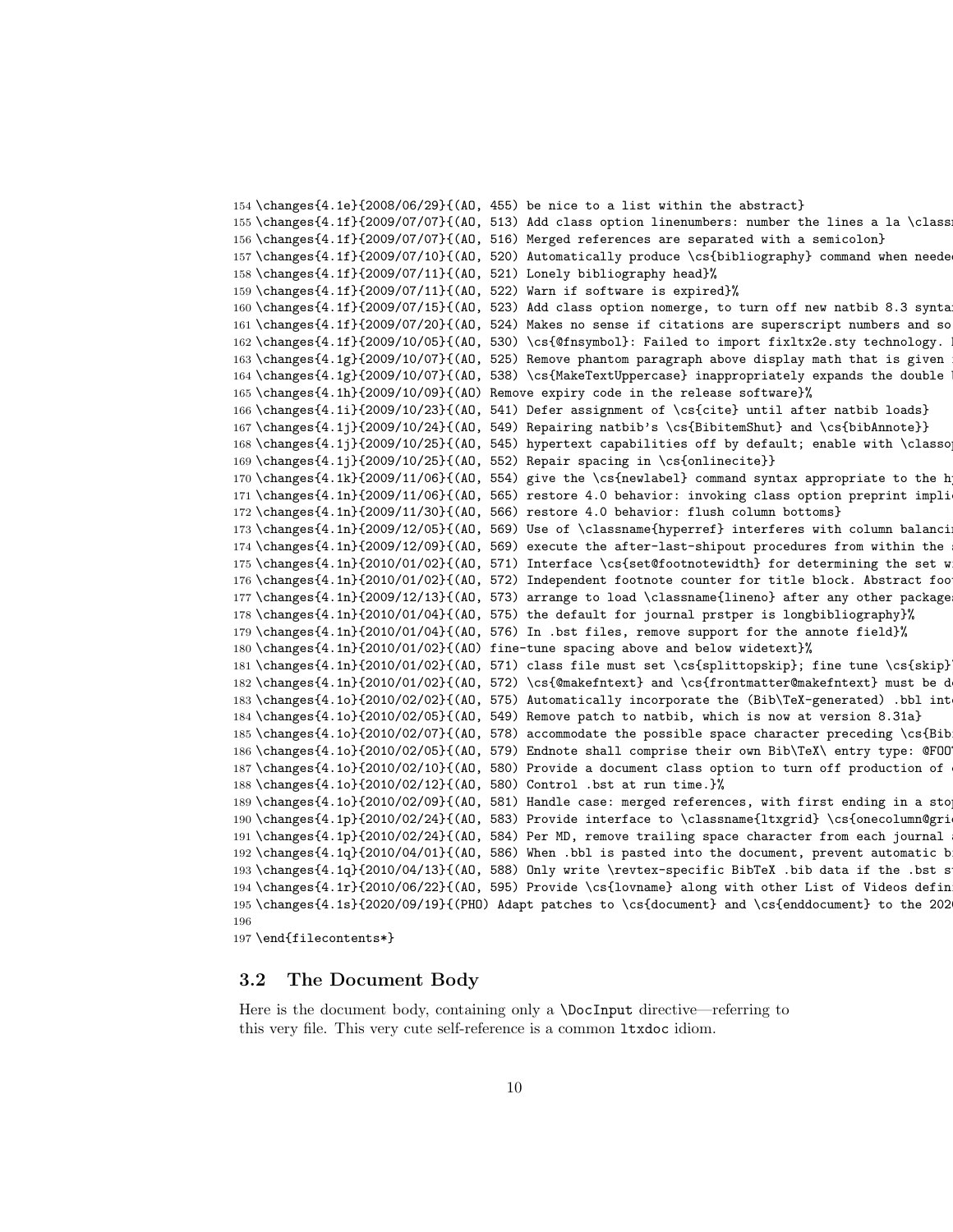198 \begin{document}%

```
199 \expandafter\DocInput\expandafter{\jobname.dtx}%
```

```
200 \PrintChanges
```

```
201 \end{document}
```
And that is the end of the driver for the programmer's documentation.

202 %</doc>

# <span id="page-10-0"></span>4 Overview

REVTEX is a LATEX  $2\varepsilon$  document class, somewhat like a hybrid of the standard LATEX book and article classes.

Certain packages are (should be) loaded by this class in any case: amssymb, amsmath, bm, natbib.

Certain packages are automatically loaded by this class when a corresponding class option has been invoked:

| REVT <sub>F</sub> X option | package  |
|----------------------------|----------|
| amsfonts                   | amsfonts |
| amssymb                    | amssymb  |
| aps                        | overcite |

Certain other packages are to be loaded by the document through explicit use of \usepackage. Some mentioned in the user documentation are graphicx, longtable, hyperref, and bm.

Certain commonly used packages are known to be incompatible with REVTEX, among them multicol and cite. If such a package is found to be loaded, REVTFX issues an error message and halts the job. Halting might be considered severe punishment for loading an incompatible package, but if we were to proceed, an even weirder error might be encountered further down the road.

This document class implements the substyle: a set of mutually exclusive class options that, in this case, allow the document class to address multiple societies. It also implements a sub-substyle, giving the journal of the given society. Any society may create a substyle; this file generates one for aps.

FIXME: should always load the graphicx package. No, allow user to load whichever graphics package is desired.

QUERY: since amsfonts and amssymb extend syntax, why not load them in any case?

Certain processing occurs at the endgame for reading in REVT<sub>F</sub>X, thereby establishing precedence for assignments to  $L^2T_FX$ 's (and  $REVT_FX$ 's) parameters:

- 1. Figure out which society is operative and read in the indicated .rtx file.
- 2. Figure out which journal option is operative and execute the indicated journal command. This may lead to reading in a journal substyle .rtx file.
- 3. Figure out which pointsize is operative and execute the indicateded pointsize command. This may lead to reading in a pointsize .rtx file.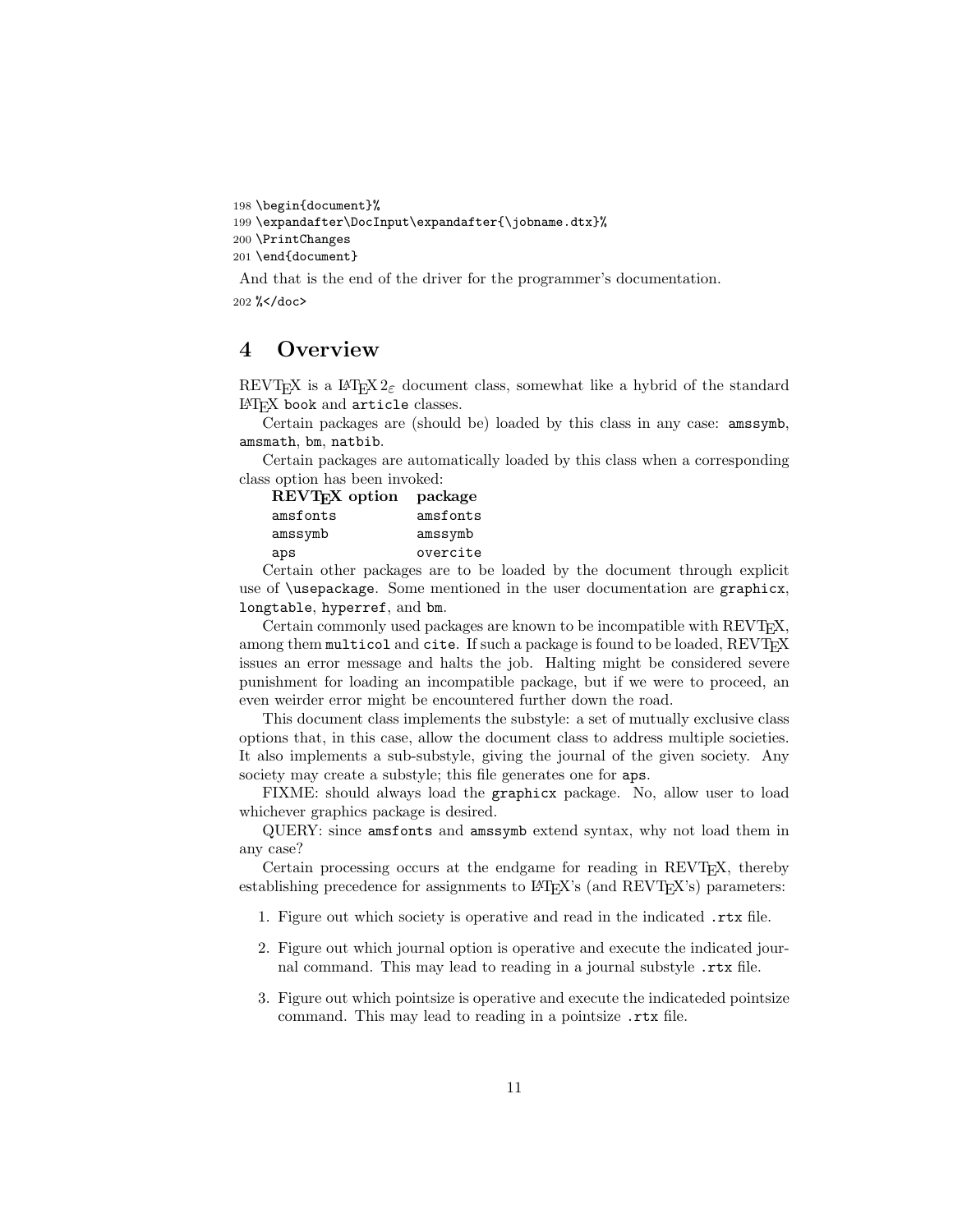- 4. Execute all of the document's options, in the order declared within the document.
- 5. Read in all required packages (like natbib, amsfonts, amssymb), that were determined by class, society, and journal.
- 6. The last required package, if existing, is the document's style file, the .rty file. Note that the .rty file can override the assignments of REVT<sub>F</sub>X, society, journal, and required packages, and even load its own packages. It can also, via appendations to \setup@hook, override the setup code itself.
- 7. Execute all of the setup code accumulated. Such code can be queued by REVT<sub>F</sub>X itself, by the society, by the journal, or by the pointsize.
- 8. At this point, REVTEX has completed the process of inputting itself, and LATEX will now execute the \AtEndOfClass procedures.

REVTEX will have enqueued code to execute at **\AtBeginDocument** time, in two different queues. \document@inithook executes immediately upon encountering the \begindocument statement, \class@documenthook at the end of all the code enqueued via \AtBeginDocument.

- 1. Install procedures to execute at the very end of the class's \AtBeginDocument processing, such as
	- (a) closing out the page grid
	- (b) putting out the LastPage label.
	- (c) issuing a \bibliographystyle command, based on the value set by the society substyle.
	- (d) setting default values for parameters used in the document. FIXME: differentiate between class's parameters that can wait until they are used in the document, and parameters that are used at \AtBeginDocument time.
- 2. Install procedures to execute the very last at \AtEndDocument time, such as the \clearpage processing.

Certain events are optionally scheduled for \AtBeginDocument time:

- 1. Setting default values for the Booleans and for other procedures used in formatting.
- 2. In response to class options options, adjusting parameters and procedures used in formatting.
- 3. Implementing the eqsecnum option, if required.
- 4. Setting the state engine for data commands.
- 5. Memorizing procedures for later use.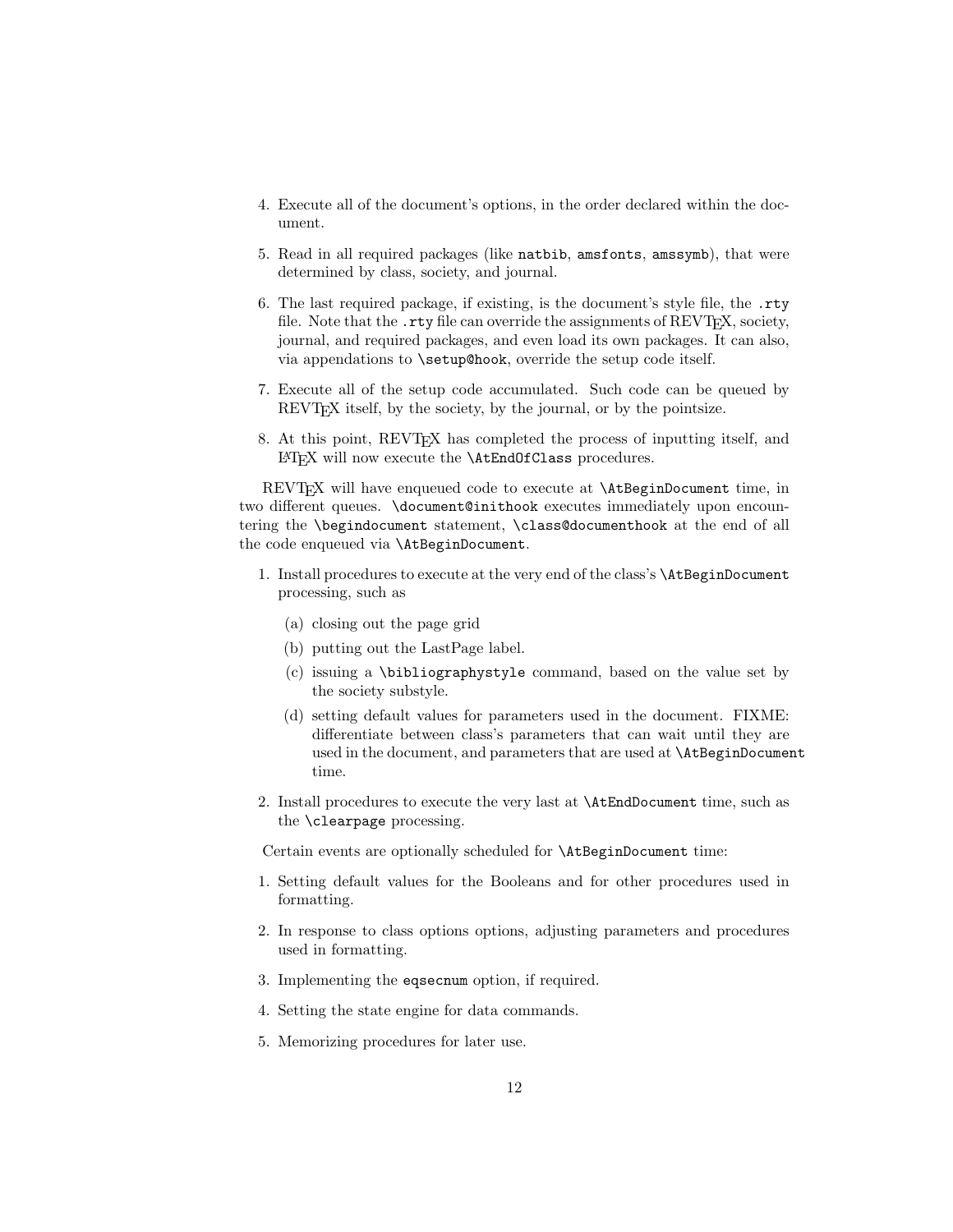6. Setting type size and area, for use by later calculations.

Certain events are scheduled for \class@enddocumenthook time:

- 1. Print out the migrated floats or the end notes, if needed.
- 2. Close out the page grid.
- 3. Label the last page of the document
- 4. (natbib) prepare to read in the .aux file.

# <span id="page-12-0"></span>5 Writing journal-specifc extensions to REVT<sub>EX</sub>

With this version of REVT<sub>F</sub>X, we introduce a somewhat different scheme for adapting REVT<sub>F</sub>X to the needs of a specific journal.

To create a journal substyle, you create new class options in REVT<sub>EX</sub> for the society, say osa, and any of that society's journals, one of which is, say, josaa, using the code for the APS as a guide. In particular, each of your new options should separately define **\@society** and **\@journal**. That for the former will be the same for all options relating to a particular society.

Then, for the society, you create a corresponding  $.rtx$  file, in our case osa.rtx. Within that file, you override procedures and parameter assignments as you see fit. Ideally they will be generally applicable to all of that society's journals (see the file aps.rtx for a realization of this scheme). Also within that file, you include a section of code for each journal, that for josaa looks like:

```
% \@ifx{\@journal\journal@josaa}{%
% (code specific to the josaa)
% }{}%
%
```
Thus far, the scheme is similar to that used in REVT<sub>E</sub>X 3.1. However, the new scheme does differ from the old in that the .rtx file should define no syntactical extensions to REVT<sub>F</sub>X.

# <span id="page-12-1"></span>6 The revtex4 Document Class

Above, we took advantage of 1) the LATEX definition of  $\PerovidesPackage$  and 2) that the line of code immediately afterwards follows the \ProvidesClass statement above.

#### 203 %<\*kernel>

Print a banner in the log:

```
204 \GenericInfo{}{\space
205 Copyright (c) 2009 The American Physical Society.^^J
206 mailto:revtex@aps.org^^J
207 Licensed under the LPPL:^^Jhttp://www.ctan.org/tex-archive/macros/latex/base/lppl.txt^^J
```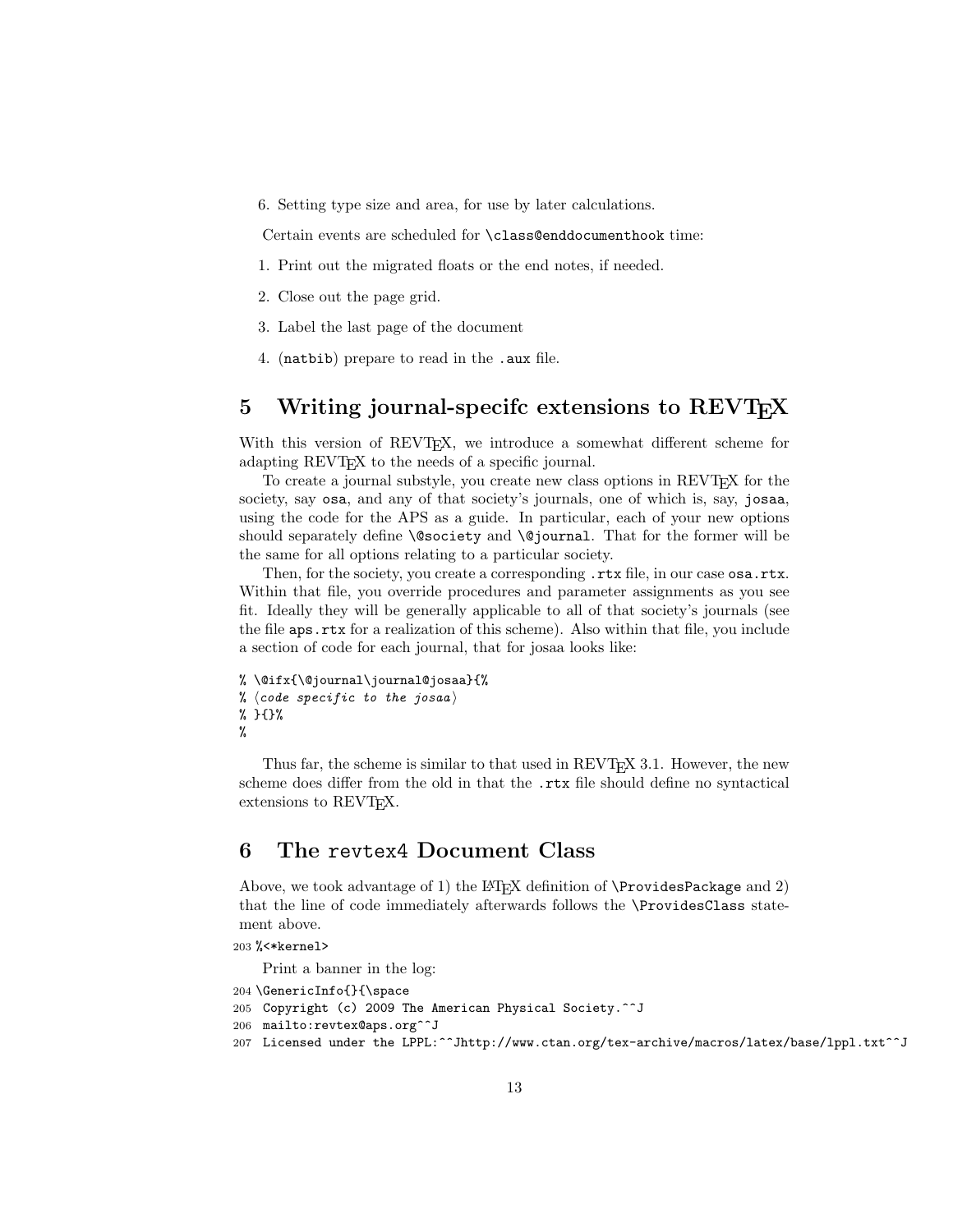```
208 Arthur Ogawa <arthur_ogawa at sbcglobal dot net>^^J
209 Based on work by David Carlisle <david at dcarlisle.demon.co.uk>%
210 \@gobble
211 }%
```
# <span id="page-13-0"></span>6.1 Compatibility Processing

If the document has \documentstyle{revtex4}, then, instead of attempting to run in compatability mode, just complain and exit.

```
212 \if@compatibility
```

```
213 \edef\reserved@a{\errhelp{%
214 Change your \string\documentstyle\space statement to
215 \string\documentclass\space and rerun.
216 }}\reserved@a
217 \errmessage{You cannot run \class@name\space in compatability mode}%
218 \expandafter\@@end
219 \fi
```
# <span id="page-13-1"></span>7 Extensions to the LATEX Kernel

```
220 %</kernel>
```
Here, we incorporate the utility, frontmatter, and page grid packages. The ltxutil, ltxfront, and ltxgrid source are distributed with REVTFX.

Here begins the options DOCSTRIP module.

221 %<\*options>

### <span id="page-13-2"></span>7.1 Hooks

\setup@hook The procedure \setup@hook serves as the vehicle for all code that gives values to the class's parameters once all the society, journal, options, and packages have been processed.

Arrange for journal substyles to set their own default values.

222 \let\setup@hook\@empty

After preamble processing is complete, detect whether package longtable has been loaded and patch it.

```
223 \appdef\document@inithook{%
224 \switch@longtable
225 \let\LT@makecaption\LT@makecaption@rtx
226 }%
```
\LT@makecaption We override the caption processing method of the longtable package: space below the caption is created via strut instead of whitespace.

```
227 \def\LT@makecaption@rtx#1#2#3{%
228 \LT@mcol\LT@cols c{%
229 \hbarbox to\zeta29 \\cdots to\zQ{%
230 \hss
```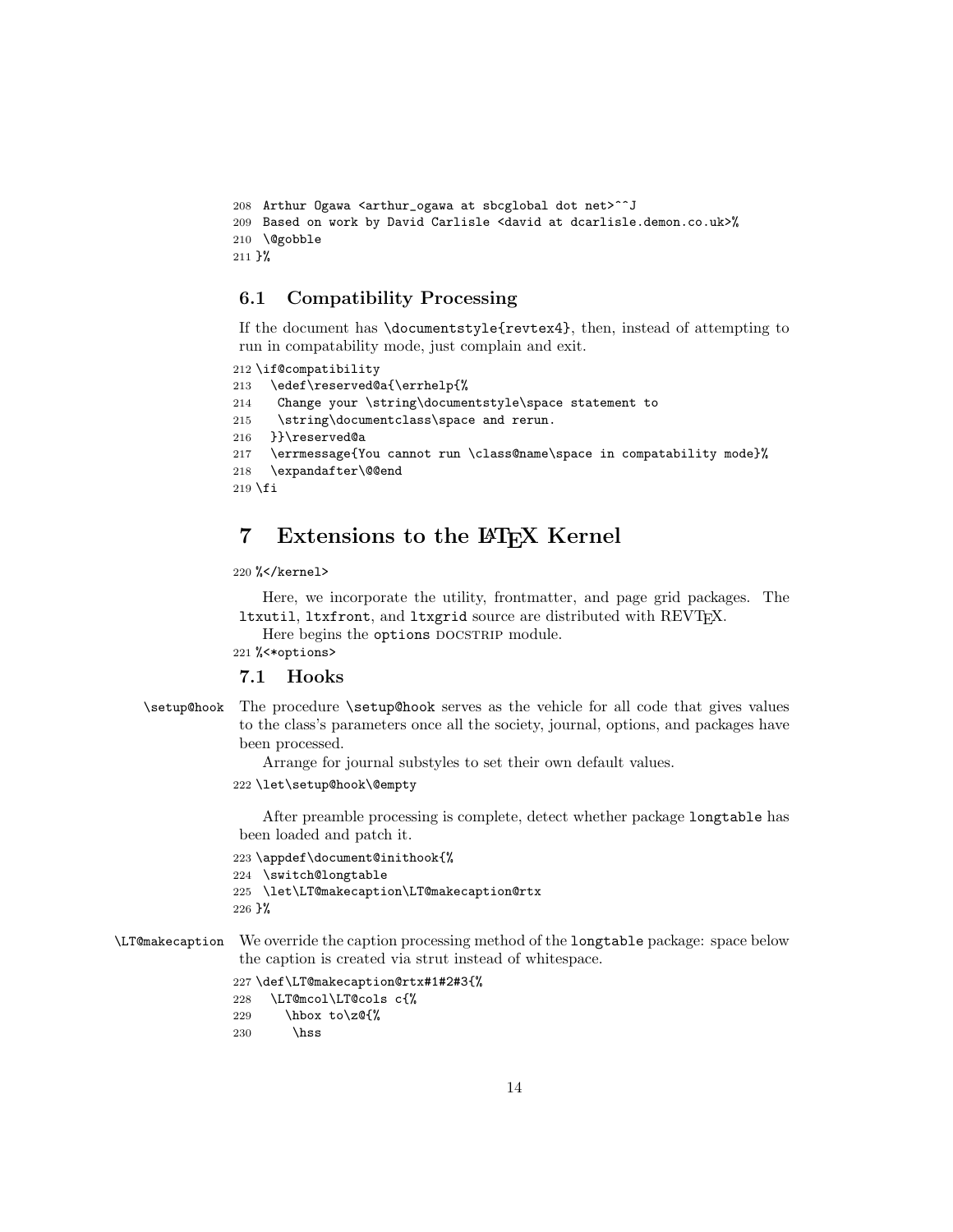```
231 \parbox[t]\LTcapwidth{%
232 \sbox\@tempboxa{#1{#2: }#3\unskip\nobreak\vrule\@width\z@\@height\z@\@depth .5\baselinesk
233 \ifdim\wd\@tempboxa>\hsize
234 #1{#2: }#3\unskip\nobreak\vrule\@width\z@\@height\z@\@depth .5\baselineskip
235 \else
236 \hbox to\hsize{\hfil\box\@tempboxa\hfil}%
237 \ifmmode{\big\vert} \else{https://www.4em}{1} 237
238 \endgraf
239 }%
240 \hss
241 }%
242 }%
243 }%
```
\robust@boldmath Robustify the \boldmathcommand. If Team LATEX (or any package) ever gets

around to fixing this problem, we will bow out. (This fix relates to bug  $\#394$ .)

```
244 \def\protectdef@boldmath{%
```
- 245 \expandafter\@ifnotrelax\csname boldmath \endcsname{}{%
- 246 \class@info{Robustifying \string\LaTeX's \string\boldmath\space command}%
- 247 \expandafter\let\csname boldmath \endcsname\boldmath
- 248 \expandafter\def\expandafter\boldmath\expandafter{\expandafter\protect\csname boldmath \endcs  $249$   $\frac{1}{6}$
- 250 }%

251 \appdef\document@inithook{%

252 \protectdef@boldmath

253 }%

# <span id="page-14-0"></span>8 Compatability with the geometry package

The geometry package of Hideo Umeki provides a way to specify the metrics of the media and page layout. We want to ensure that REVT<sub>FX</sub> does not foreclose on the use of this or any other such package, nor to interfere with explicit assignments of such metric parameters within the document preamble.

The LAT<sub>E</sub>X parameters (resp. T<sub>E</sub>X primitives) set by geometry are: \paperwidth, \paperheight, \textwidth, \textheight, \topmargin, \headheight, \headsep, \footskip, \skip\footins, \marginparwidth, \marginparsep, \oddsidemargin, \evensidemargin, \columnsep, \hoffset, \voffset, \mag, \if@twocolumn, \if@twoside, \if@mparswitch, \if@reversemargin,

REVTEX's assignments can be overridden by any package or other statement in the document preamble, so it should be compatible.

FIXME: one parameter is rendered semantically void (by ltxgrid.dtx): \if@twocolumn.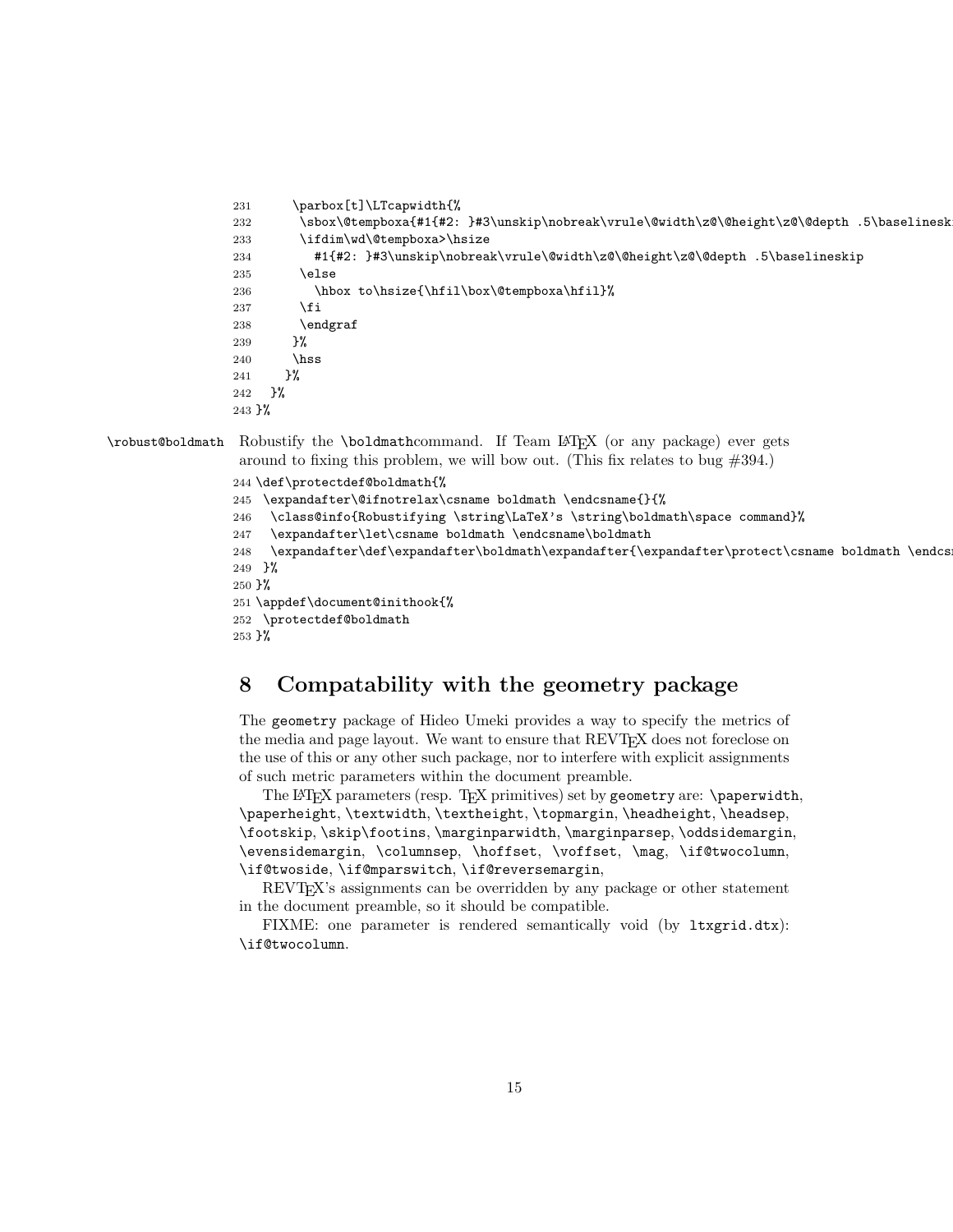# <span id="page-15-0"></span>9 Options

# <span id="page-15-1"></span>9.1 Define Booleans Used in Options

The following Booleans are used within the document class to allow the document or the substyle to make selections of formatting. An explicit document class option overrides an assignment made by a substyle.

# <span id="page-15-2"></span>9.2 Declare Options

#### <span id="page-15-3"></span>9.2.1 Checkin: for Editorial Use

A document class option declaring that the document is being processed by the editorial staff.

This option should:

- put date in footer along with folio
- Have the effect of selecting the preprint class option.
- Have the effect of selecting the showpacs class option.
- specify that when a float is placed h or H, it will be allowed to break over pages. (Note: be sure that if the enclosed tabular has an optional argument, you change it to [v], or remove it entirely.)

```
254 \DeclareOption{checkin}{%
255 \@booleantrue\dateinRH@sw
256 \@booleantrue\preprintsty@sw
257 \def\@pointsize{12}%
258 \@booleantrue\showPACS@sw
259 \@booleantrue\showKEYS@sw
260 \def\fp@proc@h{\allow@breaking@tables}%
261 \def\fp@proc@H{\allow@breaking@tables}%
262 }%
263 \@booleanfalse\dateinRH@sw
264 \def\checkindate{\dateinRH@sw{{\tiny(\today)}}{}}%
265 \def\allow@breaking@tables{%
266 \def\array@default{v}% tabular can break over pages
267 \@booleanfalse\floats@sw % table can break over pages
268 }%
```
### <span id="page-15-4"></span>9.2.2 Preprint Style

\preprintsty@sw The boolean \preprintsty@sw signifies that the document is to be formatted in preprint style.

```
269 \DeclareOption{preprint}{%
270 \@booleantrue\preprintsty@sw
271 \ExecuteOptions{12pt}%
272 }%
```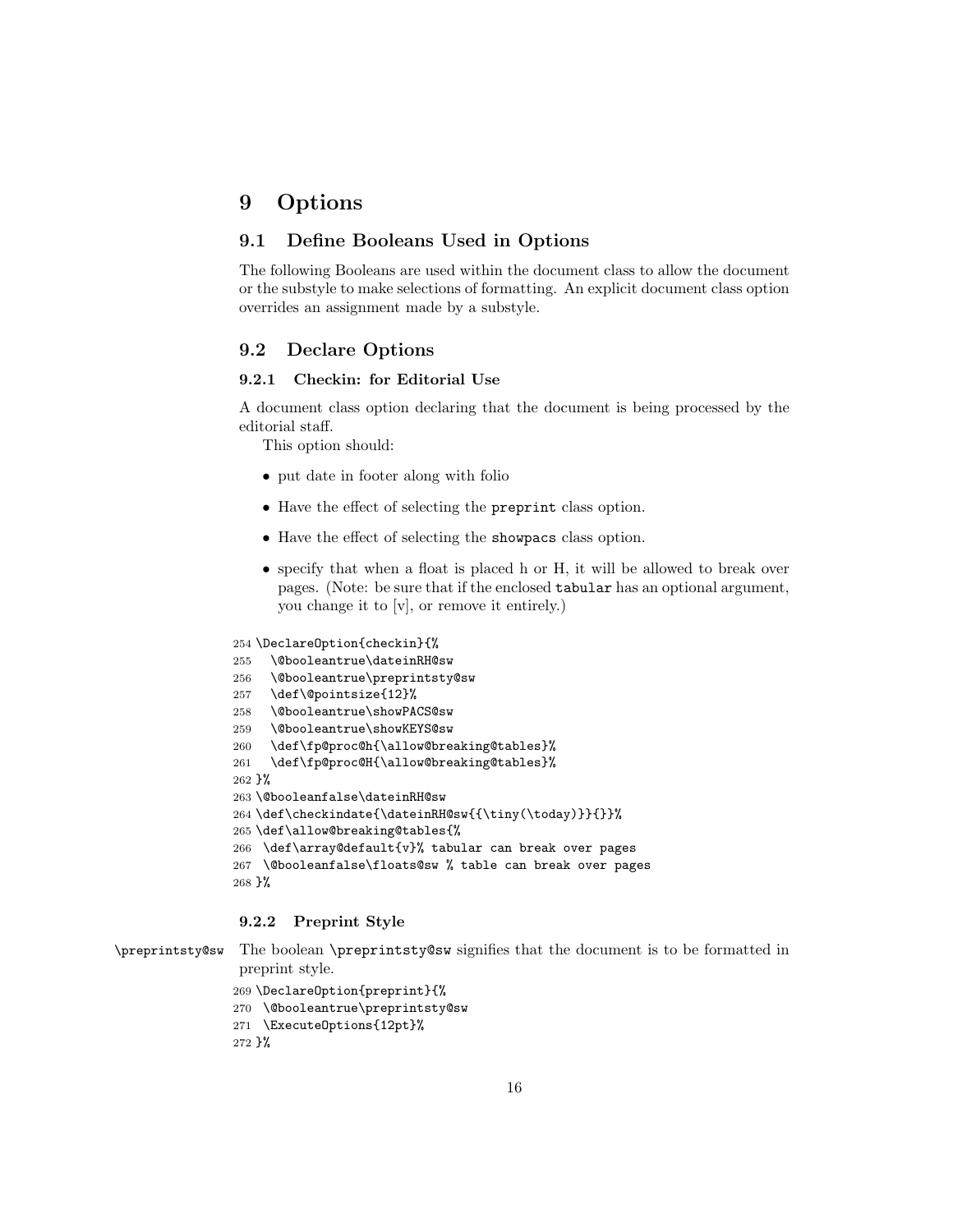```
273 \DeclareOption{reprint}{%
274 \@booleanfalse\preprintsty@sw
275 \@booleantrue\twocolumn@sw
276 \ExecuteOptions{10pt}%
277 }%
278 \DeclareOption{manuscript}{%
279 \class@warn{Document class option manuscript is obsolete; use preprint instead}%
280 \ExecuteOptions{preprint}%
281 }%
282 \@booleanfalse\preprintsty@sw
```
\showPACS@sw If \showPACS@sw is true, print the PACS information in the title block, otherwise \showKEYS@sw not. Similarly for \showKEYS@sw and the keywords.

# <span id="page-16-0"></span>9.2.3 Showing PACS and keywords

```
283 \DeclareOption{showpacs}{%
284 \@booleantrue\showPACS@sw
285 }%
286 \DeclareOption{noshowpacs}{%
287 \@booleanfalse\showPACS@sw
288 }%
289 \DeclareOption{showkeys}{%
290 \@booleantrue\showKEYS@sw
291 }%
292 \DeclareOption{noshowkeys}{%
293 \@booleanfalse\showKEYS@sw
294 }%
295 \@booleanfalse\showPACS@sw
296 \@booleanfalse\showKEYS@sw
```
#### <span id="page-16-1"></span>9.2.4 Balance the last page when in two-column page grid

\balancelastpage@sw If we are in a two-column page grid, we may wish to balance the columns of the last page. This will be done automatically if the twocolumn document class option is chosen. This action will be turned off by the nobalancelastpage. A complementary class option, balancelastpage is also provided. \DeclareOption{balancelastpage}{% \@booleantrue\balancelastpage@sw }% \DeclareOption{nobalancelastpage}{% \@booleanfalse\balancelastpage@sw

}%

\@booleantrue\balancelastpage@sw

#### <span id="page-16-2"></span>9.2.5 Showing preprint numbers

\preprint@sw The boolean \preprint@sw signifies that the preprints (cf. \preprint) are to be formatted (usually on the title page). The option preprintnumbers declares to do so, nopreprintnumbers declares not to; the default is to follow \preprintsty@sw.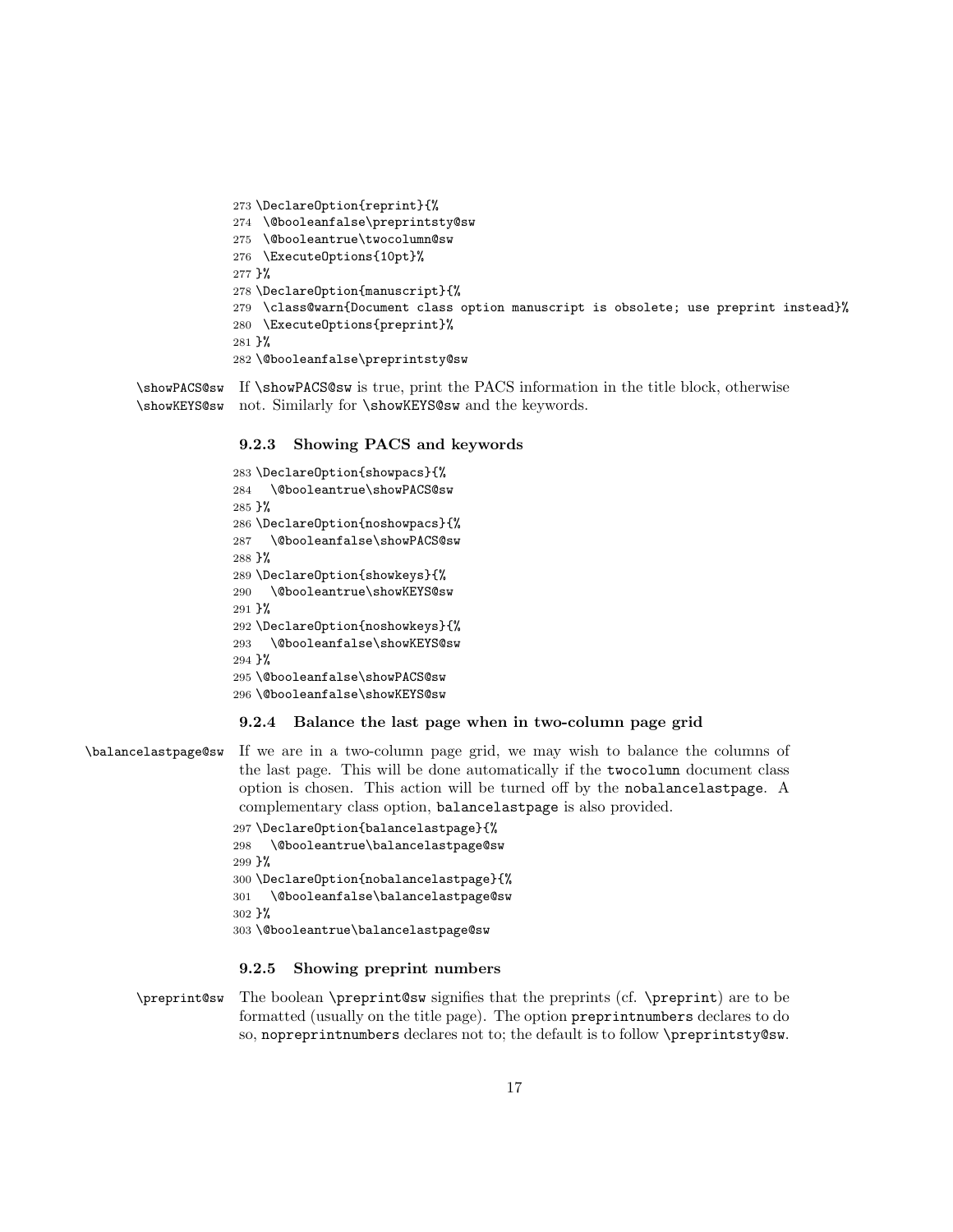```
304 \DeclareOption{nopreprintnumbers}{\@booleanfalse\preprint@sw}%
305 \DeclareOption{preprintnumbers}{\@booleantrue\preprint@sw}%
306 \appdef\setup@hook{%
307 \@ifxundefined\preprint@sw{\let\preprint@sw\preprintsty@sw}{}%
308 }%
```
### <span id="page-17-0"></span>9.2.6 Hypertext Option

309 \DeclareOption{hyperref}{%

The following code had been commented out, it is now truly a comment: %\AtEndOfClass{%

- % \begingroup
- % \edef\@tempa{%
- $\begin{array}{cc} \text{\%} & \text{here} \\ \text{\%} & \text{none} \end{array}$
- \noexpand\@clsextension
- % \noexpand\@empty
- % \noexpand\RequirePackage{hyperref}%
- % \def\noexpand
- % \@clsextension{\@clsextension}%
- % }%
- % \expandafter
- % \endgroup % \@tempa
- %}%
- 

% \def\@pointsize{10}% %

If you have a hyper-foo enabled browser you may prefer this format which does not print the URL for the home page, but just makes the name a link, but by default print it so it works on paper.

```
310 \class@warn{Class option "hyperref" is no longer supported.^^JEmploy \string\usepackage{hyperr
311 }%
```
#### <span id="page-17-1"></span>9.2.7 Type Size

Use **\@pointsize=10** rather than **\@ptsize=0** to allow easy extensions to 9pt or whatever. Note: the three alternatives are mutually exclusive.

At this point, the parameter  $\lozenge$   $\lozenge$  is set to  $\uarepsilon$ : a society must give it a definition.

```
312 \DeclareOption{10pt}{\def\@pointsize{10}}%
313 \DeclareOption{11pt}{\def\@pointsize{11}}%
314 \DeclareOption{12pt}{\def\@pointsize{12}}%
315 \let\@pointsize\@undefined
```
### <span id="page-17-2"></span>9.2.8 Media Size

\paperheight

\paperwidth <sup>316</sup> \DeclareOption{a4paper}{%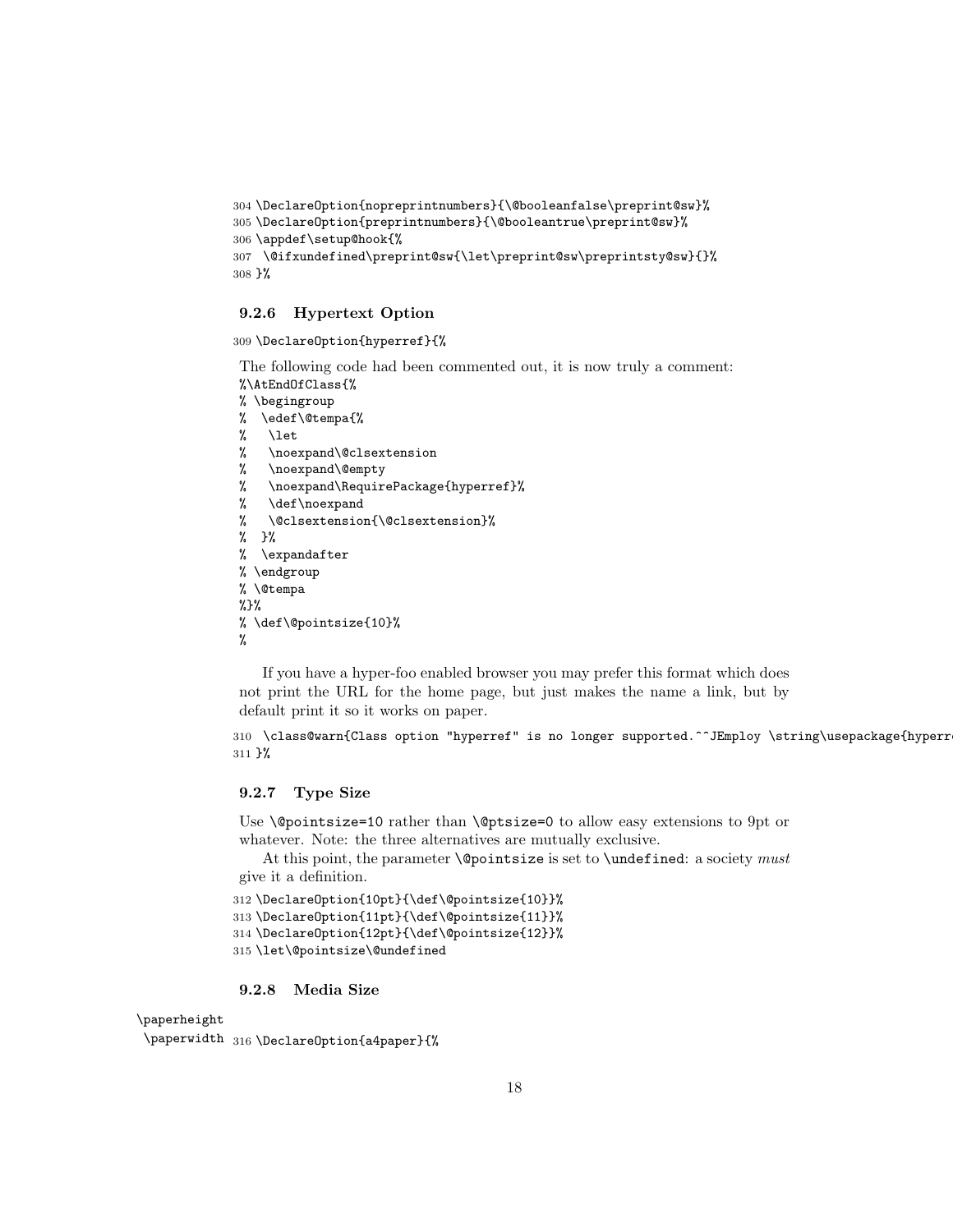```
317 \setlength\paperheight {297mm}%
318 \setlength\paperwidth {210mm}%
319 }%
320 \DeclareOption{a5paper}{%
321 \setlength\paperheight {210mm}%
322 \setlength\paperwidth {148mm}%
323 }%
324 \DeclareOption{b5paper}{%
325 \setlength\paperheight {250mm}%
326 \setlength\paperwidth {176mm}%
327 }%
328 \DeclareOption{letterpaper}{%
329 \setlength\paperheight {11in}%
330 \setlength\paperwidth {8.5in}%
331 }%
332 \DeclareOption{legalpaper}{%
333 \setlength\paperheight {14in}%
334 \setlength\paperwidth {8.5in}%
335 }%
336 \DeclareOption{executivepaper}{%
337 \setlength\paperheight {10.5in}%
338 \setlength\paperwidth {7.25in}%
339 }%
340 \DeclareOption{landscape}{%
341 \setlength\@tempdima {\paperheight}%
342 \setlength\paperheight {\paperwidth}%
343 \setlength\paperwidth {\@tempdima}%
344 }%
    Effectively select letterpaper.
```

```
345 \ds@letterpaper
```
#### <span id="page-18-0"></span>9.2.9 Bibnotes

\frontmatter@footnote@produce Frontmatter footnotes result from frontmatter commands like \email, \homepage, \altaffiliation, and \thanks. The default for \frontmatter@footnote@produce is \frontmatter@footnote@produce@footnote, which formats the frontmatter footnotes at the foot of the title page. The bibnotes class option defers them to the bibliography.

```
346 \DeclareOption{bibnotes}{\let\frontmatter@footnote@produce\frontmatter@footnote@produce@endnote}%
347 \DeclareOption{nobibnotes}{\let\frontmatter@footnote@produce\frontmatter@footnote@produce@footnote}%
348 \let\frontmatter@footnote@produce\frontmatter@footnote@produce@footnote
349 \appdef\class@enddocumenthook{\auto@bib}%
```
### <span id="page-18-1"></span>9.2.10 Footinbib

\footinbib@sw The boolean \footinbib@sw signifies that text footnotes are to be set in the bibliography, as endnotes.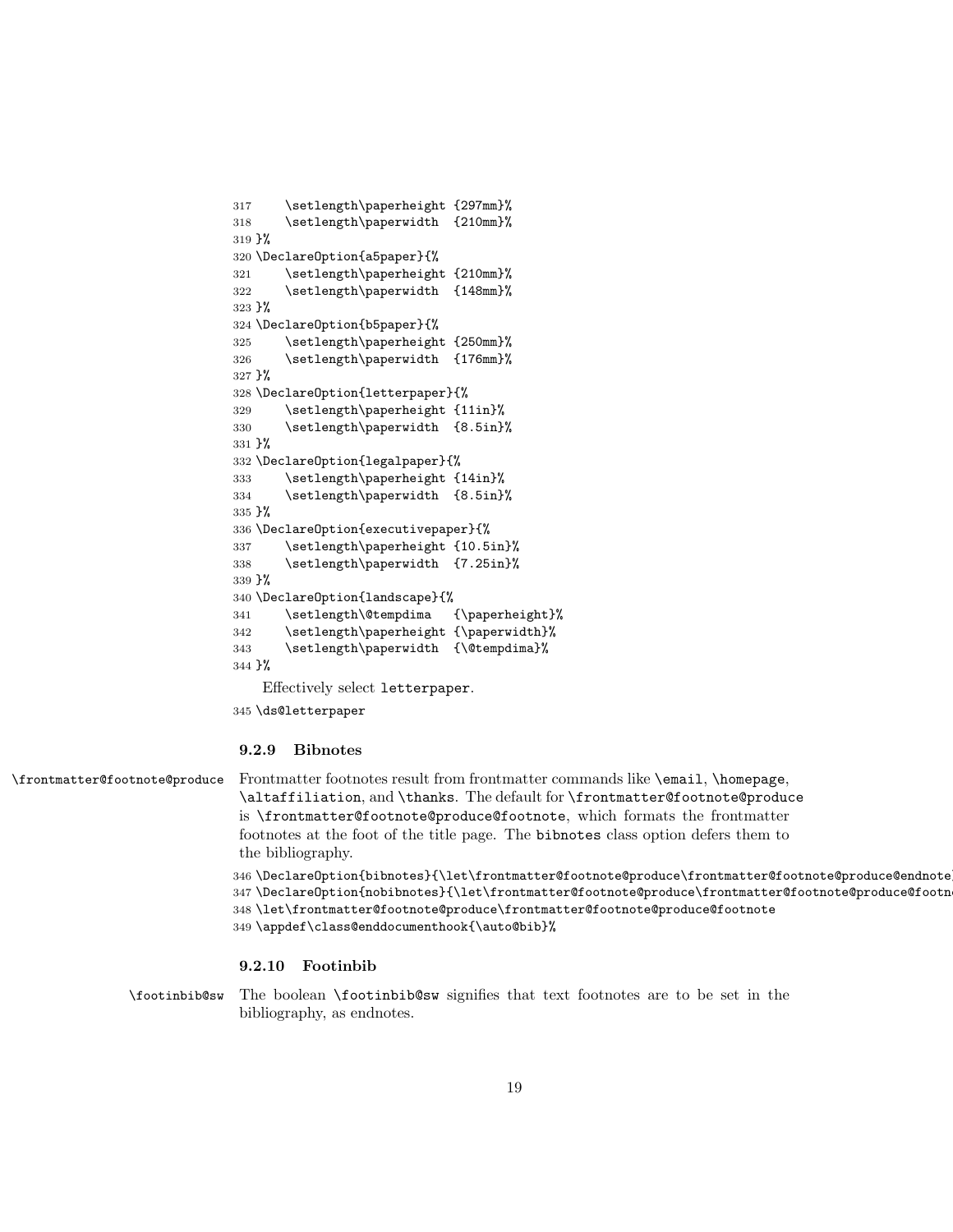The document may set the value one way or the other via the following two class options.

350 \DeclareOption{footinbib}{\@booleantrue\footinbib@sw}

351 \DeclareOption{nofootinbib}{\@booleanfalse\footinbib@sw}

The default value is \false@sw, and the society or journal may override the default.

352 \@booleanfalse\footinbib@sw

### <span id="page-19-0"></span>9.2.11 altaffilletter

\altaffilletter@sw Determine the procedure \thefootnote used in frontmatter: the footnote symbol used in titlepage footnotes.

```
353 \DeclareOption{altaffilletter}{\@booleantrue\altaffilletter@sw}%
354 \DeclareOption{altaffilsymbol}{\@booleanfalse\altaffilletter@sw}%
355 \@booleanfalse\altaffilletter@sw
```
#### <span id="page-19-1"></span>9.2.12 superbib

\place@bibnumber The procedure \place@bibnumber produces the number at the head of the \bibitem, in the bibliography. By default, it has the \bibnumfmt meaning assigned by the natbib package. It may be overridden by society, journal, or by the document options.

```
356 \DeclareOption{superbib}{%
357 \let\place@bibnumber\place@bibnumber@sup
358 }%
359 \def\place@bibnumber{\NATx@bibnumfmt}%
```
\place@bibnumber@sup \place@bibnumber@inl For producing the \bibitem device, we define two procedures to select from. Note that we could have used natbib's \ifNAT@super switch, but it does not allow for altering the meaning of \bibnumfmt.

> 360 \def\place@bibnumber@sup#1{\textsuperscript{#1}}% 361 \def\place@bibnumber@inl#1{[#1]}%

#### <span id="page-19-2"></span>9.2.13 citeautoscript

\citeautoscript@sw This class option allows you to automatically accomodate a change from nonsuperscripted, numbered references to superscripted, bunmbered references.

> Note: you should always mark up your document with the assumption that references are not going to be superscripted. Otherwise this option has no hope of working properly.

362 \DeclareOption{citeautoscript}{\@booleantrue\citeautoscript@sw}% 363 \@booleanfalse\citeautoscript@sw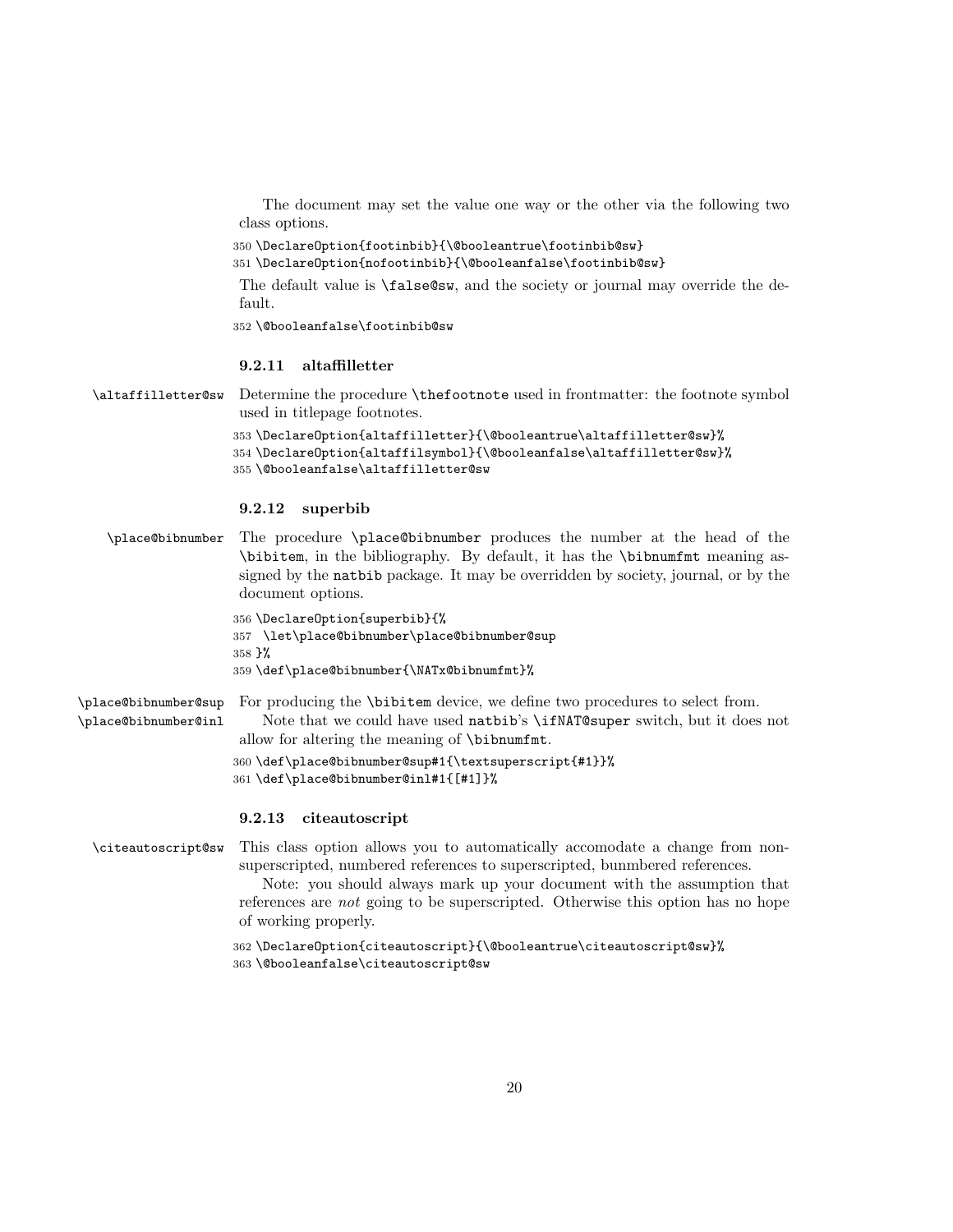#### <span id="page-20-0"></span>9.2.14 Variants on the Bibliography Style

REVT<sub>EX</sub> anticipates that a society or journal will provide two related BibT<sub>EX</sub>bibliography style variants, designating one as the default. A pair of document class options longbibliography and nolongbibliography allows the user to explicitly select between them.

\longbibliography@sw REVTEX's default for \longbibliography@sw is \false@sw.

364 \DeclareOption{longbibliography}{\@booleantrue\longbibliography@sw}% 365 \DeclareOption{nolongbibliography}{\@booleanfalse\longbibliography@sw}% 366 \@booleanfalse\longbibliography@sw

- \eprint@enable@sw The document class options eprint and noeprint give the user the ability to turn off production of the eprint field in the bibliography.
	- 367 \DeclareOption{eprint}{\@booleantrue\eprint@enable@sw}%
	- 368 \DeclareOption{noeprint}{\@booleanfalse\eprint@enable@sw}%
	- 369 \@booleantrue\eprint@enable@sw

#### <span id="page-20-1"></span>9.2.15 Simplex/Duplex Pages

- \twoside@sw The flag \twoside@sw signifies that the document is to be formatted for duplex printing. After the preamble is processed, we align the value of the kernel \newif switch \if@twoside to that of \twoside@sw. \if@twoside itself is used in the kernel's \cleardoublepage and \@outputpage procedures.
	- 370 \@booleanfalse\twoside@sw
	- 371 \appdef\document@inithook{%
	- 372 \twoside@sw{\@twosidetrue}{\@twosidefalse}%

#### 373 }%

The complementary options twoside and oneside assert formatting for duplex or simplex printing, respectively. At the same time, we arrange for the selection of the page grid with respect to the marginal column: Because \if@reversemargin remains default (false), if duplex printing, this column will always be on the (right), if simplex printing, it will always be on the (outside). QUERY: correct choice? FIXME: assign \if@mparswitch later (and protect the assignment, too).

374 \DeclareOption{twoside}{\@booleantrue \twoside@sw\@mparswitchfalse}% 375 \DeclareOption{oneside}{\@booleanfalse\twoside@sw\@mparswitchtrue}%

#### <span id="page-20-2"></span>9.2.16 Two-Column Page Grid

\twocolumn@sw The flag \twocolumn@sw signifies that the document is to be formatted in the two-column page grid.

If no options relating to page grid are invoked by \AtBeginDcoument time, we set default values. Up to that point, the class can check if \twocolumn@sw is \undefined to see if any related options have been invoked.

onecolumn specifies one-column page grid. The twocolumn class option employs the standard mechanism for changing the column grid: the ltxgrid package.

376 \DeclareOption{onecolumn}{\@booleanfalse\twocolumn@sw}%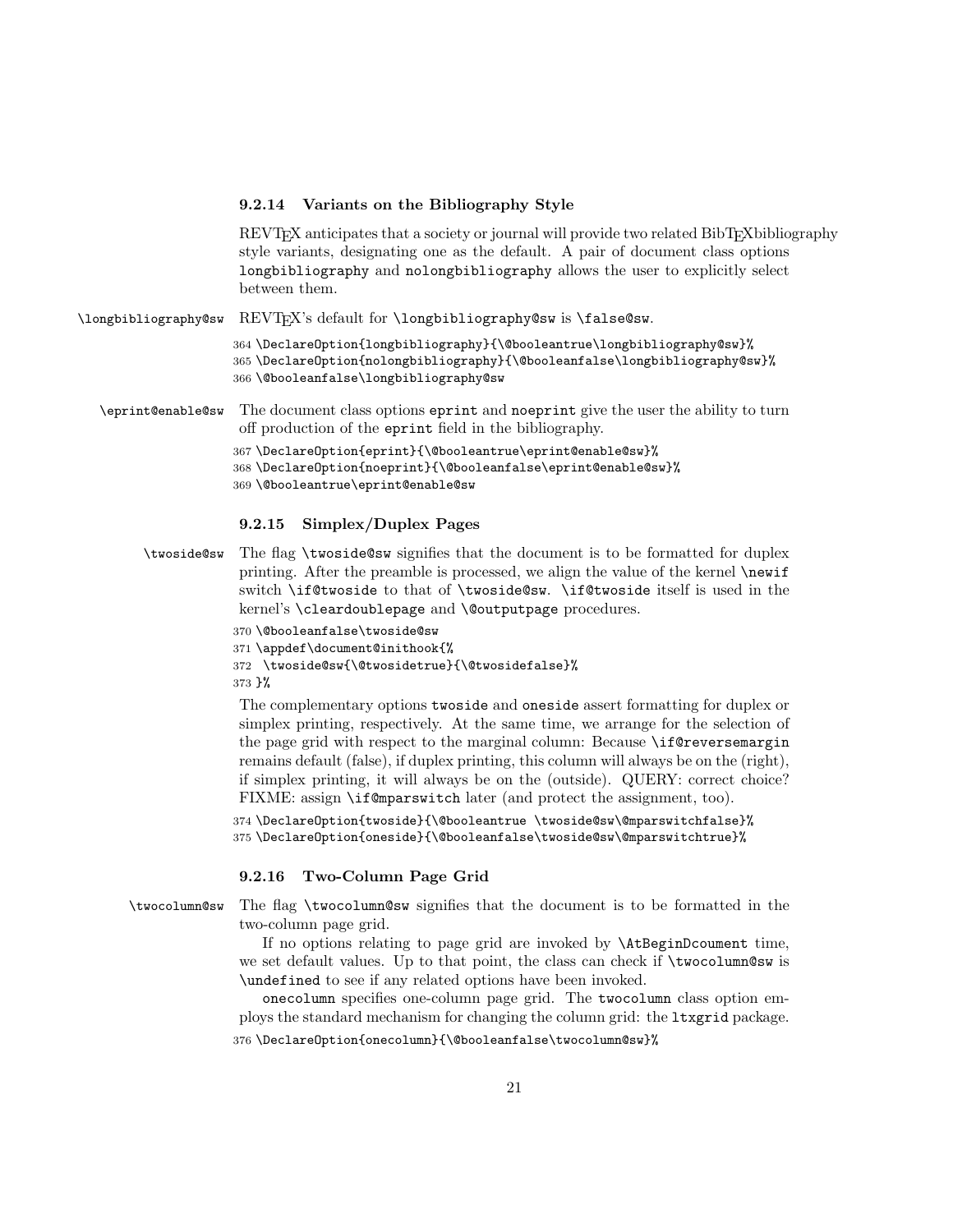```
377 \DeclareOption{twocolumn}{\@booleantrue \twocolumn@sw}%
```
378 \@booleanfalse\twocolumn@sw

The column grid is determined by the state of the switch \twocolumn@swand is effected at \class@documenthook time. The society or journal file may re-define \select@column@grid to accomodate, e.g., more than two choices for the page grid.

Note that \open@column@two adds items to the Main Vertical List, so constitutes the true beginning of the document.

Note also that if the selected column grid is a one-column grid, there is nothing to do, because ltxgrid has already set that up via \@begindocumenthook.

- 379 \def\select@column@grid{%
- 380 \twocolumn@sw{%
- 381 \twocolumn@grid@setup
- 382 \open@twocolumn
- 383 }{%
- 384 \onecolumn@grid@setup
- % \open@onecolumn %

```
385 }%
```

```
386 }%
```
387 \appdef\class@documenthook{%

```
388 \select@column@grid
389 }%
```
\clear@document We install into \class@enddocumenthook a trap for the procedure \clearpage that attempts to end the current page. This procedure needs to be headpatched with \close@column to end the current page grid.

> This procedure is executed after all typesetting is complete i.e., after items like \printtables, as well as all commands queued up by \AtEndDocument.

```
390 \appdef\setup@hook{%
391 \let\clearpage@ltx\clearpage
392 \prepdef\clear@document{\let\clearpage\clearpage@ltx\let\clear@document\@empty\close@column}%
393 \appdef\class@documenthook{%
394 \appdef\class@enddocumenthook{%
395 \let\clearpage\clear@document
396 }%
397 }%
398 }%
```
\authoryear@sw The boolean \authoryear@sw signifies that we are to use author-year citations rather than numerical citations.

> The author-year class option selects "author-year" citations; numerical selectes "numerical" citations. The former is the default.

```
399 \DeclareOption{author-year}{\@booleantrue\authoryear@sw}%
400 \DeclareOption{numerical}{\@booleanfalse\authoryear@sw}%
```
401 \@booleanfalse\authoryear@sw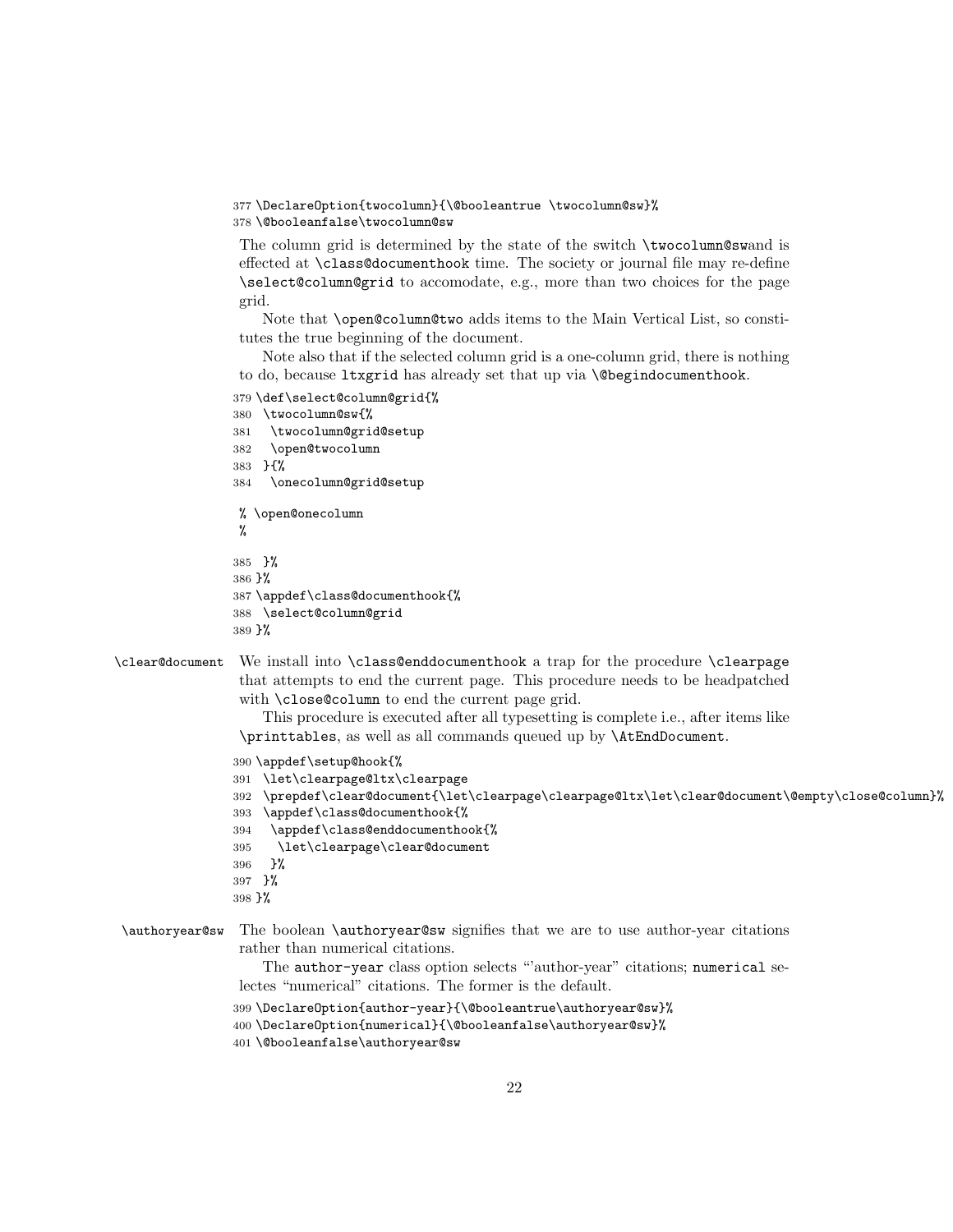\galley@sw The boolean \galley@sw signifies that the document is to be formatted in galley style.

> Asserting both \galley@sw and \preprintsty@sw may produce strange formatting results, but it is not illegal. However, it is illegal to assert galley and any twocolumn option.

> galley emulates setting the galleys of a two-column journal. CHANGED: this option should effectively set \preprintsty@sw false. NOTE: it makes no sense to assert both galley and twocolumn.

```
402 \DeclareOption{galley}{%
403 \ExecuteOptions{onecolumn}%
404 \@booleantrue\galley@sw
405 \@booleanfalse\preprintsty@sw
406 \appdef\setup@hook{%
407 \advance\textwidth-\columnsep
408 \textwidth.5\textwidth
409 }%
410 }%
411 \@booleanfalse\galley@sw
```
### <span id="page-22-0"></span>9.2.17 raggedbottom or flushbottom

\raggedcolumn@sw The class options raggedbottom and flushbottom determine whether the columns (page) are ragged bottom or flush bottom. Note that we do not select a default here; that is done by the journal substyle.

```
412 \DeclareOption{raggedbottom}{\@booleantrue\raggedcolumn@sw}
413 \DeclareOption{flushbottom}{\@booleanfalse\raggedcolumn@sw}
414 \@booleanfalse\raggedcolumn@sw
415 \appdef\setup@hook{%
416 \raggedcolumn@sw{\raggedbottom}{\flushbottom}%
417 }%
```
#### <span id="page-22-1"></span>9.2.18 tightenlines

This class option specifies that standard leading is to be used to set the type. If lacking, the leading will be loose.

\tightenlines@sw The boolean \tightenlines@sw signifies that the leading is to be made standard amount. If false, it means that the leading is to be set extra open. Has no effect on 10pt size option.

```
418 \DeclareOption{tightenlines}{\@booleantrue\tightenlines@sw}
419 \@booleanfalse\tightenlines@sw
```
#### <span id="page-22-2"></span>9.2.19 lengthcheck

\lengthcheck@sw The flag \lengthcheck@sw signifies that the length checking is in effect. It is up to the individual journal substyle to alter its formatting accordingly. 420 \@booleanfalse\lengthcheck@sw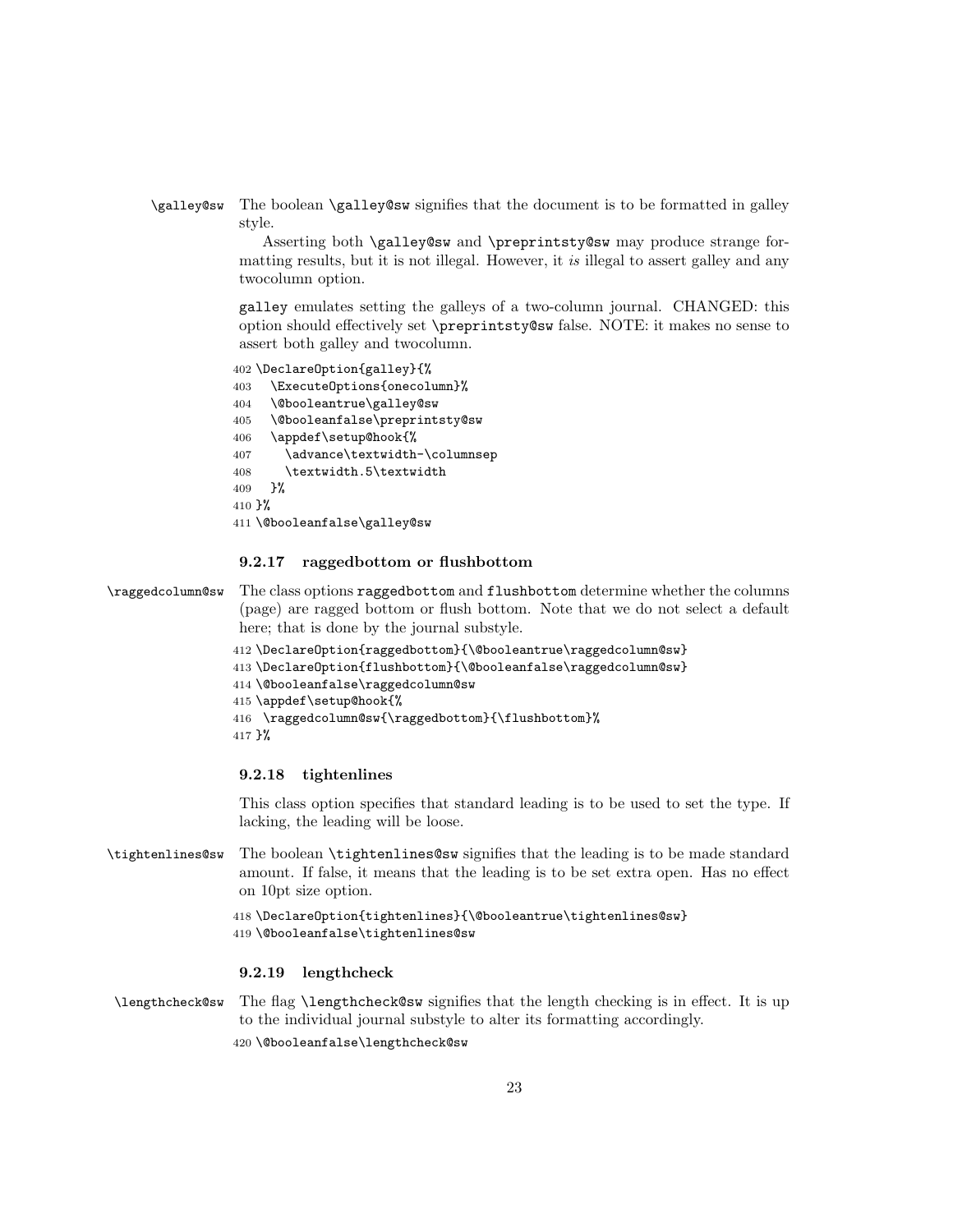This class option specifies that the formatted document should approach as closely as possible the formatting of an actual journal article to facilitate the author's performance of a length check.

FIXME: society or journal may have its own definition of this option.

```
421 \DeclareOption{lengthcheck}{%
```

```
422 \@booleantrue\lengthcheck@sw
```

```
423 \ExecuteOptions{reprint}%
```
424 }%

In addition, if length checking is in effect, we will enable the tally of text length.

```
425 \appdef\setup@hook{%
```

```
426 \lengthcheck@sw{\@booleantrue\tally@box@size@sw}{}%
427 }%
```
### <span id="page-23-0"></span>9.2.20 Draft and Final

\draft@sw The flag \draft@sw signifies that the document is to be formatted in draft mode.

```
428 \appdef\setup@hook{%
429 \draft@sw{\overfullrule 5\p@}{\overfullrule\z@}%
430 }%
```
Certain packages may pay attention to the class option draft that sets this Boolean.

```
431 \DeclareOption{draft}{\@booleantrue\draft@sw}%
432 \DeclareOption{final}{\@booleanfalse\draft@sw}%
433 \@booleanfalse\draft@sw
```
#### <span id="page-23-1"></span>9.2.21 eqsecnum

```
\eqsecnum@sw The flag \eqsecnum@sw signifies that equations are to be numbered with the sec-
              tion, e.g., "Eq. (2.13)".
```

```
434 \appdef\setup@hook{%
```
435 \eqsecnum@sw{%

```
436 \@addtoreset{equation}{section}%
```

```
437 \def\theequation@prefix{\arabic{section}.}%
```
438 }{}%

439 }%

The eqsecnum class option signifies that equations are to be numbered within sections.

```
440 \DeclareOption{eqsecnum}{\@booleantrue\eqsecnum@sw}%
```

```
441 \@booleanfalse\eqsecnum@sw
```
#### <span id="page-23-2"></span>9.2.22 secnumarabic

The secnumarabic class option signifies that sectioning commands are to be numbered arabic: the procedure \secnums@arabic is executed as the default. Otherwise, the procedure \secnums@rtx determines things. The society or journal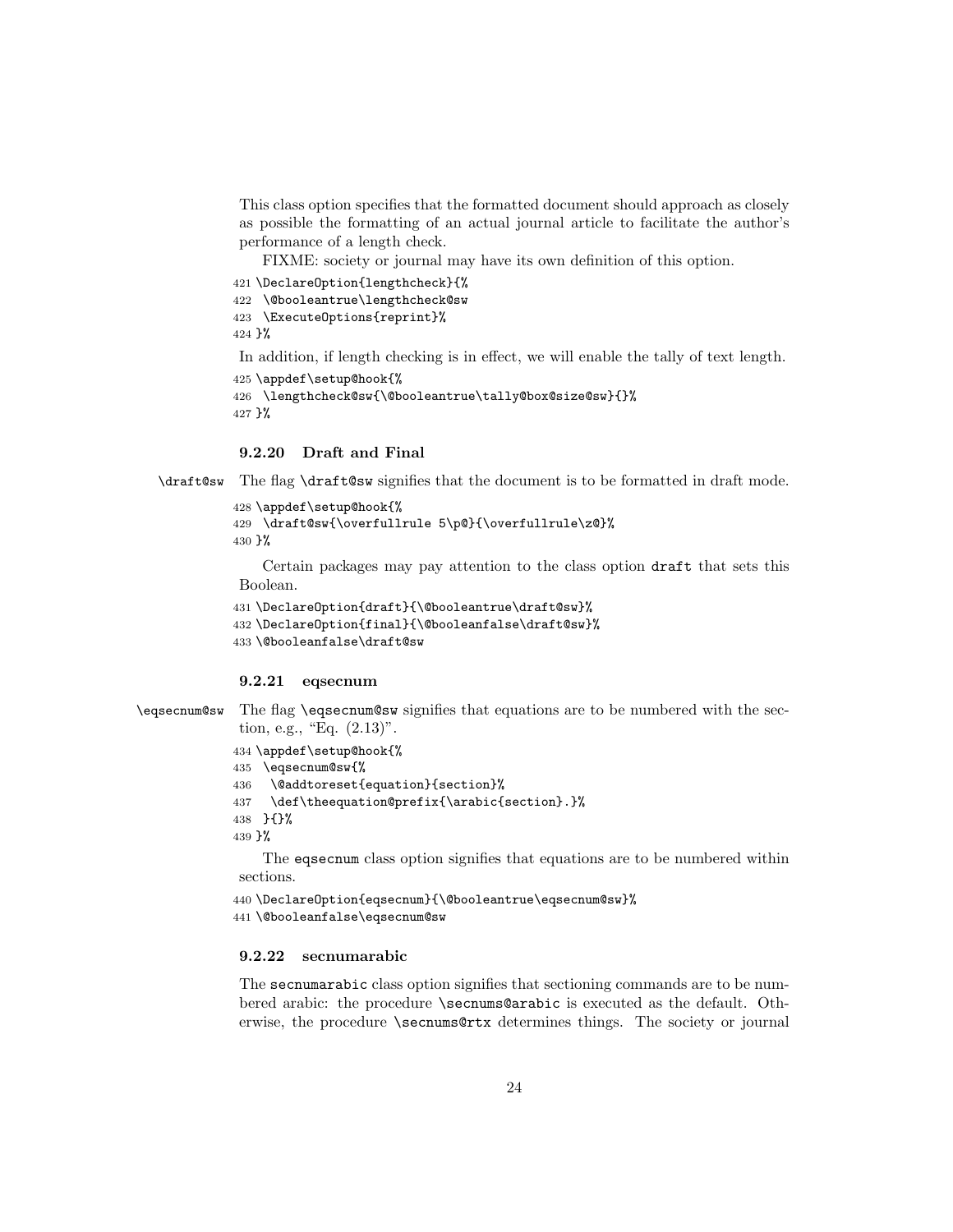may redefine either procedure, and may change the definition of \setup@secnums itself, thereby establishing a different default.

442 \appdef\setup@hook{%

```
443 \setup@secnums
444 }%
445 \DeclareOption{secnumarabic}{%
446 \def\setup@secnums{\secnums@arabic}%
447 }%
448 \def\setup@secnums{\secnums@rtx}%
```
The code that defines \secnums@rtx and \secnums@arabic appears in Section [14.4.](#page-38-0)

fleqn FIXME: model fleqn after amsfonts. I no longer understand why I said this. fleqn.clo is not a package, so it can simply be \input.

```
449 \DeclareOption{fleqn}{%
450 \input{fleqn.clo}%
451 }%
```
#### <span id="page-24-0"></span>9.2.23 floats/endfloats

```
\floats@sw
\floatp@sw
            The Boolean \floats@sw signifies that floats are to be floated; if false, that floats
            are to be deferred to the end of the document. By default, the former. Note that
             the state of this Boolean is to be changed by the document class in response to
             user-selected options.
```
This boolean and the assignment of its default value is done by the ltxutil package.

The Boolean **\floatp@sw** signifies that endfloats are to be set one per page; if false, that endfloats are to be set with multiple floats per page permitted. By default, the latter. Note that the state of this Boolean is to be changed by the document class in response to user-selected options. The default is established here.

These options control, via the Boolean \floats@sw, whether floats are to be migrated to the end of the document.

```
452 \DeclareOption{floats}{\@booleantrue\floats@sw\@booleanfalse\floatp@sw}
453 \DeclareOption{endfloats}{\@booleanfalse\floats@sw\@booleanfalse\floatp@sw}
454 \DeclareOption{endfloats*}{\@booleanfalse\floats@sw\@booleantrue\floatp@sw}
455 \@booleantrue\floats@sw
```
456 \@booleantrue\floatp@sw

#### <span id="page-24-1"></span>9.2.24 titlepage/notitlepage

These options control, via \titlepage@sw, whether the title block is to be set on a separate page.

\titlepage@sw The flag \titlepage@sw signifies that a forced page break is to follow the title page: the article title appears on a page by itself.

457 \DeclareOption{titlepage}{\@booleantrue\titlepage@sw}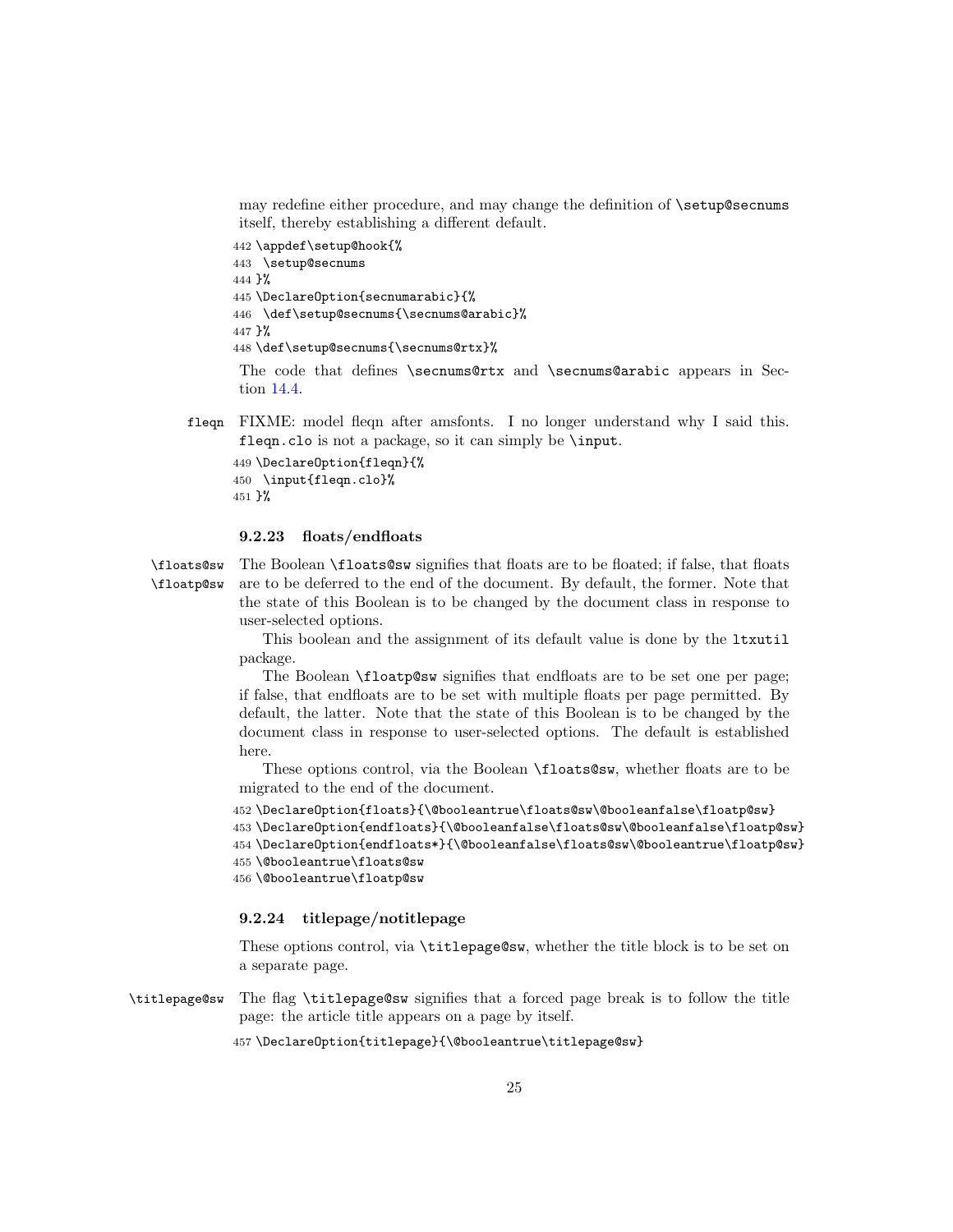```
458 \DeclareOption{notitlepage}{\@booleanfalse\titlepage@sw}
459 \@booleanfalse\titlepage@sw
```
#### <span id="page-25-0"></span>9.2.25 Substyle and Sub-substyle

\change@society If the society or, resp., journal has already been assigned, notify user whether it \change@journal is being overridden.

```
460 \def\change@society#1{%
461 \def\@tempa{#1}%
462 \@ifxundefined\@society{%
463 \class@info{Selecting society \@tempa}%
464 \let\@society\@tempa
465 }{%
466 \@ifx{\@tempa\@society}{}{%
467 \class@warn{Conflicting society \@tempa<>\@society; not selected}%
468 }%
469 }%
470 }%
471 \def\change@journal#1{%
472 \def\@tempa{#1}%
473 \@ifxundefined\@journal{%
474 \class@info{Selecting journal \@tempa}%
475 \let\@journal\@tempa
476 }{%
477 \@ifx{\@tempa\@journal}{}{%
478 \class@warn{Conflicting journal \@tempa<>\@journal; not selected}%
479 }%
480 }%
481 }%
```
Here had been the class options relating to the APS. Now that all societies are on an equal footing, this code is in the respective .rtx file.

#### <span id="page-25-1"></span>9.2.26 Optical Society of America

Here are the class options relating to the Optical Society of America.

Note: as of 2008, the only OSA module being distributed by ctan is osajnl.rtx. The class options declared here are, I think, unused.

```
482 \DeclareOption{osa}{\change@society{osa}\let\@journal\@undefined}%
483 \DeclareOption{osameet}{\change@society{osa}\def\@journal{osameet}}%
484 \DeclareOption{opex}{\change@society{osa}\def\@journal{opex}}%
485 \DeclareOption{tops}{\change@society{osa}\def\@journal{tops}}%
486 \DeclareOption{josa}{\change@society{osa}\def\@journal{josa}}%
```
\rtx@require@packages The procedure \rtx@require@packages accumulates all \RequirePackage statements in the course of loading the document class. Carrying out these operations at that time is needed: \ProcessOptions must be executed first.

\let\rtx@require@packages\@empty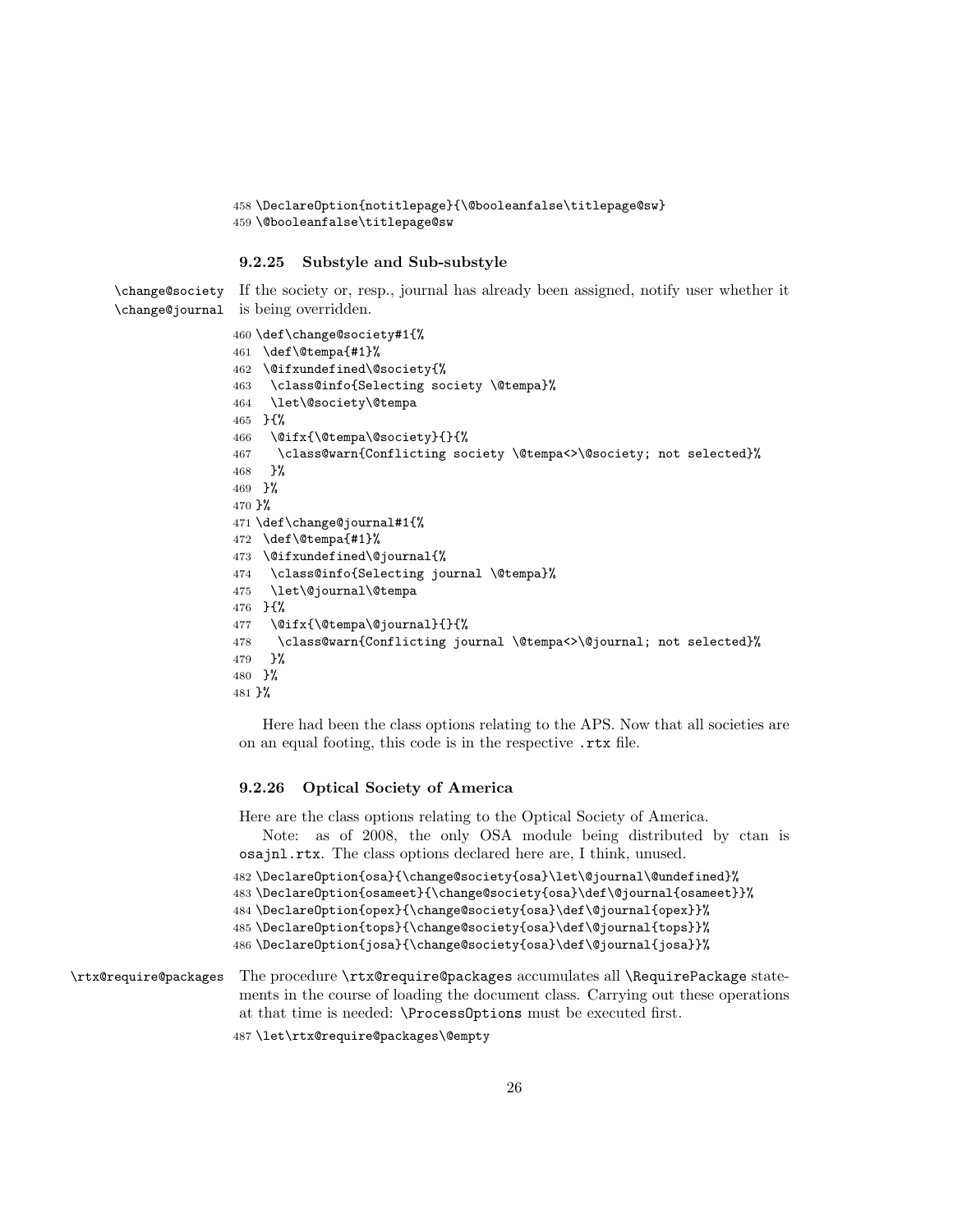```
\MakeUppercase
\MakeLowercase
                We load the textcase package of David Carlisle. Now that its bug of long standing
                has been repaired, we no longer need to doctor it up. And, because its loading has
                been deferred until \rtx@require@packages time, we no longer override LATFX
                here. Instead, the textcase package will be asked to do that.
               488 \appdef\rtx@require@packages{%
               489 \RequirePackage[overload]{textcase}%
               490 }%
                The following code used to let the textcase commands override those of LATEX:
                %\appdef\setup@hook{%
                % \expandafter
                % \let\csname MakeUppercase \expandafter\endcsname
                % \csname MakeTextUppercase \endcsname
                % \expandafter
                % \let\csname MakeLowercase \expandafter\endcsname
                % \csname MakeTextLowercase \endcsname
                % }%
                %
      amsfonts The class option amsfonts has the same effect as if the document preamble con-
                tained a \usepackage{amsfonts} statement.
               491 \DeclareOption{amsfonts}{%
               492 \def\class@amsfonts{\RequirePackage{amsfonts}}%
               493 }%
               494 \DeclareOption{noamsfonts}{%
               495 \let\class@amsfonts\@empty
               496 }%
               497 \appdef\rtx@require@packages{%
               498 \@ifxundefined\class@amsfonts{}{\class@amsfonts}%
               499 }%
       amssymb The class option amssymb has the same effect as if the document preamble con-
                tained a \usepackage{amssymb} statement.
               500 \DeclareOption{amssymb}{%
               501 \def\class@amssymb{\RequirePackage{amssymb}}%
               502 }%
               503 \DeclareOption{noamssymb}{%
               504 \let\class@amssymb\@empty
               505 }%
               506 \appdef\rtx@require@packages{%
               507 \@ifxundefined\class@amssymb{}{\class@amssymb}%
               508 }%
       amsmath The class option amsmath has the same effect as if the document preamble con-
                tained a \usepackage{amsmath} statement.
                   We require version 1.2 (datestamped 1997/03/20) or later. The \ver@amsmath.sty,
```

```
27
```
will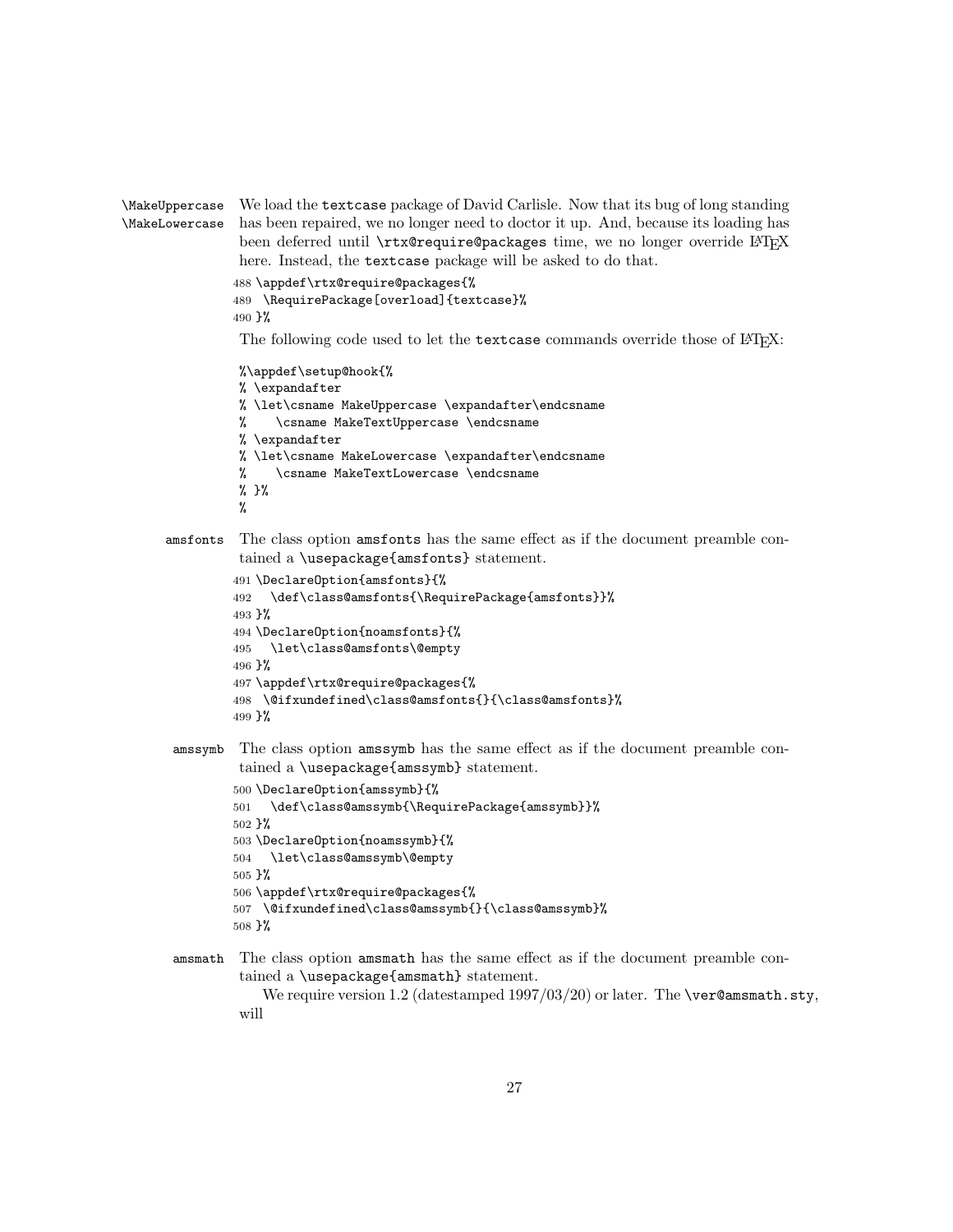LATEX note: Certain LATEX procedures have an arbitrary and pointless restriction that they may be used only within the preamble. We get around this by preserving the procedures in private \csnames.

FIXME note: it is difficult to ensure that an error summary will be printed on the console at the very end, but ltxgrid allows accomplishing this via an interrupt, put down at \AtEndDocument time.

```
509 \DeclareOption{amsmath}{%
510 \def\class@amsmath{\RequirePackage{amsmath}[\ver@amsmath@prefer]}%
511 }%
512 \DeclareOption{noamsmath}{%
513 \let\class@amsmath\@empty
514 }%
515 \appdef\rtx@require@packages{%
516 \preserve@LaTeX
517 \@ifxundefined\class@amsmath{}{\class@amsmath}%
518 \appdef\class@enddocumenthook{\test@amsmath@ver}%
519 }%
520 \appdef\preserve@LaTeX{%
521 \let\@ifl@aded@LaTeX\@ifl@aded
522 \let\@ifpackageloaded@LaTeX\@ifpackageloaded
523 \let\@pkgextension@LaTeX\@pkgextension
524 \let\@ifpackagelater@LaTeX\@ifpackagelater
525 \let\@ifl@ter@LaTeX\@ifl@ter
526 \let\@ifl@t@r@LaTeX\@ifl@t@r
527 \let\@parse@version@LaTeX\@parse@version
528 }%
529 \appdef\restore@LaTeX{%
530 \let\@ifl@aded\@ifl@aded@LaTeX
531 \let\@ifpackageloaded\@ifpackageloaded@LaTeX
532 \let\@pkgextension\@pkgextension@LaTeX
533 \let\@ifpackagelater\@ifpackagelater@LaTeX
534 \let\@ifl@ter\@ifl@ter@LaTeX
535 \let\@ifl@t@r\@ifl@t@r@LaTeX
536 \let\@parse@version\@parse@version@LaTeX
537 }%
538 \def\test@amsmath@ver{%
539 \begingroup
540 \restore@LaTeX
541 \@ifpackageloaded{amsmath}{%
542 \@ifpackagelater{amsmath}{\ver@amsmath@prefer}{}{%
543 \class@warn{%
544 You have loaded amsmath, version "\csname ver@amsmath.sty\endcsname",\MessageBreak
545 but this class requires version "\ver@amsmath@prefer", or later.\MessageBreak
546 Please update your LaTeX installation.
547 }%
548 }%
549 }{%
```

```
550 }%
```

```
551 \endgroup
```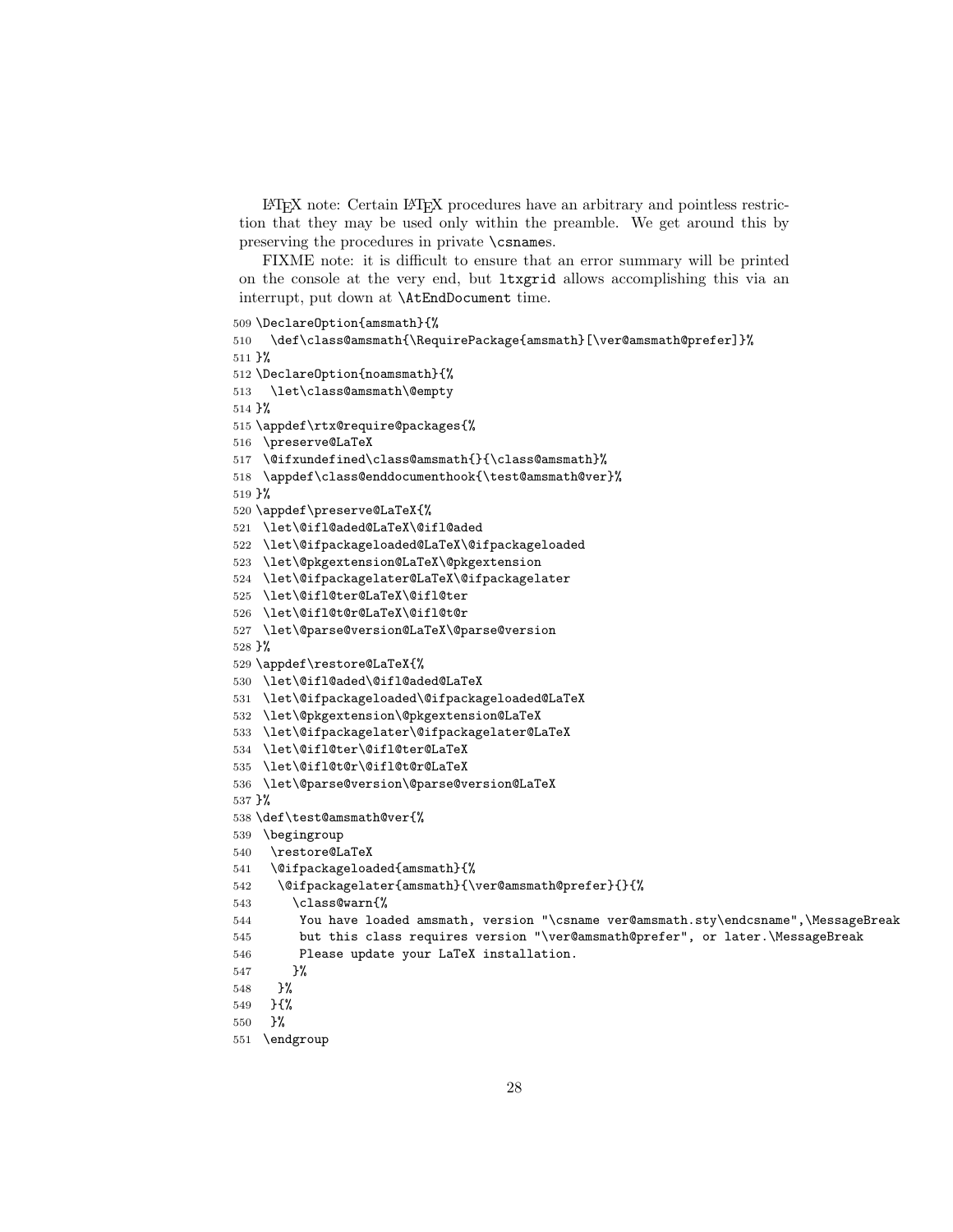552 }% 553 \def\ver@amsmath@prefer{2000/01/15 v2.05 AMS math features}%

#### <span id="page-28-0"></span>9.2.27 Presenting Authors and Their Affiliations

Class options for presenting authors and their affiliations are now defined in ltxfront.dtx.

#### <span id="page-28-1"></span>9.2.28 Typeset by REVT<sub>EX</sub>

\byrevtex@sw The flag \byrevtex@sw signifies that the document should bear an imprint to the effect that it was formatted by this document class.

> The class option byrevtex signifies that you want the "Typeset by REVTEX" byline to appear on your formatted output. By default, no such byline appears.

```
554 \DeclareOption{byrevtex}{\@booleantrue\byrevtex@sw}%
```
555 \@booleanfalse\byrevtex@sw

### <span id="page-28-2"></span>9.3 Attempt to fix float placement failure

\force@deferlist@sw REVTEX uses the ltxgrid package, which provides the ability to attempt repairs when LAT<sub>E</sub>X's float placement mechanism is about to fail, but that facility is turned off by default. Users should invoke the floatfix document class option to enable this LATEX extension. If not, a helpful message is printed in the log, indicating how to work around the difficulty.

```
556 \DeclareOption{floatfix}{\@booleantrue\force@deferlist@sw}%
557 \DeclareOption{nofloatfix}{\@booleanfalse\force@deferlist@sw}%
558 \@booleanfalse\force@deferlist@sw
```
\@fltovf The LATEX kernel error message \@fltovf may now be a bit more helpful to the \@fltstk user; likewise for the \@fltstk message of ltxgrid.

```
559 \gdef\@fltovf{%
560 \@latex@error{%
561 Too many unprocessed floats%
562 \force@deferlist@sw{}{; try class option [floatfix]}%
563 }\@ehb
564 }%
565 \def\@fltstk{%
566 \@latex@warning{%
567 A float is stuck (cannot be placed)%
568 \force@deferlist@sw{}{; try class option [floatfix]}%
569 }%
570 }%
```
\ltxgrid@info@sw \outputdebug@sw The two options ltxgridinfo and outputdebug turn on informative diagnostics within the package ltxgrid. Only people who really want to see this output will select these class options. Consult documentation for the ltxgrid package to see what output the related switches enable.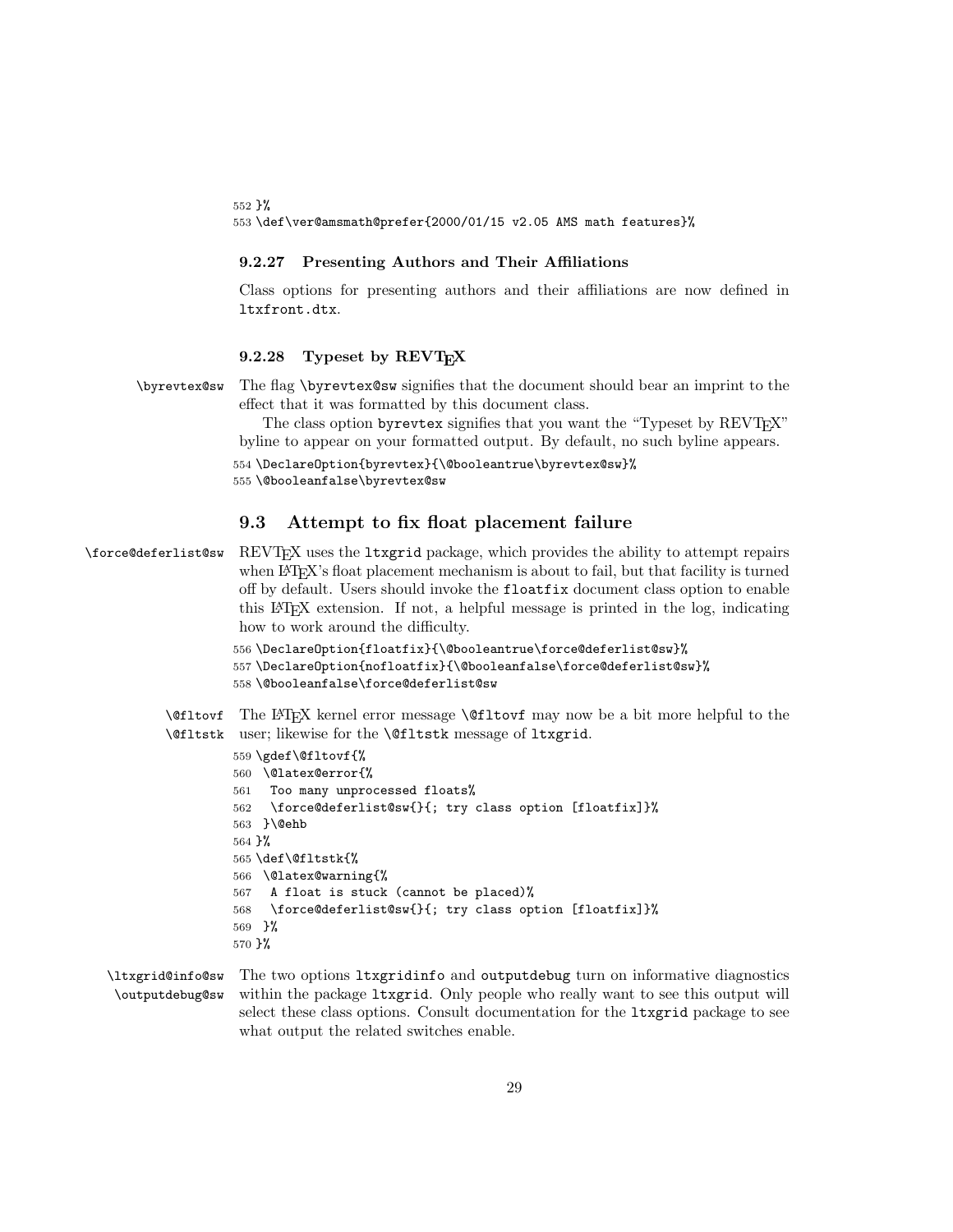```
571 \DeclareOption{ltxgridinfo}{%
572 \@booleantrue\ltxgrid@info@sw
573 %\@booleantrue\ltxgrid@foot@info@sw
574 }%
575 \DeclareOption{outputdebug}{%
576 \@booleantrue\outputdebug@sw
577 \@booleantrue\ltxgrid@info@sw
578 \@booleantrue\ltxgrid@foot@info@sw
579 \traceoutput
580 }%
```
# <span id="page-29-0"></span>9.4 Option to relax page height

```
\textheight@sw The ltxgrid package can set text pages to their natural height or force them to
                 the full text height; the latter is the default. If setting the pages with a variable
                 length, the running foot will move up or down with the natural length of the text
                 column. While I recommend against doing so, this option will turn that switch to
                 the latter setting.
```

```
581 \DeclareOption{raggedfooter}{\@booleanfalse\textheight@sw}%
582 \DeclareOption{noraggedfooter}{\@booleantrue\textheight@sw}%
```
### <span id="page-29-1"></span>9.5 Selecting procedure for processing abstract

Code defining options newabstract and oldabstract has been removed.

# <span id="page-29-2"></span>9.6 Option to turn on diagnostics in the frontmatter

```
\frontmatterverbose@sw A diagnostic option, not for the average enduser, which reveals the workings of
                         the frontmatter. This code interfaces to that of ltxfront.dtx.
```

```
583 \DeclareOption{frontmatterverbose}{\@booleantrue\frontmatterverbose@sw}%
584 \@booleanfalse\frontmatterverbose@sw
```
\linenumbers@sw An option to number the lines of type in the output in the manner of lineno.

At present, we use that very package to implement this functionality. This means that users may modify the workings of that package per its documentation (which see).

However, compatibility with amsmath requires that lineno be loaded afterwards. Therefore, we defer loading of this package until after the preamble is completed.

```
585 \DeclareOption{linenumbers}{%
```

```
586 \appdef
```
- 587 \class@documenthook{%
- 588 \RequirePackage{lineno}[2005/11/02 v4.41]%
- 589 \linenumbersep4pt\relax
- 590 \linenumbers\relax

```
591 }%
```

```
592 }%
```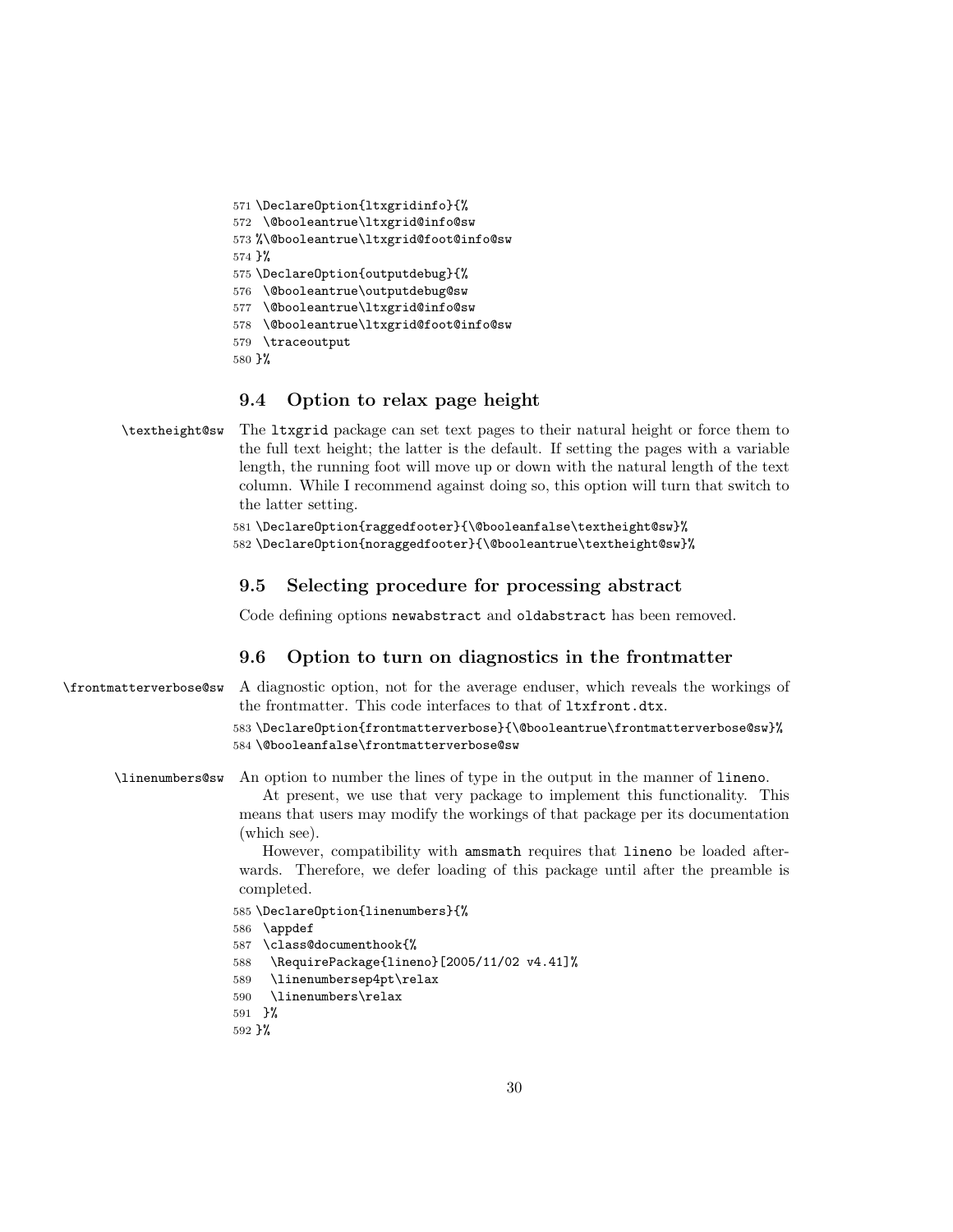By default, line numbering is off.

\NAT@merge Add class option nomerge, to turn off natbib 8.3 syntax for citation key. The default value of REVTeX 4.1 for \NAT@mergeis \thr@@, which turns on the new syntax along with its semantics. Legacy documents that would be incompatible with the new syntax can be successfully processed with class option nomerge.

```
593 \DeclareOption{nomerge}{%
594 \appdef\setup@hook{%
595 \@ifnum{\NAT@merge>\z@}{\let\NAT@merge\z@}{}%
596 }%
597 }%
```
# <span id="page-30-0"></span>9.7 Default Option, Society, Journal, and pointsize

This change will not break OSA documents because that society is still built in to revtex4.

```
\@parse@class@options@society
       \@parse@class@options@
```
The procedure **\@parse@class@options@society** parses the options passed to this document class for the **\@society**. It is like **\ProcessOptions**<sup>\*</sup> in that it accesses \@ptionlist{\@currname.\@currext}. Any undefined option is considered: if there is a corresponding .rtx file, it will change the society accordingly and define a placeholder class option for the society thus found (thus preventing a spurious "option not found" message).

The procedure \@parse@class@options@ parses the document's options for any that set the \csname provided.

```
598 \def\@parse@class@options@society{%
599 \edef\@tempa{\@ptionlist{\@currname.\@currext}}%
600 \expandafter\@for\expandafter\CurrentOption\expandafter:\expandafter=\@tempa\do{%
601 \expandafter\@ifnotrelax\csname ds@\CurrentOption\endcsname{}{%
602 \IfFileExists{\CurrentOption\substyle@post.\substyle@ext}{%
603 \expandafter\change@society\expandafter{\CurrentOption}%
604 \expandafter\let\csname ds@\CurrentOption\endcsname\@empty
605 }{}%
606 }%
607 }%
608 }%
609 \def\@parse@class@options@#1{%
610 \edef\@tempa{\@ptionlist{\@currname.\@currext}}%
611 \expandafter\@for\expandafter\CurrentOption\expandafter:\expandafter=\@tempa\do{%
612 \expandafter\@ifnotrelax\csname ds@\CurrentOption\endcsname{%
613 \begingroup\csname ds@\CurrentOption\endcsname
614 \@ifxundefined#1{%
615 \endgroup
616 }{%
617 \expandafter\endgroup\expandafter\def\expandafter#1\expandafter{#1}%
618 }%
619 }{}%
620 }%
```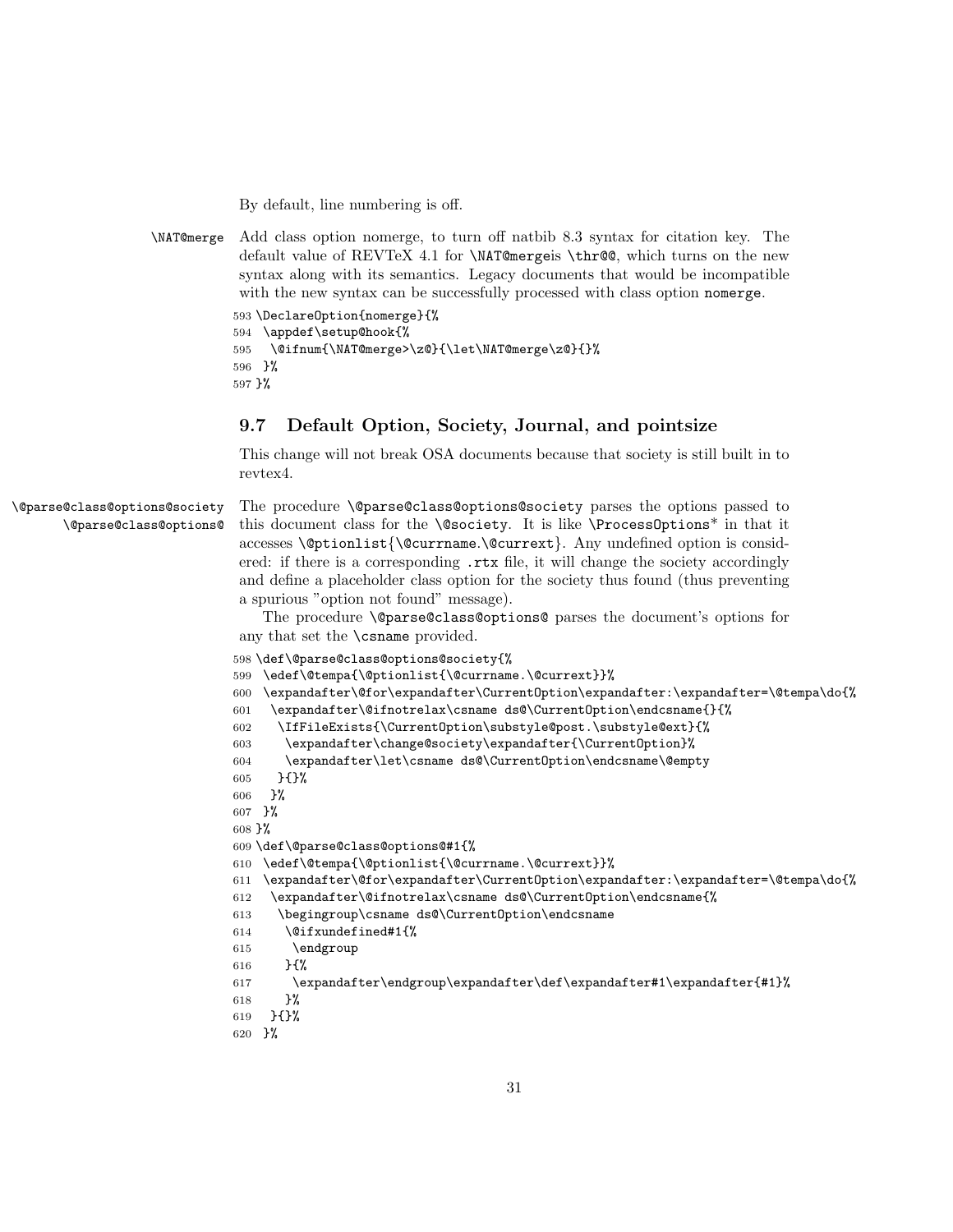```
621 }%
622 \def\@parse@class@options@journal{%
623 \edef\@tempa{\@ptionlist{\@currname.\@currext}}%
624 \expandafter\@for\expandafter\CurrentOption\expandafter:\expandafter=\@tempa\do{%
625 \expandafter\@ifnotrelax\csname ds@\CurrentOption\endcsname{%
626 \begingroup
627 \csname ds@\CurrentOption\endcsname
628 \@ifxundefined\@journal{%
629 \end{group}630 }{%
631 \expandafter\endgroup\expandafter\def\expandafter\@journal\expandafter{\@journal}%
632 }%
633 }{}%
634 }%
635 }%
636 \def\@parse@class@options{%
637 \edef\@tempa{\@ptionlist{\@currname.\@currext}}%
638 \expandafter\@for\expandafter\CurrentOption\expandafter:\expandafter=\@tempa\do{%
639 \expandafter\@ifnotrelax\csname ds@\CurrentOption\endcsname{%
640 \begingroup
641 \csname ds@\CurrentOption\endcsname
642 \@ifxundefined\@pointsize{%
643 \endgroup
644 }{%
645 \expandafter\endgroup\expandafter\def\expandafter\@pointsize\expandafter{\@pointsize}%
646 }%
647 }{%
648 \IfFileExists{\CurrentOption\substyle@post.\substyle@ext}{%
649 \expandafter\change@society\expandafter{\CurrentOption}%
650 \expandafter\let\csname ds@\CurrentOption\endcsname\@empty
651 }{}%
652 }%
653 }%
654 }%
```
The class option hypertext enables the built-in hypertext capabilities, which coincide with those of custom-bib-generated BIBTeX styles using the guard code hypertext.

Note that APS has these capabilities turned off by default; Loading the hyperref package turns them on.

```
655 \DeclareOption{hypertext}{\hypertext@enable@ltx}%
```
\appdef\document@inithook{\@ifpackageloaded{hyperref}{\hypertext@enable@ltx}{}}%

The default handling for a document class option depends upon whether the \@society is defined.

If not, then hunt for a .rtx file with that name. If it exists, then we will take this option as the name of the society, otherwise, declare the option as not used.

(This behavior is similar to the LAT<sub>E</sub>X2.09 handling, where one looked for a .sty file, except that in this case, we must provide for journal substyles that may be defined in the society file, or have their own journal substyle file.)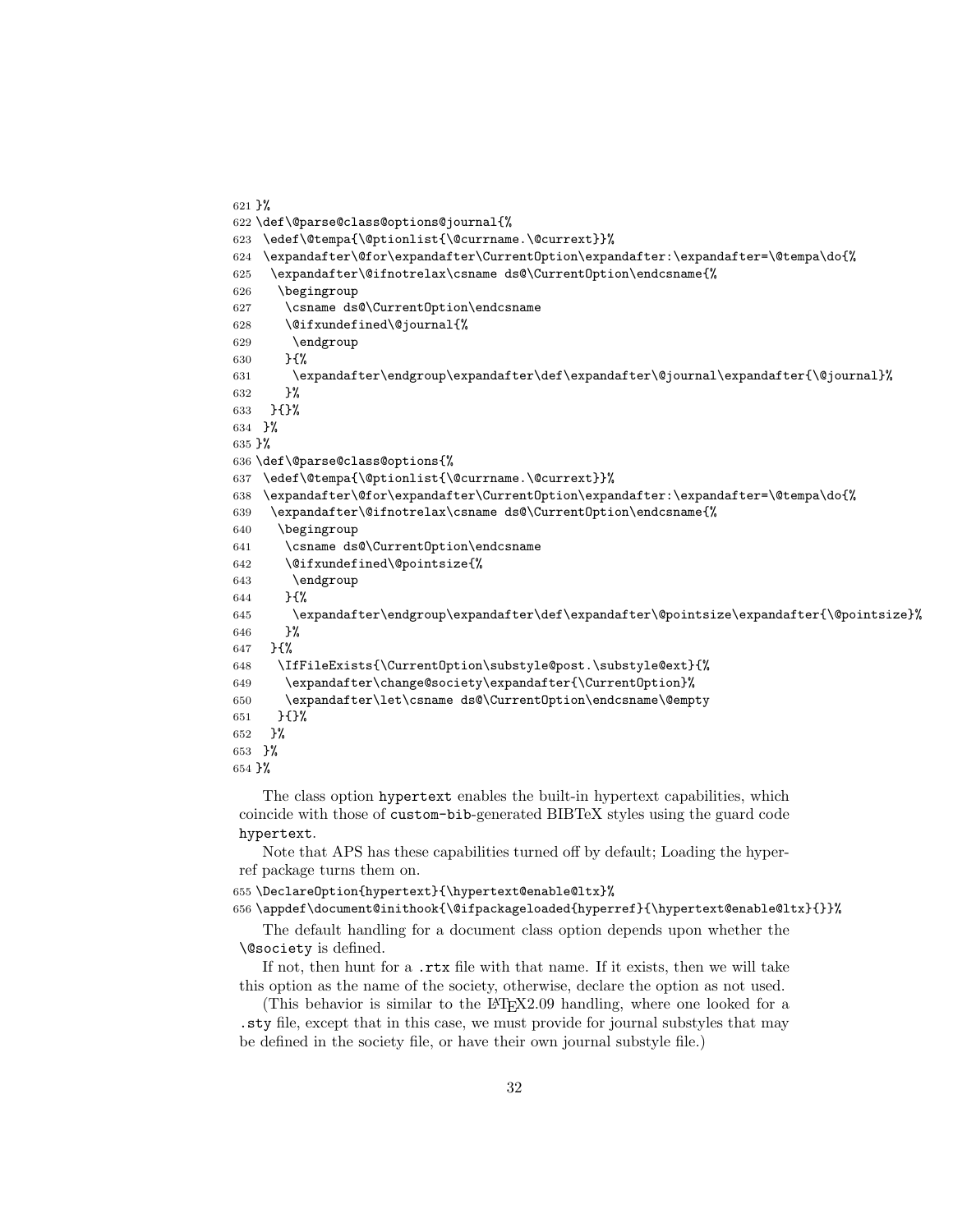At the point where the class file is finished loading, we then read in the society file. That file can define further class options, such as the journal substyle.

For users, this will mean that they can specify the society and journal simply by specifying first the former and then the latter among their document class options. The society must have a corresponding .rtx.

%</options>

```
658 %<*package>
```
\@process@society

```
\@process@journal
659 \def\substyle@post{4-1}%
```

```
\@process@pointsize
660 \def\substyle@ext{rtx}%
                    661 \DeclareOption*{\OptionNotUsed}%
```
A society substyle may define its own options, via \DeclareOption.

At the end of this document class, we process the society file, using aps.rtx if none has been specified in the document.

```
662 \def\@process@society#1{%
```

```
663 \@ifxundefined\@society{%
```

```
664 \class@warn{No Society specified, using default society #1}%
```

```
665 \def\@society{#1}\let\@journal\@undefined
```

```
666 }{}%
```

```
667 \expandafter\input\expandafter{\@society\substyle@post.\substyle@ext}%
668 }%
```
A society substyle can encompass any number of journal substyles; we use the following procedure to invoke the proper one.

```
669 \def\@process@journal#1{%
670 \@ifxundefined\@journal{%
671 \class@warn{No journal specified, using default #1}%
672 \def\@journal{#1}%
673 }{}%
674 \expandafter\expandafter
675 \expandafter\rtx@do@substyle
676 \expandafter\expandafter
677 \expandafter{\expandafter\@society\@journal}%
678 }%
679 \def\rtx@do@substyle#1{%
680 \InputIfFileExists{#1\substyle@post.\substyle@ext}{}{\csname rtx@#1\endcsname}%
681 }%
```
Document class options 10pt, 11pt, and 12pt are implemented by REVT<sub>F</sub>X itself and determine \@pointsize. These provide formatting settings appropriate to the society's journals.

If not specified by the document, a value \@pointsize@default is used. This default can be set by the journal. Here, the society sets its default.

```
682 \def\@process@pointsize#1{%
```

```
683 \@ifxundefined\@pointsize{%
```

```
684 \def\@pointsize{#1}%
```

```
685 \class@warn{No type size specified, using default \@pointsize}%
```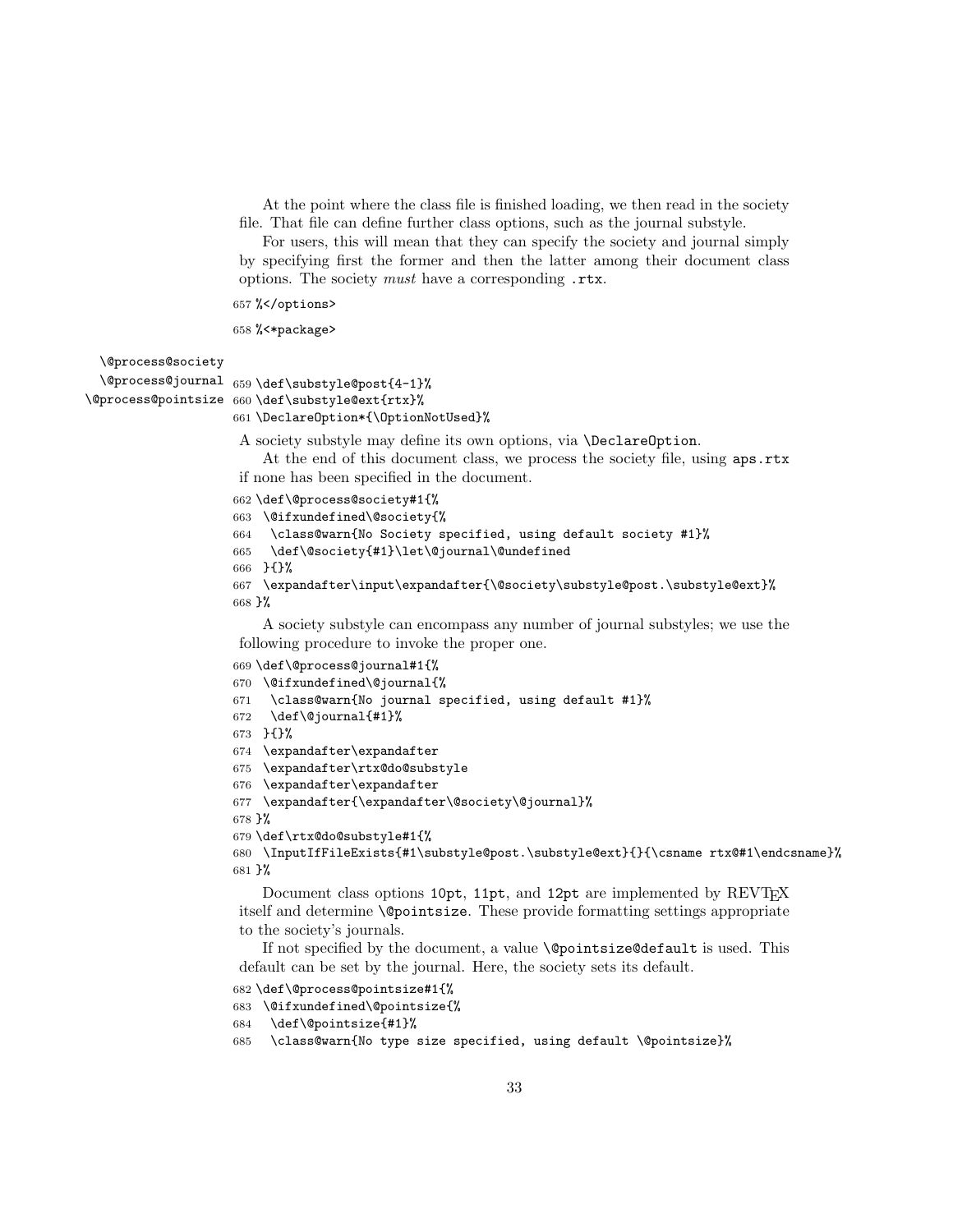```
686 }{}%
687 \expandafter\expandafter
688 \expandafter\rtx@do@substyle
689 \expandafter\expandafter
690 \expandafter{\expandafter\@society\@pointsize pt}%
691 }%
```
## <span id="page-33-0"></span>9.8 Class-Asserted Options

Here we establish the default document class options. Those of the document itself will override these.

# <span id="page-33-1"></span>10 Procedures Dependent Upon Options

Here we introduce classes.dtx definitions for the page styles that people will expect to be able to use.

```
\ps@headings
  \ps@myheadings 692 \def\ps@headings{%
                693 \let\@oddfoot\@empty\let\@evenfoot\@empty
                694 \def\@evenhead{\thepage\hfil\slshape\leftmark}%
                695 \def\@oddhead{{\slshape\rightmark}\hfil\thepage}%
                696 \let\@mkboth\markboth
                697 \def\sectionmark##1{%
                698 \markboth {\MakeUppercase{%
                699 \ifnum \c@secnumdepth >\z@
                700 \thesection\quad
                701 \fi
                702 ##1}}{}}%
                703 \def\subsectionmark##1{%
                704 \markright {%
                705 \ifnum \c@secnumdepth >\@ne
                706 \thesubsection\quad
                707 \fi
                708 ##1}}}%
                709 \def\ps@myheadings{%
                710 \let\@oddfoot\@empty\let\@evenfoot\@empty
                711 \def\@evenhead{\thepage\hfil\slshape\leftmark}%
                712 \def\@oddhead{{\slshape\rightmark}\hfil\thepage}%
                713 \let\@mkboth\@gobbletwo
                714 \let\sectionmark\@gobble
                715 \let\subsectionmark\@gobble
                716 }%
     \ps@article
\ps@article@final 717 \def\ps@article{%
    \ps@preprint 718
                      718 \def\@evenhead{\let\\\heading@cr\thepage\quad\checkindate\hfil{\leftmark}}%
                719 \def\@oddhead{\let\\\heading@cr{\rightmark}\hfil\checkindate\quad\thepage}%
```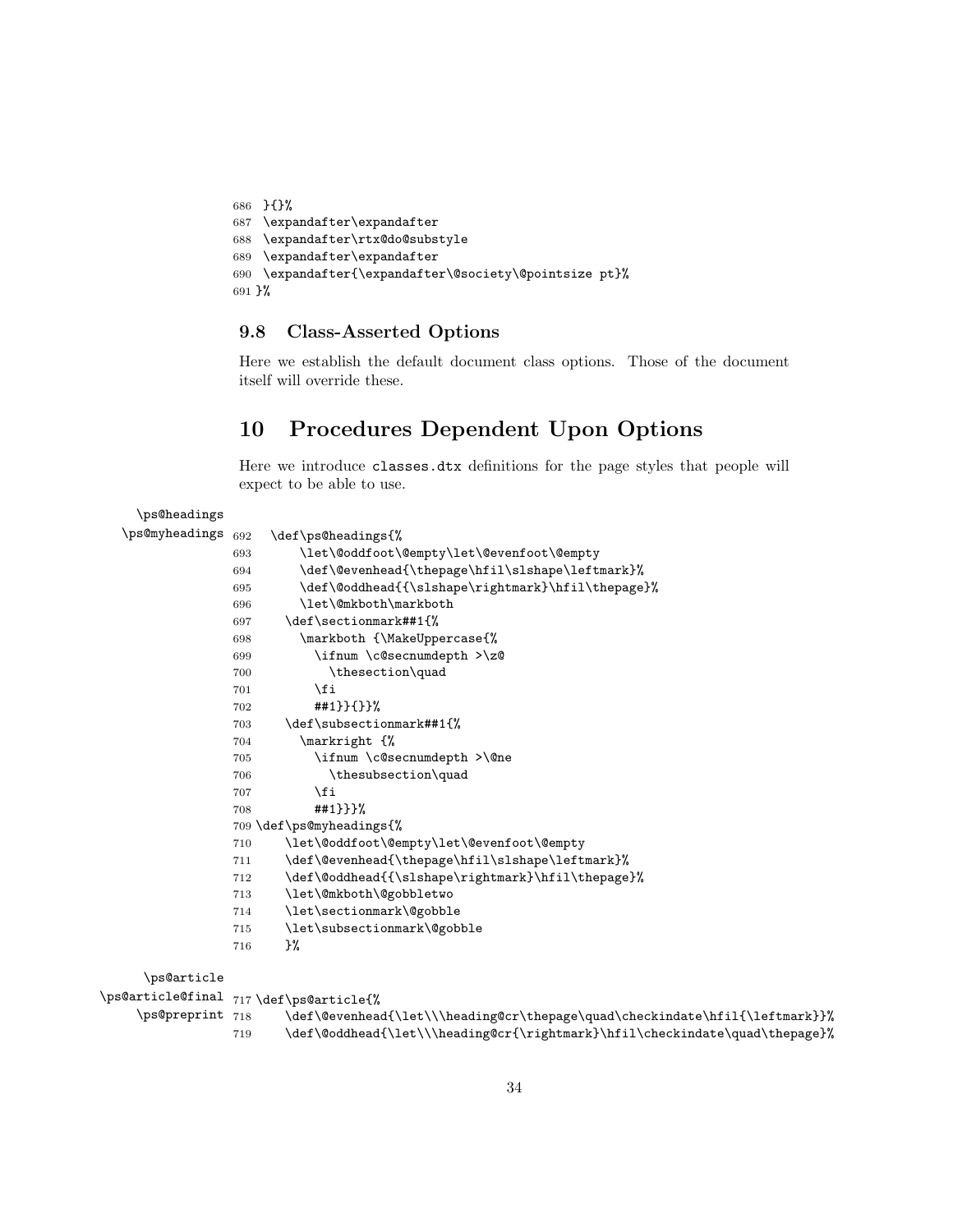```
720 \def\@oddfoot{}%
                 721 \def\@evenfoot{}%
                 722 \let\@mkboth\markboth
                 723 \let\sectionmark\@gobble
                 724 \let\subsectionmark\@gobble
                 725 }%
                 726 \def\ps@article@final{%
                 727 \def\@evenhead{\let\\\heading@cr\thepage\quad\checkindate\hfil{\leftmark}}%
                 728 \def\@oddhead{\let\\\heading@cr{\rightmark}\hfil\checkindate\quad\thepage}%
                 729 \def\@oddfoot{}%
                 730 \def\@evenfoot{}%
                 731 \let\@mkboth\markboth
                 732 \def\sectionmark##1{%
                 733 \markboth{%
                 734 \MakeTextUppercase{%
                 735 \@ifnum{\c@secnumdepth >\z@}{\thesection\hskip 1em\relax}{}%
                 736 ##1%
                 737 }%
                 738 }{}%
                 739 }%
                 740 \def\subsectionmark##1{%
                 741 \markright {%
                 742 \@ifnum{\c@secnumdepth >\@ne}{\thesubsection\hskip 1em\relax}{}%
                 743 ##1%
                 744 }%
                 745 }%
                 746 }%
                 747 \def\heading@cr{\unskip\space\ignorespaces}%
                 748 \def\ps@preprint{%
                 749 \def\@oddfoot{\hfil\thepage\quad\checkindate\hfil}%
                 750 \def\@evenfoot{\hfil\thepage\quad\checkindate\hfil}%
                 751 \def\@oddhead{}%
                 752 \def\@evenhead{}%
                 753 \let\@mkboth\@gobbletwo
                 754 \let\sectionmark\@gobble
                 755 \let\subsectionmark\@gobble
                 756 }%
                 757 \let\@oddhead\@empty
                 758 \let\@evenhead\@empty
                 759 \let\@oddfoot\@empty
                 760 \let\@evenfoot\@empty
\lastpage@putlabel Support the default meaning of \@endpage. Name of this macro (and the \label
                  key) taken from CTAN:/macros/latex/contrib/other/lastpage with code op-
```

```
timised slightly.
```

```
761 \def\lastpage@putlabel{%
```

```
762 \if@filesw
```

```
763 \begingroup
```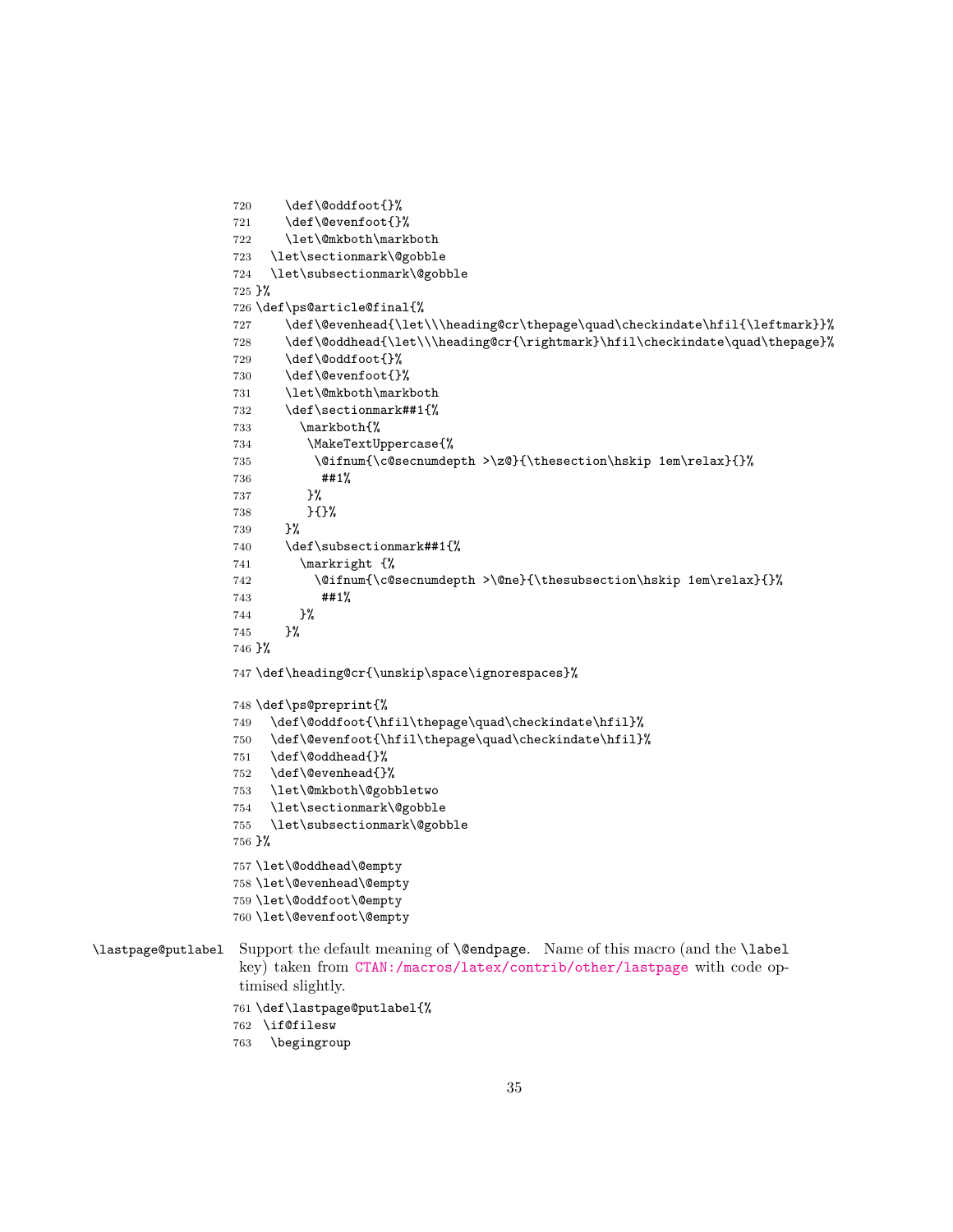```
764 \advance\c@page\m@ne
```

```
765 \immediate\write\@auxout{\string\newlabel{LastPage}{{}{\thepage}{}{}{}}}%
```

```
766 \endgroup
```

```
767 \fi
```
768 }%

Install a procedure into document endgame processing that labels the last page of the document. This is done just before the .aux file is closed, and does not require a \shipout, because it writes directly to the .aux file. Note that we assume no further \shipouts will be done past this point.

769 \appdef\clear@document{%

```
770 \do@output@cclv{%
```

```
771 \lastpage@putlabel
```

```
772 \tally@box@size@sw{\total@text}{}%
```
773 }%

774 }%

```
775 \providecommand\write@column@totals{}%
```
# <span id="page-35-0"></span>11 Required Packages

```
CTAN:macros/latex/contrib/other/misc/url.sty
```

```
776 \appdef\rtx@require@packages{%
777 \RequirePackage{url}%
778 }%
```
# <span id="page-35-1"></span>12 Incompatible Packages

We wait until after the preamble is processed, then check for any packages that might have been loaded which we know to be incompatible with REVT<sub>E</sub>X.

The multicol package is incompatible with ltxgrid, which replaces it. The cite package is incompatible with natbib, which replaces its functionality. The functionality of the mcite package is provided by natbib.

```
779 \appdef\document@inithook{%
780 \incompatible@package{cite}%
781 \incompatible@package{mcite}%
782 \incompatible@package{multicol}%
783 }%
```
# <span id="page-35-2"></span>13 Society- and Journal-Specific Code

```
\@journal Journal test helper, used as
```

```
%\@ifx{\@journal\journal@pra}{%
% \langle journal-specific setup)
\lambdai
%
```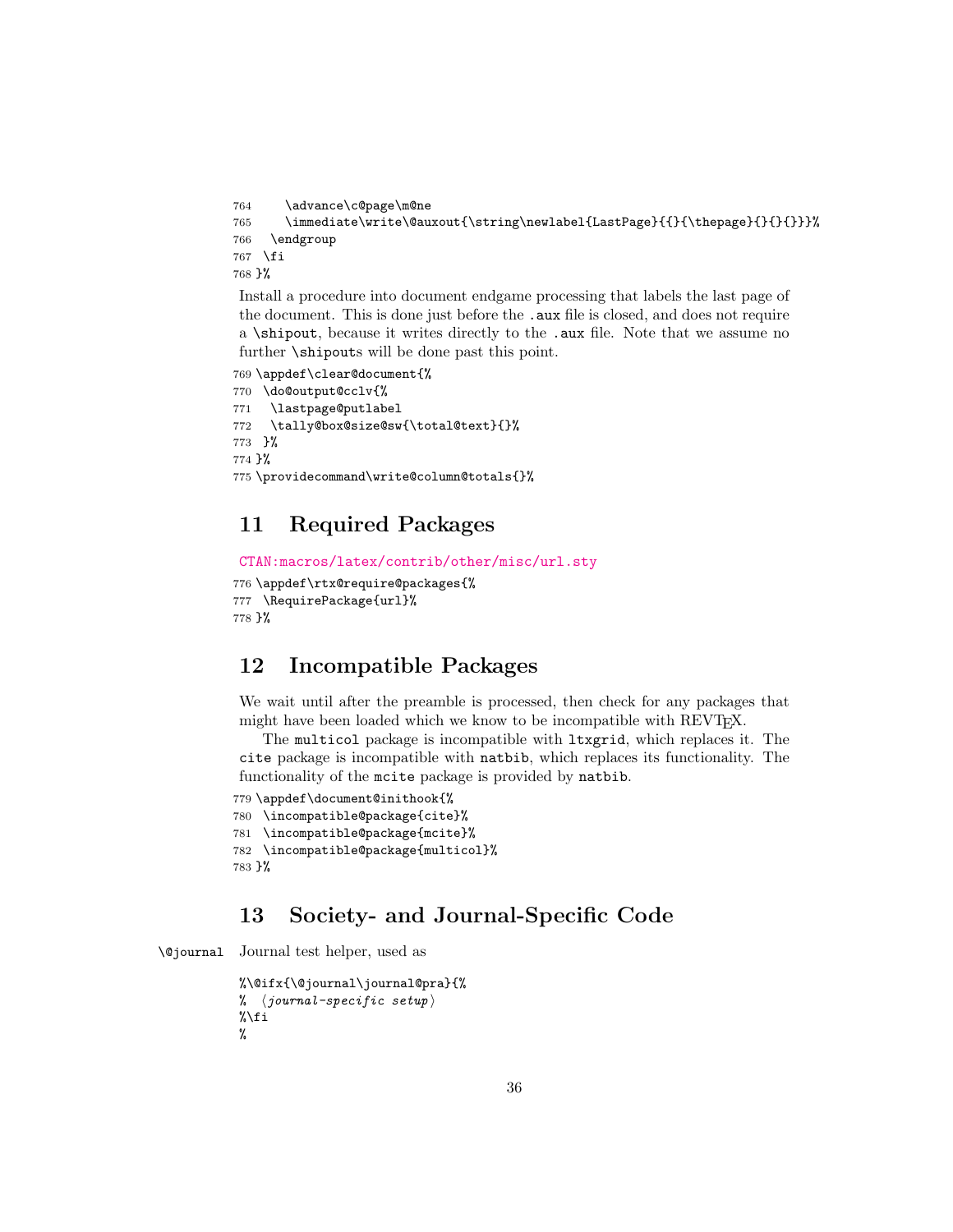Journal code might like to further specify (if as yet undefined) or distinguish on the following Booleans.

Note: the journal substyle code should only alter the value of one of these Booleans if the Boolean is \undefined. This convention is what makes the document's options take precedence over the values set by the journal.

FIXME: make this table an exhaustive listing of all the parameters set by the class options.

| <i><u><b>Nepointsize</b></u></i> | $(101112)$ , depending on the type size                               |
|----------------------------------|-----------------------------------------------------------------------|
| \footinbib@sw                    | true if footnotes are to be formatted in the bibliography             |
| \preprintsty@sw                  | true for preprint and hyperpreprint                                   |
| \eqsecnum@sw                     | true means that equations are numbered within sections                |
| \groupauthors@sw                 | true means authors listed separately for each address                 |
| \preprint@sw                     | true means to produce the preprint numbers as part of the title block |
| \showPACS@sw                     | true means to produce the PACS as part of the title block             |
| \showKEYS@sw                     | true means to produce the keywords as part of the title block         |
| \@affils@sw                      | true means each affiliation is printed, for each author               |
| \runinaddress@sw                 | true means author addresses are printed run-in                        |
| \draft@sw                        | true implies that PACS will be printed                                |
| \tightenlines@sw                 | true if preprint single spaced                                        |
| \lengthcheck@sw                  | true if length checking is in effect                                  |
| \byrevtex@sw                     | true means to announce "typeset by REVT <sub>F</sub> X"               |
| \titlepage@sw                    | true for title is to be set on a separate page                        |
| \twocolumn@sw                    | true if two-column page grid                                          |
| \twocolumn@sw                    | true if we are to automatically balance the columns of the last page  |
| \twoside@sw                      | true means to format pages for duplex printing                        |
| \floats@sw                       | false means floats are migrated to end of document                    |
| \floatp@sw                       | true means endfloats are set one to a page                            |
| \class@amsfonts                  | if <b>\@empty</b> , means that amsfonts will <i>not</i> be loaded     |
| \class@amssymb                   | if <b>\@empty</b> , means that amssymb will <i>not</i> be loaded      |
| \frontmatter@footnote            | if \undefined, means that the default (\footnote) will be used        |
| \place@bibnumber                 | if \undefined, means that the default (inline) will be used           |
|                                  |                                                                       |

Note: if \twocolumn@sw and \preprintsty@sw are both false, then 'galley' style is in effect. The galley option invokes onecolumn, but does not affect the \preprintsty@sw.

Note: \paperwidth and \paperheight are not integrated into this scheme, and should be selected by the document alone.

# 14 Body

# 14.1 counters

The following definitions are probably identical to those in classes.dtx

```
784 \def\labelenumi{\theenumi.}
785 \def\theenumi{\arabic{enumi}}
```

```
786 \def\labelenumii{(\theenumii)}
```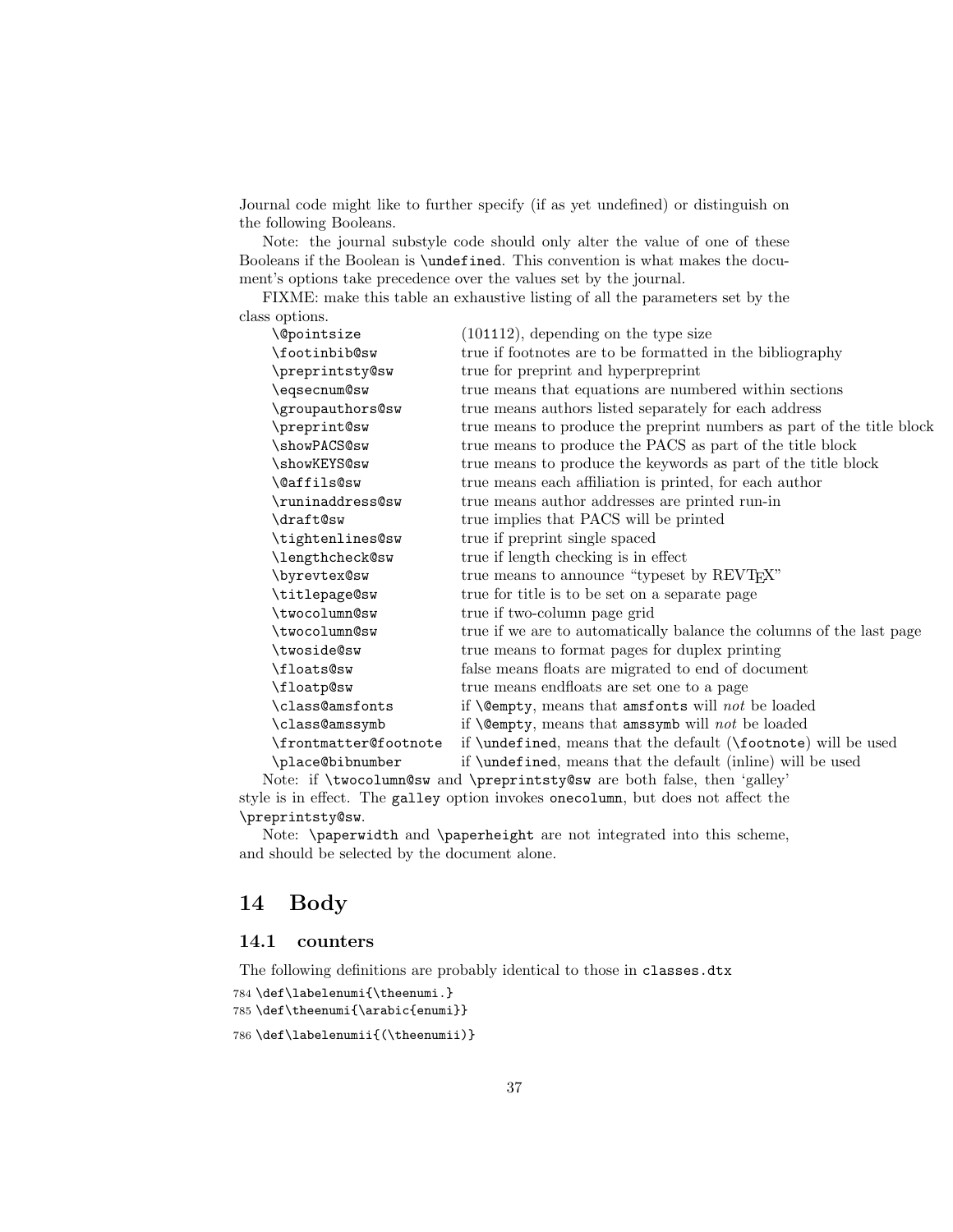```
787 \def\theenumii{\alph{enumii}}
788 \def\p@enumii{\theenumi}
789 \def\labelenumiii{\theenumiii.}
790 \def\theenumiii{\roman{enumiii}}
791 \def\p@enumiii{\theenumi(\theenumii)}
792 \def\labelenumiv{\theenumiv.}
793 \def\theenumiv{\Alph{enumiv}}
794 \def\p@enumiv{\p@enumiii\theenumiii}
795 \def\labelitemi{\textbullet}
796 \def\labelitemii{\normalfont\bfseries\textendash}
797 \def\labelitemiii{\textasteriskcentered}
798 \def\labelitemiv{\textperiodcentered}
799 \pagenumbering{arabic}
```
### 14.2 float parameters

from the old aps.sty. (DPC: same as article I think) AO: here,  $\text{LATEX's}$  standard classes fail very poorly (the price of backward compatability): the values for \floatpagefraction and \dblfloatpagefraction need to be raised to avoid creating extremely short float pages.

```
800 \setcounter{topnumber}{2}
801 \def\topfraction{.9}
802 \setcounter{bottomnumber}{1}
803 \def\bottomfraction{.9}
804 \setcounter{totalnumber}{3}
805 \def\textfraction{.1}
806 \def\floatpagefraction{.9}
807 \setcounter{dbltopnumber}{2}
808 \def\dbltopfraction{.9}
809 \def\dblfloatpagefraction{.9}
```
## 14.3 List Environments

```
810 \newenvironment{verse}{%
811 \let\\=\@centercr
812 \list{}{%
813 \itemsep\z@ \itemindent -1.5em\listparindent \itemindent
814 \rightmargin\leftmargin\advance\leftmargin 1.5em}\item[]%
815 }{%
816 \endlist
817 }%
818 \newenvironment{quotation}{%
819 \list{}{%
820 \listparindent 1.5em
821 \itemindent\listparindent
822 \rightmargin\leftmargin \parsep \z@ \@plus\p@}\item[]%
823 }{%
```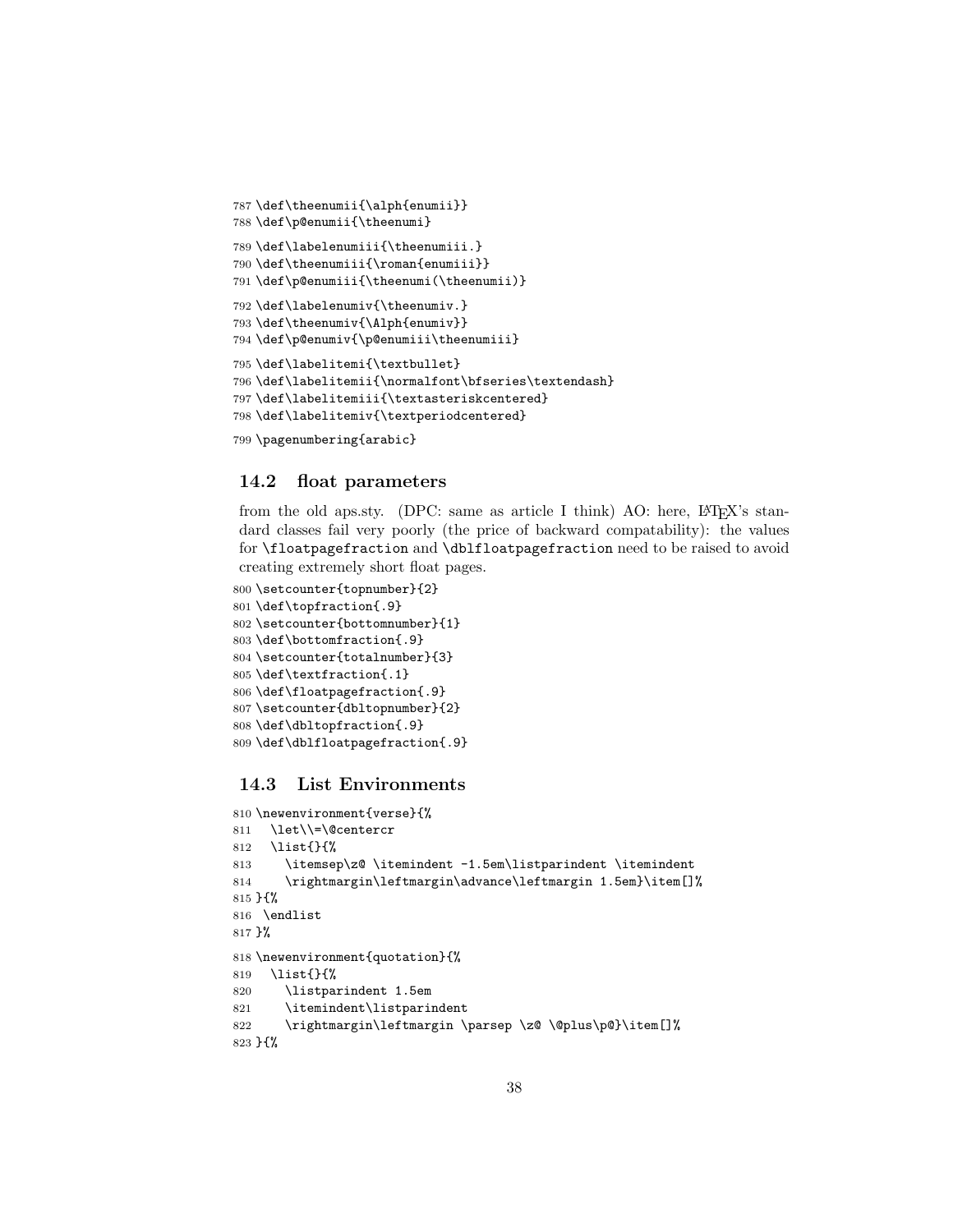```
824 \endlist
825 }%
826 \newenvironment{quote}{%
827 \list{}{%
828 \rightmargin\leftmargin}\item[]%
829 }{%
830 \endlist
831 }%
832 \def\descriptionlabel#1{%
833 \hspace\labelsep \normalfont\bfseries #1\unskip:%
834 }%
835 \newenvironment{description}{%
836 \list{}{%
837 \labelwidth\z@ \itemindent-\leftmargin
838 \let\makelabel\descriptionlabel
839 }%
840 }{%
841 \endlist
842 }%
```
# 14.4 Sectioning Commands

### 14.4.1 Sectioning Commands and Their Productions

The following counters are defined by LaTeX's standard document classes. We do likewise, then assign flag values to the productions, awaiting overrides.

```
843 \newcounter{part}%
844 \let\thepart\@undefined
845 \newcounter{section}%
846 \let\thesection\@undefined
847 \newcounter{subsection}[section]%
848 \let\thesubsection\@undefined
849 \newcounter{subsubsection}[subsection]%
850 \let\thesubsubsection\@undefined
851 \newcounter{paragraph}[subsubsection]%
852 \let\theparagraph\@undefined
853 \newcounter{subparagraph}[paragraph]%
854 \let\thesubparagraph\@undefined
```
The procedure invoked by \setup@secnums provides meanings for these productions.

\secnums@rtx \secnums@arabic These two procedures define the meanings of each of the productions of the counters of the sectioning commands, but only if nothing else has defined it.

```
855 \def\secnums@rtx{%
```

```
856 \@ifxundefined\thepart{%
```
- \def\thepart{\Roman{part}}%
- }{}%
- \@ifxundefined\thesection{%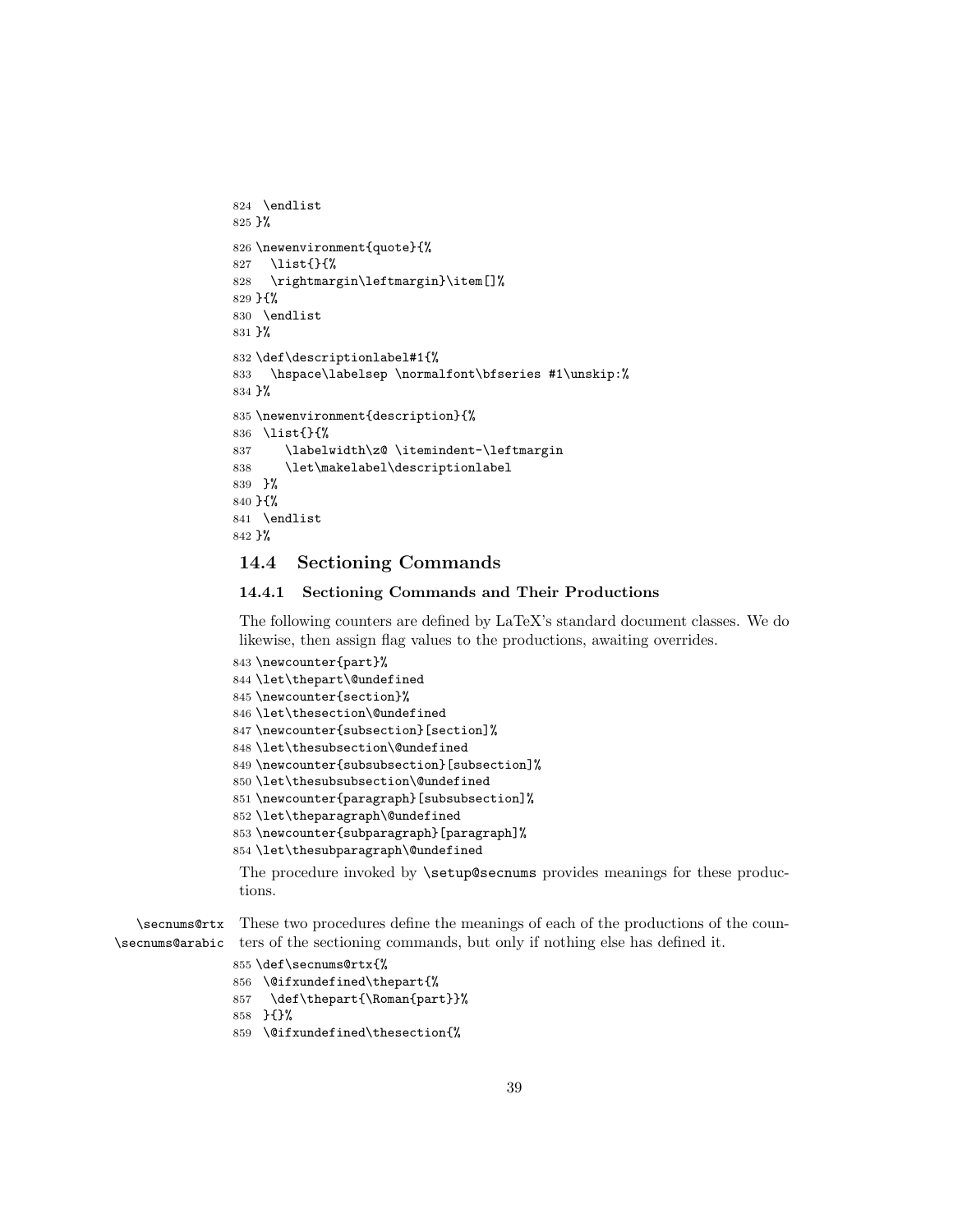```
860 \def\thesection {\Roman{section}}%
861 \def\p@section {}%
862 }{}%
863 \@ifxundefined\thesubsection{%
864 \def\thesubsection {\Alph{subsection}}%
865 \def\p@subsection {\thesection\,}%
866 }{}%
867 \@ifxundefined\thesubsubsection{%
868 \def\thesubsubsection {\arabic{subsubsection}}%
869 \def\p@subsubsection {\thesection\,\thesubsection\,}%
870 }{}%
871 \@ifxundefined\theparagraph{%
872 \def\theparagraph {\alph{paragraph}}%
873 \def\p@paragraph {\thesection\,\thesubsection\,\thesubsubsection\,}%
874 }{}%
875 \@ifxundefined\thesubparagraph{%
876 \def\thesubparagraph {\arabic{subparagraph}}%
877 \def\p@subparagraph {\thesection\,\thesubsection\,\thesubsubsection\,\theparagraph\,}%
878 }{}%
879 }%
880 \def\secnums@arabic{%
881 \@ifxundefined\thepart{%
882 \def\thepart {\Roman{part}}%
883 }{}%
884 \@ifxundefined\thesection{%
885 \def\thesection {\Roman{section}}%
886 \def\p@section {}%
887 }{}%
888 \@ifxundefined\thesubsection{%
889 \def\thesubsection {\thesection.\arabic{subsection}}%
890 \def\p@subsection {}%
891 }{}%
892 \@ifxundefined\thesubsubsection{%
893 \def\thesubsubsection {\thesubsection.\arabic{subsubsection}}%
894 \def\p@subsubsection {}%
895 }{}%
896 \@ifxundefined\theparagraph{%
897 \def\theparagraph {\thesubsubsection.\arabic{paragraph}}%
898 \def\p@paragraph {}%
899 }{}%
900 \@ifxundefined\thesubparagraph{%
901 \def\thesubparagraph {\theparagraph.\arabic{subparagraph}}%
902 \def\p@subparagraph {}%
903 }{}%
904 }%
```
#### 14.4.2 The Acknowledgments Environment

This user-level markup produces a head introducing the acknowledgments, and acts as a wrapper for the text. In this implementation, it is an unnumbered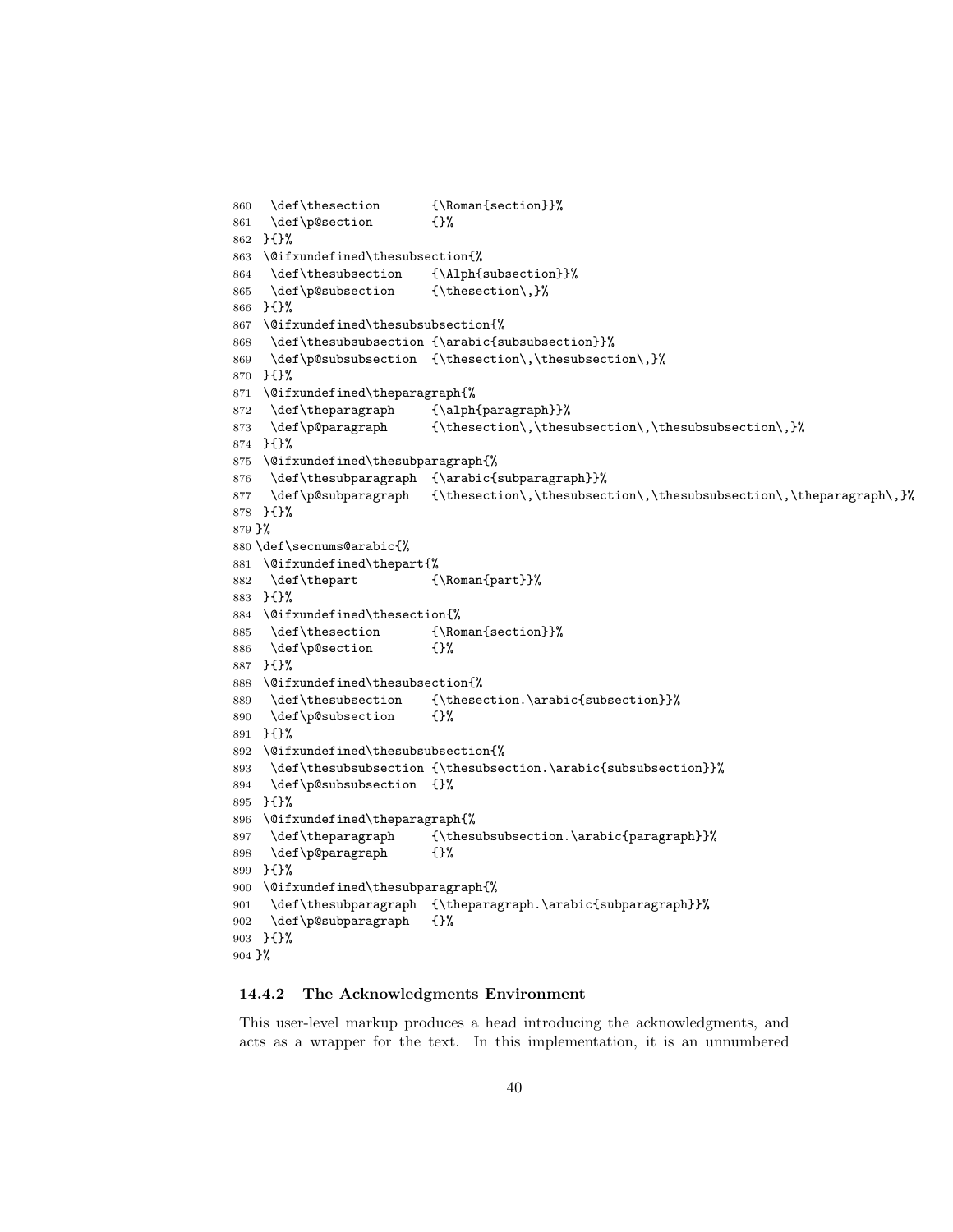section, but appears within the toc.

For compatiability's sake, we implement it under the alternative spelling acknowledgements.

```
905 \newenvironment{acknowledgments}{%
906 \acknowledgments@sw{%
907 \expandafter\section\expandafter*\expandafter{\acknowledgmentsname}%
908 }{%
909 \par
910 \phantomsection
911 \addcontentsline{toc}{section}{\protect\numberline{}\acknowledgmentsname}%
912 }%
913 }{%
914 \par
915 }%
916 \@booleantrue\acknowledgments@sw
917 \newenvironment{acknowledgements}{%
918 \replace@environment{acknowledgements}{acknowledgments}%
919 }{%
920 \endacknowledgments
921 }%
```
#### 14.4.3 Part Opener

section setup copied verbatim from revtex3 aps/osa. Does not explicitly depend on pointsize options.

```
922 \def\part{\par
923 \addvspace{4ex}%
924 \@afterindentfalse
925 \secdef\@part\@spart}%
926 \def\@part[#1]#2{%
927 \@ifnum{\c@secnumdepth >\m@ne}{%
928 \refstepcounter{part}%
929 \addcontentsline{toc}{part}{\thepart\hspace{1em}#1}%
930 }{%
931 \addcontentsline{toc}{part}{#1}%
932 }%
933 \begingroup
934 \parindent \z@ \raggedright
935 \interlinepenalty\@M
936 \@ifnum{\c@secnumdepth >\m@ne}{%
937 \Large \bf \partname~\thepart%
938 \par\nobreak
939 }{}%
940 \huge \bf
941 #2%
942 \markboth{}{}\par
943 \endgroup
944 \nobreak
945 \vskip 3ex
```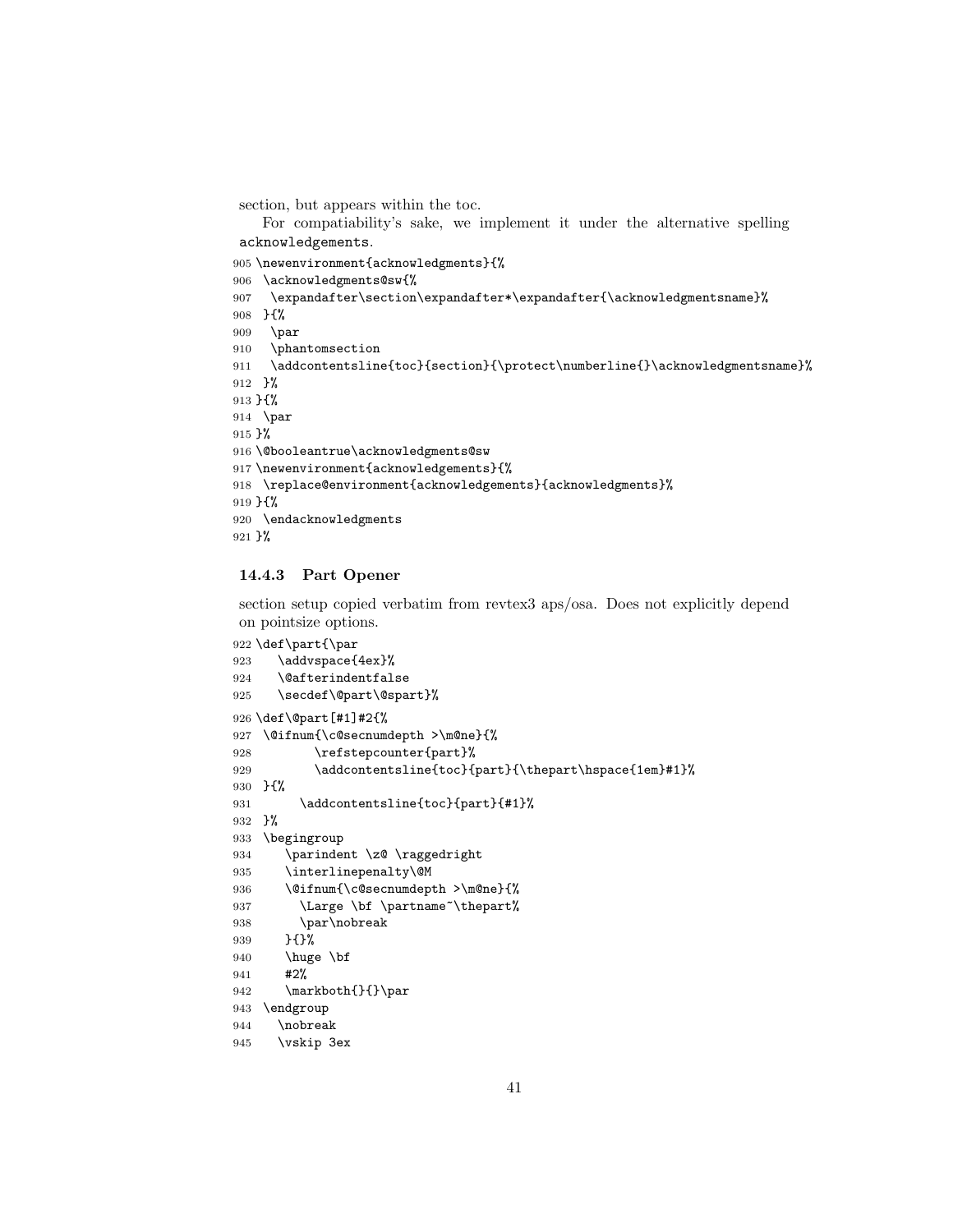```
946 \@afterheading
947 }%
948 \def\@spart#1{{\parindent \z@ \raggedright
949 \interlinepenalty\@M
950 \huge \bf
951 #1\par}
952 \nobreak
953 \vskip 3ex
954 \@afterheading}
```
## 14.4.4 Stacked Heads

Here are the class default definitions for sectioning commands. A society or a journal substyle will likely override these definitions.

In doing so, you can customize the formatting for a particular level by defining, e.g., \@hangfrom@section or \@subsectioncntformat.

```
955 \def\section{%
```

```
956 \@startsection
957 {section}%
958 {1}%
959 {\z@}%
960 {0.8cm \@plus1ex \@minus .2ex}%
961 {0.5cm}%
962 {\normalfont\small\bfseries}%
963 }%
964 \def\subsection{%
965 \@startsection
966 {subsection}%
967 {2}%
968 {\z@}%
969 {.8cm \@plus1ex \@minus .2ex}%
970 {.5cm}%
971 {\normalfont\small\bfseries}%
972 }%
973 \def\subsubsection{%
974 \@startsection
975 {subsubsection}%
976 {3}%
977 {\z@}%
978 {.8cm \@plus1ex \@minus .2ex}%
979 {.5cm}%
980 {\normalfont\small\itshape}%
981 }%
```
### 14.4.5 Runin Heads

 \def\paragraph{% \@startsection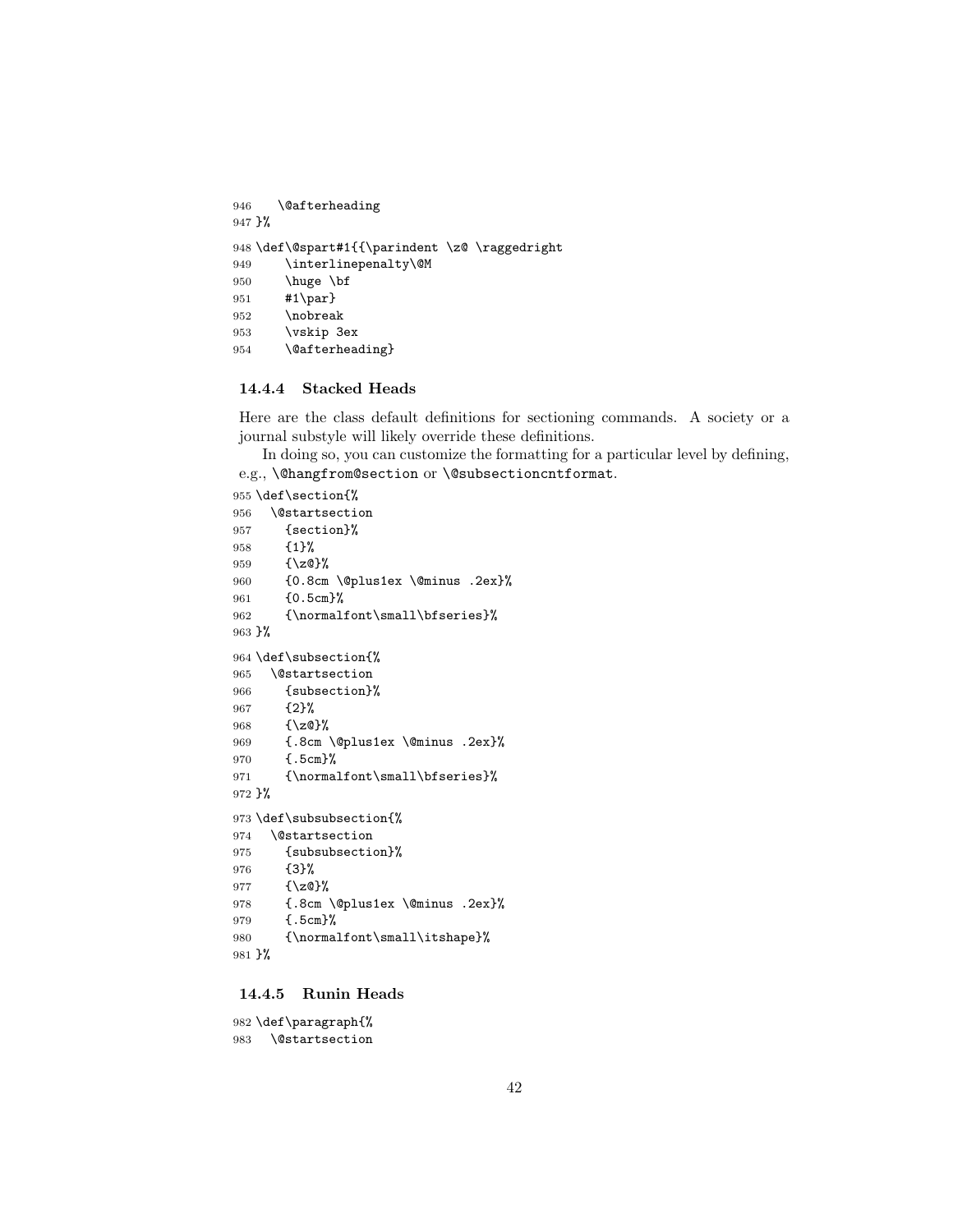```
984 {paragraph}%
985 {4}%
986 {\parindent}%
987 {\z@}%
988 {-1em}%
989 {\normalfont\normalsize\itshape}%
990 }%
991 \def\subparagraph{%
992 \@startsection
993 {subparagraph}%
994 {5}%
995 {\parindent}%
996 {3.25ex \@plus1ex \@minus .2ex}%
997 {-1em}%
998 {\normalfont\normalsize\bfseries}%
999 }%
```
# 14.5 Math

\theequation We change the production of the equation counter so that we can accomodate the eqsecnum option.

```
1000 \def\theequation{%
1001 \theequation@prefix\arabic{equation}%
1002 }%
1003 \def\theequation@prefix{}%
```
# 14.6 Type Size-Dependent Settings

## 14.7 All Point Sizes

```
1004 \setcounter{secnumdepth}{4}
1005 \lineskip 1pt
1006 \normallineskip 1pt
1007 \def\baselinestretch{1}%
1008 \@lowpenalty 51
1009 \@medpenalty 151
1010 \@highpenalty 301
1011 \@beginparpenalty -\@lowpenalty
1012 \@endparpenalty -\@lowpenalty
1013 \@itempenalty -\@lowpenalty
1014 \arraycolsep 3pt
1015 \tabcolsep 2pt
1016 \arrayrulewidth .4pt
1017 \doublerulesep 2pt
1018 \skip\@mpfootins = 0pt
1019 \fboxsep = 3.0pt
1020 \fboxrule = 0.4pt
```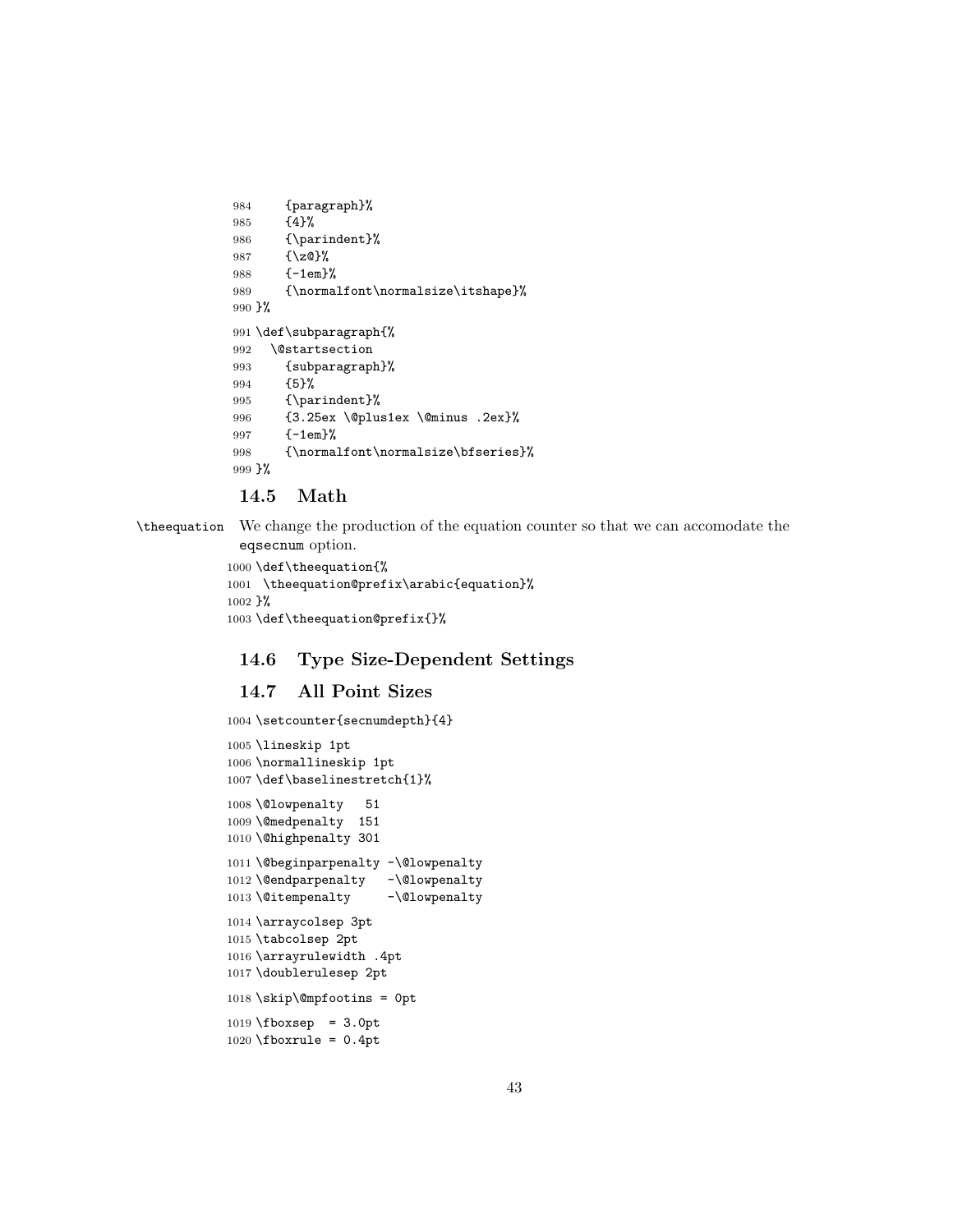## 14.8 Figures

```
figure We define the figure environment. Later, we will horse around with its meaning
        in order to accomodate \floats@sw.
```

```
1021 \newenvironment{figure}
1022 {\@float{figure}}
1023 {\end@float}
1024 \newenvironment{figure*}
1025 {\@dblfloat{figure}}
1026 {\end@dblfloat}
1027 \def\listoffigures{\print@toc{lof}}%
```

```
1028 \def\l@figure{\@dottedtocline{1}{1.5em}{2.3em}}%
```
\@makecaption If caption is one line long, to be centered; if lines turn, then set justified.

```
1029 \newlength\abovecaptionskip
1030 \newlength\belowcaptionskip
1031 \setlength\abovecaptionskip{10\p@}
1032 \setlength\belowcaptionskip{2\p@}
```
There is a hook **\@caption@fignum@sep** for determining the separator following the float number, e.g., "Fig.1". Formerly, we had defined it to be ": ", now the colon has been replace by a period (full stop).

```
1033 \long\def\@makecaption#1#2{%
1034 \par
1035 % \nobreak
1036 \vskip\abovecaptionskip
1037 \begingroup
1038 \small\rmfamily
1039 \sbox\@tempboxa{%
1040 \let\\\heading@cr
1041 \@make@capt@title{#1}{#2}%
1042 }%
1043 \@ifdim{\wd\@tempboxa >\hsize}{%
1044 \begingroup
1045 \samepage
1046 \flushing
1047 \let\footnote\@footnotemark@gobble
1048 \@make@capt@title{#1}{#2}\par
1049 \endgroup
1050 }{%
1051 \global \@minipagefalse
1052 \hb@xt@\hsize{\hfil\unhbox\@tempboxa\hfil}%
1053 }%
1054 \endgroup
1055 \vskip\belowcaptionskip
1056 }%
1057 \def\@make@capt@title#1#2{%
1058 \@ifx@empty\float@link{\@firstofone}{\expandafter\href\expandafter{\float@link}}%
1059 {#1}\@caption@fignum@sep#2%
```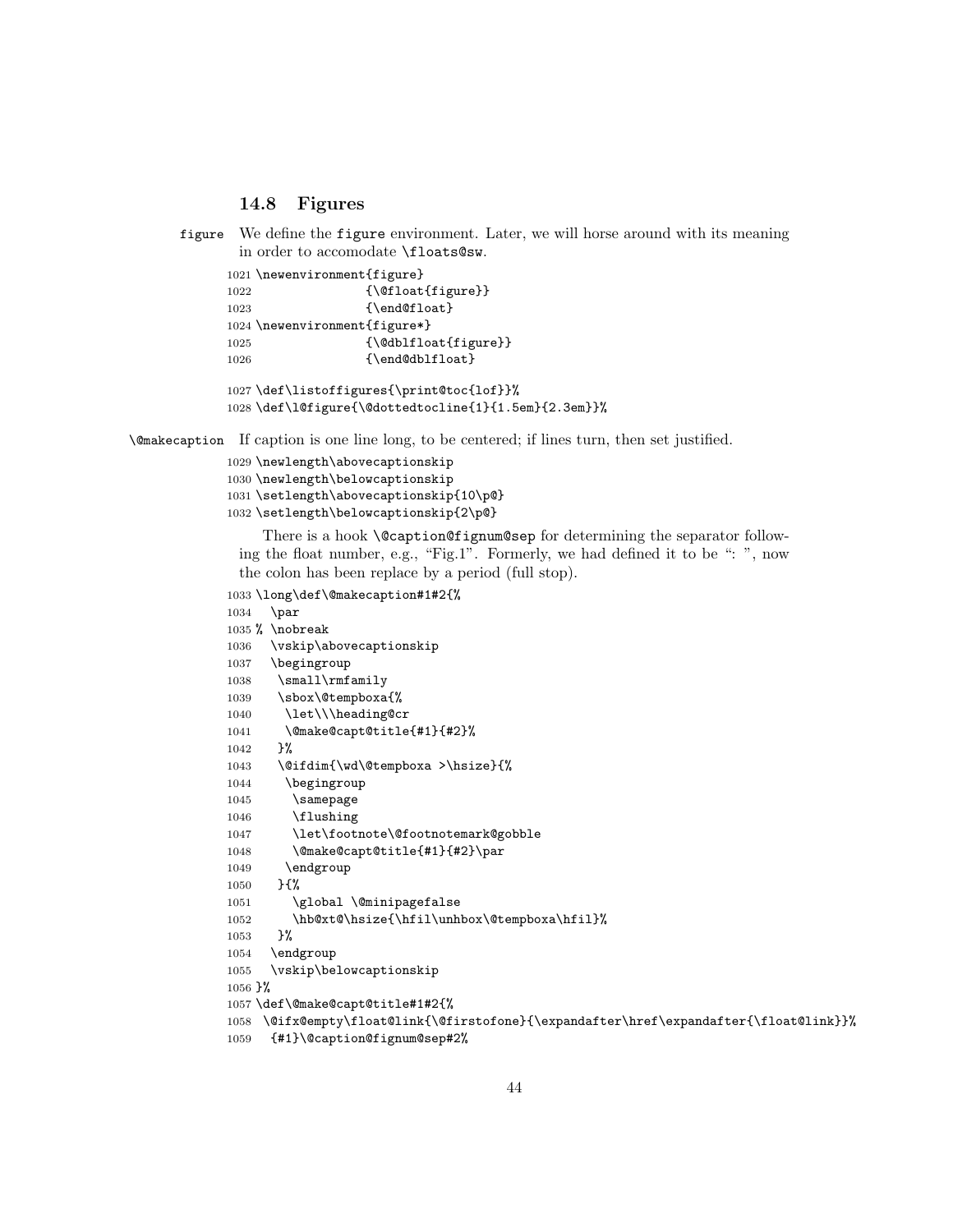```
1060 }%
1061 \def\@footnotemark@gobble{%
1062 \@footnotemark
1063 \@ifnextchar[{\@gobble@opt@i}{\@gobble}%
1064 }%
1065 \def\@gobble@opt@i[#1]#2{}%
1066 \def\@mpmakefntext#1{%
1067 \flushing
1068 \parindent=1em
1069 \noindent
1070 \hb@xt@1em{\hss\@makefnmark}%
1071 #1%
1072 }%
1073 \def\@caption@fignum@sep{. }%
1074 \def\setfloatlink{\def\float@link}%
1075 \let\float@link\@empty
```
\thefigure The figure counter and float placement defaults.

```
1076 \newcounter{figure}
```
\renewcommand \thefigure {\@arabic\c@figure}

Note that we give the '!' modifier by default. This is an effort to avoid the syndrome wherein a deferred float finds itself unqualified for placement, thereby getting carried until \clearpage.

```
1078 \def\fps@figure{tbp}
1079 \def\ftype@figure{1}
1080 \def\ext@figure{lof}
1081 \def\fnum@figure{\figurename~\thefigure}
```
We allocate a box register for use in tallying the column inches of floats of this type.

```
1082 \expandafter\newbox\csname fbox@\ftype@figure\endcsname
1083 \expandafter\setbox\csname fbox@\ftype@figure\endcsname\hbox{}%
```
### 14.8.1 Deferring figure Floats

We determine if figures are to float or be deferred until \printfigures time. If so, we open the stream that will receive the deferred document portions.

```
1084 \appdef\class@documenthook{%
1085 \do@if@floats{figure}{.fgx}%
1086 }%
1087 \appdef\class@enddocumenthook{%
1088 \printfigures\relax
1089 }%
```
\printfigures The user-level command \printfigures determines where the figures are to appear in a document in which \floats@sw is false. If the user invokes the endfloats class option and fails to insert a \printfigures command, the figures will be printed at the end of the document. If the command is given, but floats are not being deferred, it amounts to a no-op.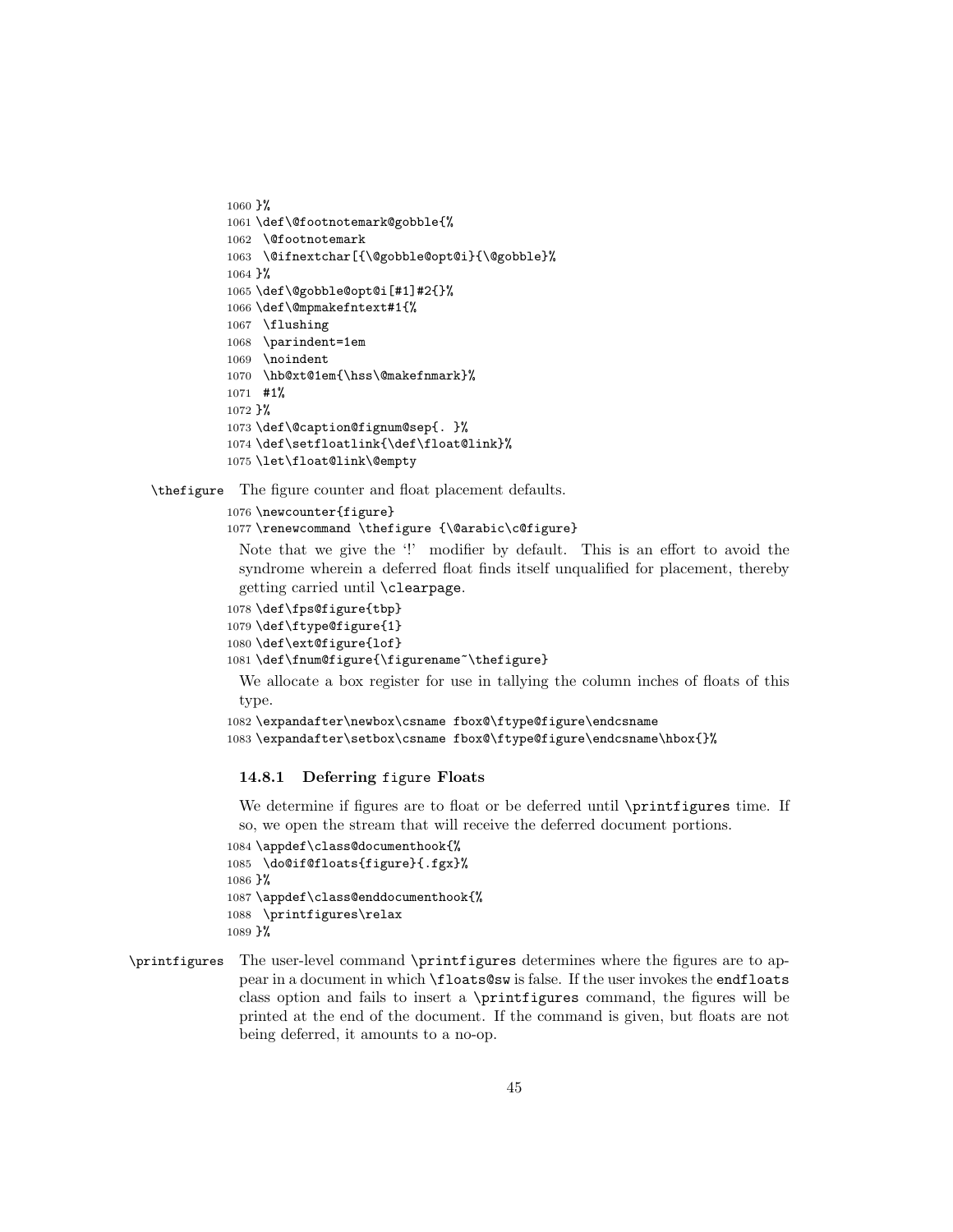```
1090 \newcommand\printfigures{%
1091 \@ifstar{\true@sw}{\floatp@sw{\true@sw}{\false@sw}}%
1092 {%
1093 \print@float{figure}{\oneapage}%
1094 }{%
1095 \print@float{figure}{}%
1096 }%
1097 }%
```
\@xfloat@prep We patch into the procedure \@xfloat@prep. This patch applies to all floats (not figure alone) and makes the type center.

```
1098 \appdef\@xfloat@prep{%
1099 \appdef\@parboxrestore{\centering}%
1100 %\let\@makefnmark\@makefnmark@latex
1101 }%
```
## 14.9 Tables

DPC: More or less taken from revtex2 aps.sty, but using dcolumn for decimal alignment.

table We define the table environment. Later, we will horse around with its meaning in order to accomodate \floats@sw.

|      | 1102 \newenvironment{table}               |
|------|-------------------------------------------|
| 1103 | $\{\Diamond$ Cfloat $\{\text{table}\}\}\$ |
| 1104 | {\end@float}                              |
|      | 1105 \newenvironment{table*}              |
| 1106 | {\@dblfloat{table}}                       |
| 1107 | {\end@dblfloat}                           |

\thetable Table counter and default float placement declarations.

```
1108 \newcounter{table}
```

```
1109 \renewcommand\thetable{\@Roman\c@table}
```
Note that we give the '!' modifier by default. This is an effort to avoid the syndrome wherein a deferred float finds itself unqualified for placement, thereby getting carried until \clearpage.

```
1110 \def\fps@table{tbp}
```

```
1111 \def\ftype@table{2}
```

```
1112 \def\ext@table{lot}
```

```
1113 \def\fnum@table{\tablename~\thetable}
```
We allocate a box register for use in tallying the column inches of floats of this type.

```
1114 \expandafter\newbox\csname fbox@\ftype@table\endcsname
```

```
1115 \expandafter\setbox\csname fbox@\ftype@table\endcsname\hbox{}%
```

```
1116 \def\listoftables{\print@toc{lot}}%
1117 \let\l@table\l@figure
```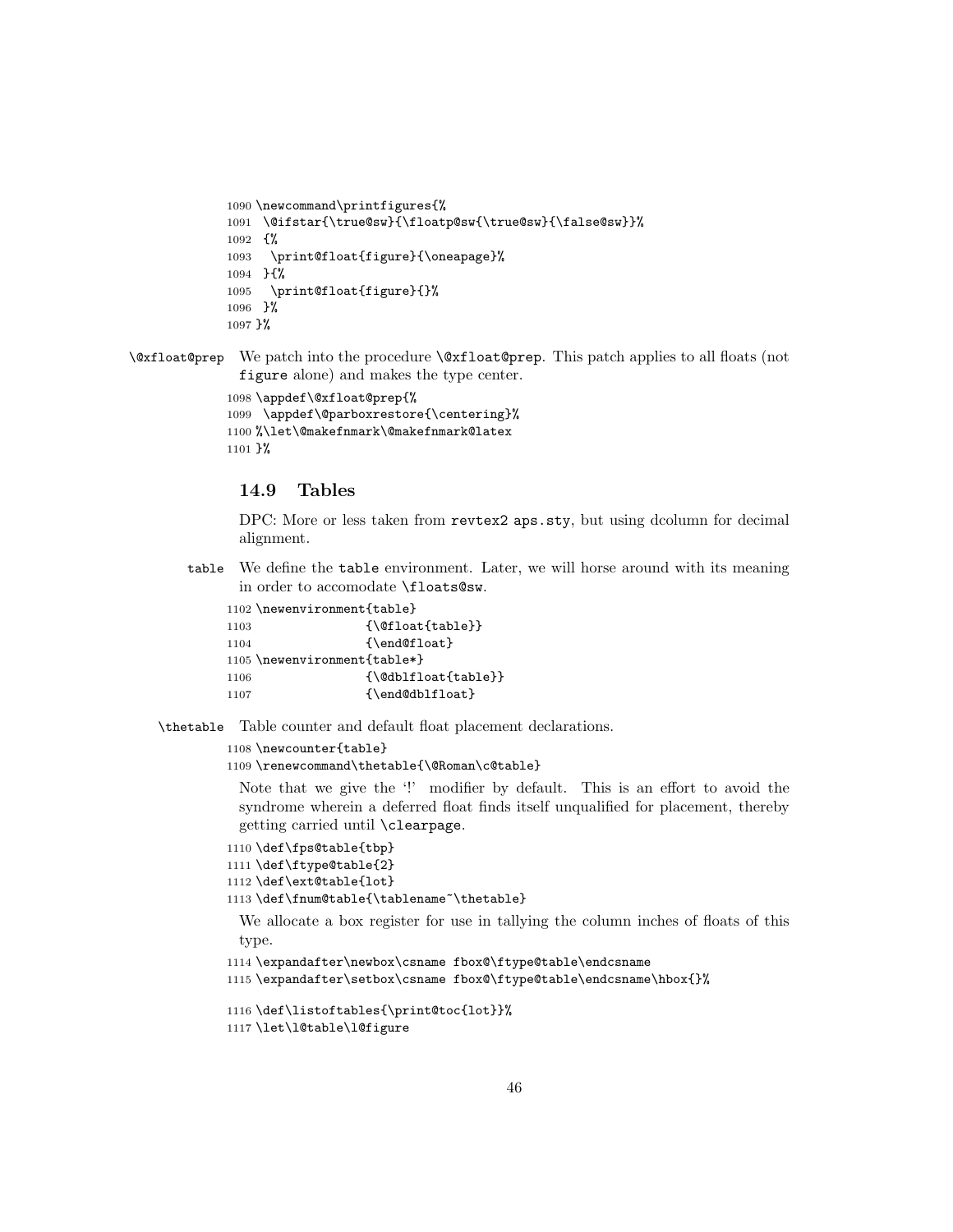```
\table@hook
             Assign a meaning to the hook installed into float processing.
```

```
\squeezetable
                  By default floats are \small. The \squeezetable declaration makes them
              smaller (\scriptsize). In general you can locally redefine \table@hook to be
              whatever you like. (DPC: \Huge\color{magenta}...?)
```

```
1118 \def\table@hook{\small}%
```

```
1119 \def\squeezetable{\def\table@hook{\scriptsize}}%
```

```
1120 \appdef\@floatboxreset{\table@hook}%
```
#### 14.9.1 Deferring table Floats

After all packages are loaded, we decide if tables will float or will be deferred until \printtables time.

We also deal with the possibility of longtable environments.

```
1121 \def\set@table@environments{%
1122 \floats@sw{}{%
1123 \let@environment{longtable@float}{longtable}%
1124 \let@environment{longtable}{longtable@write}%
1125 \let@environment{longtable*@float}{longtable*}%
1126 \let@environment{longtable*}{longtable*@write}%
1127 \let@environment{turnpage@float}{turnpage}%
1128 \let@environment{turnpage}{turnpage@write}%
1129 }%
1130 \do@if@floats{table}{.tbx}%
1131 }%
1132 \appdef\document@inithook{%
1133 \set@table@environments
1134 }%
1135 \appdef\class@enddocumenthook{%
1136 \printtables\relax
1137 }%
1138 \newenvironment{longtable@write}{%
1139 \write@@float{longtable}{table}%
1140 }{%
1141 \endwrite@float
1142 }%
1143 \newenvironment{longtable*@write}{%
1144 \write@@float{longtable*}{table}%
1145 }{%
1146 \endwrite@float
1147 }%
1148 \newenvironment{turnpage@write}{%
1149 \immediate\write\tablewrite{\string\begin{turnpage}}%
1150 }{%
1151 \immediate\write\tablewrite{\string\end{turnpage}}%
1152 }%
```
\printtables The user-level command \printtables determines where the tables are to appear in a document in which \floats@sw is false. If the user invokes the nofloats and fails to insert a \printtables command, the tables will be printed at the end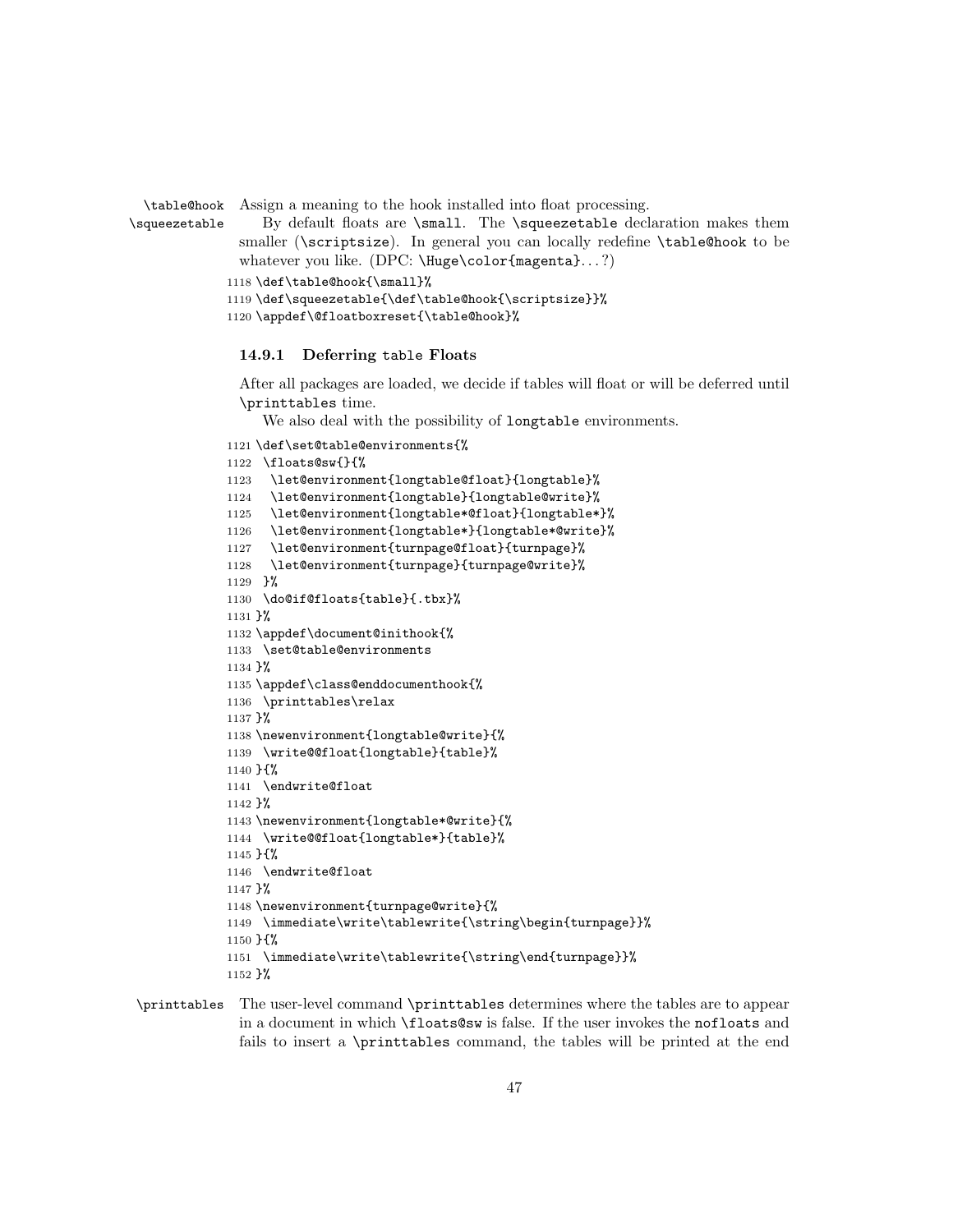of the document. If the command is given, but floats are not being deferred, it amounts to a no-op.

\newcommand\printtables{%

```
1154 \begingroup
1155 \let@environment{longtable}{longtable@float}%
1156 \let@environment{longtable*}{longtable*@float}%
1157 \let@environment{turnpage}{turnpage@anchored}%
1158 \prepdef\longtable{\trigger@float@par}%
1159 \expandafter\prepdef\csname longtable*\endcsname{\trigger@float@par}%
1160 \expandafter\prepdef\csname table@floats\endcsname{%
1161 \onecolumngrid@push
1162 }%
1163 \expandafter\appdef\csname endtable@floats\endcsname{%
1164 \onecolumngrid@pop
1165 }%
1166 \@ifstar{\true@sw}{\floatp@sw{\true@sw}{\false@sw}}%
1167 {%
1168 \print@float{table}{\oneapage}%
1169 }{%
1170 \print@float{table}{}%
1171 }%
1172 \endgroup
1173 }%
1174 \newenvironment{turnpage@anchored}{%
1175 \onecolumngrid@push
1176 \setbox\z@\vbox to\textwidth\bgroup
1177 \columnwidth\textheight
1178 }{%
1179 \vfil
1180 \egroup
1181 \rotatebox{90}{\box\z@}%
1182 \onecolumngrid@pop
1183 }%
```
## 14.10 Videos

video We define the video environment analogously to the figure and table environments; it is intended to contain a video.

```
1184 \newenvironment{video}
1185 {\@float{video}}
1186 {\end@float}%
1187 \newenvironment{video*}
1188 {\@dblfloat{video}}
1189 {\end@dblfloat}%
```
\thevideo The video counter, float placement defaults, strings.

```
1190 \newcounter{video}
```
\renewcommand \thevideo {\@arabic\c@video}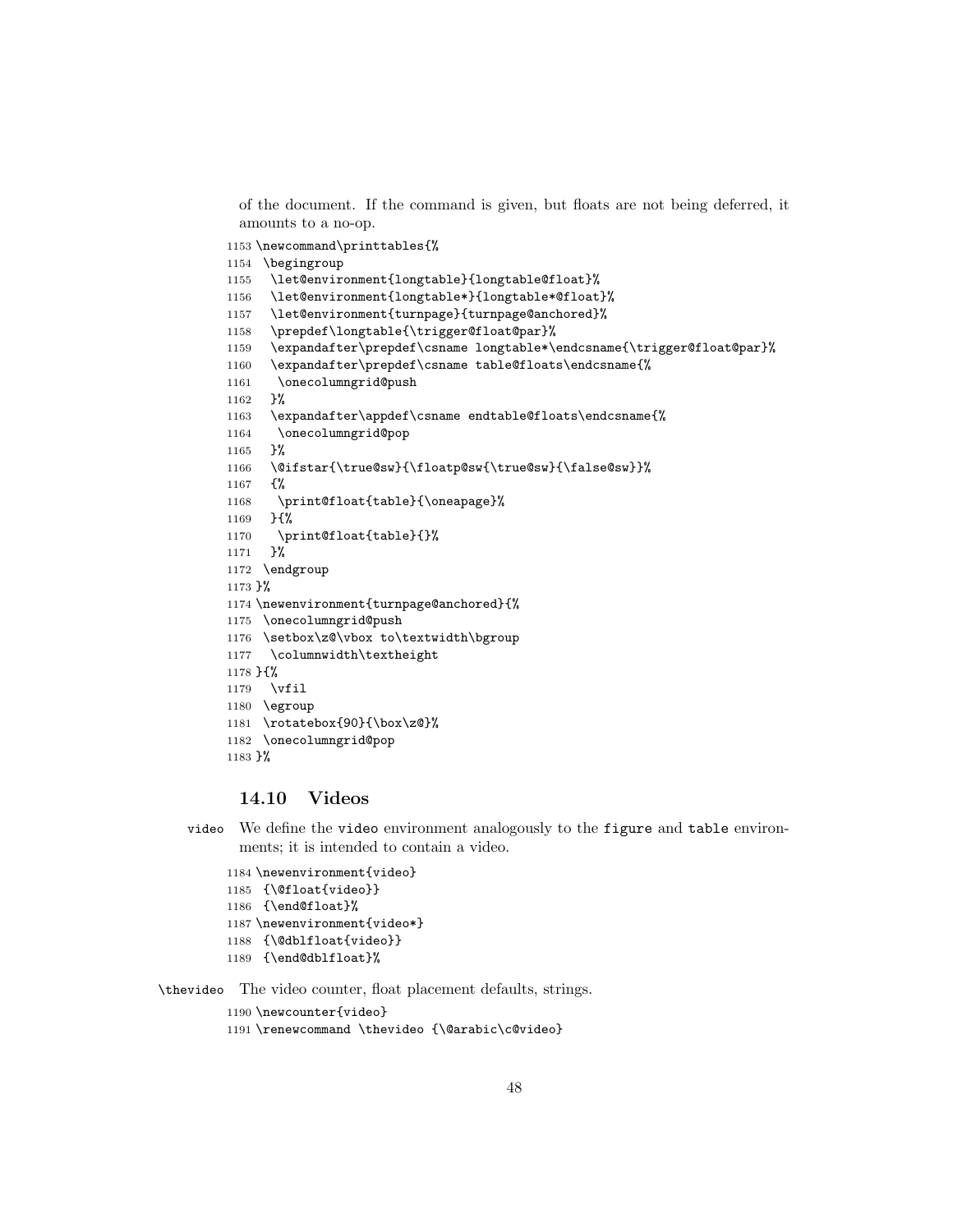File extension and localizable strings.

- 1192 \def\ext@video{lov}%
- 1193 \def\fname@video{Video}%
- 1194 \def\lovname{List of Videos}%

Float type and default placement.

```
1195 \def\fps@video{tbp}%
1196 \def\ftype@video{4}%
1197 \def\fnum@video{\fname@video~\thevideo}%
1198 \appdef\document@inithook{%
1199 \@ifxundefined\c@float@type{}{%
1200 \global\setcounter{float@type}{8}%
1201 }%
```

```
1202 }%
```
We allocate a box register for use in tallying the column inches of floats of this type.

1203 \expandafter\newbox\csname fbox@\ftype@video\endcsname

1204 \expandafter\setbox\csname fbox@\ftype@video\endcsname\hbox{}%

The documentation for the hyperref package, hyperref.dtx states: "classes or package which introduce new elements need to define an equivalent \theH<name> for every **\the<name>**" We do accordingly here.

### 1205 \let\theHvideo\thevideo

But hyperref.dtx goes on to say, "We do make a trap to make \theH<name> be the same as \arabic{<name>}, if \theH<name> is not defined. . . " However, it's not doing that right now (as of 6.77u), and I cannot find any such code in there anymore.

```
1206 \def\listofvideos{\print@toc{lov}}%
1207 \let\l@video\l@figure
```
#### 14.10.1 Deferring video Floats

We determine if videos are to float or be deferred until \printvideos time. If so, we open the stream that will receive the deferred document portions.

```
1208 \appdef\class@documenthook{%
1209 \do@if@floats{video}{.vdx}%
1210 }%
1211 \appdef\class@enddocumenthook{%
1212 \printvideos\relax
1213 }%
```

```
\printvideos The user-level command \printvideos determines where the videos are to appear
              in a document in which \floats@sw is false. If the user invokes the endfloats
              class option and fails to insert a \printvideos command, the videos will be
              printed at the end of the document. If the command is given, but floats are not
              being deferred, it amounts to a no-op.
```
1214 \newcommand\printvideos{%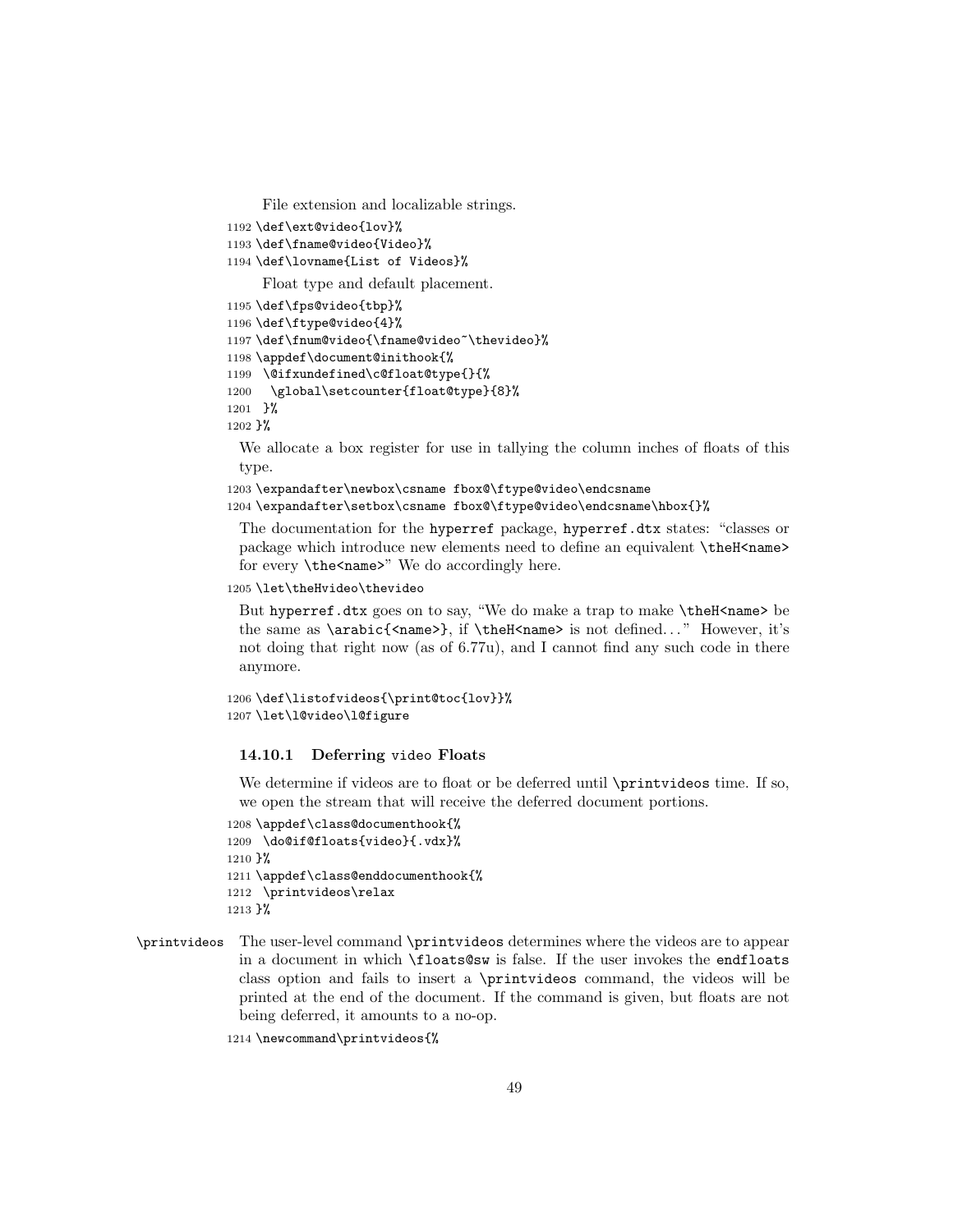```
1215 \@ifstar{\true@sw}{\floatp@sw{\true@sw}{\false@sw}}%
1216 {%
1217 \print@float{video}{\oneapage}%
1218 }{%
1219 \print@float{video}{}%
1220 }%
1221 }%
```
# 15 Tabular

Every APS tabular has a double (Scotch) rule above and below. The column specifier "d" is implemented using the dcolumn package, if available. FIXME: always load dcolumn!

```
\tabular@hook
\endtabular@hook 1222 \def\endtabular@hook{}%
   ruledtabular
                  %\RequirePackage{dcolumn}%
                  %
                1223 \appdef\document@inithook{%
                1224 \@ifpackageloaded{dcolumn}{%
                1225 \expandafter\@ifnotrelax\csname NC@find@d\endcsname{}{%
                1226 \newcolumntype{d}{D{.}{.}{-1}}%
                1227 }%
                1228 }{}%
                1229 }%
                1230 \def\toprule{\hline\hline}%
                1231 \def\colrule{\hline}%
                1232 \def\botrule{\hline\hline}%
                1233 \newenvironment{ruledtabular}{%
                1234 \def\array@default{v}%
                1235 \appdef\tabular@hook{\def\@halignto{to\hsize}}%
                1236 \let\tableft@skip@default\tableft@skip
                1237 \let\tableft@skip\tableft@skip@float
                1238 \let\tabmid@skip@default\tabmid@skip
                1239 \let\tabmid@skip\tabmid@skip@float
                1240 \let\tabright@skip@default\tabright@skip
                1241 \let\tabright@skip\tabright@skip@float
                1242 \let\array@row@pre@default\array@row@pre
                1243 \let\array@row@pre\array@row@pre@float
                1244 \let\array@row@pst@default\array@row@pst
                1245 \let\array@row@pst\array@row@pst@float
                1246 \appdef\array@row@rst{%
                1247 \let\array@row@pre\array@row@pre@default
                1248 \let\array@row@pst\array@row@pst@default
                1249 \let\tableft@skip\tableft@skip@default
                1250 \let\tabmid@skip\tabmid@skip@default
                1251 \let\tabright@skip\tabright@skip@default
```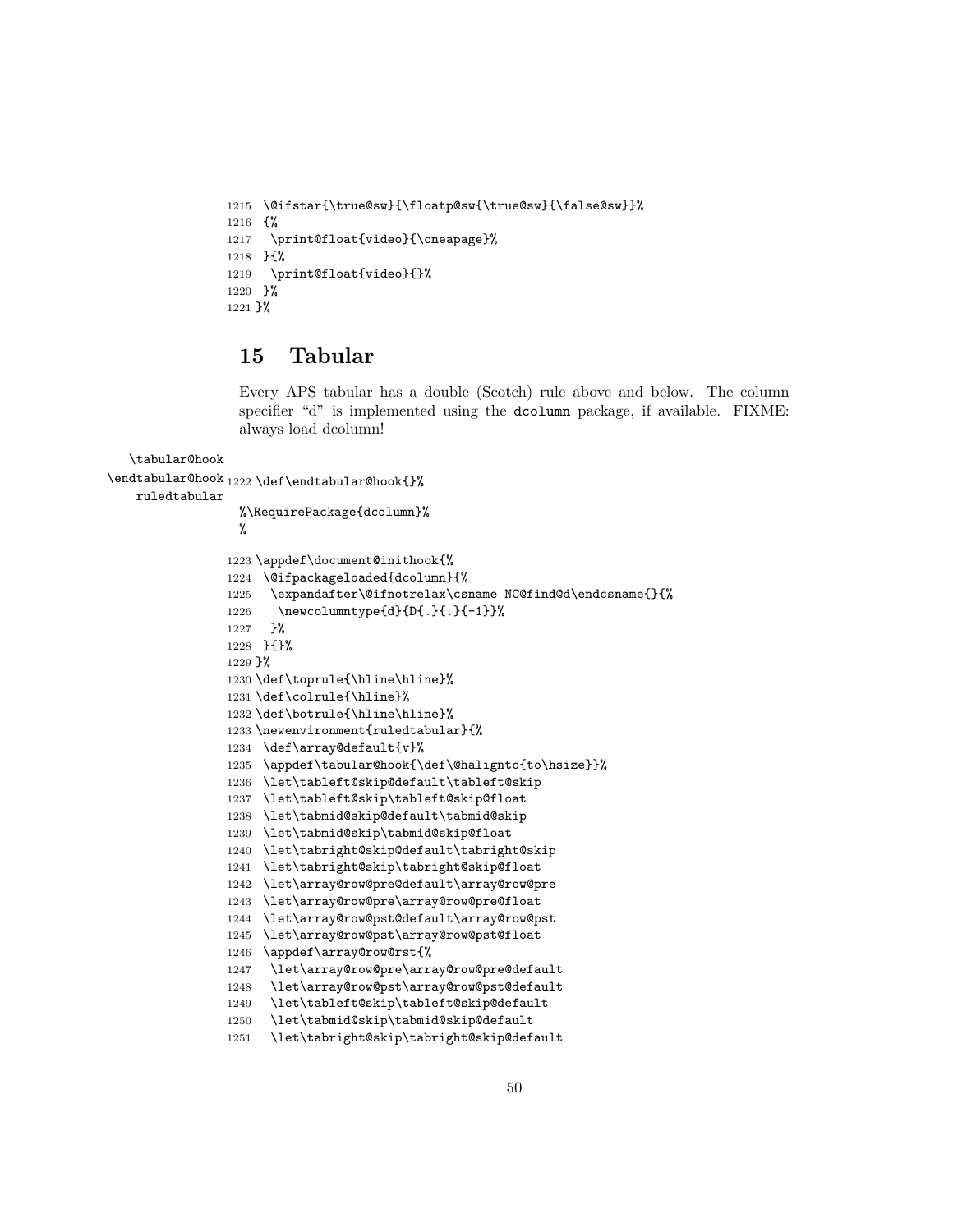```
1252 \appdef\tabular@hook{\let\@halignto\@empty}%
1253 }%
1254 }{%
1255 \pmb{\} \pmb{\%}
```
# 16 Footnote Text

\@makefntext We customize the presentation of the footnote mark: it will not be italic. \@makefnmark 1256 \def\@makefntext#1{%

```
1257 \def\baselinestretch{1}%
1258 \parindent1em%
1259 \noindent
1260 \hb@xt@1.8em{%
1261 \hss\@makefnmark
1262 }%
1263 #1%
1264 \par
1265 }%
1266 \def\@makefnmark{%
1267 \hbox{%
1268 \@textsuperscript{%
1269 \normalfont\@thefnmark
1270 }%
1271 }%
1272 }%
```
### 16.1 Citations, Bibliography, Endnotes

### 16.1.1 Bibliography

Load Patrick Daly's natbib package, [ftp://ctan.tug.org/macros/latex/contri](ftp://ctan.tug.org/macros/latex/contrib/supported/natbib)b/ [supported/natbib](ftp://ctan.tug.org/macros/latex/contrib/supported/natbib)

Note that natbib assumes that it loads over a document class, such as the article class, that has already defined the bibliography and *\@listi.* 

Note also that natbib also installs a command \NAT@set@cites into \AtBeginDocument which presumes that the proper \bibpunct command has been issued.

Note that the macro \NAT@sort controls whether citations are left alone  $(\NAT@sort=0)$ , sorted  $(\NAT@sort=1)$ , or sorted and compressed  $(\NAT@sort=2)$ . Since we give natbib the sort&compress option, if you prefer sort, you need only \let\NAT@sort to be \@ne. However, if you prefer the effect of having neither sort nor sort&compress, you must \let\NAT@sort to be \z@and you must also define \let\NAT@cmprs to be \z@.

As of version 8.2, natbib now no longer binds at the point where it is read in. This means that we can freely change \NAT@sort, \NAT@cmprs, and the new \NAT@merge. Henceforth, we require that this later version be used.

For other natbib customizations, you may proceed as if you were going to use the natbib.cfg file: anything that you can modify by this means is fair game.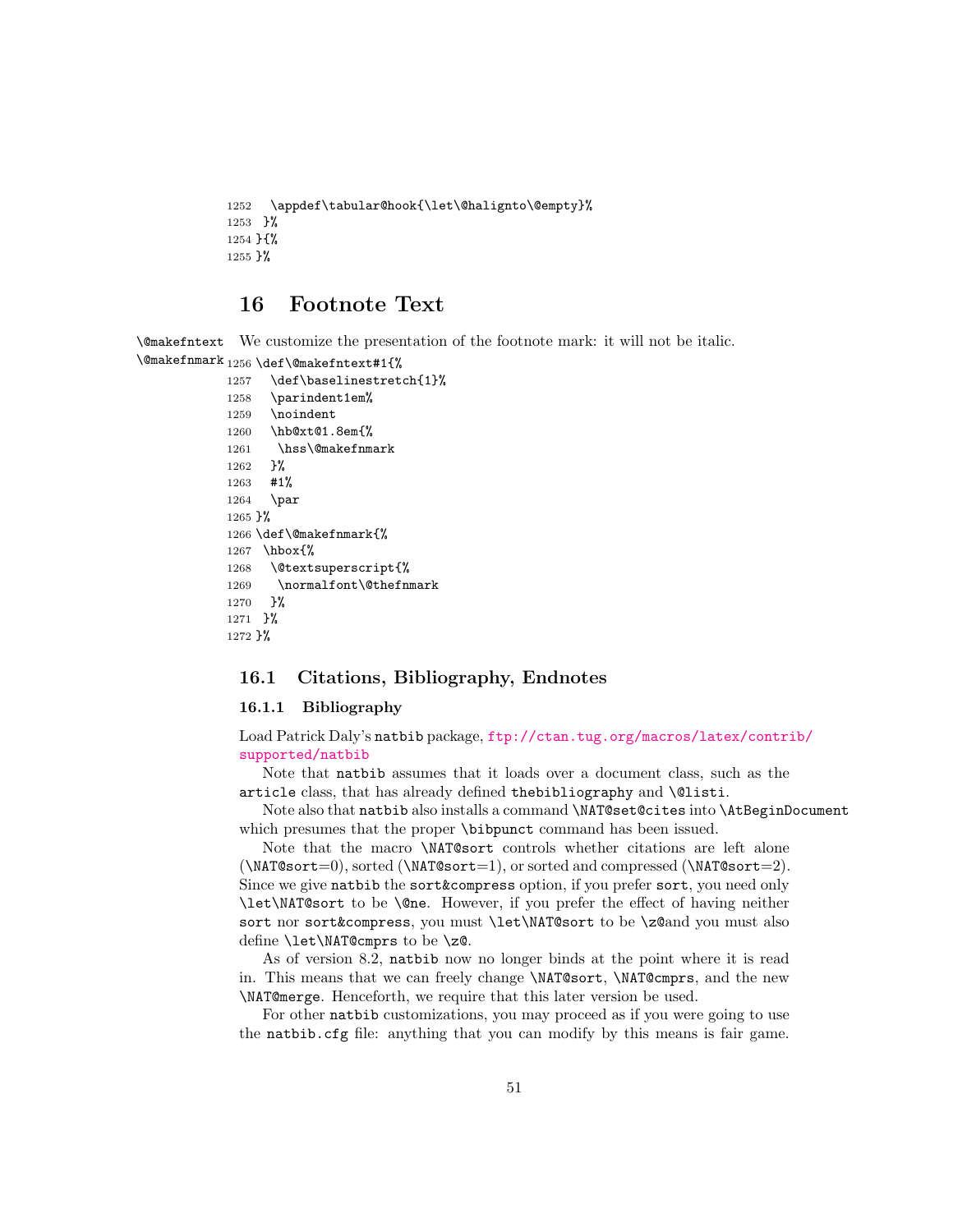Once REVTEX is finished loading, you can assert any definitions for natbib that you wish.

\rev@citealp

\rev@citet We define variants on natbib's commands \citet, \citealp, and \citealpnum. \rev@citealpnum are the aliases of \onlinecite, \rev@citet that of \textcite. \rev@citealpnum uses a numerical citation. \rev@citealp and \rev@citealpnum

> In each case, we invoke \rtx@swap@citea to effect different productions between multiple arguments to the \cite command.

> \rev@citealpnum provides textual citations where superscript citations are the default. These should be accessible via the \citet command.

> Therefore we remember how to do a numerical citation even when the superscript citation has been selected.

```
1273 \expandafter\DeclareRobustCommand
```

```
1274 \expandafter\rev@citet
1275 \expandafter{%
1276 \expandafter\begingroup
1277 \expandafter\rtx@swap@citea
1278 \expandafter\g@bblefirsttoken
1279 \csname citet \endcsname
1280 }%
1281 \expandafter\DeclareRobustCommand
1282 \expandafter\rev@citealp
1283 \expandafter{%
1284 \expandafter\begingroup
1285 \expandafter\rtx@swap@citea
1286 \expandafter\g@bblefirsttoken
1287 \csname citealp \endcsname
1288 }%
1289 \expandafter\DeclareRobustCommand
1290 \expandafter\rev@citealpnum
1291 \expandafter{%
1292 \expandafter\begingroup
1293 \expandafter\rtx@swap@citenum
1294 \expandafter\g@bblefirsttoken
1295 \csname citealp \endcsname
1296 }%
1297 \def\rtx@swap@citenum{%
1298 \rtx@swap@citea
1299 \let\@cite\NAT@citenum
1300 \let\NAT@mbox\mbox
1301 \let\citeyear\NAT@citeyear
1302 \let\NAT@space\NAT@spacechar
1303 }%
1304 \def\g@bblefirsttoken{%
1305 \expandafter\true@sw
1306 \expandafter\@empty
1307 }%
```
\rtx@citesuper We prepare to redefine natbib's procedure \NAT@citesuper, which is executed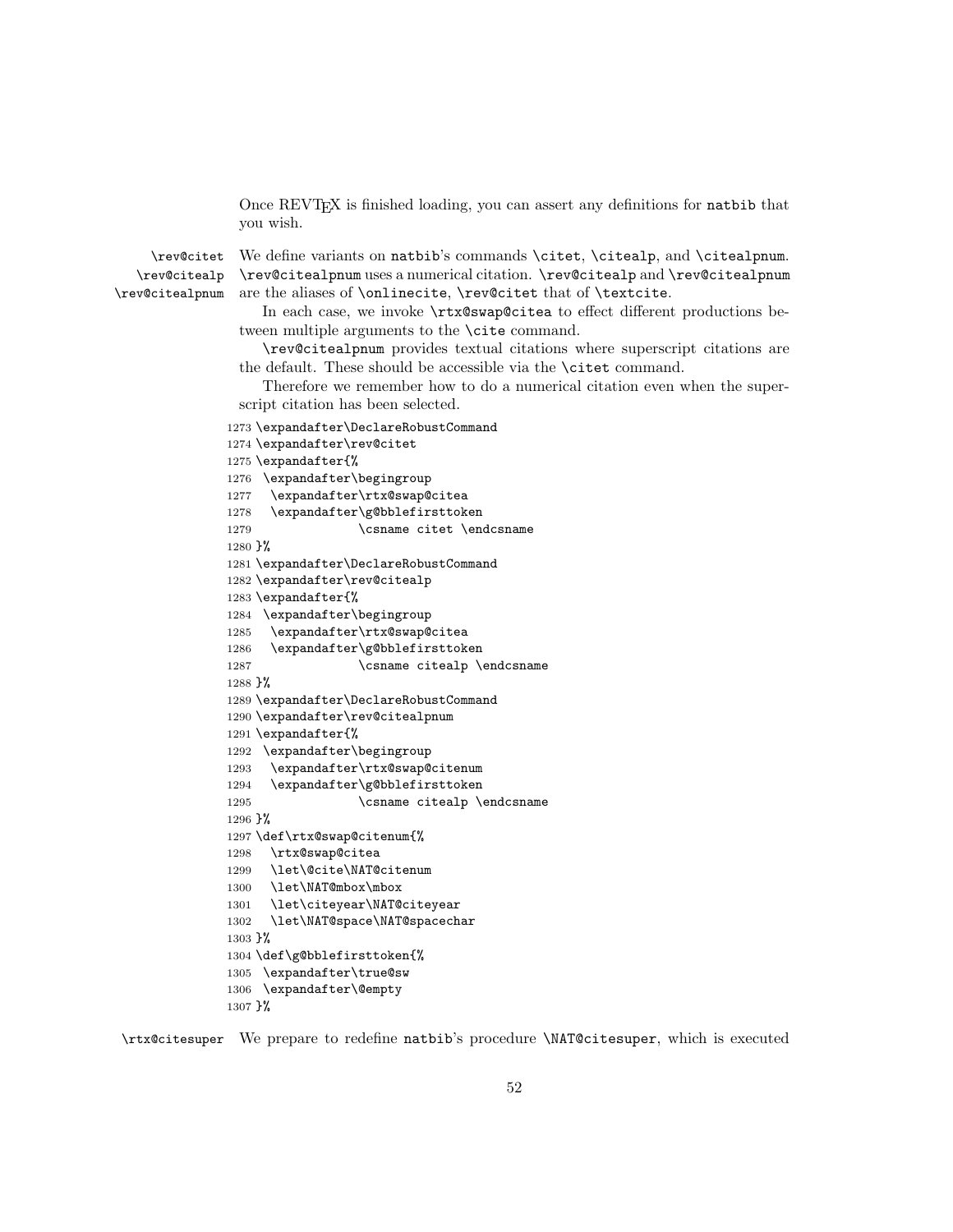when setting a superscript citation. The \hspace is removed: in any case, it should really be \hspace\*, to prevent an unwanted pagebreak.

1308 \newcommand\rtx@citesuper[3]{% 1309 \ifNAT@swa 1310 \leavevmode 1311 \unskip 1312 % \hspace{1\p@}% 1313 \textsuperscript{\normalfont#1}% 1314 \if\*#3\*\else\ (#3)\fi 1315 \else 1316 #1% 1317 \fi 1318 \endgroup 1319 }%

- \@makefnmark@cite We define a procedure that will set a footnote mark the same way that a citation is set. If footnotes are put in the bibliography with \footinbib@sw, then the corresponding mark should look the same as the result of a \cite. This is how we do it.
	- 1320 \def\@makefnmark@cite{\begingroup\NAT@swatrue\@cite{{\@thefnmark}}{}{}}%

\rtx@bibsection Prepare to override natbib's definition of \bibsection.

```
1321 \def\rtx@bibsection{%
1322 \@ifx@empty\refname{%
1323 \par
1324 }{%
1325 % \let\@hangfroms@section\@hang@froms
1326 \expandafter\section\expandafter*\expandafter{\refname}%
1327 \@nobreaktrue
1328 }%
1329 }%
```
\rtx@def@citea \rtx@def@citea@close

\rtx@swap@citea The procedures \rtx@def@citea, \rtx@def@citea@close, and \rtx@def@citea@box \rtx@def@citea@box formed by \rtx@swap@citea. can take over the management of natbib's \@citea macro to effect more sophisticated behavior of the punctuation between textual citations. The switch is per-

> In these procedures, we use  $\count@$  to count the number of arguments of the \cite command, and we use \c@NAT@ctr to keep track of which argument we are processing. The latter counter is created by natbib and used there solely in bibliography processing, where it keeps track of the reference number. We take over its use in these macros, but only locally; therefore these procedures should work properly, even within the bibliography. FIXME: check whether this is true!

> Because we are using a scratch counter **\count**  $\&$ , we are vulnerable to other TEX programmers who patch in to natbib's processing and who might use that counter at the same time we are doing so. This is a potential source of trouble for us. FIXME: store the value of \count@ in a private \csname!

> Note that \rtx@def@citea begins the same as \NAT@def@citea, which it replaces, then makes further decisions based on the values of the counters.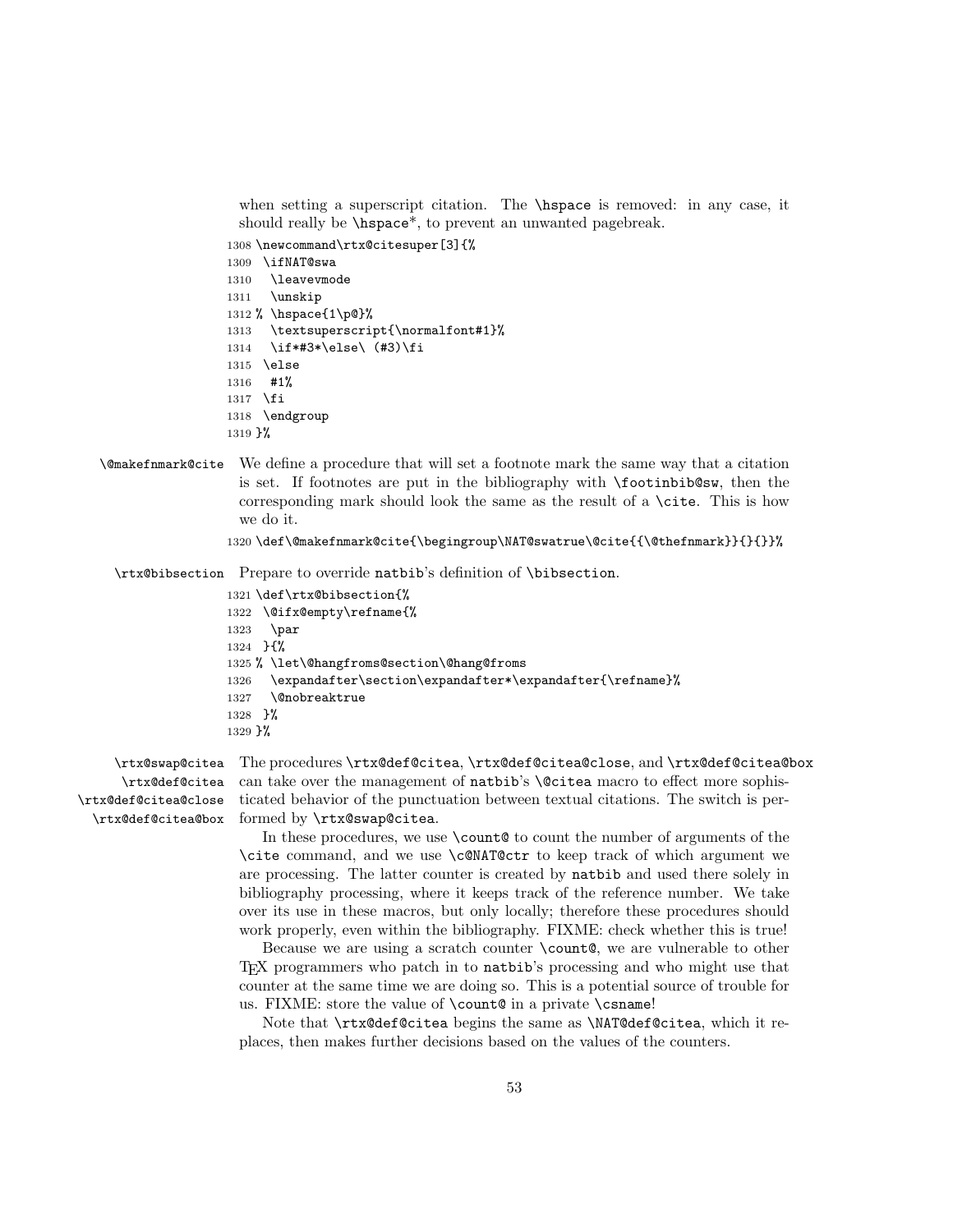Note also that, in natbib, the replacement part of \NAT@def@citea@close could be rewritten as \NAT@def@citea\prepdef\@citea{\NAT@@close}, which would them obviate the need for us to override its meaning.

Note, too, the effect of \rtx@def@citea@box, which replaces \NAT@def@citea@box, is almost the same as the latter, except the entire \@citea is given as the argument of \NAT@mbox.

Finally, bear in mind that the English (and some American editors) do not place a comma before the "and"; our procedures do (but they could be rewritten with that convention).

```
1330 \def\rtx@swap@citea{%
1331 \let\NAT@def@citea\rtx@def@citea
1332 \let\NAT@def@citea@close\rtx@def@citea@close
1333 \let\NAT@def@citea@box\rtx@def@citea@box
1334 }%
1335 \def\rtx@def@citea{%
1336 \def\@citea{\NAT@separator\NAT@space}%
1337 \advance\c@NAT@ctr\@ne
1338 \@ifnum{\count@>\tw@}{%
1339 \@ifnum{\c@NAT@ctr=\count@}{\appdef\@citea{\NAT@conj\NAT@space}}{}%
1340 }{%
1341 \def\@citea{\NAT@space\NAT@conj\NAT@space}%
1342 }%
1343 }%
1344 \def\rtx@def@citea@close{%
1345 \rtx@def@citea
1346 \prepdef\@citea{\NAT@@close}%
1347 }%
1348 \def\rtx@def@citea@box{%
1349 \rtx@def@citea@close
1350 \expandafter\def\expandafter\@citea\expandafter{\expandafter\NAT@mbox\expandafter{\@citea}}%
1351 }%
1352 \def\NAT@conj{and}%
```
\BibitemShut We remember a temporary patch to natbib's definition of \BibitemShut.

\bibAnnote 1353 \def\NAT@BibitemShut#1{%

```
1354 \def\@bibstop{#1}%
```
- \let\bibitem@Stop\bibitemStop
- \let\bibitem@NoStop\bibitemNoStop
- \@ifx{\bibitemShut\relax}{\let\@bibitemShut\@empty}{%
- \expandafter\def\expandafter\@bibitemShut\expandafter{\bibitemShut}%
- }%

}%

The following is a bug fix to natbib version 8.31b.

- \def\BibitemShut@ltx#1{%
- \unskip
- \def\@bibstop{#1}%

```
1364 \let\bibitem@Stop\bibitemStop
```
\let\bibitem@NoStop\bibitemNoStop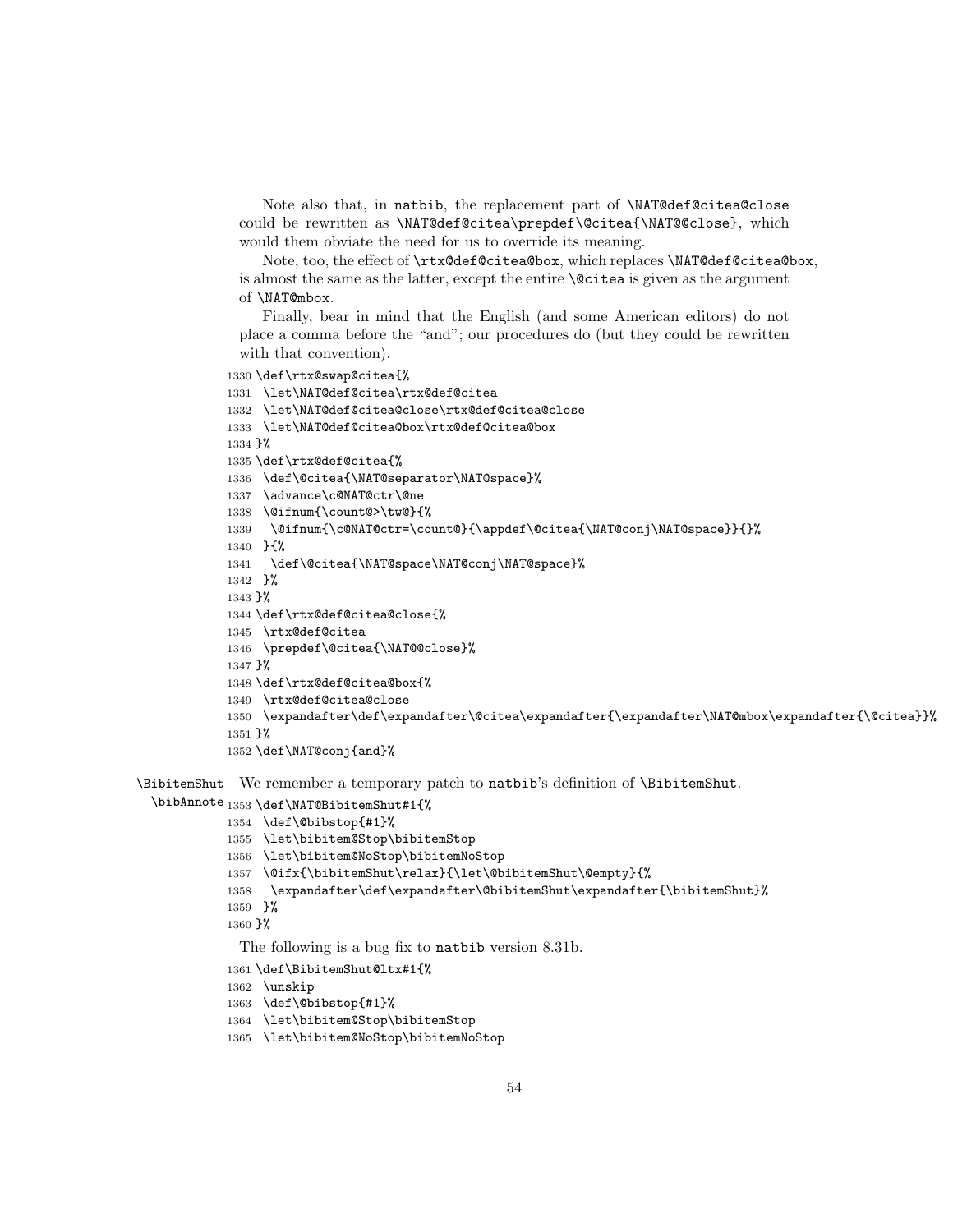```
1366 \@ifx{\bibitemShut\relax}{\let\@bibitemShut\@empty}{%
1367 \expandafter\def\expandafter\@bibitemShut\expandafter{\bibitemShut}%
1368 }%
1369 }%
 %\providecommand{\bibAnnote}[3]{%
 % \BibitemShut{#1}%
 % \def\@tempa{#3}\@ifx{\@tempa\@empty}{}{%
 % \begin{quotation}\noindent
 % \textsc{Key:}\ #2\\\textsc{Annotation:}\ \@tempa
 % \end{quotation}%
 % }%
 % \ignorespaces
 %%\def\@bibitemShut{}%
 %
1370 \newenvironment{thebibliography}{}{}%
1371 \let\@listi\@empty
1372 \appdef\rtx@require@packages{%
1373 \RequirePackage[sort&compress]{natbib}[2009/11/07 8.31a (PWD, AO)]%
1374 \let@environment{NAT@thebibliography}{thebibliography}%
1375 \let@environment{thebibliography}{rtx@thebibliography}%
1376 \let\bibliographystyle@latex\bibliographystyle
1377 \let\NAT@citesuper\rtx@citesuper
```
\NAT@bibsetnum \NAT@bibsetup \bibpreamble \newblock \bibnumfmt \NAT@merge

We define the sectioning command to use when starting the bibliography and gently coax natbib into using the formatting procedures that we want it to use.

This way of setting up thebibliography automatically sets the label width based on the largest number used within the bibliography. This scheme will not work properly using the author/year style of bib entry, though.

We define \bibnumfmt to be \place@bibnumber, which is a macro managed by REVTEX. If the document defines \bibnumfmt, then that definition will be used instead, which is what the natbib package gives as its programming interface.

We set **\NAT@merge** to **\tw@**, which turns on natbib's mcite capabilities. This is the default setting. If numerical citations are not to be used, then \NAT@merge should be set to  $\textcircled{}}$  (syntax is still enabled, but semantics are turned off).

```
1378 \let\bibsection\rtx@bibsection
```

```
1379 \let\NATx@bibsetnum\NAT@bibsetnum
```

```
1380 \def\NAT@bibsetnum#1{%
```

```
1381 \setlength{\topsep}{\z@}%
```

```
1382 \NATx@bibsetnum{\ref{LastBibItem}}%
```

```
1383 }%
```

```
1384 \let\NATx@bibsetup\NAT@bibsetup
```

```
1385 \def\NAT@bibsetup{%
```

```
1386 \setlength{\labelwidth}{\z@}%
```

```
1387 \setlength{\labelsep}{\z@}%
```

```
1388 \setlength{\itemindent}{\z@}%
```

```
1389 \setlength{\listparindent}{\z@}%
```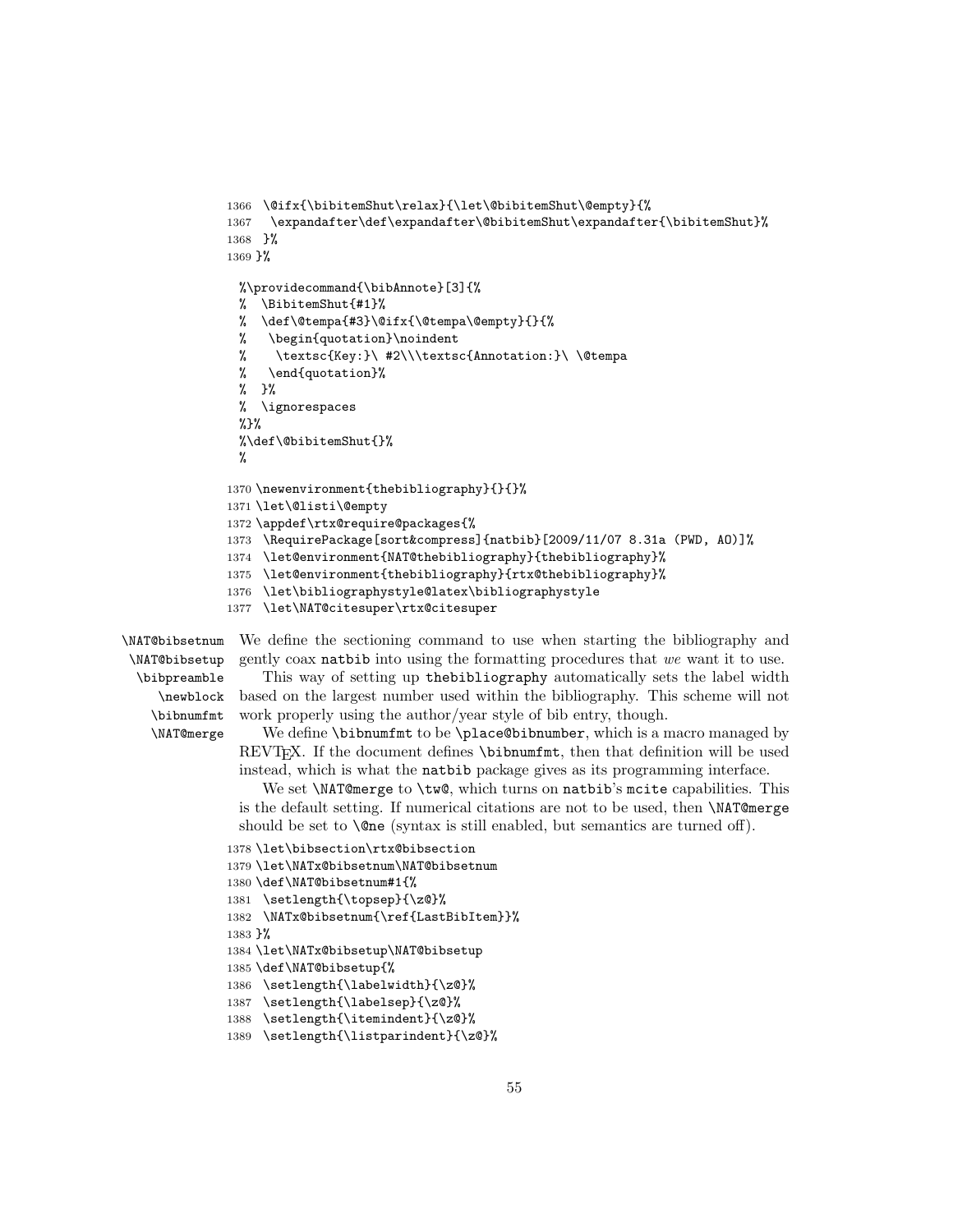```
1390 \setlength{\topsep}{\z@}%
1391 \setlength{\parsep}{\z@}%
1392 \NATx@bibsetup
1393 }%
1394 \let\bibpreamble\@empty
1395 \def\newblock{\ }%
1396 \let\NATx@bibnumfmt\bibnumfmt
1397 \def\bibnumfmt{\place@bibnumber}%
1398 \let\NAT@merge\thr@@
1399 \let\NAT@citeyear\citeyear
1400 \let\onlinecite\rev@citealp
1401 \let\textcite\rev@citet
 The following is needed until natbib is at 8.31b.
1402 \@ifx{\BibitemShut\NAT@BibitemShut}{%
```

```
1403 \class@info{Repairing natbib's \string\BibitemShut}%
```

```
1404 \let\BibitemShut\BibitemShut@ltx
1405 }{}%
```
\bibliographystyle We arrange for the selection of bibliography style to occur either due to the document's explicit \bibliographystyle statement or via the journal substyle.

> Note that REVT<sub>F</sub>X is incompatible with any package that patches \bibliographystyle. Since natbib does this, we need a fix.

The Boolean \bibliographystyle@sw signifies that the document contains explicit \bibliographystyle markup. If, on the contrary, the bibliography style is set by the the society or the journal, then no explicit \bibliographystyle command appears in the document instance. In this case \bibliographystyle@sw will be \false@sw.

```
1406 \let\bibliographystyle@latex\bibliographystyle
1407 \def\bibliographystyle{\@booleantrue\bibliographystyle@sw\def\@bibstyle}%
1408 \@booleanfalse\bibliographystyle@sw
```
The following had been bug fixes to natbib version 8.31a.

```
%\def\bibitemStop{\@bibitemShut}%
%\def\NAT@bibitem@cont{%
% \let\bibitem@Stop\bibitemContinue
% \let\bibitem@NoStop\bibitemContinue
%%
```
The following are alterations to natbib version 8.31a to accommodate the possible space character preceding \BibitemShut, and to handle the case of merged references, where the first ends with a stop character.

```
1409 \def\NAT@bibitem@cont{%
1410 \let\bibitem@Stop\bibitemContinue@Stop
```

```
1411 \let\bibitem@NoStop\bibitemContinue
1412 }%
```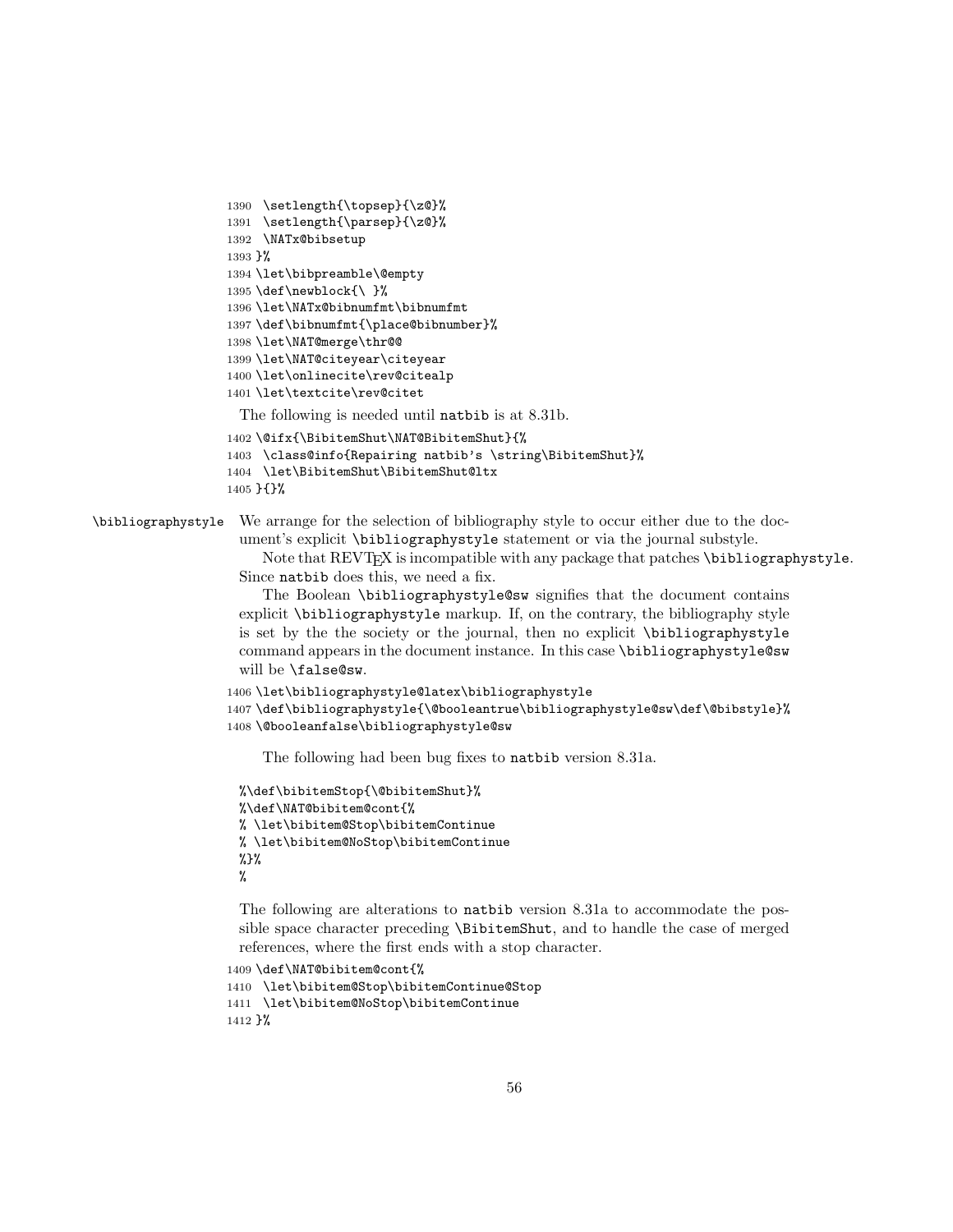```
1413 \def\bibitemNoStop{%
              1414 \@ifx@empty\@bibitemShut{.\spacefactor\@mmm\space}{\@bibitemShut}%
             1415 }%
              1416 \def\bibitemContinue{%
              1417 \@ifx@empty\@bibitemShut{;\spacefactor\@mmm\space}{\@bibitemShut}%
             1418 }%
             1419 \def\bibitemContinue@Stop{%
              1420 \@ifx@empty\@bibitemShut{\spacefactor\@mmm\space}{\@bibitemShut}%
              1421 }%
                   We used to customize one of the productions of natbib, but no longer.
               %\let\bibitemContinue\bibitemContinue@rtx
               %
                  Here ends the code to be executed at \rtx@require@packages time.
              1422 }%
               Redefine a macro of natbib so that merged references are separated with a semi-
               colon.
               % \def\bibitemContinue@rtx{;\spacefactor\@mmm\space}%
               %
  \onlinecite
We extend natbib's syntax with two commands to set a citation on the baseline
    \textcite
(as opposed to superscripted) and as text (rather than parenthetical), respectively.
               A journal substyle that makes citations be superscripted or parenthetical as the
               case may be, should ensure that the author has continued access to these two
               styles.
                   Note that the society or journal substyle override the meanings of \@onlinecite
               or \@textcite given here.
              1423 \DeclareRobustCommand\onlinecite{\@onlinecite}%
              1424 \DeclareRobustCommand\textcite{\@textcite}%
\bibliography Provide a hook for supplying BibTEX a bibliographic database that may contain,
               say, footnotes.
                   Note that BibTEX chokes if the argument of the \bibdata command has null
               fields, hence these tests.
              1425 \let\bibliography@latex\bibliography
              1426 \def\bibliography#1{%
              1427 \auto@bib@empty
              1428 \begingroup
              1429 \let\auto@bib@innerbib\@empty
              1430 \@ifx@empty{\pre@bibdata}{%
              1431 \bibliography@latex{#1}%
             1432 }{%
              1433 \@if@empty{#1}{%
             1434 \expandafter\bibliography@latex\expandafter{\pre@bibdata}%
```
1435 }{%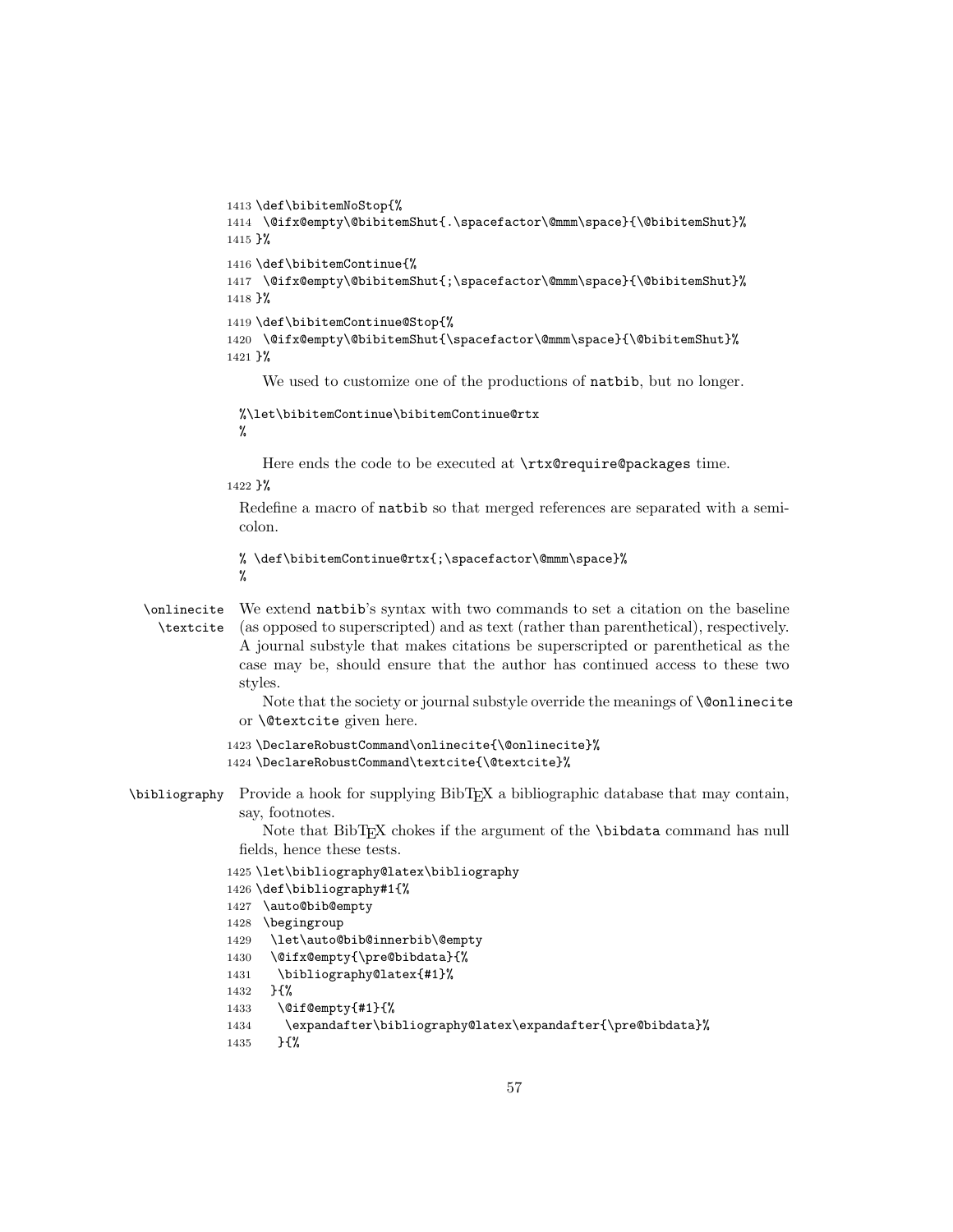```
1436 \expandafter\bibliography@latex\expandafter{\pre@bibdata,#1}%
1437 }%
1438 }%
1439 \endgroup
1440 }%
1441 \let\pre@bibdata\@empty
```
rtx@thebibliography \present@bibnote We put a tail patch into **\thebibliogrphy** and a headpatch into **\endthebibliography**.

Here we provide a default treatment for frontmatter notes deferred to the bibliography; a journal substyle might want to override the definition of \present@bibnote.

We make provisions for the case where there are no \bibitems for the bibliography: we produce no bibliography head at all.

```
1442 \newenvironment{rtx@thebibliography}[1]{%
1443 \NAT@thebibliography{#1}%
1444 \let\@TBN@opr\present@bibnote
1445 \@FMN@list
1446 }{%
```
The following line was commented out:

%\@endnotesinbib %

The \auto@bib@innerbib directive has been moved from the begin processing to the end processing. This means that the content of the thebibliography environment can itself prevent the automatic reading in of the .bbl file. This would be needed when the user has pasted in the content of the .bbl file into the document itself, something required by APS and AIP editorial direction.

```
1447 \auto@bib@innerbib
1448 \edef\@currentlabel{\arabic{NAT@ctr}}%
1449 \label{LastBibItem}%
1450 \endNAT@thebibliography
1451 \aftergroup\auto@bib@empty
1452 }%
1453 \def\present@bibnote#1#2{%
1454 \item[%
1455 \textsuperscript{%
1456 \normalfont
1457 \Hy@raisedlink{\hyper@anchorstart{frontmatter.#1}\hyper@anchorend}%
1458 \begingroup
1459 \csname c@\@mpfn\endcsname#1\relax
1460 \frontmatter@thefootnote
1461 \endgroup
1462 }%
1463 ]#2\par
 The following line was commented out:
```
%\global\let\NAT@bibitem@first@sw\@secondoftwo %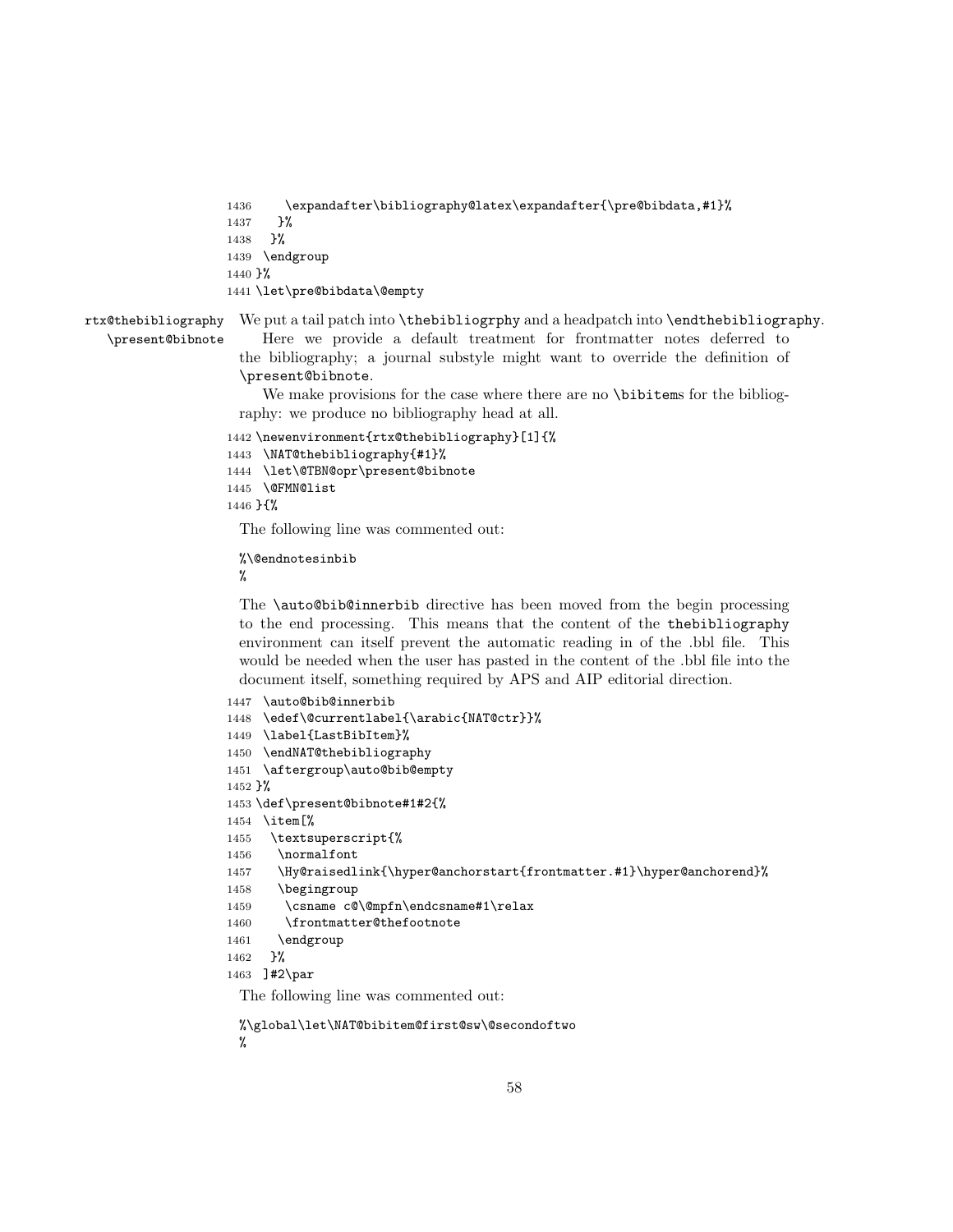#### 1464 }%

write@bibliographystyle We wish to delay committing the \bibliographystyle until as late as possible. The journal substyle will define a default bibliography style, and the document's explicit \bibliographystyle command, if any, will override that default.

The **\bibstyle** command is allowed appear quite late in the .aux file. We now delay the automatic writing of the \bibstyle command to the end of the job.

The procedure \write@bibliographystyle tests whether a \bibliographystyle command has already been given. If not, it effectively executes the needed \bibliographystyle command, then neutralizes itself (we only need to do this once per job).

If the document lacks explicit \bibliographystyle markup, we execute \@bibdataout@rev, a hook for REVTEX-aware processing.

```
1465 \def\write@bibliographystyle{%
```

```
1466 \@ifxundefined\@bibstyle{}{%
```

```
1467 \expandafter\bibliographystyle@latex\expandafter{\@bibstyle}%
```

```
1468 \bibliographystyle@sw{}{\@bibdataout@rev}%
```

```
1469 }%
```

```
1470 \global\let\write@bibliographystyle\relax
```

```
1471 }%
```

```
1472 \AtEndDocument{\write@bibliographystyle}%
```
\rtx@@citetp \rtx@citex \super@cite@let \super@cite@end \super@cite@swap

We wish to extend natbib to move spaces and citations around a superscript-style citation, imitating Donald Arseneau's cite package with the super.

The \rtx@@citetp procedure is substituted for \NAT@@citetp; it then calls the \rtx@citex procedure and implements the features of the citeautoscript class option. In the end, \@citex is called with its customary parameters.

The document should be marked up as if citations were not superscripted, and then if you select a journal substyle that has superscripted citations, REVT<sub>F</sub>X will do its best to alter the formatting of the \cites to accomodate superscript style.

Only citations set as superscript are affected by this procedure, because we check \@cite against \NAT@citesuper.

Here's a subtle point: when is the argument of \super@cite@swap not the same as the token **\@let@token?** Answer: when the latter is **\@sptoken!** This case has to be handled separately.

Note that whether a punctuation is movable is determined by the definition of a particular control sequence name. A society or journal can alter things: to remove a character from the set, do, say, \expandafter\let\csnamertx@automove; \endcsname\relax. To add a character to the set, do, say, \expandafter\let\csnamertx@automove; \endcsname\@empty.

Implementation note: due to a T<sub>E</sub>X peculiarity, we have to check for the case where **\@let@token** is a space token *before* we parse forward. At issue is the corner case where an end of file is at hand. If we were to let \super@cite@swap parse forward, we would encounter a T<sub>E</sub>X end-of-file error. Note that the test will be true in many distinct cases: the file ends, the next character is a line terminator, the next character is a space.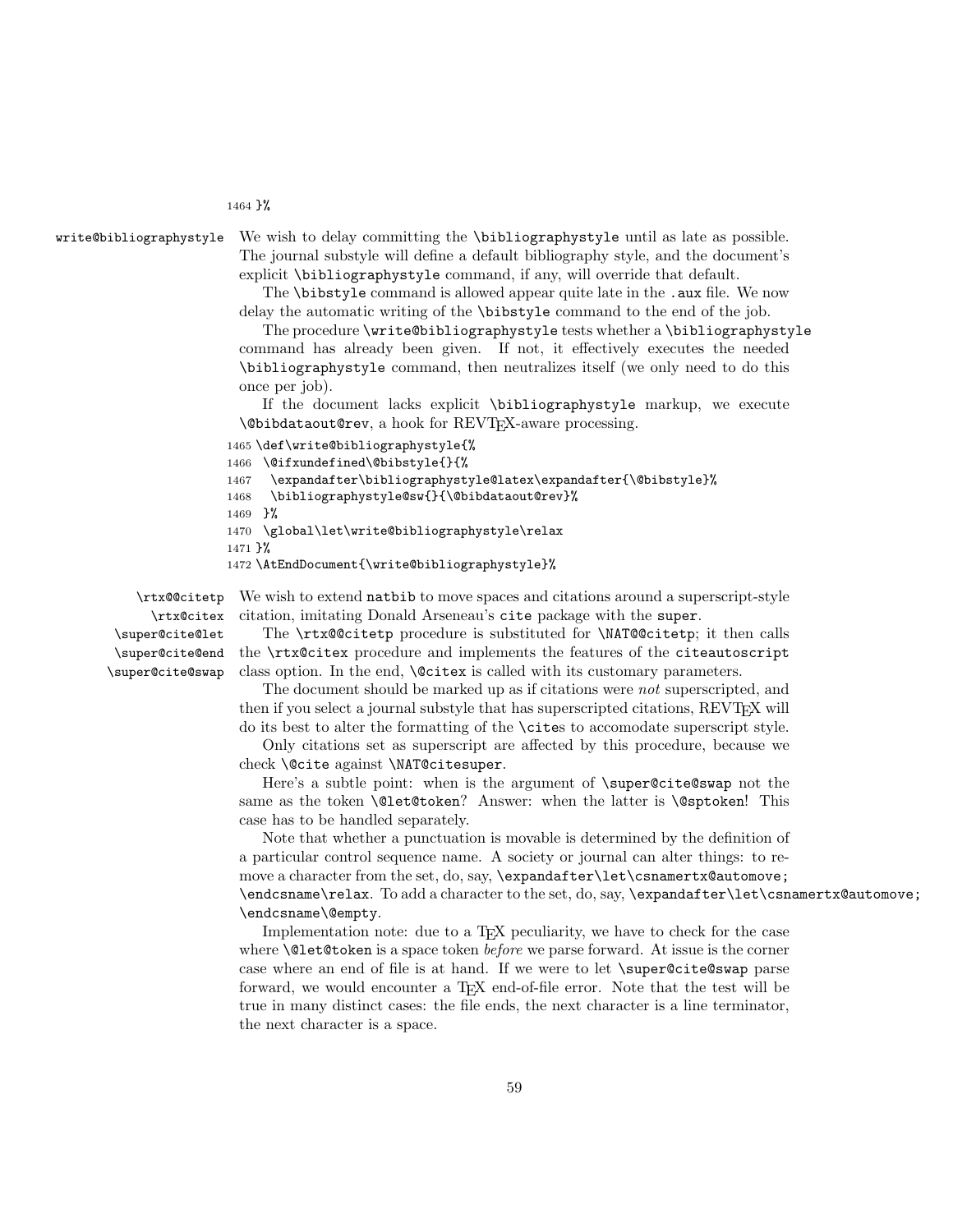```
1473 \def\rtx@@citetp[#1]{\@ifnextchar[{\rtx@citex[#1]}{\rtx@citex[][#1]}}%
1474 \def\rtx@citex[#1][#2]#3{%
1475 \begingroup
1476 \def\@tempa{[#1][#2]{#3}}%
1477 \@ifx{\@cite\NAT@citesuper}{%
1478 \leavevmode
1479 \skip@\lastskip
1480 \unskip
1481 \super@cite@let
1482 }{%
1483 \super@cite@end
1484 }%
1485 }%
1486 \def\super@cite@let{%
1487 \futurelet\@let@token\super@cite@check
1488 }%
1489 \def\super@cite@end{%
1490 \aftergroup\@citex\expandafter\endgroup\@tempa
1491 }%
1492 \def\super@cite@check{%
1493 \@ifx{\@let@token\@sptoken}{%
1494 \super@cite@end
1495 }{%
1496 \super@cite@swap
1497 }%
1498 }%
1499 \long\def\super@cite@swap#1{%
1500 \expandafter\@ifx\expandafter{\csname rtx@automove#1\endcsname\@empty}{%
1501 #1%
1502 \super@cite@let
1503 }{%
1504 \super@cite@end
1505 #1%
1506 }%
1507 }%
1508 \expandafter\let\csname rtx@automove.\endcsname\@empty
1509 \expandafter\let\csname rtx@automove,\endcsname\@empty
1510 \expandafter\let\csname rtx@automove:\endcsname\@empty
1511 \expandafter\let\csname rtx@automove;\endcsname\@empty
```
The following must execute only after natbib is loaded and has set up its parameters (which it does at \AtBeginDocument time). If superscript citations have been selected, and if the citeautoscript class option has been selected, we patch into natbib's mechanism to migrate punctuation around the citation, as in class cite with the superscript option.

```
1512 \appdef\class@documenthook{%
1513 \citeautoscript@sw{%
1514 \@ifx{\@cite\NAT@citesuper}{%
1515 \let\NAT@@citetp\rtx@@citetp
```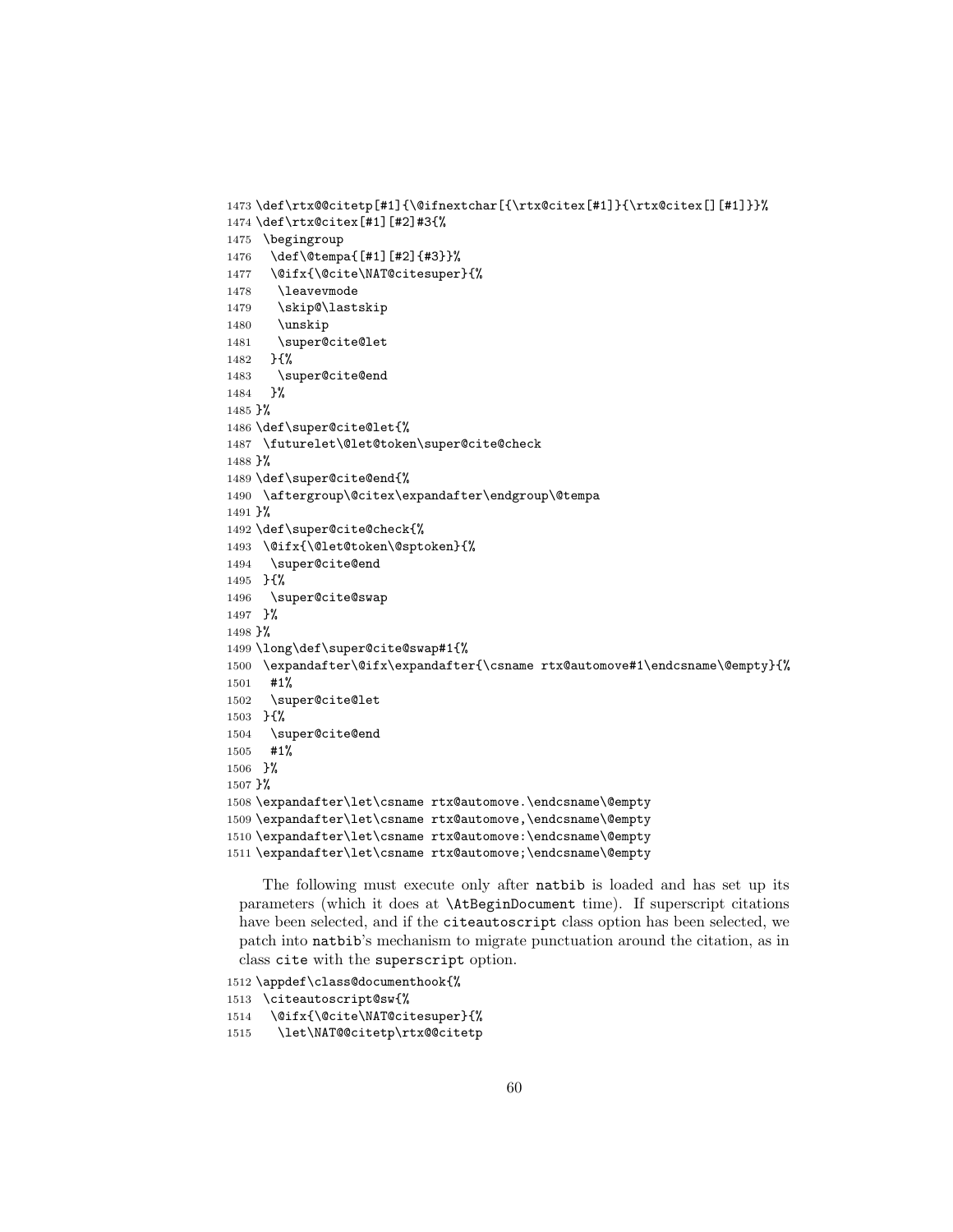```
1516 }{}%
1517 }{}%
1518 }%
```
Resolve an incompatability between natbib and listings. The latter package tests \chapter(which has now been \let to \relax as a side effect natbib's use of LAT<sub>E</sub>X's **\@ifundefined**).

We couch our fix in such terms that will not be disruptive if **\chapter** is actually defined at this point.

```
%\@ifx{\chapter\relax}{\let\chapter\@undefined}{}%
%
```
### 16.1.2 \endnotes and \rtx@bibnotes

\mini@note QUERY: how do footnotes get thrown to the bibliography. \footinbib@sw ap-\save@note pears to be irrelevant.

```
1519 \def\mini@note{\save@note\mini@notes}%Implicit #2
1520 \def\save@note#1#2{%
1521 \stepcounter\@mpfn
1522 \protected@xdef\@thefnmark{\thempfn}%
1523 \@footnotemark
1524 \expandafter\g@addto@macro
1525 \expandafter#1%
1526 \expandafter{%
1527 \expandafter \@@footnotetext
1528 \expandafter {\@thefnmark}{#2}%
1529 }%
1530 }%
1531 \long\def\@@footnotetext#1{\def\@thefnmark{#1}\@footnotetext}%
1532 \let\mini@notes\@empty
```
\endnote A version of footnote that appears in the bibliography, or where \printendnotes appears.

%\def\@endnote{%

- % \begingroup
- % \aftergroup\@footnotemark
- % \aftergroup\@endnotetext
- % \@ifnextchar[{%
- % \@xendnote
- % }{%
- % \stepcounter{footnote}%
- % \protected@xdef\@tempa{\thefootnote}%
- % \expandafter\@xendnote\expandafter[\the\c@footnote]%
- % }%
- %}%
- %

\@xendnote %\def\unused@xendnote[#1]{%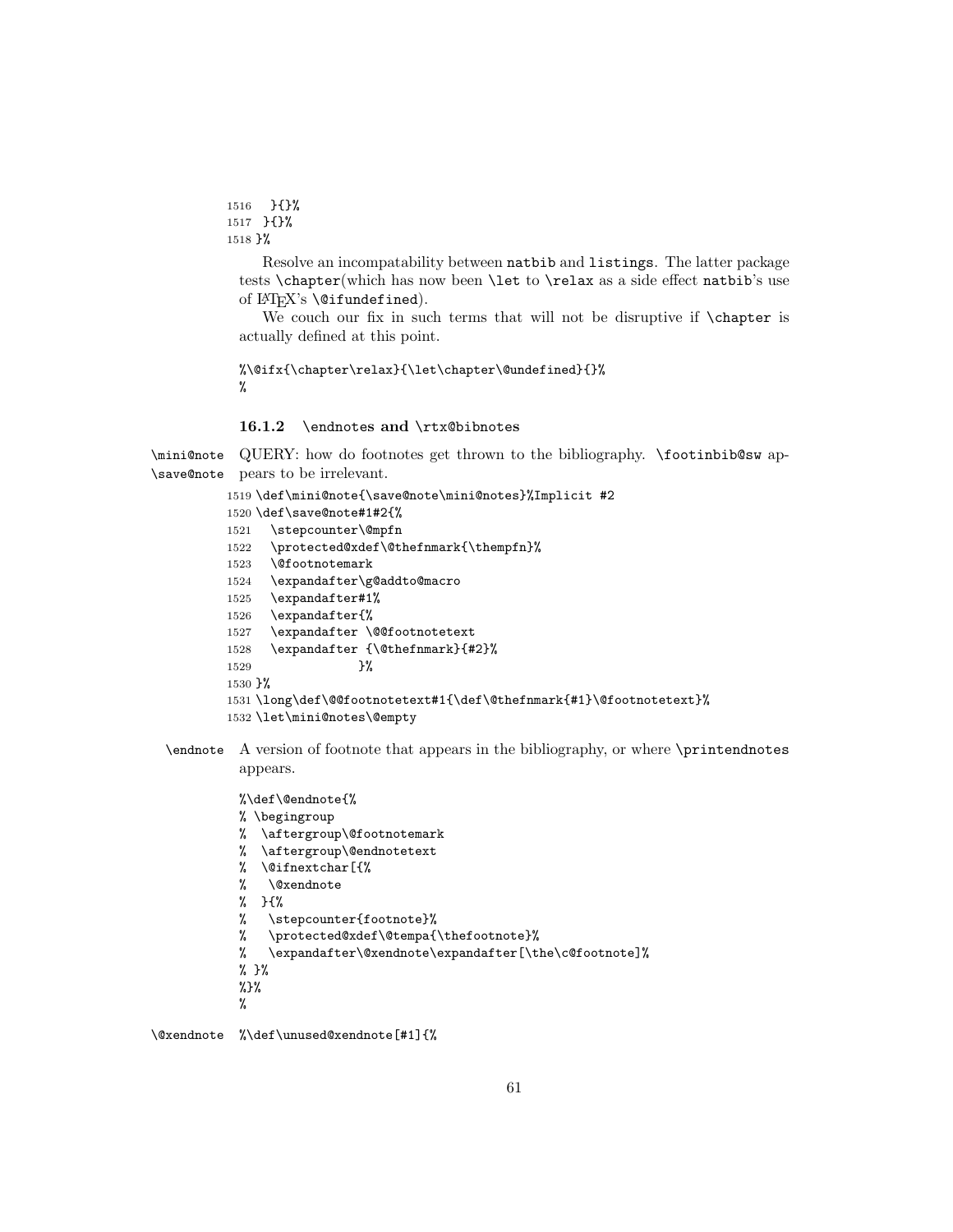```
% \begingroup
 % \c@footnote#1\relax
 % \end{macrocode}
 % New for 4.1
 % \begin{macrocode}
 % \unrestored@protected@xdef\@endnotelabel{Note\thefootnote}%
 % \authoryear@sw{%
 % \unrestored@protected@xdef\@thefnmark{\noexpand\ref{\@endnotelabel}}%
 % }{%
 % \unrestored@protected@xdef\@thefnmark{\@endnotelabel}%
 % }%
 % \end{macrocode}
 % Was:
 % \unrestored@protected@xdef\@thefnmark{endnote\thefootnote}%
 % End 4.1 changes
 % \begin{macrocode}
 % \endgroup
 % \endgroup
 %}%
 %\def\@endnotemark{%
 % \expandafter\cite\expandafter{\@thefnmark}%
 %}%
 %
1533 \def\rev@citemark#1{%
1534 \expandafter\cite\expandafter{\@thefnmark}%
1535 }%
1536 \def\rev@endtext#1{%
1537 \let\@endnotelabel\@thefnmark
1538 \@endnotetext
1539 }%
```
\endnote@ext The macro \endnote@ext is the file extension for the auxiliary file holding foot-\bibdata@app notes. The \bibdata@app and \bibdata@ext macros are used to form the name \bibdata@ext of a BibTEX database file holding footnotes.

> 1540 \def\endnote@ext{.end}% 1541 \def\bibdata@app{Notes}% 1542 \def\bibdata@ext{bib}%

 $\Diamond$ endnotetext The procedure  $\Diamond$ endnotetext writes a BibT<sub>EX</sub>. bib file for the purpose of insering a footnote into the (numbered, unsorted) bibliography.

We need to define \pre@bibdata to be \jobname\endnote@ext, and we probably should define \endnote@ext to be something like "Notes.bib".

In each case, the material to be written out requires robustification, provided by \endnote@relax. The commands \label, \index, and \glossary, which are robustified for \markright and \addcontentsline, are likewise robustified here.

Procedure **\@endnotetext@note** is the alias for **\@endnotetext** when the endnotes are to be processed separately from the bibliography (generally true when citations are not sorted).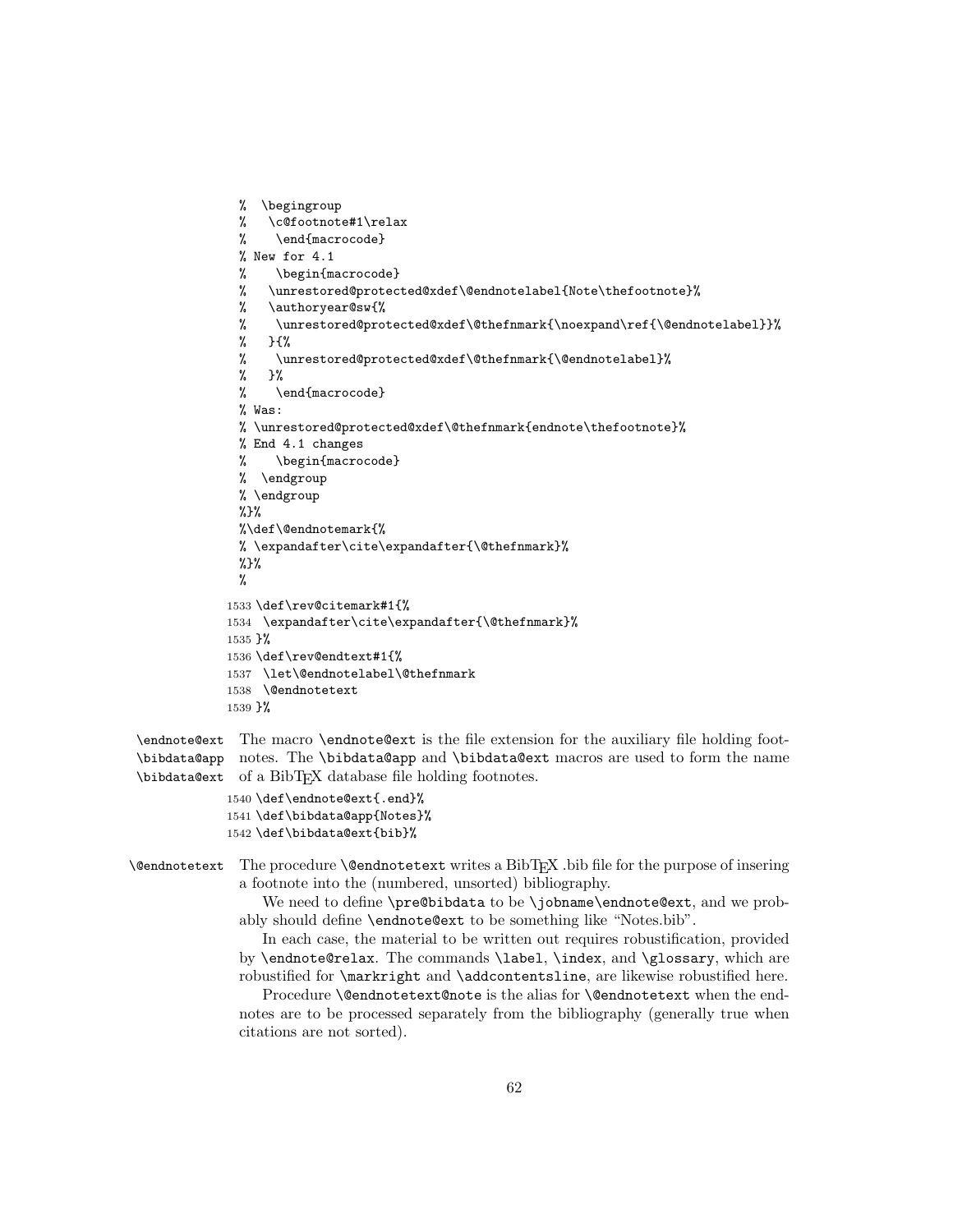```
%\long\def\unused@endnotetext@note#1{%
% \@ifxundefined\@endnoteout{%
% \newwrite\@endnoteout
% \gdef\endnote@stream{\jobname\endnote@ext}%
% \immediate\openout\@endnoteout\endnote@stream\relax
% }{}%
% \begingroup
% \endnote@relax
% \immediate\write\@endnoteout{\string\@doendnote{\@endnotelabel}{#1}}%
% \endgroup
%}%
%
```
\@doendnote is obsolete.

```
%\def\@doendnote#1#2{\bibitem{#1}#2}%
%
```
Procedure **\@endnotetext** is the operative procedure when the endnotes are to be collated in with the other references, typically true when numerical citations are being used. The technique involves writing a .bib file  $(\Diamond \text{bibdataout})$  with each endnote typed as a @FOOTNOTE entry.

Timing note: doing \openout should be deferred until the beginning of the document, as is done here. This allows one to make a format (revtex4-1.dtx.fmt) file out of this class.

```
1543 \long\def\@endnotetext#1{%
```

```
1544 \begingroup
```

```
1545 \endnote@relax
1546 \immediate\write\@bibdataout{%
```

```
1547 @FOOTNOTE{%
```

```
1548 \@endnotelabel,%
```
The key field is recommended in cases where there is no author (see revtex4- 1.dtxbtxdoc).

```
1549 key="\@endnotelabel",%
```
The note field is simply the content of the footnote.

1550 note="#1"% 1551 }% 1552 }% 1553 \endgroup 1554 }% 1555 \newwrite\@bibdataout

\endnote@relax At \AtBeginDocument time, we open the job's revtex4-1.dtx.bib file.

Procedure \endnote@relax robustifies commands that ought not to be expanded when the endnote is written out. Note the similarity between \endnote@relax and \protected@write.

```
1556 \def\endnote@relax{%
```
1557 \let\label\relax \let\index\relax \let\glossary\relax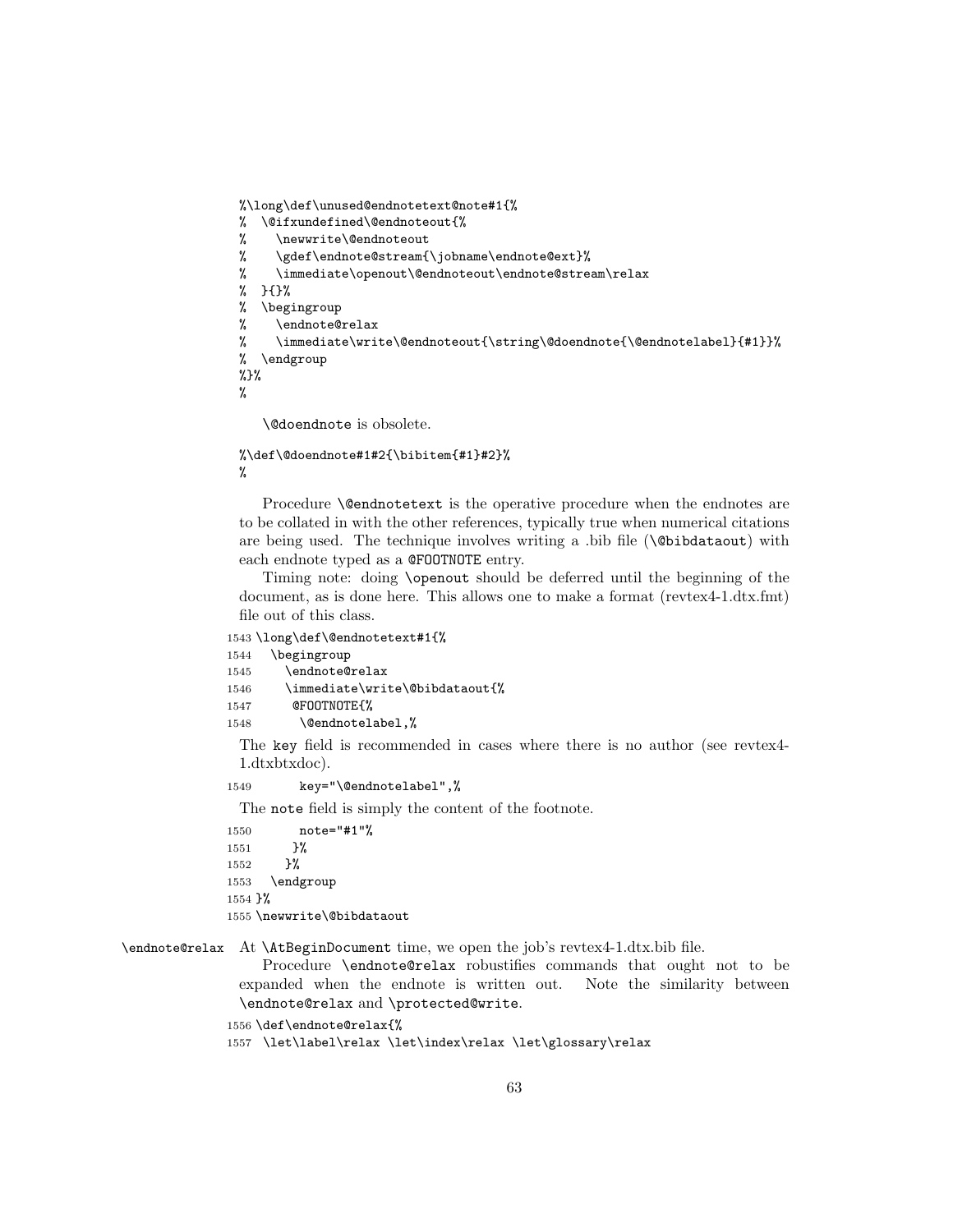```
1558 \let\cite \relax \let\ref \relax \let\pageref \relax
                 1559 \let\( \relax \let\) \relax \let\\ \relax
                 1560 \let<sup>~</sup>\relax
                   %\let\protect\noexpand
                   %
                 1561 \let \protect \@unexpandable@protect
                 1562 \newlinechar'\^^M%
                   %\newlinechar'\ %
                   %
                 1563 \let\begin\relax \let\end\relax
                 1564 }%
\@bibdataout@init
At \AtBeginDocument time, we open the job's revtex4-1.dtx.bib file. The hook
 \@bibdataout@aps
is available for use by a society to place its own @CONTROL record in the
                   \@bibdataout stream.
                 1565 \appdef\class@documenthook{\@bibdataout@init}%
                 1566 \def\@bibdataout@init{%
                 1567 \immediate\openout\@bibdataout\pre@bibdata.\bibdata@ext\relax
                 1568 }%
                 1569 \def\@bibdataout@rev{%
                 1570 \immediate\write\@bibdataout{%
                   The entry that controls processing of the revtex4-1.dtx.bst file has entry type
                   @CONTROL. The citation key (REVTEX41Control) is effectively a version number,
                   which the revtex4-1.dtx.bst can use to interpret the bib entry.
                 1571 @CONTROL{%
                 1572 REVTEX41Control%
                   Say if we want the eprint field disabled. Otherwise accept the default of the
                   revtex4-1.dtx.bst.
                 1573 \eprint@enable@sw{}{,eprint=""}%
                 1574 }%
                 1575 }%
                   Place a \citation into the auxiliary file corresponding to this entry.
                 1576 \if@filesw
                 1577 \immediate\write\@auxout{\string\citation{REVTEX41Control}}%
                 1578 \fi
                 1579 }%
  \printendnotes We have removed the endnotes facility from REVTeX, so the \printendnotes
                   command now does nothing.
                      Moving footnotes to the bibliogrphy is now accomplished through the auto-
                   matic generation of a job BiBTEX database (called \pre@bibdata) containing the
```
1580 \def\printendnotes{% 1581 \class@warn{The \string\printendnotes\space command no longer serves any function. Please remo 1582 }%

footnotes.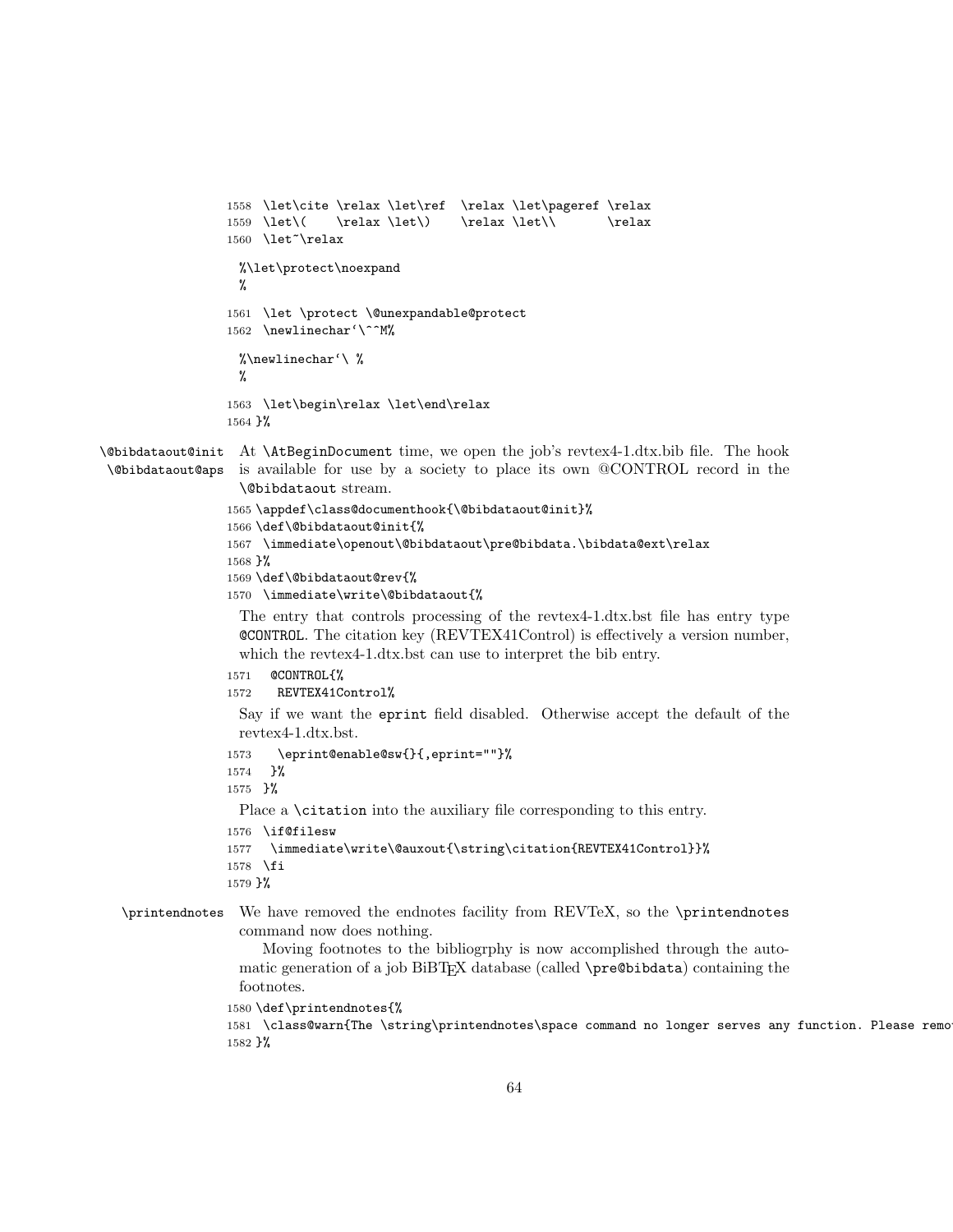\@endnotesinbib \@endnotesinbibliography

We define a function **\@endnotesinbib**, and a variant **\@endnotesinbibliography**. The former is invoked at the start of the end processing for  $\end{math}$ end{thebibliography}; the latter is a synonym.

The procedure typesets the footnotes that are to appear in the bibliography; the default is to simply arrange for the footnote counter to be reset at the start of the document.

Note that this code make the assumption that the counter used in thebibliography is \c@NAT@ctr.

Here is the sole place where \footinbib@sw has an effect, other code simple assigning its value. If it is false, or \authoryear@sw is true, then footnotes are handled by the default mechanism.

```
1583 \def\make@footnote@endnote{%
1584 \footinbib@sw{%
```

```
1585 \authoryear@sw{}{%
```

```
1586 \ltx@footnote@push
```

```
1587 \def\thempfn{Note\thefootnote}%
```

```
1588 \let\ltx@footmark\rev@citemark
```

```
1589 \let\ltx@foottext\rev@endtext
```
The endnotes facility has been removed. Also, there is no need to queue up \auto@bib here, since it is always queued up elsewhere.

```
% \appdef\class@enddocumenthook{\auto@bib}%
 % \let\printendnotes\relax
 %
1590 }%
1591 }{}%
1592 }%
1593 \def\ltx@footnote@push{%
1594 \let\ltx@footmark@latex\ltx@footmark
1595 \let\ltx@foottext@latex\ltx@foottext
1596 \let\thempfn@latex\thempfn
1597 \def\ltx@footnote@pop{%
1598 \let\ltx@footmark\ltx@footmark@latex
1599 \let\ltx@foottext\ltx@foottext@latex
1600 \let\thempfn\thempfn@latex
1601 }%
1602 }%
```
The switchover to setting footnotes in the bibliography changes the meaning of \footnote and substitutes the synonym for \@endnotesinbib.

We arrange for the procedure \make@footnote@endnote to be executed at \class@documenthook time (we mustn't do this earlier because the meaning of \@footnotemark must not be changed before then, for the sake of ltxutil.dtx).

```
1603 \appdef\class@documenthook{%
1604 \make@footnote@endnote
1605 }%
```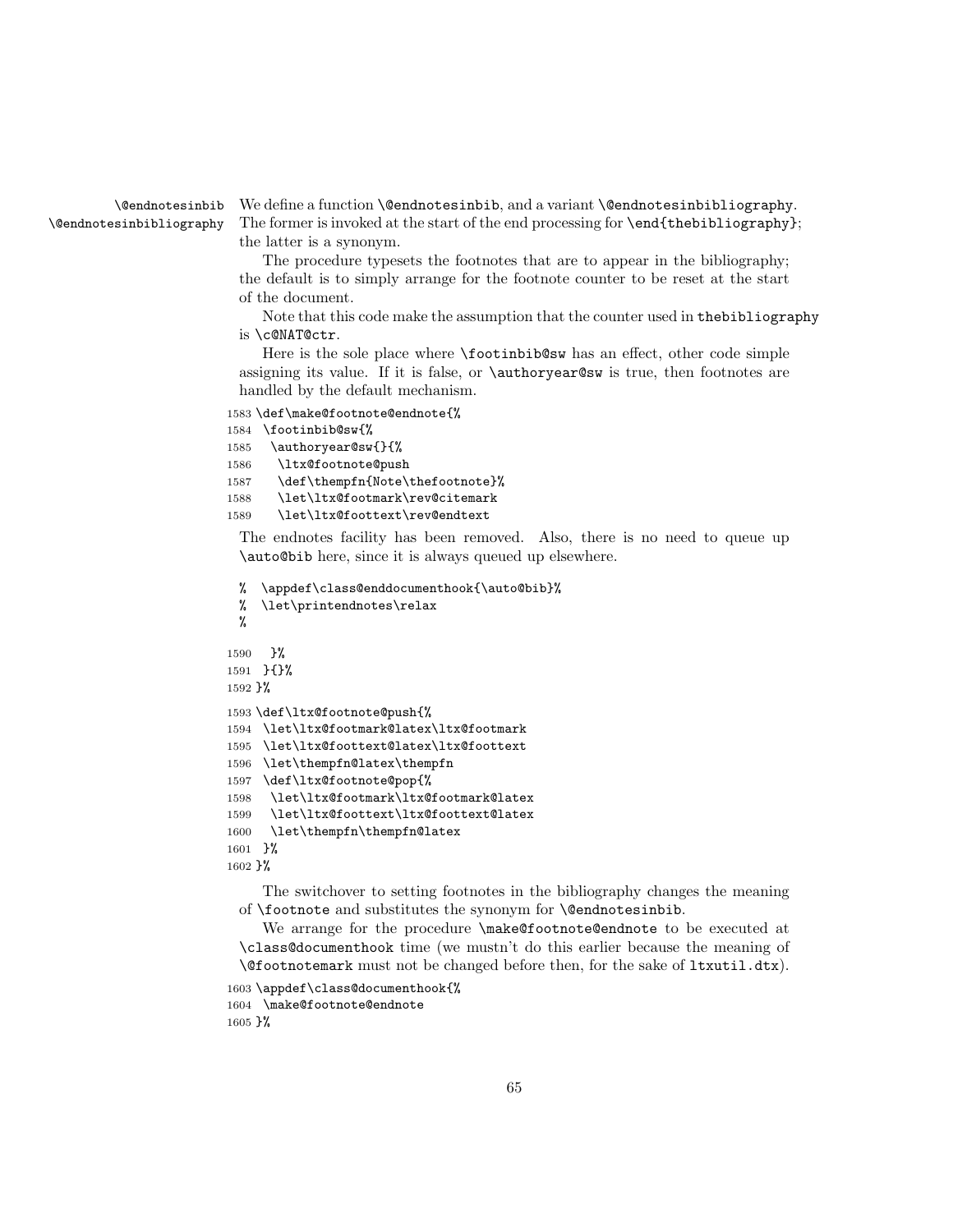\auto@bib \auto@bib@empty \test@bbl@sw \bibitem@set \auto@bib@innerbib \thebibliography@nogroup Under some circumstances, we must typeset the bibliography automatically. If the document requires footnotes to be set in the bibliography (effectively, class option footinbib), or that frontmatter footnotes be set in the bibliography (effectively, class option bibnotes), but contains no explicit \bibliography statement.

Note that this facility is not able to work more than once per document. If multiple bibliographys are required (e.g., per article), it will be the responsibility of the journal style to restore \auto@bib to its original meaning so it can be re-invoked.

In procedure \auto@bib, we first test for the presence of frontmatter footnotes deferred to the bibliography. If none, we further test for the presence of \bibitem commands in the job's revtex4-1.dtx.bbl file. If either condition is met, we ask for a bibliography. We know that the document itself lacks a \bibliography statement, so we know the argument of the \bibliography that we will issue.

#### 1606 \def\auto@bib{%

|                  | 1607 \@ifx@empty\@FMN@list{%                   |
|------------------|------------------------------------------------|
|                  | $1608$ \footinbib@sw{%                         |
|                  | 1609 \@ifnum{\csname c@\@mpfn\endcsname>\z@}{% |
| 1610             | \true@sw                                       |
| 1611             | $\mathcal{H}$                                  |
|                  | 1612 \test@bbl@sw                              |
|                  | 1613 }%                                        |
|                  | 1614 }{%                                       |
|                  | 1615 \test@bbl@sw                              |
|                  | $1616$ }%                                      |
|                  | 1617 }{%                                       |
|                  | 1618 \true@sw                                  |
|                  | 1619 }%                                        |
|                  | 1620 {%                                        |
|                  | $1621$ \bibliography{}%                        |
|                  | 1622 }{}%                                      |
| 1623 }%          |                                                |
|                  | 1624 \def\auto@bib@empty{%                     |
|                  | 1625 \let\auto@bib\@empty                      |
| 1626 }%          |                                                |
| . . <del>.</del> | $\blacksquare$<br>$\mathbf{1}$ $\mathbf{c}$    |

Testing the revtex4-1.dtx.bbl file involves defanging all expected commands and processing that file inside a box register (that will be simply discarded). We provide a new meaning for the \bibitem command: it queues a Boolean.

```
1627 \def\test@bbl@sw{%
```

```
1628 \setbox\z@\vbox\bgroup
```

```
1629 \let\providecommand\providecommand@j@nk
```

```
1630 \let\bibfield\@gobbletwo
```

```
1631 \let\bibinfo\@gobbletwo
```
- 1632 \let\translation\@gobble
- 1633 \let\BibitemOpen\@empty
- 1634 \let\bibitemStop\@empty
- 1635 \let\bibitemNoStop\@empty
- 1636 \let\EOS\@empty

```
1637 \let\BibitemShut\@gobble
```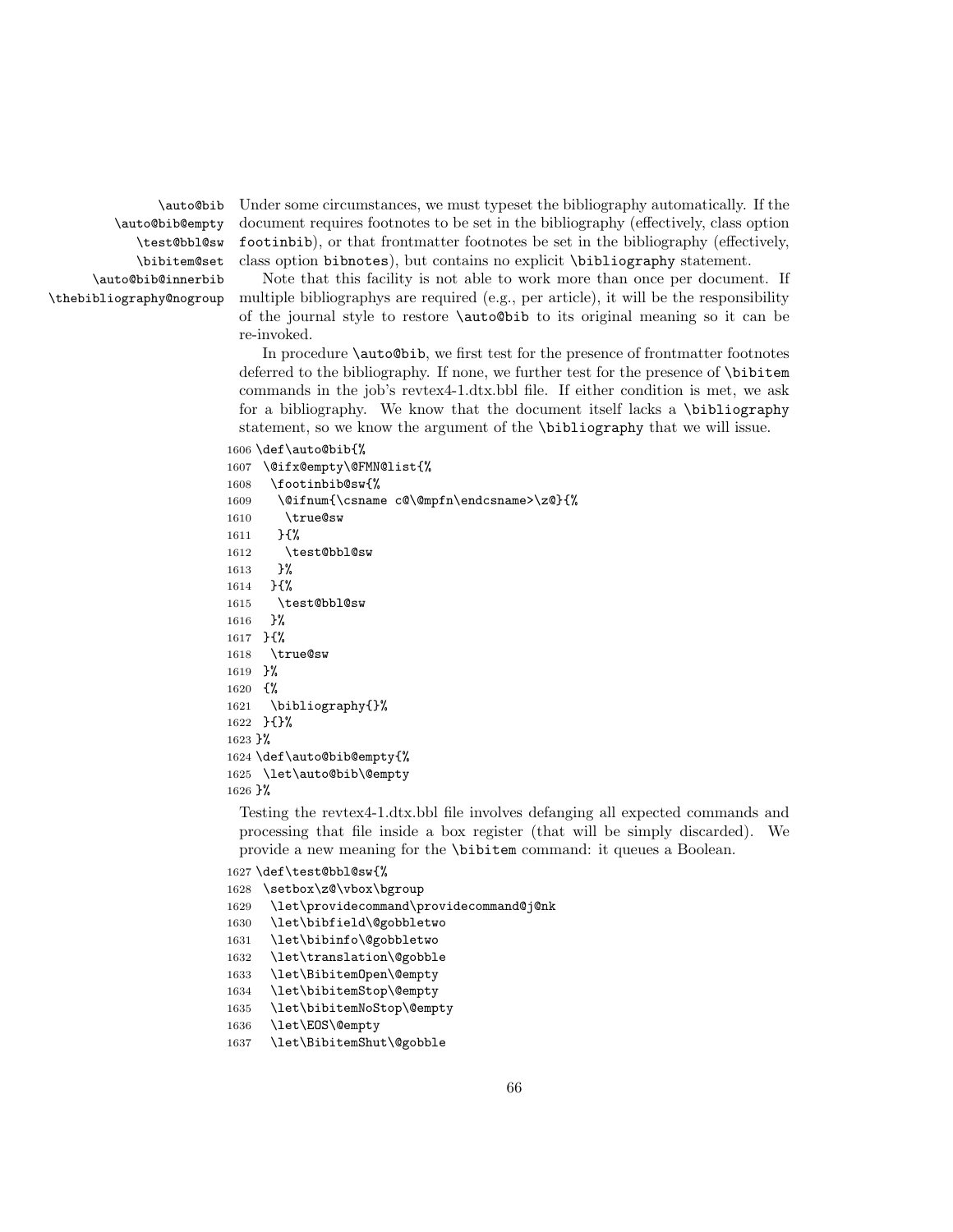```
1638 \let\bibAnnoteFile\@gobbletwo
```
\let\bibAnnote\@gobblethree

```
1640 \let\textbf\@gobble
```

```
1641 \let\emph\@gobble
```

```
1642 \@booleanfalse\bibitem@sw
```

```
1643 \let\bibitem\bibitem@set
```

```
1644 \auto@bib@innerbib
```

```
1645 \bibitem@sw{\aftergroup\true@sw}{\aftergroup\false@sw}%
```

```
1646 \egroup
```
}%

The **\bibitem@set** is an alias for **\bibitem** for the purpose of detecting a nontrivial bibliography.

```
1648 \newcommand\bibitem@set[1][]{%
```

```
1649 \bibitem@sw{}{%
```

```
1650 \@booleantrue\bibitem@sw
```

```
1651 \aftergroup\@booleantrue\aftergroup\bibitem@sw
```

```
1652 }%
```
}%

The \auto@bib@innerbib procedure reads in the revtex4-1.dtx.bbl file (if it exists) within a context where its the bibliography environment does nothing, not even establishing a group.

```
1654 \def\auto@bib@innerbib{%
```

```
1655 \begingroup
```

```
1656 \let@environment{thebibliography}{thebibliography@nogroup}%
```

```
1657 \bibliography{}%
```

```
1658 \endgroup
```

```
1659 }%
```
Environment thebibliography@nogroup is an alias of the thebibliography environment that cancels itself. It assumes that it is called within a thebibliography environment.

```
1660 \def\thebibliography@nogroup#1{%
1661 \endgroup
1662 \def\@currenvir{thebibliography}%
1663 }%
```
\def\endthebibliography@nogroup{\begingroup}%

The following should be part of revtex4-1.dtxltxutil.

```
1665 \long\def \@gobblethree #1#2#3{}%
1666 \def\providecommand@j@nk#1[#2]{%
1667 \@ifnum{#2=\z@}{\def\j@nk}{%
1668 \@ifnum{#2=\@ne}{\def\j@nk##1}{%
1669 \@ifnum{#2=\tw@}{\def\j@nk##1##2}{%
1670 \@ifnum{#2=\thr@@}{\def\j@nk##1##2##3}{%
1671 }%
1672 }%
1673 }%
1674 }%
1675 }%
```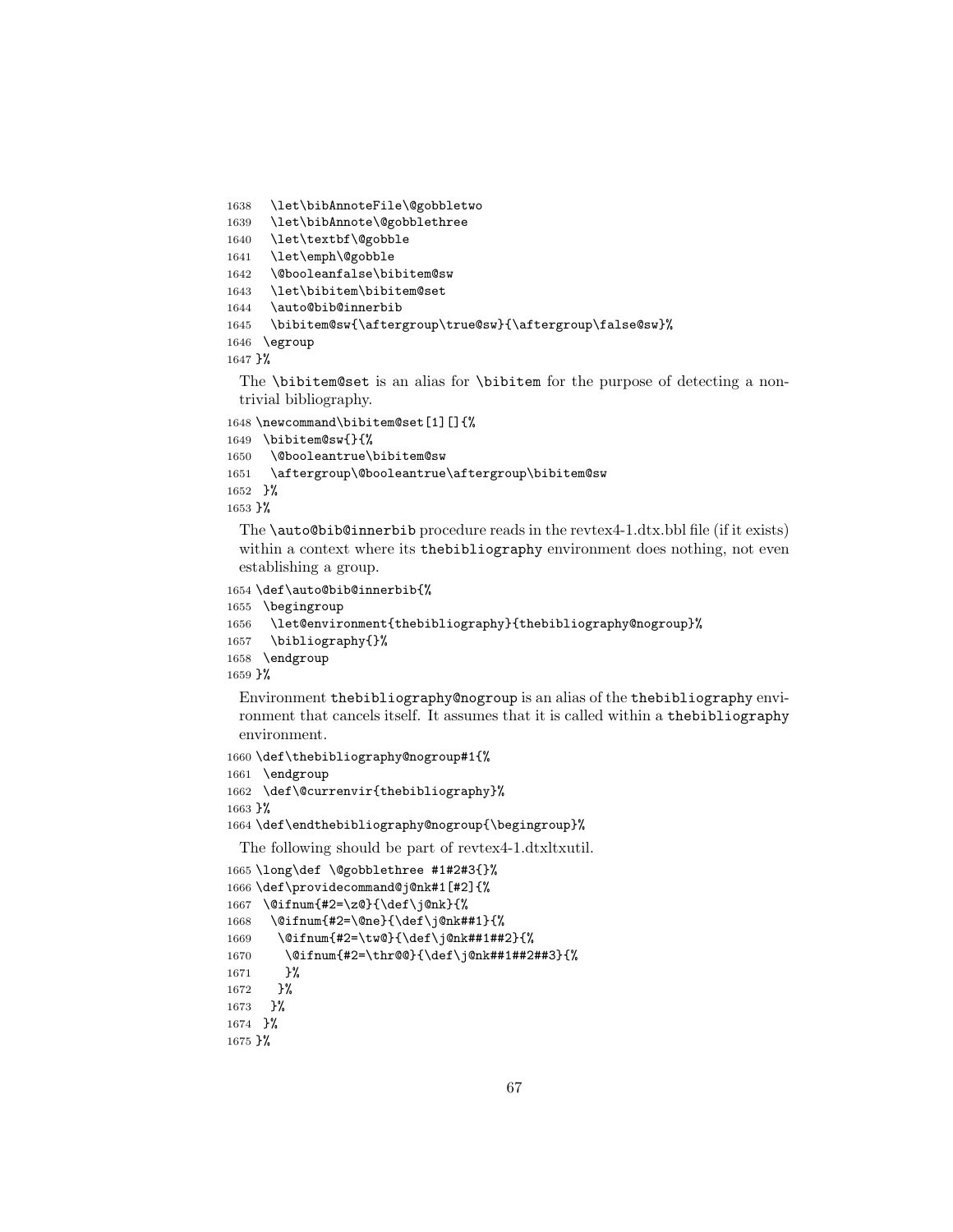# 17 Initial setup

The standard LaTeX document classes execute certain commands that are best deferred until \class@documenthook time. Here, we effectively split \pagenumbering into two halves, with a default definition for \thepageand an initialization of \c@page at \class@documenthook time.

The meaning of \thepage can be overridden by society, journal, or anywhere within the document pramble, and the counter itself will be preset at the beginning of the document.

#### 1676 \def\thepage{\@arabic\c@page}%

Note that this code is executed at **\setup@hook** time to allow for the possibility of overrides by packages like geometry.

```
1677 \appdef\setup@hook{%
1678 \tabbingsep \labelsep
1679 \leftmargin\leftmargini
1680 \labelwidth\leftmargin\advance\labelwidth-\labelsep
1681 \let\@listi\@listI
1682 \@listi
1683 }%
1684 % \begin{macrocode}
1685 %
1686 % We ensure that the ''environment'' component mark (implemented by \file{ltxgrid.dtx})
1687 % is initialized properly (via a hook, itself defined via \file{ltxutil.dtx}).
1688 % \begin{macrocode}
1689 \appdef\class@documenthook{%
1690 \global\c@page\@ne
1691 \def\curr@envir{document}%
1692 \mark@envir{\curr@envir}%
1693 }%
```
\open@column@two

\open@onecolumn When setting the column grid, we have to override the procedure for formatting lists. Because \twocolumngrid requires rebalancing columns at some points, typesetting must employ only the manipulation of \leftskip and \rightskip, and must avoid the use of \moveleft, \moveright, and \parshape.

> It is one of the stranger features of T<sub>E</sub>X that these two separate mechanisms exist. The latter three have the effect of adding things to the Main Vertical List that cannot be removed and later added back with all their properties intact.

> In detail, \moveleft, say, adds a box to the MVL with its reference point shifted horizontally by some amount relative to the reference point of the enclosing list. If that box is removed from the MVL (via a \lastbox operation in the output routine), and later thrown back to the MVL, the shift of the box will have been "forgotten" by T<sub>E</sub>X. This is a bug, but not one "acceptible to D. E. Knuth", so it will never be fixed.

```
1694 \def\open@onecolumn{%
```

```
1695 \open@column@one\@ne
```

```
1696 \set@colht
```

```
1697 \@floatplacement
```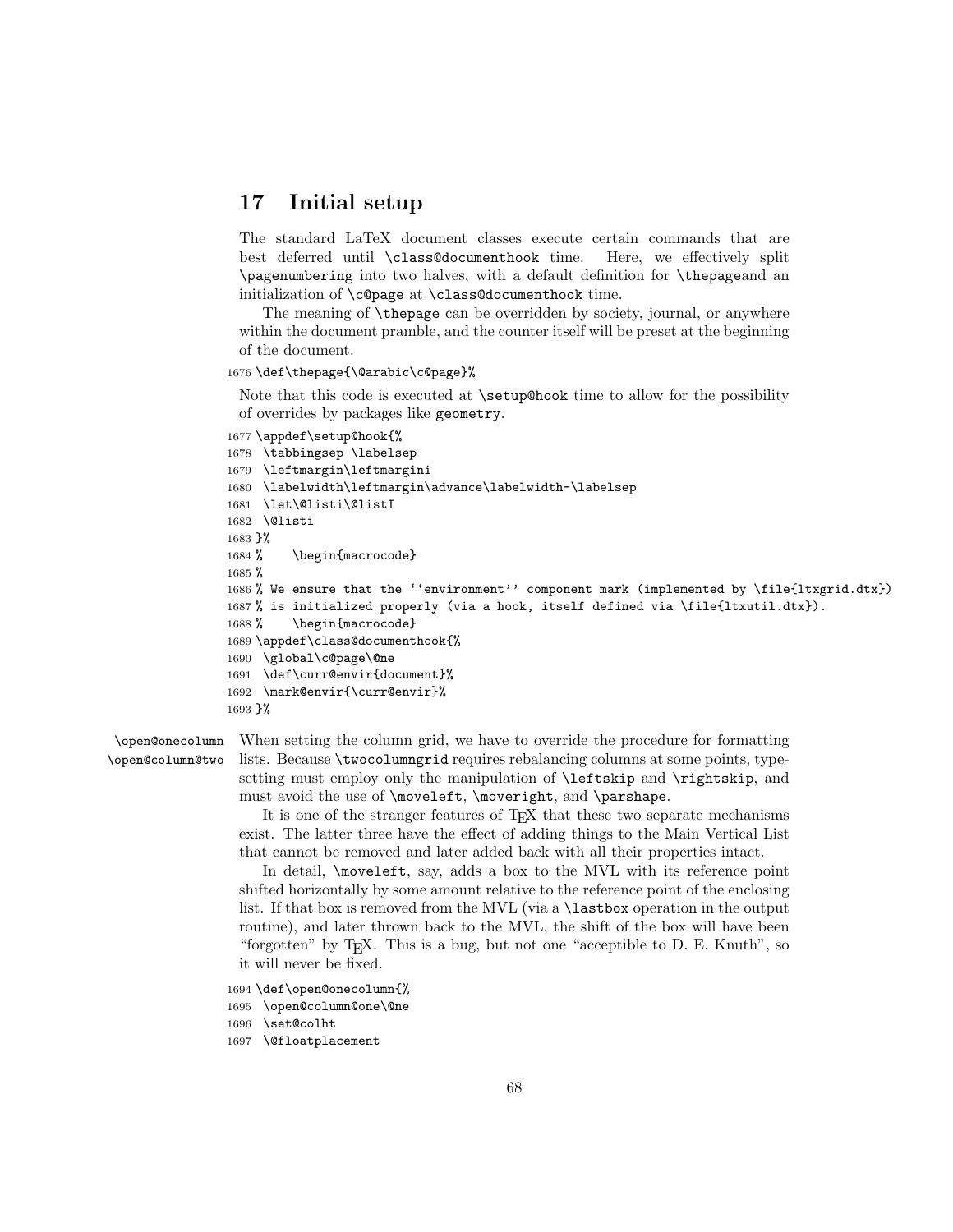```
1698 \@dblfloatplacement
1699 }%
1700 \def\open@twocolumn{%
1701 \open@column@mlt\tw@
1702 \set@colht
1703 \@floatplacement
1704 \@dblfloatplacement
1705 \sloppy
1706 \let\set@listindent\set@listindent@
1707 }%
```
# \appendix

%\newif\ifappendixon

Note that, within appendices, equations are numbered within sections (appendices).

\def\appendix{%

```
1710 \par
```
%\appendixontrue

\setcounter{section}\z@

\setcounter{subsection}\z@

\setcounter{subsubsection}\z@

\def\thesubsection{\arabic{subsection}}%

\def\thesubsubsection{\alph{subsubsection}}%

\@addtoreset{equation}{section}%

\def\theequation@prefix{\thesection}%

\addtocontents{toc}{\protect\appendix}%

\@ifstar{%

\def\thesection{\unskip}%

 \def\theequation@prefix{A.}% }{%

1724 \def\thesection{\Alph{section}}%

 }% }%

# 19 Changing the page grid

# 19.1 Avoiding Grid Changes

In preprint styles, "wide text" is a no-op, and the title page processing involves no grid change.

\title@column Provide default meanings for \title@column and \close@column, in case they \close@column were never defined. Note that the society or journal substyle may define \title@column or \close@column: this code will not override.

> \def\title@column#1{% \minipagefootnote@init #1%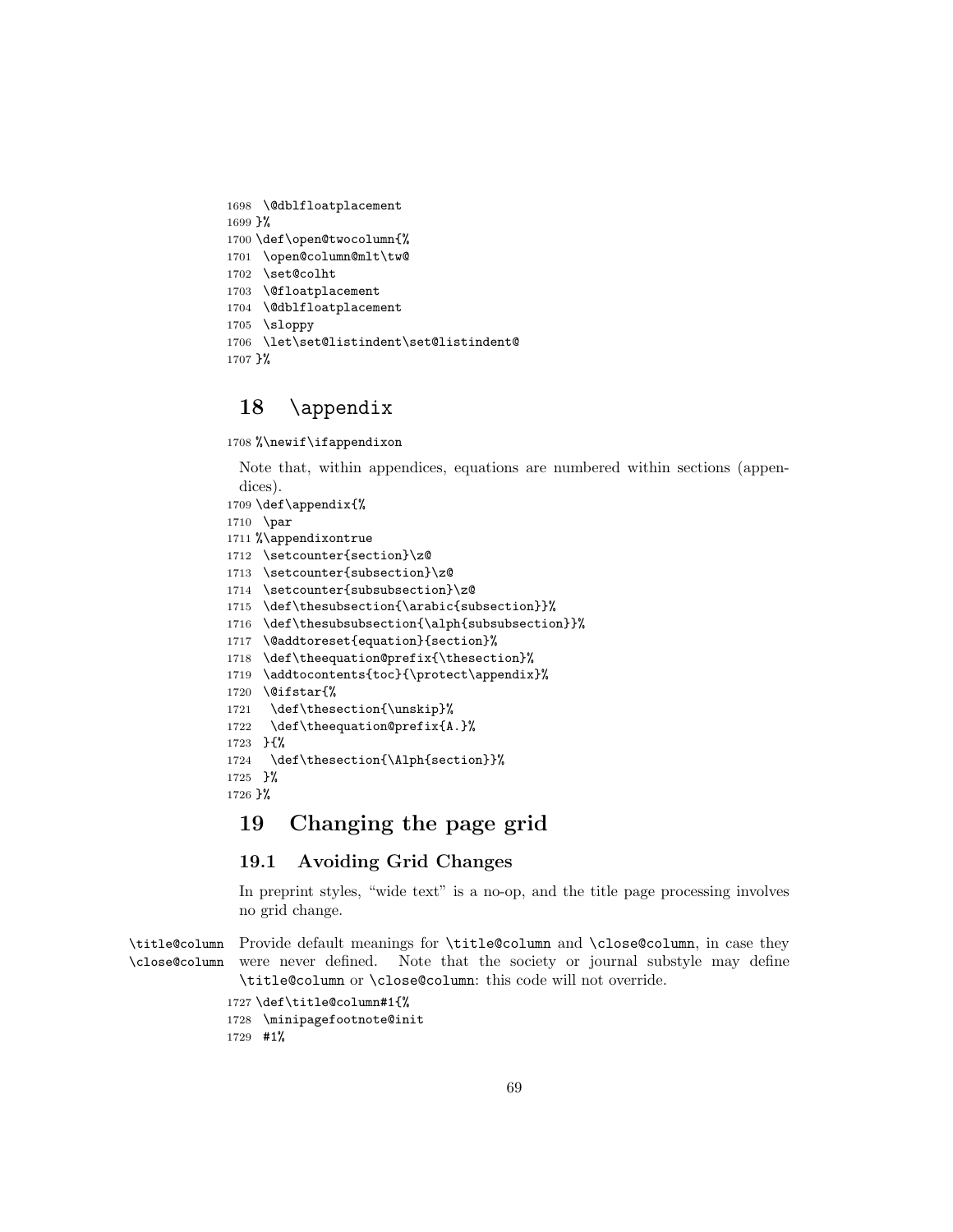```
1730 \minipagefootnote@foot
1731 }%
1732 \def\close@column{%
1733 \newpage
1734 }%
```
## 19.2 Galley Style: Margin Changes

A variant of preprint processing. Emulate journal appearance somewhat.

widetext@galley DPC: We're in galley style so do a lob sided display environment.

QUERY: How can we be sure that we are in galley style? ANSWER: as noted elsewhere, require that both \twocolumn@sw and \preprintsty@sw be false.

```
1735 \def\galley@outdent{\rightmargin-\columnwidth\advance\rightmargin-\columnsep}%
1736 \let\widetext@outdent\@empty
```

```
1737 \newenvironment{widetext@galley}{%
1738 \list{}{%
1739 \topsep \z@skip
1740 \listparindent \parindent
1741 \itemindent \parindent
1742 \leftmargin \z@
1743 \parsep \z@\@plus\p@
1744 \widetext@outdent
1745 \relax
1746 }%
1747 \item\relax
1748 }{
1749 \endlist
1750 }%
```
## 19.3 Grid Changing Via ltxgrid

In case twocolumngrid has been invoked, switch column grid using the column grid-changing commands. Supply stub definitions of those commands here.

\title@column@grid \close@column@grid The title block always starts at the top of a new page. Note that, for the procedure \close@column@grid, we balance columns by switching to the one-column page grid. \def\title@column@grid#1{% \minipagefootnote@init \onecolumngrid \begingroup \let\@footnotetext\frontmatter@footnotetext %<ignore> \let\set@footnotewidth\set@footnotewidth@two

```
1757 \ltx@no@footnote
```

```
1758 #1%
```

```
1759 \endgroup
```

```
1760 \twocolumngrid
```

```
1761 \minipagefootnote@foot
```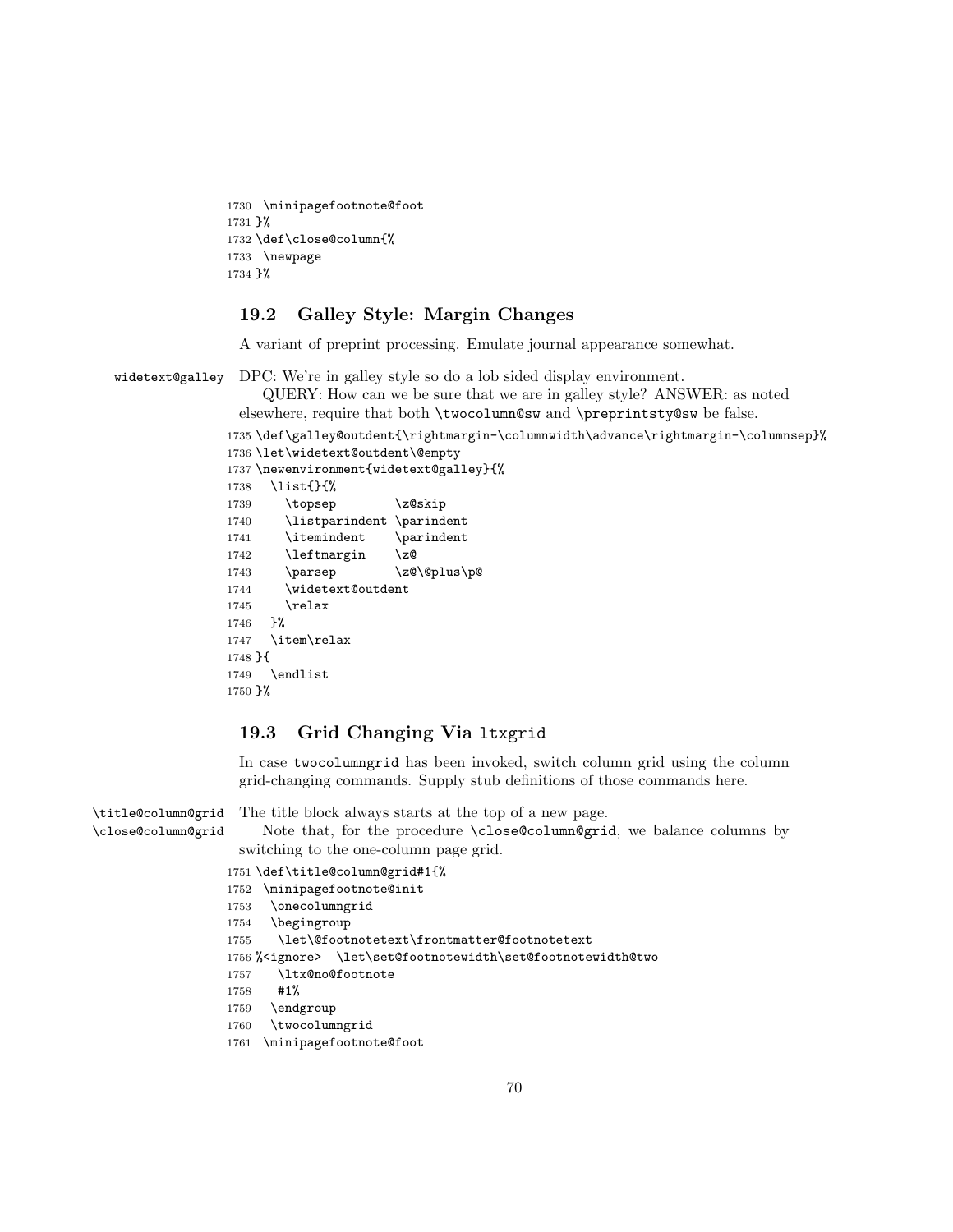```
1762 }%
1763 \def\close@column@grid{%
1764 \balancelastpage@sw{%
1765 \onecolumngrid
1766 % <ignore> \twocolumngrid
1767 }{}%
1768 }%
```
widetext@grid We slip into the one-column page grid within the scope of this environment.

Note that we set adornments above and below the widettext. These are set as leaders, so they will disappear at a page break.

```
1769 \newenvironment{widetext@grid}{%
1770 \par\ignorespaces
1771 \setbox\widetext@top\vbox{%
1772 % <ignore> \vskip15\p@
1773 \hb@xt@\hsize{%
1774 \leaders\hrule\hfil
1775 \vrule\@height6\p@
1776 }%
1777 % <ignore> \vskip6\p@
1778 }%
1779 \setbox\widetext@bot\hb@xt@\hsize{%
1780 \vrule\@depth6\p@
1781 \leaders\hrule\hfil
1782 }%
1783 \onecolumngrid
1784 \vskip10\p@
1785 \dimen@\ht\widetext@top\advance\dimen@\dp\widetext@top
1786 \cleaders\box\widetext@top\vskip\dimen@
1787 %<ignore> \let\set@footnotewidth\set@footnotewidth@two
1788 \vskip6\p@
1789 \prep@math@patch
1790 }{%
1791 \par
1792 \vskip6\p@
1793 \setbox\widetext@bot\vbox{%
1794 \hb@xt@\hsize{\hfil\box\widetext@bot}%
1795 % <ignore> \vskip14\p@
1796 }%
1797 \dimen@\ht\widetext@bot\advance\dimen@\dp\widetext@bot
1798 \cleaders\box\widetext@bot\vskip\dimen@
1799 \vskip8.5\p@
1800 \twocolumngrid\global\@ignoretrue
1801 \@endpetrue
1802 }%
1803 \newbox\widetext@top
1804 \newbox\widetext@bot
```
Decide, finally, how the page grid is to be manipulated.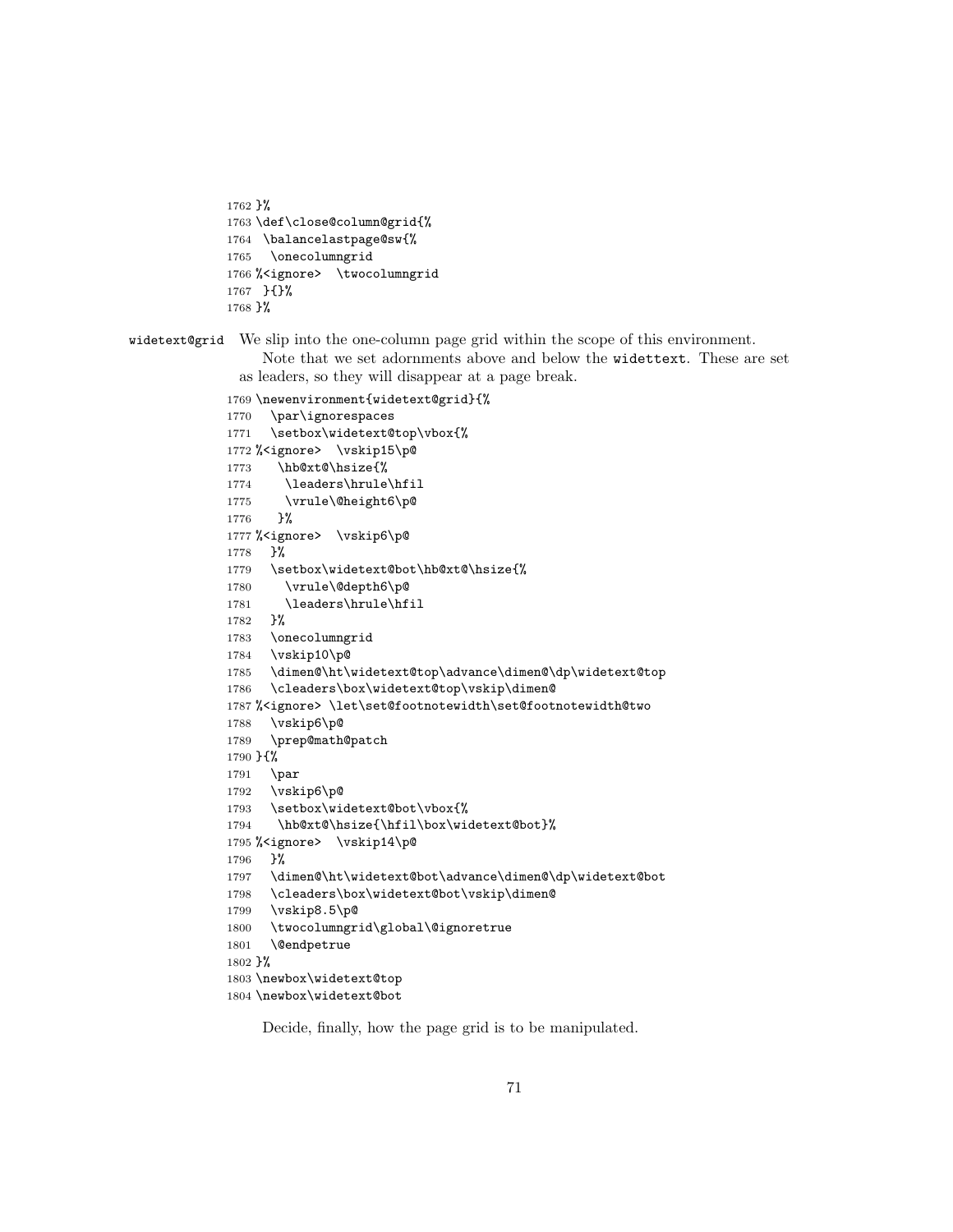```
1805 \def\set@page@grid{%
1806 \twocolumn@sw{%
```
The following two assignments determine what procedures are to be executed when the footnote set width is calculated, and how footnotes are to be composed at the bottom of the page. A society or journal wishing to do otherwise will override this code.

```
1807 \let\set@footnotewidth\set@footnotewidth@two
1808 \let\compose@footnotes\compose@footnotes@two
1809 \let@environment{widetext}{widetext@grid}%
1810 \let\title@column\title@column@grid
1811 \let\close@column\close@column@grid
1812 }{%
1813 \let@environment{widetext}{widetext@galley}%
1814 \preprintsty@sw{%
 Change the page grid not at all.
1815 }{%
 If we are galley style, change the page margin only.
```

```
1816 \galley@sw{%
1817 \let\widetext@outdent\galley@outdent
1818 }{}%
1819 }%
1820 }%
1821 }%
1822 \appdef\setup@hook{\set@page@grid}%
```
# 20 Old font commands

```
1823 \DeclareOldFontCommand{\rm}{\normalfont\rmfamily}{\mathrm}
1824 \DeclareOldFontCommand{\sf}{\normalfont\sffamily}{\mathsf}
1825 \DeclareOldFontCommand{\tt}{\normalfont\ttfamily}{\mathtt}
1826 \DeclareOldFontCommand{\bf}{\normalfont\bfseries}{\mathbf}
1827\DeclareOldFontCommand{\it}{\normalfont\itshape}{\mathit}
1828 \DeclareOldFontCommand{\sl}{\normalfont\slshape}{\@nomath\sl}
1829 \DeclareOldFontCommand{\sc}{\normalfont\scshape}{\@nomath\sc}
1830 \DeclareRobustCommand*\cal{\@fontswitch\relax\mathcal}
1831 \DeclareRobustCommand*\mit{\@fontswitch\relax\mathnormal}
```
# 21 English-Language Texts

As this class is just for English language journals, we could hardwire these texts, but to make it easier to use this as a basis for the code for similar journal styles, separate out all the fixed text strings into babel-style macros of the form  $\ldots$  name

Note: for babel compatability, use version 1999/05/05 v3.6x or later. Some of these might need changing in the society-specific code.

\today Procedure \today is used in the article class, but not in this document class.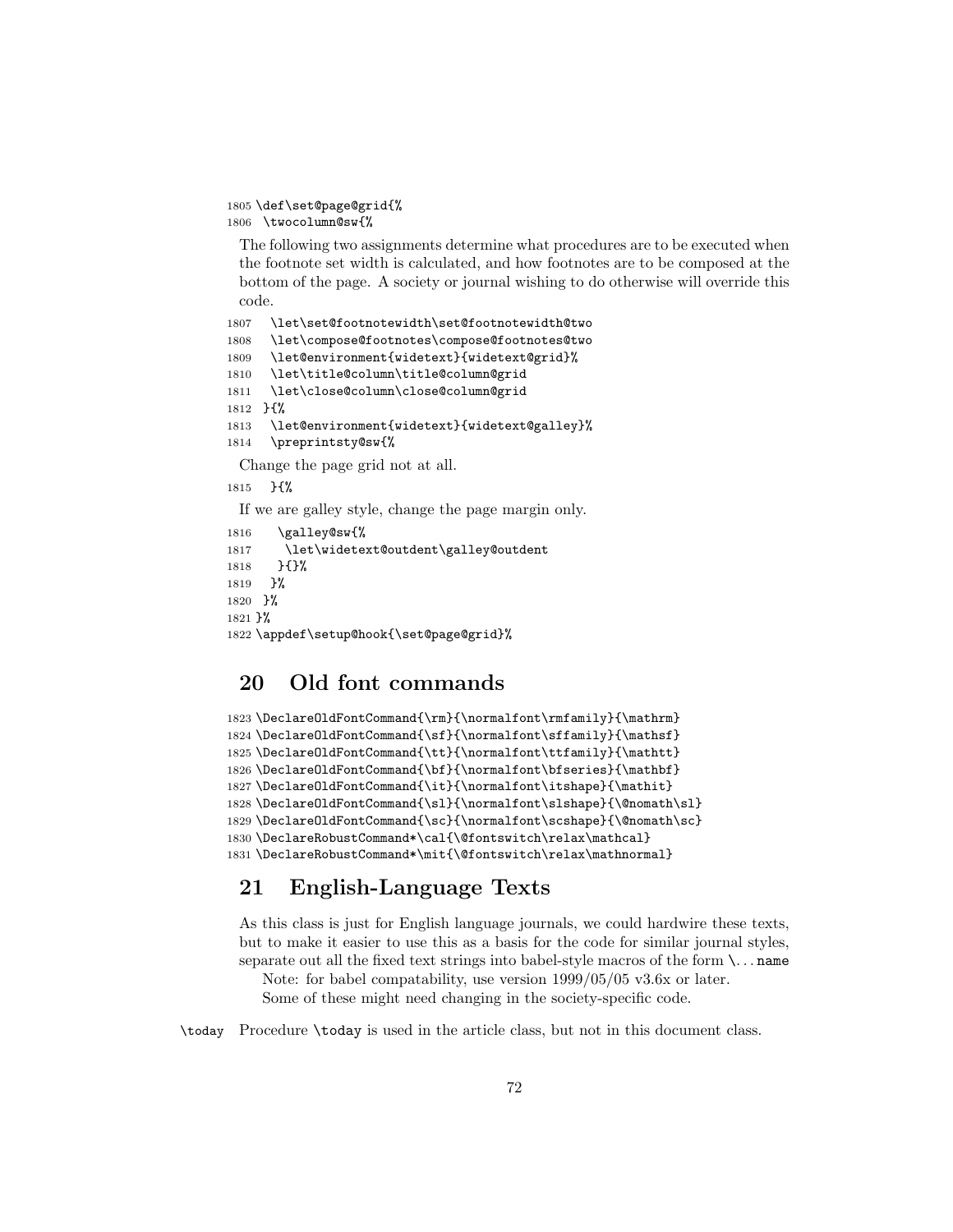1832 \def\today{\ifcase\month\or

- 1833 January\or February\or March\or April\or May\or June\or
- 1834 July\or August\or September\or October\or November\or December\fi
- 1835 \space\number\day, \number\year}
- \notesname Text entity \notesname had been used in \printendnotes. However, we have removed the endnotes facility from REVTeX.

%\def\notesname{Notes} %

- \partname Text entity \partname is used in \@part. 1836 \def\partname{Part}
- \tocname Text entity \tocname is used in \tableofcontents, as defined in the standard  $LATEX$  book class. 1837 \def\tocname{Contents}
- \lofname Text entity \lofname is used in \listoffigures, as defined in the standard LATEX book class. 1838 \def\lofname{List of Figures}
- \lotname Text entity \lotname is used in \listoftables, as defined in the standard LATEX book class.

1839 \def\lotname{List of Tables}

- \refname Text entity \refname is used in thebibliography. 1840 \def\refname{References}
- \indexname Text entity \indexname is used in theindex, as defined in the standard LATEX book class. 1841 \def\indexname{Index}
- \figurename Text entity \figurename is used in figure, \figuresname in \printfigures. 1842 \def\figurename{FIG.} 1843 \def\figuresname{Figures}%
- \tablename Text entity \tablename is used in table, \tablesname in \printtables. 1844 \def\tablename{TABLE} 1845 \def\tablesname{Tables}%
- \abstractname Text entity \abstractname is used in abstract. 1846 \def\abstractname{Abstract}
- \appendixesname Text entity \appendixesname is used in TOC. \appendixname 1847 \def\appendixesname{Appendixes}% 1848 \def\appendixname{Appendix}%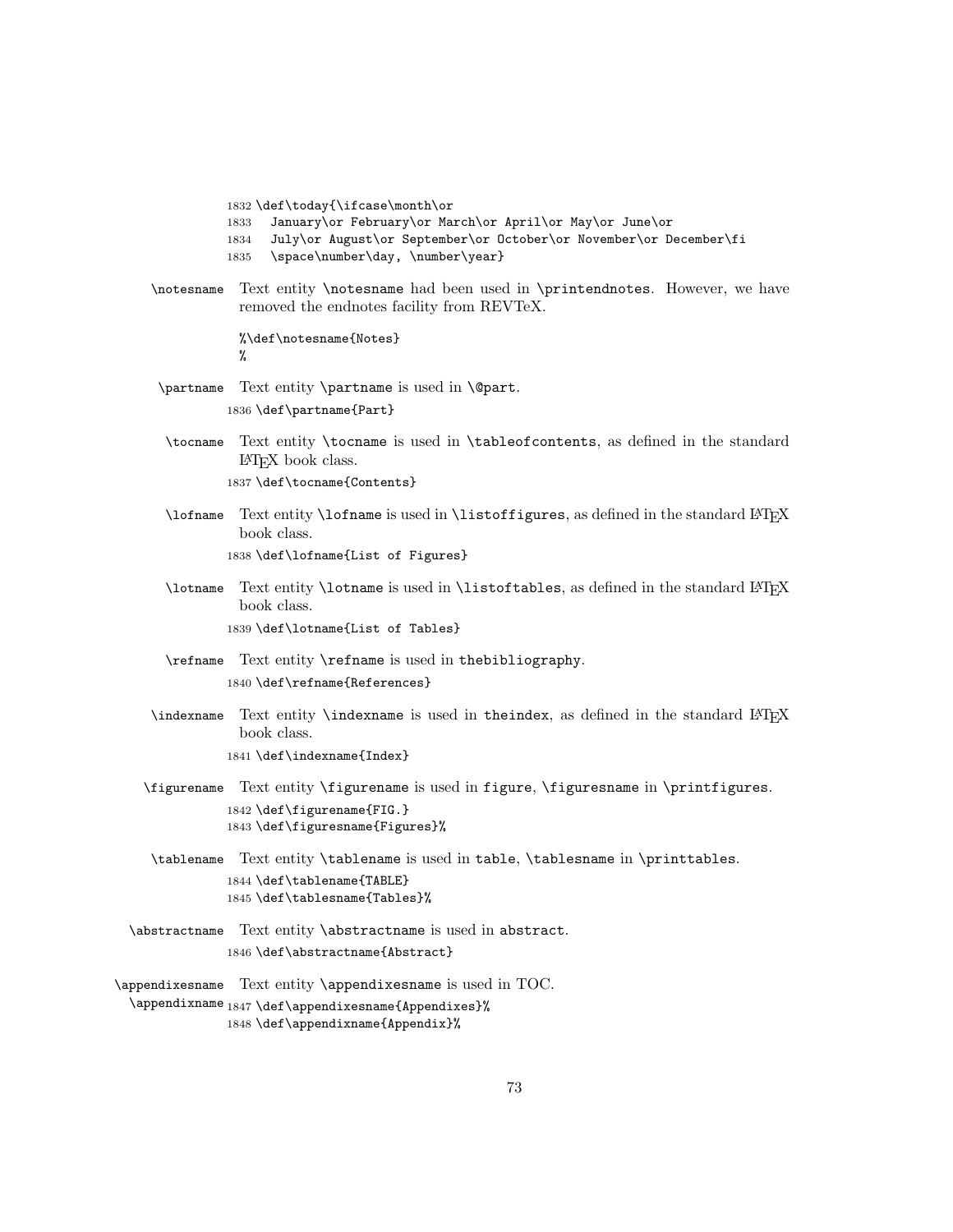\acknowledgmentsname Text entity \acknowledgmentsname is used in acknowledgments. 1849 \def\acknowledgmentsname{Acknowledgments} \journalname This should be set by the society journal options, eg 'pra'. 1850 \def\journalname{??} \copyrightname Default layout does not assign copyright, but a journal that wants to might use this. 1851 \def\copyrightname{??} \andname The text string "and" for use in author lists. 1852 \def\andname{and} \@pacs@name The text string prepended to PACS numbers, resp. to keywords. \@keys@name 1853 \def\@pacs@name{PACS numbers: }% 1854 \def\@keys@name{Keywords: }% \ppname The text string "pp" for use in page ranges. 1855 \def\ppname{pp} \numbername The text string "number" for use in article reference. 1856 \def\numbername{number} \volumename The text string "volume" for use in article reference. 1857 \def\volumename{volume} \Dated@name These texts are used in the \date, et al. commands. \Received@name 1858 \def\Dated@name{Dated: }% \Revised@name 1859 \def\Received@name{Received }% \Accepted@name 1860 \def\Revised@name{Revised }% \Published@name 1861 \def\Accepted@name{Accepted }%

# 1862 \def\Published@name{Published }%

# 22 Legacy Commands

We define some commands left over from version 3.1, or give default meanings. Some definitions can be overridden in the document preamble or in included packages.

Note on the namespace: command names like \REV@name are used here, because it is not clear that any of this code is generally useful.

```
1863 \def\address{\replace@command\address\affiliation}%
1864 \def\altaddress{\replace@command\altaddress\altaffiliation}%
1865 \newenvironment{references}{%
1866 \class@warn@end{The references environment is not supported; use thebibliography instead.}
1867 \gdef\references{\thebibliography{}}\references
1868 }{%
1869 \endthebibliography
```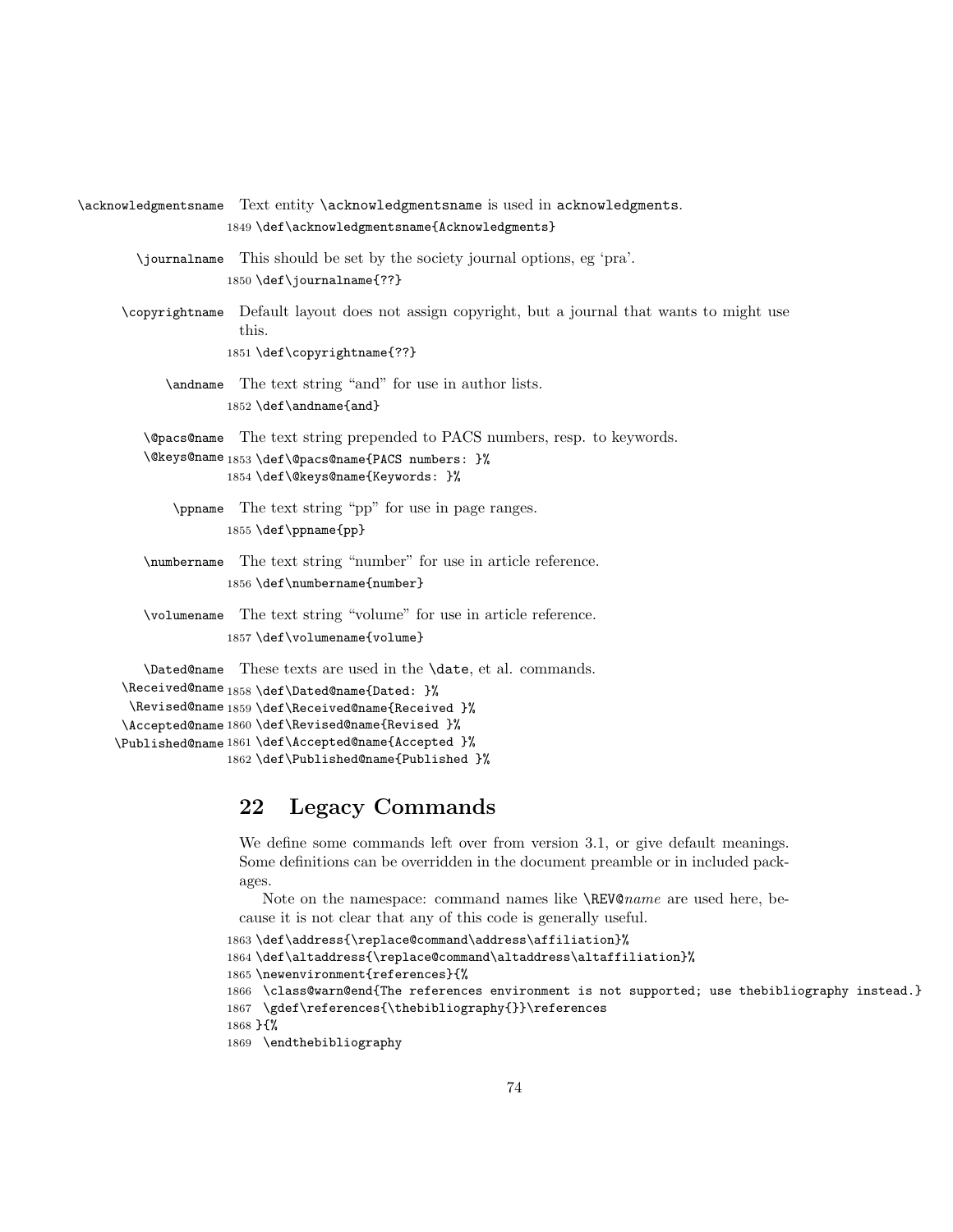```
1870 }%
1871 \def\draft{%
1872 \class@warn@end{Command \string\draft\space is obsolete;^^JInvoke option draft instead.}%
1873 \@booleantrue\draft@sw
1874 }%
1875 \def\tighten{%
1876 \class@warn@end{Command \string\tighten\space is obsolete;^^JInvoke option tightenlines instea
1877 \@booleantrue\tightenlines@sw
1878 }%
1879 \def\tableline{%
1880 \noalign{%
1881 \class@warn@end{Command \string\tableline\space is obsolete;^^JUse \string\colrule\space inst
1882 \global\let\tableline\colrule
1883 }%
1884 \tableline
1885 }%
1886 \def\case{\replace@command\case\frac}%
1887 \def\slantfrac{\replace@command\slantfrac\frac}%
1888 \def\tablenote{\replace@command\tablenote\footnote}%
1889 \def\tablenotemark{\replace@command\tablenotemark\footnotemark}%
1890 \def\tablenotetext{\replace@command\tablenotetext\footnotetext}%
1891 % Lose the following definition:
1892 \DeclareRobustCommand\REV@text[1]{%
1893 \relax
1894 \ifmmode
1895 \mathchoice
1896 {\hbox{{\everymath{\displaystyle }#1}}}%
1897 {\hbox{{\everymath{\textstyle }#1}}}%
1898 {\hbox{{\everymath{\scriptstyle }\let\f@size\sf@size\selectfont#1}}}%
1899 {\hbox{{\everymath{\scriptscriptstyle}\let\f@size\ssf@size\selectfont#1}}}%
1900 \glb@settings
1901 \else
1902 \mbox{#1}%
1903 \fi
1904 }%
1905 % Lose the following definition:
1906 \DeclareRobustCommand\REV@bbox[1]{%
1907 \relax
1908 \ifmmode
1909 \mathchoice
1910 {\hbox{{\everymath{\displaystyle }\boldmath$#1$}}}%
1911 {\hbox{{\everymath{\textstyle }\boldmath$#1$}}}%
1912 {\hbox{{\everymath{\scriptstyle }\boldmath$#1$}}}%
1913 {\hbox{{\everymath{\scriptscriptstyle}\boldmath$#1$}}}%
1914 \glb@settings
1915 \else
1916 \mbox{#1}%
1917 \fi
1918 }%
1919 \DeclareRobustCommand\REV@bm[1]{%
```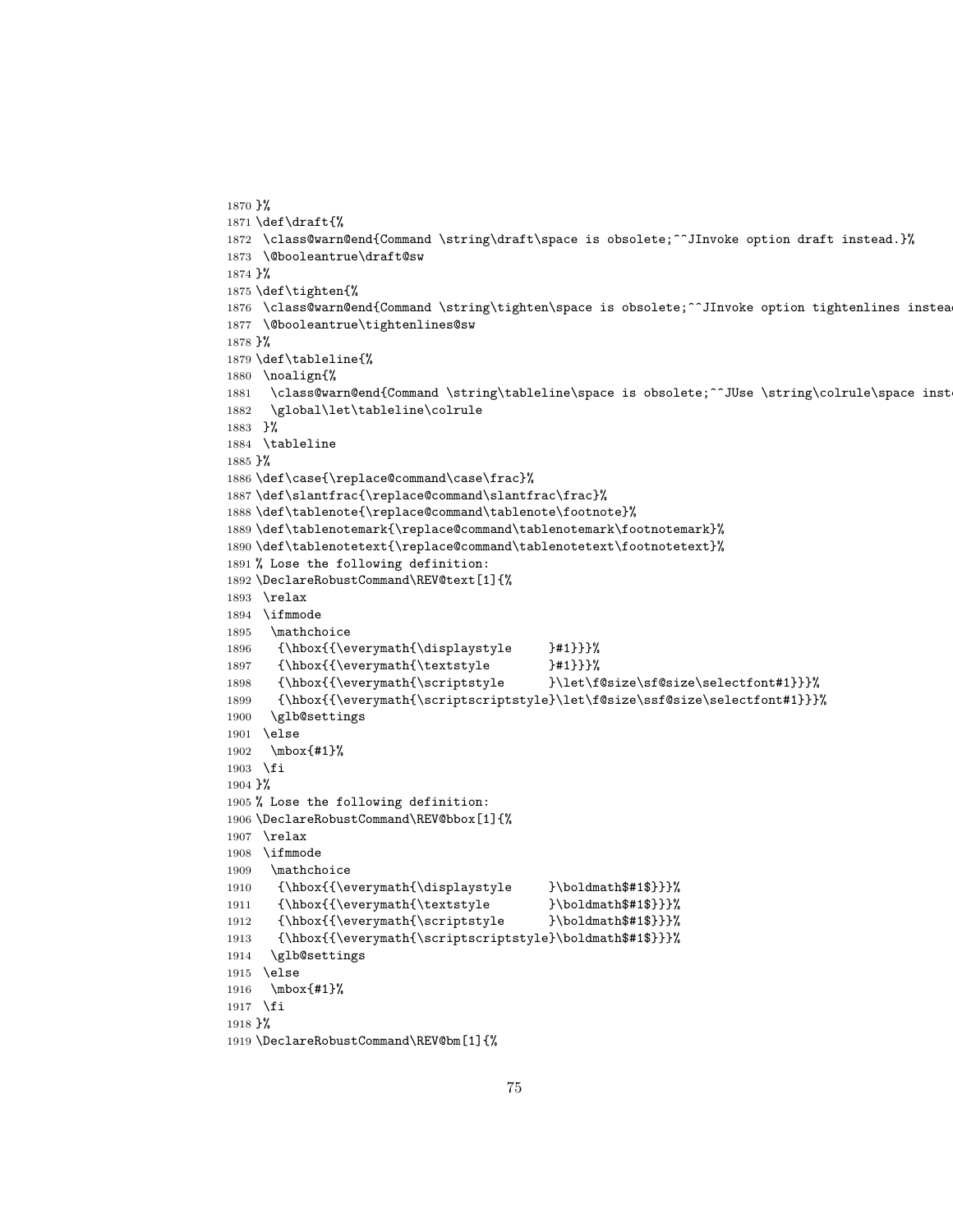```
1920 \class@warn@end{To use \string\bm, please load the bm package!}%
1921 \global\let\bm\relax
1922 }%
1923 \def\FL{\obsolete@command\FL}%
1924 \def\FR{\obsolete@command\FR}%
1925 \def\narrowtext{\obsolete@command\narrowtext}%
1926 \def\mediumtext{\obsolete@command\mediumtext}%
1927 \newenvironment{quasitable}{%
1928 \let@environment{tabular}{longtable}%
1929 }{%
1930 }%
```
\text If not otherwise defined, give default meanings to certain commands. FIXME: \bm \bibinfo?

```
\bibinfo
1931 \let\text\REV@text
```

```
\eprint
1932 \let\bm\REV@bm
```

```
\url
1933 \appdef\setup@hook{%
    1934 \providecommand\bibinfo[2]{#2}%
    1935 \providecommand\eprint[2][]{#2}%
    1936 %\providecommand\url[1]{#1}%
    1937 }%
```
### \bbox

```
1938 \def\bbox#1{%
1939 \class@warn@end{\string\bbox\space is obsolete,^^Jload the bm package and use \string\bm\space
1940 \global\let\bbox\relax
1941 }%
```
#### \mathletters

```
1942 \newenvironment{mathletters}{%
1943 \class@warn@end{Environment {mathletters} is obsolete;^^Jload the amsmath package and use {sub
1944 \global\let\mathletters\@empty
1945 }{%
1946 }%
```
### \eqnum

```
1947 \def\eqnum#1{%
1948 \class@warn@end{\string\eqnum\space is obsolete, load the amsmath package and use \string\tag!
1949 \global\let\eqnum\@gobble
1950 }%
```
We read in the symbol definitions.

```
1951 \appdef\rtx@require@packages{%
1952 \RequirePackage{revsymb4-1}%
1953 }%
1954 \appdef\class@documenthook{\revsymb@inithook}%
```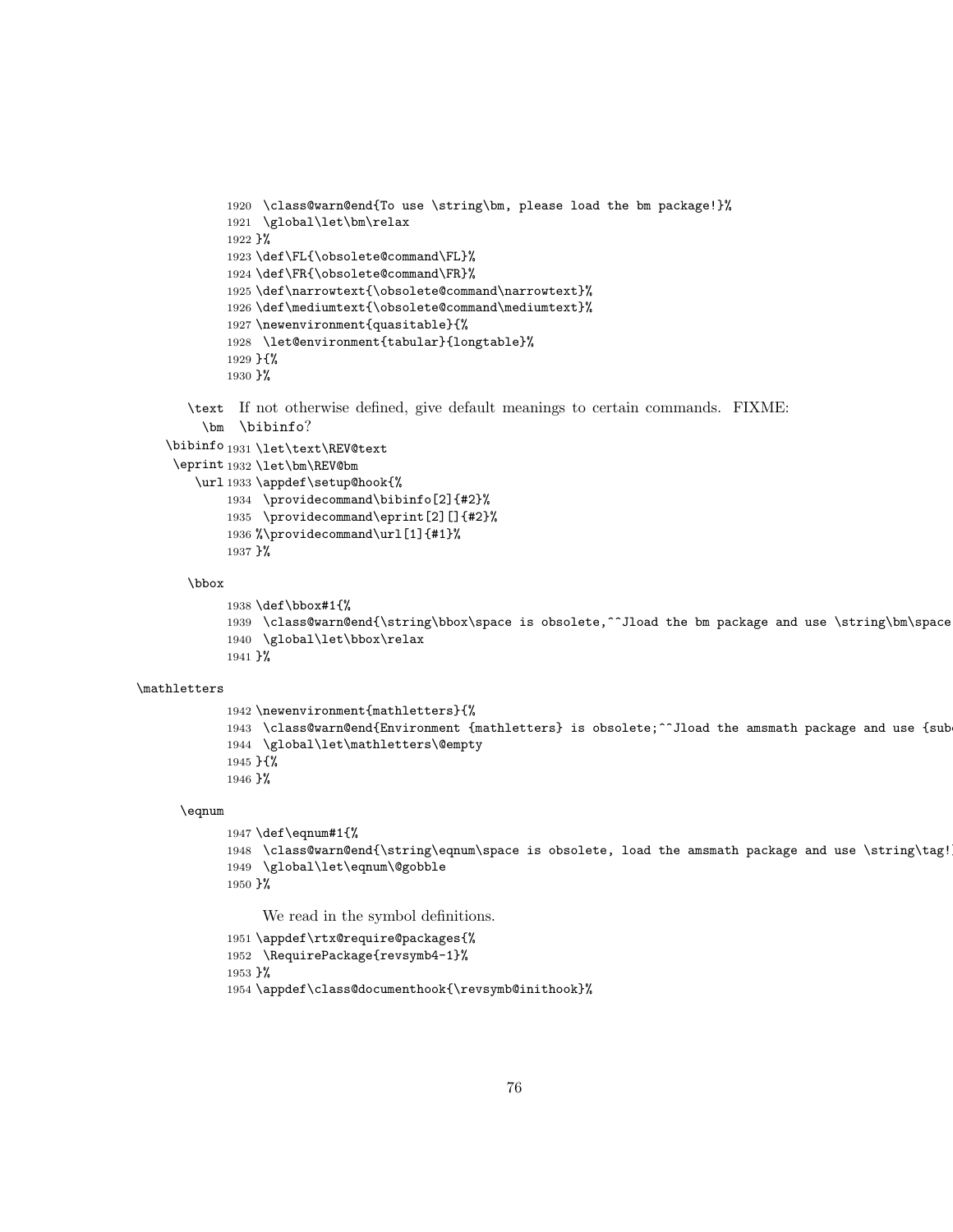# 23 Patches for lineno.sty

The lineno package detects the case where the package has been loaded and the document invokes \linelabel, but the \linenumbers command has not been issued: it treats this case as an error.

It is wrong for validity of document syntax to be dependent upon package semantics: we make the condition a warning rather than an error.

```
1955 \def\@LN@LLerror@org{%
1956 \PackageError{lineno}{%
1957 \string\linelabel\space without \string\linenumbers
1958 }{%
1959 Just see documentation. (New feature v4.11)%
1960 }%
1961 \@gobble
1962 }%
1963 \def\@LN@LLerror@ltx{%
1964 \PackageWarning{lineno}{%
1965 To make the \string\linelabel\space command work, you must issue the \string\linenumbers\ command
1966 }%
1967 \@gobble
1968 }%
```
If appropriate, enable line numbering within the abstract.

This mechanism applies generally: Create the box in a context in which the meaning of \par has been patched by lineno, then \unvbox the box in a context where \set@linepenalties has been executed, and follow up with \@linenumberpar, which forces a visit to the output routine just there. Note that here, we have to de-fang \@LN@parpgbrk, which would otherwise causes the appearance of a box with depth -1000 points. Go figure.

```
1969 \appdef\class@documenthook{%
1970 \@ifx{\@LN@LLerror\@LN@LLerror@org}{%
1971 \class@info{Overriding \string\@LN@LLerror}%
1972 \let\@LN@LLerror\@LN@LLerror@ltx
1973 }{}%
1974 \@ifpackageloaded{lineno}{%
1975 \@ifxundefined{\set@linepenalties}{}{%
1976 \def\prep@absbox{\set@linepenalties}%
1977 \def\post@absbox{\let\@LN@parpgbrk\@empty\@linenumberpar}%
1978 }%
1979 }{}%
1980 }%
```
One may well ask: how to obtain line numbering within an alignment in a float? This objective, along with line numbering within footnotes, would require extraordinary measures. The float would have to be thrown onto the MVL in order to acquire its line numbers, but that fragment of MVL would then have to be protected from being shipped out. The question of how to coordinate those lines' numbers with those of lines in the MVL would also require dealing with.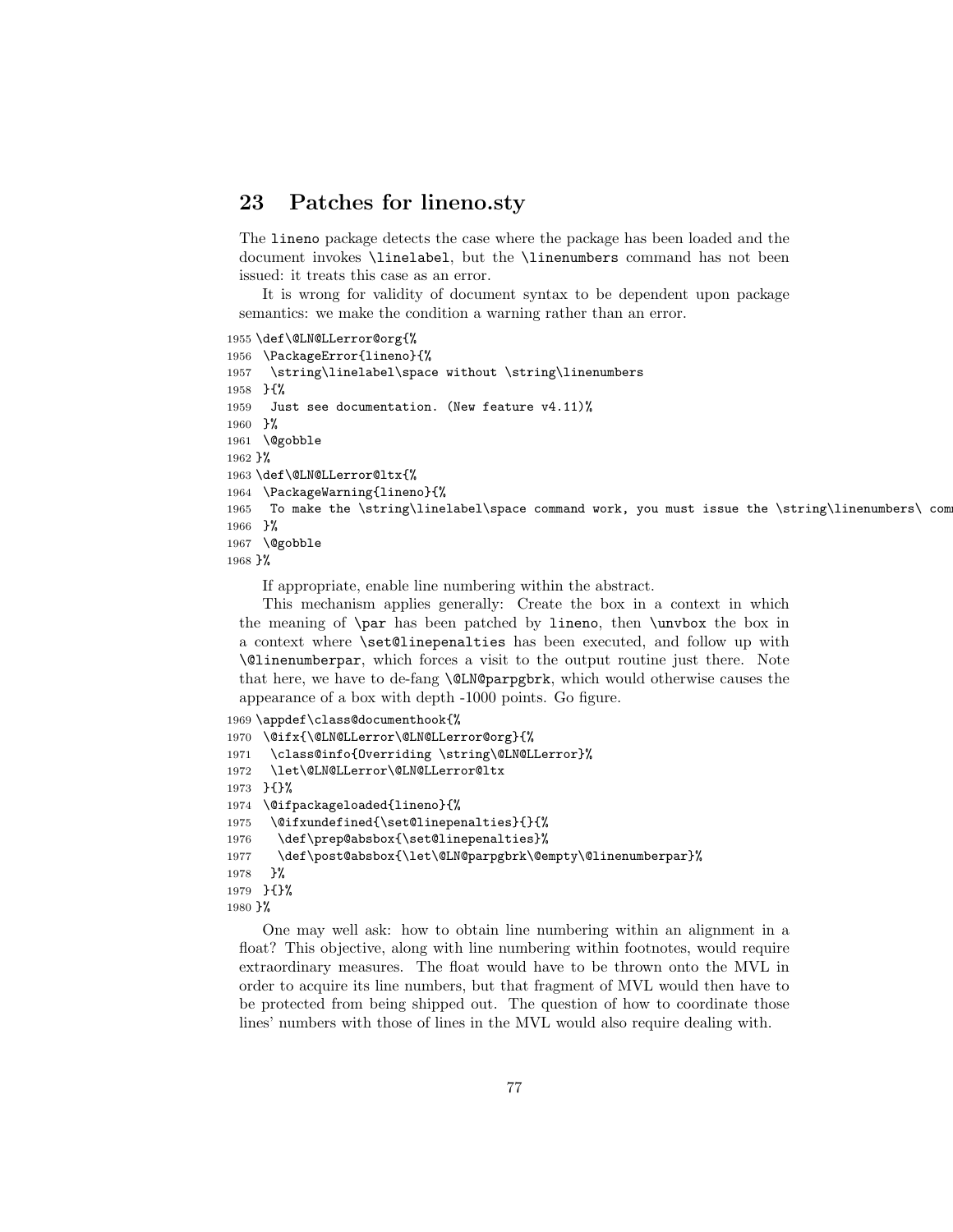# 24 Endgame for the Document Class

We provide for a "job macro package" that can override definitions and assignments made by the class or any other packages it loads.

# 24.1 Job Macro Package

You can create a "job macro package" for your document that will be read in automatically every time your document is processed. Thus, if your job is a file called myarticle.tex, then the file myarticle.rty will be read in just the same as if you had placed a \usepackage{myarticle.rty} statement immediately following your \documentclass statement.

Within your . **rty** file, you can define and use control sequence names that use the @ character and you can override any of the definitions or assignments made by the REVTEX document class or the selected journal substyle. That is, you have the power to really mess things up badly.

If you choose to have a job macro package, you are well advised to read the LATEX guide to document classes, clsguide.tex or read up on the subject in a book like the L<sup>AT</sup>FX Companion.

The file template.rty contains a template for creating your own job macro package.

```
1981 \appdef\rtx@require@packages{%
1982 \InputIfFileExists{\jobname.rty}{}{}%
1983 }%
```
# 24.2 Endgame Processing for the Document Class

The remaining steps in processing the document class involve determining the needed society, journal, and pointsize from the document's class options and inputting the needed files or executing the indicated procedures.

Note that the society file is expected to declare options that will allow us to determine the journal involved, and the society and journal themselves determine the which pointsize options are declared, along with their meanings.

Note also that required packages are read in only after the document options have been processed, because the latter can affect the former.

Finally, the setup code is executed: this is code that depends on the meanings of the switches we define and on the code within the packages we load.

Note that there are other hooks in use: \document@inithook, which is executed right at the beginning of the document, and \class@documenthook, which serves as a vehicle for any \AtBeginDocument code we might wish to execute.

FIXME: use \class@documenthook only for things that bear on the MVL; use \document@inithook for all patches to procedures defined within the preamble.

Remember that natbib changes its state at \AtBeginDocument time, so we have to install our own code at a later point in the processing.

We determine the proper **\@society** by examining the document's class options.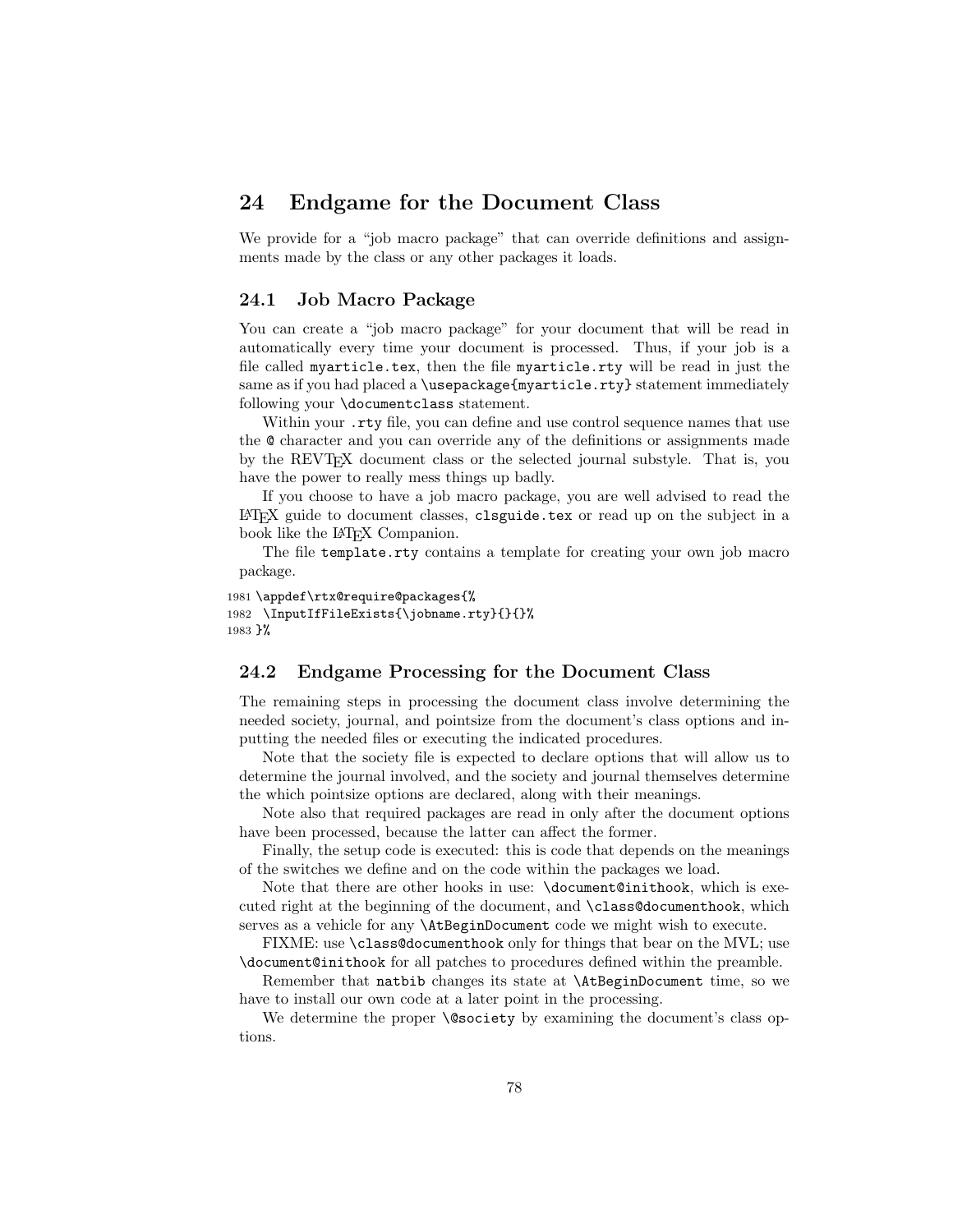### 1984 \@parse@class@options@society

Then, we input the society's substyle (which may in turn lead to loading a journal substyle or a pointsize substyle). The substyle should not assume the value of any class option: instead, it should install code into \setup@hook.

#### 1985 \@process@society{aps}%

Now that the society has defined the class options relating to journals, and has defined \@journal@default, we can process the journal substyle. We parse the options for one that sets \@journal.

#### 1986 \@parse@class@options@\@journal

And we process the journal. Note that *it is an error* for a society file to fail to define \@journal@default.

### 1987 \expandafter\@process@journal\expandafter{\@journal@default}%

Now that the society and journal have finished defining any options relating to point size, we process the class options for any that set \@pointsize.

## 1988 \@parse@class@options@\@pointsize

And we process the pointsize. Note that it is an error for the society and journal to leave \@pointsize@default undefined at this point, however, the journal may have overriden the assignment of the society.

### 1989 \expandafter\@process@pointsize\expandafter{\@pointsize@default}%

Next, we process the class options for once and all. Doing so sets values for some of the Booleans that were introduced along with the \DeclareOption statements above.

CHANGE: We process the options in the order declared in the document; this gives the document greater control.

#### 1990 \@options

Now that the class options have been processed, we can load all the packages that we know need loading.

### 1991 \rtx@require@packages

At this point, the society substyle, the journal substyle, and the pointsize have all been processed, along with the document class options. Some of these have left things for later; we do these now.

\setup@hook This portion of the code for this class file must appear at the very end: The procedure \setup@hook should be executed at the very end of the class file. Any code that relies on the value of any of the @sw switches or will patch the code of one of the required packages should be executed here.

### 1992 \setup@hook

Warn if past maturation date. This code to be enabled only in beta software.

```
1993 %<*ignore>
1994 \def\rtx@fin@year{2010}%
1995 \def\rtx@fin@month{01}%
```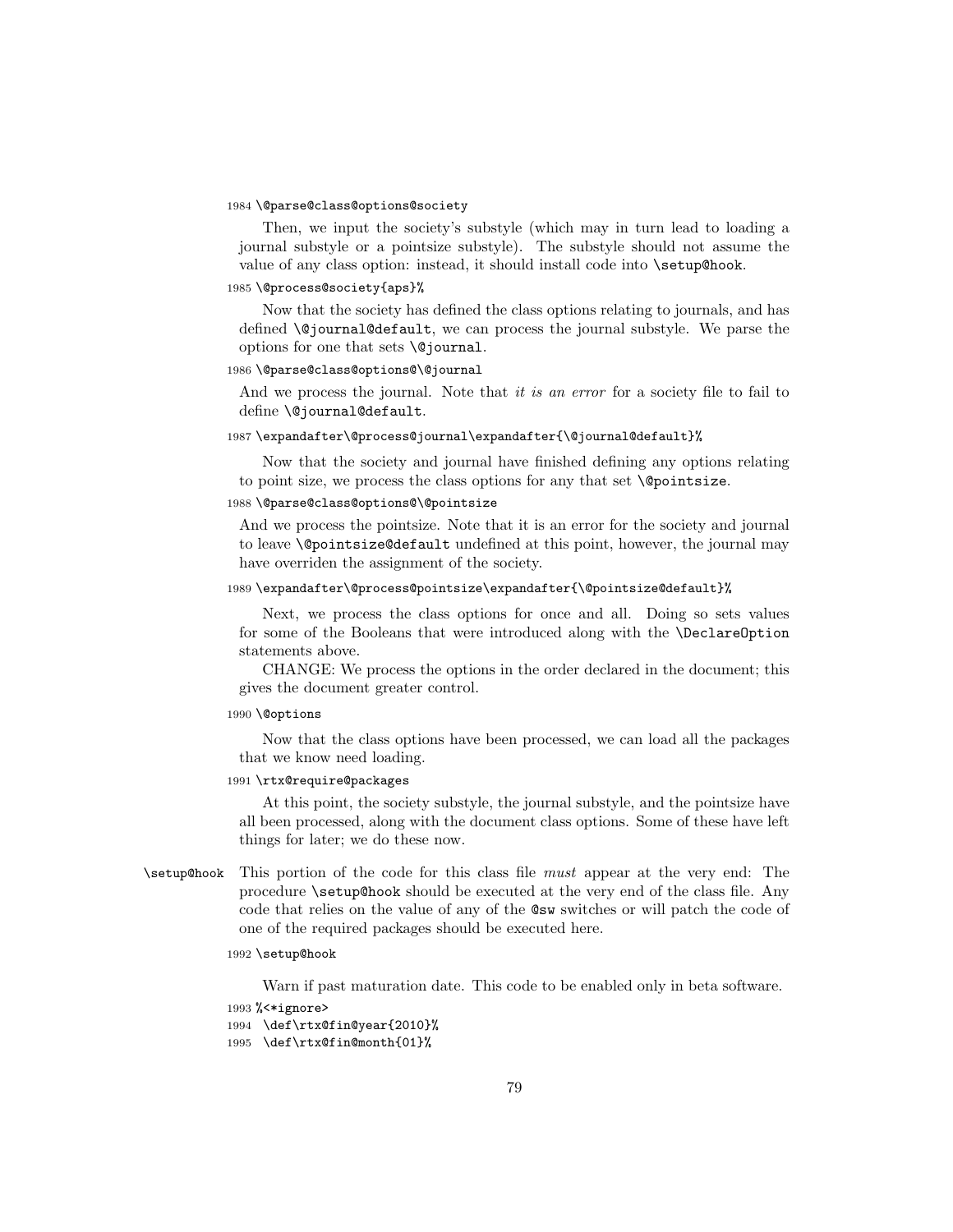```
1996 \def\rtx@fin@day{01}%
1997 \def\rtx@fin@warn{%
1998 \@ifnum{\rtx@fin@year>\the\year\relax}{\true@sw}{%
1999 \@ifnum{\rtx@fin@month>\the\month\relax}{\true@sw}{%
2000 \@ifnum{\rtx@fin@day>\the\day\relax}{\true@sw}{%
2001 \false@sw
2002 }%
2003 }%
2004 }%
2005 {%
2006 \class@info{Beta software expires \rtx@fin@year-\rtx@fin@month-\rtx@fin@day; updates availab
2007 }{%
2008 \class@warn{Outdated software expired \rtx@fin@year-\rtx@fin@month-\rtx@fin@day; please retr
2009 }%
2010 }%
2011 %</ignore>
```
In shipping (non-beta) software, the following line should be commented out.

```
%\appdef\class@enddocumenthook{\rtx@fin@warn}%
%
```
End of the class file.

%</package>

# 25 Symbols: the revsymb module

We immediately define a utility command: this module's warning.

```
2013 %<*revsymb>
2014 \def\REVSYMB@warn#1{\PackageWarningNoLine{revsymb}{#1}}%
```
### \lambdabar

```
2015 \DeclareRobustCommand\lambdabar{%
2016 \bgroup
2017 \def\@tempa{%
2018 \hbox{%
2019 \raise.73\ht\z@
2020 \hb@xt@\z@{%
2021 \kern.25\wd\z@
2022 \vrule \@width.5\wd\z@\@height.1\p@\@depth.1\p@
2023 \hss
2024 }%
2025 \box\z@
2026 }%
2027 }%
2028 \mathchoice
2029 {\setbox\z@\hbox{$\displaystyle \lambda$}\@tempa}%
2030 {\setbox\z@\hbox{$\textstyle \lambda$}\@tempa}%
2031 {\setbox\z@\hbox{$\scriptstyle \lambda$}\@tempa}%
```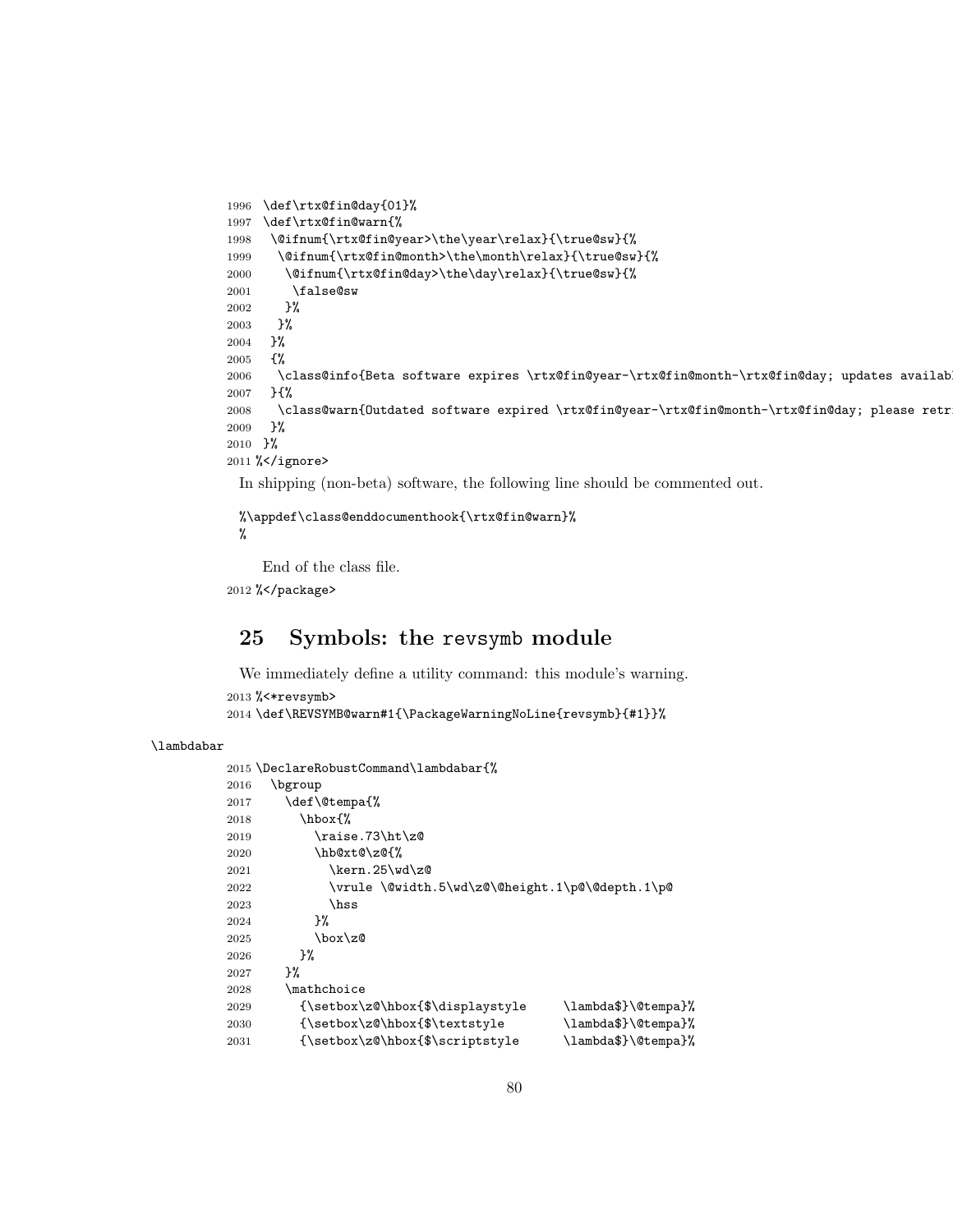```
2032 {\setbox\z@\hbox{$\scriptscriptstyle\lambda$}\@tempa}%
            2033 \egroup
            2034 }%
   \openone DPC: Really should use a font that includes this glyph. Unfortunately not in AMS
              ones, but is in bbold, cmbb. (I think, must check), FIXME: check for bbold.
            2035 \DeclareRobustCommand\openone{\leavevmode\hbox{\small1\normalsize\kern-.33em1}}%
\corresponds
J¨org Knappen suggests the replacements: replace \corresponds with \triangleq,
   \overdots
source amssymb; replace \overcirc with \mathring, source latex2e; replace
   \overcirc
\overdots with \dddot, source amsmath.
                 Any use of any of these commands will result in a warning message at the end
              of the log file. If the corresponding package is not loaded, a definition will quietly
              be provided.
            2036 \DeclareRobustCommand\corresponds{\replace@command\corresponds\triangleq}%
            2037 \DeclareRobustCommand\overcirc{\replace@command\overcirc\mathring}%
            2038 \DeclareRobustCommand\overdots{\replace@command\overdots\dddot}%
            2039 \DeclareRobustCommand\REV@triangleq{%
            2040 {\lower.2ex\hbox{=}}{\kern-.75em^\triangle}%
            2041 }%
            2042 \DeclareRobustCommand\REV@dddot[1]{%
            2043 \@ontopof{#1}{\cdots}{1.0}\mathord{\box2}%
            2044 }%
    \succsim
These version 3.1 commands are always supplied, but the definitions in amssymb
    \precsim
are preferred.
    \lesssim
2045 \DeclareRobustCommand\altsuccsim{\succ\kern-.9em_\sim\kern.3em}%
     \gtrsim
2046 \DeclareRobustCommand\altprecsim{\prec\kern-1em_\sim\kern.3em}%
        \alt
2047 \let\REV@succsim\altsuccsim
        \agt
2048 \let\REV@precsim\altprecsim
            2049 \DeclareRobustCommand\REV@lesssim{\mathrel{\mathpalette\vereq{<}}}%
            2050 \DeclareRobustCommand\REV@gtrsim{\mathrel{\mathpalette\vereq{>}}}%
            2051 \DeclareRobustCommand\alt{\lesssim}
            2052 \DeclareRobustCommand\agt{\gtrsim}
            2053 \def\vereq#1#2{%
            2054 \lower3\p@\vbox{%
            2055 \baselineskip1.5\p@
            2056 \lineskip1.5\p@
            2057 \ialign{$\m@th#1\hfill##\hfil$\crcr#2\crcr\sim\crcr}%
            2058 }%
            2059 }%
    \tensor
```

```
\overstar
2060 \DeclareRobustCommand\tensor[1]{\@ontopof{#1}{\leftrightarrow}{1.15}\mathord{\box2}}
 \loarrow
2061 \DeclareRobustCommand\overstar[1]{\@ontopof{#1}{\ast}{1.15}\mathord{\box2}}
 \roarrow
2062 \DeclareRobustCommand\loarrow[1]{\@ontopof{#1}{\leftarrow}{1.15}\mathord{\box2}}
         2063 \DeclareRobustCommand\roarrow[1]{\@ontopof{#1}{\rightarrow}{1.15}\mathord{\box2}}
```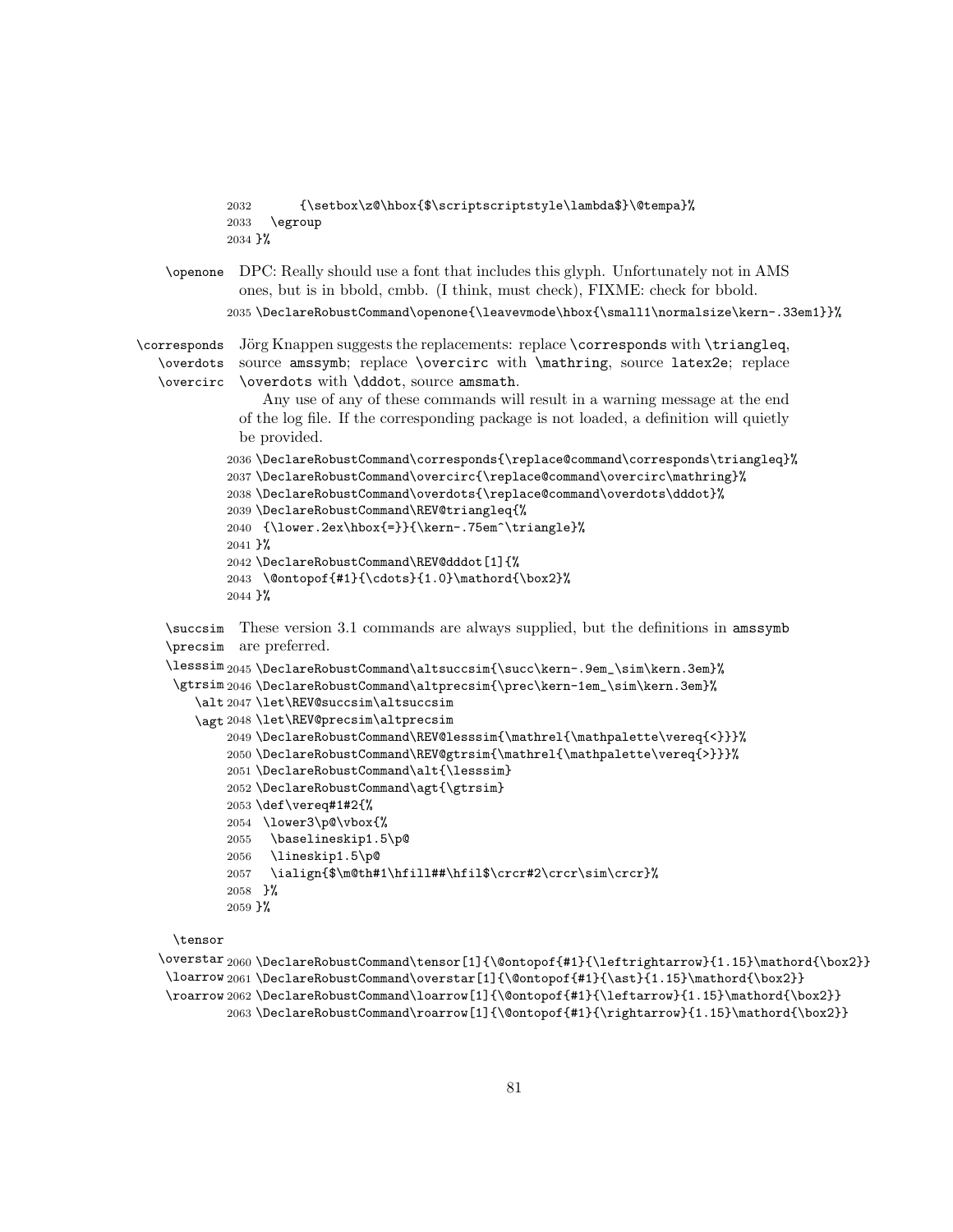\@ontopof

```
2064 \def\@ontopof#1#2#3{%
2065 {%
2066 \mathchoice
2067 {\@@ontopof{#1}{#2}{#3}\displaystyle \scriptstyle }%
2068 {\@@ontopof{#1}{#2}{#3}\textstyle \scriptstyle }%
2069 {\@@ontopof{#1}{#2}{#3}\scriptstyle \scriptscriptstyle}%
2070 {\@@ontopof{#1}{#2}{#3}\scriptscriptstyle\scriptscriptstyle}%
2071 }%
2072 }%
```
\@@ontopof Same as REVTEX3, more or less.

```
2073 \def\@@ontopof#1#2#3#4#5{%
2074 \setbox\z@\hbox{$#4#1$}%
2075 \setbox\f@ur\hbox{$#5#2$}%
2076 \setbox\tw@\null\ht\tw@\ht\z@ \dp\tw@\dp\z@
2077 \@ifdim{\wd\z@>\wd\f@ur}{%
2078 \setbox\f@ur\hb@xt@\wd\z@{\hss\box\f@ur\hss}%
2079 \mathord{\rlap{\raise#3\ht\z@\box\f@ur}\box\z@}%
2080 }{%
2081 \setbox\f@ur\hb@xt@.9\wd\f@ur{\hss\box\f@ur\hss}%
2082 \setbox\z@\hb@xt@\wd\f@ur{\hss$#4\relax#1$\hss}%
2083 \mathord{\rlap{\copy\z@}\raise#3\ht\z@\box\f@ur}%
2084 }%
2085 }%
```
\frak Deal with legacy \frak: if amsfonts not loaded, defined in such a way as to ask for that package. Also, says to use **\mathfrak** instead.

```
2086 \DeclareRobustCommand\frak{%
2087 \REVSYMB@warn{%
2088 Command \string\frak\space unsupported:^^J%
2089 please use \string\mathfrak\space instead.%
2090 }%
2091 \global\let\frak\mathfrak
2092 \frak
2093 }%
2094 \DeclareRobustCommand\REV@mathfrak{%
2095 \REVSYMB@warn{%
2096 Command \string\mathfrak\space undefined:^^J%
2097 please specify the amsfonts or amssymb option!%
2098 }%
2099 \global\let\mathfrak\@firstofone
2100 \mathfrak
2101 }%
```
\Bbb Deal with legacy \Bbb: if amsfonts not loaded, defined in such a way as to ask for that package. Also, says to use \mathbb instead.

```
2102 \DeclareRobustCommand\Bbb{%
```

```
2103 \REVSYMB@warn{%
```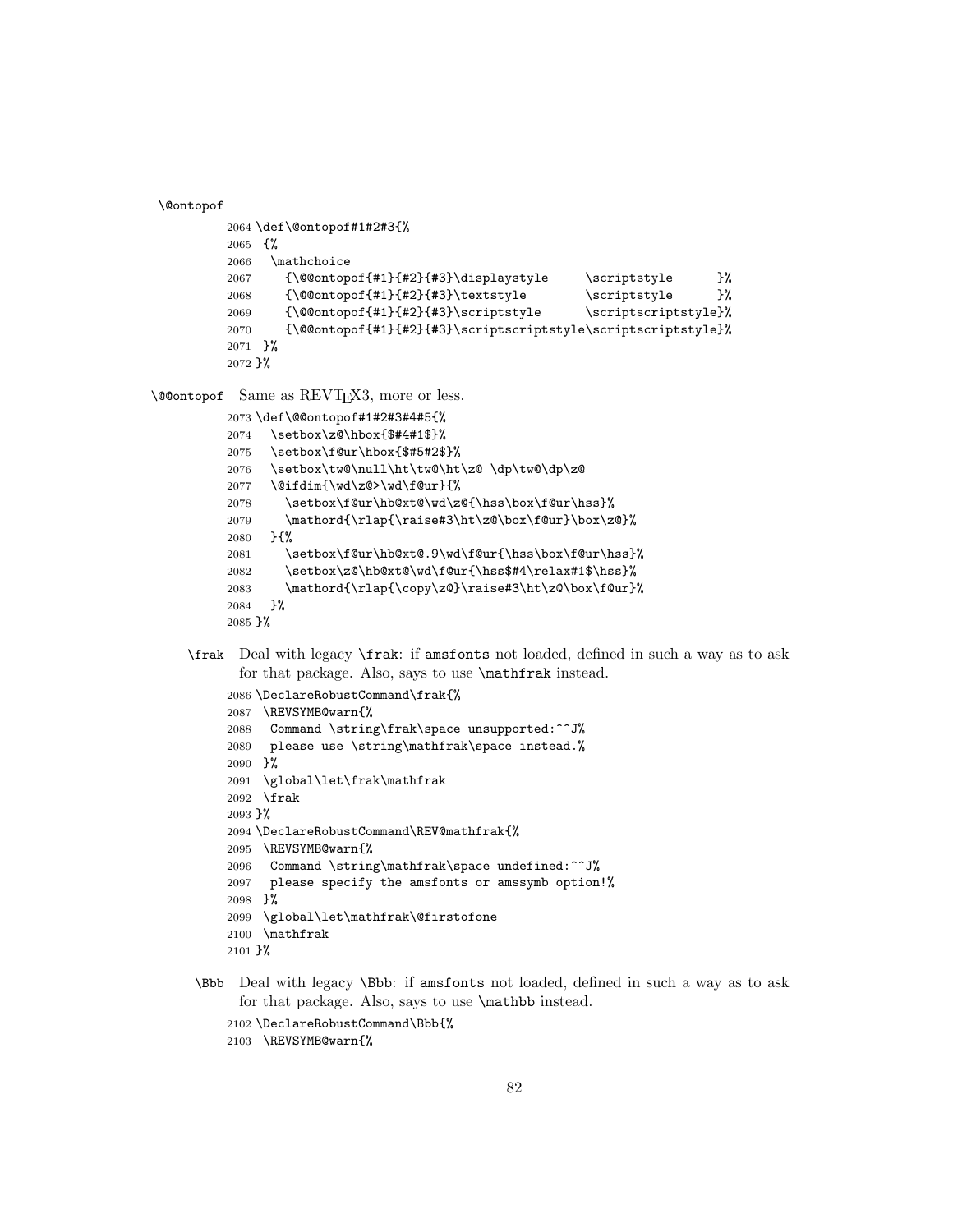```
2104 Command \string\Bbb\space unsupported:^^J%
2105 please use \string\mathbb\space instead.%
2106 }%
2107 \global\let\Bbb\mathbb
2108 \Bbb
2109 }%
2110 \DeclareRobustCommand\REV@mathfrak{%
2111 \REVSYMB@warn{%
2112 Command \string\mathbb\space undefined:^^J%
2113 please specify the amsfonts or amssymb option!%
2114 }%
2115 \global\let\mathbb\@firstofone
2116 \mathbb
2117 }%
```
\Bigglb Deal with legacy bold delimiters. Each of the following takes an implicit argument consisting of the delimiter to be made big and bold. FIXME: \DeclareBoldMathCommand is not the right tool!

```
2118 \def\Bigglb{\REV@boldopen \Bigg}%
2119 \def\Biglb {\REV@boldopen \Big }%
2120 \def\bigglb{\REV@boldopen \bigg}%
2121 \def\biglb {\REV@boldopen \big }%
2122 \def\Biggrb{\REV@boldclose\Bigg}%
2123 \def\Bigrb {\REV@boldclose\Big }%
2124 \def\biggrb{\REV@boldclose\bigg}%
2125 \def\bigrb {\REV@boldclose\big }%
2126 \def\REV@pmb#1{%
2127 \hbox{%
2128 \setbox\zQ=\hbox{hbox{#1}}%
2129 \kern-.02em\copy\z@\kern-\wd\z@
2130 \kern .04em\copy\z@\kern-\wd\z@
2131 \kern-.02em
2132 \raise.04em\copy\z@
2133 }%
2134 }%
2135 \def\REV@boldopen #1#2{\mathopen {\REV@pmb{$#1#2$}}}%
2136 \def\REV@boldclose#1#2{\mathclose{\REV@pmb{$#1#2$}}}%
```
\revsymb@inithook Package dependencies are taken care of at \setup@hook time.

```
2137 \def\revsymb@inithook{%
2138 \@ifxundefined\dddot{\let\dddot\REV@dddot}{}%
2139 \@ifxundefined\triangleq{\let\triangleq\REV@triangleq}{}%
2140 \@ifxundefined\succsim{\let\succsim\altsuccsim}{}%
2141 \@ifxundefined\precsim{\let\precsim\altprecsim}{}%
2142 \@ifxundefined\lesssim{\let\lesssim\REV@lesssim}{}%
2143 \@ifxundefined\gtrsim {\let\gtrsim \REV@gtrsim }{}%
2144 \@ifxundefined\mathfrak{\let\mathfrak\REV@mathfrak}{}%
2145 \@ifxundefined\mathbb{\let\mathbb\REV@mathbb}{}%
2146 }%
```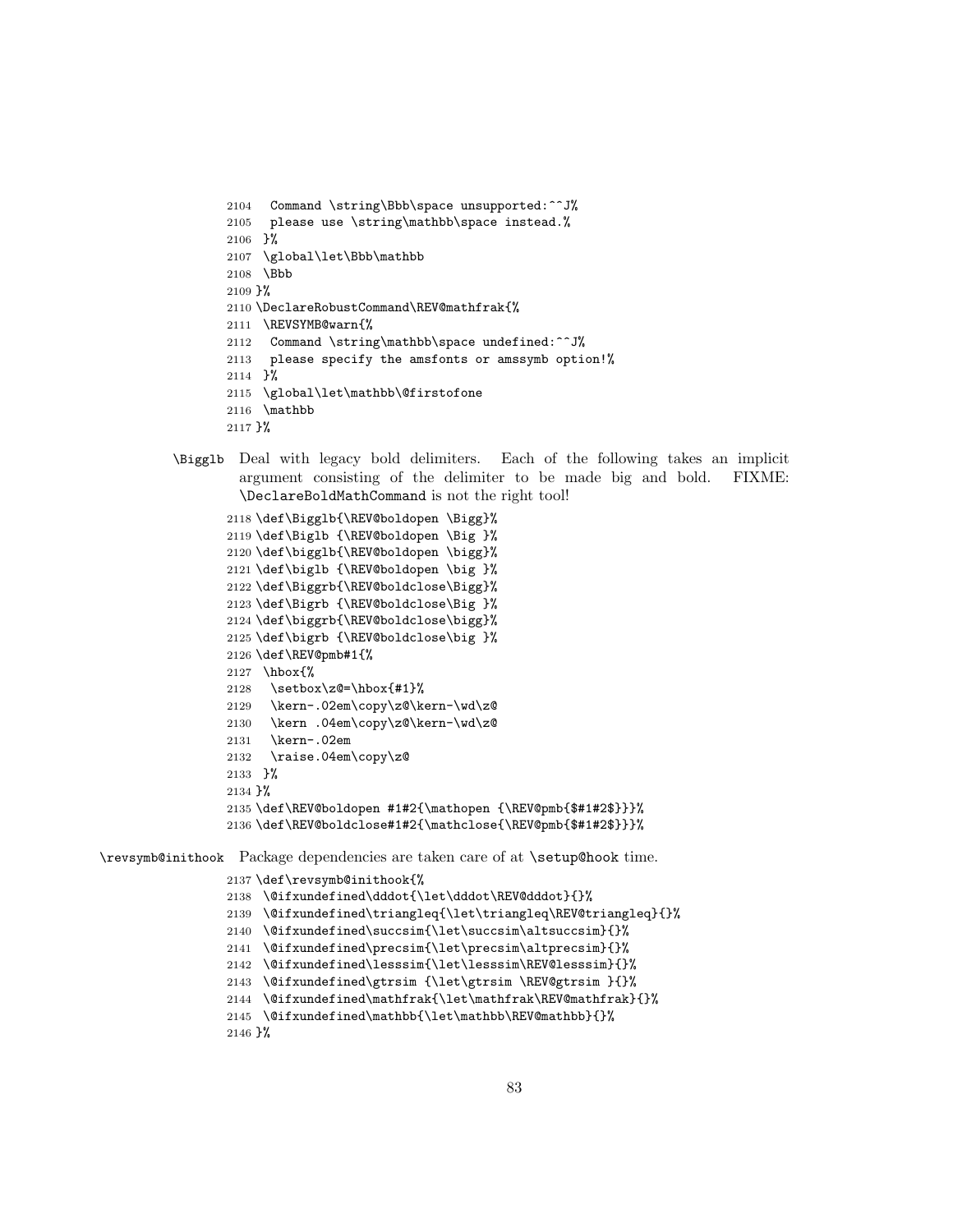2147 %</revsymb>

# 26 The 10pt class option: the 10pt module

The file aps10pt.rtx is read in by the revtex4 document class if *\*@pointsize has the value 10.

%<\*10pt>

# 26.1 Defend Against Forseeable Errors

Protect this file from being read in by anything but REVT<sub>EX</sub>.

```
2149 \ifx\undefined\substyle@ext
2150 \def\@tempa{%
2151 \endinput
2152 \GenericWarning{I must be read in by REVTeX! (Bailing out)}%
2153 }%
2154 \expandafter\else
2155 \def\@tempa{}%
2156 \expandafter\fi\@tempa
2157 \class@info{RevTeX pointsize 10pt selected}%
2158 \def\normalsize{%
2159 \@setfontsize\normalsize\@xpt{11.5}%
2160 \abovedisplayskip 10\p@ \@plus2\p@ \@minus5\p@
2161 \belowdisplayskip \abovedisplayskip
2162 \abovedisplayshortskip \abovedisplayskip
2163 \belowdisplayshortskip \abovedisplayskip
2164 \let\@listi\@listI
2165 }%
2166 \def\small{%
2167 \@setfontsize\small\@ixpt{10.5}%
2168 \abovedisplayskip 8.5\p@ \@plus3\p@ \@minus4\p@
2169 \belowdisplayskip \abovedisplayskip
2170 \abovedisplayshortskip \z@ \@plus2\p@
2171 \belowdisplayshortskip 4\p@ \@plus2\p@ \@minus2\p@
2172 \def\@listi{%
2173 \leftmargin\leftmargini
2174 \topsep 4\p@ \@plus2\p@ \@minus2\p@
2175 \parsep 2\p@ \@plus\p@ \@minus\p@
2176 \itemsep \parsep
2177 }%
2178 }%
2179 \def\footnotesize{%
2180 \@setfontsize\footnotesize\@viiipt{9.5pt}%
2181 \abovedisplayskip 6\p@ \@plus2\p@ \@minus4\p@
2182 \belowdisplayskip \abovedisplayskip
2183 \abovedisplayshortskip \z@ \@plus\p@
```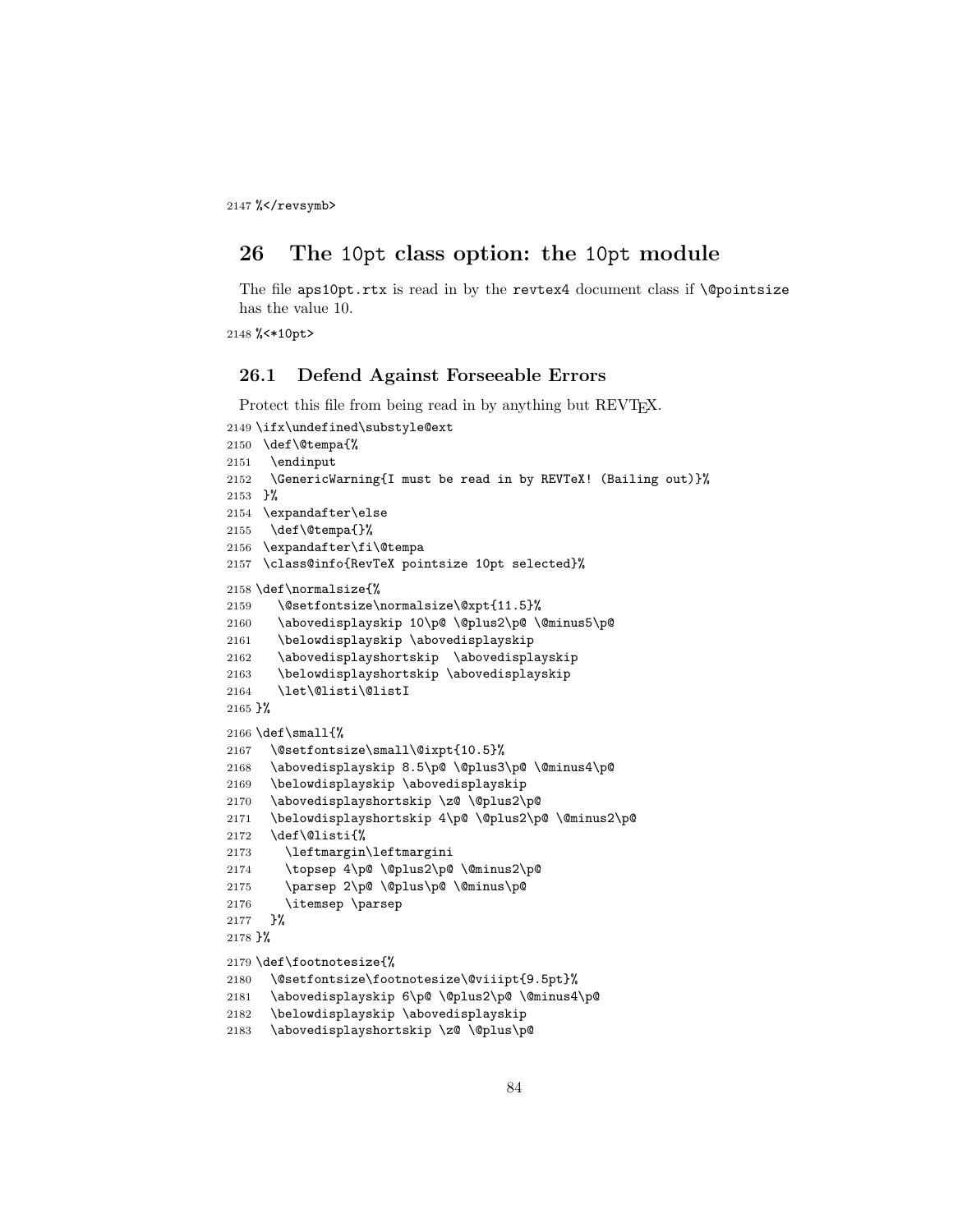```
2184 \belowdisplayshortskip 3\p@ \@plus\p@ \@minus2\p@
2185 \def\@listi{%
2186 \leftmargin\leftmargini
2187 \topsep 3\p@ \@plus\p@ \@minus\p@
2188 \parsep 2\p@ \@plus\p@ \@minus\p@
2189 \itemsep \parsep
2190 }%
2191 }%
2192 \def\scriptsize{%
2193 \@setfontsize\scriptsize\@viipt\@viiipt
2194 }%
2195 \def\tiny{%
2196 \@setfontsize\tiny\@vpt\@vipt
2197 }%
2198 \def\large{%
2199 \@setfontsize\large\@xiipt{14pt}%
2200 }%
2201 \def\Large{%
2202 \@setfontsize\Large\@xivpt{18pt}%
2203 }%
2204 \def\LARGE{%
2205 \@setfontsize\LARGE\@xviipt{22pt}%
2206 }%
2207 \def\huge{%
2208 \@setfontsize\huge\@xxpt{25pt}%
2209 }%
2210 \def\Huge{%
2211 \@setfontsize\Huge\@xxvpt{30pt}%
2212 }%
```
The values of these margin parameters are dependent upon \twoside@sw; any society or journal that has its own preferences should override these assignments by doing \appdef\setup@hook.

```
2213 \appdef\setup@hook{%
2214 \twoside@sw{%
2215 % \oddsidemargin -.1in
2216 % \evensidemargin -.4in
2217 \oddsidemargin -20pt
2218 \evensidemargin -20pt
2219 \marginparwidth 107pt
2220 }{%
2221 \oddsidemargin -.25in
2222 \evensidemargin -.25in
2223 \marginparwidth 30pt
2224 }%
2225 }%
2226 \marginparsep 6pt
2227 \topmargin -61pt
```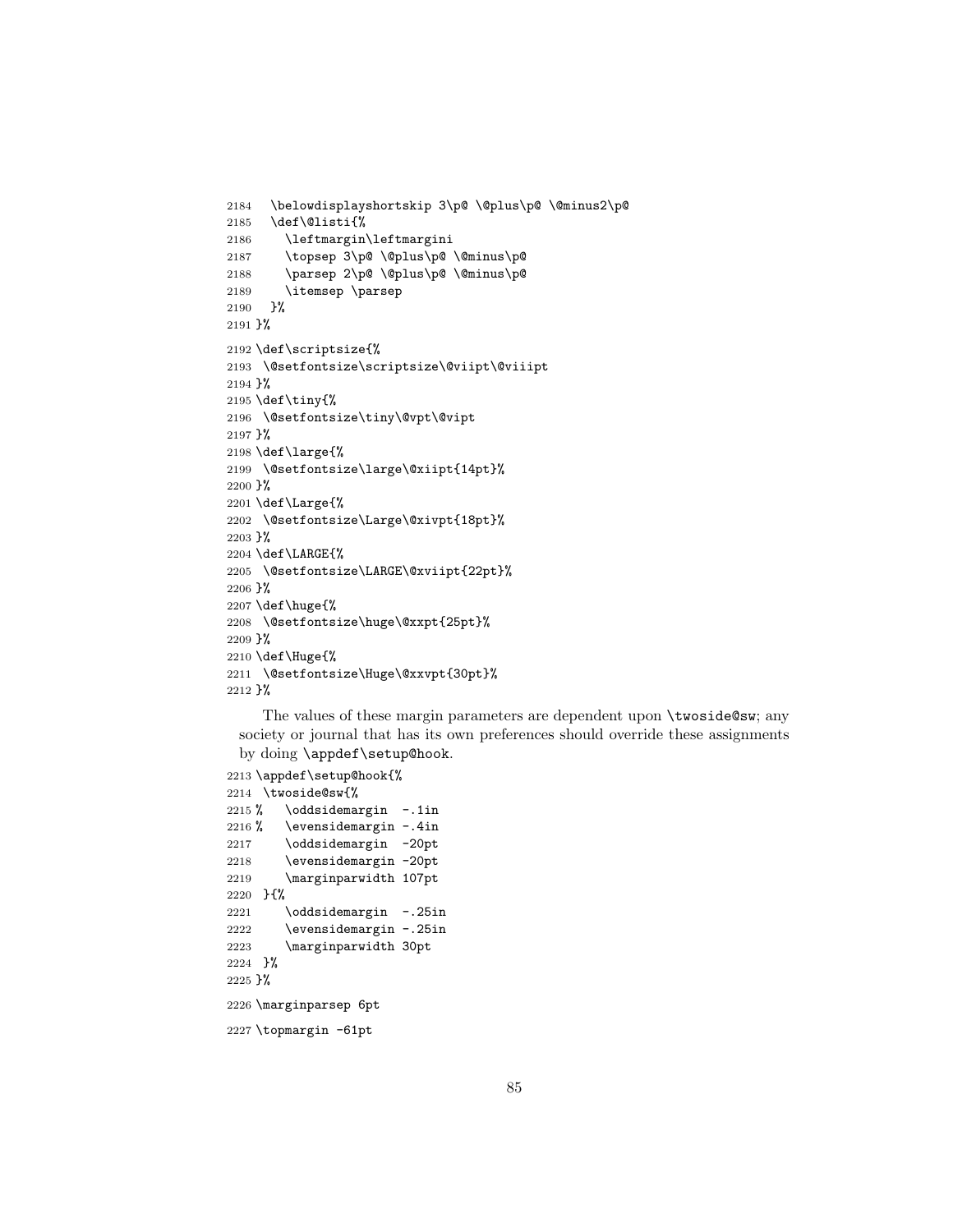```
2228 \headheight 25pt
2229 \headsep 16pt
2230 \topskip 10pt
2231 \splittopskip\topskip
2232 \footskip 30pt
2233 \textheight = 56pc
2234 \textwidth42.5pc
2235 \columnsep 1.5pc
2236 \columnseprule 0pt
2237 \footnotesep 1pt
2238 \skip\footins 39pt plus 4pt minus 12pt
2239 \def\footnoterule{%
2240 \dimen@\skip\footins\divide\dimen@\tw@
2241 \kern-\dimen@\hrule width.5in\kern\dimen@
2242 }%
2243 \floatsep 12pt plus 2pt minus 2pt
2244 \textfloatsep 20pt plus 2pt minus 4pt
2245 \intextsep 12pt plus 2pt minus 2pt
2246 \dblfloatsep 12pt plus 2pt minus 2pt
2247 \dbltextfloatsep 20pt plus 2pt minus 4pt
2248 \@fptop 0pt plus 1fil
2249 \@fpsep 8pt plus 2fil
2250 \@fpbot 0pt plus 1fil
2251 \@dblfptop 0pt plus 1fil
2252 \@dblfpsep 8pt plus 2fil
2253 \@dblfpbot 0pt plus 1fil
2254 \marginparpush 5pt
2255 \parskip 0pt plus 1pt
2256 \parindent 10pt
2257 \emergencystretch8\p@
2258 \partopsep 2pt plus 1pt minus 1pt
2259 \leftmargini 25pt
2260 \leftmarginii 22pt
2261 \leftmarginiii 18.7pt
2262 \leftmarginiv 17pt
2263 \leftmarginv 10pt
2264 \leftmarginvi 10pt
2265 \def\@listI{%
2266 \leftmargin\leftmargini
2267 \parsep 4\p@ plus2\p@ minus\p@
2268 \topsep 8\p@ plus2\p@ minus4\p@
2269 \itemsep 4\p@ plus2\p@ minus\p@
2270 }%
```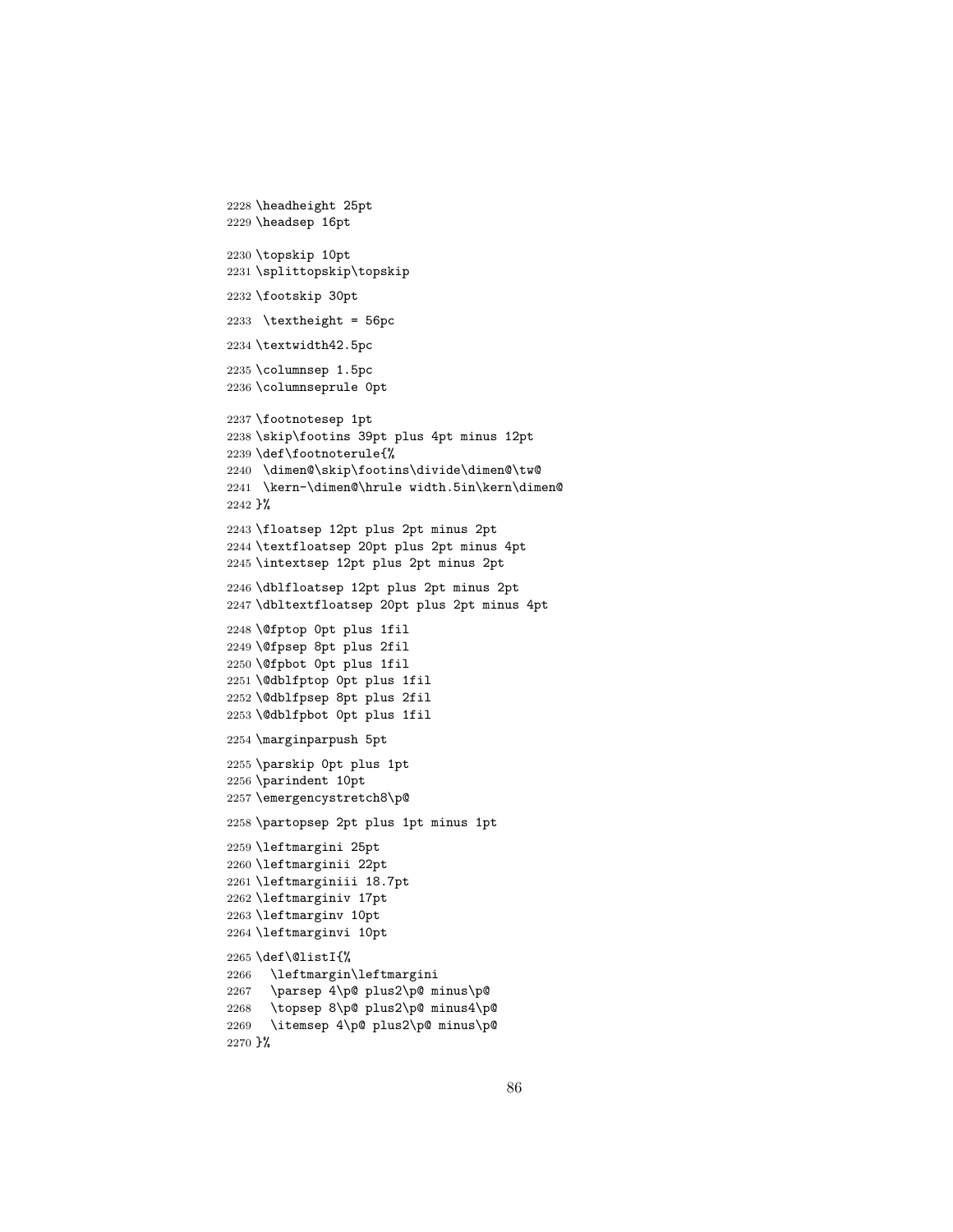```
2271 \labelsep 4pt
2272 \def\@listii{%
2273 \leftmargin\leftmarginii
2274 \labelwidth\leftmarginii
2275 \advance\labelwidth-\labelsep
2276 \topsep 4\p@ plus2\p@ minus\p@
2277 \parsep 2\p@ plus\p@ minus\p@
2278 \itemsep \parsep
2279 }%
2280 \def\@listiii{%
2281 \leftmargin\leftmarginiii
2282 \labelwidth\leftmarginiii
2283 \advance\labelwidth-\labelsep
2284 \topsep 2\p@ plus\p@ minus\p@
2285 \parsep \z@
2286 \partopsep \p@ plus\z@ minus\p@
2287 \itemsep \topsep
2288 }%
2289 \def\@listiv{%
2290 \leftmargin\leftmarginiv
2291 \labelwidth\leftmarginiv
2292 \advance\labelwidth-\labelsep
2293 }%
2294 \def\@listv{%
2295 \leftmargin\leftmarginv
2296 \labelwidth\leftmarginv
2297 \advance\labelwidth-\labelsep
2298 }%
2299 \def\@listvi{%
2300 \leftmargin\leftmarginvi
2301 \labelwidth\leftmarginvi
2302 \advance\labelwidth-\labelsep
2303 }%
2304 %</10pt>
```
# 27 The 11pt class option: the 11pt module

The file 11pt.rtx is read in by the revtex4 document class if *\@pointsize has* the value 11.

%<\*11pt>

# 27.1 Defend Against Forseeable Errors

Protect this file from being read in by anything but REVT<sub>E</sub>X. \ifx\undefined\substyle@ext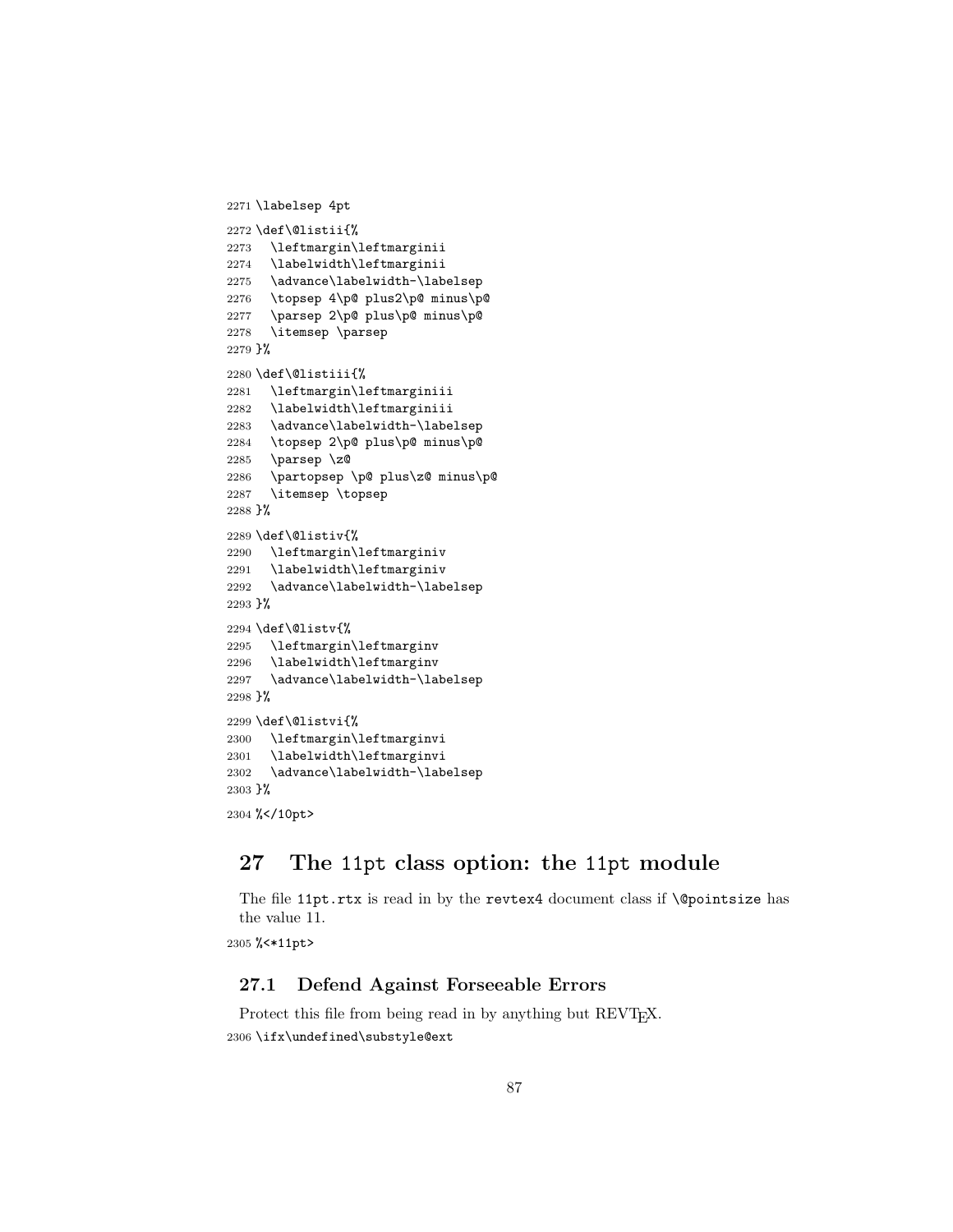```
2307 \def\@tempa{%
2308 \endinput
2309 \GenericWarning{I must be read in by REVTeX! (Bailing out)}%
2310 }%
2311 \expandafter\else
2312 \def\@tempa{}%
2313 \expandafter\fi\@tempa
2314 \class@info{RevTeX pointsize 11pt selected}%
2315 \def\normalsize{%
2316 \@setfontsize\normalsize\@xipt{13.6}%<br>2317 \abovedisplayskip 11\p@\@plus3\p@\@
       \abovedisplayskip 11\p@ \@plus3\p@ \@minus6\p@
2318 \belowdisplayskip \abovedisplayskip
2319 \abovedisplayshortskip \abovedisplayskip
2320 \belowdisplayshortskip \abovedisplayskip
2321 \let\@listi\@listI
2322 }%
2323 \def\small{%
2324 \@setfontsize\small\@xpt\@xiipt
2325 \abovedisplayskip 10\p@ \@plus2\p@ \@minus5\p@
2326 \abovedisplayshortskip \z@ \@plus3\p@
2327 \belowdisplayshortskip 6\p@ \@plus3\p@ \@minus3\p@
2328 \def\@listi{\leftmargin\leftmargini
2329 \topsep 6\p@ \@plus2\p@ \@minus2\p@
2330 \parsep 3\p@ \@plus2\p@ \@minus\p@
2331 \itemsep \parsep
2332 }%
2333 \belowdisplayskip \abovedisplayskip
2334 }%
2335 \def\footnotesize{%
2336 \@setfontsize\footnotesize\@ixpt{11}%
2337 \abovedisplayskip 8\p@ \@plus2\p@ \@minus4\p@
2338 \abovedisplayshortskip \z@ \@plus\p@
2339 \belowdisplayshortskip 4\p@ \@plus2\p@ \@minus2\p@
2340 \def\@listi{\leftmargin\leftmargini
2341 \topsep 4\p@ \@plus2\p@ \@minus2\p@
2342 \parsep 2\p@ \@plus\p@ \@minus\p@
2343 \itemsep \parsep
2344 }%
2345 \belowdisplayskip \abovedisplayskip
2346 }%
2347 \def\scriptsize{%
2348 \@setfontsize\scriptsize\@viiipt{9.5}%
2349 }%
2350 \def\tiny{%
2351 \@setfontsize\tiny\@vipt\@viipt
2352 }%
2353 \def\large{%
2354 \@setfontsize\large\@xiipt{14}%
```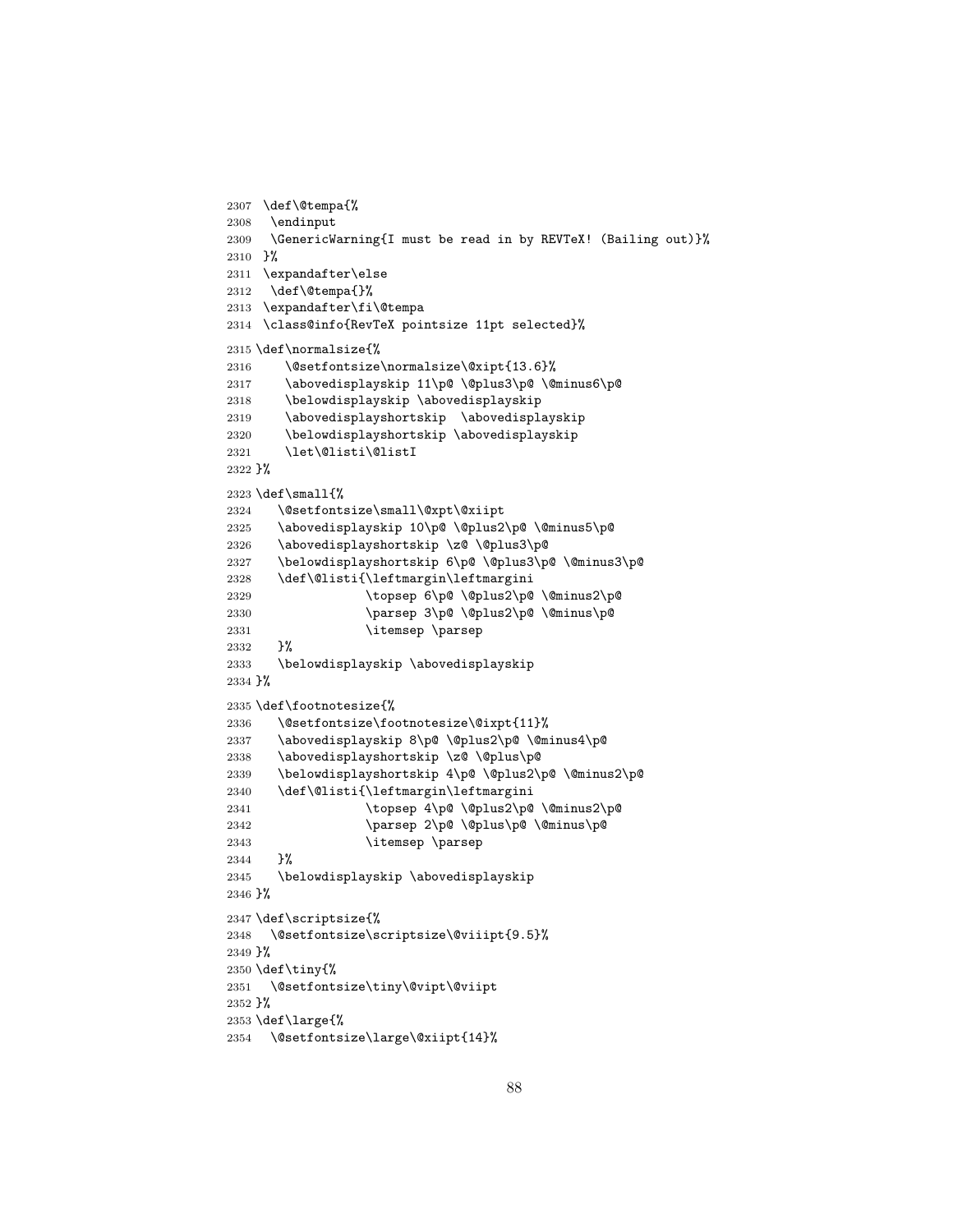```
2355 }%
2356 \def\Large{%
2357 \@setfontsize\Large\@xivpt{18}%
2358 }%
2359 \def\LARGE{%
2360 \@setfontsize\LARGE\@xviipt{22}%
2361 }%
2362 \def\huge{%
2363 \@setfontsize\huge\@xxpt{25pt}%
2364 }%
2365 \def\Huge{%
2366 \@setfontsize\Huge\@xxvpt{30pt}%
2367 }%
2368 %</11pt>
```
# 28 The 12pt class option: the 12pt module

The file 12pt.rtx is read in by the revtex4 document class if *\@pointsize has* the value 12.

%<\*12pt>

# 28.1 Defend Against Forseeable Errors

Protect this file from being read in by anything but REVT<sub>F</sub>X.

```
2370 \ifx\undefined\substyle@ext
2371 \def\@tempa{%
2372 \endinput
2373 \GenericWarning{I must be read in by REVTeX! (Bailing out)}%
2374 }%
2375 \expandafter\else
2376 \def\@tempa{}%
2377 \expandafter\fi\@tempa
2378 \class@info{RevTeX pointsize 12pt selected}%
2379 \def\normalsize{%
2380 \@setfontsize\normalsize\@xiipt{14pt}%
2381 \abovedisplayskip 12\p@ \@plus3\p@ \@minus7\p@
2382 \belowdisplayskip \abovedisplayskip
2383 \abovedisplayshortskip \z@ plus3\p@
2384 \belowdisplayshortskip 6.5\p@ \@plus3.5\p@ \@minus3\p@
2385 \let\@listi\@listI
2386 }%
2387 \def\small{%
2388 \@setfontsize\small\@xipt{14.5pt}%
2389 \abovedisplayskip 8\p@ \@plus3\p@ \@minus6\p@
2390 \belowdisplayskip \abovedisplayskip
2391 \abovedisplayshortskip \z@ \@plus3\p@
```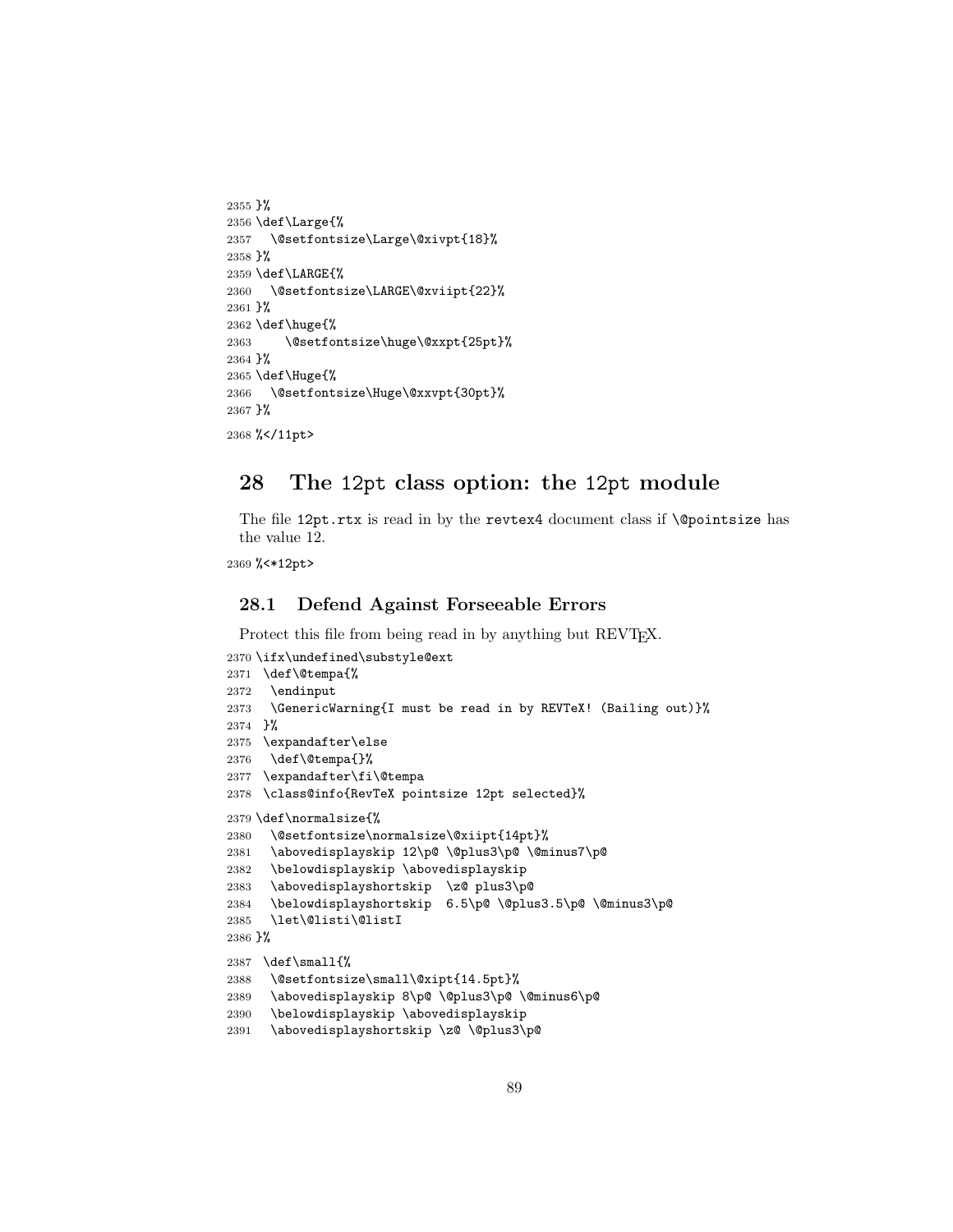```
2393 \def\@listi{%
2394 \leftmargin\leftmargini
2395 \topsep 9\p@ \@plus3\p@ \@minus5\p@
2396 \parsep 4.5\p@ \@plus2\p@ \@minus\p@
2397 \itemsep \parsep
2398 }%
2399 }%
     Same baselineskip as \small ?
2400 \def\footnotesize{%
2401 \@setfontsize\footnotesize\@xpt{14.5pt}%
2402 \abovedisplayskip 10\p@ \@plus2\p@ \@minus5\p@
2403 \belowdisplayskip \abovedisplayskip
2404 \abovedisplayshortskip \z@ \@plus3\p@
2405 \belowdisplayshortskip 6\p@ \@plus3\p@ \@minus3\p@
2406 \def\@listi{%
2407 \leftmargin\leftmargini
2408 \topsep 6\p@ \@plus2\p@ \@minus2\p@
2409 \parsep 3\p@ \@plus2\p@ \@minus\p@
2410 \itemsep \parsep
2411 }%
2412 }%
2413 \def\scriptsize{%
2414 \@setfontsize\scriptsize\@viiipt{9.5pt}%
2415 }%
2416 \def\tiny{%
2417 \@setfontsize\tiny\@vipt{7pt}%
2418 }%
2419 \def\large{%
2420 \@setfontsize\large\@xivpt{18pt}%
2421 }%
2422 \def\Large{%
2423 \@setfontsize\Large\@xviipt{22pt}%
2424 }%
2425 \def\LARGE{%
2426 \@setfontsize\LARGE\@xxpt{25pt}%
2427 }%
2428 \def\huge{%
2429 \@setfontsize\huge\@xxvpt{30pt}%
2430 }%
2431 \let\Huge=\huge
2432 %</12pt>
```
\belowdisplayshortskip 6.5\p@ \@plus3.5\p@ \@minus3\p@

# 29 Page parameters

This code is common to both 11pt and 12pt. %<\*11pt|12pt>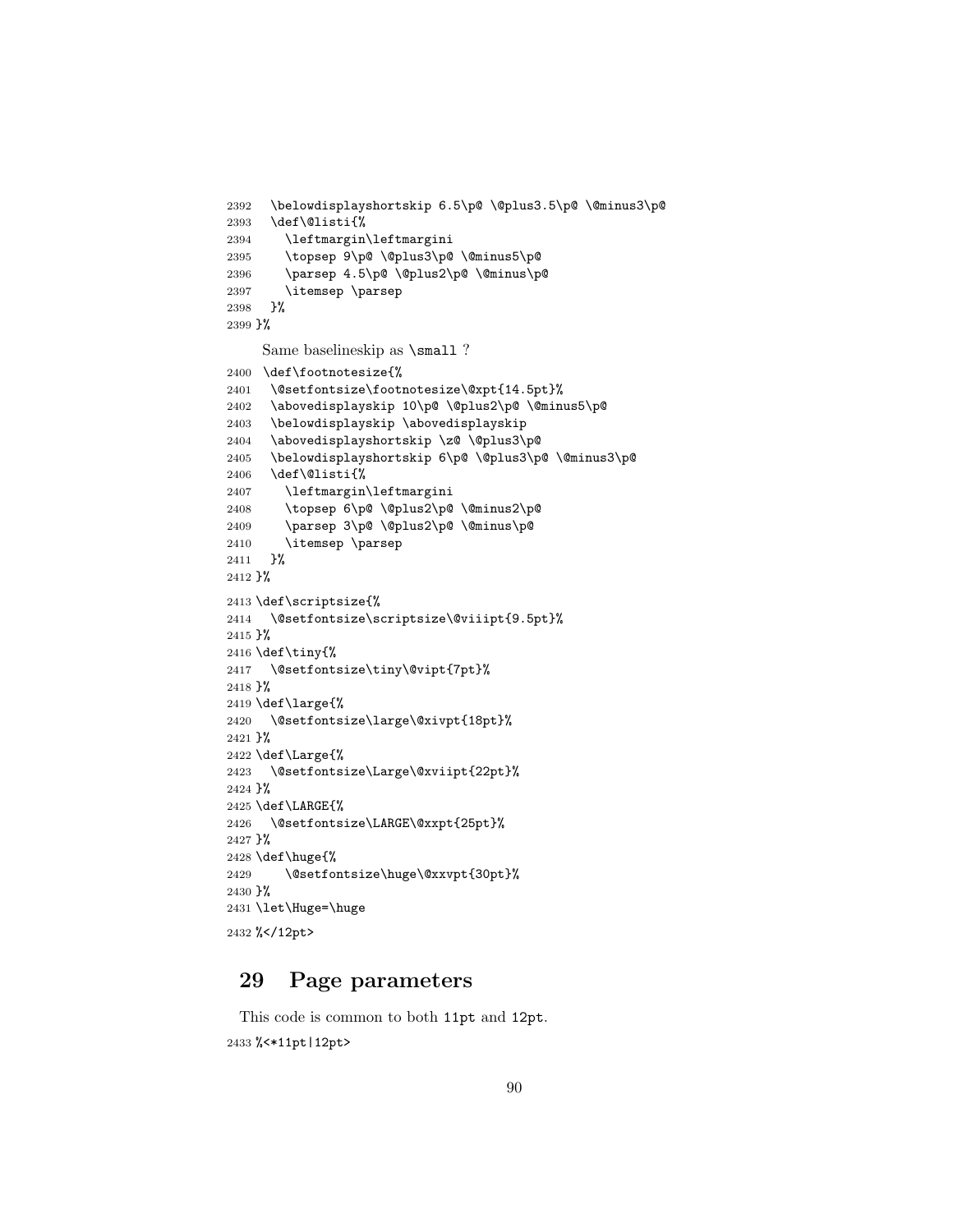```
2435 \twoside@sw{%
2436 \oddsidemargin 0pt
2437 \evensidemargin 0pt
2438 \marginparwidth 60pt
2439 }{%
2440 \oddsidemargin 0pt
2441 \evensidemargin 0pt
2442 \marginparwidth 44pt
2443 }%
2444 }%
2445 \marginparsep 10pt
2446 \topmargin -37pt
2447 \headheight 12pt
2448 \headsep 25pt
2449 \topskip 10pt
2450 \splittopskip\topskip
2451 \footskip 30pt
2452 \textheight=665.5\p@
2453 \appdef\setup@hook{%
2454 \tightenlines@sw{%
2455 \def\baselinestretch{1}%
2456 }{%
2457 \def\baselinestretch{1.5}%
2458 }%
2459 }%
2460 \textwidth 468pt
2461 \columnsep 10pt
2462 \columnseprule 0pt
2463 \footnotesep 1pt
2464 \skip\footins 25.25pt plus 4pt minus 12pt
2465 \def\footnoterule{%
2466 \dimen@\skip\footins\divide\dimen@\f@ur
2467 \kern-\dimen@\hrule width.5in\kern\dimen@
2468 }%
2469 \floatsep 14pt plus 2pt minus 4pt
2470 \textfloatsep 20pt plus 2pt minus 4pt
2471 \intextsep 14pt plus 4pt minus 4pt
2472 \dblfloatsep 14pt plus 2pt minus 4pt
2473 \dbltextfloatsep 20pt plus 2pt minus 4pt
2474 \@fptop 0pt plus 1fil
2475 \@fpsep 10pt plus 2fil
2476 \@fpbot 0pt plus 1fil
```
\appdef\setup@hook{%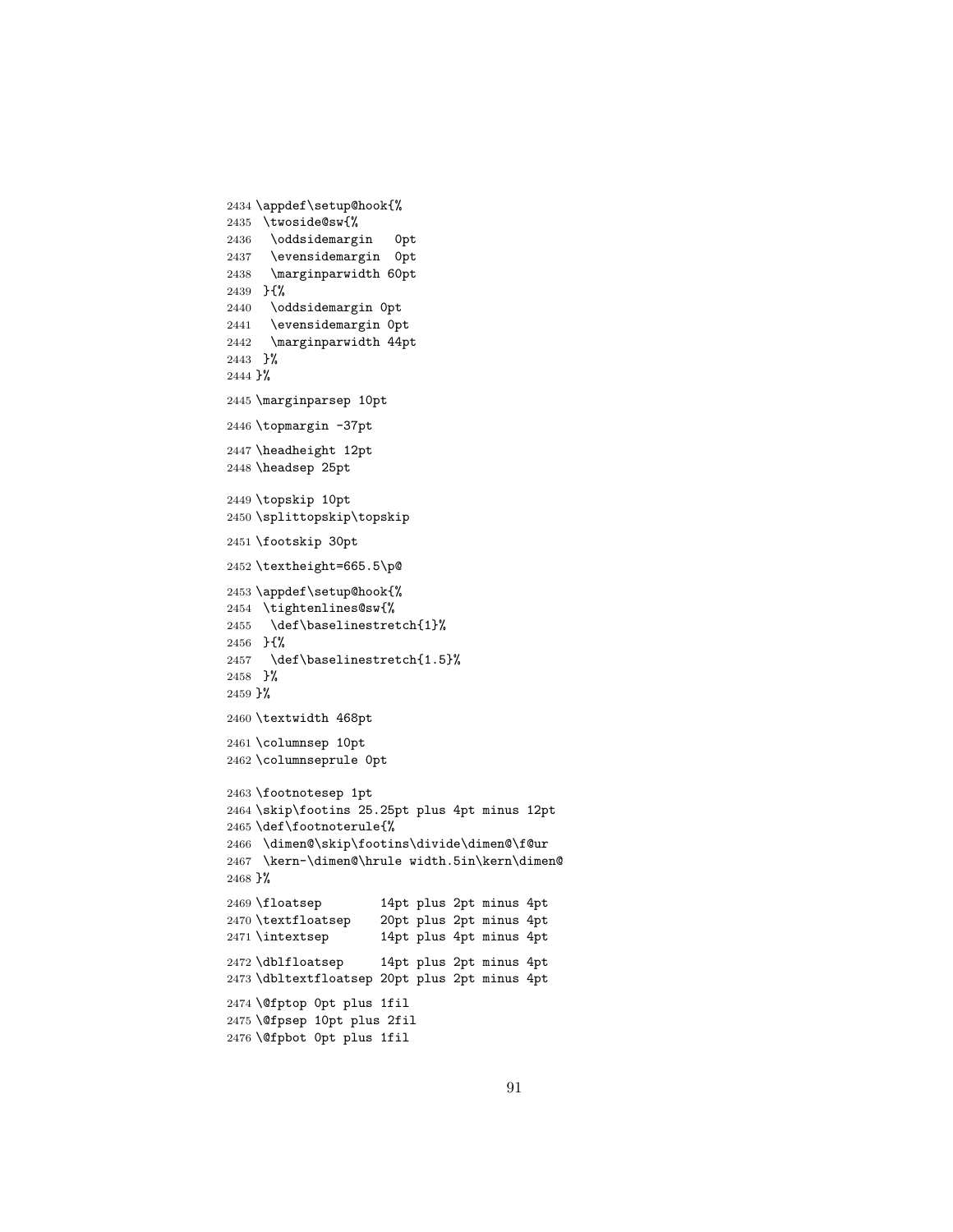```
2477 \@dblfptop 0pt plus 1fil
2478 \@dblfpsep 10pt plus 2fil%
2479 \@dblfpbot 0pt plus 1fil
2480 \marginparpush 7pt
2481 \parskip 0pt plus 1pt
2482 \parindent 15pt
2483 \emergencystretch8\p@
2484 \partopsep 3pt plus 2pt minus 2pt
2485 \leftmargini 30pt
2486 \leftmarginii 26pt
2487 \leftmarginiii 22pt
2488 \leftmarginiv 20pt
2489 \leftmarginv 12pt
2490 \leftmarginvi 12pt
2491 \def\@listI{\leftmargin\leftmargini \parsep 5\p@ plus2.5\p@ minus\p@
2492 \topsep 10\p@ plus4\p@ minus6\p@
2493 \itemsep 5\p@ plus2.5\p@ minus\p@
2494 }%
2495 \labelsep 6pt
2496 \def\@listii{\leftmargin\leftmarginii
2497 \labelwidth\leftmarginii\advance\labelwidth-\labelsep
2498 \topsep 5\p@ plus2.5\p@ minus\p@
2499 \parsep 2.5\p@ plus\p@ minus\p@
2500 \itemsep \parsep
2501 }%
2502 \def\@listiii{\leftmargin\leftmarginiii
2503 \labelwidth\leftmarginiii\advance\labelwidth-\labelsep
2504 \topsep 2.5\p@ plus\p@ minus\p@
2505 \parsep \z@ \partopsep \p@ plus\z@ minus\p@
2506 \itemsep \topsep
2507 }%
2508 \def\@listiv{\leftmargin\leftmarginiv
2509 \labelwidth\leftmarginiv\advance\labelwidth-\labelsep
2510 }%
2511 \def\@listv{\leftmargin\leftmarginv
2512 \labelwidth\leftmarginv\advance\labelwidth-\labelsep
2513 }%
2514 \def\@listvi{\leftmargin\leftmarginvi
2515 \labelwidth\leftmarginvi\advance\labelwidth-\labelsep
2516 }%
2517 %</11pt|12pt>
```
# 30 The aps class extension: the aps module

The file aps.rtx is read in by the revtex4 document class if  $\text{Qsociety}$  has the value aps.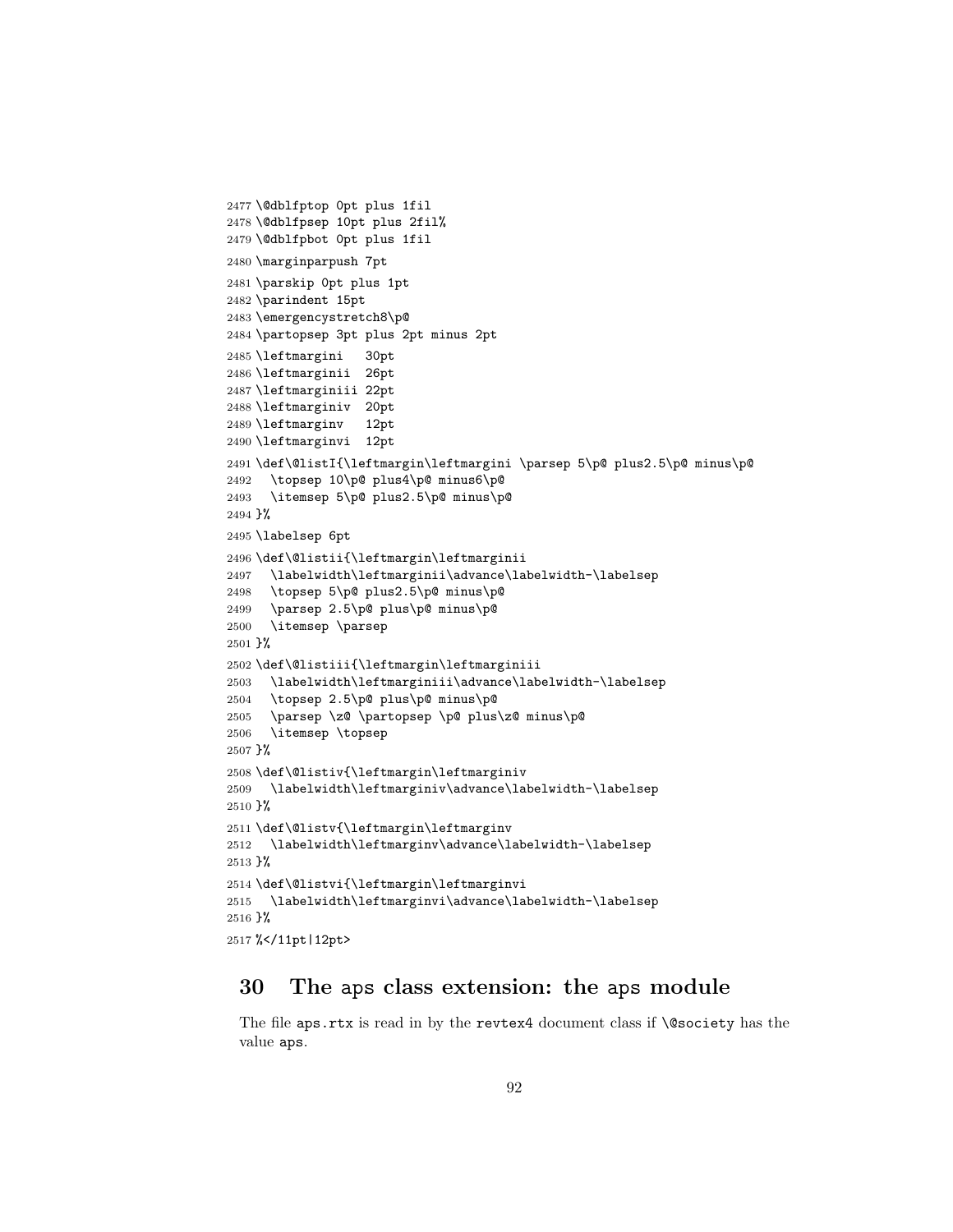Here, code specific to APS journals is separated out from the REVT<sub>F</sub>X document class. (Other societies can customize REVTEX by supplying their own .rtx file.)

This class extension file is a model for a class extension you might write yourself.

First, incorporate a \ProvidesFile command with an optional argument giving the version information, e.g.,

```
% \ProvidesFile{foo}[2001/09/11 v1.1 Docinfo]%
%
```
Within the society substyle, there are two things we must do as well: define the default journal,

```
% \def\@journal@default{pra}%
%
```
And do likewise for the point size:

```
% \def\@pointsize@default{10}%
%
```
We first define some text entities (amounting to journal abbreviations), then some APS-specific initialisations, then code for particular APS journals. In the latter case, the choice is keyed off the macro **\@journal**.

```
2518 %<*aps>
```
## 30.1 Defend Against Forseeable Errors

Protect this file from being read in by anything but REVT<sub>F</sub>X.

```
2519 \ifx\undefined\substyle@ext
2520 \def\@tempa{%
2521 \endinput
2522 \GenericWarning{I must be read in by REVTeX! (Bailing out)}%
2523 }%
2524 \expandafter\else
2525 \def\@tempa{}%
2526 \expandafter\fi\@tempa
2527 \class@info{RevTeX society APS selected}%
     Here are the class options relating to the APS:
2528 \DeclareOption{pra}{\change@journal{pra}}%
2529 \DeclareOption{prb}{\change@journal{prb}}%
2530 \DeclareOption{prc}{\change@journal{prc}}%
2531 \DeclareOption{prd}{\change@journal{prd}}%
2532 \DeclareOption{pre}{\change@journal{pre}}%
2533 \DeclareOption{prl}{\change@journal{prl}}%
2534 \DeclareOption{prstab}{\change@journal{prstab}}%
2535 \DeclareOption{prstper}{\change@journal{prstper}}%
2536 \DeclareOption{rmp}{\change@journal{rmp}}%
```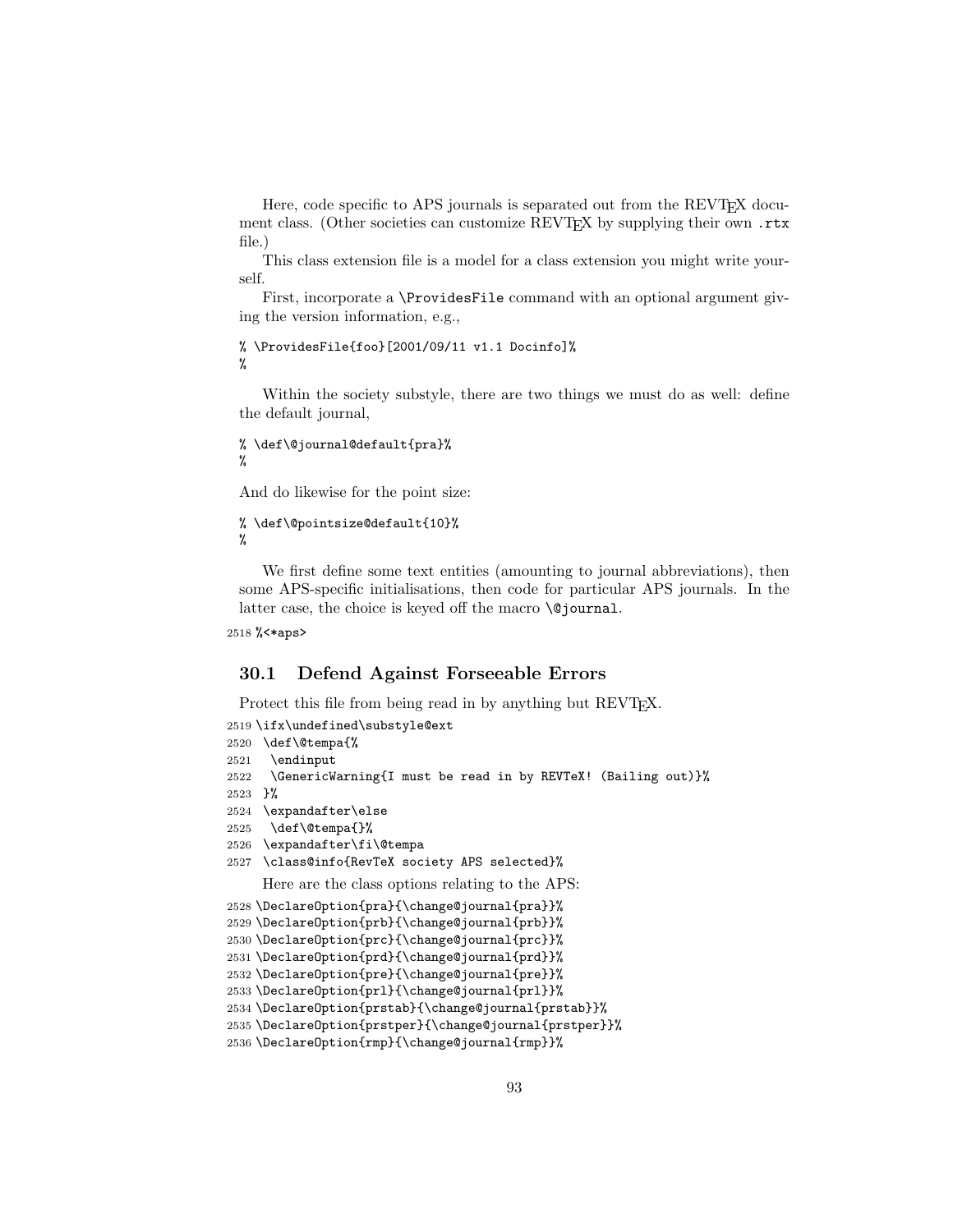# 30.2 Abbreviations

The following macros constitute typing shortcuts for certain journal names.

```
2537 \def\ao{Appl.\ Opt.}%
2538 \def\ap{Appl.\ Phys.}%
2539 \def\apl{Appl.\ Phys.\ Lett.}%
2540 \def\apj{Astrophys.\ J.}%
2541 \def\bell{Bell Syst.\ Tech.\ J.}%
2542 \def\jqe{IEEE J.\ Quantum Electron.}%
2543 \def\assp{IEEE Trans.\ Acoust.\ Speech Signal Process.}%
2544 \def\aprop{IEEE Trans.\ Antennas Propag.}%
2545 \def\mtt{IEEE Trans.\ Microwave Theory Tech.}%
2546 \def\iovs{Invest.\ Ophthalmol.\ Vis.\ Sci.}%
2547 \def\j{\jmath}cp{J.\ Chem.\ Phys.}%
2548 \def\jmo{J.\ Mod.\ Opt.}%
2549 \def\josa{J.\ Opt.\ Soc.\ Am.}%
2550 \def\josaa{J.\ Opt.\ Soc.\ Am.\ A}%
2551 \def\josab{J.\ Opt.\ Soc.\ Am.\ B}%
2552 \def\jpp{J.\ Phys.\ (Paris)}%
2553 \def\nat{Nature (London)}%
2554 \def\oc{Opt.\ Commun.}%
2555 \def\ol{Opt.\ Lett.}%
2556 \def\pl{Phys.\ Lett.}%
2557 \def\pra{Phys.\ Rev.\ A}%
2558 \def\prb{Phys.\ Rev.\ B}%
2559 \def\prc{Phys.\ Rev.\ C}%
2560 \def\prd{Phys.\ Rev.\ D}%
2561 \def\pre{Phys.\ Rev.\ E}%
2562 \def\prl{Phys.\ Rev.\ Lett.}%
2563 \def\rmp{Rev.\ Mod.\ Phys.}%
2564 \def\pspie{Proc.\ Soc.\ Photo-Opt.\ Instrum.\ Eng.}%
2565 \def\sjqe{Sov.\ J.\ Quantum Electron.}%
2566 \def\vr{Vision Res.}%
```
### 30.3 APS Setup

Here we define the default procedures for APS journals. Individual APS journals may override these definitions.

## 30.3.1 Title block

The specifics of the title block. Apply to all APS journals; individual journals may override these settings.

\@fnsymbol The LATEX kernel definition of \@fnsymbol is overridden. The definition in revtex4- 1.dtxfixltx2e.sty serves as a guide to the new way to symbol, working in both textand math modes.

> revtex4-1.dtxfixltx2e.sty duplicates some features of revtex4-1.dtxltxgrid and revtex4-1.dtxltxutil, however, so it may be incompatible with REVT<sub>F</sub>X. In case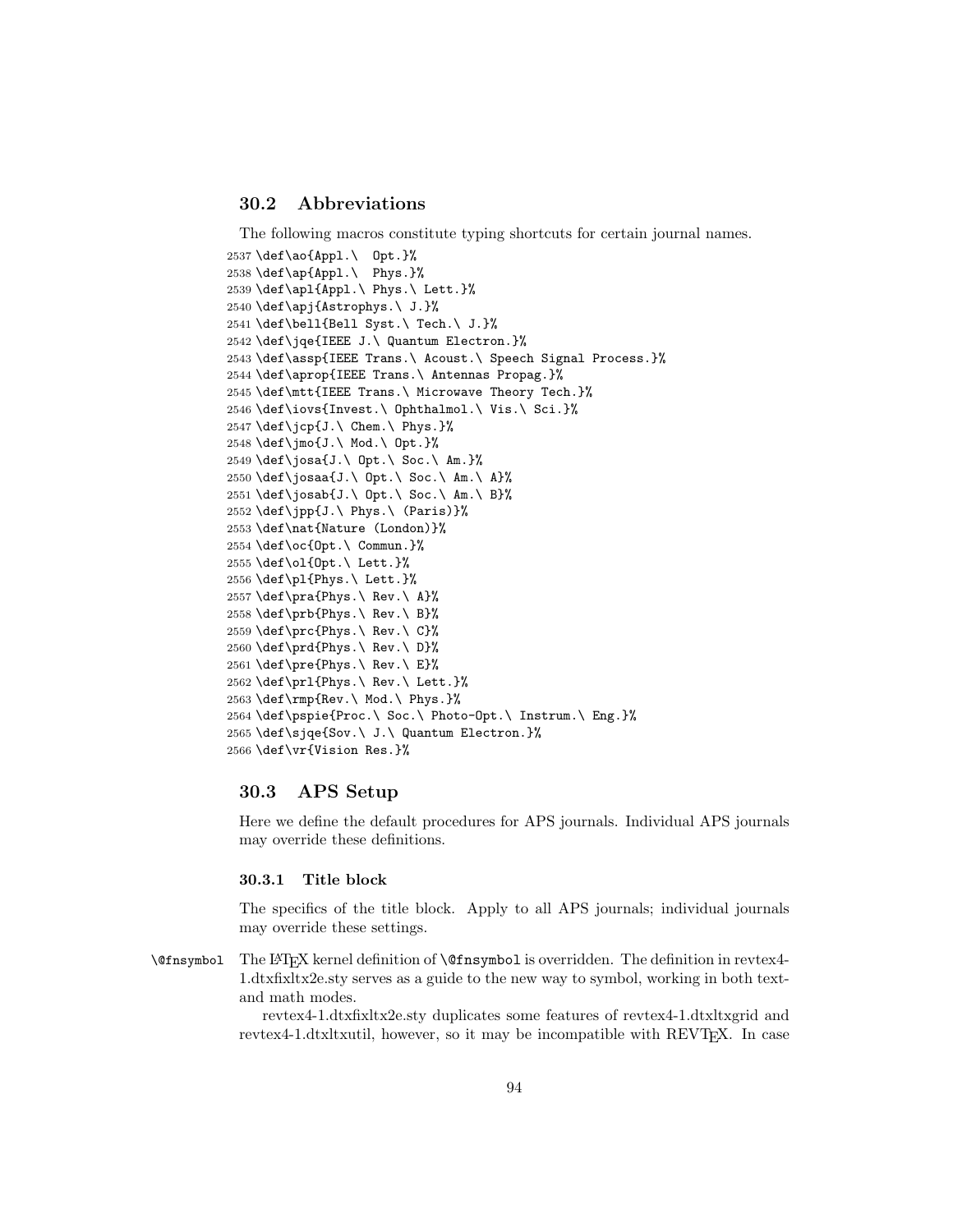it is not loaded, we must provide a meaning for \TextOrMath, which that package makes robust. I believe that it is \@fnsymbol itself that ought to be robustified. eT<sub>E</sub>X further complicates matters; we do not especially accomodate it.

Not! \TextOrMath must be made robust in any case (Bug 530). I return things to follow core  $\text{LipX } 2_{\varepsilon}$  (revtex4-1.dtxlatex.ltx).

\def\@fnsymbol#1{%

|                      | $2001$ (del (sillo ympolwick)                                     |
|----------------------|-------------------------------------------------------------------|
| 2568                 | \ensuremath{%                                                     |
| 2569                 | \ifcase#1\or                                                      |
| 2570                 | $*$ \or                                                           |
| 2571                 | \dagger\or                                                        |
| 2572                 | \ddagger\or                                                       |
| 2573                 | \mathsection\or                                                   |
| 2574                 | \mathparagraph\or                                                 |
| $2575$ %             | $\bigcup$                                                         |
| 2576                 | $**\or$                                                           |
| 2577                 | \dagger\dagger\or                                                 |
| 2578                 | \ddagger\ddagger\else                                             |
| 2579                 | \mathsection\mathsection\or                                       |
| 2580                 | \mathparagraph\mathparagraph\or                                   |
| 2581                 | $***$ \or                                                         |
| 2582                 | \dagger\dagger\dagger\or                                          |
| 2583                 | \ddagger\ddagger\ddagger\else                                     |
| 2584                 | \mathsection\mathsection\mathsection\or                           |
| 2585                 | \mathparagraph\mathparagraph\mathparagraph\or                     |
| $2586~\%$            |                                                                   |
| 2587                 | <i><u><b>Netrerr</b></u></i>                                      |
| 2588                 | ∣ ∖fi                                                             |
| $2589$ $\frac{1}{6}$ |                                                                   |
| $2590$ }%            |                                                                   |
|                      | 2591 \appdef\document@inithook{%                                  |
|                      | 2592 \@ifxundefined\TextOrMath{%                                  |
| 2593                 | \DeclareRobustCommand\TextOrMath{\@ifmmode{\false@sw}{\true@sw}}% |
|                      | 2594 HH%                                                          |
| $2595$ }%            |                                                                   |
|                      | 2596 \let\thefootnote@latex\thefootnote                           |

We assign the default titlepage style for APS; a journal or document instance may override by invoking one of the other  $\c{close}$ ... procedures defined in REVTEX. \clo@groupedaddress

## \titlepage

 \renewenvironment{titlepage}{% \let\wastwocol@sw\twocolumn@sw \onecolumngrid \newpage \thispagestyle{titlepage}% \c@page\z@ A comment: "article.cls sets this to one not zero?"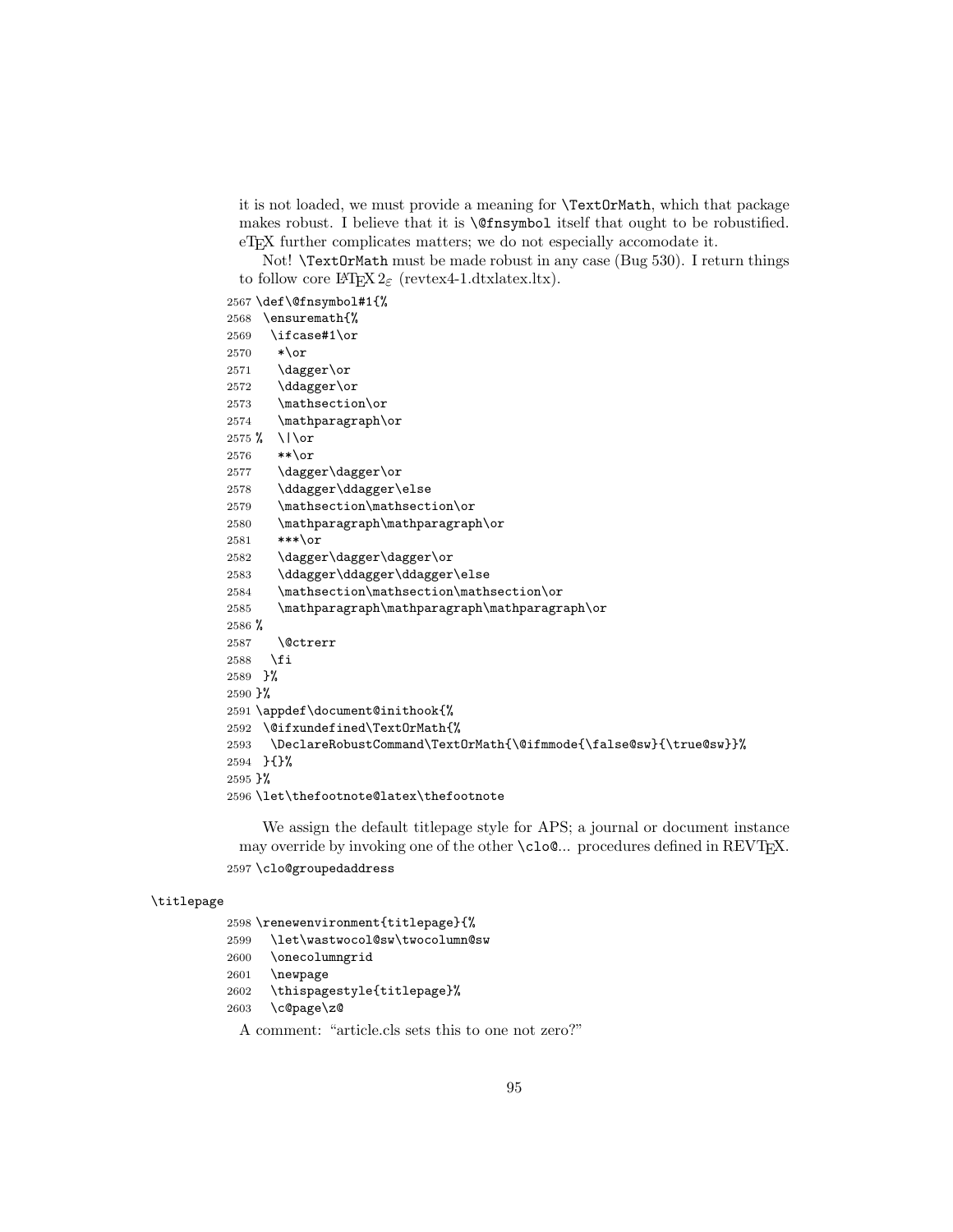```
2604 }{%
                             2605 \wastwocol@sw{\twocolumngrid}{\newpage}%
                             2606 }%
\frontmatter@abstractheading APS Journals all set the abstract head the same way, with no head. However,
                              if the user has specified the preprint class option, then the abstract will have a
                              head.
                             2607 \def\frontmatter@abstractheading{%
                             2608 \preprintsty@sw{%
                             2609 \begingroup
                             2610 \centering\large
                             2611 \abstractname
                             2612 \par
                             2613 \endgroup
                             2614 }{}%
                             2615 }%
 \frontmatter@abstractwidth All APS journals set the abstract to the same width.
                             2616 \def\frontmatter@abstractwidth{400\p@}%
   \frontmatter@abstractfont All APS journals set the abstract body the same way.
                             2617 \def\frontmatter@abstractfont{%
                             2618 \small
                             2619 \parindent1em\relax
                             2620 \adjust@abstractwidth
                             2621 }%
                             2622 \def\adjust@abstractwidth{%
                             2623 \dimen@\textwidth\advance\dimen@-\frontmatter@abstractwidth
                             2624 \divide\dimen@\tw@
                             2625 \galley@sw{%
                             2626 \advance\rightskip\tw@\dimen@
                             2627 }{%
                             2628 \advance\leftskip\dimen@
                             2629 \advance\rightskip\dimen@
                             2630 }%
                             2631 \@totalleftmargin\leftskip
                             2632 }%
                                  All APS journal preprints use separate titlepage and full-width abstract.
                                  In effect, we establish a society default value for \preprintsty@sw, and for
                              \titlepage@sw.
                             2633 \@booleanfalse\preprintsty@sw
                             2634 \@booleantrue\titlepage@sw
                                  We choose the page style for all APS journals. The journal may override by
                              inserting its own code in \setup@hook. Users wishing to customize their docu-
                              ments will be able to invoke a \pagestyle command anywhere in the preamble;
```
it will override the assignments here.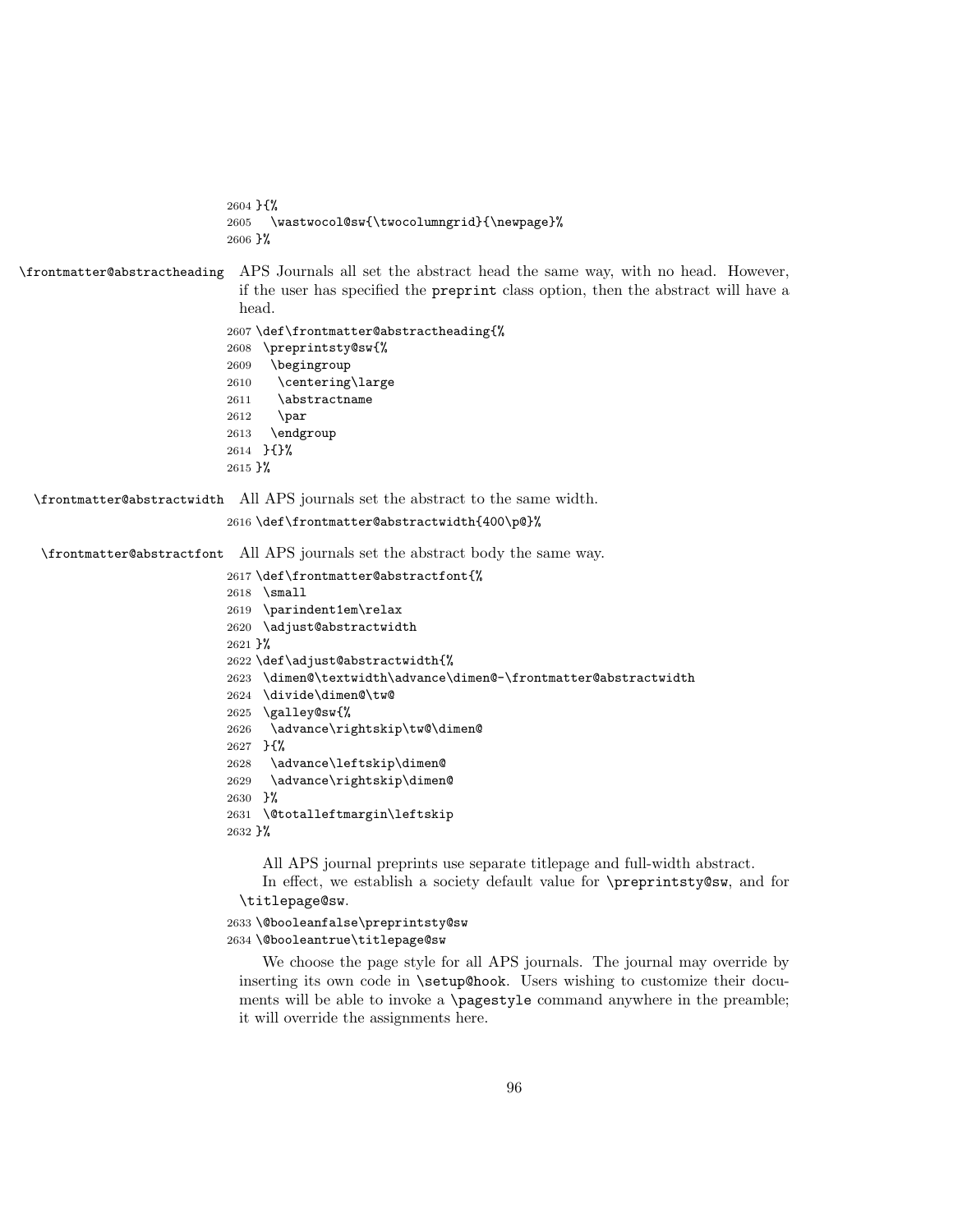Here is the big switch for APS preprints. Note that \preprintsty@swis also consulted in various procedures, but we assume its value does not change after \setup@hook time.

```
2635 \appdef\setup@hook{%
2636 \preprintsty@sw{%
2637 \ps@preprint
2638 \def\frontmatter@abstractwidth{\textwidth}%
2639 \def\frontmatter@affiliationfont{\it}%
2640 \let\section\section@preprintsty
```
The following line of code had been commented out at this point.

```
% \let\@hangfrom@section\@hangfrom@section@preprintsty
 %
2641 \let\subsection\subsection@preprintsty
2642 \let\subsubsection\subsubsection@preprintsty
2643 }{%
2644 \ps@article
2645 }%
2646 }%
```
\frontmatter@authorformat All APS journals set the author list the same. The leading is 11.5 points, and there is 11.5 points of extra space above the first author line (which amounts to the same thing as 11.5 points extra below the title) for a total of 23 points base-to-base.

```
2647 \def\frontmatter@authorformat{%
2648 \skip@\@flushglue
2649 \@flushglue\z@ plus.3\hsize\relax
2650 \centering
2651 \advance\baselineskip\p@
2652 \parskip11.5\p@\relax
2653 \@flushglue\skip@
```
The following line of code had been commented out at this point.

```
%\preprintsty@sw{}{%
% \addvspace{0\p@}%
%}%
%
```
2654 }%

\frontmatter@above@affilgroup The default amount of space above affiliation. APS Journals have 24 points b-b above an affiliation group.

### 2655 \def\frontmatter@above@affilgroup{%

The following line of code had been commented out at this point.

%\preprintsty@sw{}{% % \addvspace{11\p@}% %}% %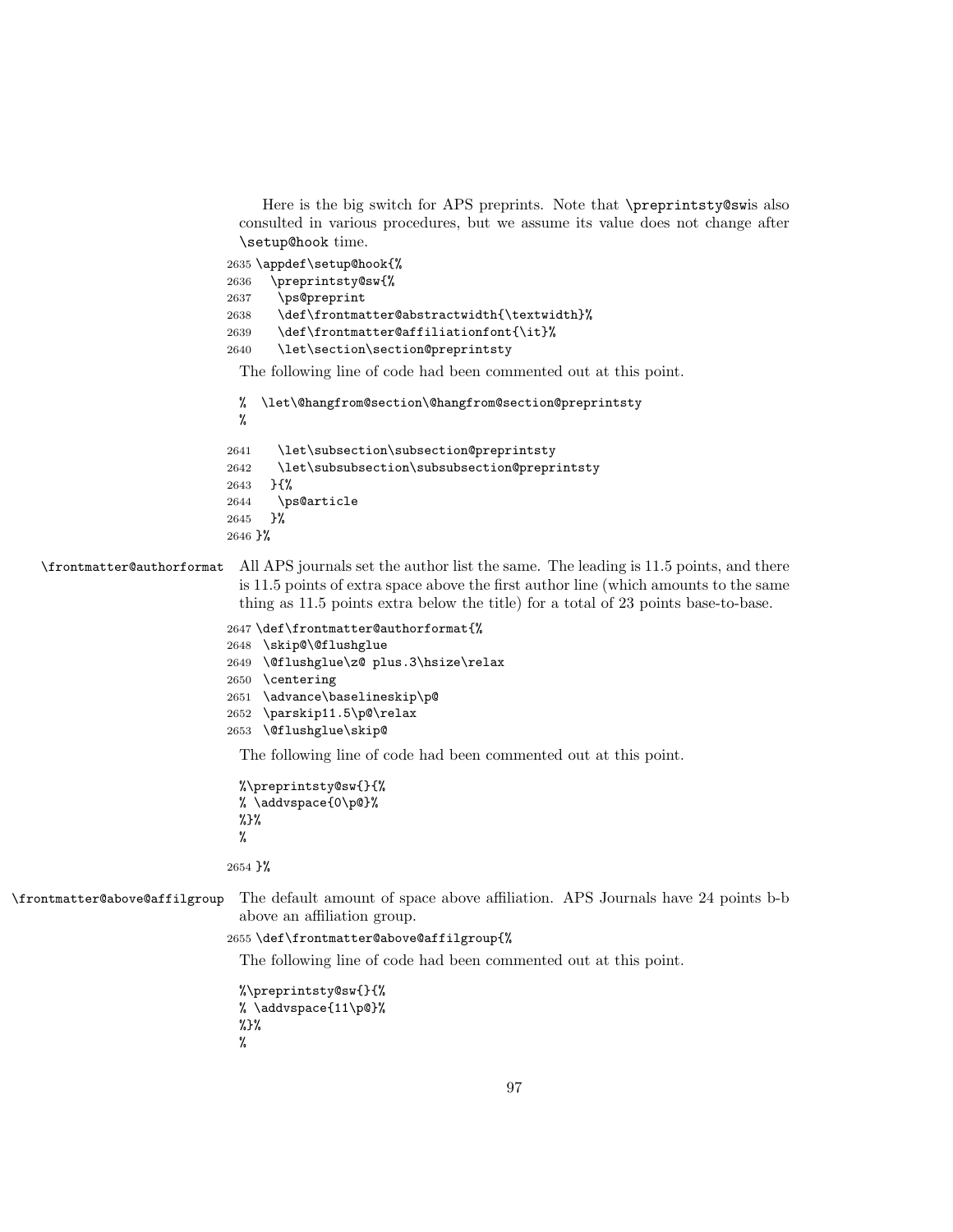}%

natter@above@affiliation@script between author group down to common affiliation.

```
2657 \def\frontmatter@above@affiliation@script{%
                                2658 \skip@\@flushglue
                                2659 \@flushglue\z@ plus.3\hsize\relax
                                2660 \centering
                                2661 \@flushglue\skip@
                                2662 \addvspace{3.5\p@}%
                                2663 }%
                                2664 \def\frontmatter@above@affiliation{%
                                2665 \preprintsty@sw{}{%
                                  The following line of code had been commented out at this point.
                                  % \addvspace{12\p@}%
                                  %
                                2666 }%
                                2667 }%
  \frontmatter@affiliationfont All APS journals set the affiliation the same.
                                2668 \def\frontmatter@affiliationfont{%
                                2669 \small\it
                                2670 }%
\frac{1}{2} frontmatter@collaboration@above PRL: 1.5 points extra: 13 points base-to-base above.
                                2671 \def\frontmatter@collaboration@above{%
                                2672 \preprintsty@sw{%
                                2673 }{%
                                2674 \parskip1.5\p@\relax
                                2675 }%
                                2676 }%
             \frontmatter@setup All APS journals set the title page using the same font and size. However, justifi-
                                  cation varies for the title block elements, so we assert none here.
```
\frontmatter@above@affiliation The default amount of space above affiliation. APS Journals have no extra space

 \normalfont }% \frontmatter@title@above \frontmatter@title@format \frontmatter@title@below 2680 \def\frontmatter@title@above{\addvspace{6\p@}}% All APS journals set the article title the same. Note: Spacing from title to author is 23 points base-to-base. \def\frontmatter@title@format{\large\bfseries\centering\parskip\z@skip}% \def\frontmatter@title@below{}% \frontmatter@makefnmark All APS journals share this procedure for setting the titlepage footnote text. \def\@author@parskip{3\p@}% \def\frontmatter@makefnmark{%

\def\frontmatter@setup{%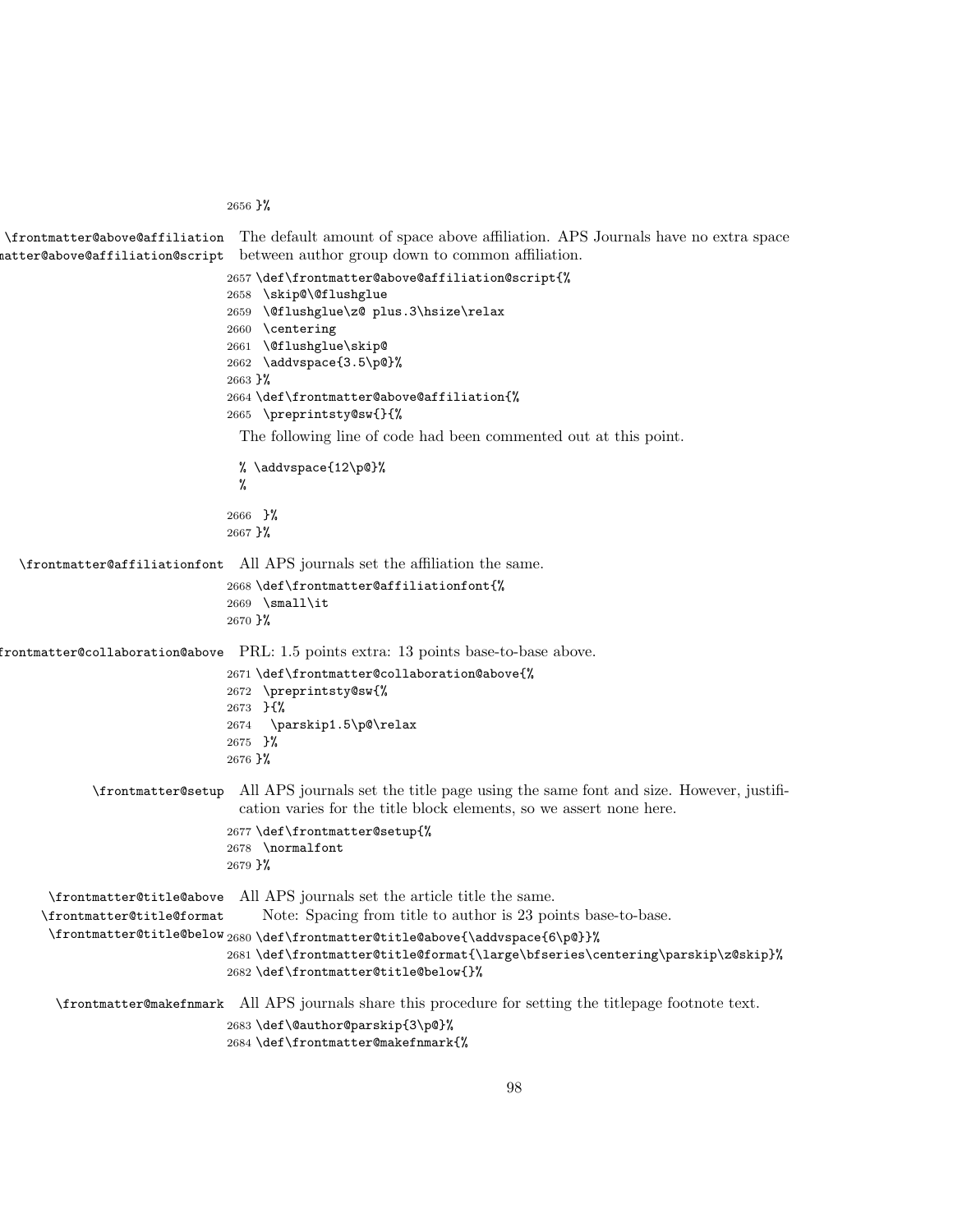```
2685 \@textsuperscript{%
2686 \normalfont\@thefnmark
2687 }%
2688 }%
2689 \def\frontmatter@authorbelow{%
2690 \addvspace{3\p@}%
2691 }%
```
\frontmatter@RRAP@format All APS journals use the same format for the "Received, Revised, etc." block on the title page.

Change note: 11.5 points b-b from author/affiliation down to date.

```
2692 \def\frontmatter@RRAP@format{%
```
- \small
- \centering

The following line of code had been commented out at this point.

```
% \preprintsty@sw{}{\parskip.5ex\relax}%
 %
2695 \everypar{\hbox\bgroup(\@gobble@leavemode@uppercase}%
2696 \def\par{\@ifvmode{}{\unskip)\egroup\@@par}}%
2697 }%
2698 \def\punct@RRAP{;\egroup\ \hbox\bgroup}%
2699 \def\@gobble@leavemode@uppercase#1#2{\expandafter\MakeTextUppercase}%
```
#### \frontmatter@PACS@format

|           | 2700 \def \frontmatter@PACS@format{% |
|-----------|--------------------------------------|
| 2701      | \addvspace{11\p@}%                   |
| 2702      | <i><u><b>\footnotesize</b></u></i>   |
| 2703      | \adjust@abstractwidth                |
| 2704      | \parindent\z@                        |
| 2705      | \parskip\z@skip                      |
| 2706      | \samepage                            |
| $2707$ }% |                                      |

#### \frontmatter@keys@format

\def\frontmatter@keys@format{%

- \footnotesize
- 2710 \adjust@abstractwidth
- \parindent\z@
- \samepage
- }%
- \ps@titlepage Title page style. Currently empty except for preprint header, which consists of all the \preprint arguments, stacked flush right at the right margin.

\def\ps@titlepage{%

- 2715 \def\@oddhead{%
- \hfill
- \preprint@sw{%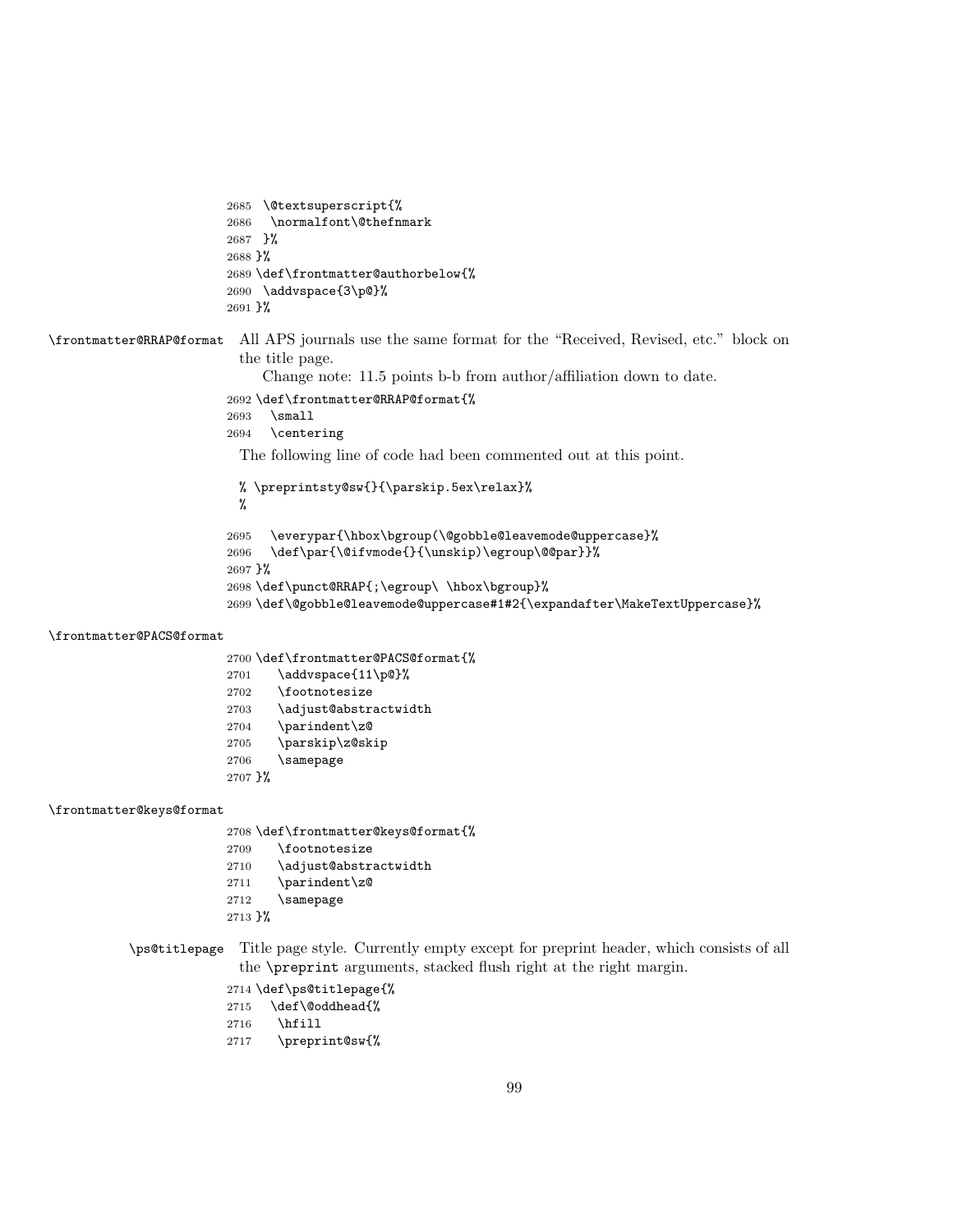```
2718 \expandafter\produce@preprints\expandafter{\@preprint}%
2719 }{}%<br>2720 }%
27202721 \let\@evenhead\@oddhead
2722 \def\@oddfoot{%
2723 \hb@xt@\z@{\byrevtex\hss}%
2724 \hfil
2725 \preprintsty@sw{\thepage}{}%
2726 \quad\checkindate
2727 \hfil
2728 }%
2729 \let\@evenfoot\@oddfoot
2730 }%
2731 \def\byrevtex{\byrevtex@sw{Typeset by REV\TeX}{}}%
```
### \produce@preprints

|                      | 2732 \def\produce@preprints#1{%                  |
|----------------------|--------------------------------------------------|
| 2733                 | $\forall$ rtop to $\angle$ z@{%                  |
|                      | 2734 \def\baselinestretch{1}%                    |
|                      | $2735$ \small                                    |
|                      | 2736 \let\preprint\preprint@count                |
|                      | $2737 \ \text{count@}\z0$                        |
| 2738                 | #1%                                              |
|                      | 2739 \@ifnum{\count@>\tw@}{%                     |
| 2740                 | \hbox{%                                          |
| 2741                 | \let\preprint\preprint@hlist                     |
| 2742                 | #1%                                              |
| 2743                 | \setbox\z@\lastbox                               |
| 2744                 | }%                                               |
|                      | $2745$ } {%                                      |
| 2746                 | \let\preprint\preprint@cr                        |
| 2747                 | \halign{\hfil##\cr#1\crcr}%                      |
| 2748                 | \par                                             |
|                      | $2749$ \vss                                      |
|                      | $2750$ $\frac{1}{6}$                             |
| $2751$ $\frac{1}{6}$ |                                                  |
| $2752 \frac{1}{6}$   |                                                  |
|                      | 2753 \def\preprint@cr#1{#1\cr}%                  |
|                      | 2754 \def\preprint@count#1{\advance\count@\@ne}% |
|                      | 2755 \def\preprint@hlist#1{#1\hbox{, }}%         |

## 30.3.2 Stacked Heads

All APS journals put a period (.), followed by quad space, after the section number. Also, no hanging section number.

```
2756 \def\@seccntformat#1{\csname the#1\endcsname.\quad}%
2757 \def\@hang@from#1#2#3{#1#2#3}%
```
Note that in the following, we wish to set the section head uppercase, so we use David Carlisle's \MakeTextUppercase. However, because this procedure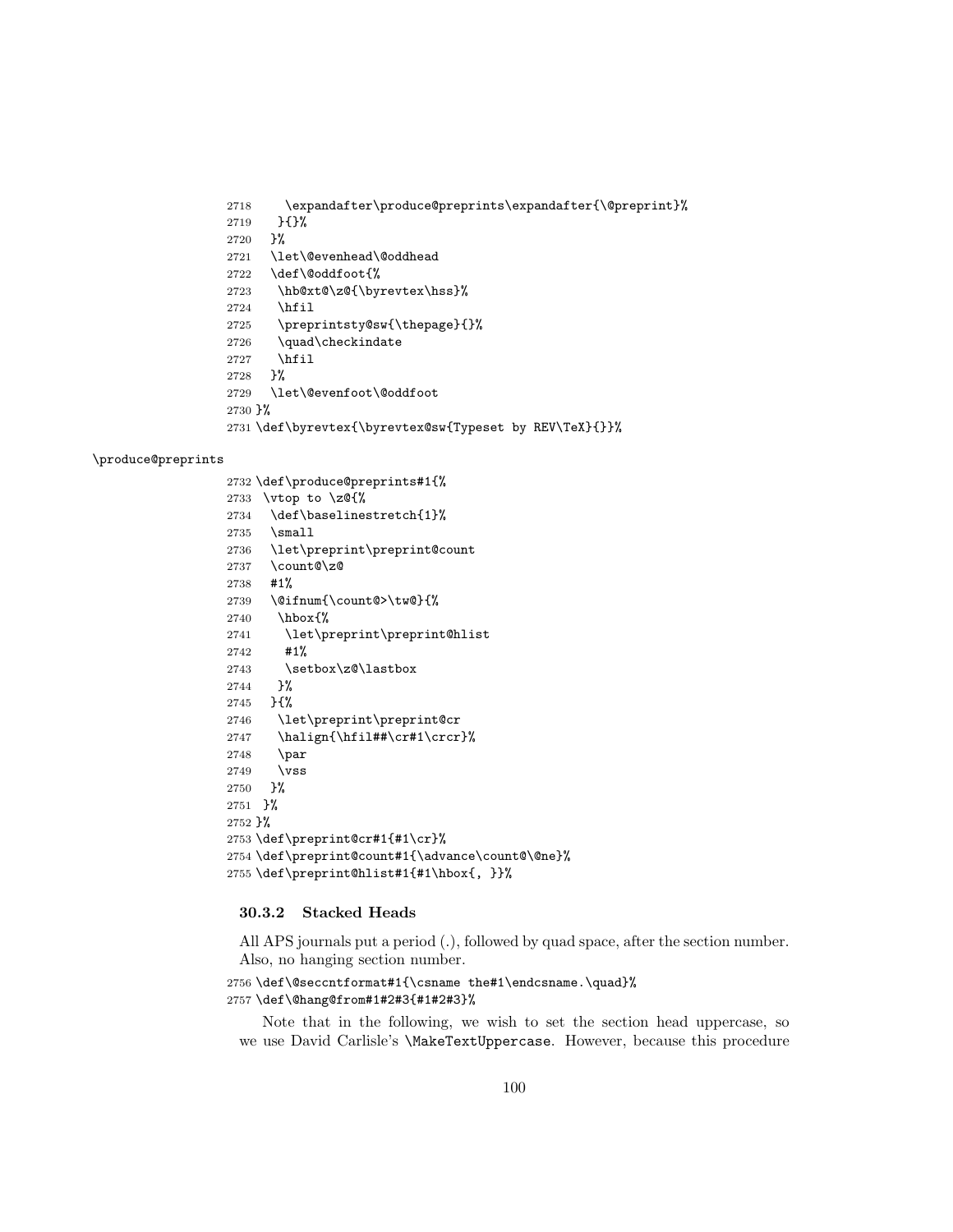effectively parses its argument (looking for things to not translate), it has to be invoked in such a way that the argument of the \section command is passed to it as its own argument.

To accomplish this, we use the \@hangfrom@ hook, which was developed for this purpose.

```
2758 \def\section{%
2759 \@startsection
2760 {section}%
2761 {1}%
2762 \{ \zeta \}2763 {0.8cm \@plus1ex \@minus .2ex}%
2764 {0.5cm}%
2765 {%
2766 \normalfont\small\bfseries
2767 \centering
2768 }%
2769 }%
2770 \def\@hangfrom@section#1#2#3{\@hangfrom{#1#2}\MakeTextUppercase{#3}}%
2771 \def\@hangfroms@section#1#2{#1\MakeTextUppercase{#2}}%
2772 \def\subsection{%
2773 \@startsection
2774 {subsection}%
2775 {2}%
2776 {\z@}%
2777 {.8cm \@plus1ex \@minus .2ex}%
2778 {.5cm}%
2779 {%
2780 \normalfont\small\bfseries
2781 \centering
2782 }%
2783 }%
2784 \def\subsubsection{%
2785 \@startsection
2786 {subsubsection}%
2787 {3}%
2788 {\z@}%
2789 {.8cm \@plus1ex \@minus .2ex}%
2790 {.5cm}%
2791 {%
2792 \normalfont\small\itshape
2793 \centering
2794 }%
2795 }%
```
# 30.3.3 Runin Heads

 \def\paragraph{% \@startsection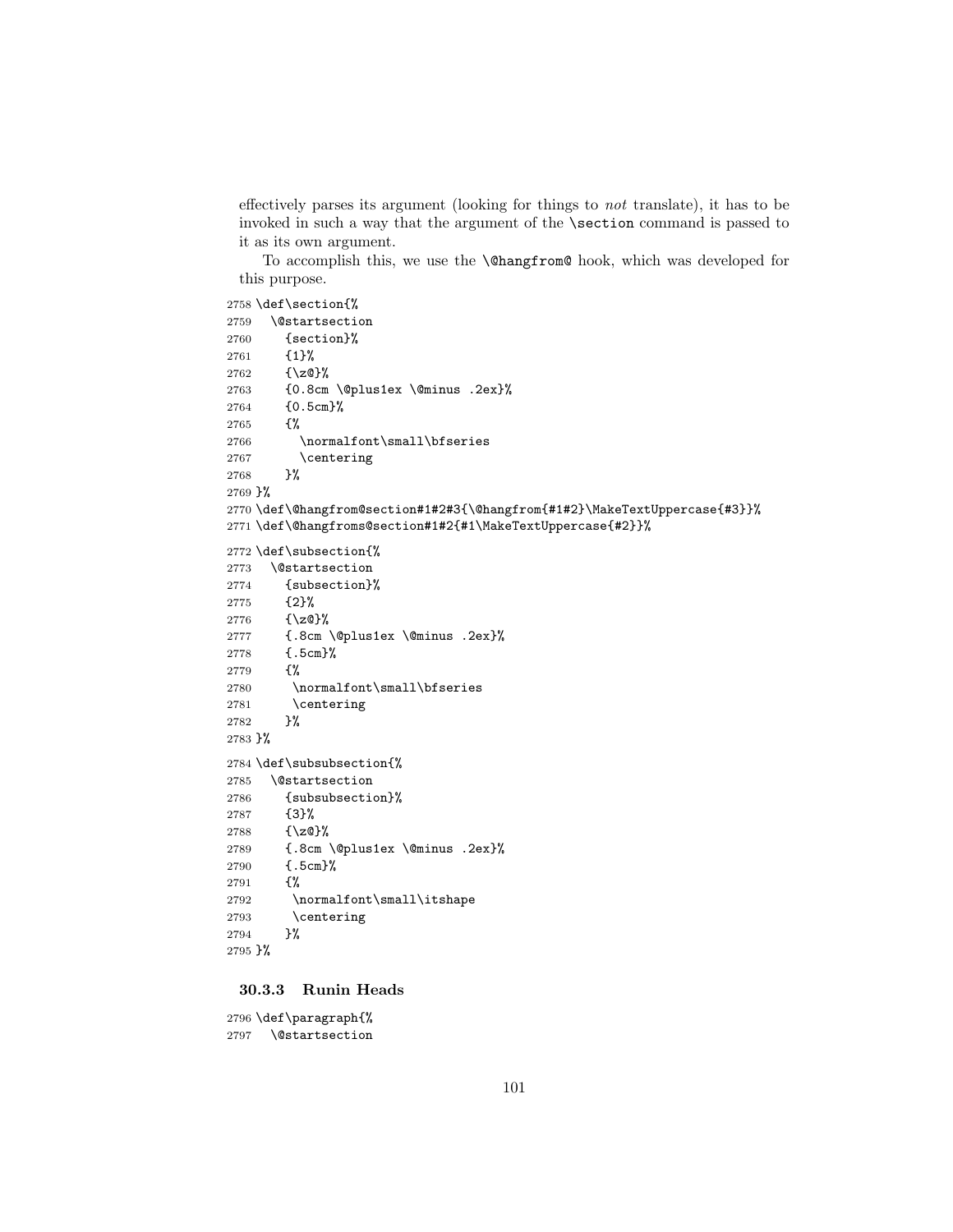```
2798 {paragraph}%
2799 {4}%
2800 {\parindent}%
2801 {\z@}%
2802 {-1em}%
2803 {\normalfont\normalsize\itshape}%
2804 }%
2805 \def\subparagraph{%
2806 \@startsection
2807 {subparagraph}%
2808 {5}%
2809 {\parindent}%
2810 {3.25ex \@plus1ex \@minus .2ex}%
2811 {-1em}%
2812 {\normalfont\normalsize\bfseries}%
2813 }%
```
\section@preprintsty Here are the formatting procedures specific to the preprint style; the only difference \subsection@preprintsty is that the heads are flush left instead of centered.

```
\verb|\subselection@preprintsy|2814 \def\section@preprintsy{%
```

```
2815 \@startsection
2816 {section}%
2817 {1}%
2818 {\z@}%
2819 {0.8cm \@plus1ex \@minus .2ex}%
2820 {0.5cm}%
2821 {%
2822 \normalfont\small\bfseries
2823 % \centering
2824 }%
2825 }%
2826 %\def\@hangfrom@section@preprintsty#1#2#3{\@hangfrom{#1#2}\MakeTextUppercase{#3}}%
2827 \def\subsection@preprintsty{%
2828 \@startsection
2829 {subsection}%
2830 {2}%
2831 {\z@}%
2832 {.8cm \@plus1ex \@minus .2ex}%
2833 {.5cm}%
2834 {%
2835 \normalfont\small\bfseries
2836 % \centering
2837 }%
2838 }%
2839 \def\subsubsection@preprintsty{%
2840 \@startsection
2841 {subsubsection}%
2842 {3}%
2843 {\z@}%
```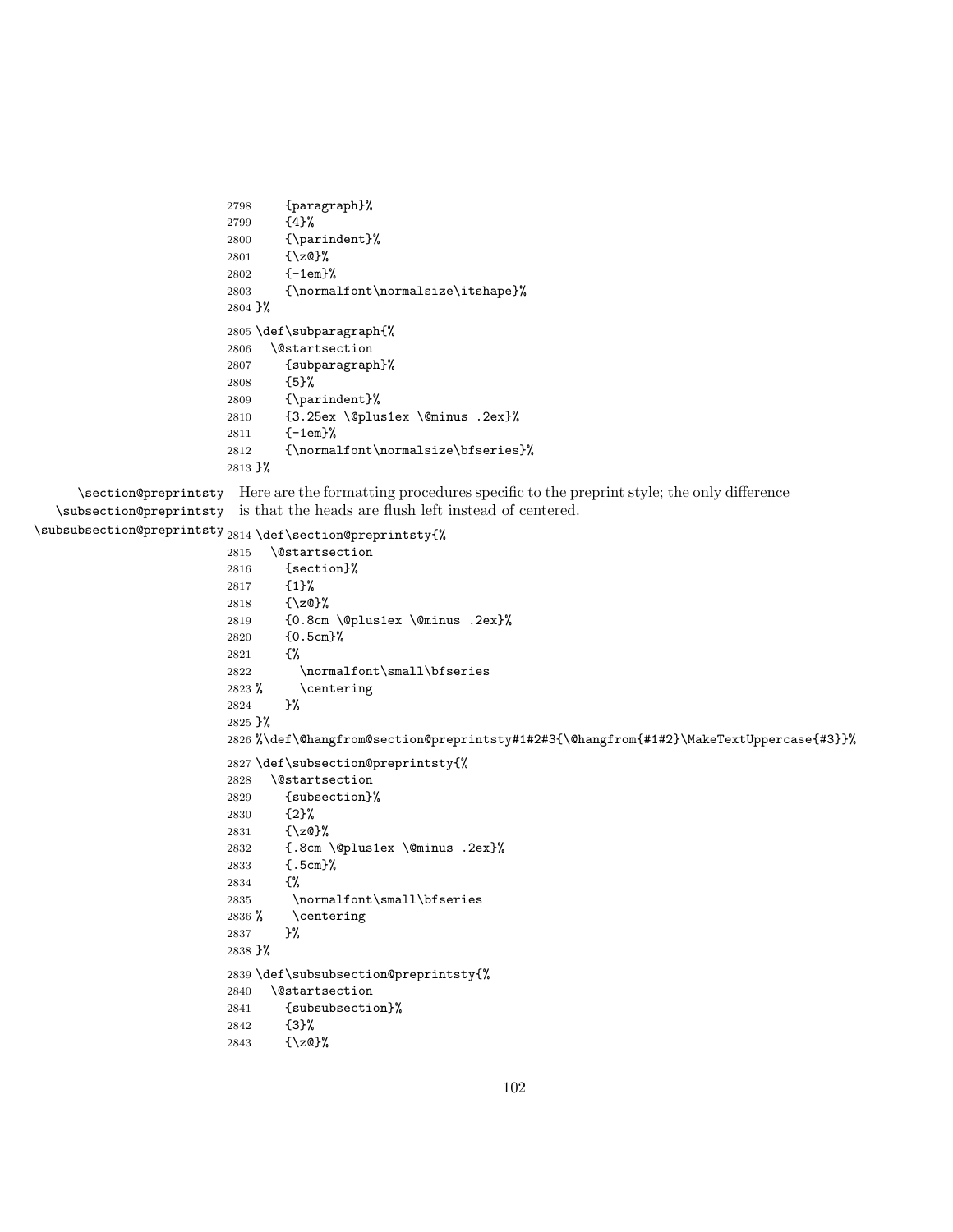```
2844 {.8cm \@plus1ex \@minus .2ex}%
2845 {.5cm}%
2846 {%
2847 \normalfont\small\itshape
2848 % \centering
2849 }%
2850 }%
```
By default, APS journals set titlepage notes as footnotes.

```
\let\frontmatter@footnote@produce\frontmatter@footnote@produce@footnote
%
```
### 30.3.4 Table of Contents

The toc will itself make an entry in the toc, but we temporarily turn off toc formatting for the duration.

```
2851 \def\@pnumwidth{1.55em}%
2852 \def\@tocrmarg {2.55em}%
2853 \def\@dotsep{2}%
2854 \def\ltxu@dotsep{4.5pt}%
2855 \setcounter{tocdepth}{3}%
2856 \def\tableofcontents{%
2857 \addtocontents{toc}{\string\tocdepth@munge}%
2858 \print@toc{toc}%
2859 \addtocontents{toc}{\string\tocdepth@restore}%
2860 }%
2861 \def\tocdepth@munge{%
2862 \let\l@section@saved\l@section
2863 \let\l@section\@gobble@tw@
2864 }%
2865 \def\@gobble@tw@#1#2{}%
2866 \def\tocdepth@restore{%
2867 \let\l@section\l@section@saved
2868 }%
     The following definition of \l@part is a variant on the definition of \l@@sections
 in ltxutil.dtx.
2869 \def\l@part#1#2{\addpenalty{\@secpenalty}%
2870 \begingroup
2871 \set@tocdim@pagenum\@tempboxa{#2}%
2872 % \@tempdima 3em %
2873 \parindent \z@
2874 \rightskip\tocleft@pagenum plus 1fil\relax
2875 \skip@\parfillskip\parfillskip\z@
2876 \addvspace{2.25em plus\p@}%
2877 \large \bf %
2878 \leavevmode\ignorespaces#1\unskip\nobreak\hskip\skip@
2879 \hb@xt@\rightskip{\hfil\unhbox\@tempboxa}\hskip-\rightskip\hskip\z@skip
```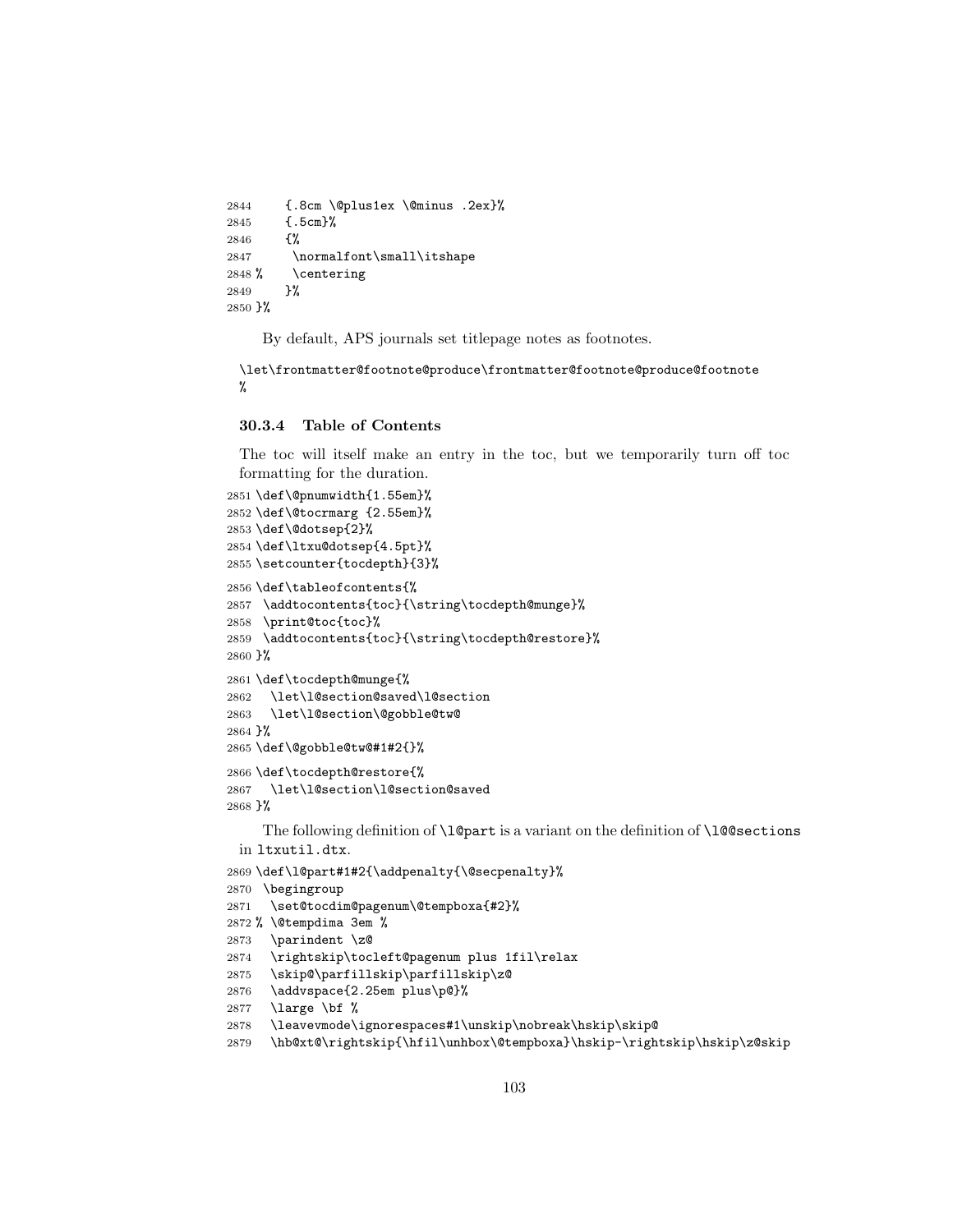```
2880 \par
2881 \nobreak %
2882 \endgroup
2883 }%
```
\l@section Determine which TOC elements are automatically indented.

We set the TOC to the standard of RMP. If APS has its own specification, we will code it, and RMP must override.

```
2884 \def\tocleft@{\z@}%
2885 \def\tocdim@min{5\p@}%
2886 \def\l@section{%
2887 \l@@sections{}{section}% Implicit #3#4
2888 }%
2889 \def\l@f@section{%
2890 \addpenalty{\@secpenalty}%
2891 \addvspace{1.0em plus\p@}%
2892 %\bf
2893 }%
2894 \def\l@subsection{%
2895 \l@@sections{section}{subsection}% Implicit #3#4
2896 }%
2897 \def\l@subsubsection{%
2898 \l@@sections{subsection}{subsubsection}% Implicit #3#4
2899 }%
2900 \def\l@paragraph#1#2{}%
2901 \def\l@subparagraph#1#2{}%
```
Activate the auto TOC processing.

```
2902 \let\toc@pre\toc@pre@auto
2903 \let\toc@post\toc@post@auto
```
## 30.3.5 Default column bottom

All APS journal styles have flush bottoms. \@booleanfalse\raggedcolumn@sw

## 30.3.6 Table alignment style

\tableft@skip@float All APS publications have the same table specification: Scotch rules above and \tabmid@skip@float below, centered in column.

```
\tabright@skip@float<sub>2905</sub>\def\tableft@skip@float{\z@ plus\hsize}%
\array@row@pre@float
2906 \def\tabmid@skip@float{\@flushglue}%
\array@row@pst@float
2907 \def\tabright@skip@float{\z@ plus\hsize}%
                     2908 \def\array@row@pre@float{\hline\hline\noalign{\vskip\doublerulesep}}%
                     2909 \def\array@row@pst@float{\noalign{\vskip\doublerulesep}\hline\hline}%
```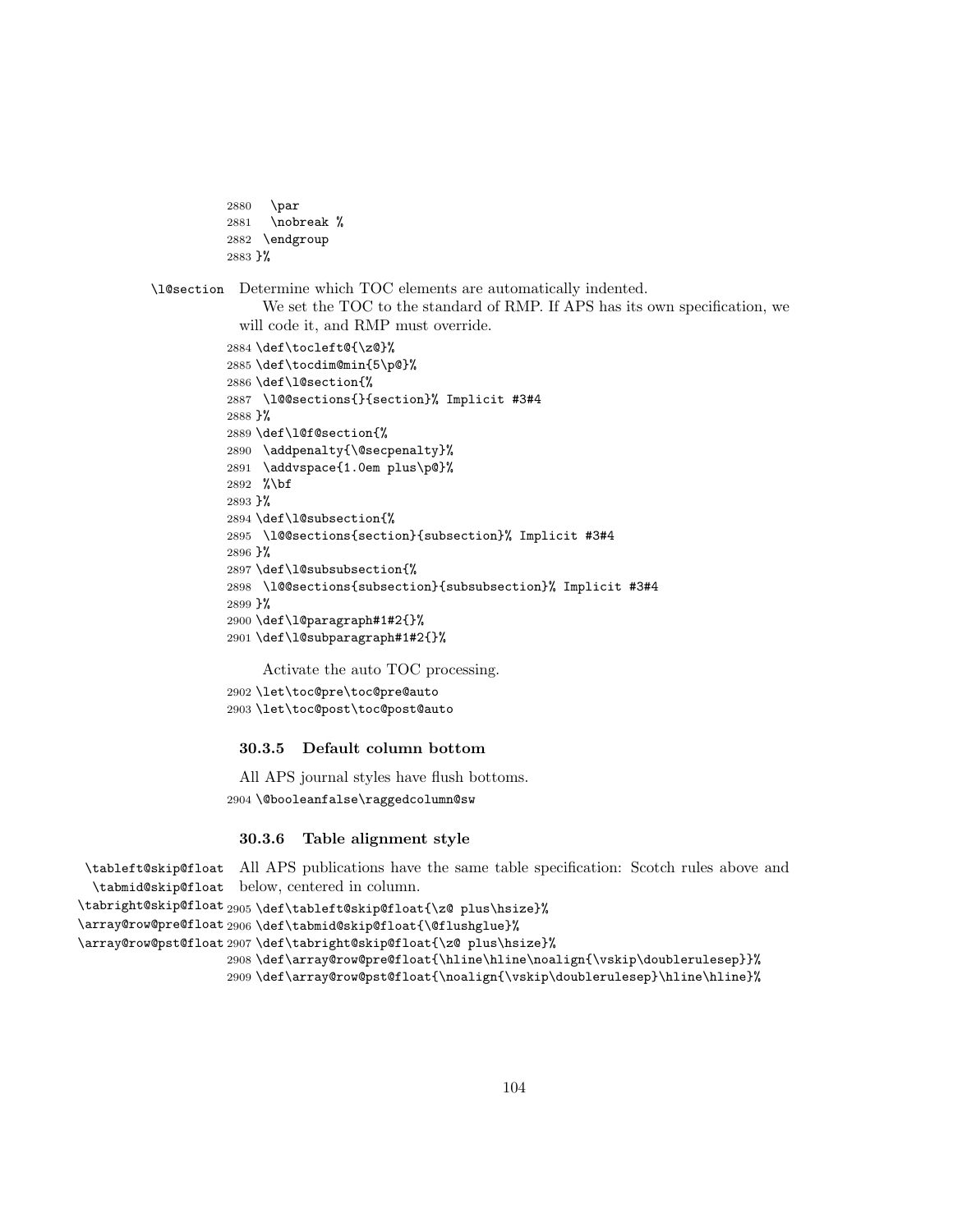## 30.3.7 Footnote formatting

We customize the formatting of footnotes for all APS journals.

#### \@makefntext

```
2910 \long\def\@makefntext#1{%
2911 \def\baselinestretch{1}%
2912 \leftskip1em%
2913 \parindent1em%
2914 \noindent
2915 \nobreak\hskip-\leftskip
2916 \hb@xt@\leftskip{%
2917 \hss\@makefnmark\ %
2918 }%
2919 #1%
2920 \par
2921 }%
```
\frontmatter@makefntext We ensure that frontmatter footnotes format similarly to body footnotes. But we

provide our own hypertext anchor, otherwise not provided.

 \long\def\frontmatter@makefntext#1{% \def\baselinestretch{1}% \leftskip1em% \parindent1em% \noindent \nobreak\hskip-\leftskip 2928 \Hy@raisedlink{\hyper@anchorstart{frontmatter.\expandafter\the\csname c@\@mpfn\endcsname}\hype \hb@xt@\leftskip{% \hss\@makefnmark\ % }% #1% \par }%

## 30.3.8 Appendix

\appendix

```
\@hangfrom@appendix
2935 \prepdef\appendix{%
\@hangfroms@appendix
2936 \par
 \@appendixcntformat
2937 \let\@hangfrom@section\@hangfrom@appendix
                    2938 %\let\@hangfroms@section\@hangfroms@appendix
                    2939 \let\@sectioncntformat\@appendixcntformat
                    2940 }%
                    2941 \def\@hangfrom@appendix#1#2#3{%
                    2942 #1%
                    2943 \@if@empty{#2}{%
                    2944 #3%
                    2945 }{%
                    2946 #2\@if@empty{#3}{}{:\ #3}%
                    2947 }%
```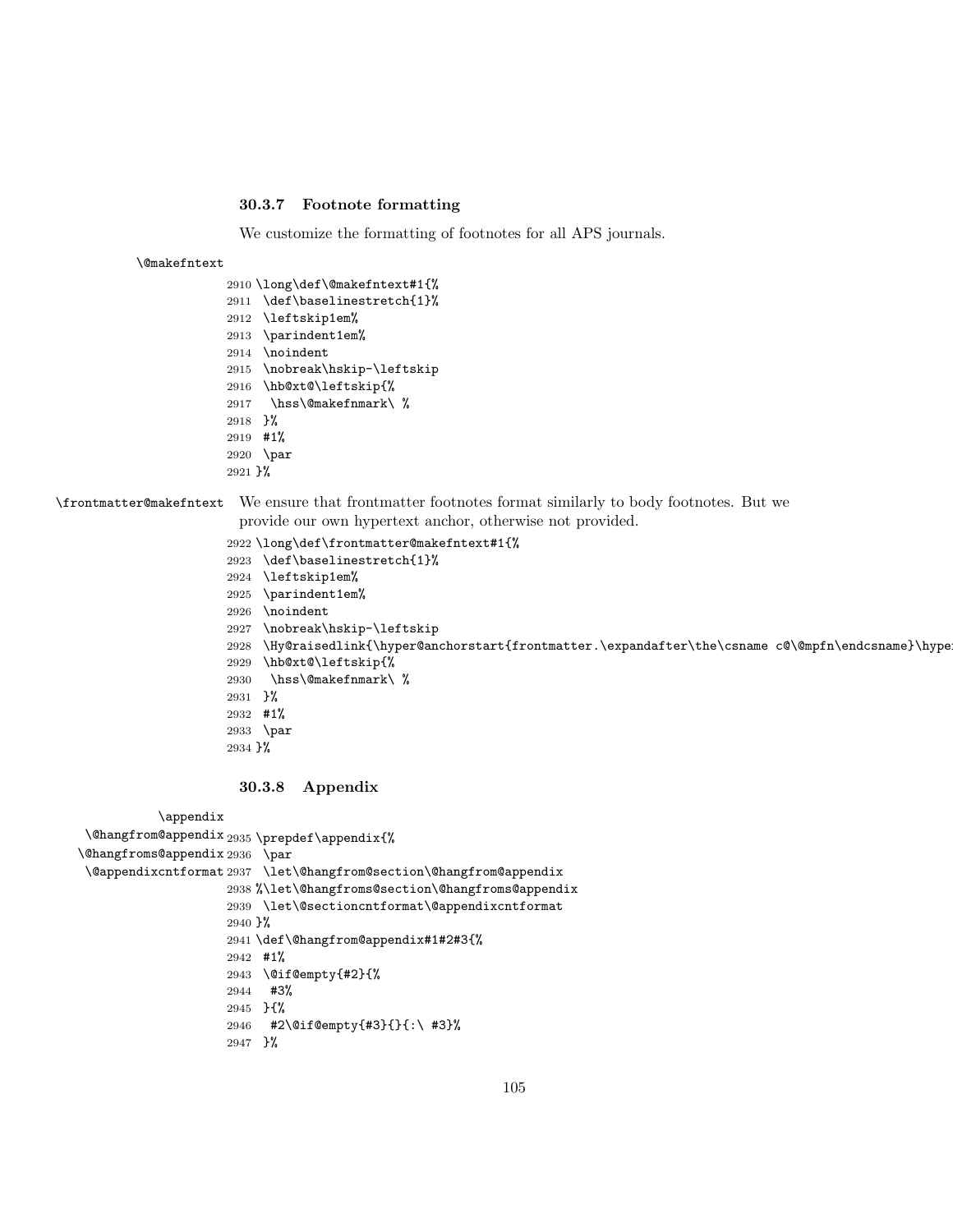```
2948 }%
2949 \def\@hangfroms@appendix#1#2{%
2950 #1#2%
2951 }%
2952 \def\@appendixcntformat#1{\appendixname\ \csname the#1\endcsname}%
```
## 30.3.9 Bibliography

Customize REVTEX for the journal substyle; this task requires three components: the BibTEX apsrev.bst and apsrmp.bst style files, and customizations of the thebibliography environment.

\@bibstyle Define the argument of the \bibliographystyle command (if the document does not do so). The user must have installed a .bst file of the corresponding name. This file will then be used by  $BIBT_FX$  when compiling the document's .bbl file.

> To generate apsrev.bst, use custom-bib version 4.21 or later. Run the .bst generator, makebst.tex, and accept all defaults, with the following exceptions:

- 1. LANGUAGE FIELD: l: lang—Use language field to switch hyphenation patterns for title
- 2. PRESENTATIONS: b: pres,pres-bf—Presentation, speaker bold face
- 3. ORDERING OF REFERENCES: c: seq-no—Citation order (unsorted, like unsrt.bst)
- 4. ORDER ON VON PART: x: vonx—Sort without von part (de la Maire after Mahone)
- 5. AUTHOR NAMES: i: nm-init,ed-au—Initials + surname (J. F. Smith)
- 6. POSITION OF JUNIOR: \*: jnrlst—Junior comes last as Smith, John, Jr.
- 7. TYPEFACE FOR AUTHORS IN LIST OF REFERENCES: u: nmft,nmft-def-User defined author font (\bibnamefont)
- 8. FONT FOR FIRST NAMES: u: fnm-def—First names in user defined font (\bibfnamefont)
- 9. EDITOR NAMES IN INCOLLECTION ETC: a: nmfted—Editors incollection like authors font
- 10. FONT FOR 'AND' IN LIST: r: nmand-rm—'And' in normal font (JONES and JAMES)
- 11. FONT OF CITATION LABELS IN TEXT: u: lab,lab-def—User defined citation font (\citenamefont)
- 12. FONT FOR 'AND' IN CITATIONS: r: and-rm—Cited 'and' in normal font
- 13. DATE FORMAT: \*: yr-par—Date in parentheses as (May 1993)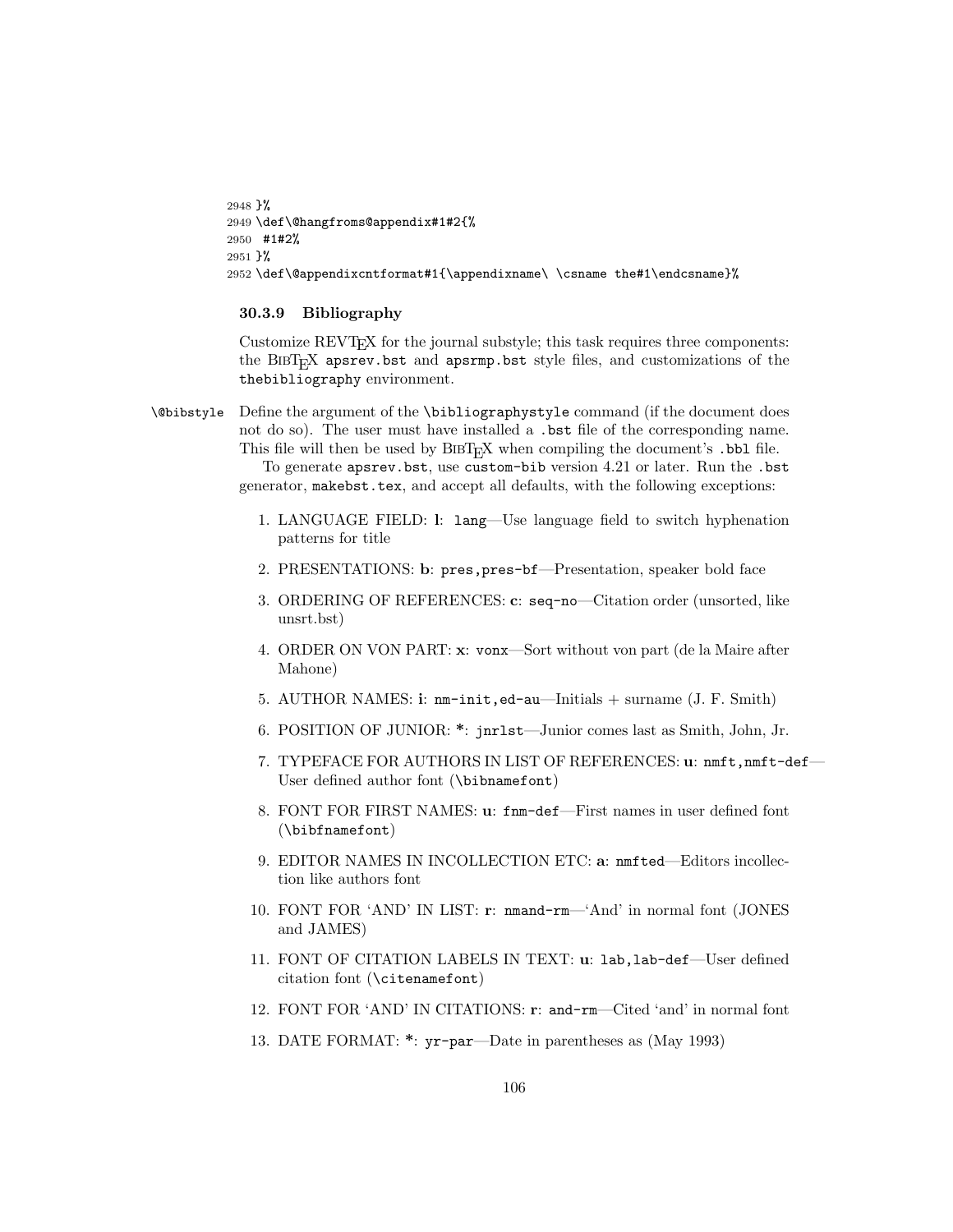- 14. DATE EMPTY: -: date-nil-x—If date is empty, then do not produce the surrounding punctuation (parens, brackets, colon, comma)
- 15. TITLE OF ARTICLE: d: tit-qq—Title and punctuation in double quotes  $("Title", \ldots)$
- 16. INPROCEEDINGS CHAPTER AND PAGES, LIKE INBOOK: -: inproceedings-chapter produce pages after chapter, just as in InBook
- 17. TITLE PRESENT IN ARTICLE, INCOLLECTION, AND INPROCEED-INGS: x: jtit-x—Title is ignored
- 18. INPROCEEDINGS CHAPTER AND PAGES, LIKE INBOOK: y: inproceedings-chapter produce pages after chapter, just as in InBook
- 19. ARTICLE BOOKTITLE PRESENT: : article-booktitle—format booktitle
- 20. ARTICLE SERIES PRESENT: : article-series—article can has series
- 21. JOURNAL NAME FONT: r: jttl-rm—Journal name normal font
- 22. JOURNAL NAME WITH ADDRESS: y: journal-address—Include address field (in parentheses) along with journal name
- 23. BOOK TITLE FIELDS: y: book-bt—Field 'booktitle', or if absent field 'title', is book title
- 24. THESIS TITLE OPTIONAL: : thesis-title-o—Title is optional: no warning issued if empty
- 25. TECHNICAL REPORT TITLE: b: trtit-b—Tech. report title like books
- 26. TECHNICAL REPORT INSTITUTION: : techreport-institution-par format tech report institution like book publisher
- 27. JOURNAL VOLUME: b: vol-bf—Volume bold as vol(num)
- 28. JOURNAL VOL AND NUMBER: x: vnum-x—Journal vol, without number as 34
- 29. VOLUME PUNCTUATION: c: volp-com—Volume with comma as vol(num), ppp
- 30. PAGE NUMBERS: f: jpg-1—Only start page number
- 31. BOOK EDITOR W/O AUTHOR: : book-editor-booktitle—Book permits empty author, produces title before editor in this case
- 32. INBOOK PERMITS TITLE, BOOKTITLE, AUTHOR, EDITOR: a: inbook-editor-booktitle— Allow using both title/booktitle, both author/editor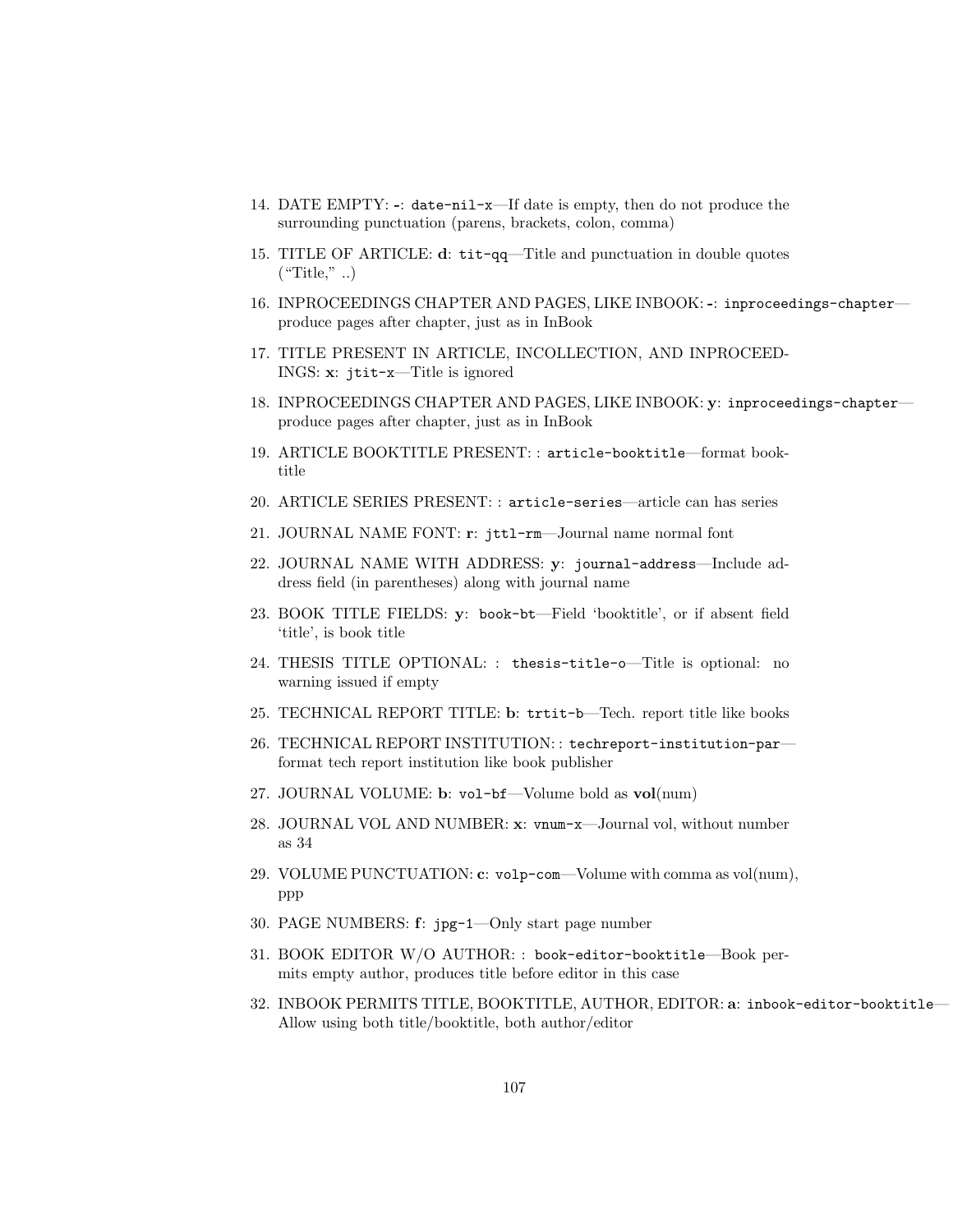- 33. CONFERENCE ADDRESS FOR BOOK, INBOOK, INCOLLECTION, IN-PROCEEDINGS, PROCEEDINGS: a: bookaddress—Italic booktitle followed by bookaddress in roman
- 34. NUMBER AND SERIES FOR BOOK, INBOOK, INCOLLECTION, IN-PROCEEDINGS, PROCEEDINGS: \*: num-xser—Allows number without series and suppresses word "number"
- 35. WORD NUMBER CAPITALIZED FOR NUMBER AND SERIES: c: number-cap—Capitalize word 'number' as: "Number 123"
- 36. WORD CHAPTER CAPITALIZED: c: chapter-cap—Capitalize word 'chapter' as: 'Chapter 42'
- 37. COMBINING NUMBER AND SERIES: x: series-number—Series number as: 'Springer Lecture Notes No. 125'
- 38. POSITION OF NUMBER AND SERIES: b: numser-booktitle—After book title and conference address, and before editors
- 39. VOLUME AND SERIES FOR BOOKS/COLLECTIONS: s: ser-vol— Series, vol. 23
- 40. VOLUME AND SERIES FORMATTING: y: ser-rm—format series roman , even when used with volume
- 41. WORD VOLUME CAPITALIZED FOR VOLUME AND SERIES: y: volume-cap—Capitalize word 'volume', as: 'Volume 7 in Lecture Series'
- 42. POSITION OF VOLUME AND SERIES FOR INCOLLECTION, INBOOK, AND INPROCEEDINGS: e: ser-ed—Series and volume after booktitle and before editors
- 43. JOURNAL NAME PUNCTUATION: x: jnm-x—Space after journal name
- 44. PAGES IN BOOK: \*: pg-bk,book-chapter-pages—As chapter and page: chapter 42, page 345
- 45. PUBLISHER IN PARENTHESES: d: pub-date—Publisher with address and date in parentheses (Oxford, 1994)
- 46. EMPTY PUBLISHER PARENTHESES: y: ay-empty-pub-parens-x eliminate parentheses altogether if nothing inside
- 47. PUBLISHER POSITION: : pre-pub—Publisher before volume, chapter, pages
- 48. : : pre-edn—Edition before publisher
- 49. : p: pre-pub,pre-edn—Edition, publisher, volume, chapter, pages
- 50. ISBN NUMBER: \*: isbn—Include ISBN for books, booklets, etc.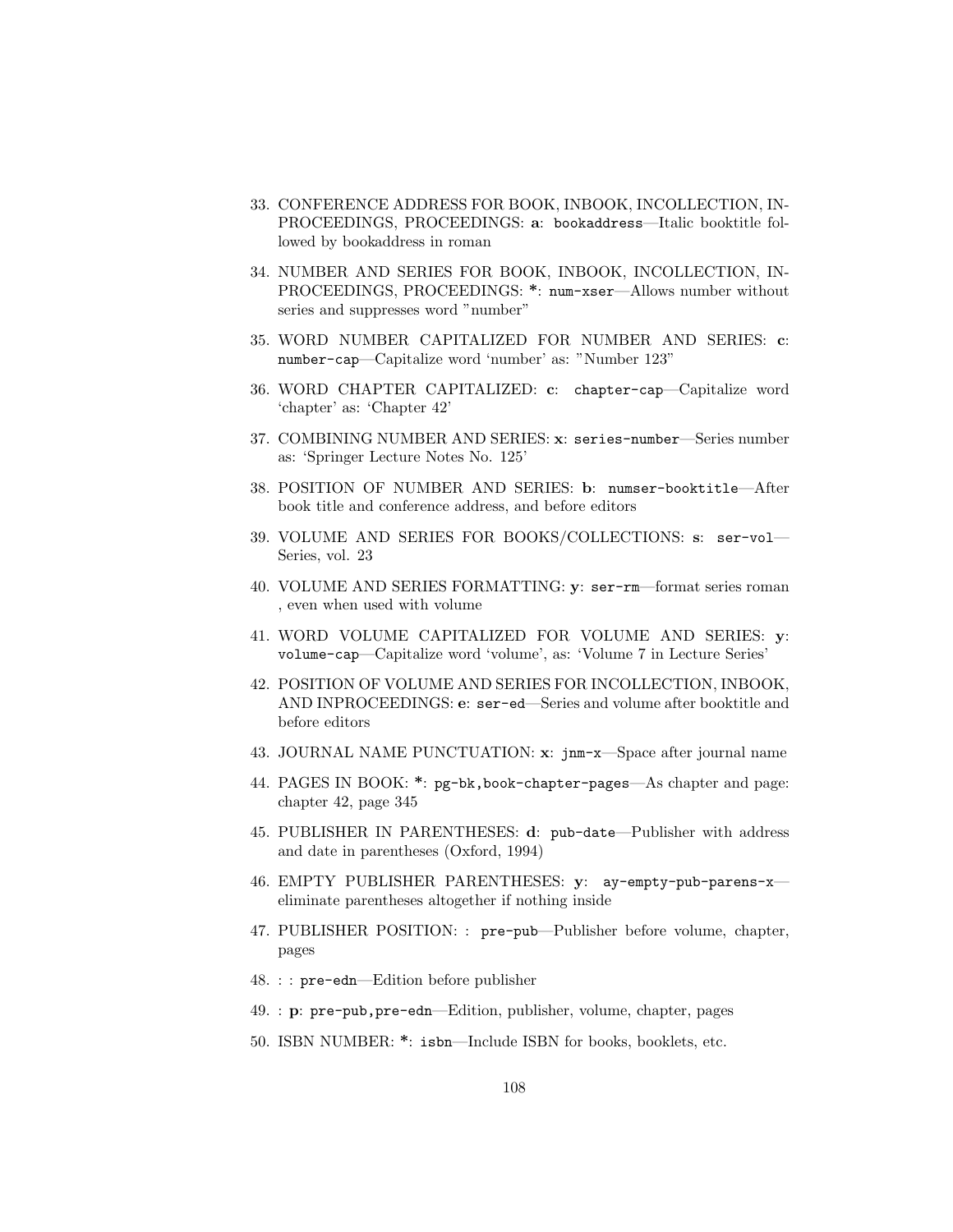- 51. ISSN NUMBER: \*: issn—Include ISSN for periodicals
- 52. DOI NUMBER: a: doi-link,doi—Doi forms a link to the publication, anchored to the volume or title
- 53. EDITOR IN COLLECTIONS: b: edby—In booktitle, edited by .. (where .. is names)
- 54. PUNCTUATION BETWEEN SECTIONS (BLOCKS): c: blk-com—Comma between blocks
- 55. FINAL PUNCTUATION: c: fin-endbibitem—Command at end instead of period
- 56. ABBREVIATE WORD 'PAGES': a: pp—'Page' abbreviated as p. or pp.
- 57. ABBREVIATE WORD 'EDITORS': a: ed—'Editor' abbreviated as ed. or eds.
- 58. OTHER ABBREVIATIONS: a: abr—Abbreviations of such words
- 59. ABBREVIATION FOR 'EDITION': a: ednx—'Edition' abbreviated as 'ed'
- 60. EDITION NUMBERS: n: ord—Numerical editions as 1st, 2nd, 3rd, etc
- 61. STORED JOURNAL NAMES: a: jabr—Abbreviated journal names
- 62. FONT OF 'ET AL': i: etal-it—Italic et al
- 63. ADDITIONAL REVTeX DATA FIELDS: r: revdata,eprint,url,url-blk,translation— Include REVTeX data fields collaboration, eid, eprint, archive, url, translation
- 64. SLACcitation FIELD: : SLACcitation—Produce SLACcitation field
- 65. NUMPAGES DATA FIELD: \*: numpages-x—Do not include numpages field
- 66. URL ADDRESS: \*: url,url-prefix-x—URL without prefix (default: 'URL ')
- 67. REFERENCE COMPONENT TAGS: b: bibinfo—Reference component tags like \bibinfoin the content of \bibitem
- 68. ELEMENT TAGS: b: bibfield—Element tags like \bibfieldin the content of \bibitem
- 69. COMPATIBILITY WITH PLAIN TEX: \*: nfss—Use LaTeX commands which may not work with Plain TeX
	- A file apsrev.dbj file equivalent to the following should result: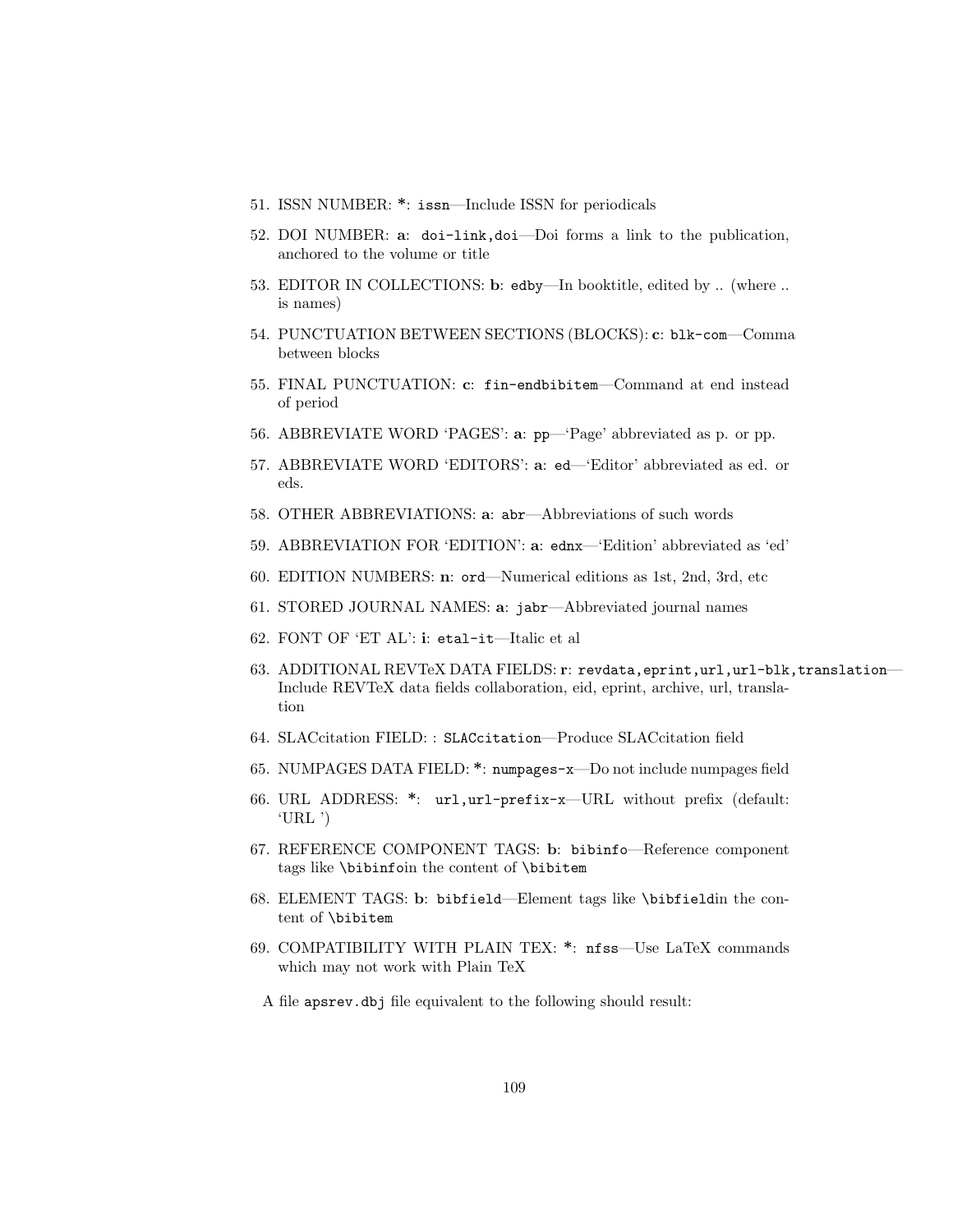```
%\input docstrip
%\preamble
%----------------------------------------
%*** REVTeX-compatible Phys Rev 2010-02-12 ***
%\endpreamble
%\postamble
%End of customized bst file
%\endpostamble
%\keepsilent
%\askforoverwritefalse
%\def\MBopts{\from{merlin.mbs}{%
% head,\MBopta}
%\from{physjour.mbs}{\MBopta}
%\from{geojour.mbs}{\MBopta}
%\from{photjour.mbs}{\MBopta}
%\from{merlin.mbs}{tail,\MBopta}}
%\def\MBopta{%
% ay,%: Author-year with some non-standard interface
% nat,%: Natbib for use with natbib v5.3 or later
% lang,%: Use language field to switch hyphenation patterns for title
% pres,pres-bf,%: Presentation, speaker bold face
% seq-no,%: Citation order (unsorted, only meaningful for numericals)
% vonx,%: Sort without von part (de la Maire after Mahone)
% nm-init,ed-au,%: Initials + surname (J. F. Smith)
% jnrlst,%: Junior comes last as Smith, John, Jr.
% nmft,nmft-def,%: User defined author font (\bibnamefont)
% fnm-def,%: First names in user defined font (\bibfnamefont)
% nmfted,%: Editors incollection like authors font
% nmand-rm,%: 'And' in normal font (JONES and JAMES)
% lab,lab-def,%: User defined citation font (\citenamefont)
% and-rm,%: Cited 'and' in normal font
% keyxyr,%: Year blank when KEY replaces missing author (for natbib 7.0)
% blkyear,%: Missing date left blank
% yr-par,%: Year in parentheses as (1993)
% dtrev,%: Date as year month
% date-nil-x,%: If date is empty, then do not produce the surrounding punctuation (parens, brackets, colon, comma)
% tit-qq,%: Title and punctuation in double quotes (''Title,'' ..)
% inproceedings-chapter,%: produce pages after chapter, just as in InBook
% jtit-x,%: Title is ignored
% inproceedings-chapter,%: produce pages after chapter just as in InBook
% article-booktitle,%: format booktitle
% article-series,%: article can has series
% jttl-rm,%: Journal name normal font
% journal-address,%: Include address field (in parentheses) along with journal name
% book-bt,%: Field 'booktitle', or if absent field 'title', is book title
% thesis-title-o,%: Title is optional: no warning issued if empty
% trtit-b,%: Tech. report title like books
% techreport-institution-par,%: format tech report institution like book publisher
% vol-bf,%: Volume bold as {\bf vol}(num)
% vnum-x,%: Journal vol, without number as 34
```

```
110
```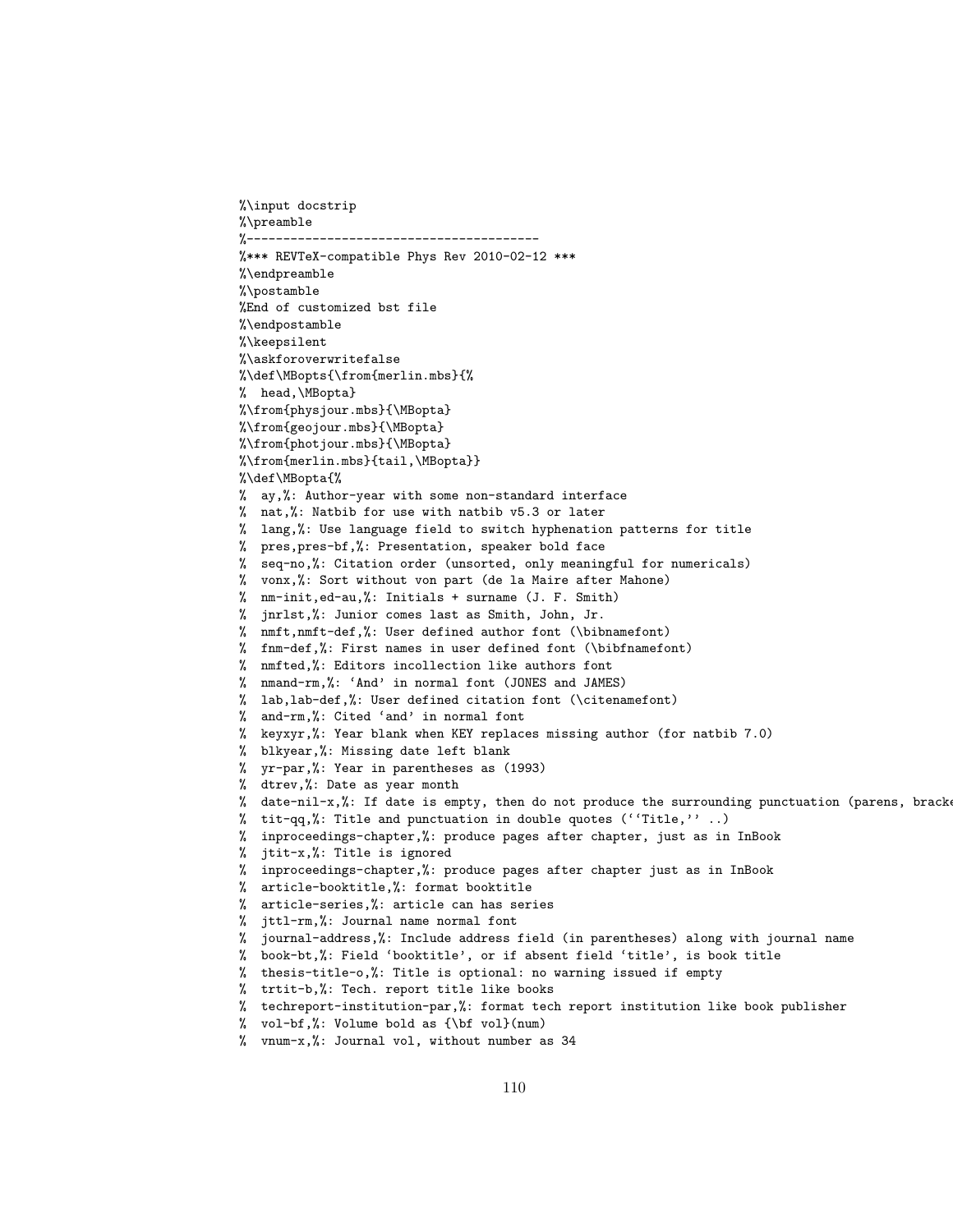```
% volp-com,%: Volume with comma as vol(num), ppp
% jpg-1,%: Only start page number
% book-editor-booktitle,%: Book permits empty author, produces title before editor in this case
% inbook-editor-booktitle,%: Allow using both title/booktitle, both author/editor
% bookaddress,%: Italic booktitle followed by bookaddress in roman
% num-xser,%: Allows number without series and suppresses word "number"
% number-cap,%: Capitalize word 'number' as: "Number 123"
% chapter-cap,%: Capitalize word 'chapter' as: 'Chapter 42'
% series-number,%: Series number as: 'Springer Lecture Notes No. 125'
% numser-booktitle,%: After book title and conference address, and before editors
% ser-vol,%: Series, vol. 23
% ser-rm,%: format series roman , even when used with volume
% volume-cap,%: Capitalize word 'volume', as: 'Volume 7 in Lecture Series'
% ser-ed,%: Series and volume after booktitle and before editors
% jnm-x,%: Space after journal name
% pg-bk,book-chapter-pages,%: As chapter and page: chapter 42, page 345
% pub-date,%: Publisher with address and date in parentheses (Oxford, 1994)
% ay-empty-pub-parens-x,%: eliminate parentheses altogether if nothing inside
% pre-pub,pre-edn,%: Edition, publisher, volume, chapter, pages
% isbn,%: Include ISBN for books, booklets, etc.
% issn,%: Include ISSN for periodicals
% doi-link,doi,%: Doi forms a link to the publication, anchored to the volume or title
% edby,%: In booktitle, edited by .. (where .. is names)
% blk-com,%: Comma between blocks
% fin-endbibitem,%: Command at end instead of period
% pp,%: 'Page' abbreviated as p. or pp.
% ed,%: 'Editor' abbreviated as ed. or eds.
% abr,%: Abbreviations of such words
% ednx,%: 'Edition' abbreviated as 'ed'
% ord,%: Numerical editions as 1st, 2nd, 3rd, etc
% jabr,%: Abbreviated journal names
% etal-it,%: Italic et al
% revdata, eprint, url, url-blk, translation, %: Include REVTeX data fields collaboration, eid, eprin
% SLACcitation,%: Produce SLACcitation field
% numpages-x,%: Do not include numpages field
% url,url-prefix-x,%: URL without prefix (default: 'URL ')
% bibinfo,%: Reference component tags like \bibinfo in the content of \bibitem
% bibfield,%: Element tags like \bibfield in the content of \bibitem
% nfss,%: Use LaTeX commands which may not work with Plain TeX
%,{%
% }}
%\generate{\file{apsrev4-1.bst}{\MBopts}}
%\endbatchfile
%
```
### <span id="page-110-0"></span>30.3.10 Comparing apsrev.bst and apsrmp.bst

These two bibliographic styles differ as follows: apsrev.dbj has the following guard codes, which apsrmp.dbj does not: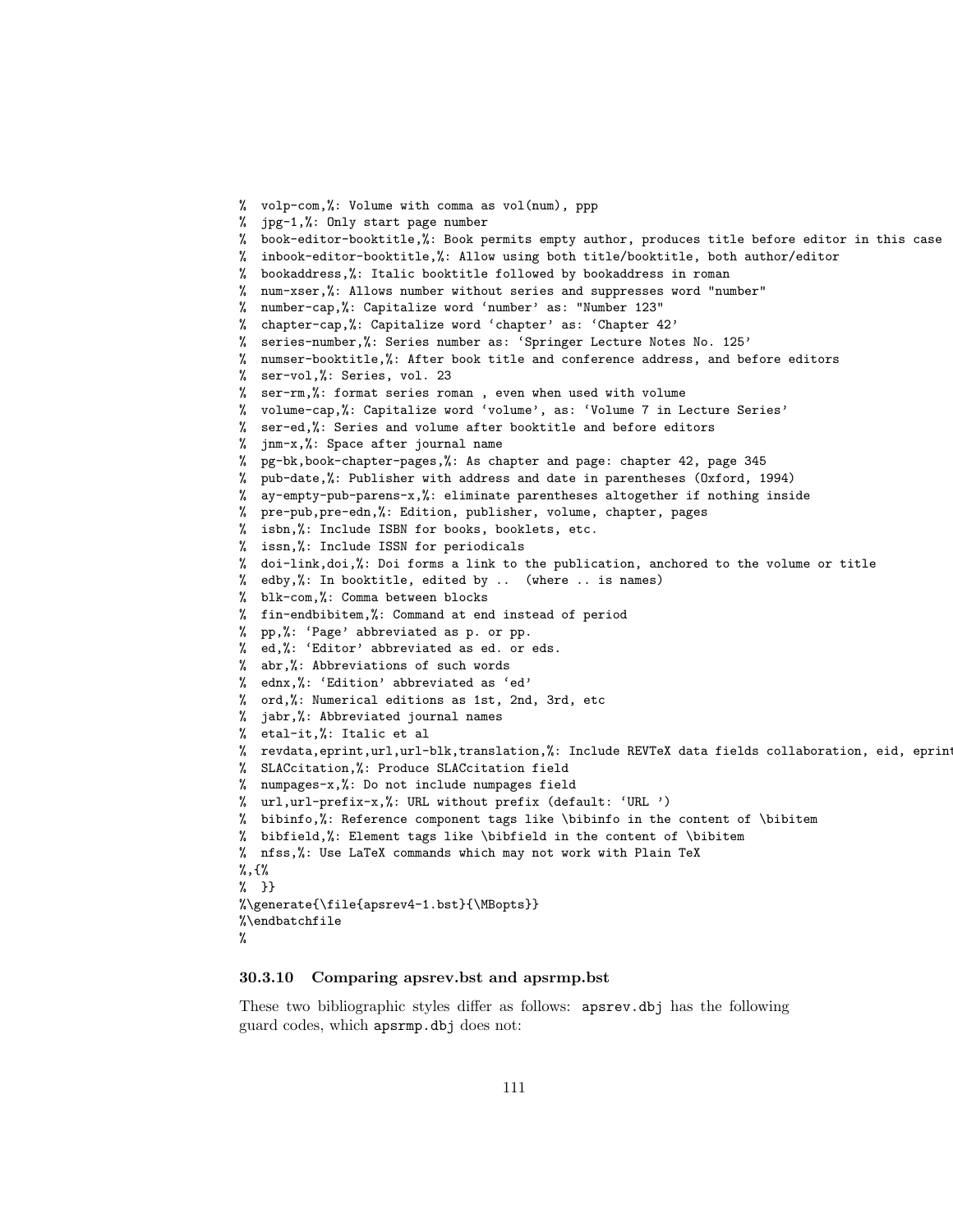- seq-no— Citation order (unsorted, like unsrt.bst)
- $nm$ -init, ed-au— Initials + surname (J. F. Smith)
- blkyear— Missing date left blank
- date-nil-x— If date is empty, then do not produce the surrounding punctuation (parens, brackets, colon, comma)
- inproceedings-chapter— produce pages after chapter, just as in InBook
- techreport-institution-par— format tech report institution like book publisher
- vnum-x— Journal vol, without number as '34'
- pub-date— Publisher with address and date in parentheses (Oxford, 1994)
- pre-pub— Edition, publisher, volume, chapter, pages. Note that both use guard code pre-edn.

apsrmp.dbj has the following guard codes, which apsrev.dbj does not:

- nm-rev1— Only first name reversed, initials (AGU style: Smith, J. F., H. K. Jones)
- dt-beg— Date after authors
- vnum-sp— Journal vol (num) as '34  $(2)$ '
- pp-last— Pages at end, but before any notes
- pub-par— Publisher in parentheses
- school-par— School/address in parens: '(school, address)'
- bkedcap— 'Name Editor,' as above, editor upper case
- and-com— Comma even with 2 authors as 'Tom, and Harry'

We ensure that the journal substyle has the first word in the matter by installing the (default) APS code later on (see Section [30.6\)](#page-117-0).

\authoryear@sw Numerical citations: default value of \authoryear@sw is false. 2953 \@booleanfalse\authoryear@sw

### \bibpunct The following commands effectively establish the style in which \cite commands are formatted. You can think of them as the second needed component for the bibliography.

Set up for APS numerical citations (once the packages are loaded). The journal substyle can override these choices.

Note that, prior to natbib version 8.21, changing \NAT@sort at this late hour would not be totally effective; you would have to give natbib the relevant options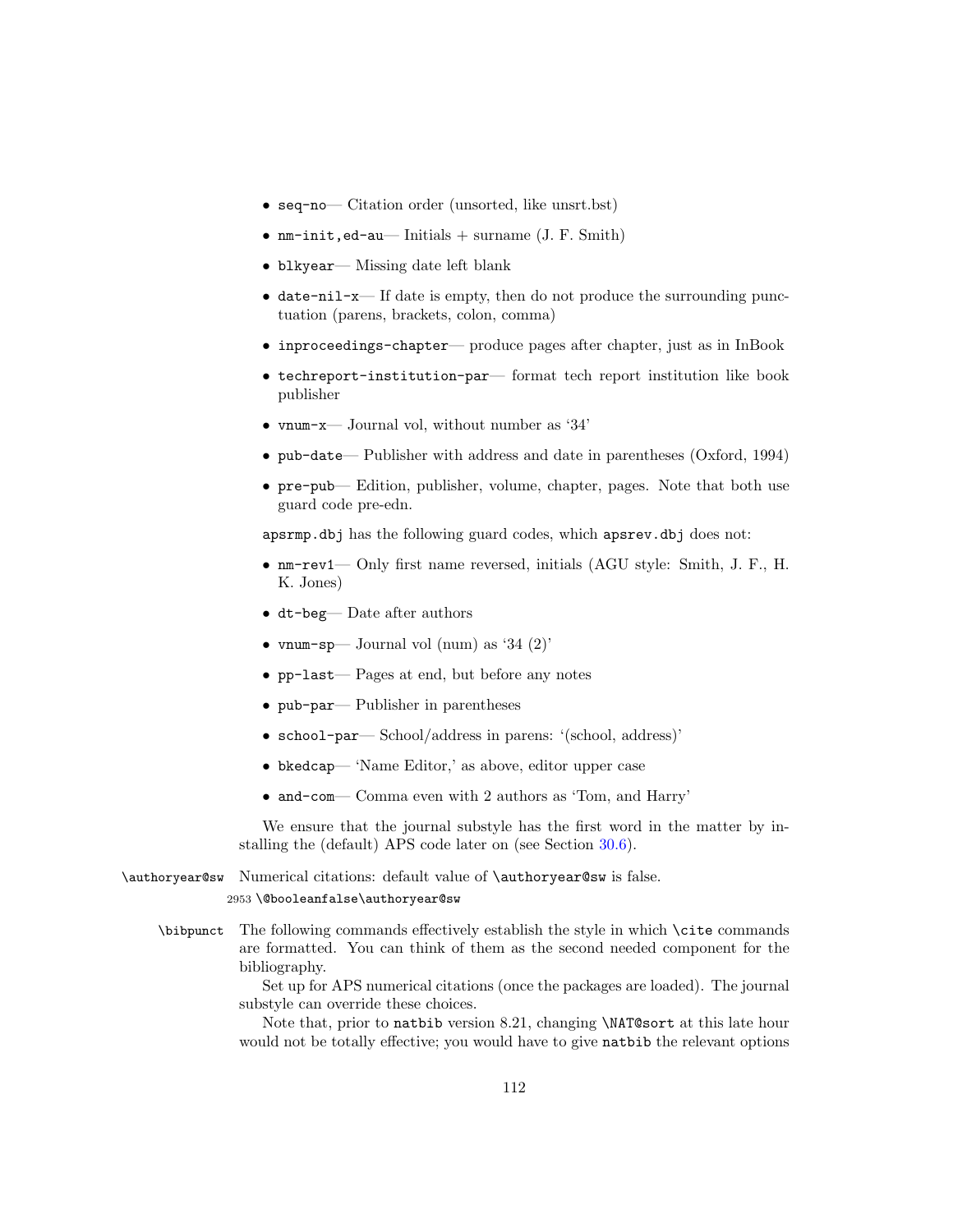at load time. From version 8.21 on, \NAT@sort and \NAT@cmprs are not bound at all.

```
2954 \appdef\setup@hook{%
2955 \bibpunct{[}{]}{,}{n}{}{,}%
2956 }%
```
\pre@bibdata Set up to write endnotes to a .bib file; its data will be incorporated into the bibliography.

```
2957 \def\pre@bibdata{\jobname\bibdata@app}%
```
\bibsection We define the sectioning command to use when starting the bibliography.

```
2958 \appdef\setup@hook{%
2959 \def\bibsection{%
2960 \par
2961 \onecolumngrid@push
2962 \begingroup
2963 \baselineskip26\p@
2964 \bib@device{\textwidth}{245.5\p@}%
2965 \endgroup
2966 \nobreak\@nobreaktrue
2967 \addvspace{19\p@}%
2968 \par
2969 \onecolumngrid@pop
2970 }%
```
}%

\bib@device We define the sectioning command to use when starting the bibliography.

```
\bibpreamble 2972 \def\bib@device#1#2{%
     \bibsep 2973 \hb@xt@\z@{%
  \newblock 2974
                  \hb@xt@#1{%
            2975 \hfil
            2976 \phantomsection
            2977 \addcontentsline {toc}{section}{\protect\numberline{}\refname}%
            2978 % \hyper@anchorstart {\@currentHref }%
            2979 \hb@xt@#2{%
            2980 \skip@\z@\@plus-1fil\relax
            2981 \leaders\hrule height.25 \p@ depth.25 \p@ \hskip\z@\@plus1fil
            2982 \hskip\skip@
            2983 \hskip\z@\@plus0.125fil\leaders\hrule height.375\p@ depth.375\p@ \hskip\z@\@plus0.75fil \hskip\z@\@plus0.125fil
            2984 \hskip\skip@
            2985 \hskip\z@\@plus0.25 fil\leaders\hrule height.5 \p@ depth.5 \p@ \hskip\z@\@plus0.5 fil \hskip\z@\@plus0.25 fil
            2986 \hskip\skip@
            2987 \hskip\z@\@plus0.375fil\leaders\hrule height.625\p@ depth.625\p@ \hskip\z@\@plus0.25fil \hskip\z@\@plus0.375fil
            2988 % \hskip\skip@
            2989 % \hfil
            2990 }%
            2991 % \hyper@anchorend
            2992 \hfil
            2993 }%
```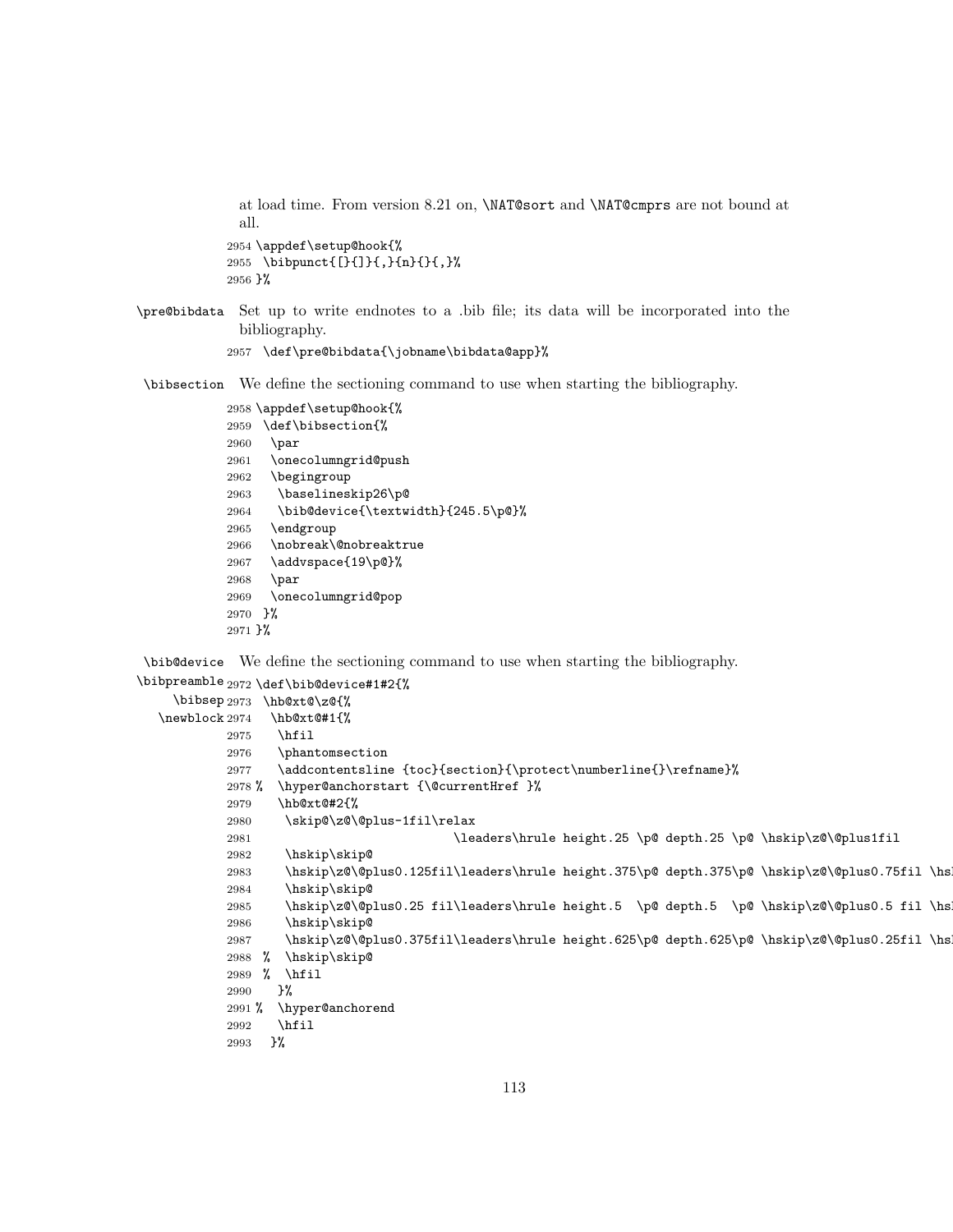```
2994 \hss
2995 }%
2996 }%
2997 \appdef\setup@hook{%
2998 \let\bibpreamble\@empty
2999 \bibsep\z@\relax
3000 \def\newblock{\ }%
3001 }%
```
\bibfont We define the font switch that applies to the body of the bibliography.

```
3002 \appdef\setup@hook{%
3003 \def\bibfont{%
3004 \small
3005 \@clubpenalty\clubpenalty
3006 }%
3007 }%
```
### 30.3.11 Index

FIXME: the following call to \twocolumn appears wrong if we were in two-column grid.

```
3008 \newenvironment{theindex}{%
3009 \columnseprule \z@
3010 \columnsep 35\p@
3011 \c@secnumdepth-\maxdimen
3012 \onecolumngrid@push
3013 \section{\indexname}%
3014 \thispagestyle{plain}%
3015 \parindent\z@
3016 \parskip\z@ plus.3\p@\relax
3017 \let\item\@idxitem
3018 \onecolumngrid@pop
3019 }{%
3020 %\onecolumngrid@pop
3021 }%
3022 %
3023 \def\@idxitem{\par\hangindent 40\p@}%
3024 %
3025 \def\subitem{\par\hangindent 40\p@ \hspace*{20\p@}}%
3026 %
3027 \def\subsubitem{\par\hangindent 40\p@ \hspace*{30\p@}}%
3028 %
3029 \def\indexspace{\par \vskip 10\p@ plus5\p@ minus3\p@\relax}%
```
### 30.4 Journal- and Pointsize-Specific Code

After this substyle is read in, we will execute the code specific to the selected journal: execute the society/journal .rtx file if it exists, or execute the society/journal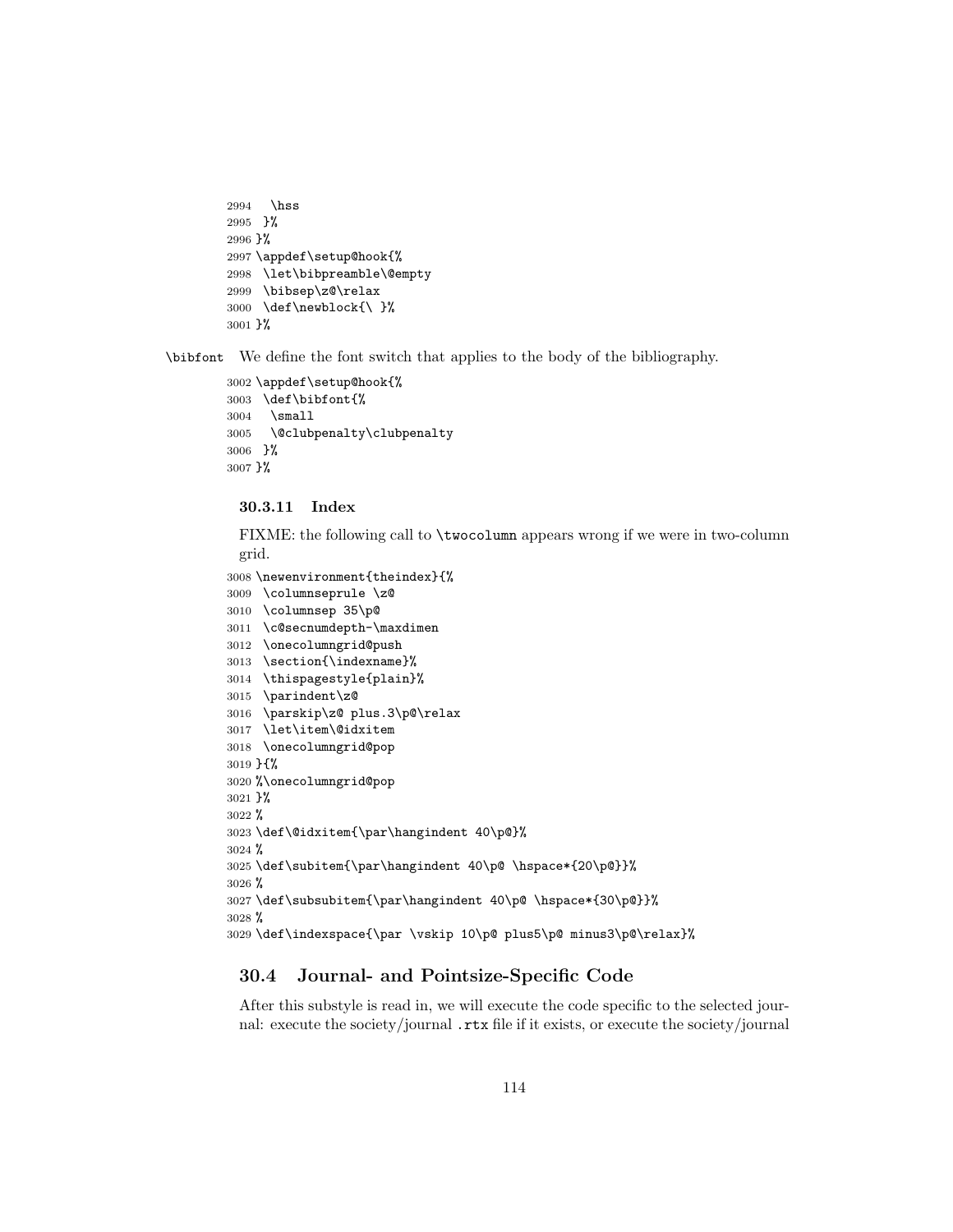macro (if the latter is not defined, it will \relax out). Here we define the default journal.

3030 \def\@journal@default{pra}%

### 30.5 Typesize-Specific Code

After this society file is read in, we will process the \@pointsize-specific code. Here we define the default.

### 3031 \def\@pointsize@default{10}%

Note: the convention in REVTEX and its substyles is that the substyle must not override any explicit class options declared by the document. This means that the various Booleans of Section [9](#page-15-0) may be assigned here only if they are still undefined at this point.

For the APS, we supply code specific to journals PRA, PRB, PRC, PRD, PRE, PRL, and RMP. At present, they are identical, with the exception of PRB and RMP.

For most all of the APS journals, the journal-dependent code is relatively meager and is therefore embedded in this file. However, the RMP code is sufficiently extensive that splitting it out into a separate file is more convenient.

#### 30.5.1 pra

There is no code specific to pra.

```
3032 \def\rtx@apspra{%
3033 \class@info{APS journal PRA selected}%
3034 }%
```
### 30.5.2 prb

We define a \citealp-like procedure that uses a numerical citation; it is for use in the PRB journal.

```
3035 \def\rtx@apsprb{%
```
3036 \class@info{APS journal PRB selected}%

PRB requires superscript citations. We use Patrick Daly's natbib package, and hyperref and other packages are already set up to cope with this.

\bibpunct By default, PRB selects the bibnotes option. We also set up for numerical citations.

```
3037 \let\frontmatter@footnote@produce\frontmatter@footnote@produce@endnote
3038 \appdef\setup@hook{%
3039 \bibpunct{}{}{,}{s}{}{\textsuperscript{,}}%
3040 \let\onlinecite\rev@citealpnum
3041 }%
```
\pre@bibdata Set up to write endnotes to a .bib file; its data will be incorporated into the \@endnotetext bibliography.

3042 \def\pre@bibdata{\jobname\bibdata@app}%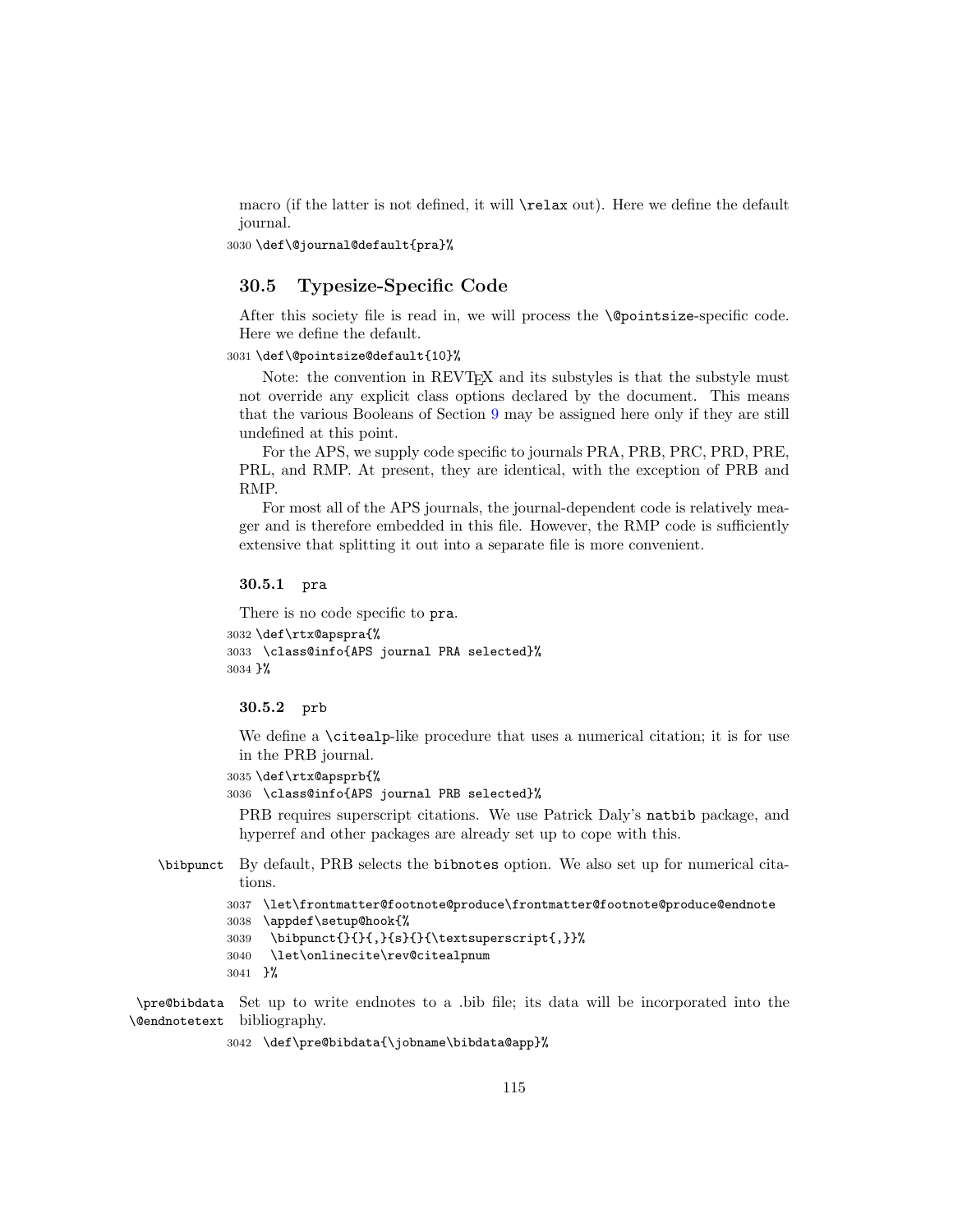Invoke superbib option. If the document makes a selection of its own, it will override this assignment.

3043 \let\place@bibnumber\place@bibnumber@sup

End of prb code.

3044 }%

30.5.3 prc

There is no code specific to prc.

```
3045 \def\rtx@apsprc{%
3046 \class@info{APS journal PRC selected}%
3047 }%
```
30.5.4 prd

There is no code specific to prd. 3048 \def\rtx@apsprd{% 3049 \class@info{APS journal PRD selected}% 3050 }%

30.5.5 pre

```
There is no code specific to pre.
3051 \def\rtx@apspre{%
3052 \class@info{APS journal PRE selected}%
3053 }%
```
### 30.5.6 prl

```
3054 \def\rtx@apsprl{%
```
3055 \class@info{APS journal PRL selected}%

In PRL, the default is the bibnotes option, and the Acknowledgments section has no head.

The References head is a device that may be described as a lozenge centered on the baseline, 71 points wide by 2 points thick, with the ends tapering to a half point in thickness. Space above 26 points base to base, below 31 base to base. FIXME: this code may confound geometry

```
3056 \let\frontmatter@footnote@produce\frontmatter@footnote@produce@endnote
3057 \@booleanfalse\acknowledgments@sw
3058 \appdef\setup@hook{%
3059 \def\bibsection{%
```
3060 \par

```
3061 \begingroup
```

```
3062 \baselineskip26\p@
```

```
3063 \bib@device{\hsize}{72\p@}%
```

```
3064 \endgroup
```

```
3065 \nobreak\@nobreaktrue
```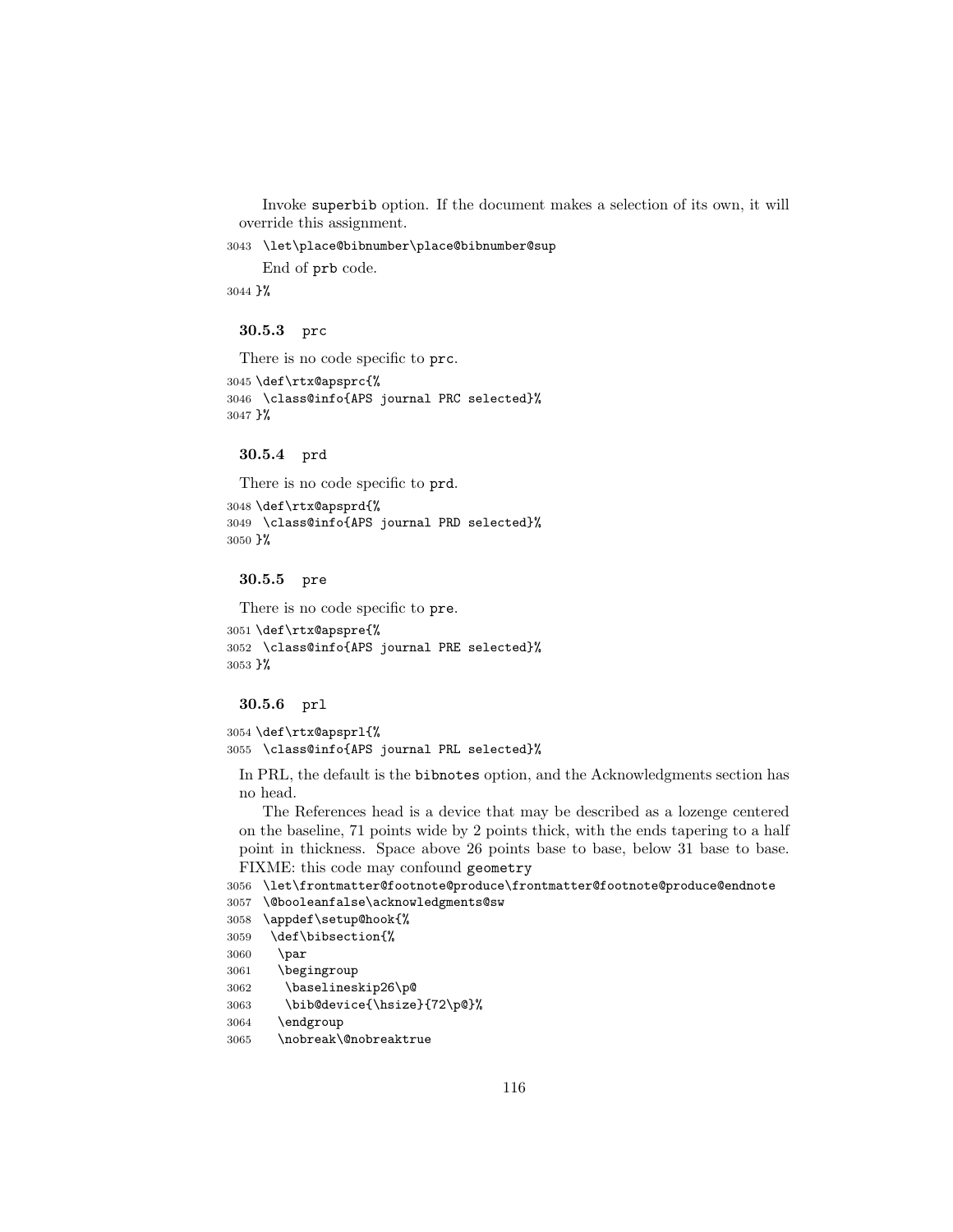```
3066 \addvspace{19\p@}%
3067 }%
3068 }%
```
Implement length checking. Use the times and mathtime packages, plus whatever other processing is required to make the formatted output be true to the metrics of the journal.

```
3069 \appdef\setup@hook{%
3070 \lengthcheck@sw{%
3071 \RequirePackage{times}%
```
Wait. Do not use mathtime after all. APS has their own way of doing math pi, involving Adobe Mathematical Pi and other fonts.

```
% \RequirePackage{mathtime}%
```
%

}{}%

}%

A PRL does not have numbered sections.

\c@secnumdepth=-\maxdimen

Note: we defer this code until after type size file is read in.

```
3075 \appdef\setup@hook{%
3076 \@ifnum{\@pointsize=10\relax}{%
3077 \lengthcheck@sw{%
3078 \def\large{%
3079 \@setfontsize\large{12.5}{14\p@}%
3080 }%
3081 \def\normalsize{%
3082 \@setfontsize\normalsize{10.5}\@xiipt
3083 \abovedisplayskip 6\p@ \@plus6\p@ \@minus5\p@
3084 \belowdisplayskip \abovedisplayskip
3085 \abovedisplayshortskip \abovedisplayskip
3086 \belowdisplayshortskip \abovedisplayskip
3087 \let\@listi\@listI<br>3088 }%
3088
3089 \def\small{%
3090 \@setfontsize\small{9.5}\@xipt
3091 \abovedisplayskip 5\p@ \@plus5\p@ \@minus4\p@
3092 \belowdisplayskip \abovedisplayskip
3093 \abovedisplayshortskip \abovedisplayskip
3094 \belowdisplayshortskip \abovedisplayskip
3095 \let\@listi\@listI
3096 }%
3097 \DeclareMathSizes{12.5}{12.5}{9}{6}%
3098 \DeclareMathSizes{10.5}{10.5}{7.5}{5}%
3099 \DeclareMathSizes{9.5}{9.5}{7.0}{5}%
3100 }{%
3101 \def\normalsize{%
3102 \@setfontsize\normalsize\@xpt\@xiipt
```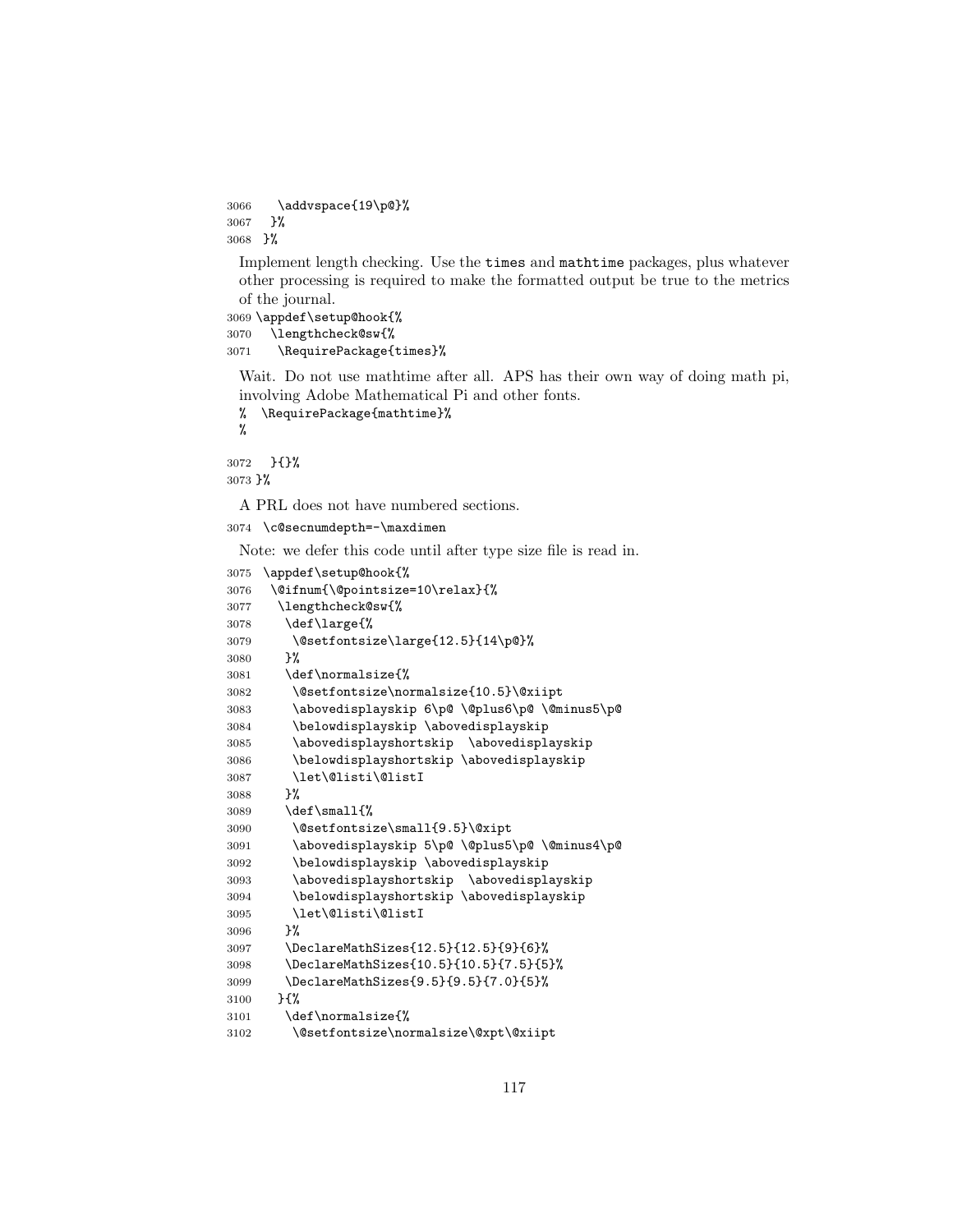```
3103 \abovedisplayskip 10\p@ \@plus2\p@ \@minus5\p@
3104 \belowdisplayskip \abovedisplayskip
3105 \abovedisplayshortskip \abovedisplayskip
3106 \belowdisplayshortskip \abovedisplayskip
3107 \let\@listi\@listI
3108 }%
3109 }%
3110 }{}%
3111 }%
3112 \textheight = 694.0\p@
    End of prl code.
```
3113 }%

30.5.7 per

Here is code specific to per.

```
3114 \def\rtx@apsprstper{%
```
3115 \class@info{APS journal PRST-PER selected}%

To first order, PER is the same as PRB, with superscript citations.

```
3116 \rtx@apsprb
```
Per Mark Doyle (2009-12-22), the default is longbibliography.

```
3117 \@booleantrue\longbibliography@sw
```
"Section heads are bold, centered (Roman numeral, Latin letter)" Article titles do not have surrounding double-quotes! End of prb code.

3118 }%

### 30.5.8 prstab

There is no code specific to prstab. 3119 \def\rtx@apsprstab{% 3120 \class@info{APS journal PRSTAB selected}% 3121 }%

#### 30.5.9 rmp

If this option has been selected, we will read in the needed code from the file apsrmp.rtx.

# <span id="page-117-0"></span>30.6 Establish APS Defaults

\footinbib@sw All APS journals except RMP effectively invoke the footinbib option. We rely on the RMP-specific code to override this assignment.

3122 \@booleantrue\footinbib@sw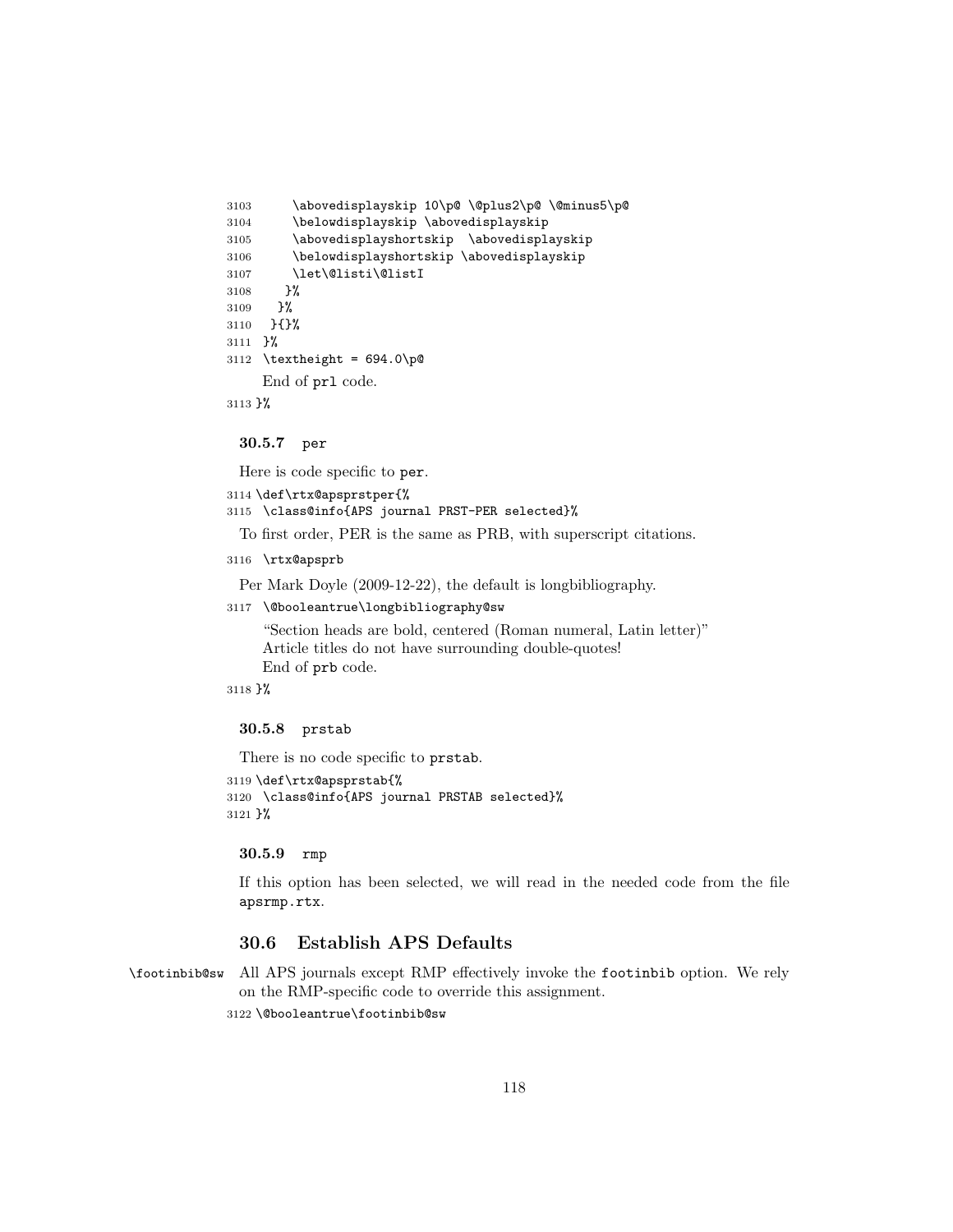```
\@bibdataout@init
Procedure \@bibdataout@aps has the job of writing the control record into
\@bibdataout@aps
                  the job's \jobnamerevtex4-1.dtx.bib file, where it will adjust the options to
                   revtex4-1.dtx.bst processing. It is installed into the initialization procedure
                   \@bibdataout@init, and its meaning is set by the society (APS) and journal.
                   For all but RMP, we select the Physical Review style. For the latter case, we
                   change the meaning, per the code in apsrmp.rtx.
                 3123 \appdef\@bibdataout@rev{\@bibdataout@aps}%
                 3124 \def\@bibdataout@aps{%
                 3125 \immediate\write\@bibdataout{%
                   An entry that controls processing of the revtex4-1.dtx.bst file has entry type
                   @CONTROL.
                 3126 @CONTROL{%
                 3127 apsrev41Control%
                   Say whether we want long bibliography style (the default), or the abbreviated
                  style.
                 3128 \longbibliography@sw{%
                 3129 ,author="00",editor="1",pages="1",title="0",year="0"%
                 3130 }{%
                 3131 ,author="08",editor="1",pages="0",title="",year="1"%
                 3132 }%
                 3133 }%
                 3134 }%
                  Place a \citation into the auxiliary file corresponding to this entry.
                 3135 \if@filesw
                 3136 \immediate\write\@auxout{\string\citation{apsrev41Control}}%
                 3137 \fi
                 3138 }%
\place@bibnumber
       \@bibstyle BIBTEX processing.
                 We install code that will select the presentation for \bibitems and govern the
                 3139 \let\place@bibnumber\place@bibnumber@inl
                 3140 \def\@bibstyle{apsrev\substyle@post}%
                   %\appdef\setup@hook{%
```

```
% \longbibliography@sw{%
% \appdef\@bibstyle{long}%
% }{}%
\frac{9}{2}%
%
```
# 30.7 APS Sanity Checking

Rule: if \place@bibnumber is \place@bibnumber@sup (citations are numbered and set superscript), then it makes no sense for \footinbib@sw to be \false@sw (footnotes set in the bibliography, as endnotes). If both conditions prevailed,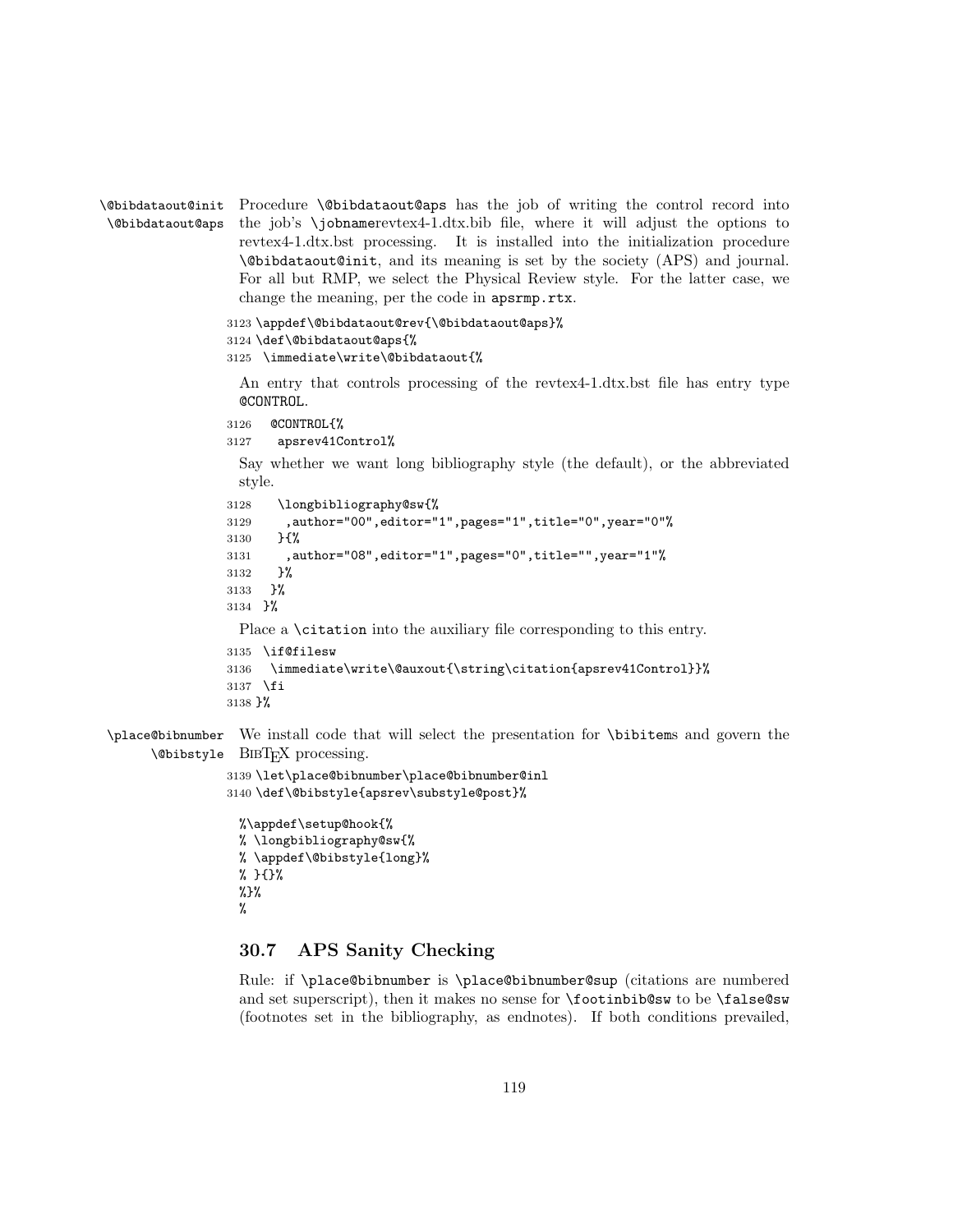then the document would have footnotes and citations both as superscript arabic numbers, but independently numbered, which would be confusing.

Any society that provides for both superscript numbered citations as well as for numbered footnotes should check for this same condition, and deal with it.

Note: an alternative would be for footnotes to use the same sequence of footnote devices that are used by the frontmatter footnotes (\frontmatter@thefootnote instead of arabic numbers).

In this case, we would want to refrain from resetting \c@footnote at the end of the title page formatting. We would also want to treat body footnotes identically to frontmatter footnotes: the assignments in \titleblock@produce would persist throughout the document.

But APS do not choose to go that route.

```
3141 \appdef\setup@hook{%
3142 \@ifx{\place@bibnumber\place@bibnumber@sup}{%
3143 \footinbib@sw{}{%
3144 \class@warn{Citations are superscript numbers: footnotes must be endnotes; changing to that
3145 \@booleantrue\footinbib@sw
3146 }%
3147 }{}%
3148 }%
```
Here ends the substyle for society APS. 3149 %</aps>

# 31 The rmp journal substyle: the rmp module

The file apsrmp.rtx is read in by the revtex4 document class if **\@society** has the value aps and \@journal has the value rmp.

It is read at the end of the aps.rtx, so all definitions and assignments in that file are operative unless overridden here.

### 3150 %<\*rmp>

Protect this file from being read in by anything but REVT<sub>F</sub>X.

```
3151 \ifx\undefined\substyle@ext
3152 \def\@tempa{%
3153 \endinput
3154 \GenericWarning{I must be read in by REVTeX! (Bailing out)}%
3155 }%
3156 \expandafter\else
3157 \def\@tempa{}%
3158 \expandafter\fi\@tempa
     Protect this file from being read in as a society instead of a journal. In such a
```
case, \@journal will be undefined.

```
3159 \@ifxundefined\@journal{%
```
One alternative: abort the document. Another alternative: try to recover: force load the aps society file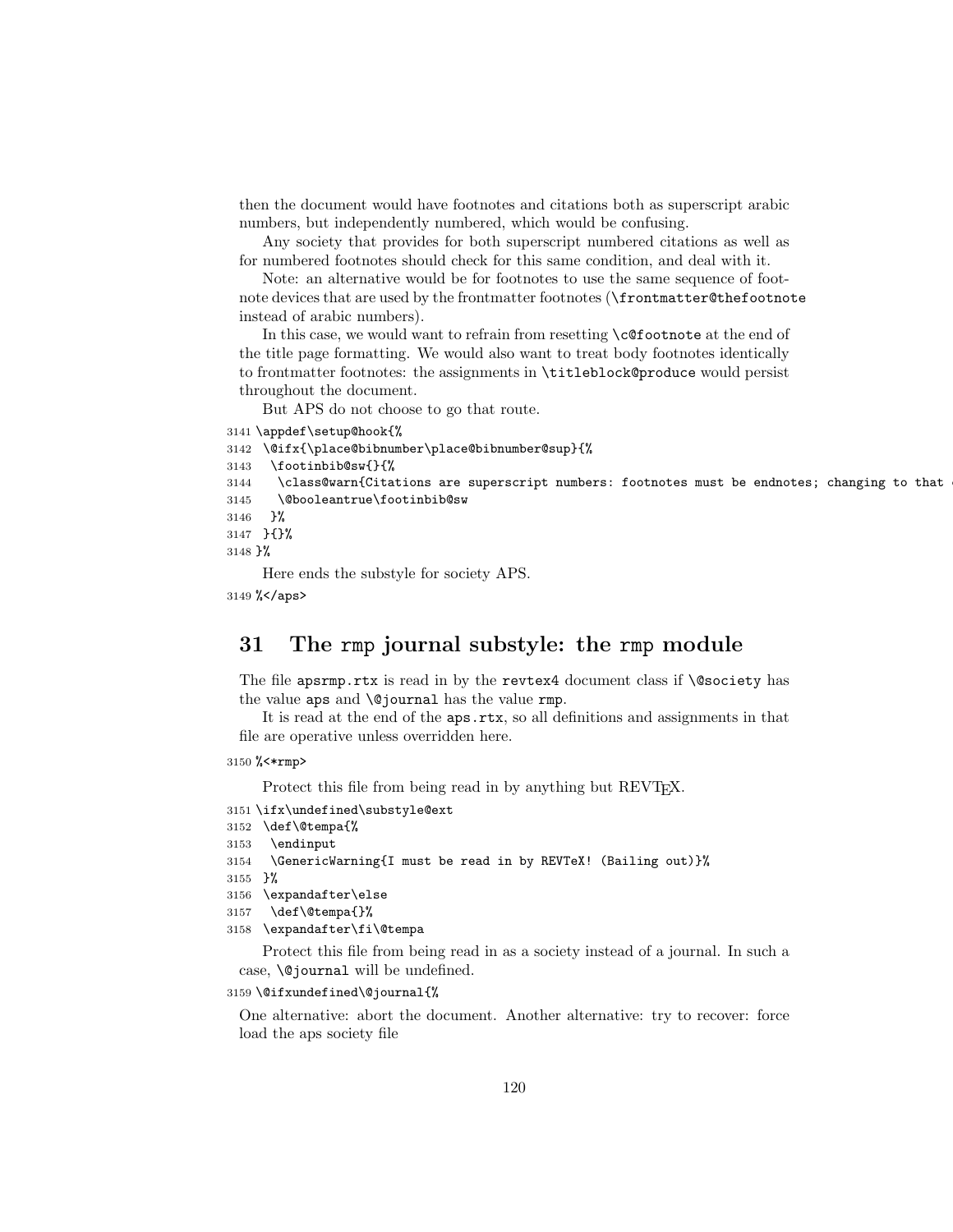```
3160 \class@warn{Please specify the REVTeX options [aps,rmp]!}%
3161 \@@end
3162 }{}%
 Log the journal substyle.
3163 \class@info{APS journal RMP selected}%
```
# 31.1 Frontmatter

We assign the titlepage style for RMP; a document instance may override by invoking one of the class options of REVT<sub>F</sub>X.

3164 \clo@groupedaddress

#### \frontmatter@setup

3165 \def\frontmatter@setup{% 3166 \normalfont\sffamily\raggedright 3167 }%

\PACS@warn Per Mark Doyle, RMP never displays the PACS, so they don't want the 'use showpacs' warning spit out.

3168 \def\PACS@warn{RMP documents do not display PACS. Your \string\pacs\space will be ignored}%

### \frontmatter@title@above

\frontmatter@title@format 3169 \def\frontmatter@title@above{}%

```
\frontmatter@title@below
3170 \def\frontmatter@title@format{\Large\bfseries\raggedright}% HelveticaNeue-Medium(Italic) 14pt.
                        3171 \def\frontmatter@title@below{\addvspace{12\p@}}% 24pt b-b down to first author
```
\frontmatter@authorformat Set the rag to a milder value, because we want to do true ragged right typesetting,

as opposed to the LATEX default, which gives very poor results.

Note: author font is 9.8bp. 19.2bp/14.3bp above/below.

- 3172 \def\frontmatter@authorformat{%
- 3173 \preprintsty@sw{\vskip0.5pc\relax}{}%
- 3174 \@tempskipa\@flushglue
- 3175 \@flushglue\z@ plus.8\hsize
- 3176 \raggedright\advance\leftskip.5in\relax
- 3177 \@flushglue\@tempskipa
- 3178 \parskip\z@skip
- 3179 \@totalleftmargin\leftskip
- 3180 }%

\frontmatter@affiliationfont The hook \frontmatter@affiliationfont controls the formatting of affiliations and affiliation groups. The hook \frontmatter@above@affilgroup is invoked just before proceeding with author/affiliation processing. The \frontmatter@above@affiliation is the amount of space above affiliations in the groupedaddress style, and \frontmatter@above@affiliation@script is that for superscriptaddress. Note: affiliation font is 9.03/10.4bp, 14.3bp/19.2bp b-b above/below 3181 \def\frontmatter@affiliationfont{% Helvetica 9/10.2

```
3182 \small\slshape\selectfont\baselineskip10.5\p@\relax
```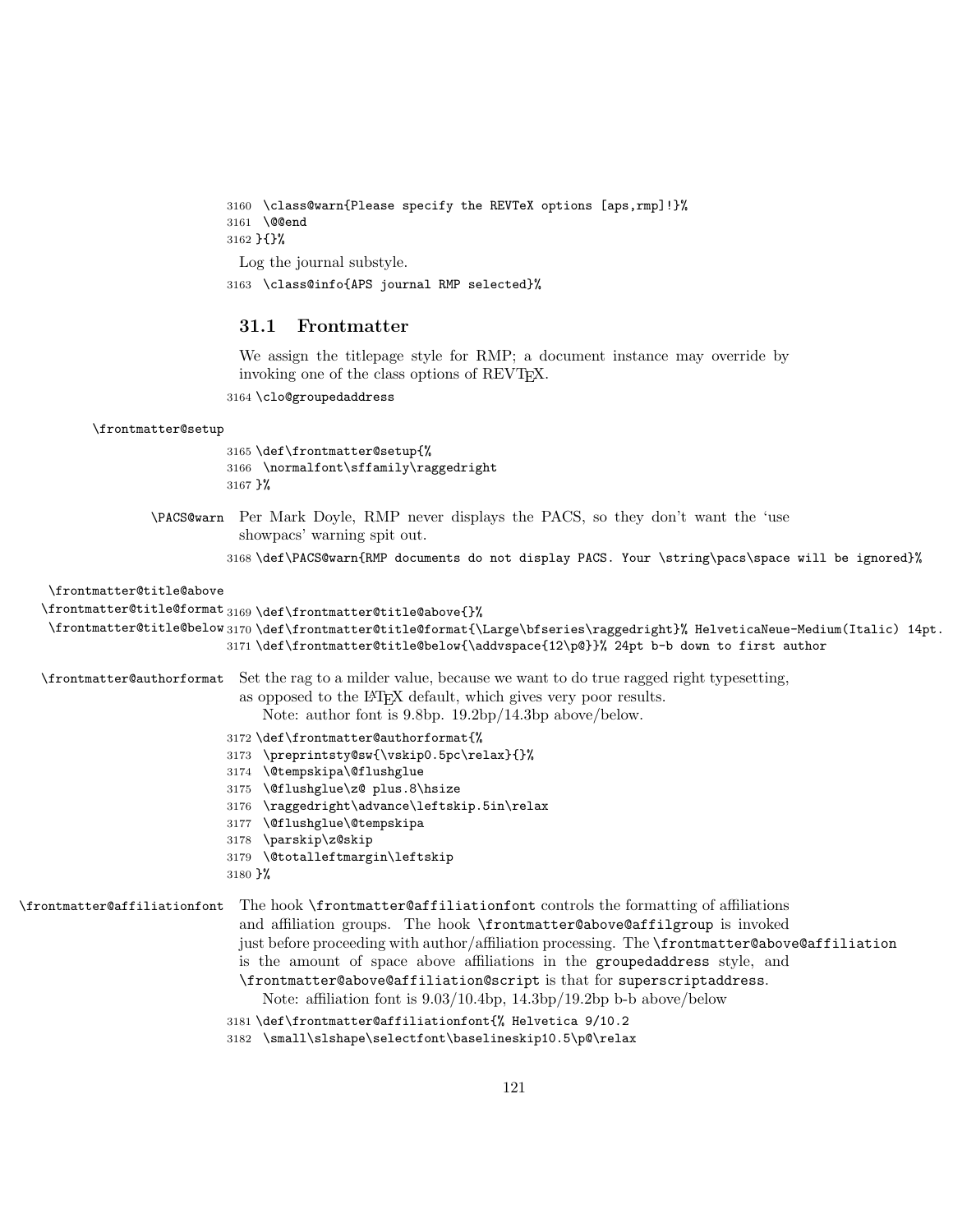```
3183 \@tempskipa\@flushglue
3184 \@flushglue\z@ plus.8\hsize
3185 \raggedright\advance\leftskip.5in\relax
3186 \@flushglue\@tempskipa
3187 \@totalleftmargin\leftskip
3188 \let\def@after@address\def@after@address@empty
3189 }%
3190 \def\frontmatter@above@affilgroup{\addvspace{7.2\p@}}% additional leading above an author
3191 \def\frontmatter@above@affiliation{\addvspace{5.3\p@}}%
3192 \def\frontmatter@above@affiliation@script{}%
```
Set up the default RMP style for title block authors and affiliations. We assign the titlepage style for RMP; a document instance may override by invoking one of the class options of REVTEX.

This command should override the effect of the corresponding command in the society substyle, and any document class option bearing on same will in turn override.

\clo@groupedaddress

\frontmatter@RRAP@format Note: in RMP, if we are not in preprint mode, the date will not be produced. Note: Helvetica C/lc, 8.98bp, space above: 16.3bp b-b.

```
3194 \def\frontmatter@RRAP@format{%
3195 \addvspace{7.3\p@}%
3196 \small
3197 \raggedright\advance\leftskip.5in\relax
3198 \@totalleftmargin\leftskip
3199 }%
3200 \def\produce@RRAP#1{%
3201 \@if@empty{#1}{}{%
3202 \@ifvmode{\leavevmode}{}%
3203 \unskip(\ignorespaces#1\unskip)\quad
3204 }%
3205 }%
```
\frontmatter@abstractheading Space above 21.8bp b-b.

```
3206 \def\frontmatter@abstractheading{%
3207 \preprintsty@sw{%
3208 \begingroup
3209 \centering\large
3210 \abstractname
3211 \par
3212 \endgroup
3213 \vspace{.5pc}%
3214 }{}%
3215 }%
```
\frontmatter@abstractfont TimesTen 8.93bp/9.6bp X 360bp, indented 36bp, with 21.9/37.6bp b-b above/below

\def\frontmatter@abstractfont{%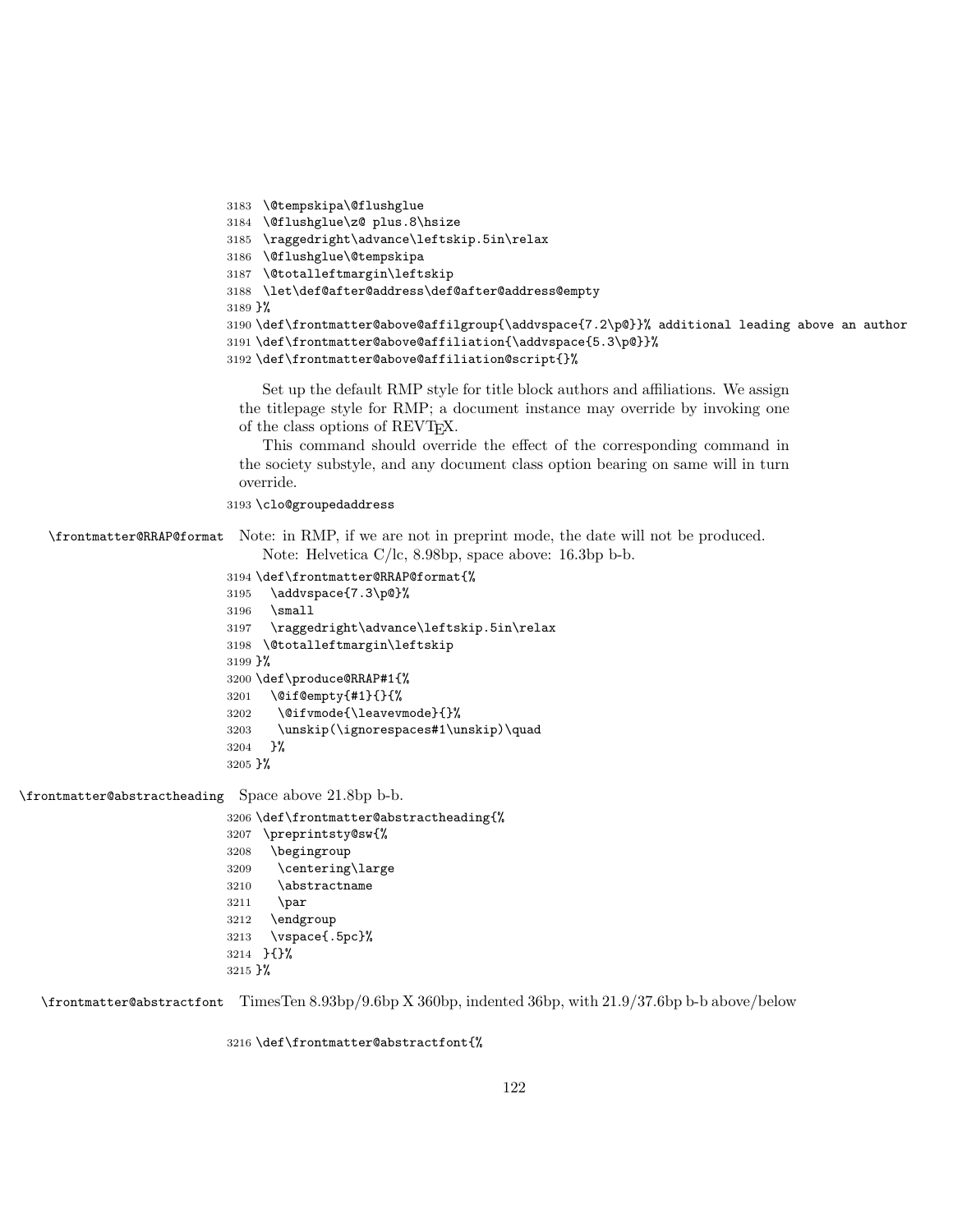```
3217 \footnotesize
3218 \hsize360\p@
3219 \leftskip=0.5in
3220 \parindent\z@
3221 \@totalleftmargin\leftskip
3222 }%
```
\frontmatter@preabstractspace \frontmatter@postabstractspace Space above and space below abstract in title block. Should be 22/36 points base-to-base.

```
3223 \def\frontmatter@preabstractspace{7.7\p@}%
3224 \def\frontmatter@postabstractspace{24.6\p@}%
```
FIXME: Not done: PACS. FIXME: TOC: Head is same as

# 32 :

HelveticaNeue 8.98. 32/22bp b-b above/below, Body: TimesTen 8/10.5.

# 32.1 General Text

If not in preprint mode, RMP sets the type size to  $10/12$  point. Note:  $s/b$  11.6bp leading FIXME: define \normalsize only if nobody else has done so.

```
3225 \appdef\setup@hook{%
3226 \preprintsty@sw{}{%
3227 \def\normalsize{%
3228 \@setsize\normalsize{12pt}\xpt\@xpt
3229 \abovedisplayskip 10\p@ plus2\p@ minus5\p@
3230 \belowdisplayskip \abovedisplayskip
3231 \abovedisplayshortskip \abovedisplayskip
3232 \belowdisplayshortskip \abovedisplayskip
3233 \let\@listi\@listI
3234 }%
3235 }%
3236 }%
    Footnote mods:
3237 \footnotesep 9.25pt
3238 \skip\footins 36pt plus 4pt minus 12pt
3239 \def\footnoterule{%
3240 \dimen@\skip\footins\divide\dimen@\thr@@
3241 \kern-\dimen@\hrule width.5in\kern\dimen@
3242 }%
```
## 32.2 Sectioning

We override the meaning of **\secnums@rtx**. The class option secnumarabic will continue to work.

\def\secnums@rtx{%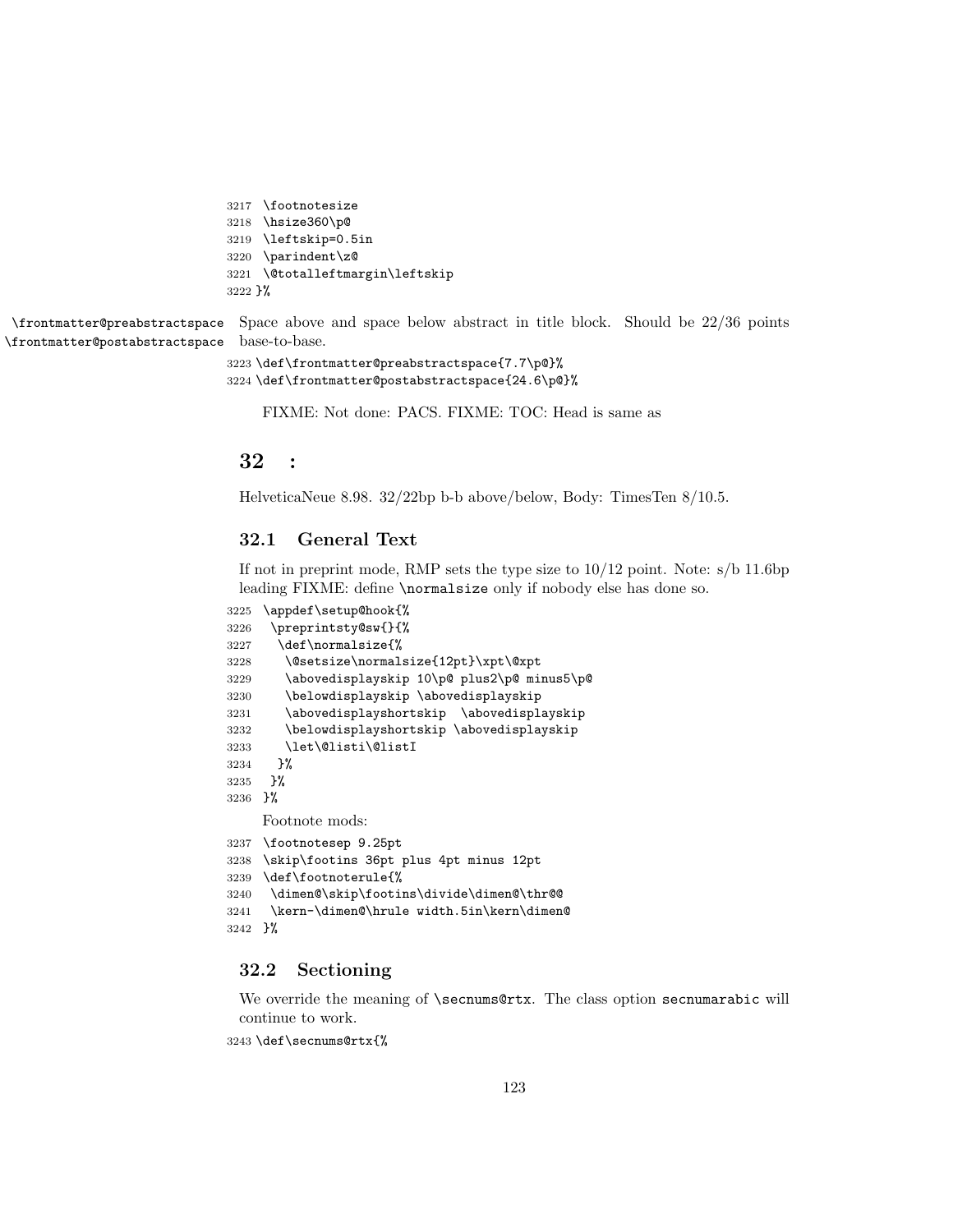```
3244 \@ifxundefined\thepart{%
3245 \def\thepart{\Roman{part}}%
3246 }{}%
3247 \@ifxundefined\thesection{%
3248 \def\thesection {\Roman{section}}%
3249 \def\p@section {}%
3250 }{}%
3251 \@ifxundefined\thesubsection{%
3252 \def\thesubsection {\Alph{subsection}}%
3253 \def\p@subsection {\thesection.}%
3254 }{}%
3255 \@ifxundefined\thesubsubsection{%
3256 \def\thesubsubsection {\arabic{subsubsection}}%
3257 \def\p@subsubsection {\thesection.\thesubsection.}%
3258 }{}%
3259 \@ifxundefined\theparagraph{%
3260 \def\theparagraph {\alph{paragraph}}%
3261 \def\p@paragraph {\thesection.\thesubsection.\thesubsubsection.}%
3262 }{}%
3263 \@ifxundefined\thesubparagraph{%
3264 \def\thesubparagraph {\arabic{subparagraph}}%
3265 \def\p@subparagraph {\thesection.\thesubsection.\thesubsubsection.\theparagraph.}%
3266 }{}%
3267 }%
```
In RMP, put a period (.), followed by 'nut space', after the section number. Also, hang the section number (the LAT<sub>EX</sub> default).

```
3268 \def\@seccntformat#1{\csname the#1\endcsname.\hskip0.5em\relax}%
```
Note that we wish to set the section head uppercase, so we use David Carlisle's \MakeTextUppercase. However, because this procedure effectively parses its argument (looking for things to not translate), it has to be invoked in such a way that the argument of the \section command is passed to it as its own argument.

To accomplish this, we use the \@hangfrom@ hook, which was developed for this purpose.

```
3269 \def\section{%
3270 \@startsection{section}{1}{\z@}{0.8cm plus1ex minus.2ex}{0.4cm}%
3271 {%
3272 \small\sffamily\bfseries\selectfont
3273 \raggedright
3274 \parindent\z@
3275 }%
3276 }%
3277 \def\@hangfrom@section#1#2#3{\@hangfrom{#1#2}\MakeTextUppercase{#3}}%
```
\def\@hangfroms@section#1#2{#1\MakeTextUppercase{#2}}%

```
3279 \def\subsection{%
```

```
3280 \@startsection{subsection}{2}{\z@}{0.8cm plus1ex minus.2ex}{0.4cm}%
```

```
3281 {%
```
\small\sffamily\bfseries

```
3283 \raggedright
```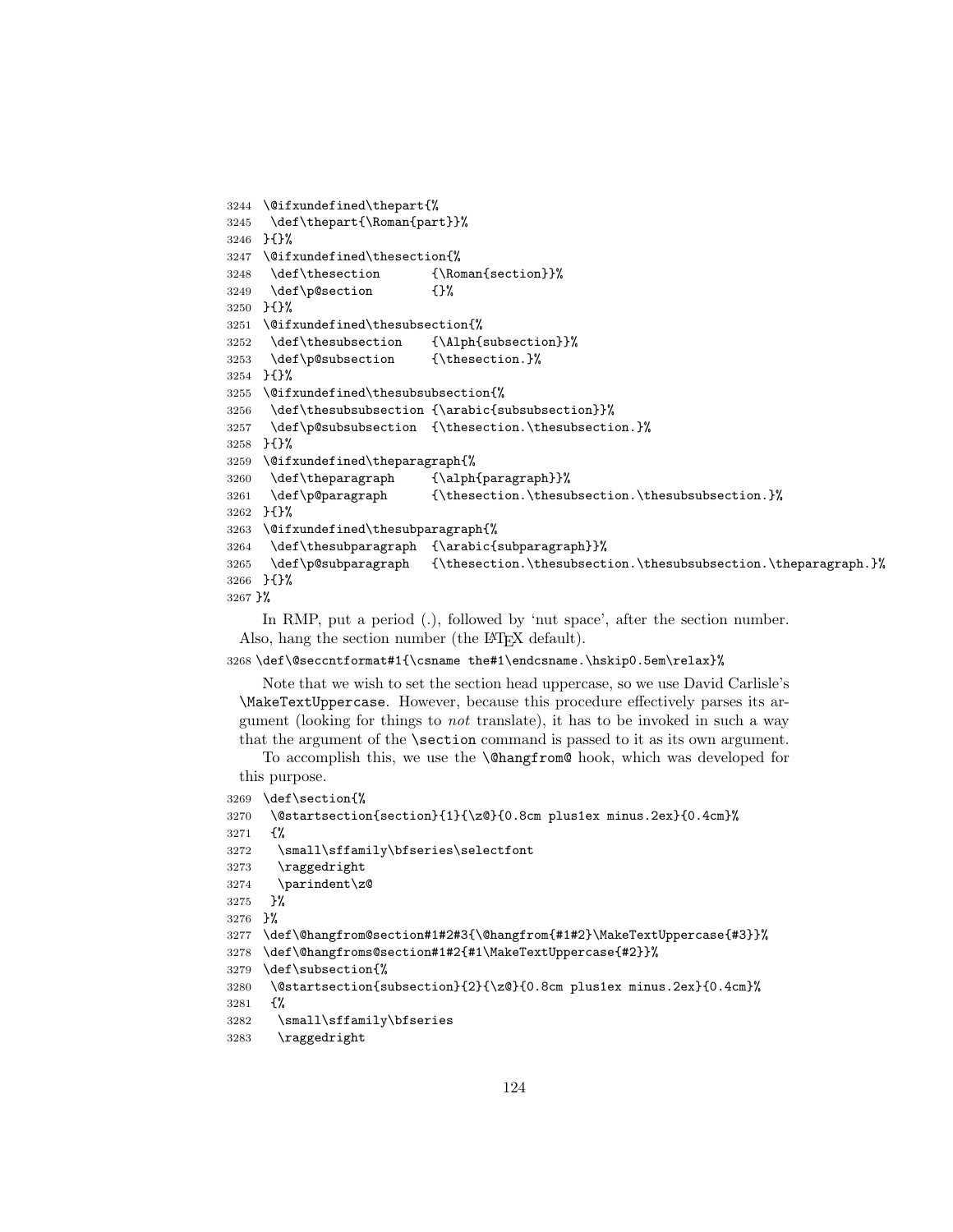```
3284 \parindent\z@
                    3285 }%
                    3286 }%
                    3287 \def\subsubsection{%
                    3288 \@startsection{subsubsection}{3}{\z@}{.8cm plus1ex minus.2ex}{0.4cm}%
                    3289 {%
                    3290 \small\sffamily\selectfont
                    3291 \raggedright
                    3292 \parindent\z@
                    3293 }%
                    3294 }%
                    3295 \def\paragraph{%
                    3296 \@startsection{paragraph}{4}{\z@}{.8cm plus1ex minus.2ex}{-1em}%
                    3297 {%
                    3298 \small\slshape\selectfont
                    3299 \raggedright
                    3300 \parindent\z@
                    3301 }%
                    3302 }%
                    3303 \def\subparagraph{%
                    3304 \@startsection{subparagraph}{4}{\parindent}{3.25ex plus1ex minus.2ex}{-1em}%
                    3305 {\normalsize\bfseries\selectfont}%
                    3306 }%
                    3307 %
                    3308 \setcounter{tocdepth}{4}% FIXME: has no effect
          \appendix
 \@hangfrom@appendix
3309 \appdef\appendix{%
\@hangfroms@appendix
3310 \let\@hangfrom@section\@hangfrom@appendix
 \@appendixcntformat
3311 \let\@sectioncntformat\@appendixcntformat
                    3312 }%
                    3313 \def\@hangfrom@appendix#1#2#3{%
                    3314 #1%
```
# 32.3 Figure and Table Caption Formatting

#1\appendixname\@if@empty{#2}{}{:\ #2}%

#### \@makecaption

```
3325 \setlength\belowcaptionskip{2\p@}
3326 \long\def\@makecaption#1#2{%
```
\@if@empty{#2}{%

#2\@if@empty{#3}{}{:\ #3}%

\def\@hangfroms@appendix#1#2{%

 #3% }{%

 }% }%

}%

\def\@appendixcntformat#1{\appendixname\ \csname the#1\endcsname}%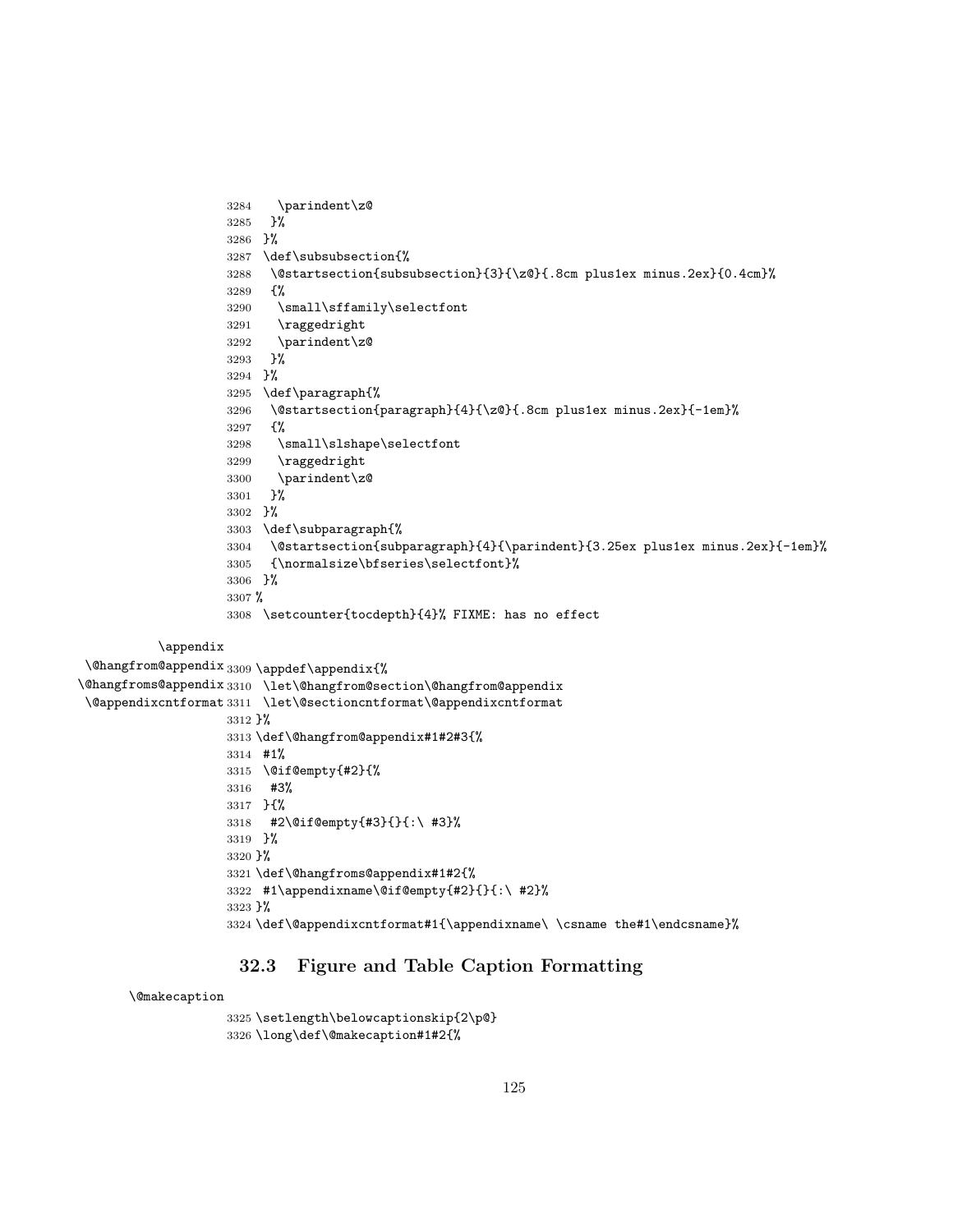```
3327 \vskip\abovecaptionskip
3328 \vbox{%
3329 \flushing
3330 \small\rmfamily
3331 \noindent
3332 #1\@caption@fignum@sep#2\par
3333 }%
3334 \vskip\belowcaptionskip
3335 }%
3336 \def\@caption@fignum@sep{\nobreak\hskip.5em plus.2em\ignorespaces}%
```
# 32.4 Citations and Bibliography

Customize REVTEX for the journal substyle; this task requires three components: a BibTEX .bst style file, customizing code for natbib, and customizations of the thebibliography environment.

\@bibstyle Define the argument of the \bibliographystyle command (if the document does not do so).

> The user must have installed a .bst file of the corresponding name. This file will then be used by  $BIBT_FX$  when compiling the document's .bbl file.

> To generate apsrmp.bst, use custom-bib version 3.89d1 or later. Run the .bst generator, makebst.tex, with the following options:

- 1. STYLE OF CITATIONS: a: ay—Author-year with some non-standard interface
- 2. AUTHOR: \*: nat—Natbib for use with natbib v5.3 or later
- 3. LANGUAGE FIELD: l: lang—Use language field to switch hyphenation patterns for title
- 4. PRESENTATIONS: b: pres,pres-bf—Presentation, speaker bold face
- 5. ORDER ON VON PART : x: vonx—Sort without von part (de la Maire after Mahone)
- 6. AUTHOR NAMES: a: nm-rev1—Only first name reversed, initials (AGU style: Smith, J. F., H. K. Jones)
- 7. POSITION OF JUNIOR : \*: jnrlst—Junior comes last as Smith, John, Jr.
- 8. TYPEFACE FOR AUTHORS IN LIST OF REFERENCES: u: nmft,nmft-def-User defined author font (\bibnamefont)
- 9. FONT FOR FIRST NAMES : u: fnm-def—First names in user defined font (\bibfnamefont)
- 10. EDITOR NAMES IN INCOLLECTION ETC: a: nmfted—Editors incollection like authors font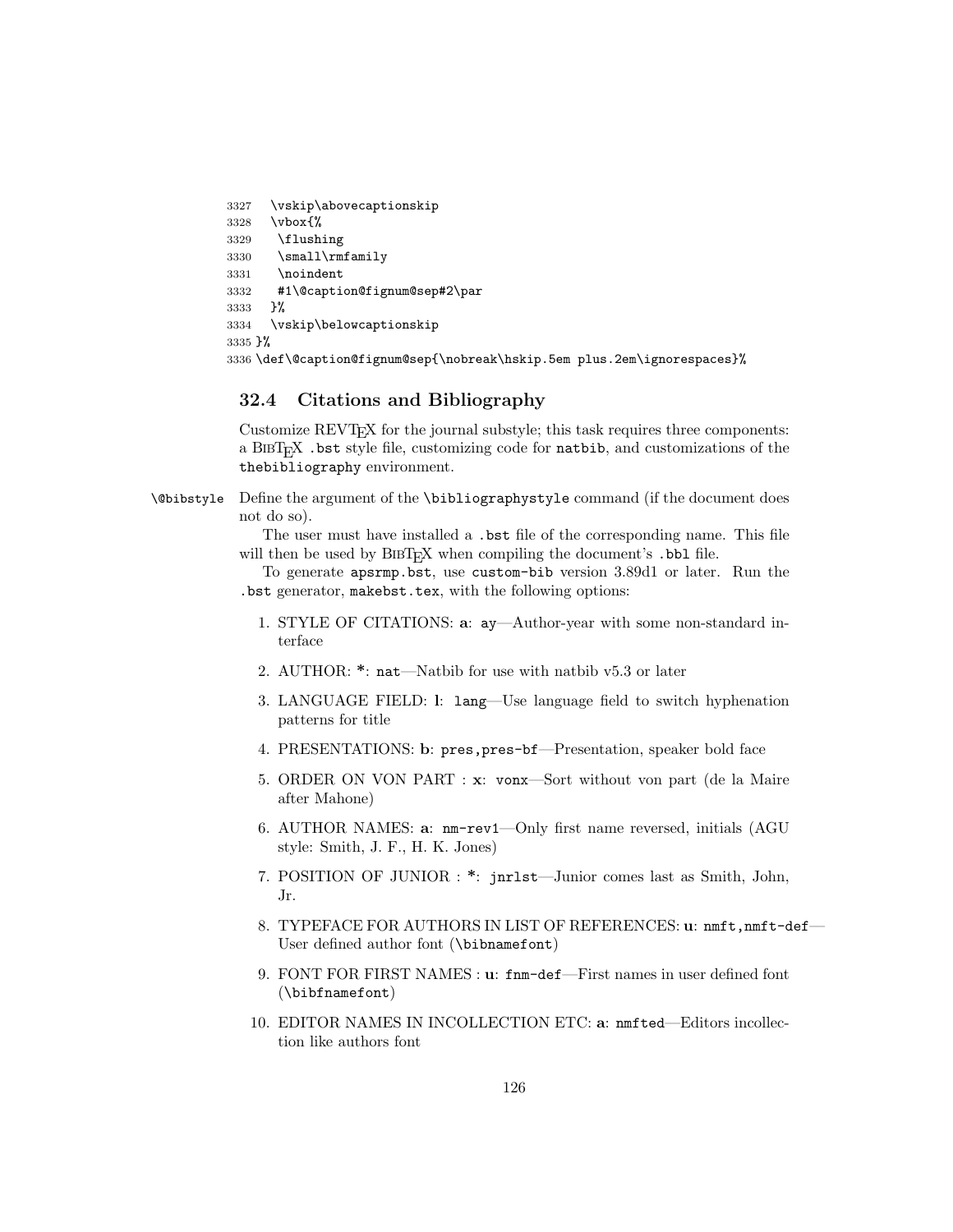- 11. FONT FOR 'AND' IN LIST: r: nmand-rm—'And' in normal font (JONES and JAMES)
- 12. FONT OF CITATION LABELS IN TEXT : u: lab,lab-def—User defined citation font (\citenamefont)
- 13. FONT FOR 'AND' IN CITATIONS : r: and-rm—Cited 'and' in normal font
- 14. LABEL WHEN AUTHORS MISSING : \*: keyxyr—Year blank when KEY replaces missing author (for natbib 7.0)
- 15. DATE POSITION: b: dt-beg—Date after authors
- 16. DATE FORMAT : m: yr-com—Date preceded by comma as ', 1993'
- 17. INCLUDE MONTHS: m: aymth—Include month in date
- 18. REVERSED DATE : r: dtrev—Date as year month
- 19. TRUNCATE YEAR : \*: note-yr—Year text full as 1990–1993 or 'in press'
- 20. TITLE OF ARTICLE: d: tit-qq—Title and punctuation in double quotes  $("Title", ...)$
- 21. TITLE PRESENT IN ARTICLE, INCOLLECTION, AND INPROCEED-INGS: x: jtit-x—Title is ignored
- 22. INPROCEEDINGS CHAPTER AND PAGES, LIKE INBOOK: y: inproceedings-chapter produce pages after chapter just as in InBook
- 23. ARTICLE BOOKTITLE PRESENT: ?: article-booktitle—format booktitle
- 24. ARTICLE SERIES PRESENT: ?: article-series—article can has series
- 25. JOURNAL NAME FONT: r: jttl-rm—Journal name normal font
- 26. JOURNAL NAME WITH ADDRESS: y: journal-address—Include address field (in parentheses) along with journal name
- 27. BOOK TITLE FIELDS: y: book-bt—Field 'booktitle', or if absent field 'title', is book title
- 28. THESIS TITLE OPTIONAL: ?: thesis-title-o—Title is optional: no warning issued if empty
- 29. TECHNICAL REPORT TITLE: b: trtit-b—Tech. report title like books
- 30. JOURNAL VOLUME: b: vol-bf—Volume bold as vol(num)
- 31. JOURNAL VOL AND NUMBER: s: vnum-sp—Journal vol (num) as 34 (2)
- 32. VOLUME PUNCTUATION: c: volp-com—Volume with comma as vol(num), ppp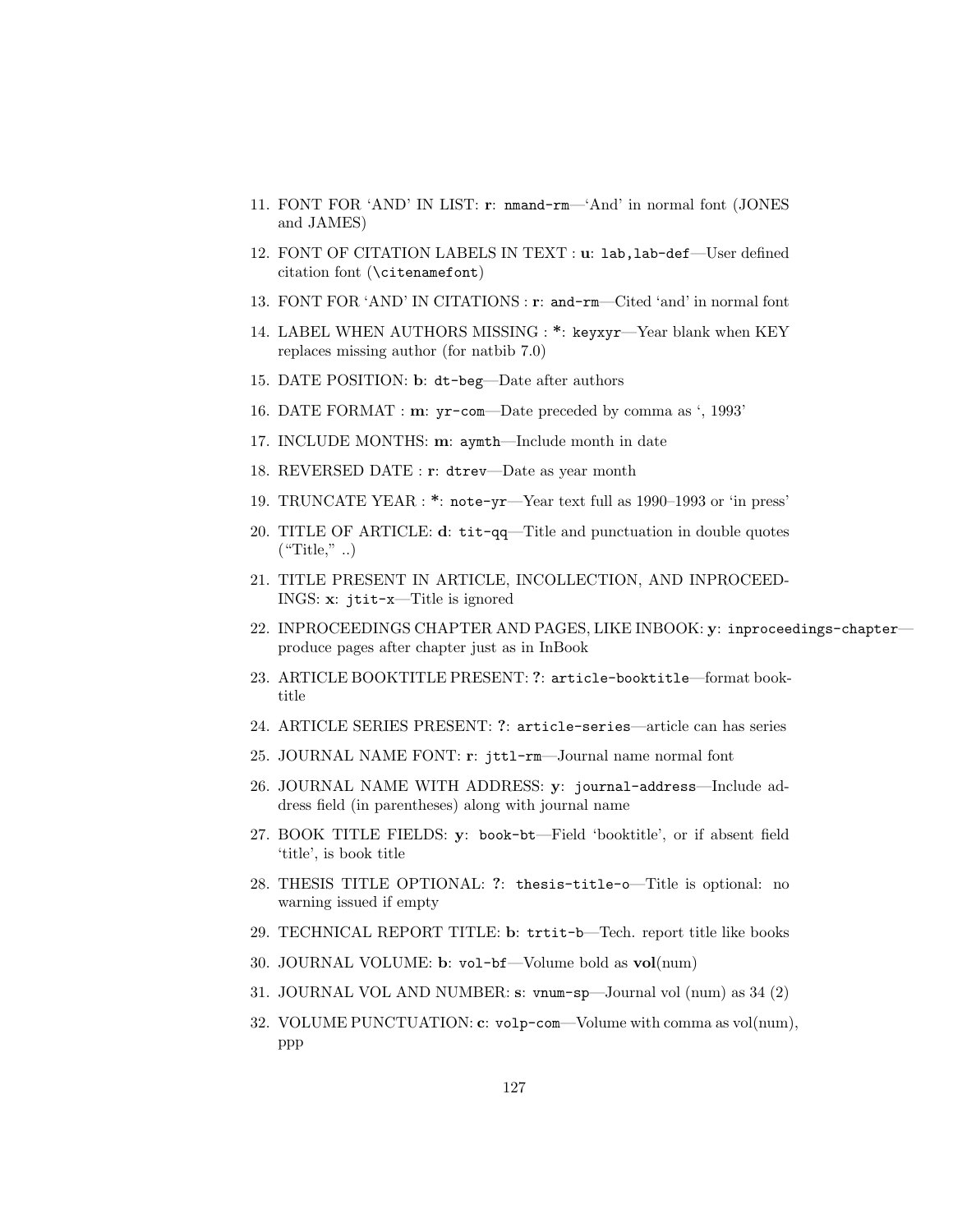- 33. PAGE NUMBERS: f: jpg-1—Only start page number
- 34. POSITION OF PAGES: e: pp-last—Pages at end but before any notes
- 35. BOOK EDITOR W/O AUTHOR: : book-editor-booktitle—Book permits empty author, produces title before editor in this case
- 36. INBOOK PERMITS TITLE, BOOKTITLE, AUTHOR, EDITOR: a: inbook-editor-booktitle— Allow using both title/booktitle, both author/editor
- 37. CONFERENCE ADDRESS FOR BOOK, INBOOK, INCOLLECTION, IN-PROCEEDINGS, PROCEEDINGS: a: bookaddress—Italic booktitle followed by bookaddress in roman
- 38. NUMBER AND SERIES FOR BOOK, INBOOK, INCOLLECTION, IN-PROCEEDINGS, PROCEEDINGS: \*: num-xser—Allows number without series and suppresses word "number"
- 39. WORD NUMBER CAPITALIZED FOR NUMBER AND SERIES: c: number-cap—Capitalize word 'number' as: "Number 123"
- 40. WORD CHAPTER CAPITALIZED: c: chapter-cap—Capitalize word 'chapter' as: 'Chapter 42'
- 41. COMBINING NUMBER AND SERIES: x: series-number—Series number as: 'Springer Lecture Notes No. 125'
- 42. POSITION OF NUMBER AND SERIES: b: numser-booktitle—After book title and conference address, and before editors
- 43. VOLUME AND SERIES FOR BOOKS: s: ser-vol—Series, vol. 23
- 44. VOLUME AND SERIES FORMATTING: y: ser-rm—format series roman , even when used with volume
- 45. WORD VOLUME CAPITALIZED FOR VOLUME AND SERIES: y: volume-cap—Capitalize word 'volume', as: 'Volume 7 in Lecture Series'
- 46. POSITION OF VOLUME AND SERIES FOR INCOLLECTION, INBOOK, AND INPROCEEDINGS: e: ser-ed—Series and volume after booktitle and before editors
- 47. JOURNAL NAME PUNCTUATION: x: jnm-x—Space after journal name
- 48. PAGES IN BOOK: \*: pg-bk,book-chapter-pages—As chapter and page: chapter 42, page 345
- 49. PUBLISHER IN PARENTHESES: p: pub-par—Publisher in parentheses
- 50. EMPTY PUBLISHER PARENTHESES: y: ay-empty-pub-parens-x eliminate parentheses altogether if nothing inside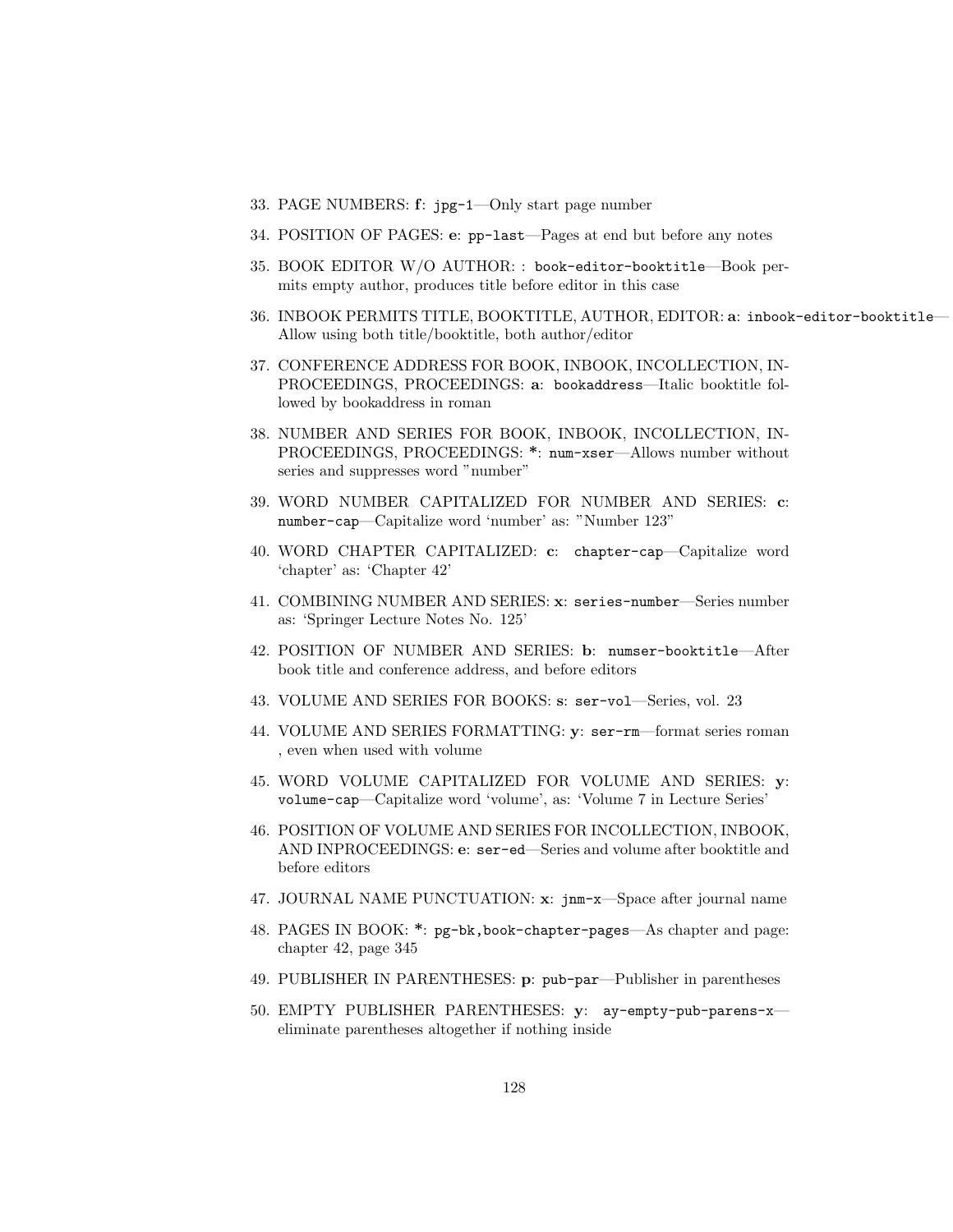- 51. PUBLISHER POSITION: e: pre-edn—Edition before publisher
- 52. SCHOOL: p: school-par—school/address in parens: '(school, address)'
- 53. ISBN NUMBER: \*: isbn—Include ISBN for books, booklets, etc.
- 54. ISSN NUMBER: \*: issn—Include ISSN for periodicals
- 55. DOI NUMBER: a: doi-link,doi—Doi forms a link to the publication, anchored to the volume or title
- 56. 'EDITOR' AFTER NAMES: a: bkedcap—'Name Editor,' as above, editor upper case
- 57. EDITOR IN COLLECTIONS: b: edby—In booktitle, edited by .. (where .. is names)
- 58. PUNCTUATION BETWEEN SECTIONS : c: blk-com—Comma between blocks
- 59. FINAL PUNCTUATION: c: fin-endbibitem—Command at end instead of period
- 60. ABBREVIATE WORD 'PAGES' : a: pp—'Page' abbreviated as p. or pp.
- 61. ABBREVIATE WORD 'EDITORS': a: ed—'Editor' abbreviated as ed. or eds.
- 62. OTHER ABBREVIATIONS: a: abr—Abbreviations of such words
- 63. ABBREVIATION FOR 'EDITION' : a: ednx—'Edition' abbreviated as 'ed'
- 64. EDITION NUMBERS: n: ord—Numerical editions as 1st, 2nd, 3rd, etc
- 65. STORED JOURNAL NAMES: a: jabr—Abbreviated journal names
- 66. COMMA BEFORE 'AND': c: and-com—Comma even with 2 authors as 'Tom, and Harry'
- 67. FONT OF 'ET AL': i: etal-it—Italic et al
- 68. ADDITIONAL REVTeX DATA FIELDS: r: revdata,eprint,url,url-blk,translation— Include REVTeX data fields collaboration, eid, eprint, archive, url, translation
- 69. SLACcitation FIELD: ?: SLACcitation—Produce SLACcitation field
- 70. NUMPAGES DATA FIELD: \*: numpages-x—Do not include numpages field
- 71. REFERENCE COMPONENT TAGS: b: bibinfo—Reference component tags like \bibinfo in the content of \bibitem
- 72. ELEMENT TAGS: b: bibfield—Element tags like \bibfield in the content of \bibitem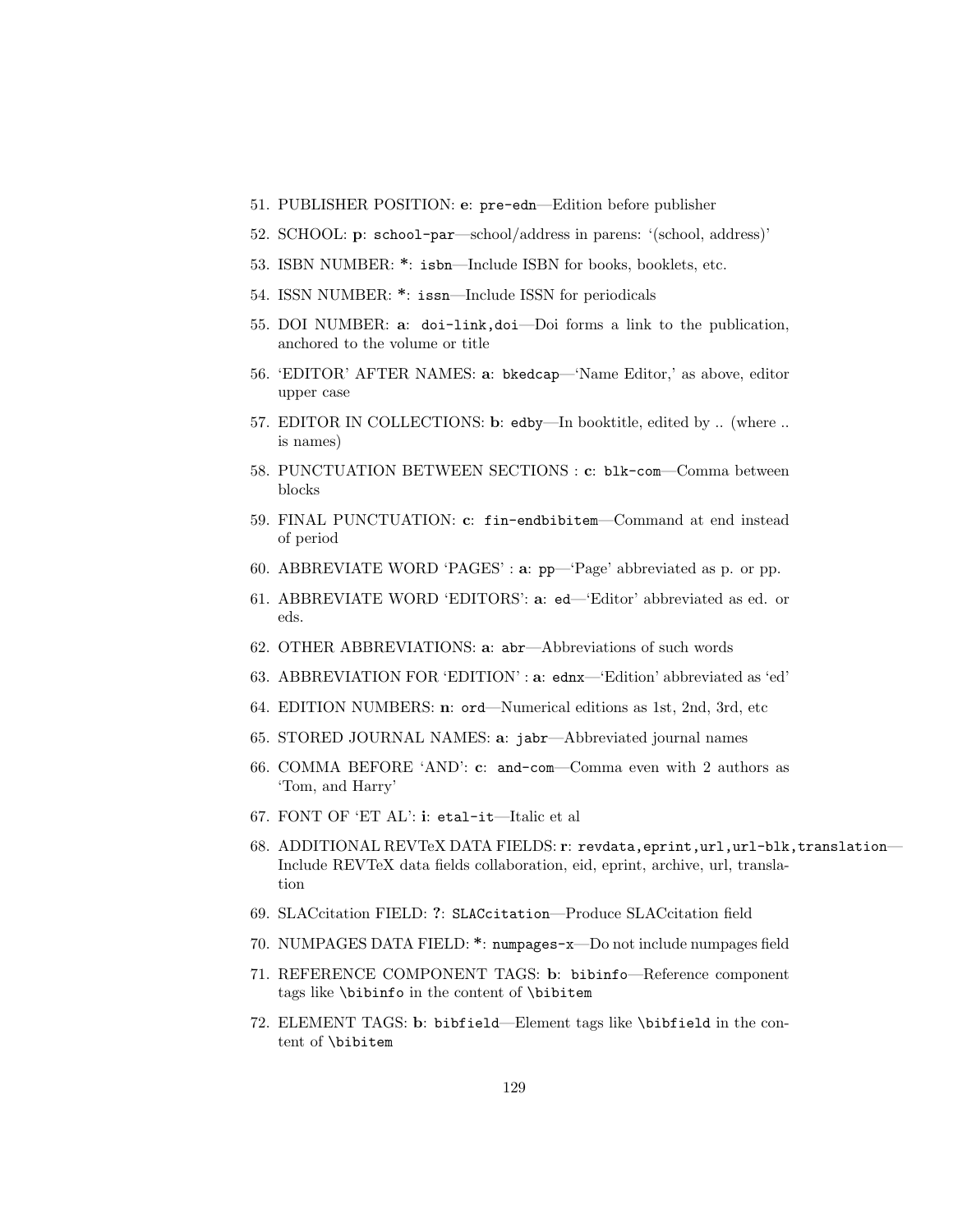73. COMPATIBILITY WITH PLAIN TEX: \*: nfss—Use LaTeX commands which may not work with Plain TeX

A file apsrmp.dbj file equivalent to the following should result:

%\input docstrip %\preamble<br>%------------%---------------------------------------- %\*\*\* REVTeX-compatible RMP 2010-02-12 \*\*\* %\endpreamble %\postamble %End of customized bst file %\endpostamble %\keepsilent %\askforoverwritefalse %\def\MBopts{\from{merlin.mbs}{% % head,\MBopta} %\from{physjour.mbs}{\MBopta} %\from{geojour.mbs}{\MBopta} %\from{photjour.mbs}{\MBopta} %\from{merlin.mbs}{tail,\MBopta}} %\def\MBopta{% % ay,%: Author-year with some non-standard interface % nat,%: Natbib for use with natbib v5.3 or later % lang,%: Use language field to switch hyphenation patterns for title % pres,pres-bf,%: Presentation, speaker bold face % vonx,%: Sort without von part (de la Maire after Mahone) % nm-rev1,%: Only first name reversed, initials (AGU style: Smith, J. F., H. K. Jones) % jnrlst,%: Junior comes last as Smith, John, Jr. % nmft,nmft-def,%: User defined author font (\bibnamefont) % fnm-def,%: First names in user defined font (\bibfnamefont) % nmfted,%: Editors incollection like authors font % nmand-rm,%: 'And' in normal font (JONES and JAMES) % lab,lab-def,%: User defined citation font (\citenamefont) % and-rm,%: Cited 'and' in normal font % keyxyr,%: Year blank when KEY replaces missing author (for natbib 7.0) % dt-beg,%: Date after authors % yr-par,%: Year in parentheses as (1993) % dtrev,%: Date as year month % date-nil-x,%: If date is empty, then do not produce the surrounding punctuation (parens, brackets, colon, comma) % tit-qq,%: Title and punctuation in double quotes  $('Title, ''.')$ . % inproceedings-chapter,%: produce pages after chapter, just as in InBook % jtit-x,%: Title is ignored % inproceedings-chapter,%: produce pages after chapter just as in InBook % article-booktitle,%: format booktitle % article-series,%: article can has series % jttl-rm,%: Journal name normal font % journal-address,%: Include address field (in parentheses) along with journal name % book-bt,%: Field 'booktitle', or if absent field 'title', is book title % thesis-title-o,%: Title is optional: no warning issued if empty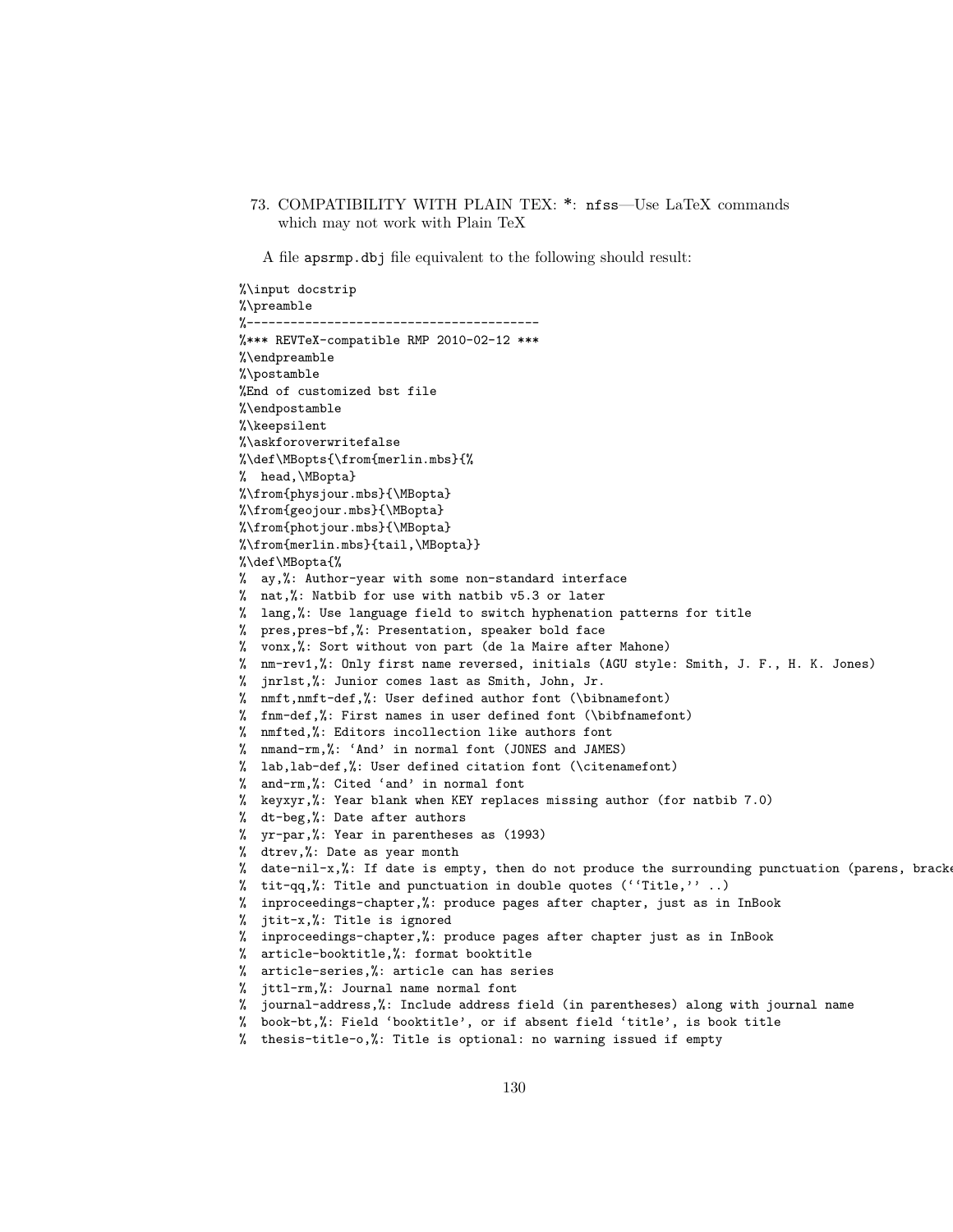```
% trtit-b,%: Tech. report title like books
```
- % techreport-institution-par,%: format tech report institution like book publisher
- % vol-bf,%: Volume bold as {\bf vol}(num)
- % vnum-sp,%: Journal vol (num) as 34 (2)
- % volp-com,%: Volume with comma as vol(num), ppp
- % jpg-1,%: Only start page number
- % pp-last,%: Pages at end but before any notes
- % book-editor-booktitle,%: Book permits empty author, produces title before editor in this case
- % inbook-editor-booktitle,%: Allow using both title/booktitle, both author/editor
- % bookaddress,%: Italic booktitle followed by bookaddress in roman
- % num-xser,%: Allows number without series and suppresses word "number"
- % number-cap,%: Capitalize word 'number' as: "Number 123"
- % chapter-cap,%: Capitalize word 'chapter' as: 'Chapter 42'
- % series-number,%: Series number as: 'Springer Lecture Notes No. 125'
- % numser-booktitle,%: After book title and conference address, and before editors
- % ser-vol,%: Series, vol. 23
- % ser-rm,%: format series roman , even when used with volume
- % volume-cap,%: Capitalize word 'volume', as: 'Volume 7 in Lecture Series'
- % ser-ed,%: Series and volume after booktitle and before editors
- % jnm-x,%: Space after journal name
- % pg-bk,book-chapter-pages,%: As chapter and page: chapter 42, page 345
- % pub-par,%: Publisher in parentheses
- % ay-empty-pub-parens-x,%: eliminate parentheses altogether if nothing inside
- % pre-edn,%: Edition before publisher
- % school-par,%: school/address in parens: '(school, address)'
- % isbn,%: Include ISBN for books, booklets, etc.
- % issn,%: Include ISSN for periodicals
- % doi-link,doi,%: Doi forms a link to the publication, anchored to the volume or title
- % bkedcap,%: 'Name Editor,' as above, editor upper case
- % edby,%: In booktitle, edited by .. (where .. is names)
- % blk-com,%: Comma between blocks
- % fin-endbibitem,%: Command at end instead of period
- % pp,%: 'Page' abbreviated as p. or pp.
- % ed,%: 'Editor' abbreviated as ed. or eds.
- % abr,%: Abbreviations of such words
- % ednx,%: 'Edition' abbreviated as 'ed'
- % ord,%: Numerical editions as 1st, 2nd, 3rd, etc
- % jabr,%: Abbreviated journal names
- % and-com,%: Comma even with 2 authors as 'Tom, and Harry'
- % etal-it,%: Italic et al

```
% revdata, eprint, url, url-blk, translation, %: Include REVTeX data fields collaboration, eid, eprin
```
- % SLACcitation,%: Produce SLACcitation field
- % numpages-x,%: Do not include numpages field
- % url,url-prefix-x,%: URL without prefix (default: 'URL ')
- % bibinfo,%: Reference component tags like \bibinfo in the content of \bibitem
- % bibfield,%: Element tags like \bibfield in the content of \bibitem
- % nfss,%: Use LaTeX commands which may not work with Plain TeX
- %,{%
- % }}

```
%\generate{\file{apsrmp4-1.bst}{\MBopts}}
```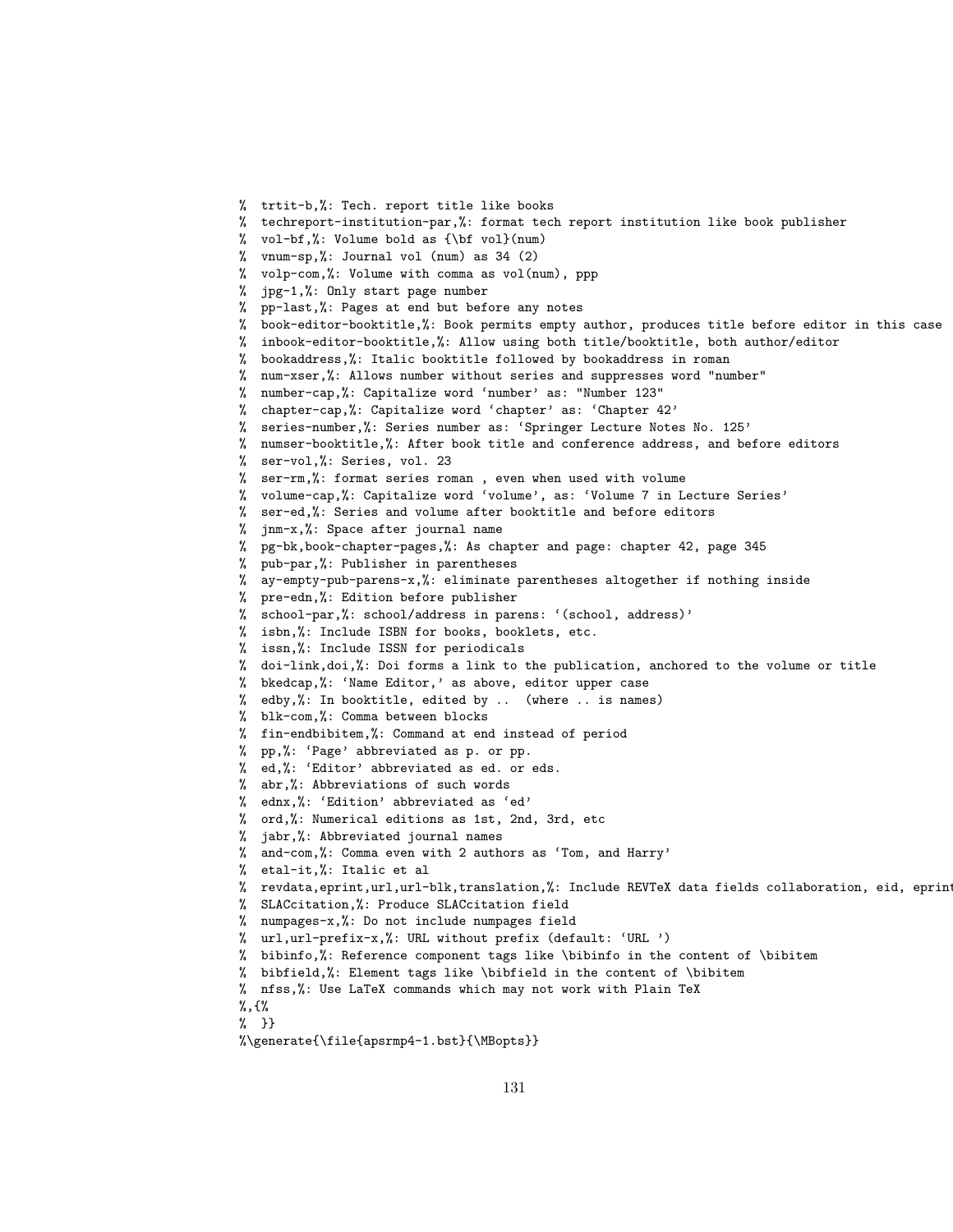<span id="page-131-0"></span>%\endbatchfile

%

For a comparison between apsrmp.bst and apsrev.bst, see Section [30.3.10.](#page-110-0)

3337 \def\@bibstyle{apsrmp\substyle@post}%

\authoryear@sw Author-year citations: default value of \authoryear@sw is true.

3338 \@booleantrue\authoryear@sw

\@bibdataout@rmp When the journal is RMP, the meaning of the procedure \@bibdataout@aps needs to be different because of the way the author names are formatted. In other respects, it is the same.

3339 \def\@bibdataout@aps{%

3340 \immediate\write\@bibdataout{%

An entry that controls processing of the revtex4-1.dtx.bst file has entry type @CONTROL. This entry's cite key is apsrmp41Control, which serves as a version number.

```
3341 @CONTROL{%
```

```
3342 apsrmp41Control%
```
Say whether we want long bibliography style (the default), or the abbreviated style.

```
3343 \longbibliography@sw{%
3344 ,author="03",editor="0",pages="1",title="0",year="0"%
3345 }{%
3346 ,author="0B",editor="0",pages="0",title="",year="1"%
3347 }%
3348 }%
3349 }%
 Place a \citation into the auxiliary file corresponding to this entry.
3350 \if@filesw
3351 \immediate\write\@auxout{\string\citation{apsrmp41Control}}%
3352 \fi
3353 }%
```
\bibpunct \bibsection \bibpreamble \newblock \bibhang \bibsep

The following commands effectively establish the style in which \cite commands are formatted. You can think of them as the second needed component for the bibliography.

Set up for author-year citations: when \NAT@set@cites executes (at \begin{document} time), the **\@biblabel** will be set to **\NAT@biblabel**.

\cite Per Karie Friedman (friedman@phys.washington.edu), multiple citations are separated by semicolons, e.g., (Jones, 1999; Abbott and Smith, 2000; Wortley, 2001a), and multiple citations by the same author by commas, e.g., Abela et al. (1995, 1997a, 1997b). The third argument of \bibpunct handles the former.

The fifth argument puts a comma after the author when the year is not in parens: (Lee et al., 1996).

Incidently, this \bibpunct command specifies the natbib default values.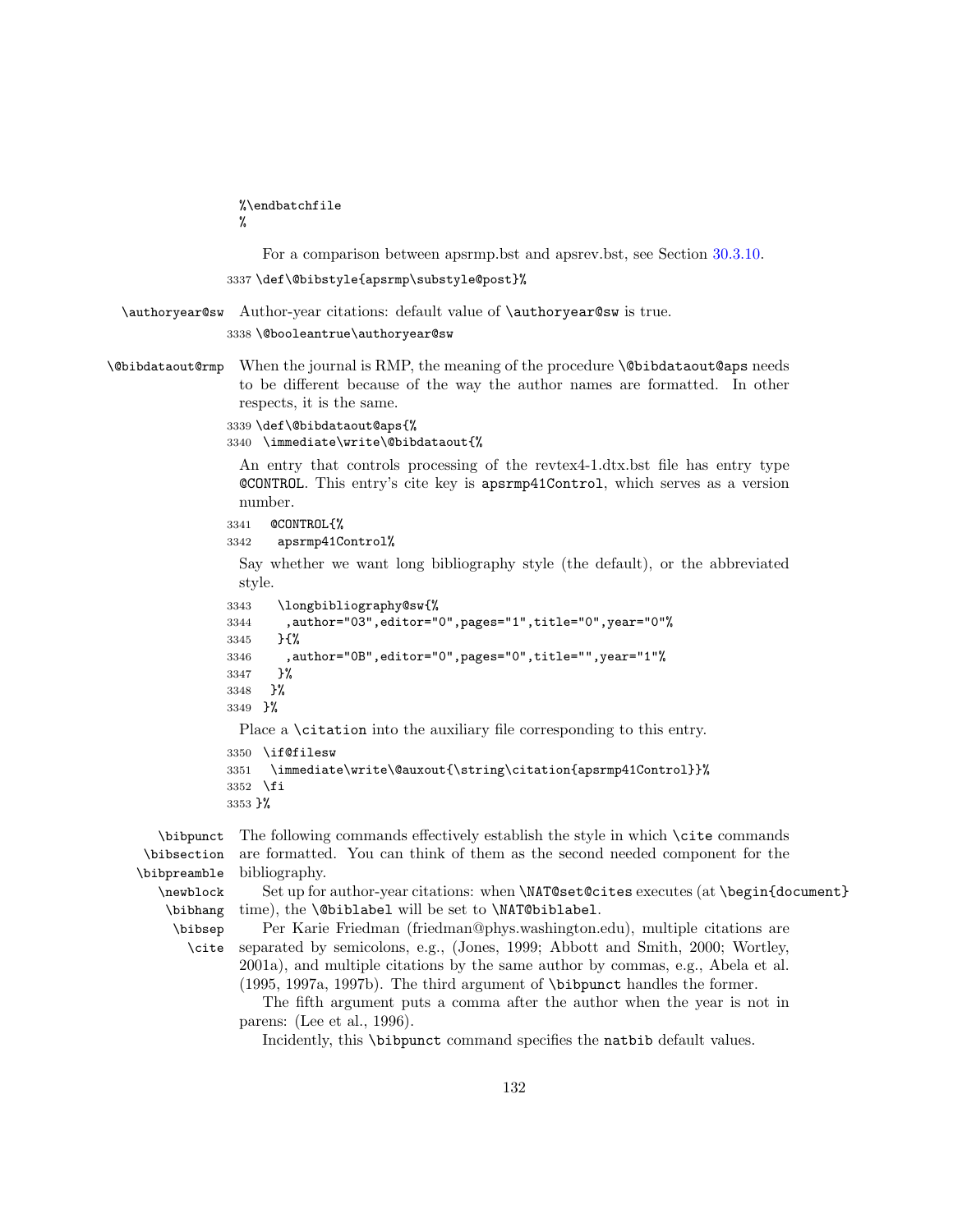We define the sectioning command to use when starting the bibliography.

We change natbib's \NAT@def@citea procedure to effect more elaborate punctuation for RMP: see item 473: \cite order punctuation: "If possible, \textciteshould put the word 'and' between two citations and before the last citation in a list of 3 or more."

```
3354 \appdef\setup@hook{%
```
We define the punctuation to use in the **\cite** command's production.

```
3355 \bibpunct{(%)
```

```
3356 }{%(
```
)}{;}{a}{,}{,}%

We define the sectioning command to use when starting the bibliography.

```
3358 \def\bibsection{%
```

```
3359 \expandafter\section\expandafter*\expandafter{\refname}%
```

```
3360 \@nobreaktrue
```
}%

- \let\bibpreamble\@empty
- \def\newblock{\ }%
- \bibhang10\p@
- \bibsep\z@

Per Mark Doyle, \cite is mapped to \citep in RMP.

\let\cite\citep

End of code to be delayed until after natbib loads.

}%

\footinbib@sw Footnotes in bibliography are consistent only with numbered citations, and are particularly nasty under natbib: the packcage will automatically change to numbered references if any \bibitem commands lack the optional argument. Therefore, we must uninvoke it now, even if invoked by the document. The same is quietly done with natbib's mcite and compress options.

> (AO 523) I changed the code that alters \NAT@merge so that it will not override when **\NAT@merge** has been set to **\z@**.

```
3368 \@booleanfalse\footinbib@sw
3369 \appdef\setup@hook{%
3370 \footinbib@sw{%
3371 \class@warn{%
3372 Footnotes in bibliography are incompatible with RMP.^^J%
3373 Undoing the footinbib option.
3374 }%
3375 \@booleanfalse\footinbib@sw
3376 }{}%
3377 \@ifnum{\NAT@merge>\@ne}{\let\NAT@merge\@ne}{}%
3378 \def\NAT@cmprs{\z@}%
3379 }%
```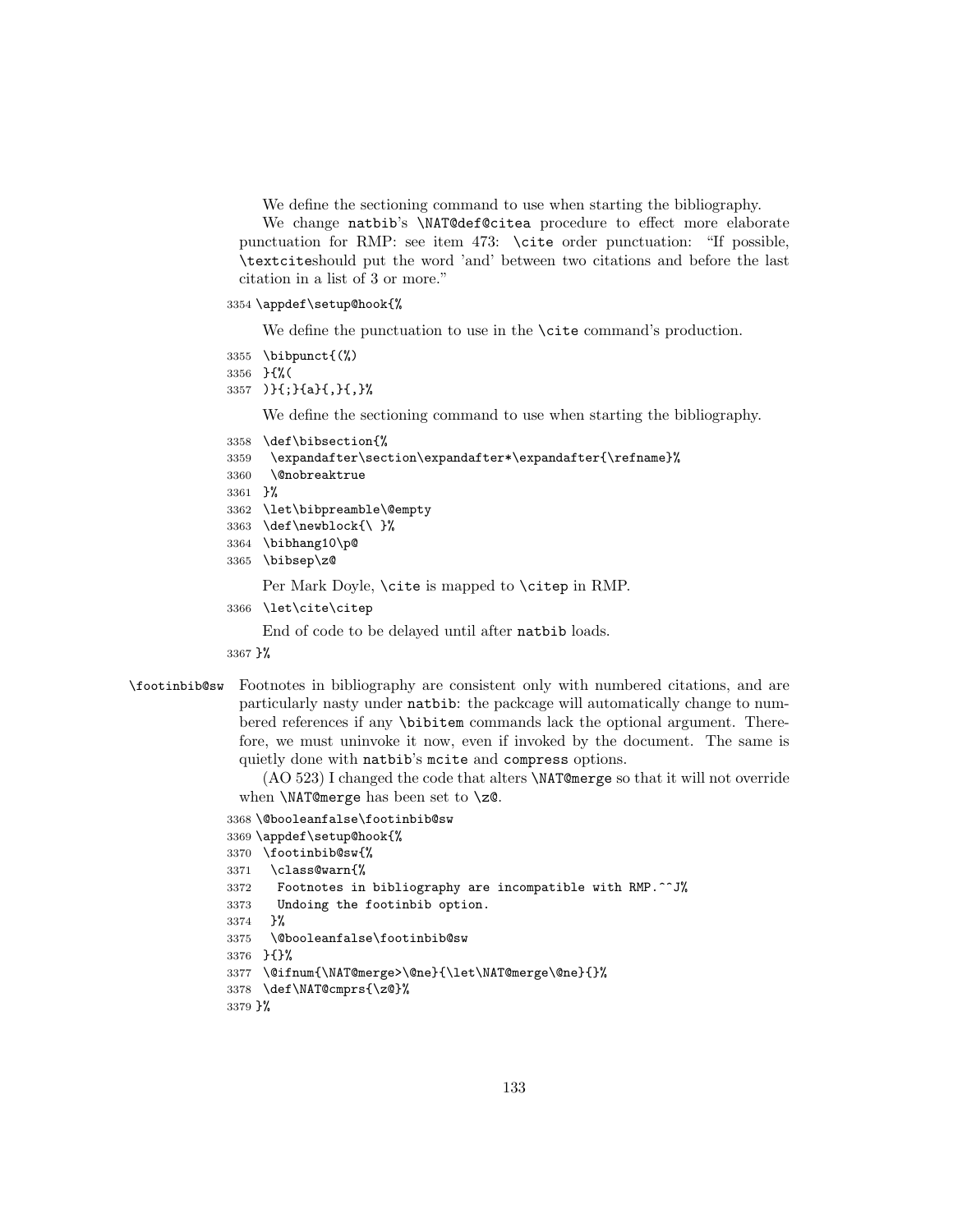\eprint RMP requires the \eprint field in the bib entry to be set off with the word "eprint".

3380 \def\eprint#1{eprint #1}%

# 32.5 Table of Contents

We set up for auto-sizing of certain TOC elements.

To do this, we override the definitions for the default TOC font (\toc@@font), and define formatting for the needed elements  $(\iota)$   $\mathbb{R}$ ...). Finally, we activate the autosizing by assigning \toc@pre and \toc@post.

\toc@@font Set the formatting characteristics of the auto-indenting part of the TOC.

```
3381 \def\toc@@font{%
3382 \footnotesize\rmfamily
3383 \def\\{\space\ignorespaces}%
3384 }%
3385 \def\ltxu@dotsep{5.5pt}%
```
\l@section Determine which TOC elements are automatically indented.

```
3386 \def\tocleft@{\z@}%
3387 \def\tocdim@min{5\p@}%
3388 \def\l@section{%
3389 \l@@sections{}{section}% Implicit #3#4
3390 }%
3391 \def\l@subsection{%
3392 \l@@sections{section}{subsection}% Implicit #3#4
3393 }%
3394 \def\l@subsubsection{%
3395 \l@@sections{subsection}{subsubsection}% Implicit #3#4
3396 }%
3397 %\def\l@subsubsection#1#2{}%
3398 \def\l@paragraph#1#2{}%
3399 \def\l@subparagraph#1#2{}%
```
Activate the TOC processing.

```
3400 \let\toc@pre\toc@pre@auto
3401 \let\toc@post\toc@post@auto
```
3402 %</rmp>

Here ends the programmer's documentation.

# Change History

4.0a

\lastpage@putlabel: Move after process options, so \clearpage

| not in scope of two column $\ldots$ 35          |  |
|-------------------------------------------------|--|
| \openone: use font-dependent                    |  |
| spacing $\ldots \ldots \ldots \ldots \ldots 81$ |  |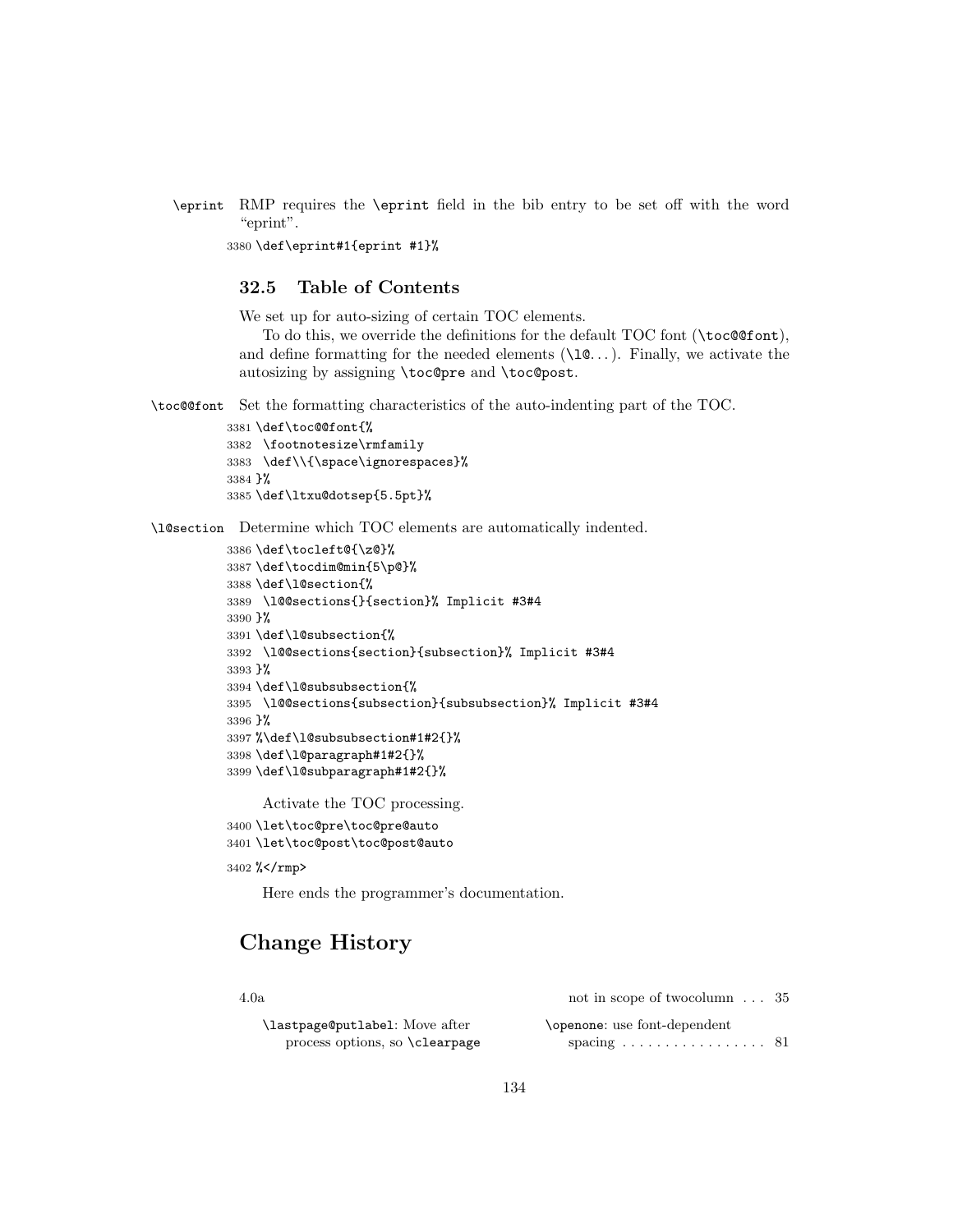| \preprintsty@sw: comma not                                  |
|-------------------------------------------------------------|
| space between email and                                     |
| 16<br>homepage $\dots\dots\dots\dots\dots$                  |
| Rearrange the ordering so                                   |
| numerical ones come first. AO:                              |
| David, what does this mean?.<br>16                          |
| \ps@preprint: Move after process                            |
| options, so the following test                              |
| works<br>34<br>$\mathbf{r}$<br>$\sim$ .                     |
| \ps@titlepage: multiple preprint                            |
| commands<br>99<br>$\ddot{\phantom{a}}$                      |
| \twoside@sw: 4.d had twoside                                |
| option setting twoside switch                               |
| to false $\dots \dots \dots \dots \dots \dots$<br>21        |
| General: 4.0d had twoside option                            |
| setting twoside switch to false<br>5<br>$\sim$              |
| comma not space between email                               |
| and homepage<br>$\sim$ . The second contract of $\sim$<br>5 |
| Initial version<br>5<br>.                                   |
| Move after process options, so                              |
| <b>\clearpage</b> not in scope of                           |
| $two column$<br>5                                           |
| Move after process options, so                              |
| the following test works $\dots$ .<br>5                     |
| multiple preprint commands<br>5                             |
| print homepage $\dots \dots \dots 5, 18$                    |
| protect against hyperref revtex                             |
| kludges which are not needed                                |
| 5, 17<br>now                                                |
| Rearrange the ordering so                                   |
| numerical ones come first. AO:                              |
| David, what does this mean? $\ldots$ 5                      |
| single space footnotes $\ldots \ldots 5, 50$                |
| use font-dependent spacing $\dots$<br>5                     |
| 4.0 <sub>b</sub>                                            |
| <b>\@makecaption:</b> One-line caption                      |
| sets flush left.<br>44<br>.                                 |
| \figurename: Added localization                             |
| of \figuresname<br>73                                       |
| \paperwidth: Restore all media                              |
| size class option of <sub>u</sub> classes.dtx<br>18         |
| \preprintsty@sw: Move this                                  |
| "complex" option to the front,                              |
| where it can be overridden by                               |
| "simple" options.<br>16<br>.                                |
| \printfigures: call                                         |
| \print@floats<br>45<br>.                                    |
| \printtables: only execute if                               |
| appropriate<br>47                                           |
|                                                             |

| \ps@preprint: Defer decision until                                        |
|---------------------------------------------------------------------------|
| \AtBeginDocument time<br>34                                               |
| \ps@titlepage: Stack \preprint                                            |
| args flush right at right margin.<br>99                                   |
| \roarrow: AO: remove duplicates<br>81                                     |
| \showKEYS@sw: New option<br>16                                            |
| \tablename: Added localization of                                         |
| 73                                                                        |
| General: Added localization of                                            |
| \figuresname<br>5                                                         |
| Added localization of                                                     |
| $\{\{\texttt{tablesname}\dots\dots\dots\ 5\}$                             |
| AO: all code for 10pt is in this                                          |
| module.<br>5, 84                                                          |
| AO: all code for 11pt is in this                                          |
| module.<br>5,87                                                           |
| AO: all code for 12pt is in this                                          |
| module.<br>5,89                                                           |
| AO: made aps.rtx part of                                                  |
|                                                                           |
| revtex4.dtx $\dots \dots \dots \dots 5, 92$                               |
| AO: remove duplicates $\dots \dots$ 5                                     |
| call $\prime$ rint@floats  5                                              |
| Defer assignment until                                                    |
| \AtBeginDocument time. 5, 68                                              |
|                                                                           |
| Defer decision until                                                      |
| \AtBeginDocument time  5                                                  |
| Define three separate                                                     |
| environments, defer assignment                                            |
| to \AtBeginDocument time.<br>5,69                                         |
| First modifications by Arthur                                             |
| Ogawa (mailto:arthur_ogawa at                                             |
| sbcglobal dot net $) \ldots \ldots \ldots$<br>5                           |
| Frank Mittelbach, has stated in                                           |
| multicol: "The kernel                                                     |
| command \@footnotetext                                                    |
| should not be modified." Thus,                                            |
| I have removed David                                                      |
| Carlisle's redefinition of that                                           |
| command. Note, however, that                                              |
| later versions of multicol do                                             |
| not require this workaround.                                              |
| Belt and suspenders. $\dots \dots 5, 50$                                  |
| Move this "complex" option to                                             |
| the front, where it can be                                                |
| overridden by "simple"                                                    |
| options.<br>. 5, 17                                                       |
| New option $\dots \dots \dots \dots$<br>5                                 |
| One-line caption sets flush left<br>5<br>only execute if appropriate<br>5 |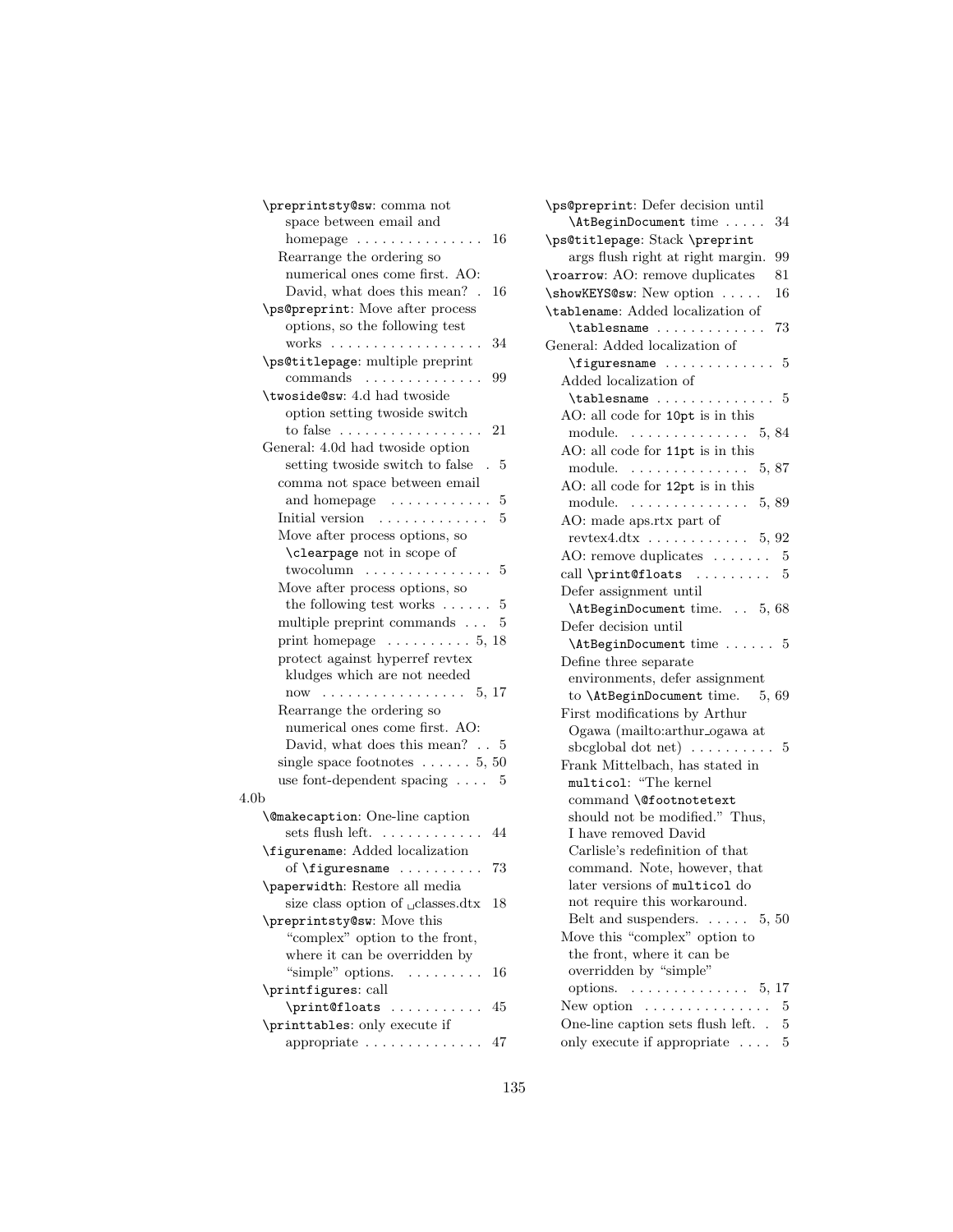| Processing delayed to                                  |      |
|--------------------------------------------------------|------|
| \AtBeginDocument time 5, 43, 46                        |      |
| Removed invocation of                                  |      |
| nonexistent class option                               |      |
| groupauthors and all other                             |      |
| class options that should only                         |      |
| be invoked by the document.                            |      |
| (Otherwise precedence of class                         |      |
| options does not work.) $\ldots$ 5, 33                 |      |
| Restore all media size class                           |      |
| option of $\lrcorner$ classes.dtx $\ldots \ldots$<br>5 |      |
| Stack \preprint args flush right                       |      |
| at right margin. $\ldots \ldots \ldots$<br>5           |      |
| 4.0c                                                   |      |
| \@appendixcntformat: (AO, 129)                         | 4.0c |
| section* within appendix was                           |      |
| producing appendixname<br>105                          |      |
| <b>\@makecaption:</b> Prevent an inner                 |      |
| footnote from performing twice<br>44                   |      |
| \close@column@grid: grid changes                       |      |
|                                                        |      |
| with $ltxgrid$<br>70                                   |      |
| \frontmatter@abstractfont:                             |      |
| $(AO, 123)$ add parskip to the                         |      |
| abstract<br>96                                         |      |
| \open@column@two: Grid changes                         |      |
| with ltxgrid<br>68                                     |      |
| \printfigures: *-form mandates                         |      |
| pagebreak<br>45                                        |      |
| $\verb \printtables: *-form$ mandates                  |      |
| pagebreak<br>47                                        |      |
| \produce@preprints: (AO, 115) If                       |      |
| three or more preprints                                |      |
| specified, set on single line,                         |      |
| with commas. $\dots \dots \dots$<br>100                |      |
| \ps@preprint: Do not put by                            |      |
| REVTeX in every page foot<br>35                        |      |
| Insert procedure                                       |      |
|                                                        | 4.06 |
| \ps@titlepage: Insert procedure                        |      |
| $\Lambda$ checkindate<br>99                            |      |
| General: (AO, 115) If three or                         |      |
| more preprints specified, set on                       |      |
| single line, with commas. $\dots$ 5                    |      |
| $(AO, 129)$ section* within                            |      |
| appendix was producing                                 |      |
| $appendixname \ldots \ldots \ldots$<br>5               |      |
| *-form mandates pagebreak<br>5                         |      |
| also spelled                                           |      |
| "acknowledgements". $\ldots$ 5, 40                     |      |
|                                                        |      |

| Do not put by REVTeX in every                                                                                                                                                                                                                                                                                                                                                                                                                                                 |
|-------------------------------------------------------------------------------------------------------------------------------------------------------------------------------------------------------------------------------------------------------------------------------------------------------------------------------------------------------------------------------------------------------------------------------------------------------------------------------|
| page foot $\dots \dots \dots \dots \dots 5$                                                                                                                                                                                                                                                                                                                                                                                                                                   |
| grid changes via ltxgrid                                                                                                                                                                                                                                                                                                                                                                                                                                                      |
| procedures $\dots \dots \dots \dots \dots 5$                                                                                                                                                                                                                                                                                                                                                                                                                                  |
| grid changes with ltxgrid 5, 70, 114                                                                                                                                                                                                                                                                                                                                                                                                                                          |
| $\label{thm:main} \mbox{Insert procedure \texttt{{\char'134}checke . 5}}$                                                                                                                                                                                                                                                                                                                                                                                                     |
| Lose compatability mode. $\ldots$ 5, 13                                                                                                                                                                                                                                                                                                                                                                                                                                       |
| New ltxgrid-based code, other                                                                                                                                                                                                                                                                                                                                                                                                                                                 |
| bug fixes $\dots \dots \dots \dots \dots$<br>5                                                                                                                                                                                                                                                                                                                                                                                                                                |
| New option "checkin" $\ldots \ldots 5, 16$                                                                                                                                                                                                                                                                                                                                                                                                                                    |
| Prevent an inner footnote from                                                                                                                                                                                                                                                                                                                                                                                                                                                |
| $performing twice \ldots \ldots \ldots$<br>5                                                                                                                                                                                                                                                                                                                                                                                                                                  |
| widetext@grid: grid changes via                                                                                                                                                                                                                                                                                                                                                                                                                                               |
| ltxgrid procedures<br>- 71                                                                                                                                                                                                                                                                                                                                                                                                                                                    |
| 4.0d                                                                                                                                                                                                                                                                                                                                                                                                                                                                          |
| \open@column@two: Also alter how                                                                                                                                                                                                                                                                                                                                                                                                                                              |
| lists get indented.<br>68                                                                                                                                                                                                                                                                                                                                                                                                                                                     |
| \preprint@sw: New option<br>17                                                                                                                                                                                                                                                                                                                                                                                                                                                |
| \printtables: make longtable                                                                                                                                                                                                                                                                                                                                                                                                                                                  |
| trigger the head, too $\dots \dots$<br>47                                                                                                                                                                                                                                                                                                                                                                                                                                     |
| \url: eprint takes an optional                                                                                                                                                                                                                                                                                                                                                                                                                                                |
| argument, syntactical only in                                                                                                                                                                                                                                                                                                                                                                                                                                                 |
| this case. $\dots \dots \dots \dots$<br>76                                                                                                                                                                                                                                                                                                                                                                                                                                    |
| General: Also alter how lists get                                                                                                                                                                                                                                                                                                                                                                                                                                             |
| indented.<br>5                                                                                                                                                                                                                                                                                                                                                                                                                                                                |
| But alternative spelling is                                                                                                                                                                                                                                                                                                                                                                                                                                                   |
| deprecated. $\ldots \ldots \ldots 5, 40$                                                                                                                                                                                                                                                                                                                                                                                                                                      |
| eprint takes an optional                                                                                                                                                                                                                                                                                                                                                                                                                                                      |
| argument, syntactical only in                                                                                                                                                                                                                                                                                                                                                                                                                                                 |
| this case.<br>5<br>.                                                                                                                                                                                                                                                                                                                                                                                                                                                          |
| make longtable trigger the head,                                                                                                                                                                                                                                                                                                                                                                                                                                              |
| 5                                                                                                                                                                                                                                                                                                                                                                                                                                                                             |
| More features and bug fixes:                                                                                                                                                                                                                                                                                                                                                                                                                                                  |
| compatability with longtable                                                                                                                                                                                                                                                                                                                                                                                                                                                  |
| and array packages. Now                                                                                                                                                                                                                                                                                                                                                                                                                                                       |
| certainly incompatible with                                                                                                                                                                                                                                                                                                                                                                                                                                                   |
| multicol.<br>$\overline{5}$                                                                                                                                                                                                                                                                                                                                                                                                                                                   |
| New option $\dots \dots \dots \dots$<br>5                                                                                                                                                                                                                                                                                                                                                                                                                                     |
| 4.0e                                                                                                                                                                                                                                                                                                                                                                                                                                                                          |
| \showKEYS@sw: New option                                                                                                                                                                                                                                                                                                                                                                                                                                                      |
| showkeys<br>16<br>$\mathcal{L}(\mathcal{L}(\mathcal{L}(\mathcal{L}(\mathcal{L}(\mathcal{L}(\mathcal{L}(\mathcal{L}(\mathcal{L}(\mathcal{L}(\mathcal{L}(\mathcal{L}(\mathcal{L}(\mathcal{L}(\mathcal{L}(\mathcal{L}(\mathcal{L}(\mathcal{L}(\mathcal{L}(\mathcal{L}(\mathcal{L}(\mathcal{L}(\mathcal{L}(\mathcal{L}(\mathcal{L}(\mathcal{L}(\mathcal{L}(\mathcal{L}(\mathcal{L}(\mathcal{L}(\mathcal{L}(\mathcal{L}(\mathcal{L}(\mathcal{L}(\mathcal{L}(\mathcal{L}(\mathcal{$ |
| General: adornments above and                                                                                                                                                                                                                                                                                                                                                                                                                                                 |
| below.<br>5                                                                                                                                                                                                                                                                                                                                                                                                                                                                   |
| Bug fixes and minor new                                                                                                                                                                                                                                                                                                                                                                                                                                                       |
| features: title block affiliations                                                                                                                                                                                                                                                                                                                                                                                                                                            |
| can have ancillary data, just                                                                                                                                                                                                                                                                                                                                                                                                                                                 |
| like authors; clearpage                                                                                                                                                                                                                                                                                                                                                                                                                                                       |
| processing revamped, with                                                                                                                                                                                                                                                                                                                                                                                                                                                     |
| floats staying in order;                                                                                                                                                                                                                                                                                                                                                                                                                                                      |
| widetext ornaments.<br>5                                                                                                                                                                                                                                                                                                                                                                                                                                                      |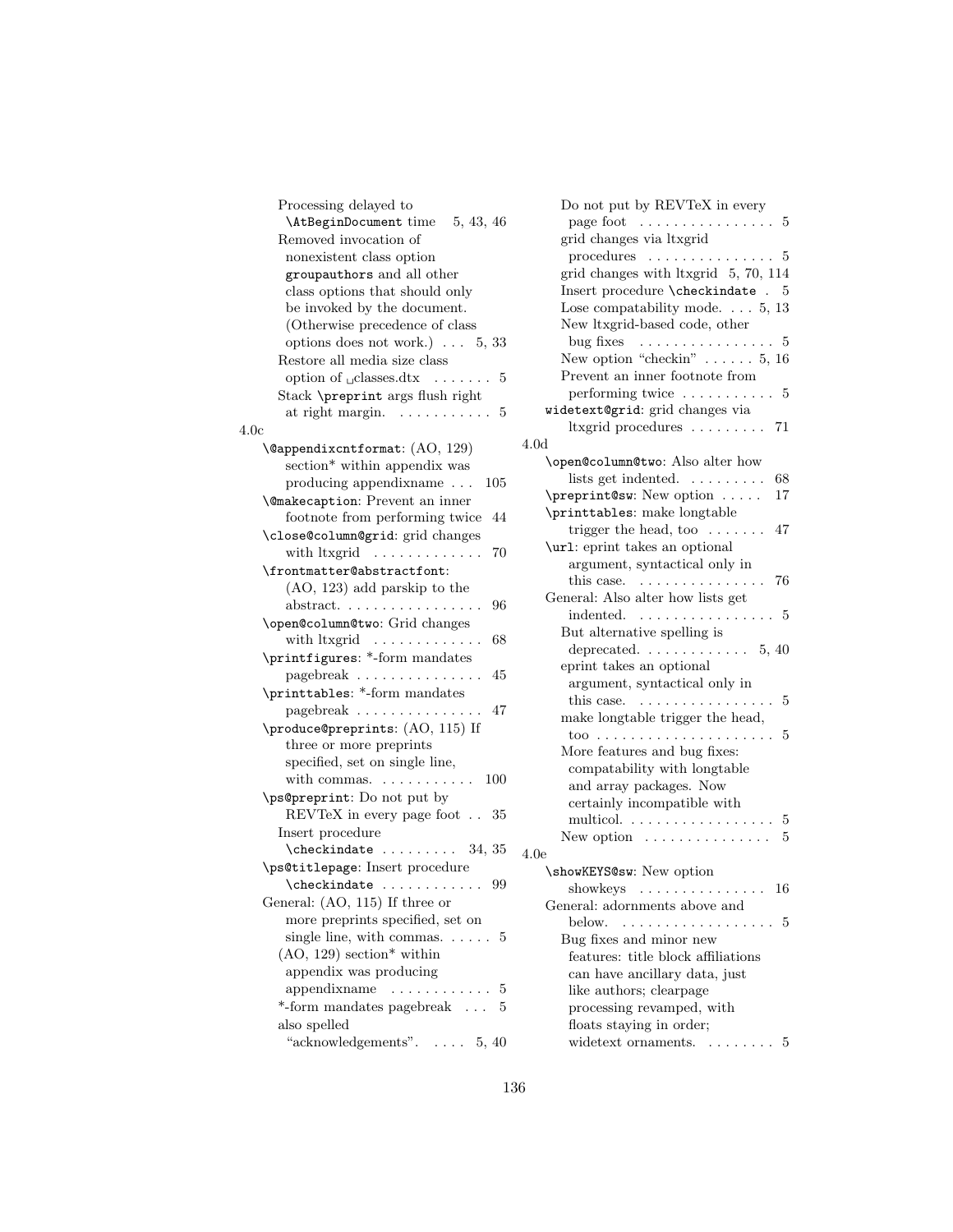| New option showkeys $\dots \dots$<br>5                 |
|--------------------------------------------------------|
| widetext@grid: adornments above                        |
| and below.  71                                         |
| 4.0f                                                   |
| General: Last bug fixes before                         |
| release. $\ldots \ldots \ldots \ldots \ldots \ldots 5$ |
| 4.0 <sub>rc1</sub>                                     |
| \bibsection: grid changes with                         |
| push and pop $\dots \dots \dots$<br>113                |
| \ps@preprint: Running headers                          |
| always as if two-sided $\ldots$ . 34                   |
| General: grid changes with push                        |
| and pop $\dots \dots \dots \dots$ 5, 114               |
| Running headers always as if                           |
| two-sided $\ldots \ldots \ldots \ldots 5$              |
| 4.0 <sub>rc4</sub>                                     |
| General: hyperref is no longer                         |
| loaded via class option: use a                         |
| usepackage statement                                   |
| instead $\ldots \ldots \ldots \ldots 5, 17$            |
| 4.1a                                                   |
| \@endnotesinbibliography: (AO,                         |
| 457) Endnotes to be sorted in                          |
| with numerical citations. $\ldots$ 64                  |
| \@endnotetext: (AO, 457)                               |
| Endnotes to be sorted in with                          |
| numerical citations. $\ldots$ 62, 115                  |
| \@makecaption: (AO, 460)                               |
| "Proper style is "FIG. 1. "                            |
| $(no colon)$ "  44                                     |
| \@xendnote: (AO, 457) Endnotes                         |
| to be sorted in with numerical                         |
| citations.<br>. 61                                     |
| \authoryear@sw: (AO, 457)                              |
| Endnotes to be sorted in with                          |
| numerical citations. . 22, 112, 132                    |
| \bibliography: (AO, 457)                               |
| Endnotes to be sorted in with                          |
| numerical citations. 57                                |
| \bibpunct: For natbib versions                         |
| before 8.21, \NAT@sort was                             |
| consulted only as natbib was                           |
| being read in. Now it is fully                         |
| dynamic.<br>113                                        |
| \paperwidth: (AO, 478)                                 |
| \ds@letterpaper, so that                               |
| "letterpaper really is the                             |
| default"<br>19                                         |
| \toc@@font: (AO, 461) Change the                       |
| csname revtex uses from                                |

@dotsep to ltxu@dotsep. The former is understood in mu. (What we wanted was a dimension.) . . . . . . . . . . . . . 134 General: (AO, 451) "Cannot have more than 256 cites in a document" . . . . . . . . . . . . . . . 5 (AO, 457) Endnotes to be sorted in with numerical citations. . . . 5 (AO, 460) "Proper style is "FIG. 1. ..." (no colon)"  $\ldots$  . 5 (AO, 461) Change the csname revtex uses from @dotsep to ltxu@dotsep. The former is understood in mu. (What we wanted was a dimension.) 5, 103 (AO, 478) \ds@letterpaper, so that "letterpaper really is the default"  $\dots \dots \dots \dots \dots \dots$  5 (AO, 488) Change processing of options to allow an unused option to specify society and journal . . . . . . . . . . . . . . . 5, 31 For natbib versions before 8.21, \NAT@sort was consulted only as natbib was being read in. Now it is fully dynamic. . . . . . 5 4.1b \@appendixcntformat: Add \@hangfroms@section . . . . . 125 \@makecaption: Break out \@caption@fignum@sep . . . . 125 \@parse@class@options@: Procedures \@parse@class@options@society and \@parse@class@options@journal and friends . . . . . . . . . . . . . . 31 \MakeLowercase: Package textcase is now simply a required package . . . . . . . . . . . . . . . . 26 Read in all required packages together . . . . . . . . . . . . . . . . 26 \altaffilletter@sw: (AO) make settings at class time instead of deferring them to later. ..... 19 \balancelastpage@sw: (AO) make settings at class time instead of deferring them to later. . . . . . 17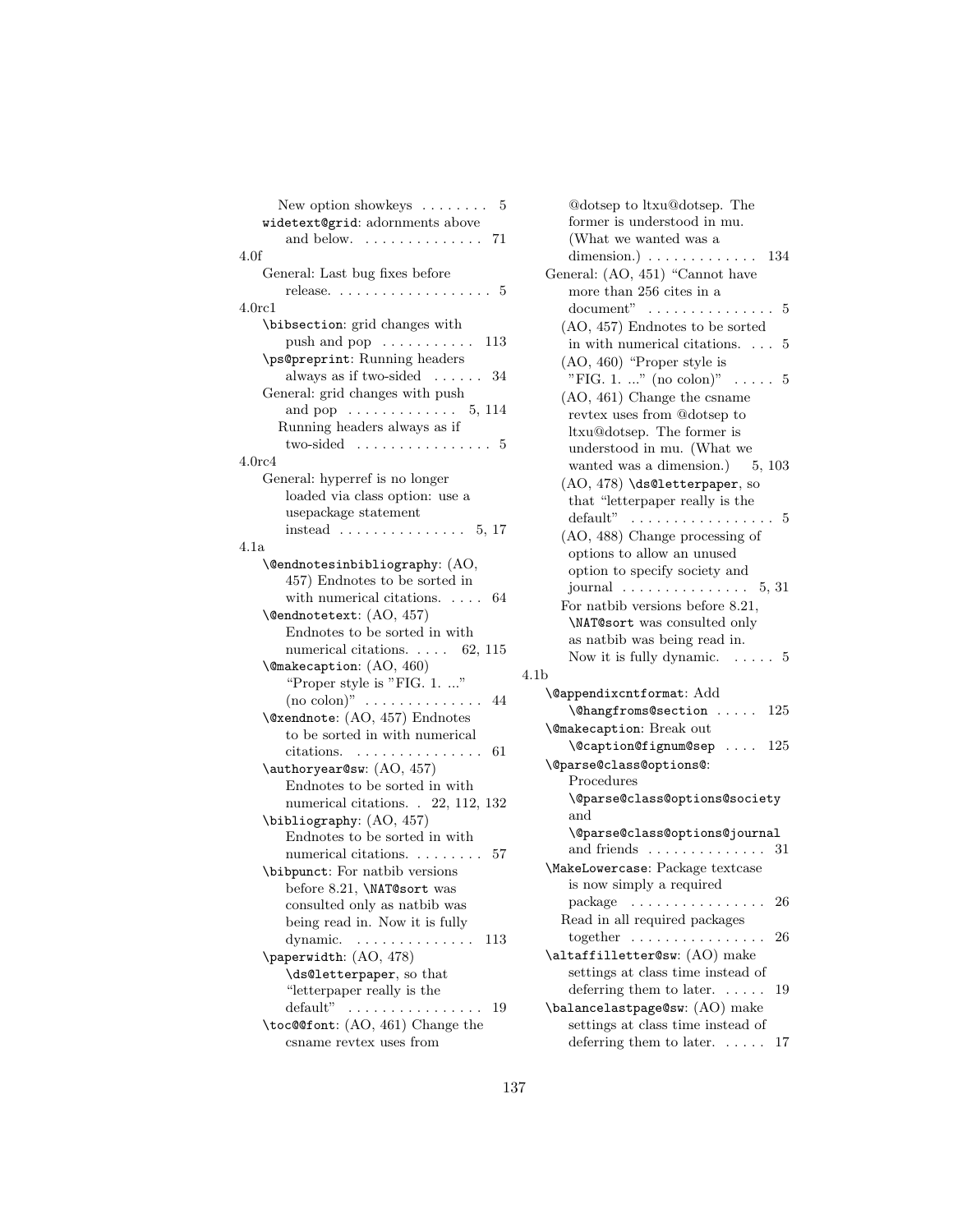\byrevtex@sw: (AO) make settings at class time instead of deferring them to later.  $\ldots$  . . . . 28 \change@journal: (AO) Provide more diagnostics when \@society is assigned. . . . . . . 25 \draft@sw: (AO) make settings at class time instead of deferring them to later.  $\dots \dots \dots \dots 24$ \floatp@sw: (AO) make settings at class time instead of deferring them to later. ..... 25 \footinbib@sw: (AO) make settings at class time instead of deferring them to later. . . . . . 19 \force@deferlist@sw: (AO) make settings at class time instead of deferring them to later. . . . . . 29 \frontmatter@RRAP@format: (AO, 455) Be nice to a list within the abstract (assign \@totalleftmargin). . . . . . 122 \frontmatter@abstractfont: (AO, 455) Be nice to a list within the abstract (assign \@totalleftmargin). . . . . . 122 \frontmatter@affiliationfont: (AO, 455) Be nice to a list within the abstract (assign \@totalleftmargin). . . . . . 121 As with author formatting, rag the right more, and assign \@totalleftmargin. Also neutralize \def@after@address. . . . . . 121 \frontmatter@authorformat: (AO, 455) Be nice to a list within the abstract (assign \@totalleftmargin). . . . . . 121 Rag the right even more: .8\hsize. Also, assign \@totalleftmargin. . . . . . . 121 \frontmatter@footnote@produce: (AO) Implement bibnotes through \frontmatter@footnote@produce instead of \bibnotes@sw . . . . 19 \frontmatterverbose@sw: Code relating to new syntax for

frontmatter has been placed in  $\Box$  ltxfront.dtx  $\dots \dots \dots \dots 30$ \galley@sw: Class option galley sets \preprintsty@sw to false 22 \lengthcheck@sw: (AO) make settings at class time instead of deferring them to later. . . . . . 23 \place@bibnumber: (AO) make settings at class time instead of deferring them to later.  $\dots \dots$  20 \preprint@sw: (AO) make settings at class time instead of deferring them to later. ..... 17 \preprintsty@sw: Add option reprint, opposite of preprint, and preferred alternative to twocolumn . . . . . . . . . . . . . . 16 \raggedcolumn@sw: (AO) make settings at class time instead of deferring them to later. . . . . . 23 \revsymb@inithook: (AO) make settings at class time instead of deferring them to later.  $\dots$  . 83 \rtx@require@packages: Read in all required packages together 26 \tightenlines@sw: (AO) make settings at class time instead of deferring them to later. . . . . . 23 \titlepage@sw: (AO) make settings at class time instead of deferring them to later.  $\ldots$  . 25 \twocolumn@sw: (AO) make settings at class time instead of deferring them to later. ..... 21 \twoside@sw: (AO) coordinate \if@twoside with \twoside@sw . . . . . . . . . . . . 21 General: (AO) Implement bibnotes through \frontmatter@footnote@produce instead of \bibnotes@sw . . . . . 5 (AO) No longer need to test \chapter as of natbib version 8.2 . . . . . . . . . . . . . . . . . . 5, 61 (AO) No longer use \secnumarabic@sw, instead use \setup@secnums . . . . . . . 5, 24 (AO) Provide more diagnostics when  $\text{Qsociety}$  is assigned. .. 5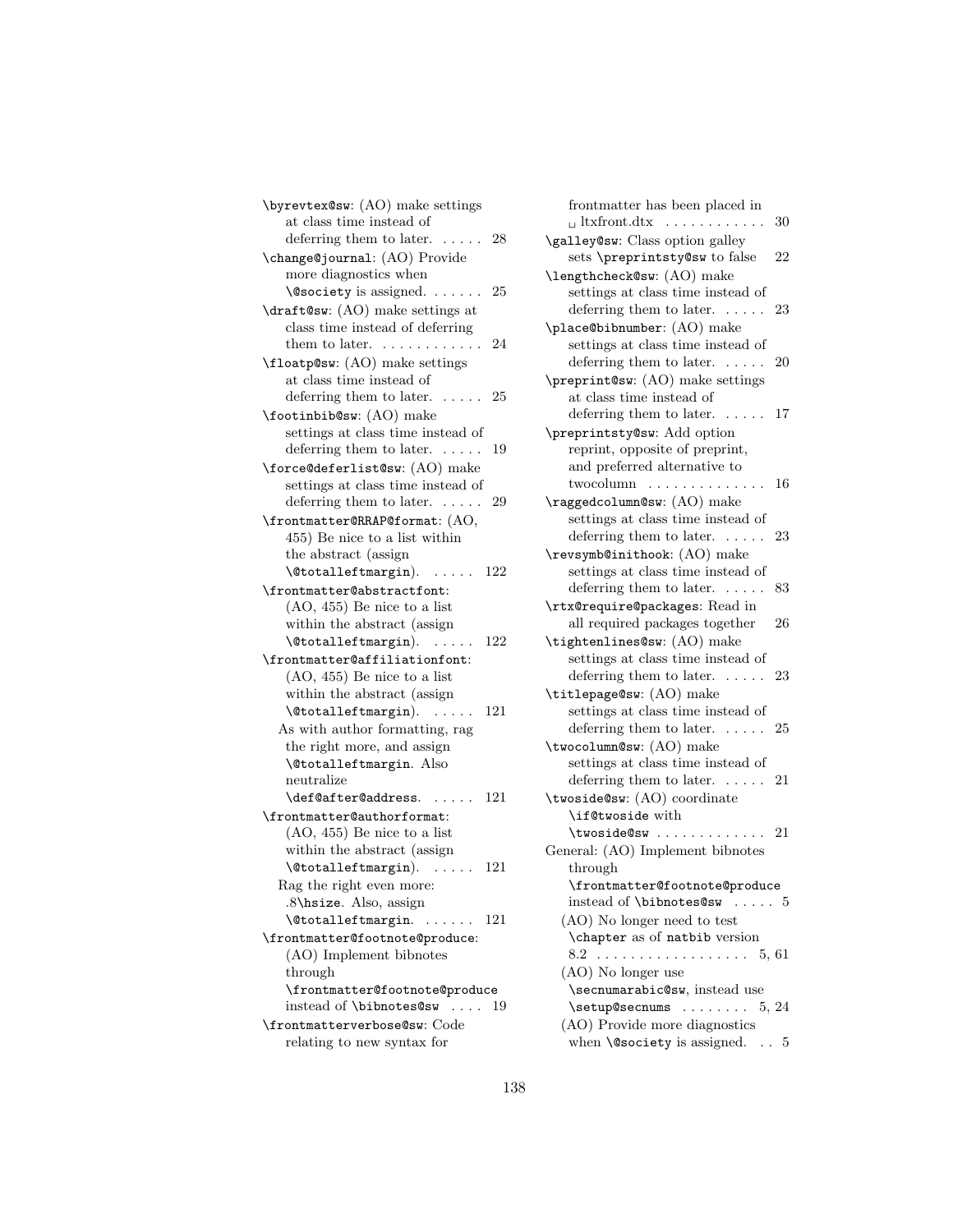(AO) Structure the Abstract using the bibliography environment . . . . . . . . . . . 5, 39 (AO) coordinate \if@twoside with  $\times$  . . . . . . . . . . . . . 5 (AO) make settings at class time instead of deferring them to later. . . . . . . . . . 5, 18, 122, 123 (AO) provide option longbibliography . . . . . . . . 5, 20 (AO, 455) Be nice to a list within the abstract (assign  $\text{Utotalleft margin}.$  ....... 5 Add \@hangfroms@section . 5, 124 Add option reprint, opposite of preprint, and preferred alternative to two<br>column  $\hfill\ldots\ldots\hfill 5$ As with author formatting, rag the right more, and assign \@totalleftmargin. Also neutralize  $\def@after@address. . . . . . . . 5$ Break out \@caption@fignum@sep . . . . . . 5 Class option galley sets \preprintsty@sw to false . . . . 5 Code relating to new syntax for frontmatter has been placed in  $\Box$  ltxfront.dtx  $\dots \dots \dots \dots 5, 28$ Package textcase is now simply a required package  $\ldots \ldots$  5 4.1f Procedures \@parse@class@options@society and \@parse@class@options@journal and friends . . . . . . . . . . . . . . 5 Rag the right even more: .8\hsize. Also, assign  $\setminus$  @totalleftmargin. . . . . . . . . 5 Read in all required packages  $together \dots \dots \dots \dots \dots \dots 5$ Remove options newabstract and oldabstract  $\ldots \ldots \ldots 5, 30$ Section numbering via procedures \secnums@rtx and  $\text{secnums@arabic.} \dots$  5, 123 The rmp journal substyle selects groupedaddress by default. 5, 122 The csname substyle@ext is now defined without a dot (.), to be

| compatible with L <sup>A</sup> T <sub>F</sub> Xusage    |
|---------------------------------------------------------|
| (see @clsextension and                                  |
| @pkgextension). $\ldots \ldots 5, 32$                   |
| Use \setup@hook to initialize                           |
| all.<br>. 5, 123                                        |
| amsfonts: Read in all required                          |
| packages together<br>27                                 |
| amsmath: Read in all required                           |
| packages together $\dots \dots$<br>27                   |
| $\ddot{\phantom{a}}$ .<br>amssymb: Read in all required |
|                                                         |
| packages together<br>27                                 |
| 4.1c                                                    |
| <b>\@bibstyle:</b> Document class                       |
| option longbibliography via                             |
| \substyle@post<br>132                                   |
| General: Document class option                          |
| longbibliography via                                    |
|                                                         |
| 4.1d                                                    |
| <b>\@fnsymbol:</b> Definition of                        |
| <b>\@fnsymbol</b> follows fixltx2e.sty<br>95            |
| General: Definition of \@fnsymbol                       |
|                                                         |
| follows $fixltx2e.sty$ .<br>5                           |
| 4.1e                                                    |
| \frontmatter@abstractfont:                              |
| $(AO, 455)$ be nice to a list                           |
| within the abstract $\dots$ .<br>$\ldots$ 96            |
| General: (AO, 455) be nice to a                         |
| list within the abstract<br>$\mathbf{r}$<br>5           |
| 4.1f                                                    |
| \@endnotesinbibliography: (AO,                          |
| 520) Automatically produce                              |
| \bibliography command when                              |
| needed<br>65<br>.                                       |
| \@fnsymbol: (AO, 530)                                   |
| <b>\@fnsymbol:</b> Failed to import                     |
| fixltx2e.sty technology. Return                         |
| to LaTeX core. $\dots \dots$<br>95                      |
|                                                         |
| \NAT@merge: (AO, 523) Add class                         |
| option nomerge, to turn off                             |
| new natbib $8.3$ syntax $\dots \dots$ 30                |
| \footinbib@sw: (AO, 523) Add                            |
| class option nomerge, to turn                           |
| off new natbib 8.3 syntax<br>133<br>$\ddots$            |
| \linenumbers@sw: (AO, 513) Add                          |
| class option linenumbers:                               |
| number the lines a la lineno. 30                        |
| \notesname: (AO, 520)                                   |
| Automatically produce                                   |
|                                                         |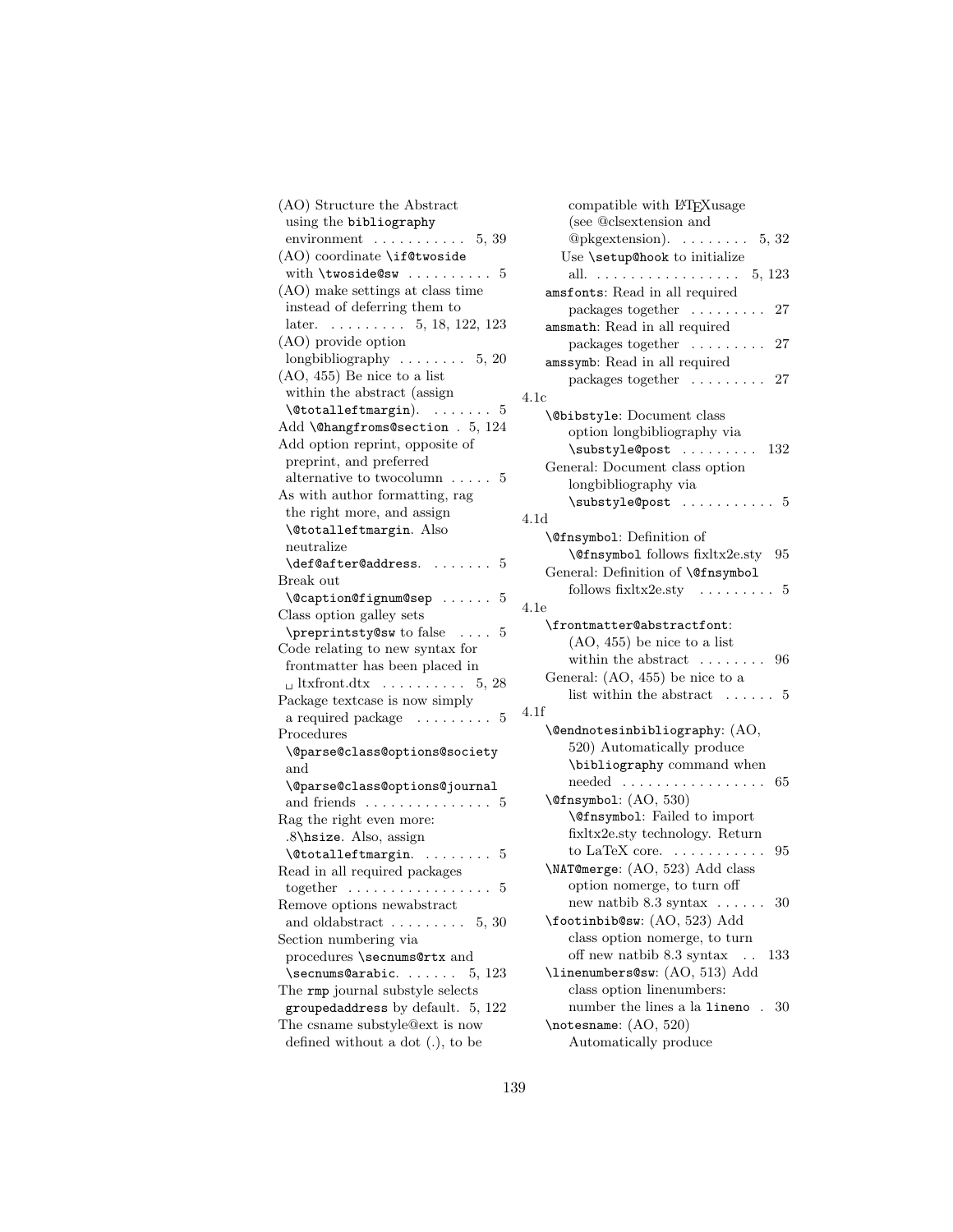\bibliography command when needed . . . . . . . . . . . . . . . . . 73 \present@bibnote: (AO, 521) Lonely bibliography head  $\ldots$  58 \printendnotes: (AO, 520) Automatically produce \bibliography command when needed . . . . . . . . . . . . . . . . . 64 \thebibliography@nogroup: (AO, 520) Automatically produce \bibliography command when needed . . . . . . . . . . . . . . . . . 65 General: (AO, 513) Add class option linenumbers: number the lines a la lineno  $\dots \dots 5$ (AO, 516) Merged references are separated with a semicolon  $5, 57$ (AO, 520) Automatically produce \bibliography command when needed . . . . . . 5 (AO, 521) Lonely bibliography head . . . . . . . . . . . . . . . . . . . . 5 (AO, 522) Warn if software is expired . . . . . . . . . . . . 5, 79, 80 (AO, 523) Add class option nomerge, to turn off new natbib 8.3 syntax . . . . . . . . . . 5 (AO, 524) Makes no sense if citations are superscript numbers and so are footnotes . . . . . . . . . . . . 5, 119 (AO, 530) \@fnsymbol: Failed to import fixltx2e.sty technology. Return to LaTeX core.  $\dots \dots$  5 4.1g \MakeLowercase: (AO, 538) \MakeTextUppercase inappropriately expands the double backslash . . . . . . . . . . 26 General: (AO, 525) Remove phantom paragraph above display math that is given in vertical mode  $\dots \dots \dots \dots$  5 (AO, 538) \MakeTextUppercase inappropriately expands the double backslash . . . . . . . . . . 5 widetext@grid: (AO, 525) Remove phantom paragraph above display math that is given in vertical mode . . . . . . . . . . . . 71

### 4.1h General: (AO) Remove expiry code

| General: (AO) Remove expiry code                                             |    |
|------------------------------------------------------------------------------|----|
| in the release software $\ldots$ 5, 79                                       |    |
| 4.1i                                                                         |    |
| \cite: (AO, 541) Defer assignment                                            |    |
| of <b>\cite</b> until after natbib                                           |    |
| $\ldots$ 133<br>loads<br>.<br>$\ddot{\phantom{0}}$                           |    |
| General: (AO, 541) Defer                                                     |    |
| assignment of \cite until after                                              |    |
| natbib loads                                                                 | 5  |
| 4.1j                                                                         |    |
| \bibAnnote: (AO, 549) Repairing                                              |    |
| natbib's \BibitemShut and                                                    |    |
| 54<br>\bibAnnote                                                             |    |
| \rtx@def@citea@box: (AO, 552)                                                |    |
| Repair spacing in \onlinecite<br>53                                          |    |
|                                                                              |    |
| General: (AO, 545) hypertext                                                 |    |
| capabilities off by default;                                                 |    |
| enable with hypertext $\ldots$ 5, 32                                         |    |
| (AO, 549) Repairing natbib's                                                 |    |
| \BibitemShut and \bibAnnote                                                  | 5  |
| (AO, 551) Punctuation at end of                                              |    |
| reference when optional                                                      |    |
| arguments to the cite key are                                                |    |
| - 56<br>given. $\dots \dots \dots \dots$<br>$\ddot{\phantom{0}}$             |    |
| (AO, 552) Repair spacing in                                                  |    |
| \onlinecite                                                                  | 5  |
| 4.1k                                                                         |    |
| $\Lambda$ lastpage@putlabel: $\left( \mathrm{AO}, \, 554 \right)$            |    |
| give the <b>\newlabel</b> command                                            |    |
| syntax appropriate to the                                                    |    |
| hyperref package $\dots \dots \dots 35$                                      |    |
| General: (AO, 554) give the                                                  |    |
| \newlabel command syntax                                                     |    |
| appropriate to the hyperref                                                  |    |
| $package \dots \dots \dots$                                                  | 5  |
| (AO, 561) remove dead code                                                   |    |
| relating to \bibitemContinue                                                 | 57 |
|                                                                              |    |
| 4.1n                                                                         |    |
| \clear@document: (AO, 569) Use                                               |    |
| of hyperref interferes with                                                  |    |
| column balancing of last page                                                | 22 |
| \frontmatter@makefntext: (AO,                                                |    |
| 572) Independent footnote                                                    |    |
| counter for title block.                                                     |    |
| Abstract footnote counter                                                    |    |
| shared with body.<br>105<br>$\mathbb{Z}^2$ , $\mathbb{Z}^2$ , $\mathbb{Z}^2$ |    |
| \lastpage@putlabel: (AO, 569)                                                |    |
| execute the after-last-shipout                                               |    |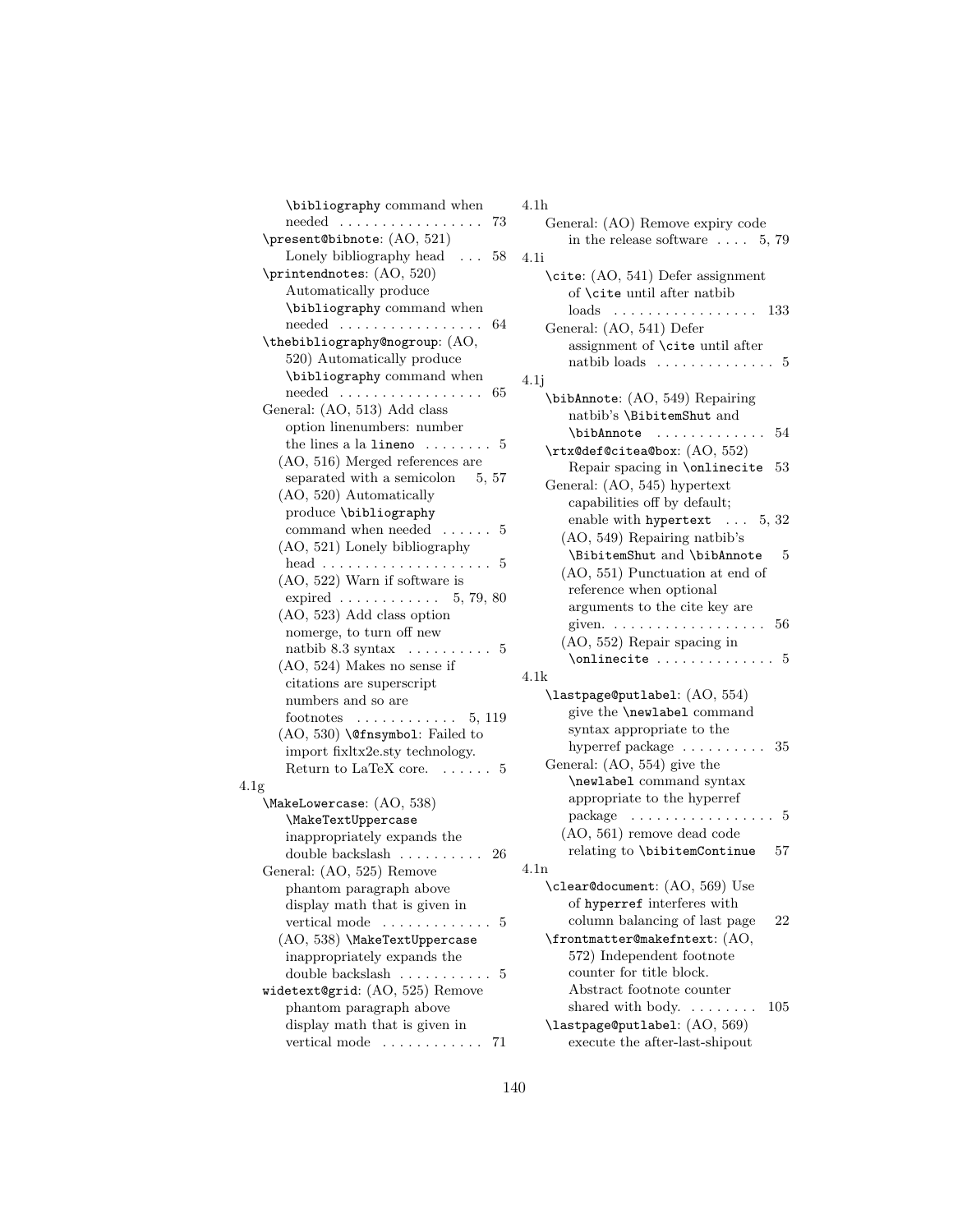| procedures from within the                        |
|---------------------------------------------------|
| safety of the output routine $\ldots$ 35          |
| \linenumbers@sw: (AO, 573)                        |
| arrange to load lineno after                      |
| any other packages. $\dots \dots$<br>30           |
| \preprint@sw: (AO, 565) restore                   |
| 4.0 behavior: default value of                    |
| \preprint@sw follows                              |
| \preprintsty@sw<br>.<br>17                        |
| \present@bibnote: (AO, 572)                       |
| Independent footnote counter                      |
| for title block. Abstract                         |
| footnote counter shared with                      |
| 58<br>body.                                       |
| .<br>.                                            |
| \save@note: (AO, 572)                             |
| Independent footnote counter                      |
| for title block. Abstract                         |
| footnote counter shared with                      |
| -61<br>body.<br>.                                 |
| \thebibliography@nogroup: (AO,                    |
| 572) Independent footnote                         |
| counter for title block.                          |
| Abstract footnote counter                         |
| shared with body. $\dots \dots$<br>65             |
| General: (AO) fine-tune spacing                   |
| above and below widetext<br>. 5                   |
| $(AO, 565)$ restore 4.0 behavior:                 |
| invoking class option preprint                    |
| implies class option                              |
| preprint numbers $\dots \dots \dots \dots$ 5      |
| $(AO, 566)$ restore 4.0 behavior:                 |
| flush column bottoms $\ldots$ 5, 104              |
| (AO, 569) Use of hyperref                         |
| interferes with column                            |
| balancing of last page $\dots \dots 5$            |
| $(AO, 569)$ execute the                           |
| after-last-shipout procedures                     |
| from within the safety of the                     |
| output routine<br>.<br>5                          |
| $(AO, 571)$ Interface                             |
| \set@footnotewidth for                            |
| determining the set width of                      |
| footnotes<br>$\ldots 5$                           |
| $(AO, 571)$ class file must set                   |
| \splittopskip; fine tune                          |
| \skip\footins;                                    |
| \footnoterule defined in                          |
| terms of                                          |
| $\skip 10pt \text{Stip}$ \footins  5, 86, 91, 123 |
|                                                   |

| (AO, 572) Independent footnote                                                                     |
|----------------------------------------------------------------------------------------------------|
| counter for title block.                                                                           |
| Abstract footnote counter                                                                          |
| shared with body. $\dots \dots \dots 5$                                                            |
| $(AO, 572)$ \@makefntext and                                                                       |
| \frontmatter@makefntext                                                                            |
| must be defined                                                                                    |
| harmoniously $\ldots \ldots \ldots 5, 105$                                                         |
| $(AO, 573)$ arrange to load                                                                        |
| lineno after any other                                                                             |
| packages. $\ldots \ldots \ldots \ldots \ldots 5$                                                   |
| (AO, 575) the default for journal                                                                  |
| prstper is longbibliography 5, 118                                                                 |
| (AO, 576) In .bst files, remove                                                                    |
| support for the annote field $5, 106$                                                              |
| widetext@grid: (AO) fine-tune                                                                      |
| spacing above and below                                                                            |
|                                                                                                    |
| widetext $\ldots \ldots \ldots \ldots \ldots$ 71<br>4.1o                                           |
| \@bibdataout@aps: (AO, 580)                                                                        |
|                                                                                                    |
| Control .bst at run time.<br>64, 119                                                               |
| (AO, 580) Provide a document                                                                       |
| class option to turn off                                                                           |
| production of eprint field in                                                                      |
|                                                                                                    |
| \@bibdataout@rmp: (AO, 580)                                                                        |
| Control .bst at run time. $\ldots$ 132                                                             |
| \@endnotetext: (AO, 579)                                                                           |
| Endnote shall comprise their                                                                       |
| own BibTFX entry type:                                                                             |
| @FOOTNOTE.<br>63<br>.                                                                              |
| \bibAnnote: (AO, 549) Remove                                                                       |
| patch to natbib, which is now                                                                      |
| at version $8.31a \ldots \ldots \ldots$<br>54                                                      |
| $(AO, 578)$ accommodate the                                                                        |
| possible space character                                                                           |
| preceding \BibitemShut.<br>54                                                                      |
| \eprint@enable@sw: (AO, 580)                                                                       |
| Provide a document class                                                                           |
| option to turn off production of                                                                   |
| eprint field in bibliography.<br>20                                                                |
| \present@bibnote: (AO, 575)                                                                        |
| Automatically incorporate the                                                                      |
| (BibT <sub>F</sub> X-generated) .bbl into                                                          |
| an explicit the bibliography<br>58<br>$\sim$                                                       |
| \thebibliography@nogroup: (AO,                                                                     |
| 575) Automatically incorporate                                                                     |
| the (BibTEX-generated) .bbl                                                                        |
| into an explicit                                                                                   |
| thebibliography<br>65<br>$\mathcal{A}$ , and $\mathcal{A}$ , and $\mathcal{A}$ , and $\mathcal{A}$ |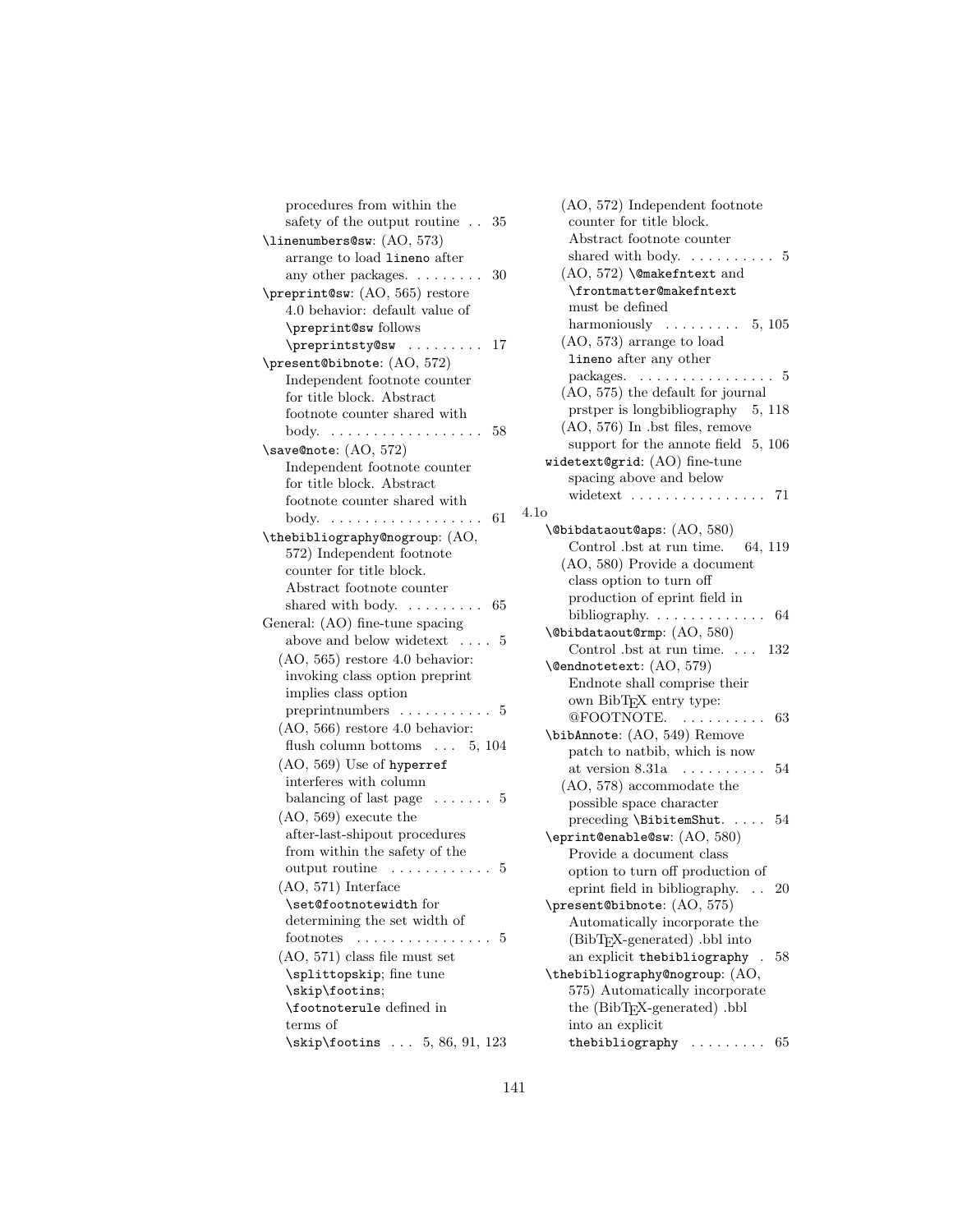| General: (AO, 549) Remove patch               |
|-----------------------------------------------|
| to natbib, which is now at                    |
| version 8.31a<br>5<br>.                       |
| (AO, 575) Automatically                       |
| incorporate the                               |
| (BibT <sub>F</sub> X-generated) .bbl into     |
| an explicit the bibliography $\ldots$ 5       |
| (AO, 578) accommodate the                     |
| possible space character                      |
| preceding \BibitemShut. 5, 56                 |
| (AO, 579) Endnote shall                       |
| comprise their own BibTFX                     |
| entry type: $@FOOTNOTE. \ldots$<br>5          |
| $(AO, 580)$ Control .bst at run               |
| time.<br>5<br>$\cdot$ $\cdot$ $\cdot$         |
| (AO, 580) Provide a document                  |
| class option to turn off                      |
| production of eprint field in                 |
|                                               |
| (AO, 581) Handle case: merged                 |
| references, with first ending in              |
| a stop character. $\ldots \ldots 5, 56$       |
| 4.1p                                          |
| \twocolumn@sw: (AO, 583) Provide              |
| interface to ltxgrid                          |
| \onecolumn@grid@setup and                     |
| \twocolumn@grid@setup  21                     |
| General: (AO, 583) Provide                    |
| interface to ltxgrid                          |
| \onecolumn@grid@setup and                     |
| $\text{twocolumn@grid@setup} \dots \dots \ 5$ |
| (AO, 584) Per MD, remove                      |
| trailing space character from                 |
| each journal abbreviation: it                 |
| had caused an extraneous                      |
| space in the $.bbl$ $\dots$<br>5, 94          |
| 4.1q                                          |

 $\Omega$ <sup>(@bibdataout@aps: (AO, 588)</sub></sup>

| Only write REVT <sub>F</sub> X-specific                             |
|---------------------------------------------------------------------|
| BibTeX .bib data if the .bst                                        |
| style is set by REVTeX.<br>64                                       |
| \bibliographystyle: (AO, 586)                                       |
| When .bbl is pasted into the                                        |
| document, prevent automatic                                         |
| bibliography inclusion.<br>56                                       |
| (AO, 588) Only write                                                |
| REVTFX-specific BibTeX .bib                                         |
| data if the .bst style is set by                                    |
| REVTeX<br>56                                                        |
| \present@bibnote: (AO, 586)                                         |
| When .bbl is pasted into the                                        |
| document, prevent automatic                                         |
| bibliography inclusion.<br>58                                       |
| General: (AO, 586) When .bbl is                                     |
| pasted into the document,                                           |
| prevent automatic bibliography                                      |
| inclusion.<br>5<br>.                                                |
| (AO, 588) Only write                                                |
| REVT <sub>F</sub> X-specific BibTeX .bib                            |
| data if the .bst style is set by                                    |
| REVTeX.<br>$\ldots 5$<br>$\mathbb{R}^n$ . The set of $\mathbb{R}^n$ |
| write@bibliographystyle: (AO,                                       |
| 588) Only write                                                     |
| REVT <sub>F</sub> X-specific BibTeX .bib                            |
| data if the .bst style is set by                                    |
| REVTeX.<br>58<br>$\sim$                                             |
| 4.1r                                                                |
| General: (AO, 595) Provide                                          |
| \lovname along with other List                                      |
| of Videos definitions. $\ldots$ 5, 48                               |
| 4.1s                                                                |
| General: (PHO) Adapt patches to                                     |
| \document and \enddocument                                          |
| to the 2020-10-01 LAT <sub>EX</sub>                                 |

 $\text{release.} \quad \ldots \quad \ldots \quad \ldots \quad \ldots \quad \quad 5$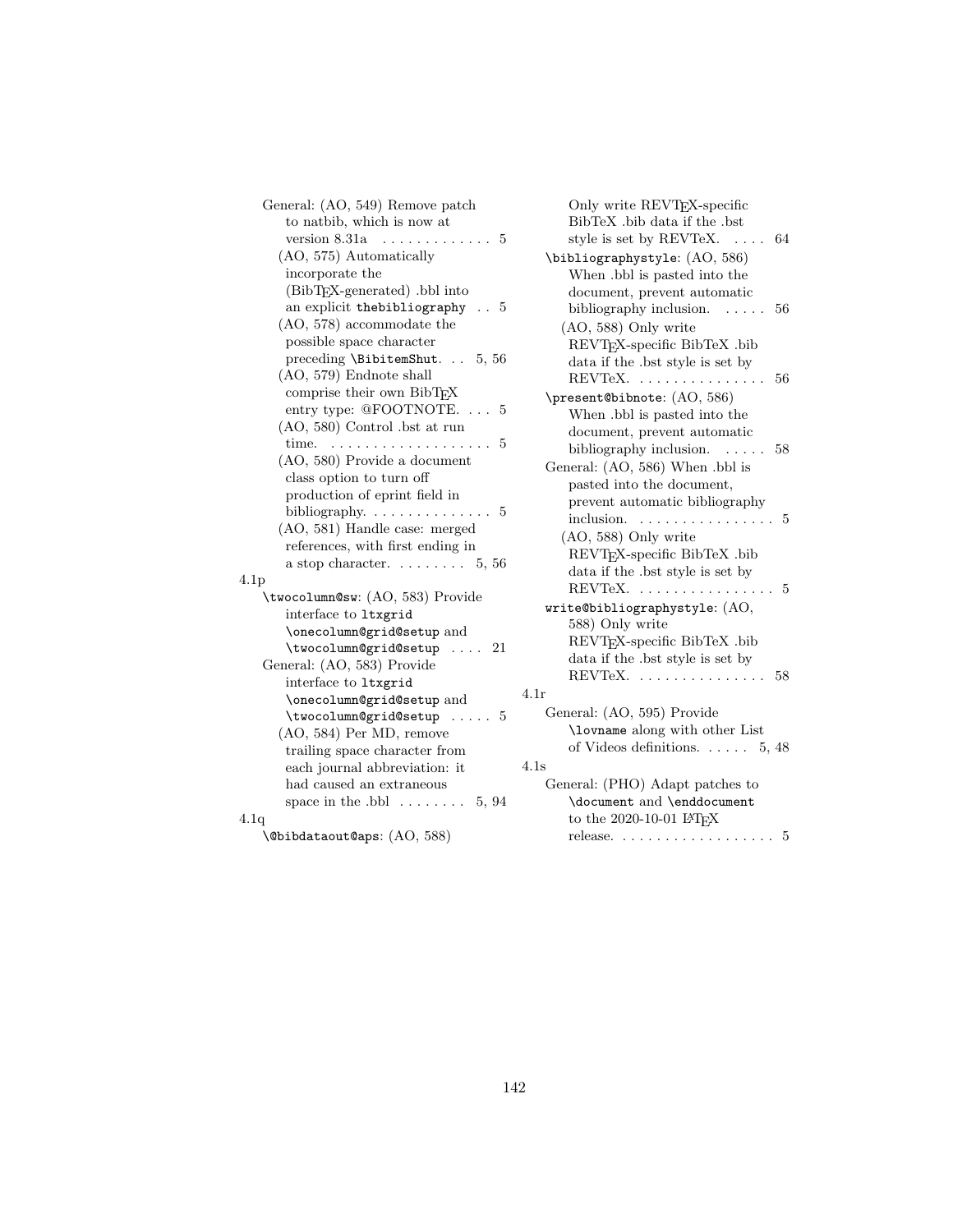# Index

| Symbols                                                                                                                                                                                                                                                                                                                                                                                         |
|-------------------------------------------------------------------------------------------------------------------------------------------------------------------------------------------------------------------------------------------------------------------------------------------------------------------------------------------------------------------------------------------------|
| $\setminus$ (<br>. 1559                                                                                                                                                                                                                                                                                                                                                                         |
|                                                                                                                                                                                                                                                                                                                                                                                                 |
| $\lambda, \ldots, \ldots, 865, 869, 873, 877$                                                                                                                                                                                                                                                                                                                                                   |
| $\cdots \cdots \cdots \cdots \cdots 12, 35, 59$<br>.aux                                                                                                                                                                                                                                                                                                                                         |
| $\cdots \cdots \cdots \cdots \cdots 106, 126$<br>.bbl                                                                                                                                                                                                                                                                                                                                           |
| $\cdots \cdots \cdots \cdots \cdots 106, 126$<br>.bst                                                                                                                                                                                                                                                                                                                                           |
| .dtx                                                                                                                                                                                                                                                                                                                                                                                            |
| $\ldots$ 11, 13, 26, 31, 32, 93, 114<br>.rtx                                                                                                                                                                                                                                                                                                                                                    |
| .rty<br>. 11, 78                                                                                                                                                                                                                                                                                                                                                                                |
| .sty $32$                                                                                                                                                                                                                                                                                                                                                                                       |
| $\sqrt{$ eend  218, 3161                                                                                                                                                                                                                                                                                                                                                                        |
| $\sqrt{\text{Q0}}$ footnotetext $1527, 1531$                                                                                                                                                                                                                                                                                                                                                    |
| \@@ontopof  2067-2070, 2073                                                                                                                                                                                                                                                                                                                                                                     |
| $\text{QQpar}$ 2696                                                                                                                                                                                                                                                                                                                                                                             |
| \@FMN@list  1445,1607<br>\@LN@LLerror  1970-1972                                                                                                                                                                                                                                                                                                                                                |
|                                                                                                                                                                                                                                                                                                                                                                                                 |
| \@LN@LLerror@ltx  1963, 1972                                                                                                                                                                                                                                                                                                                                                                    |
| $\text{QLN@Llerror@org} \dots 1955, 1970$                                                                                                                                                                                                                                                                                                                                                       |
| \@LN@parpgbrk  77                                                                                                                                                                                                                                                                                                                                                                               |
| $\text{QLN@parpgbrk}$ 1977                                                                                                                                                                                                                                                                                                                                                                      |
| $\sqrt{enan}$ 1109                                                                                                                                                                                                                                                                                                                                                                              |
| $\sqrt{GTBNQopr}$ 1444                                                                                                                                                                                                                                                                                                                                                                          |
| $\sqrt{QaffilsQsw}$ 37                                                                                                                                                                                                                                                                                                                                                                          |
| $\setminus$ @afterheading  946, 954<br>.<br>\@afterindentfalse  924                                                                                                                                                                                                                                                                                                                             |
|                                                                                                                                                                                                                                                                                                                                                                                                 |
| $\label{eq:ex1} \hbox{\texttt{{\char'134}q}}\, \hbox{\texttt{{\char'134}q}}\, \hbox{\texttt{{\char'134}q}}\, \hbox{\texttt{{\char'134}q}}\, \hbox{\texttt{{\char'134}q}}\, \hbox{\texttt{{\char'134}q}}\, \hbox{\texttt{{\char'134}q}}\, \hbox{\texttt{{\char'134}q}}\, \hbox{\texttt{{\char'134}q}}\, \hbox{\texttt{{\char'134}q}}\, \hbox{\texttt{{\char'134}q}}\, \hbox{\texttt{{\char'134}$ |
| $\text{Quthor@parskip } \ldots \ldots 2683$<br>\@auxout  765, 1577, 3136, 3351                                                                                                                                                                                                                                                                                                                  |
|                                                                                                                                                                                                                                                                                                                                                                                                 |
| $\text{V0}$ begindocumenthook  21                                                                                                                                                                                                                                                                                                                                                               |
| $\verb+\@begin{subscript}normal{ty}   1011$<br>$\Delta$ bibdataout  63, 64                                                                                                                                                                                                                                                                                                                      |
| \@bibdataout . 1546, 1555, 1567,                                                                                                                                                                                                                                                                                                                                                                |
| 1570, 3125, 3340                                                                                                                                                                                                                                                                                                                                                                                |
|                                                                                                                                                                                                                                                                                                                                                                                                 |
| $\Delta$ ubibdataout@aps  119, 132<br>\@bibdataout@aps  1565, 3123,                                                                                                                                                                                                                                                                                                                             |
| 3339                                                                                                                                                                                                                                                                                                                                                                                            |
| $\verb+\@bibdataout@init \ldots 119$                                                                                                                                                                                                                                                                                                                                                            |
| $\ldots$ 1565, 3123<br>\@bibdataout@init                                                                                                                                                                                                                                                                                                                                                        |
| $\lambda$ Obibdataout @rev  59                                                                                                                                                                                                                                                                                                                                                                  |
| $\Delta$ bibdataout@rev  1468, 1569,                                                                                                                                                                                                                                                                                                                                                            |
| 3123                                                                                                                                                                                                                                                                                                                                                                                            |
| $\delta$ \@bibdataout@rmp  3339                                                                                                                                                                                                                                                                                                                                                                 |

| $\Delta$ 9bibitem $\text{Shut}$ . 1357, 1358, 1366, |
|-----------------------------------------------------|
| 1367, 1414, 1417, 1420                              |
| $\verb+\@biblabel + \verb+\dots+\dots+132+$         |
| $\Delta$ 1354, 1363                                 |
| \@bibstyle 1407, 1466, 1467, 2953,                  |
| <u>3139, 3337</u>                                   |
| \@booleanfalse                                      |
| 263, 267, 274, 282, 287,<br>$\mathbf{r}$            |
| 293, 295, 296, 301, 304, 351,                       |
| 352, 354, 355, 363, 365, 366,                       |
| 368, 370, 375, 376, 378, 400,                       |
| 401, 405, 411, 413, 414, 419,                       |
| 420, 432, 433, 441, 452-454,                        |
| 458, 459, 555, 557, 558, 581,                       |
| 584, 1408, 1642, 2633, 2904,                        |
| 2953, 3057, 3368, 3375                              |
| $\Diamond$ booleantrue  255, 256,                   |
| 258, 259, 270, 275, 284, 290,                       |
| 298, 303, 305, 350, 353, 362,                       |
| 364, 367, 369, 374, 377, 399,                       |
| 404, 412, 418, 422, 426, 431,                       |
| 440, 452, 454-457, 554, 556,                        |
| 572, 573, 576-578, 582, 583,                        |
| 916, 1407, 1650, 1651, 1873,                        |
| 1877, 2634, 3117, 3122, 3145,                       |
| 3338                                                |
| $\text{Qcaption@fignum@sep}$ 44                     |
| \@caption@fignum@sep<br>$\ldots$ 1059.              |
| 1073, 3332, 3336                                    |
| - 59<br>\@cite                                      |
| $\Diamond$ citea<br>53                              |
| \@citea  1336, 1339, 1341, 1346,                    |
| 1350                                                |
| 59<br>$\sqrt{c}$ itex                               |
| $\sqrt{c}$ itex<br>1490                             |
| 3005<br>\@clubpenalty                               |
| $\text{Cctrerr}$<br>2587                            |
| \@currentHref<br>2978                               |
| $\&$<br>1448                                        |
| $\sqrt{$ Currenvir  1662                            |
| 31<br>$\sqrt{$ Currext                              |
| \@currext  599, 610, 623, 637                       |
|                                                     |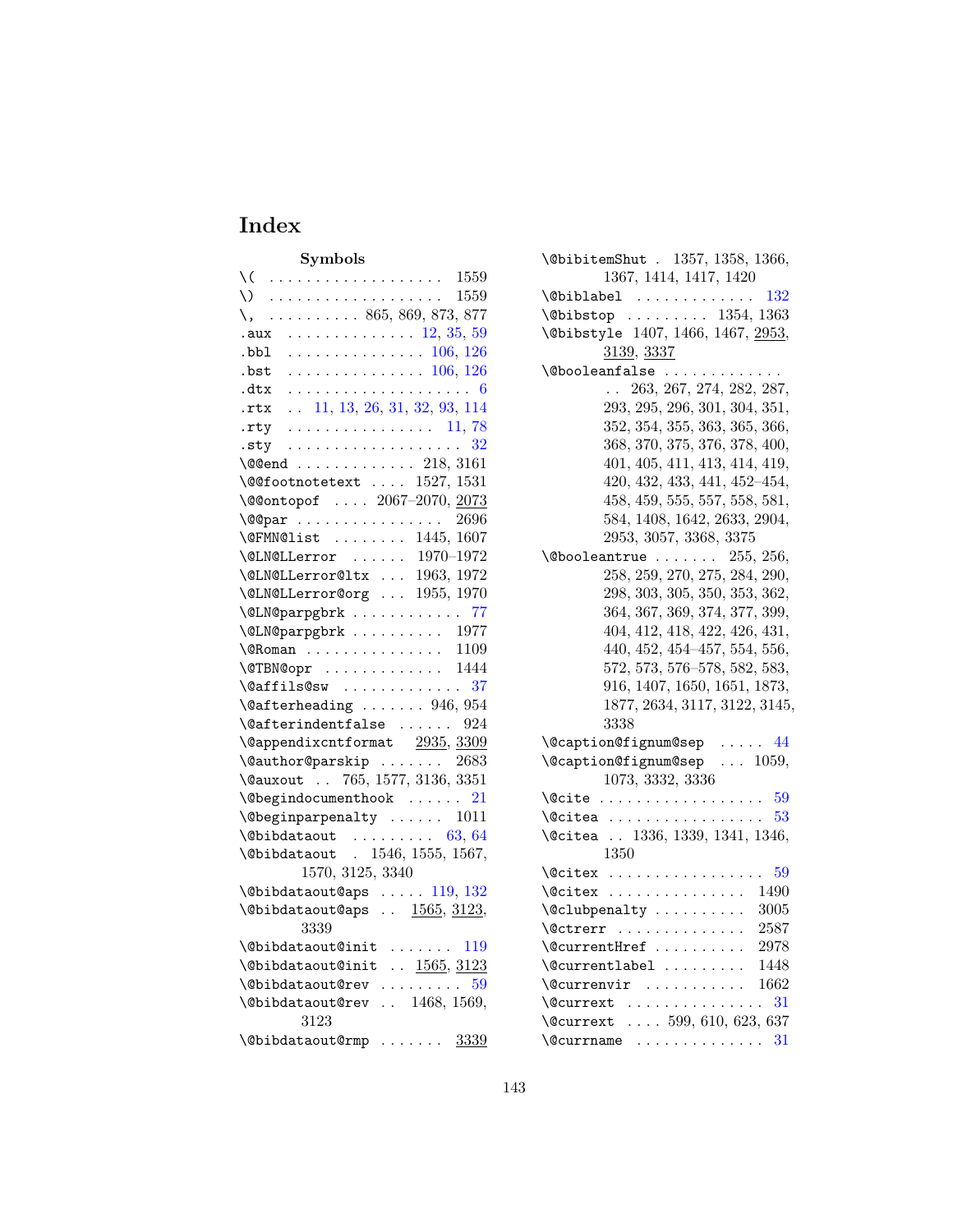| $\text{Ccurrname} \dots 599, 610, 623, 637$                                                 |
|---------------------------------------------------------------------------------------------|
| \@dblfloat  1025, 1106, 1188                                                                |
| $\verb+\Qdblfloatplacement 1698, 1704 $                                                     |
| \@dblfpbot  2253, 2479                                                                      |
| $\delta$ \@dblfpsep  2252, 2478                                                             |
| \@dblfptop  2251, 2477                                                                      |
| \@depth  232, 234, 1780, 2022                                                               |
| $\text{Qdoendnote}$ 63                                                                      |
| $\text{\textbackslash}\mathbb{Q}$ dottedtocline  1028                                       |
| $\text{Qehb}$ 563                                                                           |
| $\text{W\texttt{empty}}$ 37, 59                                                             |
| \@endnotelabe1 . 1537, 1548, 1549                                                           |
| $\{\mathbb{Q}$ endnotesinbib  64, 65                                                        |
| $\{\mathbb{Q}$ endnotesinbib<br>1583                                                        |
| \@endnotesinbibliography  64                                                                |
| $\verb \@endnotesinbibliography 1583 $                                                      |
| $\text{Qendnotetext} \dots \dots \dots \quad 62, 63$                                        |
| \@endnotetext  1538, 1543, 3042                                                             |
| $\text{Qendnotetext@note}$ 62                                                               |
|                                                                                             |
| $\text{Qendparpenalty} \dots \dots \dots 1012$                                              |
| $\text{Qendpetrue} \dots \dots \dots \dots \quad 1801$                                      |
| \@evenfoot  693, 710, 721, 730,                                                             |
| 750, 760, 2729                                                                              |
| \@evenhead  694, 711, 718, 727,                                                             |
| 752, 758, 2721                                                                              |
| \@firstofone  1058, 2099, 2115                                                              |
| $\text{Ofloatboxreset} \dots \dots \dots \quad 1120$                                        |
| $\text{Qfloatplacement} \dots 1697, 1703$                                                   |
| $\text{Qfltovf}$ 29                                                                         |
| $\texttt{\textbackslash\texttt{Qf1tovf}} \dots \dots \dots \dots \dots \ \ \underline{559}$ |
| $\left\{\text{Cifltstk}\dots\dots\dots\dots\dots\right\}$                                   |
| $\text{Qfltstk}$ 559                                                                        |
| \@flushglue                                                                                 |
| . 2648, 2649, 2653, 2658,                                                                   |
| 2659, 2661, 2906, 3174, 3175,                                                               |
| 3177, 3183, 3184, 3186                                                                      |
| $\sqrt{94, 95}$                                                                             |
| $\sqrt{g}$ fnsymbol<br><u> 2567</u>                                                         |
| $\sqrt{9}$ fontswitch  1830, 1831                                                           |
| \@footnotemark<br>65                                                                        |
| $\setminus$ @footnotemark  1062, 1523                                                       |
| \@footnotemark@gobble  1047,                                                                |
|                                                                                             |
| 1061                                                                                        |
|                                                                                             |
| $\setminus$ Cfootnotetext  1531, 1755<br>\@for  600, 611, 624, 638                          |

| $\leftarrow$ 1476                                               |
|-----------------------------------------------------------------|
| $\verb+\@fpsep \dots 2249+, 2475$                               |
| $\sqrt{9}$ : 2248, 2474                                         |
| \@gobble@leavemode@uppercase                                    |
| $\cdots$ 2695, 2699                                             |
| $\qquad$ Qgobble@opt@i  1063, 1065                              |
| $\qquad$ $\qquad \qquad$ 2863, 2865                             |
| \@gobblethree  1639, 1665                                       |
| \@gtempa<br>18                                                  |
| \@halignto  1235, 1252                                          |
| \@hang@from  2757                                               |
| $\lambda$ Chang Of roms  1325                                   |
| \@hangfrom  2770, 2826, 3277                                    |
| $\lambda$ hangfrom $\ldots \ldots \ldots 101, 124$              |
| \@hangfrom@appendix 2935, 3309                                  |
| $\lambda$ Changfrom Csection  42                                |
| \@hangfrom@section 2770, 2937,                                  |
| 3277, 3310                                                      |
| \@hangfrom@section@preprintsty                                  |
| $\ldots \ldots \ldots 2826$                                     |
| \@hangfroms@appendix 2935, 3309                                 |
| \@hangfroms@section 1325, 2771,                                 |
| 2938, 3278                                                      |
| \@height  232, 234, 1775, 2022                                  |
| $\verb+\@highpenalty + \verb+\.\dots + 1010$                    |
| $\lambda$ 3017, 3023                                            |
| \@if@empty 1433, 2943, 2946, 3201,                              |
| 3315, 3318, 3322                                                |
| $\sqrt{9}$ ifdim  1043, 2077                                    |
| $\text{QiflQaded}$ 521, 530                                     |
| $\text{Qifl@aded@LaTeX} \dots$ 521, 530                         |
| $\text{Uniform} \dots \dots \dots \ 526, 535$                   |
| $\left\{ \text{Qifl@t@LaTeX } \ldots \ldots \right\}$ 526, 535  |
| $\text{\textbackslash} 534$                                     |
| $\text{Qifl@ter@LaTeX} \dots 525, 534$                          |
| $\text{Qifmmode}$ 2593                                          |
| $\left\{ \text{Cifnextchar } \ldots \ldots \right\}$ 1063, 1473 |
| \@ifnotrelax 245, 601, 612, 625,                                |
| 639, 1225                                                       |
| $\ldots \ldots \ldots 595, 735, 742,$<br>$\Diamond$ ifnum       |
| 927, 936, 1338, 1339, 1609,                                     |
| 1667-1670, 1998-2000, 2739,                                     |
| 3076, 3377                                                      |
| $\text{Qifpackagger}$ . 524, 533, 542                           |
| \@ifpackagelater@LaTeX 524, 533                                 |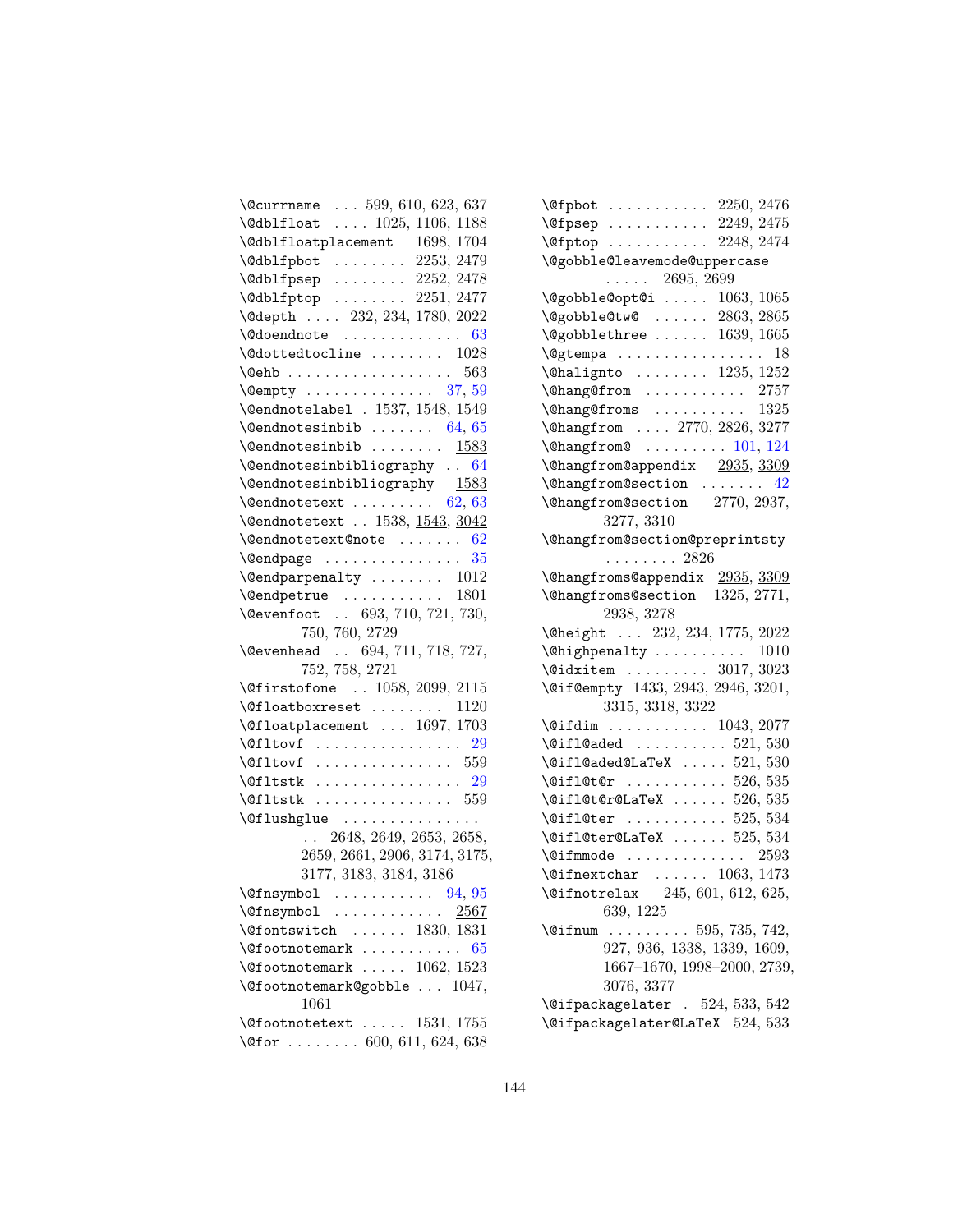| $\setminus$ @ifpackageloaded $522, 531, 541,$        |
|------------------------------------------------------|
| 656, 1224, 1974                                      |
| \@ifpackageloaded@LaTeX 522,                         |
| 531                                                  |
| \@ifstar . 1091, 1166, 1215, 1720                    |
| $\setminus$ Cifundefined  60                         |
| $\setminus$ Cifundefined  25                         |
| $\sqrt{91}$ fvmode  2696, 3202                       |
|                                                      |
| 477, 1357, 1366, 1402, 1477,                         |
| 1493, 1500, 1514, 1970, 3142                         |
| \@ifx@empty  1058, 1322, 1414,                       |
| 1417, 1420, 1430, 1607                               |
| \@ifxundefined 307, 462, 473, 498,                   |
| 507, 517, 614, 628, 642, 663,                        |
| 670, 683, 856, 859, 863, 867,                        |
| 871, 875, 881, 884, 888, 892,                        |
|                                                      |
| 896, 900, 1199, 1466, 1975,                          |
| 2138-2145, 2592, 3159, 3244,                         |
| 3247, 3251, 3255, 3259, 3263                         |
| $\setminus$ @itempenalty  1013                       |
| $\qquad$ $\qquad \qquad 13, 79, 93, 120$             |
| \@journal  473, 475, 477, 478,                       |
|                                                      |
| 482-486, 628, 631, 665, 670,                         |
| 672, 677, 784, 1986, 3159                            |
| $\sqrt{q}$ journal@default<br>79                     |
| \@journal@default  1987, 3030                        |
| $\texttt{\textbackslash}$ @keys@name $1853$          |
| $\lambda$ Qlatex @error  560                         |
| $\lambda$ ClatexCwarning  566                        |
| $\texttt{\textbackslash}$ Clet@token 59              |
|                                                      |
| $\text{Qlet@token} \dots \dots \dots \ 1487, 1493$   |
| \@linenumberpar  77                                  |
| $\text{Quinenumberpar} \dots \dots \dots \quad 1977$ |
| \@listI  1681, 2164, 2265, 2321,                     |
| 2385, 2491, 3087, 3095, 3107,                        |
| 3233<br>\@listi<br>51                                |
|                                                      |
| \@listi  1371, 1681, 1682, 2164,                     |
| 2172, 2185, 2321, 2328, 2340,                        |
| 2385, 2393, 2406, 3087, 3095,                        |
| 3107, 3233                                           |
| $\ldots \ldots \ldots 2272, 2496$<br><b>\@listii</b> |
| \@listiii  2280, 2502                                |
| \@listiv  2289, 2508<br>$\text{Qlistv}$ 2294, 2511   |

| $\text{Qlistvi}$ 2299, 2514                                                    |
|--------------------------------------------------------------------------------|
| \@lowpenalty  1008, 1011-1013                                                  |
| \@make@capt@title . 1041, 1048,<br>1057                                        |
| $\{\mathsf{Qmakecaption} \dots \dots \ \underline{1029}, \frac{3325}{1029} \}$ |
| \@makefnmark . 1070, 1100, 1256,                                               |
| 2917, 2930                                                                     |
| \@makefnmark@cite<br>1320                                                      |
| \@makefnmark@latex<br>1100                                                     |
| $\{\mathsf{Omakefntext} \dots \dots \ 1256, 2910\}$                            |
| \@medpenalty<br>1009                                                           |
| \@minipagefalse<br>1051                                                        |
| $\Gamma$ 1414, 1417, 1420                                                      |
| $\Omega$ : $\Omega$ $\Omega$ $\Omega$ $\Omega$ $\Omega$                        |
| $\Omega$ : $\Omega$ $\Omega$ $\Omega$                                          |
| \@mpfn  1459, 1521, 1609, 2928                                                 |
| $\emptyset$ mpfootins  1018                                                    |
| \@mpmakefntext<br>1066                                                         |
| \@ne $51, 55$                                                                  |
| \@nobreaktrue . 1327, 2966, 3065,                                              |
| 3360                                                                           |
| \@oddfoot 693, 710, 720, 729, 749,<br>759, 2722, 2729                          |
| \@oddhead 695, 712, 719, 728, 751,                                             |
| 757, 2715, 2721                                                                |
| $\lambda$ conlinecite  57                                                      |
| $\text{Nonlinecite} \dots \dots \dots \quad 1423$                              |
| \@ontopof 2043, 2060-2063, 2064                                                |
| $\sqrt{$ Options  1990                                                         |
|                                                                                |
| $\qquad$                                                                       |
| $\qquad$ Qparboxrestore  1099                                                  |
| $\qquad$ Qparse@class@options  636                                             |
| \@parse@class@options@  31                                                     |
| \@parse@class@options@  598,                                                   |
| 1986, 1988                                                                     |
| \@parse@class@options@journal                                                  |
| . 622                                                                          |
| \@parse@class@options@society                                                  |
| . 31                                                                           |
| \@parse@class@options@society                                                  |
| $\ldots \ldots 598, 1984$                                                      |
| $\qquad$ Qparse@version  527, 536                                              |
| \@parse@version@LaTeX . 527, 536                                               |
| 73<br><b>\@part</b>                                                            |
| $\qquad$                                                                       |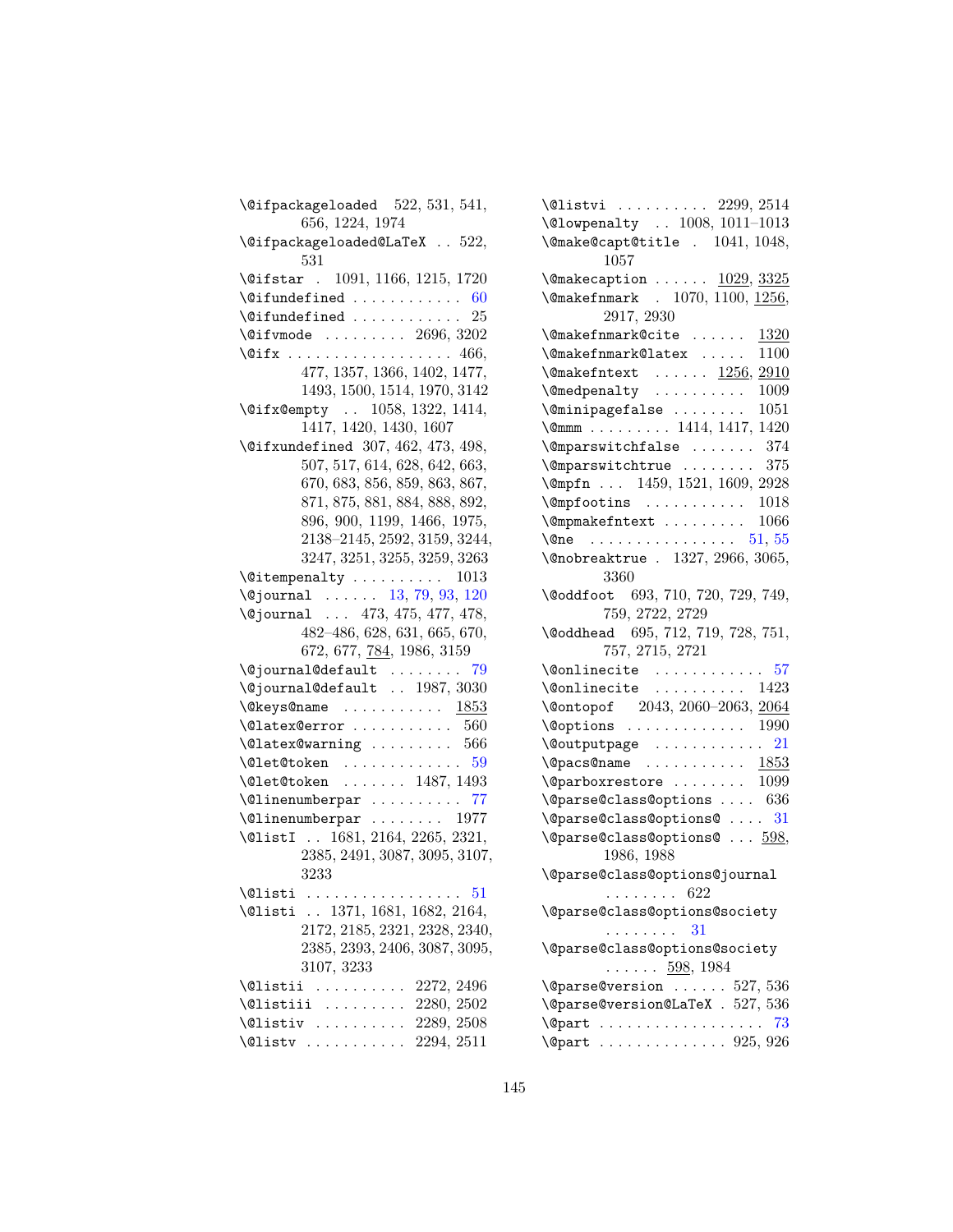| $\\$ {opkg}extension $523, 532$                  |
|--------------------------------------------------|
| $\verb+\@pkgextension@LaTeX + 523, 532$          |
| $\qquad$                                         |
| \@pointsize 18, 33, 37, 79, 84, 87,              |
| 89, 115                                          |
|                                                  |
| 312-315, 642, 645, 683-685,                      |
| 690, 1988, 3076                                  |
| \@pointsize@default<br>33, 79                    |
| \@pointsize@default 1989, 3031                   |
| \@preprint  2718                                 |
| $\qquad$ (Oprocess@journal $659, 1987$           |
| $\qquad$ (@process@pointsize . 659, 1989         |
| $\qquad$ $\qquad$ 659, 1985                      |
| $\verb \@ptionlist    31 $                       |
| \@ptionlist  599, 610, 623, 637                  |
| $\Diamond$ gptsize  18                           |
| $\sqrt{\text{Qsec}}$ cntformat  2756, 3268       |
| $\text{Vosecpenalty} \dots 2869, 2890$           |
| \@sectioncntformat . 2939, 3311                  |
| \@setfontsize                                    |
| 2159, 2167, 2180, 2193,                          |
| 2196, 2199, 2202, 2205, 2208,                    |
| 2211, 2316, 2324, 2336, 2348,                    |
| 2351, 2354, 2357, 2360, 2363,                    |
| 2366, 2380, 2388, 2401, 2414,                    |
| 2417, 2420, 2423, 2426, 2429,                    |
| 3079, 3082, 3090, 3102                           |
| $\text{Qsetsize} \dots \dots \dots \dots \ 3228$ |
| \@society . 13, 31, 32, 78, 92, 120              |
| \@society 462, 464, 466, 467, 663,               |
| 665, 667, 677, 690                               |
| $\text{Qspart}$ 925, 948                         |
| $\Diamond$ sptoken  59                           |
| $\sqrt{9}$ sptoken  1493                         |
| \@startsection 956, 965, 974, 983,               |
| 992, 2759, 2773, 2785, 2797,                     |
| 2806, 2815, 2828, 2840, 3270,                    |
| 3280, 3288, 3296, 3304                           |
| $\setminus$ @subsectioncntformat  42             |
| $\ldots$ 461, 463, 464, 466,<br><b>\@tempa</b>   |
| 467, 472, 474, 475, 477, 478,                    |
| 599, 600, 610, 611, 623, 624,                    |
| 637, 638, 1476, 1490, 2017,                      |
| 2029-2032, 2150, 2155, 2156,                     |
| 2307, 2312, 2313, 2371, 2376,                    |

| 2377, 2520, 2525, 2526, 3152,                                                                    |
|--------------------------------------------------------------------------------------------------|
| 3157, 3158                                                                                       |
| \@tempskipa  3174, 3177, 3183,<br>3186                                                           |
| $\text{Vector}$ 57                                                                               |
| $\texttt{Network}$ 1424                                                                          |
| \@textsuperscript  1268, 2685                                                                    |
| $\left\{\text{Other} \dots \dots \dots \dots \right\}$                                           |
| 1269, 1320, 1522, 1528,<br>$\ddotsc$                                                             |
| 1531, 1534, 1537, 2686                                                                           |
| $\setminus$ @tocrmarg  2852                                                                      |
| $\text{\textbackslash}\mathfrak{C}$ totalleftmargin . 2631, 3179,                                |
| 3187, 3198, 3221                                                                                 |
| $\texttt{\textbackslash}$ Ctwosidefalse  372                                                     |
| $\text{Vctwosidetrue}$ 372                                                                       |
| \@undefined . 315, 482, 665, 844,                                                                |
| 846, 848, 850, 852, 854                                                                          |
| \@unexpandable@protect  1561                                                                     |
| $\sqrt{$ width  232, 234, 2022                                                                   |
| $\texttt{\textbackslash@xendnote} \dots \dots \dots \dots \frac{1533}{}$                         |
| $\setminus$ @xfloat@prep  46                                                                     |
| $\texttt{\textbackslash}\mathbb{Q}\text{xfloat@prep}\dots\dots\dots\dots \quad \underline{1098}$ |
| $\setminus$ 1562                                                                                 |
| . 73                                                                                             |
|                                                                                                  |
| OOreadme.txt $\ldots \ldots \ldots \ldots 6$                                                     |
| 10pt document class option . 4, 33,<br>84, 135                                                   |
|                                                                                                  |
| 11pt document class option $.4, 33,$<br>87, 90, 135                                              |
| 11pt.rtx $\ldots \ldots \ldots \ldots \ldots 87$                                                 |
| 12pt document class option $.4, 33,$                                                             |
| 89, 90, 135                                                                                      |
| 12pt.rtx $89$                                                                                    |
|                                                                                                  |
|                                                                                                  |

 . . . . . . . . . . . [135,](#page-134-0) [136,](#page-135-0) [138,](#page-137-0) [139](#page-138-0) \ 45, 186, 1314, 1395, 1965, 2537– 2552, 2554–2565, 2698, 2917, 2930, 2946, 2952, 3000, 3318, 3322, 3324, 3363

#### A

\abovecaptionskip . 1029, 1031, 1036, 3327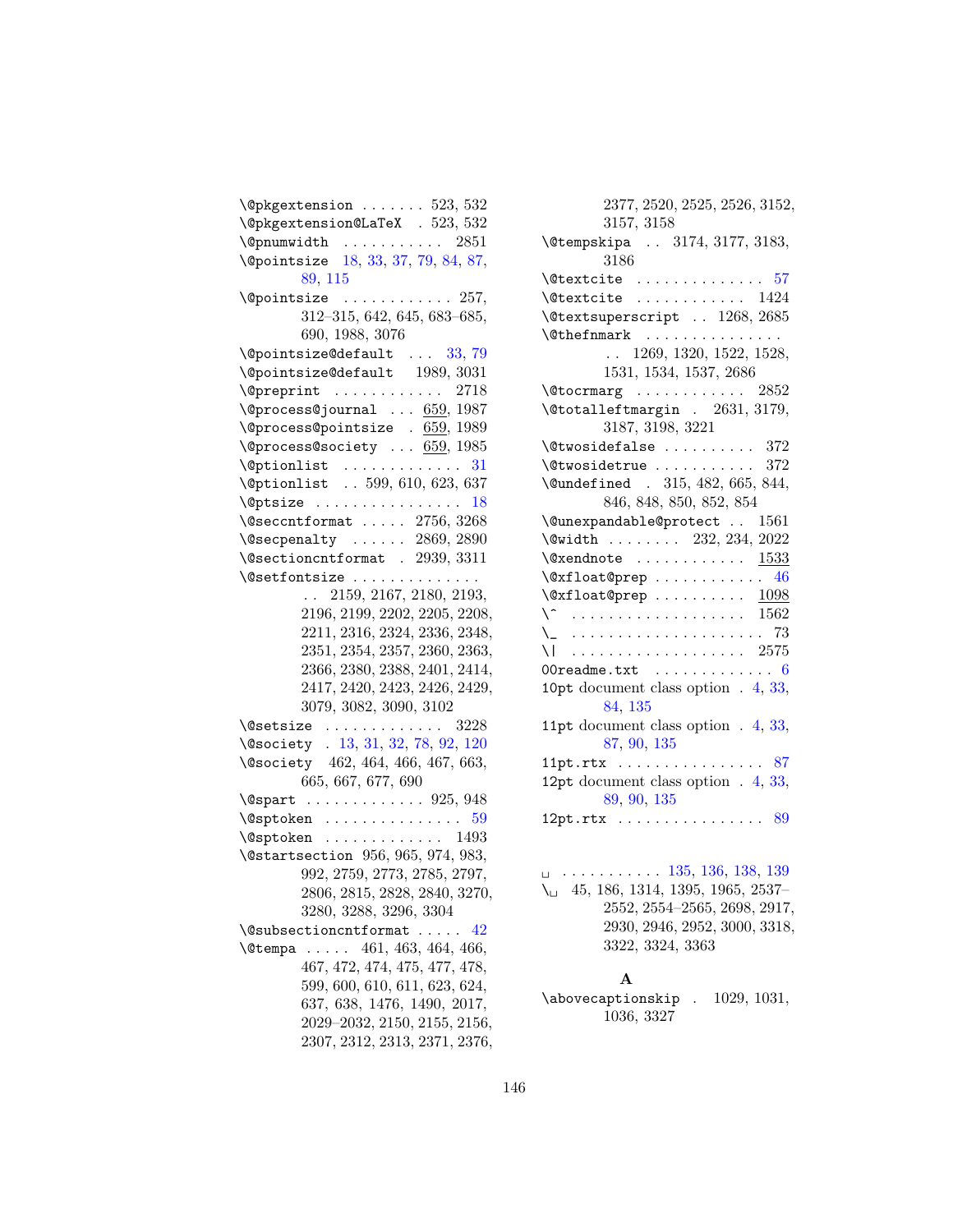\abovedisplayshortskip . . . . . . . . 2162, 2170, 2183, 2319, 2326, 2338, 2383, 2391, 2404, 3085, 3093, 3105, 3231 \abovedisplayskip .......... . . 2160–2163, 2168, 2169, 2181, 2182, 2317–2320, 2325, 2333, 2337, 2345, 2381, 2382, 2389, 2390, 2402, 2403, 3083– 3086, 3091–3094, 3103–3106, 3229–3232 abstract environment ...... [73](#page-72-0) \abstractname . . . . . . . . . . . . [73](#page-72-0) \abstractname . . 1846, 2611, 3210 \Accepted@name . . . . . . . . 1858 acknowledgements environment [40](#page-39-0) acknowledgments environment [74](#page-73-0) \acknowledgments@sw . 906, 916, 3057 \acknowledgmentsname . . . . . [74](#page-73-0) \acknowledgmentsname 907, 911, 1849  $\ad{\text{content}sline \ \ldots \ \ldots \ \ 62}$  $\ad{\text{content}sline \ \ldots \ \ldots \ \ 62}$  $\ad{\text{content}sline \ \ldots \ \ldots \ \ 62}$ \addcontentsline . 911, 929, 931, 2977 \address . . . . . . . . . . . . . 1863 \addtocontents . 1719, 2857, 2859 \adjust@abstractwidth ... 2620, 2622, 2703, 2710 \affiliation . . . . . . . . . . 1863 \aftergroup . . 1451, 1490, 1645, 1651 \agt . . . . . . . . . . . . . . . . . 2045 \allow@breaking@tables . . . 260, 261, 265 \Alph . . . . . . 793, 864, 1724, 3252 \alph . . . . . . 787, 872, 1716, 3260 \alt . . . . . . . . . . . . . . . . 2045 \altaddress .......... 1864 \altaffiliation .......... [19](#page-18-0) \altaffiliation . . . . . . . . 1864 \altaffilletter@sw ......  $353$ \altprecsim . . . 2046, 2048, 2141 \altsuccsim . . . 2045, 2047, 2140 \amsfonts . . . . . . . . . . . . . 491 amsfonts document class [11,](#page-10-0) [37,](#page-36-0) [82](#page-81-0)

| $\alpha$ amsfonts document class option 11,                  |
|--------------------------------------------------------------|
| 27                                                           |
| $\mathrm{maxmath}$ 509                                       |
| amsmath document class 11, 30, 81                            |
| amsmath document class option 27                             |
| $\{\text{amssymb} \ldots \ldots \ldots \quad \frac{500}{\ }$ |
| amssymb document class 11, 37, 81                            |
| $\alpha$ amssymb document class option 11,                   |
| $27\,$                                                       |
| $\lambda$ and name $1852$                                    |
| \ao  2537                                                    |
| $\ap{ap}$ 2538                                               |
| $\alpha j$ 2540                                              |
| $\alpha$ 2539                                                |
|                                                              |
| $\Delta$ ppdef  223, 251, 306,                               |
| 349, 371, 387, 390, 393, 394,                                |
|                                                              |
| 406, 415, 425, 428, 434, 442,                                |
| 488, 497, 506, 515, 518, 520,                                |
| 529, 586, 594, 656, 769, 776,                                |
| 779, 1084, 1087, 1098, 1099,                                 |
| 1120, 1132, 1135, 1163, 1198,                                |
| 1208, 1211, 1223, 1235, 1246,                                |
| 1252, 1339, 1372, 1512, 1565,                                |
| 1603, 1677, 1689, 1822, 1933,                                |
| 1951, 1954, 1969, 1981, 2213,                                |
| 2434, 2453, 2591, 2635, 2954,                                |
| 2958, 2997, 3002, 3038, 3058,                                |
| 3069, 3075, 3123, 3141, 3225,                                |
| 3309, 3354, 3369                                             |
| \appendix 1709, 1719, 2935, 3309                             |
| $\alpha$ \appendixesname  73                                 |
| $\alpha$ \appendixesname  1847                               |
| $\Delta$ ppendixname . $1847, 2952, 3322,$                   |
| 3324                                                         |
| $\Delta$ ppendixontrue  1711                                 |
| $\approx 2544$                                               |
| aps document class option $\ldots$ 4, 11,                    |
| 92, 120                                                      |
| aps.rtx   13, 33, 92, 120                                    |
| $aps.sty \ldots \ldots \ldots \ldots$<br>46                  |
| $aps10pt.rtx \ldots \ldots \ldots$<br>84                     |
| 106<br>apsrev.bst<br>.                                       |
| $\ldots$ $\ldots$ 109, 111, 112<br>apsrev.dbj                |
| $\cdots \cdots \cdots 106, 126$<br>apsrmp.bst                |
| $apsrmp.dbj \ldots \ldots 111, 112, 130$                     |
|                                                              |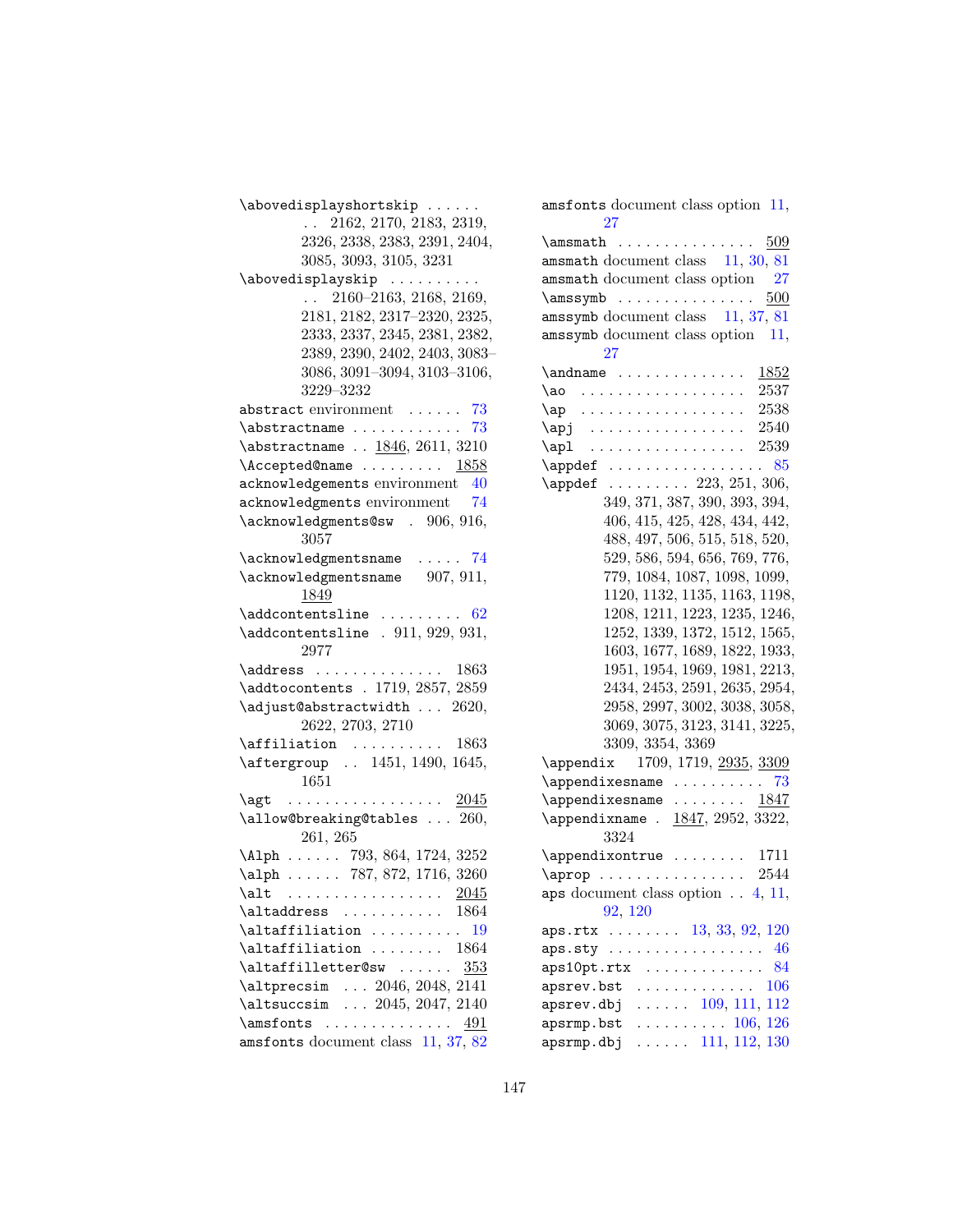| $apsrmp.rtx \ldots \ldots \ldots 118-120$                                                                                                   |
|---------------------------------------------------------------------------------------------------------------------------------------------|
| $\arabic \ldots \ldots \ldots \ldots 437,$                                                                                                  |
| 785, 868, 876, 889, 893, 897,                                                                                                               |
| 901, 1001, 1448, 1715, 3256,                                                                                                                |
| 3264                                                                                                                                        |
| $\label{cor:1} $$\array@{\text{all} t \ldots 266, 1234$                                                                                     |
| \array@row@pre . 1242, 1243, 1247                                                                                                           |
| \array@row@pre@default  1242,<br>1247                                                                                                       |
| \array@row@pre@float 1243, 2905                                                                                                             |
| \array@row@pst . 1244, 1245, 1248                                                                                                           |
| \array@row@pst@default  1244,<br>1248                                                                                                       |
| \array@row@pst@float 1245, 2005                                                                                                             |
| $\arctan$ $\arctan$ $\arctan$ $\arctan$ $\arctan$ $\arctan$ $\arctan$ $\arctan$ $\arctan$ $\arctan$ $\arctan$ $\arctan$ $\arctan$ $\arctan$ |
| $\arrayco1sep$<br>1014                                                                                                                      |
| 1016<br>$\arctan$                                                                                                                           |
| article document class  11, 51                                                                                                              |
| $\text{lassp}$ 2543                                                                                                                         |
| \AtBeginDcoument  21                                                                                                                        |
| $\Lambda tBeginDocument$ 12, 51, 60, 63,                                                                                                    |
| 64,78                                                                                                                                       |
| $\Lambda$ tEndDocument  12, 22, 27                                                                                                          |
| $\lambda t$ EndDocument  1472                                                                                                               |
| $\lambda$ tEndOfClass  12                                                                                                                   |
| $auguide.$ tex $\ldots \ldots \ldots \ldots 5$                                                                                              |
|                                                                                                                                             |
| $\lambda$ : $\ldots$ 37                                                                                                                     |
| author-year document class option                                                                                                           |
| . 22                                                                                                                                        |
| $\lambda$ /authoryear@sw . 22, 65, 112, 132                                                                                                 |
| \authoryear@sw . 399, 1585, 2953,<br>3338                                                                                                   |
| $\ldots$ 65, 66                                                                                                                             |
| \auto@bib<br>$\lambda$ auto@bib  349, 1606                                                                                                  |
| \auto@bib@empty 1427, 1451, 1606                                                                                                            |
| $\lambda$ : 58, 67                                                                                                                          |
| $\lambda$ 1447,                                                                                                                             |
| 1606                                                                                                                                        |

| balancelastpage document class op- |
|------------------------------------|
| tion 17                            |
| \balancelastpage@sw . 297, 1764    |
| \baselineskip  232, 234, 2055,     |
| 2651, 2963, 3062, 3182             |

| \baselinestretch                                                                                |
|-------------------------------------------------------------------------------------------------|
| $\ldots$ 1007, 1257, 2455, 2457,                                                                |
| 2734, 2911, 2923                                                                                |
|                                                                                                 |
| . <u>2102</u><br>\Bbb                                                                           |
|                                                                                                 |
| $\begin{array}{ccc}\n\text{begin} \dots & \dots & \dots & \dots & 12\n\end{array}$              |
| $\begin{bmatrix} 2541 \end{bmatrix}$                                                            |
| \belowcaptionskip . 1030, 1032,                                                                 |
| 1055, 3325, 3334                                                                                |
| \belowdisplayshortskip                                                                          |
| $\mathbf{L}$<br>2163, 2171, 2184, 2320,                                                         |
| 2327, 2339, 2384, 2392, 2405,                                                                   |
| 3086, 3094, 3106, 3232                                                                          |
| \belowdisplayskip                                                                               |
| 2161, 2169, 2182, 2318,<br>$\mathbb{R}^{\mathbb{Z}^{\times}}$                                   |
| 2333, 2345, 2382, 2390, 2403,                                                                   |
| 3084, 3092, 3104, 3230                                                                          |
| \bf 937, 940, 950, 1826, 2877, 2892                                                             |
| \bib@device  2964, 2972, 3063                                                                   |
| $\big\{\n  bibAnnote\n  1353, 1639$                                                             |
| $\bb{\hbox{\sc bihAnnot}}$ 1638                                                                 |
| $\boldsymbol{\lambda} \dots \dots \dots \dots \dots 57$                                         |
|                                                                                                 |
| \bibdata@app  1540, 2957, 3042                                                                  |
| $\lambda$ bibdata@ext  62                                                                       |
| $\boldsymbol{\lambda}$ bibdata@ext $1540, 1567$                                                 |
|                                                                                                 |
|                                                                                                 |
| $\big\{\n  \begin{array}{ccc}\n  \text{ \quad \quad } \ldots \quad 1630\n \end{array}\n \big\}$ |
| $\big\{\n  bitnamefont \ldots \ldots \quad 106, 126\n $                                         |
| $\boldsymbol{\lambda} \ldots \ldots \ldots \quad \underline{3002}$                              |
| $\label{bibhang} $$\bibhang \dots \dots \dots \dots 3354$                                       |
| $\big\{\n  bin 0 \ldots \ldots \ 76, 109, 129\n$                                                |
| $\big\{\n  binbin 0 \ldots \ldots \n  1631, 1931 \n$                                            |
| \bibitem 20, 58, 66, 67, 109, 119,                                                              |
| 129, 133                                                                                        |
|                                                                                                 |
| $\verb+\bibitem@NoStop 1356, 1365, 1411$                                                        |
| \bibitem@set<br>67                                                                              |
| $\lambda$ $1606$                                                                                |
| \bibitem@Stop  1355, 1364, 1410                                                                 |
| $\big\{\text{bibitem@sw } \ldots \ldots \quad 1642, 1645,$                                      |
| 1649-1651                                                                                       |
| \bibitemContinue  1411, 1416                                                                    |
| \bibitemContinue@Stop  1410,                                                                    |
| 1419                                                                                            |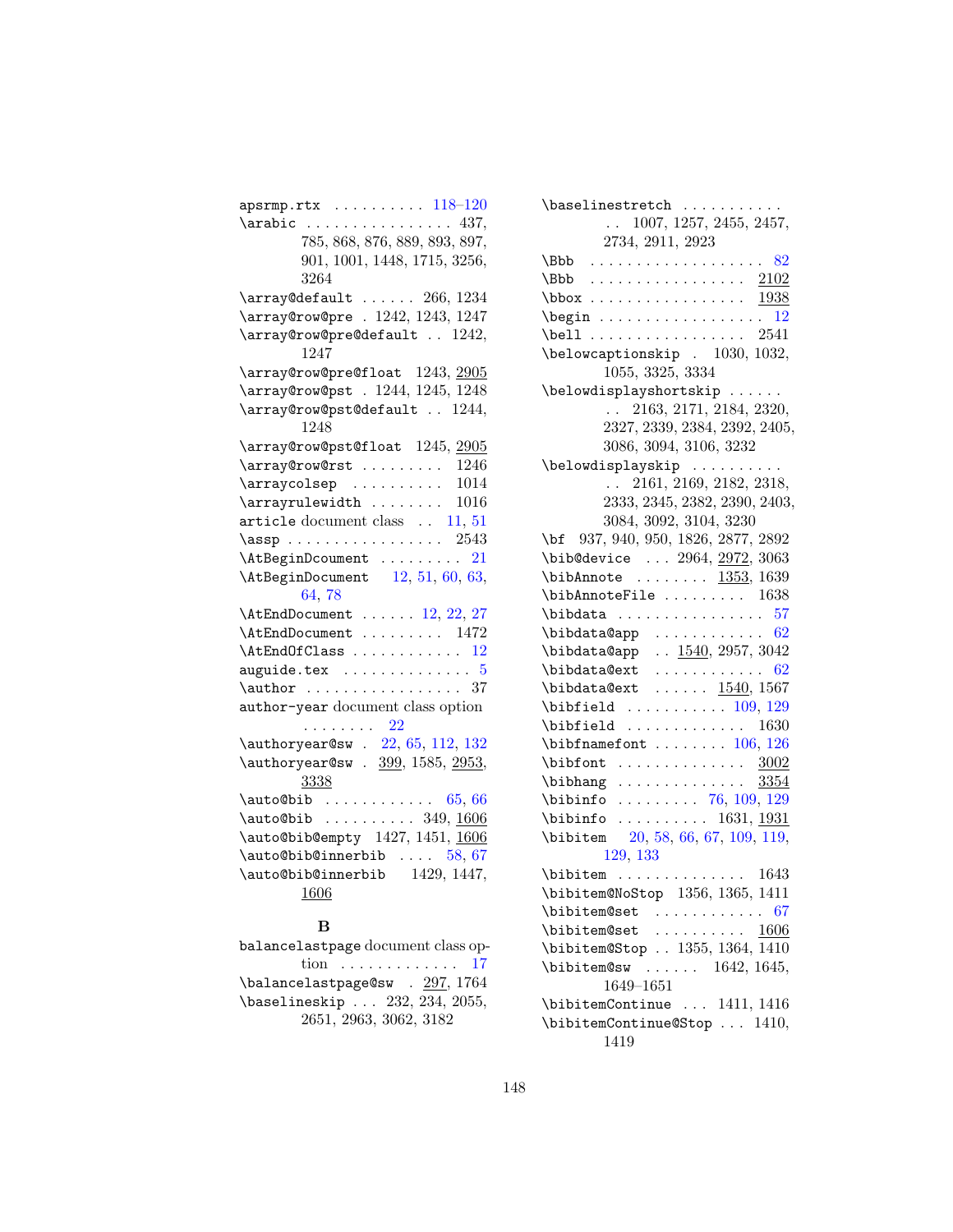| $\big\{\phi\$ 1356, 1365, 1413,                       |
|-------------------------------------------------------|
| 1635                                                  |
| \BibitemOpen<br>$\cdots \cdots \cdots 1633$           |
| $\ldots \ldots \ldots 54, 56$<br>\BibitemShut         |
| $\frac{1353}{1302-1404}$<br>\BibitemShut              |
| 1637                                                  |
| \bibitemShut . 1357, 1358, 1366,                      |
| 1367                                                  |
| \BibitemShut@ltx  1361, 1404                          |
| \bibitemStop  1355, 1364, 1634                        |
| $\lambda$ ibliography  65, 66                         |
| \bibliography  1425, 1621, 1657                       |
| \bibliography@latex 1425, 1431,                       |
| 1434, 1436                                            |
| $\big\{\n  bitliography style \quad 12, 56, 58,\n$    |
| 59, 106, 126                                          |
| \bibliographystyle . 1376, 1406                       |
| \bibliographystyle@latex 1376,                        |
| 1406, 1467                                            |
| $\big\{\n  bitliography style \& sum: 56\n $          |
| \bibliographystyle@sw  1407,                          |
| 1408, 1468                                            |
| $\lambda$ ibibnamefont  106, 126                      |
| bibnotes document class option 19,                    |
| 115, 116                                              |
|                                                       |
| $\b$ ibnumfmt  1378                                   |
| \bibpreamble $\therefore$ 1378, 2972, 3354            |
| $\big\{\n  bibpunct \ldots \ldots \quad 51, 132\n $   |
|                                                       |
|                                                       |
| \bibpunct  2954, 3037, 3354                           |
|                                                       |
| \bibsection  1378, 2958, 3059,                        |
| 3354                                                  |
| \bibsep $2972, 3354$                                  |
| $\big\{ \big\}$                                       |
| \Big 2119, 2123                                       |
| $\big\{\big\}$ 2121, 2125                             |
| \Bigg 2118, 2122                                      |
| 2120, 2124<br>\bigg<br>$\sim$ .<br>.<br>.             |
| 2118<br>\Bigglb<br>.<br>$\ddot{\phantom{0}}$<br>i vil |
| 2120<br>\bigglb<br>.                                  |
| 2122<br>\Biggrb<br>.                                  |
| 2124<br>\biggrb<br>.                                  |
| 2119<br>\Biglb<br>.                                   |
| 2121<br>\biglb<br>.<br>\Bigrb<br>2123<br>.            |

| $\biguplus$ rb  2125                                                         |  |
|------------------------------------------------------------------------------|--|
| $\{bm \dots 1920, 1921, 1931, 1939$                                          |  |
| bm document class $\dots \dots \dots \dots 11$                               |  |
| $\boldsymbol{\lambda} \dots \dots \dots \dots \dots \dots \dots \dots \dots$ |  |
| \boldmath  246-248, 1910-1913                                                |  |
| book document class $\dots \dots 11$                                         |  |
| $\langle$ botrule  1232                                                      |  |
| $\text{bottomfraction}$ 803                                                  |  |
| \byrevtex  2723, 2731                                                        |  |
| byrevtex document class option 28                                            |  |
| $\b{yrevtex@sw}$ 28, 37                                                      |  |
| $\b{yrevtex@sw}$ $554, 2731$                                                 |  |

# C

| $\c{qfigure}$ 1077                                      |
|---------------------------------------------------------|
| $\c{eff}$ $1199$                                        |
| $\setminus$ c@footnote  120                             |
| $\text{CeONATCctr}$ 53, 65                              |
| $\text{C@NAT@ctr}$ 1337, 1339                           |
|                                                         |
| \c@page  764, 1676, 1690, 2603                          |
| \c@secnumdepth  699, 705, 735,                          |
| 742, 927, 936, 3011, 3074                               |
| 1109<br>$\c{etable}$                                    |
| 1191<br>$\c$ video                                      |
| 1830<br>$\cal \cal$                                     |
| $\setminus \text{case} \dots \dots \dots \dots$<br>1886 |
| 2043                                                    |
| \centering 1099, 2610, 2650, 2660,                      |
| 2681, 2694, 2767, 2781, 2793,                           |
| 2823, 2836, 2848, 3209                                  |
| \change@journal . 460, 2528-2536                        |
| $\change$ esociety $460, 482-486,$                      |
| 603, 649                                                |
| $\{\text{changes } \ldots \ldots \ldots \ 62-195$       |
|                                                         |
| \checkindate 264, 718, 719, 727,                        |
| 728, 749, 750, 2726                                     |
| \citation  64, 119, 132                                 |
| \citation  1577, 3136, 3351                             |
| \cite  51, 53, 59, 112, 132, 133                        |
| \cite $\ldots \ldots \ldots \ldots \quad \frac{3354}{}$ |
| cite document class $11, 36, 59, 60$                    |
| $\texttt{citealp} \dots \dots \dots \quad 51,115$       |
| $\texttt{\`citealpnum} \dots \dots \dots \dots 51$      |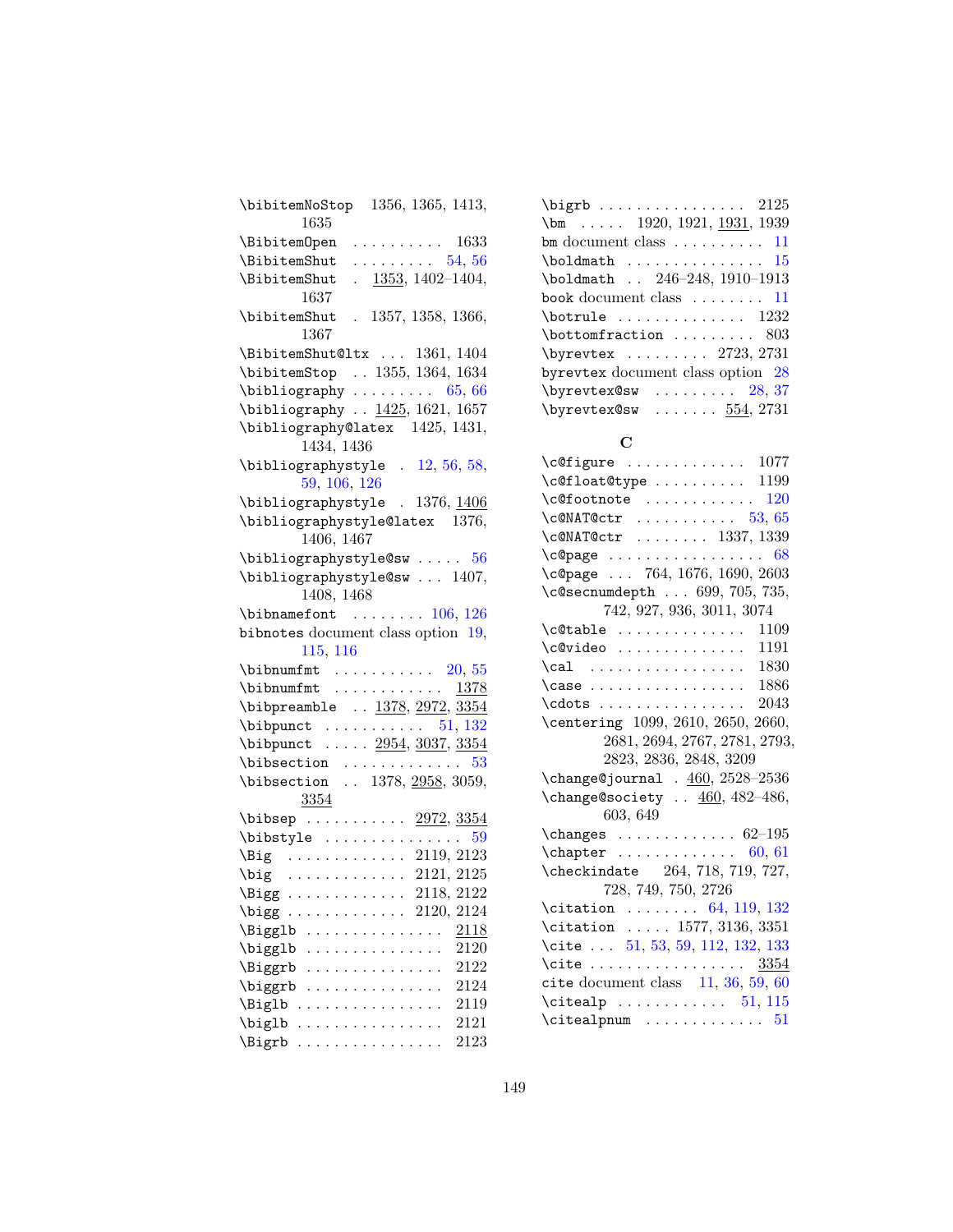| citeautoscript document class op-                        |
|----------------------------------------------------------|
| tion $\ldots \ldots \ldots \ldots 59$ ,                  |
| 60                                                       |
| $\texttt{{\char'13em}citex}$ $\underline{362},\, 1513$   |
| $\texttt{\textbackslash}$ citenamefont  106, 127         |
| $\text{citep}$ 133                                       |
| $\text{citep}$ 3366                                      |
| \citet  51, 52                                           |
| $\text{Citeyear} \dots \dots \dots \ 1301, 1399$         |
| \class@amsfonts  37                                      |
| \class@amsfonts  492, 495, 498                           |
| $\clap{class}$ Cansmath  510, 513, 517                   |
| \class@amssymb  37                                       |
| $\clap{class@amssymbol 501, 504, 507}$                   |
| $\clap{class@documenthook}$ 12, 21, 65,                  |
| 68,78                                                    |
| \class@documenthook . 387, 393,                          |
| 587, 1084, 1208, 1512, 1565,                             |
| 1603, 1689, 1954, 1969                                   |
| $\lambda$ . 12, 22                                       |
| $\clap{class@enddocumenthook 349, }$                     |
| 394, 518, 1087, 1135, 1211                               |
| $\clap{class@info}$ 246, 463,                            |
| 474, 1403, 1971, 2006, 2157,                             |
| 2314, 2378, 2527, 3033, 3036,                            |
| 3046, 3049, 3052, 3055, 3115,                            |
| 3120, 3163                                               |
| $\cl$ ass@name  6                                        |
| $\clap{lclass@name}$ 18, 217                             |
| $\clap{lclass@warn} \ldots \ldots \ldots \ldots 279,$    |
|                                                          |
| 310, 467, 478, 543, 664, 671,                            |
| 685, 1581, 2008, 3144, 3160,                             |
| 3371                                                     |
| \class@warn@end                                          |
| 1866, 1872, 1876, 1881,<br>$\mathbf{L}$                  |
| 1920, 1939, 1943, 1948                                   |
| classes.dtx $\ldots \ldots \ldots \ldots 37$             |
| classes.dtx document class $\ . \ . \ \ 34$              |
| \classname 34, 85, 155, 173, 177,                        |
| 190                                                      |
| \classoption  76-78, 91, 168                             |
| $\text{cleaders}$ 1786, 1798                             |
| $\text{Clear@document} \dots \dots \underline{390}, 769$ |
| $\texttt{\cleardoublepage} \dots \dots \dots 21$         |
| $\text{Clearpage} \dots 12, 22, 45, 46$                  |
| $\text{Clearpage} \dots \dots \ 391, 392, 395$           |

| $\texttt{\clearpage@ltx} \dots \dots 391, 392$                       |
|----------------------------------------------------------------------|
| $\text{Clo@ } \ldots \ldots \ldots \ldots \ldots 95$                 |
| $\c{100}$ groupedaddress 2597, 3164,<br>3193                         |
| $3193$<br>\close@column  22,69                                       |
| \close@column  392, 1727, 1811                                       |
| \close@column@grid  70                                               |
| \close@column@grid . 1751, 1811                                      |
| clsguide.tex $\ldots \ldots \ldots \ldots$ 78                        |
| $\clubpenalty \ldots \ldots \ldots 3005$                             |
| $\langle code \; specific \; to \; the \; josaa \rangle$ placeholder |
|                                                                      |
| $\lambda$ columnsep  15                                              |
| \columnsep 407, 1735, 2235, 2461,<br>3010                            |
| \columnseprule . 2236, 2462, 3009                                    |
| $\columnwidth$ 1177, 1735                                            |
| \compose@footnotes  1808                                             |
| \compose@footnotes@two  1808                                         |
| compress document class option 133                                   |
| \copy  2083, 2129, 2130, 2132                                        |
| $\text{Copyrightname} \dots \dots \dots \frac{1851}{1851}$           |
| $\text{corresponds}$ 81                                              |
| \corresponds $\ldots \ldots \frac{2036}{20}$                         |
| $\text{Count@ } \ldots \ldots \ldots \ldots \quad 53$                |
| \count@  1338, 1339, 2737, 2739,                                     |
| 2754                                                                 |
| $\text{Crcr} \ldots \ldots \ldots \ldots 2057, 2747$                 |
| $\text{Cs}$ 63, 74, 75, 81-85, 90,                                   |
| 93, 101, 124, 127, 129, 131,                                         |
| 133, 135-137, 139-141, 144,                                          |
| 147-149, 151-153, 157, 162,                                          |
| 164, 166, 167, 169, 170, 175,                                        |
| 181, 182, 185, 190, 194, 195                                         |
| \csname $27, 31, 53, 59$                                             |
| \csname $\ldots \ldots \ldots$ 26, 245,                              |
| 247, 248, 544, 601, 604, 612,                                        |
| 613, 625, 627, 639, 641, 650,                                        |
| 680, 1082, 1083, 1114, 1115,                                         |
| 1159, 1160, 1163, 1203, 1204,                                        |
| 1225, 1279, 1287, 1295, 1459,                                        |
| 1500, 1508-1511, 1609, 2756,                                         |
| 2928, 2952, 3268, 3324                                               |
| $\text{Current}$ 1691, 1692                                          |
| $600 - 604,$                                                         |
| \Current0ption                                                       |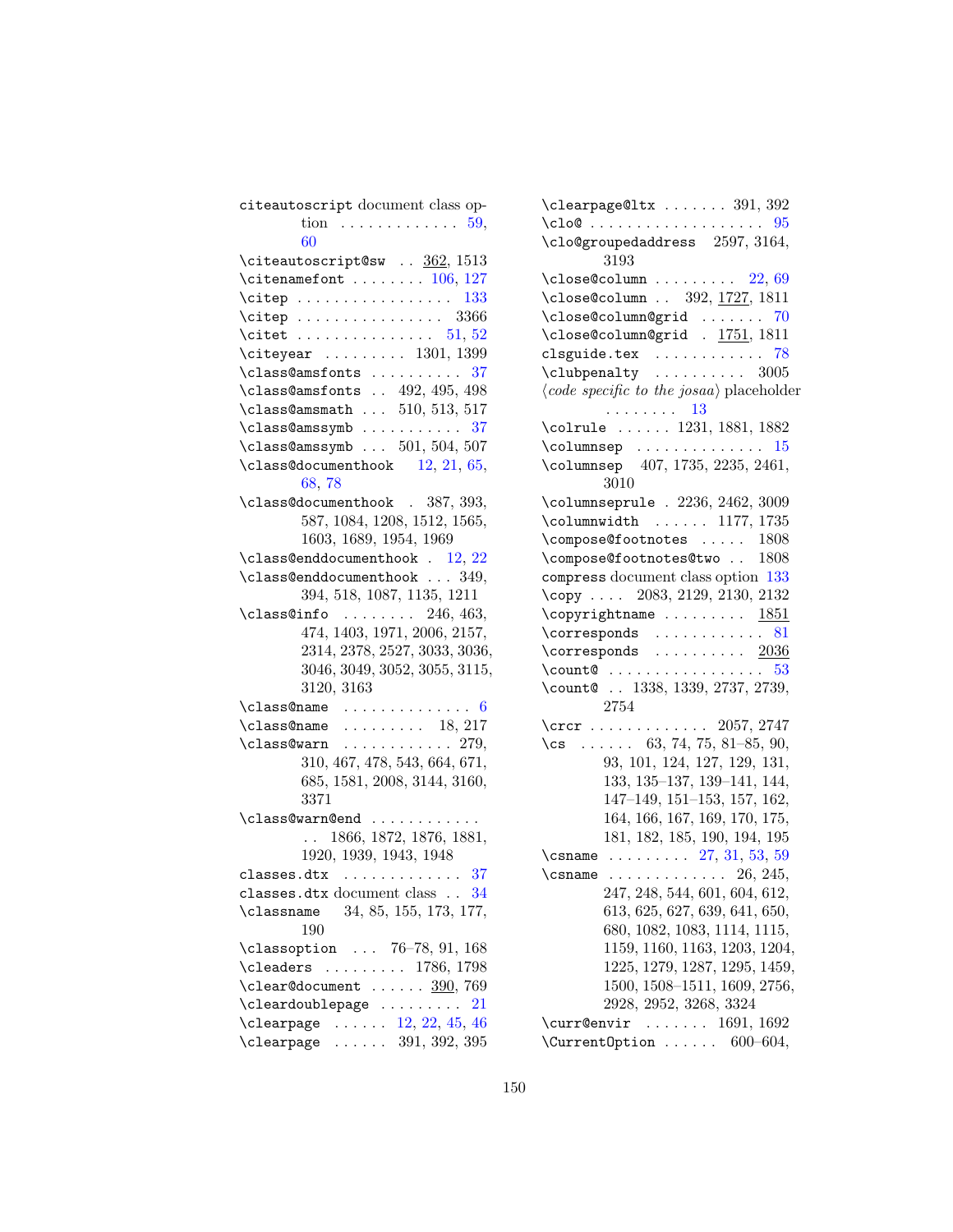611–613, 624, 625, 627, 638, 639, 641, 648–650 custom-bib document class . . [32,](#page-31-0) [106,](#page-105-0) [126](#page-125-0)

#### D

| $\text{Uagger} \dots 2571, 2577, 2582$                                                        |
|-----------------------------------------------------------------------------------------------|
|                                                                                               |
|                                                                                               |
| $\Delta$ ed@name  1858                                                                        |
| \dateinRH@sw  255, 263, 264                                                                   |
| \dblfloatpagefraction<br>38                                                                   |
| \dblfloatpagefraction  809                                                                    |
| $\Delta$ blfloatsep  2246, 2472                                                               |
| $\Delta$ bltextfloatsep  2247, 2473                                                           |
| \dbltopfraction  808                                                                          |
| dcolumn document class $\ldots$ 50                                                            |
| \ddagger  2572, 2578, 2583                                                                    |
| $\ddot{\text{dddot}} \dots \dots \dots \dots \dots \dots \dots \dots \dots \dots \dots \dots$ |
| $\ddot{0}$ 2038, 2138                                                                         |
| $\Delta$ 83                                                                                   |
| \DeclareMathSizes  3097-3099                                                                  |
| \Declare01dFontCommand . 1823-                                                                |
| 1829                                                                                          |
| $\Delta$ PeclareOption  33, 79                                                                |
|                                                                                               |
| $\ldots$ 1273, 1281, 1289, 1423,                                                              |
| 1424, 1830, 1831, 1892, 1906,                                                                 |
| 1919, 2015, 2035-2039, 2042,                                                                  |
| 2045, 2046, 2049-2052, 2060-                                                                  |
| 2063, 2086, 2094, 2102, 2110,                                                                 |
| 2593                                                                                          |
| $\label{thm:main} \verb+\def@after@address   3188$                                            |
| $\verb+\def@after@address@empty 3188$                                                         |
| $\text{descriptionlabel} \ldots 832, 838$                                                     |
| \dimen@  1785, 1786, 1797, 1798,                                                              |
| 2240, 2241, 2466, 2467, 2623,                                                                 |
| 2624, 2626, 2628, 2629, 3240,                                                                 |
| 3241                                                                                          |
| \displaystyle . 1896, 1910, 2029,                                                             |
| 2067                                                                                          |
| $\text{d}o$ 600, 611, 624, 638                                                                |
| \do@if@floats  1085, 1130, 1209                                                               |
| \do@output@cclv  770                                                                          |
| $\Delta 10$                                                                                   |

| document class                                                   |
|------------------------------------------------------------------|
| amsfonts $\ldots \ldots 11, 37, 82$                              |
| amsmath $\ldots \ldots \ldots 11, 30, 81$                        |
| amssymb $\ldots \ldots \ldots 11, 37, 81$                        |
| article $\ldots \ldots \ldots 11, 51$                            |
| bm 11                                                            |
| 11<br>book $\ldots \ldots \ldots \ldots \ldots$                  |
|                                                                  |
| cite $\ldots \ldots 11, 36, 59, 60$                              |
| classes.dtx $\ldots \ldots \ldots \quad 34$                      |
| custom-bib $\ldots$ 32, 106, 126                                 |
| dcolumn $\ldots \ldots \ldots \ldots 50$                         |
| geometry $15, 68, 116$                                           |
| 11<br>graphicx $\ldots \ldots \ldots$                            |
| hyperref  11, 49, 140, 141                                       |
| 81<br>$lates2e$                                                  |
| lineno $30, 77, 139-141$                                         |
| 60<br>$listings \ldots \ldots \ldots \ldots$                     |
| longtable $\ldots \ldots \ldots 11, 14$                          |
| ltxdoc<br>. 10                                                   |
| $ltxfront$ $14$                                                  |
| 1txgrid 3, 14, 21, 27, 29, 36,                                   |
| 70, 142                                                          |
| <b>ltxutil</b> $\ldots \ldots \ldots 14, 25$                     |
| mathtime $\ldots \ldots \ldots \ldots 117$                       |
| $\cdots \cdots \cdots \cdots 36, 55$<br>mcite                    |
| multicol $\ldots \ldots 11, 36, 135$                             |
| natbib $\ldots$ 11, 12, 20, 36,                                  |
| 51-57, 59, 60, 78, 112, 115,                                     |
| 132, 133                                                         |
| . . 11<br>overcite                                               |
| revtex4 1, 13, 84, 87, 89, 92,                                   |
| 120                                                              |
| $revtex4-1$ 1                                                    |
| textcase $\ldots \ldots \ldots \ldots 26$                        |
| times $117$                                                      |
| document class option                                            |
| 10pt $\ldots$ 4, 33, 84, 135                                     |
| 11pt $\ldots$ 4, 33, 87, 90, 135                                 |
| 12pt $\ldots$ 4, 33, 89, 90, 135                                 |
| amsfonts $\ldots \ldots \ldots 11, 27$                           |
| $\text{amsmath}$<br>27                                           |
| $\texttt{amssymb} \quad \ldots \quad \ldots \quad \text{11, 27}$ |
| aps $\ldots \ldots \ldots$ 4, 11, 92, 120                        |
| 22                                                               |
| 17<br>balancelastpage                                            |
| bibnotes $19, 115, 116$                                          |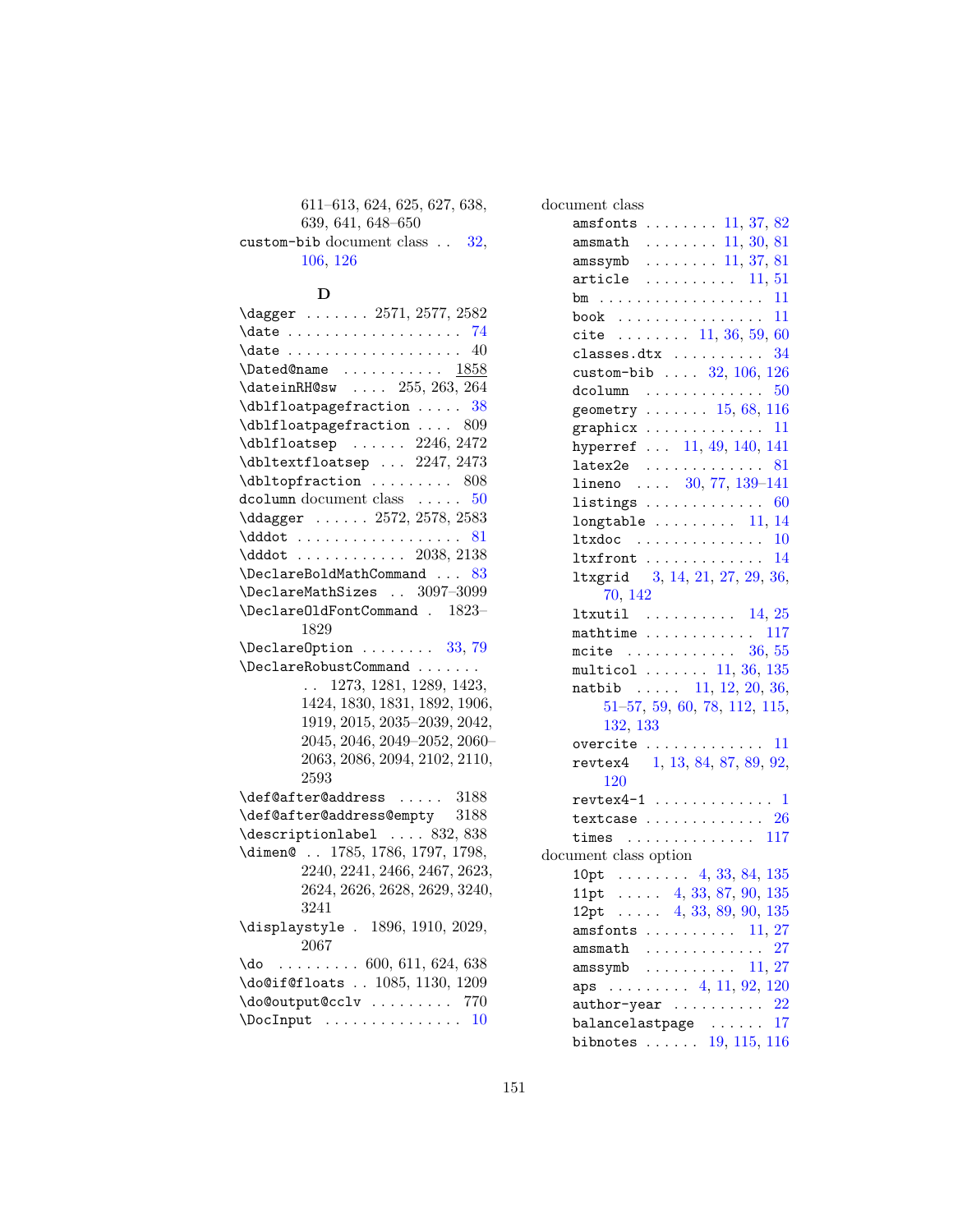| $byrevtex \ \ \ \$<br>28                                                                                                 |  |
|--------------------------------------------------------------------------------------------------------------------------|--|
| citeautoscript $\ldots$ 59, 60                                                                                           |  |
| . 133<br>$compress \ldots$ .<br>$\sim$ $\sim$ $\sim$ $\sim$ $\sim$                                                       |  |
| $\ldots$ 24<br>$draff$<br>$\cdots$                                                                                       |  |
| $\therefore$ 45, 49<br>endfloats<br>$\mathbf{1}$                                                                         |  |
| $\therefore$ 20<br>eprint<br>$\ddot{\phantom{0}}$<br>$\sim$ $\sim$<br>$\mathbb{Z}^2$ , $\mathbb{Z}^2$ , $\mathbb{Z}^2$   |  |
| eqsecnum $\ldots \ldots \ldots 12, 24, 43$                                                                               |  |
| floatfix $\ldots$<br>.29<br>الدائد الدائد<br>¥.                                                                          |  |
| $\overline{1}$ , $\overline{1}$ , $\overline{1}$ ,<br>$23\,$<br>flushbottom<br>$\ddotsc$                                 |  |
| $\therefore$ 118<br>footinbib<br>$\ddot{\phantom{0}}$<br>$\ddot{\phantom{a}}$<br>$\ddot{\phantom{a}}$<br>$\sim$          |  |
| $\ldots$ 22, 37<br>galley                                                                                                |  |
| groupauthors<br>. . 136<br>$\ddotsc$                                                                                     |  |
| . 121<br>groupedaddress                                                                                                  |  |
| $\mathcal{L}$<br>$. \t32, 140$<br>hypertext                                                                              |  |
| $\sim$ $\sim$<br>13                                                                                                      |  |
| josaa<br>$\mathcal{L}^{\pm}$<br>$\sim$                                                                                   |  |
| letterpaper<br>19<br>$\ddotsc$                                                                                           |  |
| longbibliography<br><b>20</b>                                                                                            |  |
| ltxgridinfo<br>$\mathbb{R}^3$<br>29                                                                                      |  |
| . 133<br>$mcite$                                                                                                         |  |
| 30<br>newabstract                                                                                                        |  |
| 17<br>nobalancelastpage.                                                                                                 |  |
| $noeprint$<br>20                                                                                                         |  |
| 47<br>$nofloats \dots\dots$                                                                                              |  |
| nolongbibliography<br>20                                                                                                 |  |
| $\n  nomerge\n    $<br>30                                                                                                |  |
| 17<br>nopreprintnumbers                                                                                                  |  |
| $22\,$<br>numerical<br>$\sim$ .                                                                                          |  |
| 30<br>oldabstract<br>$\sim$<br>$\cdots$                                                                                  |  |
| 21, 37<br>$onecolumn \dots \dots$<br>$\sim$ $\sim$                                                                       |  |
| . 21<br>oneside<br>$\sim$ $\sim$<br>$\sim$                                                                               |  |
| 13<br>$osa \dots \dots \dots$<br>$\alpha$ , $\alpha$ , $\alpha$ , $\alpha$<br>$\ddot{\phantom{1}}$                       |  |
| 29<br>outputdebug<br>$\mathbb{E}[\mathbf{r}^{\top}\mathbf{r}^{\top}\mathbf{r}^{\top}\mathbf{r}^{\top}]$<br>$\sim$ $\sim$ |  |
| $\ldots \ldots 4, 118$<br>per<br>.                                                                                       |  |
| 4, 115<br>pra<br>.                                                                                                       |  |
| $\ldots$ 4, 115, 116, 118<br>prb                                                                                         |  |
| . 4, 116<br>prc                                                                                                          |  |
| $\cdots \cdots \cdots \cdots \cdots 4, 116$<br>prd                                                                       |  |
| $\mathtt{pre}\ \dots\dots\dots\dots\dots\ 4,\,116$                                                                       |  |
| preprint $\ldots \ldots \ldots 16, 96$                                                                                   |  |
| preprintnumbers<br>17                                                                                                    |  |
| $\ldots \ldots \ldots 4, 116, 118$<br>prl                                                                                |  |
| $prstab$ 4, 118                                                                                                          |  |
| raggedbottom<br>23                                                                                                       |  |
| rmp  4, 5, 118, 120                                                                                                      |  |
| secnumarabic $\ldots$ 24, 123                                                                                            |  |
| 16<br>$showpacs$                                                                                                         |  |
|                                                                                                                          |  |

| $sort\&compress \ldots \ldots 51$                        |
|----------------------------------------------------------|
| super $\dots \dots \dots \dots \dots \dots 59$           |
| ${\tt superbib} \; \ldots \; \ldots \; \ldots \; \; 116$ |
| superscript $60$                                         |
| superscriptaddress $\ldots$ 121                          |
| twocolumn $\ldots \ldots \ldots 17, 21$                  |
| twocolumngrid $\ldots \ldots \ldots$ 70                  |
| twoside $\ldots \ldots \ldots \ldots \hspace{1.5cm} 21$  |
| document environment $.6, 12, 132$                       |
| $\doteq$ $\ldots$ 12,78                                  |
| \document@inithook 223, 251, 371,                        |
| 656, 779, 1132, 1198, 1223,                              |
| 2591                                                     |
| $\doteq$ $\ldots$ $\ldots$ $\ldots$ $\ldots$ 78          |
| $\backslash$ documentstyle  13                           |
| $\backslash$ documentstyle $214$                         |
| \doublerulesep . 1017, 2908, 2909                        |
| $\qquad \qquad$ 1785, 1797, 2076                         |
| \draft  1871, 1872                                       |
| draft document class option $\ldots$ 24                  |
| $\dagger 37$                                             |
| $\dagger$ 93 $\frac{428}{1873}$                          |
|                                                          |
| $\backslash$ ds@letterpaper  345                         |
|                                                          |

## E

| \edef 213, 599, 610, 623, 637, 1448                                                     |
|-----------------------------------------------------------------------------------------|
| $\texttt{Remail} \dots \dots \dots \dots \dots \ 19$                                    |
| \emergencystretch  2257, 2483                                                           |
| $\text{\tt \verb+\emph"\,\ldots\ldots\ldots\,1641}$                                     |
| $\end{math}$ $920$                                                                      |
| $\verb \endcsname $ $59$                                                                |
| $\end{math}$ $26, 245,$                                                                 |
| 247, 248, 544, 601, 604, 612,                                                           |
| 613, 625, 627, 639, 641, 650,                                                           |
| 680, 1082, 1083, 1114, 1115,                                                            |
| 1159, 1160, 1163, 1203, 1204,                                                           |
| 1225, 1279, 1287, 1295, 1459,                                                           |
| 1500, 1508-1511, 1609, 2756,                                                            |
| 2928, 2952, 3268, 3324                                                                  |
| endfloats document class option                                                         |
| $\ldots$ 45, 49                                                                         |
| $\begin{array}{ccc}\n\texttt{endgraf} \dots \dots \dots \dots \dots \ 238\n\end{array}$ |
| \endinput 2151, 2308, 2372, 2521,                                                       |
| 3153                                                                                    |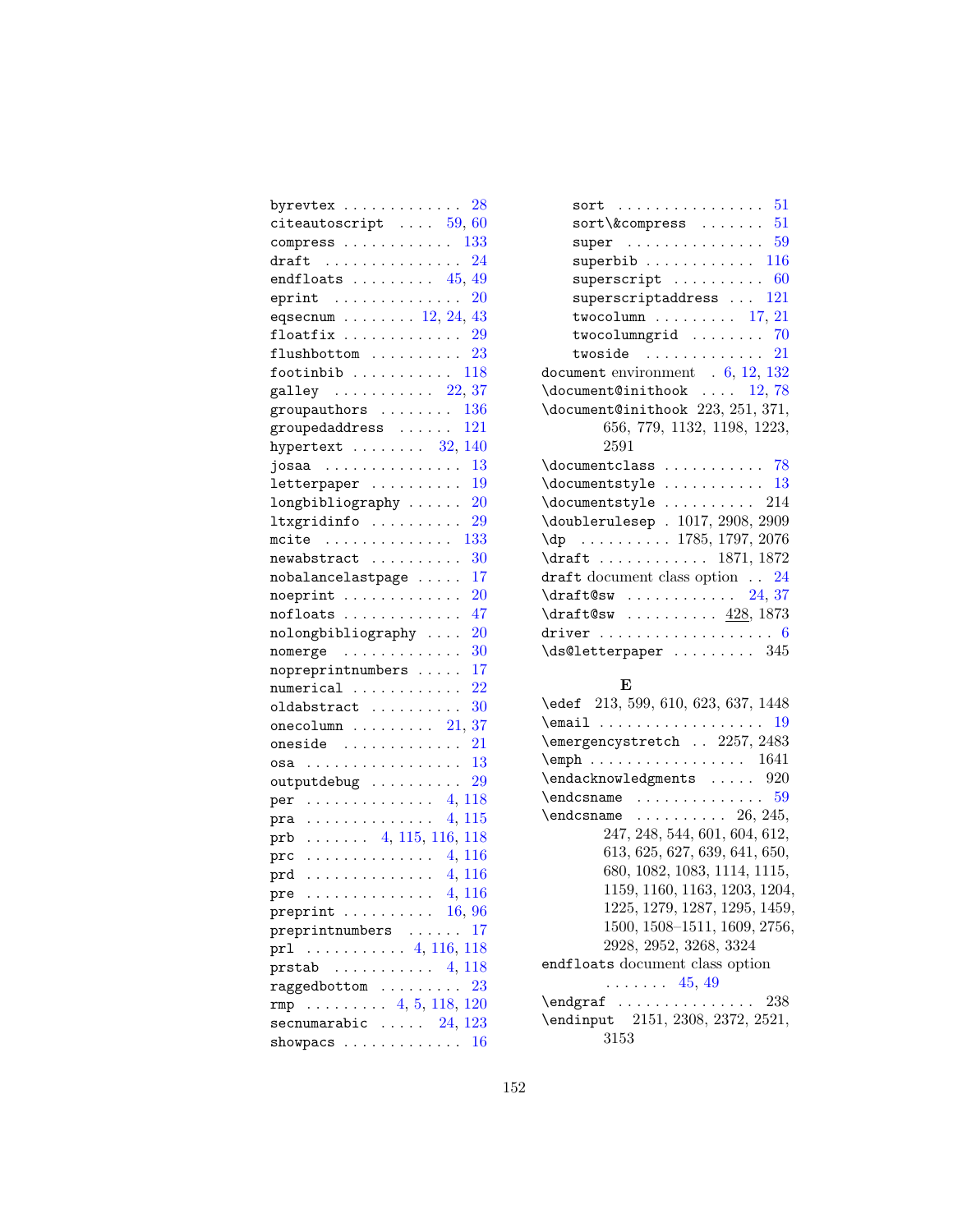| $\text{e}$ qsecnum@sw  24,37                        |
|-----------------------------------------------------|
| $\texttt{\textbackslash}$ eqsecnum@sw $434$         |
| $\text{Perphelp} \dots \dots \dots \dots \quad 213$ |
| $\text{Perr}$ 217                                   |
| $\verb \overset{in}{}   15$                         |
| \evensidemargin 2216, 2218, 2222,                   |
| 2437, 2441                                          |
| \everymath 1896-1899, 1910-1913                     |
| $\texttt{\textbackslash} \mathfrak{c}$              |
|                                                     |
| $\text{\texttt{text} \dots \dots \dots \ 1112}$     |
| $\text{\textcircled{}.} \ldots \ldots \ldots 1192$  |
|                                                     |

## F

| $\texttt{1898}, 1899$                                                                                                                                                                                                                                                                                                                                                                                                                                                            |
|----------------------------------------------------------------------------------------------------------------------------------------------------------------------------------------------------------------------------------------------------------------------------------------------------------------------------------------------------------------------------------------------------------------------------------------------------------------------------------|
| \f@ur 2075, 2077-2079, 2081-2083,                                                                                                                                                                                                                                                                                                                                                                                                                                                |
| 2466                                                                                                                                                                                                                                                                                                                                                                                                                                                                             |
| \false@sw  19, 20, 56, 119                                                                                                                                                                                                                                                                                                                                                                                                                                                       |
| \false@sw 1091, 1166, 1215, 1645,                                                                                                                                                                                                                                                                                                                                                                                                                                                |
| 2001, 2593                                                                                                                                                                                                                                                                                                                                                                                                                                                                       |
| $\forall$ fboxrule  1020                                                                                                                                                                                                                                                                                                                                                                                                                                                         |
| $\text{1019}$                                                                                                                                                                                                                                                                                                                                                                                                                                                                    |
| figure (environment) $\ldots$ 1021                                                                                                                                                                                                                                                                                                                                                                                                                                               |
| figure environment $3, 43, 45, 46,$                                                                                                                                                                                                                                                                                                                                                                                                                                              |
| 48,73                                                                                                                                                                                                                                                                                                                                                                                                                                                                            |
| $\left\{\text{figurename}\dots\right\}$                                                                                                                                                                                                                                                                                                                                                                                                                                          |
| $\text{Figure} \dots \dots \quad 1081, \frac{1842}{184}$                                                                                                                                                                                                                                                                                                                                                                                                                         |
| $\left\{\right.\right.}$ $\left\{\right.$ $\left\{\right.\right.}$ $\left\{\right.\right.}$ $\left\{\right.\right.}$ $\left\{\right.\right.}$ $\left\{\right.\right.}$ $\left\{\right.\right.}$ $\left\{\right.\right.}$ $\left\{\right.\right.}$ $\left\{\right.\right.}$ $\left\{\right.\right.}$ $\left\{\right.\right.}$ $\left\{\right.\right.}$ $\left\{\right.\right.}$ $\left\{\right.\right.}$ $\left\{\right.\right.}$ $\left\{\right.\right.}$ $\left\{\right.\right$ |
| $\left\{ \right. \left\{ \right. \left\{ \right. \right. \left\{ \right. \right. \left\{ \right. \right. \left. \right. \left. \right. \left. \right. \left. \right. \left. \right. \right. \left. \right. \right. \left. \right. \left. \right. \left. \right. \left. \right. \left. \right. \left. \right. \right. \right.$                                                                                                                                                    |
| file                                                                                                                                                                                                                                                                                                                                                                                                                                                                             |
| .aux $12, 35, 59$                                                                                                                                                                                                                                                                                                                                                                                                                                                                |
| $.bb1$ 106, 126                                                                                                                                                                                                                                                                                                                                                                                                                                                                  |
| $. bst$ 106, 126                                                                                                                                                                                                                                                                                                                                                                                                                                                                 |
| $.$ dtx $\ldots \ldots \ldots \ldots \ldots 6$                                                                                                                                                                                                                                                                                                                                                                                                                                   |
| rtx 11, 13, 26, 31, 32, 93, 114                                                                                                                                                                                                                                                                                                                                                                                                                                                  |
| .rty $11, 78$                                                                                                                                                                                                                                                                                                                                                                                                                                                                    |
| $.$ sty  32                                                                                                                                                                                                                                                                                                                                                                                                                                                                      |
| OOreadme.txt $\ldots \ldots \ldots 6$                                                                                                                                                                                                                                                                                                                                                                                                                                            |
| 11pt.rtx $\ldots \ldots \ldots \ldots 87$                                                                                                                                                                                                                                                                                                                                                                                                                                        |
| 12pt.rtx    89                                                                                                                                                                                                                                                                                                                                                                                                                                                                   |
| $\Box$ 135, 136, 138, 139                                                                                                                                                                                                                                                                                                                                                                                                                                                        |
| aps.rtx  13, 33, 92, 120                                                                                                                                                                                                                                                                                                                                                                                                                                                         |
| $aps.sty$ 46                                                                                                                                                                                                                                                                                                                                                                                                                                                                     |
| aps10pt.rtx   84                                                                                                                                                                                                                                                                                                                                                                                                                                                                 |
| apsrev.bst $\ldots \ldots \ldots 106$                                                                                                                                                                                                                                                                                                                                                                                                                                            |
| apsrev.dbj  109, 111, 112                                                                                                                                                                                                                                                                                                                                                                                                                                                        |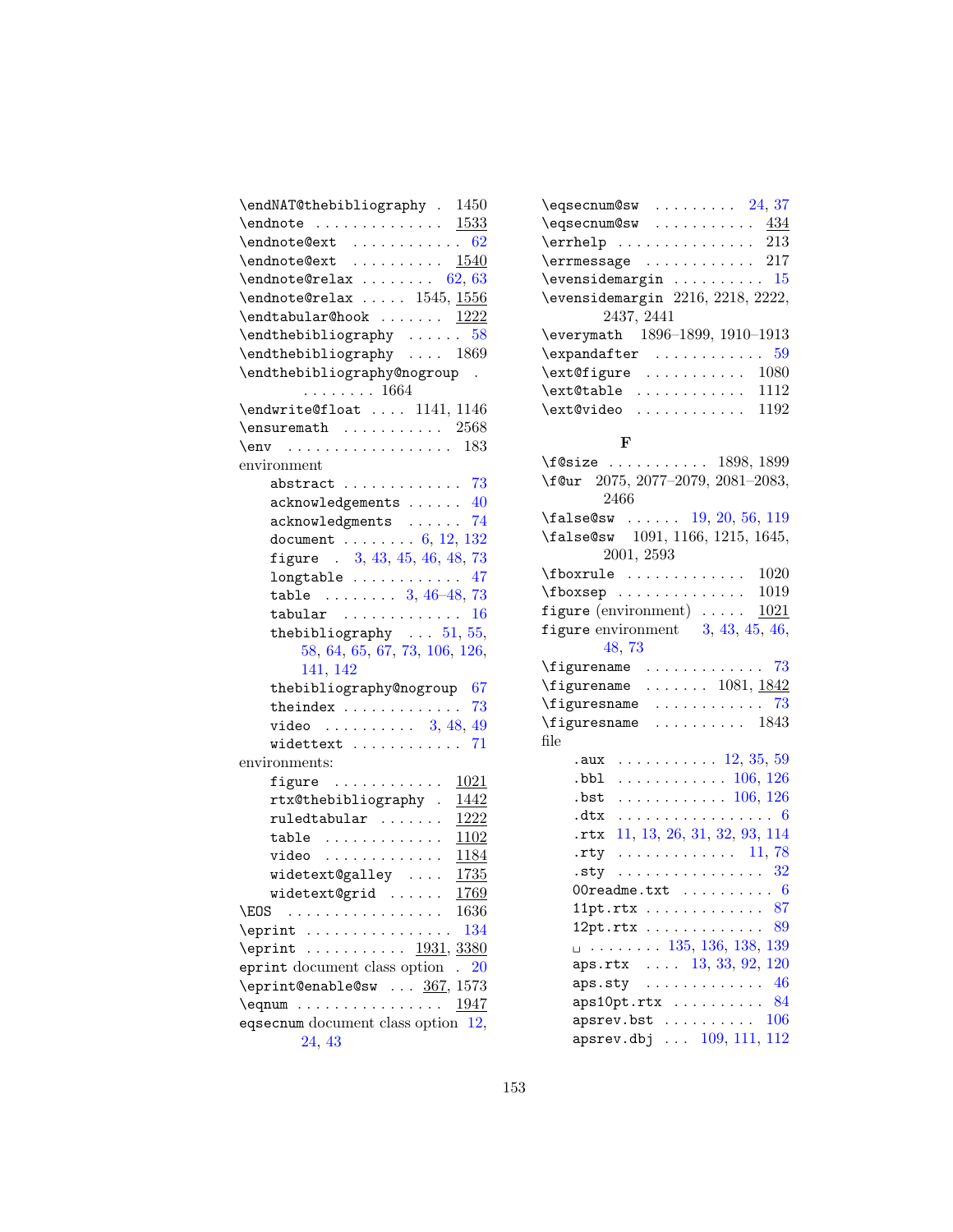| $apsrmp.bst \ldots \ldots 106, 126$                              |
|------------------------------------------------------------------|
| $apsrmp.dbj$ $111, 112, 130$                                     |
| $apsrmp.rtx \ldots \ldots 118-120$                               |
| auguide.tex $\ldots \ldots \ldots 5$                             |
| classes.dtx $\ldots \ldots \ldots 37$                            |
| clsguide.tex $\ldots \ldots \ldots$ 78                           |
| driver $\ldots \ldots \ldots \ldots 6$                           |
| fleqn.clo $\ldots \ldots \ldots 24$                              |
| hyperref.dtx  49                                                 |
| hyperref.sty $\dots\dots\dots 6$                                 |
|                                                                  |
| $Itx docext.sty \ldots \ldots 6$                                 |
| $ltxfront.dx$ $28, 30$                                           |
| $ltxgrid.$ dtx $15$                                              |
| 1txutil.dtx $\ldots \ldots 65, 103$                              |
| makebst.tex $\ldots \ldots 106, 126$                             |
| myarticle.rty  78                                                |
| myarticle.tex $\ldots \ldots \ldots$ 78                          |
| natbib $\ldots \ldots \ldots \ldots 126$                         |
| natbib.cfg $51$                                                  |
| options $\ldots \ldots \ldots \ldots 14$                         |
| $osa.rtx$ 13                                                     |
| $osajn1.rtx$ $26$                                                |
| README $\ldots \ldots \ldots \ldots \ldots 5$                    |
| $revtex2$ 46                                                     |
| template.aps $\ldots \ldots \ldots 5$                            |
| template.rty $\ldots \ldots \ldots$ 78                           |
| \file  56, 58, 60, 92, 142, 1686,                                |
| 1687                                                             |
| $\setminus$ FL 1923                                              |
|                                                                  |
| 24<br>$fleqn.clo$                                                |
| \float@link  1058, 1074, 1075                                    |
| floatfix document class option 29                                |
| $\theta$ sw  25, 37                                              |
| $\theta$ \floatp@sw $452, 1091, 1166, 1215$                      |
| $\theta$ 38                                                      |
| $\verb+\floatpagefraction + \dots + 806$                         |
|                                                                  |
| \floats@sw . 25, 37, 43, 45-47, 49<br>\floats@sw  267, 452, 1122 |
|                                                                  |
| $\lvert$ 108hbottom  416                                         |
| flushbottom document class option                                |
| . 23                                                             |
| $\t1$ ushing  1046, 1067, 3329                                   |
| $\{\text{frame@video} \dots \dots \ 1193, 1197\}$                |

| $\{\text{fnum}$ Cfigure  1081                              |
|------------------------------------------------------------|
| $\{\text{fnum@table} \dots \dots \dots \dots \quad 1113\}$ |
| \fnum@video  1197                                          |
| footinbib document class option                            |
| $\cdots \cdots \cdots 118$                                 |
| $\setminus$ footinbib@sw. 19, 37, 53, 61, 65,              |
| 119                                                        |
| $\frac{350}{1584}$ , 1584, 1608,                           |
| 3122, 3143, 3145, 3368                                     |
| $\text{rootins}$<br>15                                     |
| \footins . 2238, 2240, 2464, 2466,                         |
| 3238, 3240                                                 |
| $\setminus$ footnote  37, 65                               |
| $\text{1047}, 1888$                                        |
| $\footnotesize \backslash$ footnotemark  1889              |
| \footnoterule  2239, 2465, 3239                            |
| \footnotesep  2237, 2463, 3237                             |
| \footnotesize                                              |
| $\ldots$ 2179, 2180, 2335, 2336,                           |
| 2400, 2401, 2702, 2709, 3217,                              |
| 3382                                                       |
| $\setminus$ footnotetext  1890                             |
| $\backslash$ footskip  15                                  |
| $\text{rootskip} \ldots \ldots \quad 2232, 2451$           |
| \force@deferlist@sw . $556, 562,$                          |
| 568                                                        |
| $\left\{ \text{pp} \right\}$ 261                           |
| $\left\{ \text{pp} \right\}$ 260                           |
| $\frac{1078}{1000}$                                        |
| $\frac{1110}{110}$                                         |
| $\frac{195}{195}$                                          |
| $\text{R}$ 1924                                            |
| $\frac{1886}{1887}$                                        |
| $\frac{82}{ }$                                             |
| $\frac{2086}{ }$                                           |
| \frontmatter@above@affilgroup                              |
| . 121                                                      |
| $\verb \frontmatter@above@affilgroup $                     |
| $\ldots$ $\frac{2655}{3190}$                               |
| \frontmatter@above@affiliation                             |
| $\mathbb{R}^2$ . The set of the $\mathbb{R}^2$<br>121      |
| \frontmatter@above@affiliation                             |
| $\cdots$ 2657, 3191                                        |
| \frontmatter@above@affiliation@script                      |
| $\cdots \cdots \cdots 121$                                 |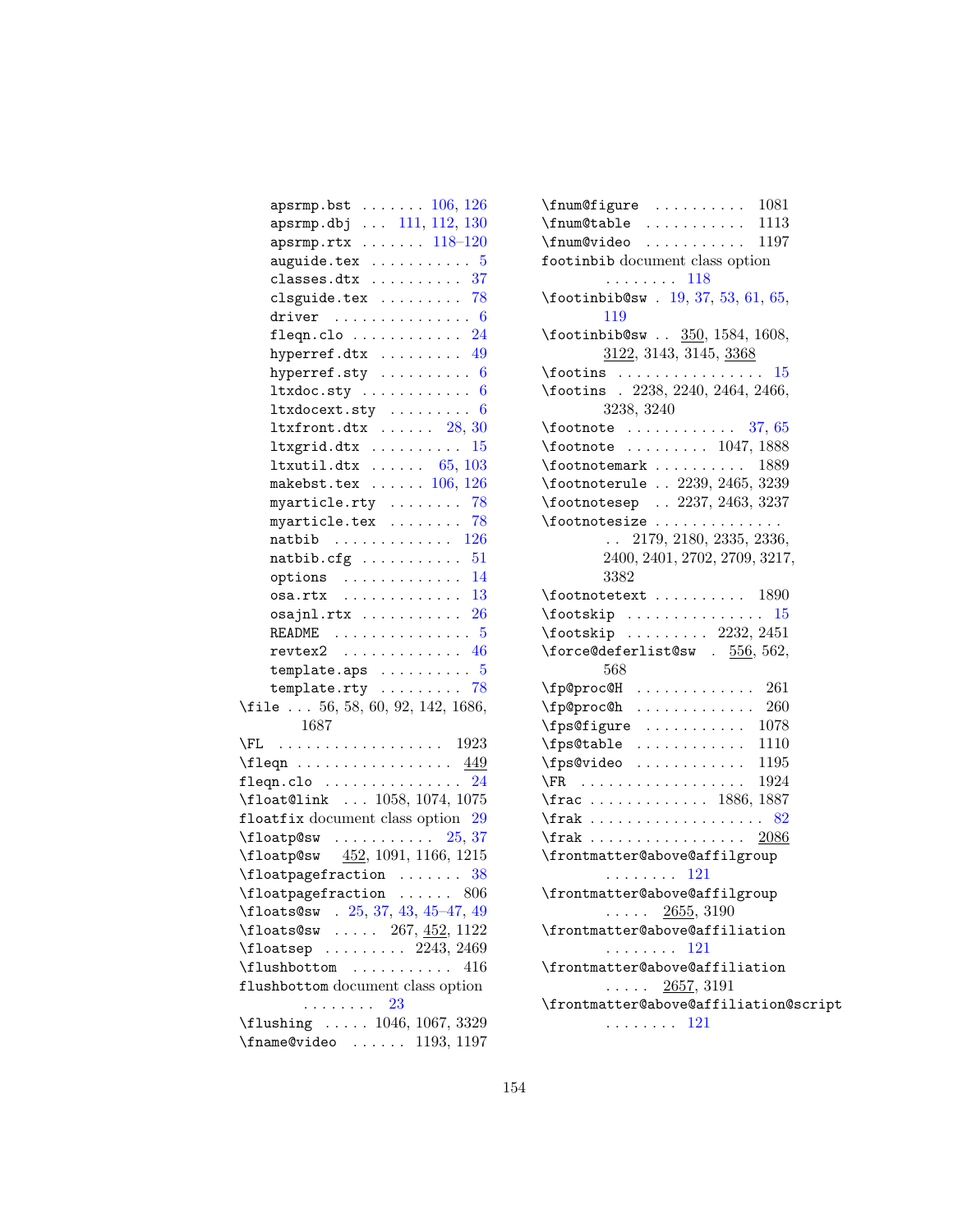| \frontmatter@above@affiliation@script\frontmatter@title@format 2680,                       |                                                                                                            |
|--------------------------------------------------------------------------------------------|------------------------------------------------------------------------------------------------------------|
| $\ldots$ 2657, 3192                                                                        | 3169                                                                                                       |
| \frontmatter@abstractfont 2617,                                                            | $\frac{583}{ }$                                                                                            |
| 3216                                                                                       | \ftype@figure  1079, 1082, 1083                                                                            |
| \frontmatter@abstractheading                                                               | \ftype@table  1111, 1114, 1115                                                                             |
| $\ldots$ . 2607, 3206                                                                      | \ftype@video  1196, 1203, 1204                                                                             |
| \frontmatter@abstractwidth                                                                 | \futurelet  1487                                                                                           |
| $\ldots$ 2616, 2623, 2638                                                                  |                                                                                                            |
| \frontmatter@affiliationfont                                                               | G                                                                                                          |
| . 121                                                                                      | $\qquad \qquad \qquad \setminus$ g@addto@macro  1524                                                       |
| \frontmatter@affiliationfont                                                               | \g@bblefirsttoken . 1278, 1286,                                                                            |
| $\ldots$ 2639, 2668, 3181                                                                  | 1294, 1304                                                                                                 |
| \frontmatter@authorbelow<br>2689                                                           | galley document class option<br>22,                                                                        |
| \frontmatter@authorformat 2647,                                                            | 37                                                                                                         |
| 3172                                                                                       | \galley@outdent  1735, 1817                                                                                |
| \frontmatter@collaboration@above                                                           | $\qquad$                                                                                                   |
| $\cdots \cdots \cdots 2671$                                                                | \galley@sw  402, 1816, 2625                                                                                |
| $\frac{1}{37}$                                                                             | \GenericInfo<br>204                                                                                        |
| \frontmatter@footnote@produce                                                              | \GenericWarning 2152, 2309, 2373,                                                                          |
| . 19                                                                                       | 2522, 3154                                                                                                 |
| \frontmatter@footnote@produce                                                              | geometry document class . 15, 68,                                                                          |
| $\ldots$ 346, 3037, 3056                                                                   | 116                                                                                                        |
| $\verb \frontmatter@footnote@produce@endnote\\ \verb \GetFileInfo  \dots \dots \dots \ 31$ |                                                                                                            |
| $\ldots$ 346, 3037, 3056                                                                   | $\gtrsim 1900, 1914$                                                                                       |
| $\verb \frontmatter@footnote@produce@footnot@glossary  \dots  \dots  \dots 62$             |                                                                                                            |
| . 19                                                                                       | $\gtrsim$ 1557                                                                                             |
| $\verb \frontmatter@footnote@produce@footnot@graphicz document class  11 $                 |                                                                                                            |
| $\ldots \ldots 347, 348$                                                                   | groupauthors document class op-                                                                            |
| \frontmatter@footnotetext<br>1755                                                          | tion 136                                                                                                   |
| \frontmatter@keys@format<br>2708                                                           | $\qquad \qquad \qquad \qquad \qquad \ldots \qquad \qquad \qquad \ldots \qquad \qquad \qquad \frac{37}{27}$ |
| \frontmatter@makefnmark .<br>2683                                                          | groupedaddress document class op-                                                                          |
| 2922<br>\frontmatter@makefntext .                                                          | $\text{tion} \quad \ldots \quad \ldots \quad \ldots$<br>121                                                |
| \frontmatter@PACS@format<br>2700                                                           | $\sqrt{gtrsim}$ $2045, 2143$                                                                               |
| \frontmatter@postabstractspace                                                             |                                                                                                            |
| $\ldots \ldots \frac{3223}{2}$                                                             | $\bf H$                                                                                                    |
| \frontmatter@preabstractspace                                                              | \hb@xt@  1052, 1070, 1260, 1773,                                                                           |
| $\ldots \ldots \frac{3223}{2}$                                                             | 1779, 1794, 2020, 2078, 2081,                                                                              |
| $\verb \frontmatter@RRAP@format 2692 ,$                                                    | 2082, 2723, 2879, 2916, 2929,                                                                              |
| <u>3194</u>                                                                                | 2973, 2974, 2979                                                                                           |
| \frontmatter@setup . 2677, 3165                                                            | $\headheight$ 15                                                                                           |
| \frontmatter@thefootnote<br>. 120                                                          | $\headheight$ 2228, 2447                                                                                   |
| 1460<br>\frontmatter@thefootnote                                                           | \heading@cr . 718, 719, 727, 728,                                                                          |
| 2680,<br>\frontmatter@title@above                                                          | 747, 1040                                                                                                  |
| <u>3169</u>                                                                                | headsep<br>15                                                                                              |
| 2680,<br>\frontmatter@title@below                                                          | $\headsep$ 2229, 2448                                                                                      |
| 3169                                                                                       | \hline  1230-1232, 2908, 2909                                                                              |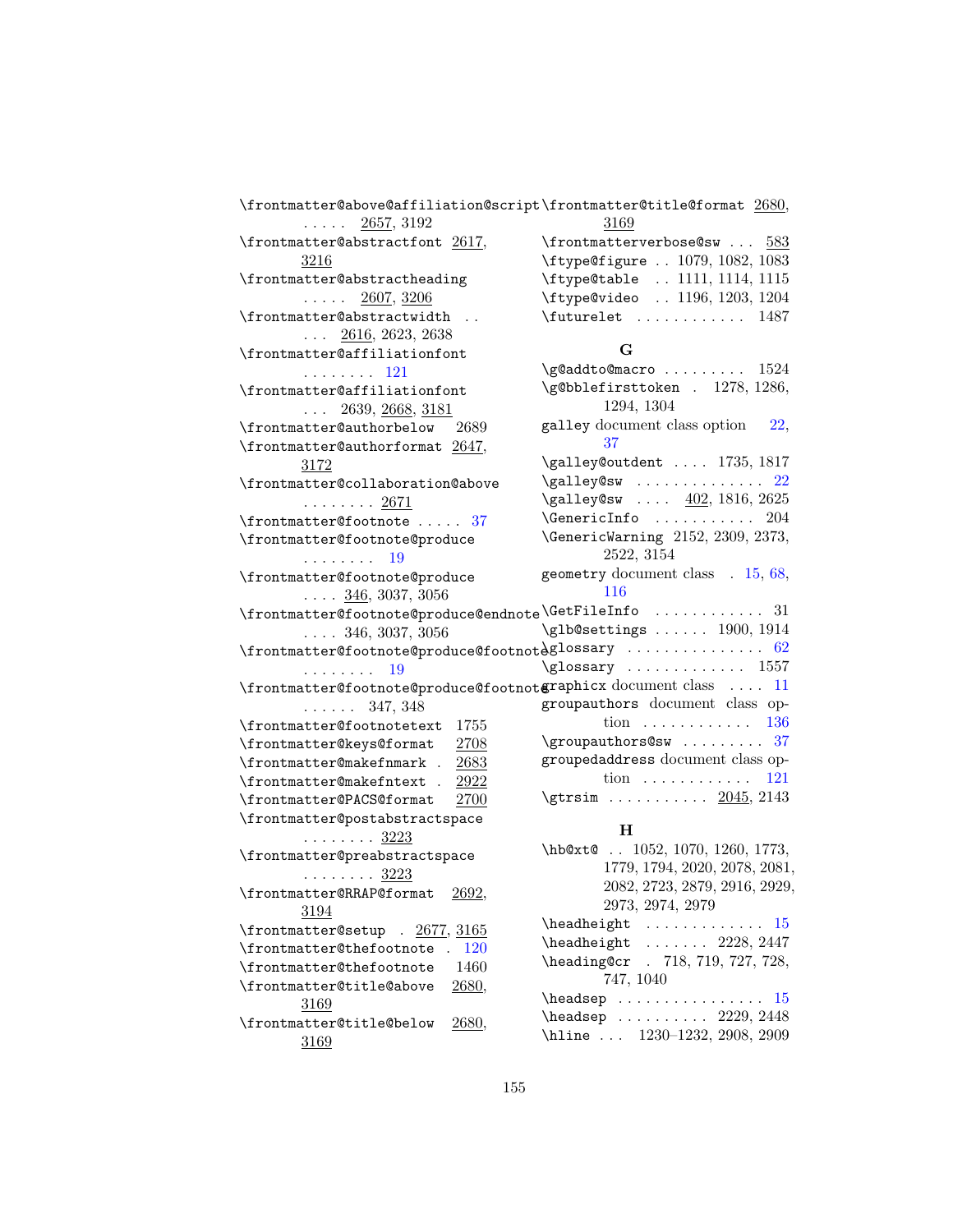| 15<br>$\hbox{\scriptsize \textsf{homepage}}$<br>19 |
|----------------------------------------------------|
|                                                    |
| 52                                                 |
| 1785, 1797, 2019, 2076, 2079,<br>$\hbar$           |
| 2083                                               |
| Huge 2210, 2211, 2365, 2366, 2431                  |
| huge . 940, 950, 2207, 2208, 2362,                 |
| 2363, 2428, 2429, 2431                             |
| $\N$ y @raisedlink  1457, 2928                     |
| $\hbox{\tt \hbox{hyperQanchorend}}$ . 1457, 2928,  |
| 2991                                               |
| hyper@anchorstart 1457, 2928,                      |
| 2978                                               |
| hyperref document class $.11, 49,$                 |
| 140, 141                                           |
| hyperref.dtx $\dots\dots\dots\dots$ 49             |
| hyperref.sty $\,\ldots\,\ldots\,\ldots\,\ldots\,6$ |
| hypertext document class option                    |
| $\ldots \ldots 32, 140$                            |
| \hypertext@enable@ltx . 655, 656                   |

# I

| \if  1314                            |
|--------------------------------------|
| $\iint$ Compatibility  212           |
| \if@filesw 762, 1576, 3135, 3350     |
| \if@mparswitch<br>15, 21             |
| $\setminus$ if@reversemargin  15, 21 |
| $\iota$ if@twocolumn  15             |
| $\iint$ Ctwoside  15, 21             |
| $\left\{ \alpha \right\}$ 1708       |
| $\IfffileExists   602, 648$          |
| $\iff$ 1894, 1908                    |
| $\iint NAT@super$ 20                 |
| $\iint NAT@swa  \ldots  1309$        |
| \ignorespaces  747, 1770, 2878,      |
| 3203, 3336, 3383                     |
| \immediate 765, 1149, 1151, 1546,    |
| 1567, 1570, 1577, 3125, 3136,        |
| 3340, 3351                           |
| \incompatible@package . 780-782      |
|                                      |
|                                      |
| $\langle$ indexname  73              |
| \indexname $\ldots$ . $1841, 3013$   |

| $\langle$ indexspace  3029                  |
|---------------------------------------------|
|                                             |
| \InputIfFileExists  680, 1982               |
| \interlinepenalty  935, 949                 |
| $\int \text{extsep}   2245, 2471$           |
| \iovs $2546$                                |
| \it $\ldots \ldots \ldots 1827, 2639, 2669$ |
| \item  814, 822, 828, 1454, 1747,           |
| 3017                                        |
| \itemindent 813, 821, 837, 1388,            |
| 1741                                        |
| \itemsep  813, 2176, 2189, 2269,            |
| 2278, 2287, 2331, 2343, 2397,               |
| 2410, 2493, 2500, 2506                      |
| \itshape  980, 989, 1827, 2792,             |
| 2803, 2847                                  |
|                                             |

# J

| \j@nk 1667-1670                                      |
|------------------------------------------------------|
| $\jmath$ cp  2547                                    |
| $\gamma$ jmo 2548                                    |
| $\lambda$ jobname  62, 119                           |
| $\gamma$ josa  2549                                  |
| $\lambda$ josaa  2550                                |
| josaa document class option $\ldots$ 13              |
| $\iota$ josab  2551                                  |
| $\langle journal-specific\ setup\rangle$ placeholder |
| . 36                                                 |
| 1850<br>$\{journalname$                              |
| $\jmathpp$ 2552                                      |
| $\eta$ qe  2542                                      |

# L

| \10                                |
|------------------------------------|
| 103<br>\100sections                |
| \l@@sections . 2887, 2895, 2898,   |
| 3389, 3392, 3395                   |
| $\setminus$ 10f0section  2889      |
| \l@figure  1028, 1117, 1207        |
| \1@paragraph  2900, 3398           |
|                                    |
| $\lceil \log_{20} 2869 \rceil$     |
| \l@section 2862, 2863, 2867, 2884, |
| 3386                               |
| \l@section@saved  2862, 2867       |
| \l@subparagraph  2901, 3399        |
|                                    |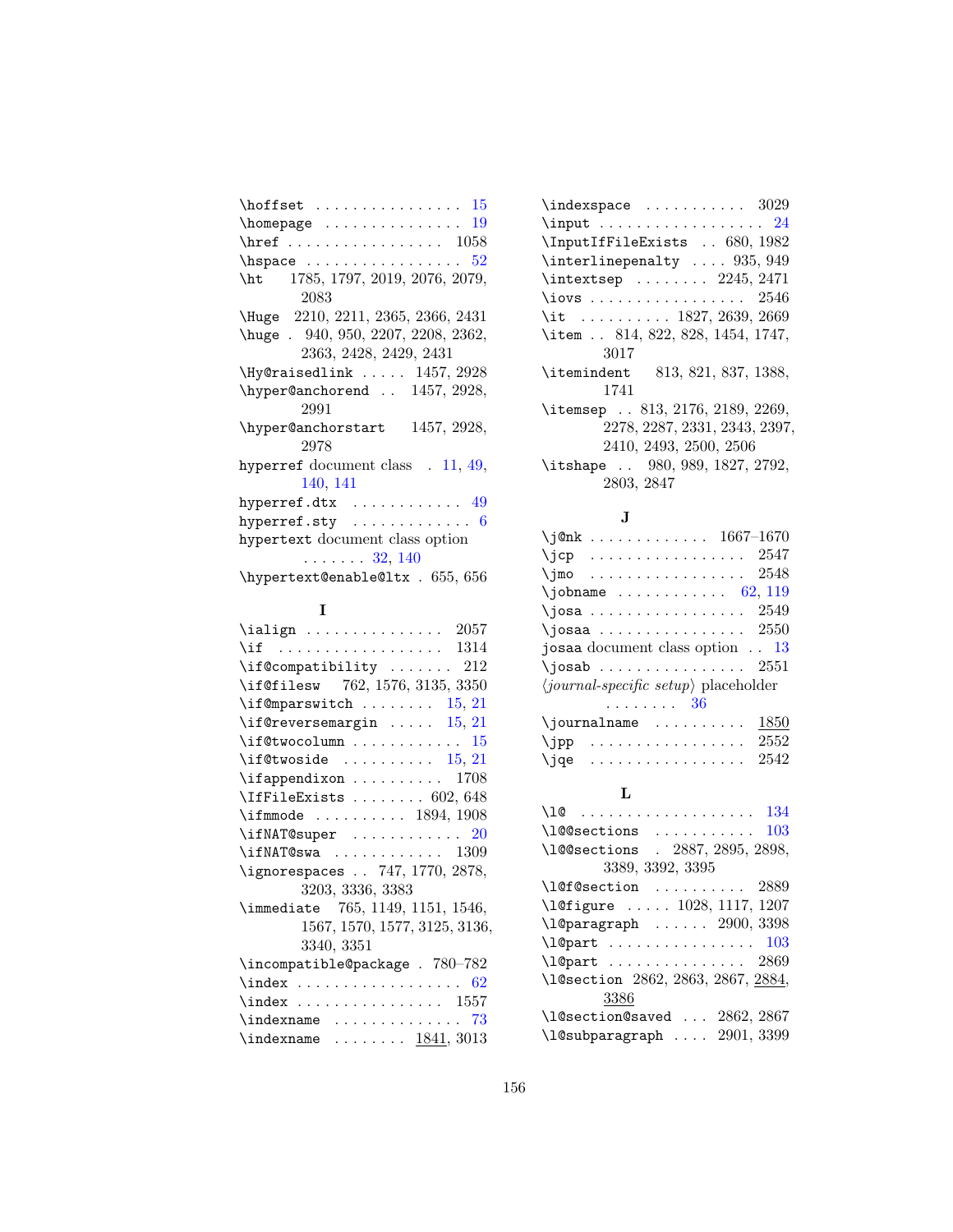| $\lambda$ 1@subsection  2894, 3391                           |
|--------------------------------------------------------------|
| \l@subsubsection  2897, 3394,                                |
| 3397                                                         |
| 1117                                                         |
| $\Upsilon$ $\vdots$<br>1207                                  |
| $\lambda$ label  35, 62                                      |
| 1557<br>$\lambda$ label  1449,                               |
| \labelenumi<br>784                                           |
| 786<br>\labelenumii                                          |
| 789<br>\labelenumiii                                         |
| \labelenumiv<br>792<br>.                                     |
| 795<br>\labelitemi                                           |
| 796<br>\labelitemii                                          |
| 797<br>\labelitemiii                                         |
| 798<br>\labelitemiv<br>.                                     |
| \labelsep . 833, 1387, 1678, 1680,                           |
| 2271, 2275, 2283, 2292, 2297,                                |
| 2302, 2495, 2497, 2503, 2509,                                |
| 2512, 2515                                                   |
| \labelwidth 837, 1386, 1680, 2274,                           |
| 2275, 2282, 2283, 2291, 2292,                                |
| 2296, 2297, 2301, 2302, 2497,                                |
| 2503, 2509, 2512, 2515                                       |
| $\label{eq:z029} \label{eq:z029} \verb \lambda    2029-2032$ |
| $\lambda$ ambdabar <u>2015</u>                               |
| $\ldots$ 2204, 2205, 2359, 2360,<br>\LARGE                   |
| 2425, 2426                                                   |
| 937, 2201, 2202, 2356, 2357,<br>\Large                       |
| 2422, 2423, 3170                                             |
| 2198, 2199, 2353, 2354, 2419,<br><b>\large</b>               |
| 2420, 2610, 2681, 2877, 3078,                                |
| 3079, 3209                                                   |
| $\lambda$ astbox  68                                         |
| $\lambda$ 2743                                               |
| \lastpage@putlabel<br>761                                    |
| \lastskip  1479                                              |
| $\text{LaTeX} \dots \dots \dots \quad 128, 195, 246$         |
| latex2e document class $\ldots$ . 81                         |
| 1774, 1781, 2981, 2983,<br>\leaders .                        |
| 2985, 2987                                                   |
| 2062<br>\leftarrow                                           |
|                                                              |
| 837, 1679, 1680, 1742, 2173,                                 |
| 2186, 2266, 2273, 2281, 2290,                                |
| 2295, 2300, 2328, 2340, 2394,                                |
| 2407, 2491, 2496, 2502, 2508,                                |
|                                                              |

### 2511, 2514

| \leftmargini                                                      |
|-------------------------------------------------------------------|
| $\ldots$ 1679, 2173, 2186, 2259,                                  |
| 2266, 2328, 2340, 2394, 2407,                                     |
| 2485, 2491                                                        |
| \leftmarginii . 2260, 2273, 2274,                                 |
| 2486, 2496, 2497                                                  |
| \leftmarginiii 2261, 2281, 2282,                                  |
| 2487, 2502, 2503                                                  |
| \leftmarginiv . 2262, 2290, 2291,                                 |
| 2488, 2508, 2509                                                  |
| \leftmarginv . 2263, 2295, 2296,                                  |
| 2489, 2511, 2512                                                  |
| \leftmarginvi . 2264, 2300, 2301,                                 |
| 2490, 2514, 2515                                                  |
| $\left\{\text{leftarray}\ldots \ldots \quad 2060\right\}$         |
| $\left\{ \text{test } x : \ldots x : \ldots x \right\}$<br>68     |
| \leftskip 2628, 2631, 2912, 2915,                                 |
| 2916, 2924, 2927, 2929, 3176,                                     |
| 3179, 3185, 3187, 3197, 3198,                                     |
| 3219, 3221                                                        |
| $\lambda$ engthcheck@sw  23, 37                                   |
| $\{\text{lengthcheck@sw} \quad \underline{420}, 3070, 3077\}$     |
| $\text{less} \text{sim} \dots \dots \text{2045}$ , 2142           |
| \let $\dots\dots\dots\dots \dots 51, 59, 60$                      |
| \let@environment                                                  |
| $\ldots$ 1123-1128, 1155-1157,                                    |
| 1374, 1375, 1656, 1809, 1813,                                     |
| 1928                                                              |
| letterpaper document class option                                 |
| . 19                                                              |
| \linelabel  77                                                    |
| \linelabel $\ldots$ 1957, 1965                                    |
| lineno document class $\ldots$ 30, 77,<br>139–141                 |
| \linenumbers  77                                                  |
| \linenumbers  590, 1957, 1965                                     |
| $\lambda$ linenumbers@sw $585$                                    |
| 589<br>\linenumbersep                                             |
| $\{\text{lineskip}\dots\dots\dots\ 1005,\,2056\}$                 |
| listings document class<br>60                                     |
| \listoffigures<br>73                                              |
| $\text{listoffigures} \dots \dots \dots \quad 1027$               |
| $\backslash \text{listoftables} \dots \dots \dots \dots \quad 73$ |
| $\text{list of tables} \dots \dots \dots \quad 1116$              |
| $\setminus$ listofvideos  1206                                    |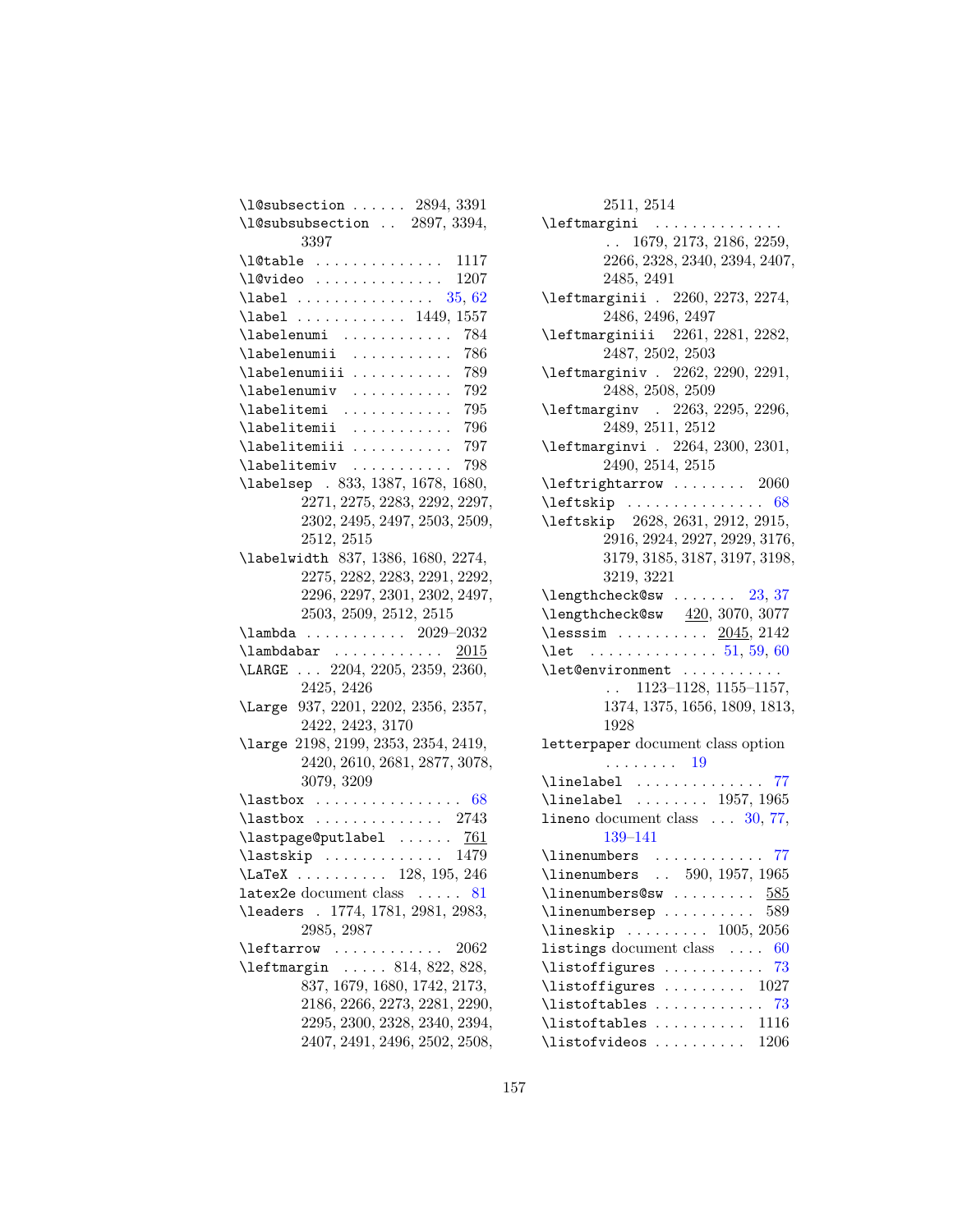| $\text{listparindent} \dots 813, 820, 821,$                                                       |
|---------------------------------------------------------------------------------------------------|
| 1389, 1740                                                                                        |
|                                                                                                   |
|                                                                                                   |
| $\lambda$ of name  1838                                                                           |
| longbibliography document class                                                                   |
| option $\ldots \ldots \ldots 20$                                                                  |
| \longbibliography@sw $20$                                                                         |
| \longbibliography@sw 364, 3117,                                                                   |
| 3128, 3343                                                                                        |
| $\label{eq:nontrivial} \texttt{\texttt{longtable}} \quad \ldots \quad \ldots \quad \texttt{1158}$ |
| longtable document class 11, 14                                                                   |
| longtable environment  47                                                                         |
| $\lambda$ and $\lambda$ 73                                                                        |
|                                                                                                   |
|                                                                                                   |
| \lower  2040, 2054                                                                                |
| $\L{I@cols    228}$                                                                               |
| $\L{Tr@makecaption 225, 227}$                                                                     |
| \LT@makecaption@rtx  225, 227                                                                     |
| $\L{T@mcol}$ 228                                                                                  |
| $\LTCapwidth$ 231                                                                                 |
| \ltx@footmark  1588, 1594, 1598                                                                   |
| \ltx@footmark@latex 1594, 1598                                                                    |
| \ltx@footnote@pop  1597                                                                           |
| \ltx@footnote@push . 1586, 1593                                                                   |
| \ltx@foottext  1589, 1595, 1599                                                                   |
| \ltx@foottext@latex 1595, 1599                                                                    |
| \ltx@no@footnote  1757                                                                            |
| $1$ txdoc document class $10$                                                                     |
| ltxdoc.sty $6$                                                                                    |
| ltxdocext.sty $6$                                                                                 |
| 1txfront document class  14                                                                       |
| $ltxfront.dtx$ $28, 30$                                                                           |
| <b>ltxgrid</b> document class $3, 14, 21,$                                                        |
| 27, 29, 36, 70, 142                                                                               |
| ltxgrid.dtx $15$                                                                                  |
| \ltxgrid@foot@info@sw . 573, 578                                                                  |
| $\texttt{ltxgrid@info@sw} \dots \dots \quad 571$                                                  |
| ltxgridinfo document class option<br>. 29                                                         |
| \ltxu@dotsep  2854, 3385                                                                          |
| <b>ltxutil</b> document class $\ldots$ 14, 25                                                     |
| $Itxutil.dtx \dots \dots \dots \ 65, 103$                                                         |
|                                                                                                   |

#### M

| $\{\text{make@footnote@endnote} \dots \, 65\}$              |
|-------------------------------------------------------------|
| \make@footnote@endnote  1583,<br>1604                       |
| $\verb+\makeattlet+\dots+\dots+\dots+24+$                   |
| $\mathcal{L}$ 27                                            |
| makebst.tex $\ldots \ldots \ldots 106, 126$                 |
| $\verb+\makelabel+\dots\ 838$                               |
| $\{\text{MakeLowercase} \dots \dots \ \frac{488}{100}\}$    |
| \MakeTextUppercase  100, 124                                |
|                                                             |
| \MakeTextUppercase<br>734, 2699, 2770, 2771,                |
| 2826, 3277, 3278                                            |
|                                                             |
| $\{\text{MakeUppercase} \dots \dots \underline{488}, 698\}$ |
| $\mbox{marginparpush } \ldots$ 2254, 2480                   |
|                                                             |
| $\m{marginparsep \ldots 2226, 2445}$                        |
| $\mbox{marginparwidth}$ 15                                  |
| \marginparwidth 2219, 2223, 2438,                           |
| 2442                                                        |
| $\{\texttt{Qenvir} \dots \dots \ 1692\}$                    |
|                                                             |
|                                                             |
| \mathbb  2105, 2107, 2112, 2115,                            |
| 2116, 2145                                                  |
|                                                             |
|                                                             |
| \mathchoice  1895, 1909, 2028,<br>2066                      |
| $\mathcal{L}$ 2136                                          |
|                                                             |
| \mathfrak 2089, 2091, 2096, 2099,                           |
| 2100, 2144                                                  |
| \mathit  1827                                               |
| $\mathcal{L}$ \mathletters $1942$                           |
| $\mathcal{L}$ 1831                                          |
| 2135<br>$\mathcal{L}$                                       |
| \mathord . 2043, 2060-2063, 2079,                           |
| 2083                                                        |
| $\mathcal{L}$ athpalette  2049, 2050                        |
| \mathparagraph . 2574, 2580, 2585                           |
| \mathrel  2049, 2050                                        |
| $\mathcal{L}$<br>81                                         |
| $\mathcal{L}$ 2037                                          |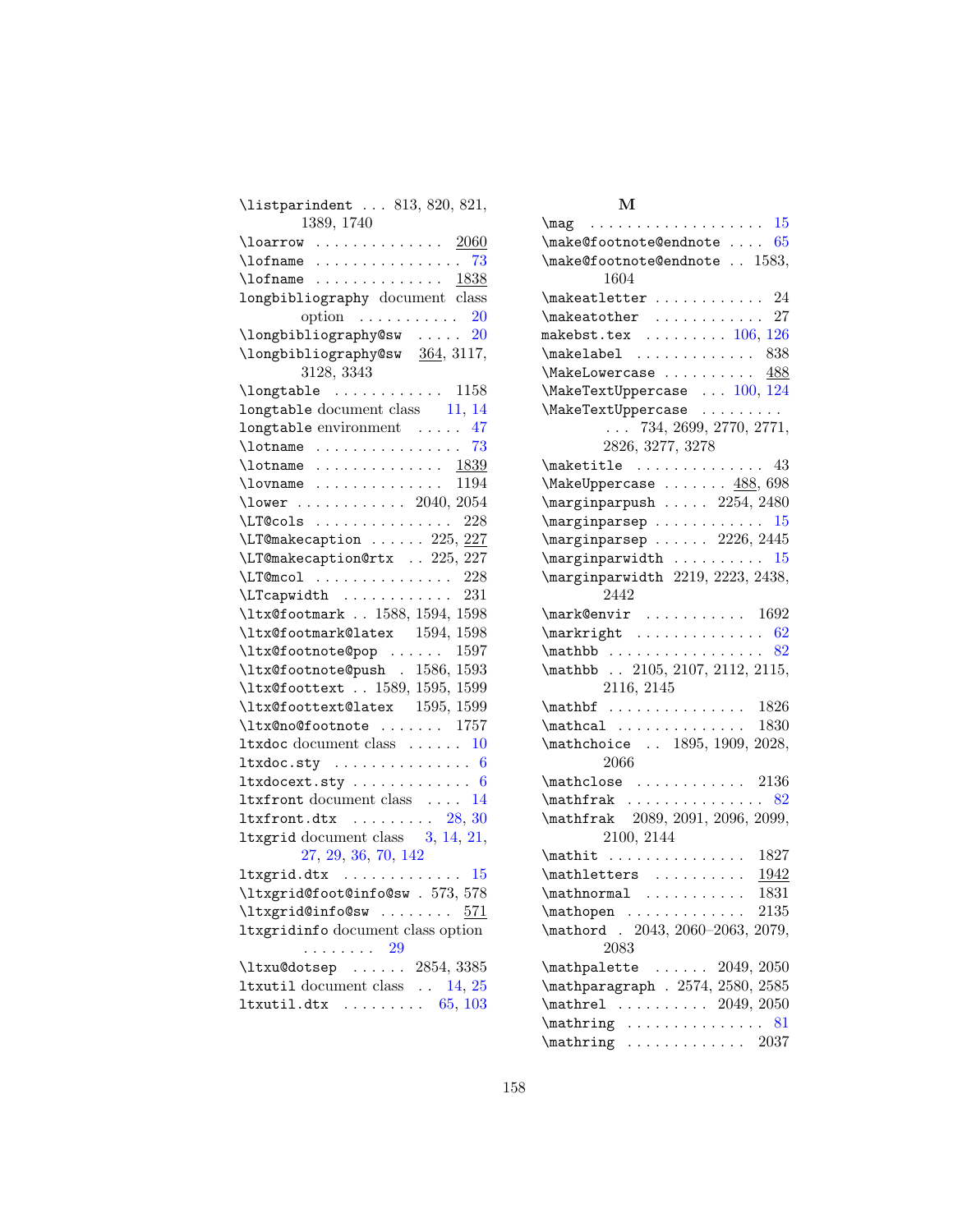| $\mathcal{L}$<br>1823                                 |
|-------------------------------------------------------|
| \mathsection  2573, 2579, 2584                        |
| $\mathbf{f}$ 1824                                     |
| mathtime document class  117                          |
| $\mathcal{t} \ldots \ldots \ldots \ldots \qquad 1825$ |
| $\label{eq:main}$ \maxdimen  3011, 3074               |
| $\mbox{mbox}$ 1300, 1902, 1916                        |
| moite document class $\ldots$ 36, 55                  |
| most document class option . 133                      |
| $\text{Imediumtext} \dots \dots \dots \ 1926$         |
| $\text{MessageBreak} \dots 544, 545$                  |
|                                                       |
| $\min\$ ønotes  1519, 1532                            |
| \minipagefootnote@foot  1730,                         |
| 1761                                                  |
| \minipagefootnote@init  1728,<br>1752                 |
| $\mit$ 1831                                           |
| $\omega$ and $\omega$<br>68                           |
| $\text{two}$<br>68                                    |
| $\{\text{mtt} \dots \dots \dots \dots \ 2545$         |
| multicol document class . 11, 36,                     |
| 135                                                   |
| myarticle.rty $78$                                    |
| myarticle.tex $78$                                    |

#### N

| 1925<br>\narrowtext<br>.          |
|-----------------------------------|
| 2553                              |
| .59<br>\NAT@@citetp               |
| 1515<br>\NAT@@citetp<br>.         |
| . 53<br>\NAT@@close<br>.          |
| 1346<br>\NAT@@close<br>.          |
| 1409<br>\NAT@bibitem@cont         |
| 1402<br>\NAT@BibitemShut  1353,   |
| - 132<br>\NAT@biblabel            |
| 1378<br>\NAT@bibsetnum            |
| \NAT@bibsetup<br>1378             |
| 1299<br>\NAT@citenum              |
| 52, 59<br>\NAT@citesuper          |
| \NAT@citesuper . 1377, 1477, 1514 |
| $\NAT@citeyear \ldots 1301, 1399$ |
| $\NATCemprs$ 51, 113              |
| \NAT@cmprs<br>3378                |
| \NAT@conj  1339, 1341, 1352       |
| \NAT@def@citea<br>53, 133         |

| $\NAT@def@citea    1331$                                                                                                     |
|------------------------------------------------------------------------------------------------------------------------------|
| $\NAT@def@citea@box  .53$                                                                                                    |
| $\NAT@def@citea@box 1333$                                                                                                    |
| $\NAT@def@citea@close   53$                                                                                                  |
| $\verb+\MAT@def@citea@close  1332$                                                                                           |
| $\NAT@mbox \ldots \ldots \ldots \ldots 53$                                                                                   |
| $\NAT@mbox$ 1300, 1350                                                                                                       |
| $\NAT@merge$ $30, 51, 55, 133$                                                                                               |
| \NAT@merge  593, 1378, 3377                                                                                                  |
| $\NATC$ separator  1336                                                                                                      |
| $\NAT@set@cites \ldots \ldots 51, 132$                                                                                       |
| $\NAT@sort$ 51, 112, 113                                                                                                     |
| \NAT@space 1302, 1336, 1339, 1341                                                                                            |
| $\label{thm:main} $$\NA T@swature \ldots \ldots 1302 $$\NA T@swature \ldots \ldots 1320 $$\NA T@thebibliography \ldots 1443$ |
|                                                                                                                              |
|                                                                                                                              |
| natbib $126$                                                                                                                 |
| natbib document class $11, 12, 20,$                                                                                          |
| 36, 51-57, 59, 60, 78, 112,                                                                                                  |
| 115, 132, 133                                                                                                                |
| $\mathtt{natbib.cfg}$ $51$                                                                                                   |
| $\NATx@bibnumfmt \ldots 359, 1396$                                                                                           |
| \NATx@bibsetnum  1379, 1382                                                                                                  |
| $\label{eq:1384} $$\NATx@bibsetup 1384, 1392$                                                                                |
| newabstract document class option                                                                                            |
| $\cdots \cdots \cdots 30$                                                                                                    |
| \newblock $\frac{1378}{2972}$ , $\frac{3354}{1378}$                                                                          |
| \newbox  1082, 1114, 1203, 1803,<br>1804                                                                                     |
| $\newcolumn type \dots 1226$                                                                                                 |
|                                                                                                                              |
| $\text{newif}$ 1708                                                                                                          |
| $\neq 765$                                                                                                                   |
| $\neq$ linechar  1562                                                                                                        |
| $\text{newwrite}$ 1555                                                                                                       |
| $\n\Delta$ ign  1880, 2908, 2909                                                                                             |
| nobalancelastpage document class                                                                                             |
| option $\dots \dots \dots \dots 17$                                                                                          |
| noeprint document class option<br>$20\,$                                                                                     |
| nofloats document class option<br>47                                                                                         |
| nolongbibliography document class                                                                                            |
| option<br>20<br>.<br>.                                                                                                       |
| nomerge document class option<br>30                                                                                          |
| nopreprintnumbers document class                                                                                             |
| 17<br>option<br>.                                                                                                            |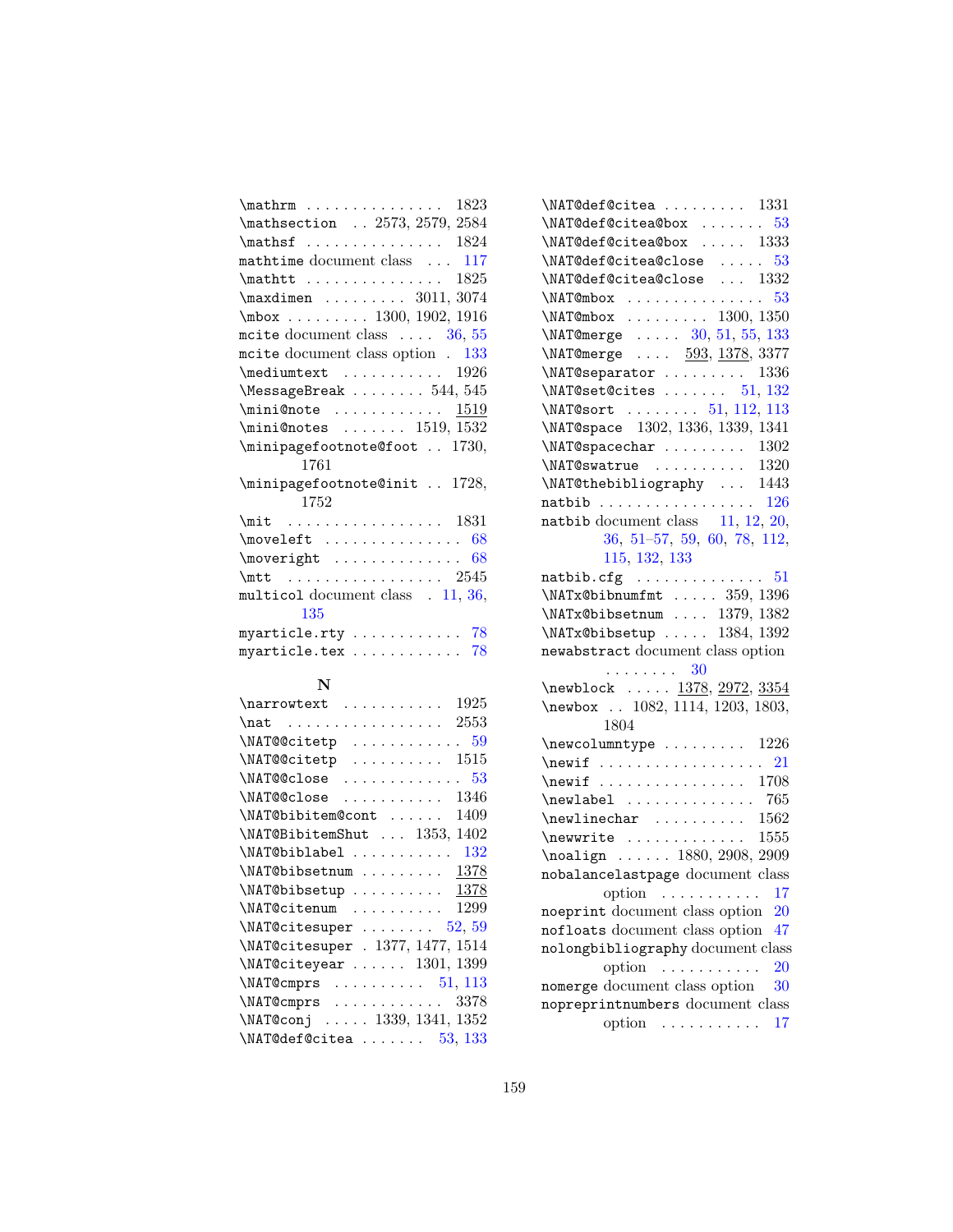| \normalfont<br>. <b>.</b> .        |
|------------------------------------|
| $\ldots$ 796, 833, 962, 971, 980,  |
| 989, 998, 1269, 1313, 1456,        |
| 1823-1829, 2678, 2686, 2766,       |
| 2780, 2792, 2803, 2812, 2822,      |
| 2835, 2847, 3166                   |
| $\normal$ normallineskip  1006     |
| $\normal$ normalsize  123          |
| \normalsize<br>. 989,              |
| 998, 2035, 2158, 2159, 2315,       |
| 2316, 2379, 2380, 2803, 2812,      |
| 3081, 3082, 3101, 3102, 3227,      |
| 3228, 3305                         |
| $\sim$<br>\notesname<br>73         |
| $\not$ cotesname<br>- 1836         |
| $\text{numbername}$ 1856           |
| numerical document class option 22 |

## O

| \obsolete@command  1923-1926        |
|-------------------------------------|
| . 2554<br>\oc                       |
| \oddsidemargin<br>15                |
| \oddsidemargin 2215, 2217, 2221,    |
| 2436, 2440                          |
| 2555<br>\ol                         |
| oldabstract document class option   |
| 30<br>.                             |
| $\oneapage$ 1093, 1168, 1217        |
| onecolumn document class option     |
| $\ldots$ $21, 37$                   |
| \onecolumn@grid@setup  384          |
| \onecolumngrid 1753, 1765, 1783,    |
| 2600                                |
| 1164, 1182,<br>\onecolumngrid@pop   |
| 2969, 3018, 3020                    |
| \onecolumngrid@push 1161, 1175,     |
| 2961, 3012                          |
| oneside document class option<br>21 |
| \onlinecite<br>51<br>.              |
| $\online$ 1400, $1423, 3040$        |
| 1701<br>\open@column@mlt<br>.       |
| 1695<br>\open@column@one            |
| $\omega$ : \open@column@two  21     |
| \open@column@two<br>1694            |
| 1694<br>\open@onecolumn             |
| \open@twocolumn  382, 1700          |

| 63<br>$\operatorname{openout} \dots \dots \dots \dots$ |
|--------------------------------------------------------|
| $\operatorname{Copenout}$ 1567                         |
| \OptionNotUsed<br>661                                  |
| 14<br>$options \ldots \ldots \ldots \ldots$            |
| osa document class option<br>13                        |
|                                                        |
| 26<br>$osajnl.rtx$                                     |
| outputdebug document class option                      |
| . 29                                                   |
| \outputdebug@sw  571                                   |
|                                                        |
| $\overline{\text{overcirc}}$<br>81                     |
| $\overline{\text{overcirc}}$ 2036                      |
| overcite document class<br>11                          |
| $\overline{\text{overdots}}$<br>81                     |
| $\overline{\text{overs}}$ 2036                         |
|                                                        |
| $\overline{\text{overstar}}$ 2060                      |

#### P

| л                                                        |
|----------------------------------------------------------|
|                                                          |
| $\Delta$ 791, 794                                        |
| 794                                                      |
| \p@paragraph  873, 898, 3261                             |
| $\text{p@section} \dots \dots \ 861, 886, 3249$          |
| \p@subparagraph . 877, 902, 3265                         |
| \p@subsection  865, 890, 3253                            |
| \p@subsubsection 869, 894, 3257                          |
| $\Pack$ ackage $Error$ 1956                              |
| $\P$ ackageWarning  1964                                 |
| $\verb+\PackageWarningNoLine 2014+$                      |
|                                                          |
| $\PACS@warn \ldots \ldots \ldots \quad \frac{3168}{1}$   |
| $\text{pagenum}$ bering  68                              |
| $\pmb{\text{pagenumbering}} \dots \dots \dots \quad 799$ |
| $\text{pageref}$ 1558                                    |
| $\text{pagestyle} \dots \dots \dots \dots \ 96$          |
| $\Delta$ 15, 37                                          |
|                                                          |
|                                                          |
|                                                          |
| $\parbox{      77$                                       |
|                                                          |
| $\partial$ 934, 948, 986,                                |
| 995, 1068, 1258, 1740, 1741,                             |
| 2256, 2482, 2619, 2704, 2711,                            |
|                                                          |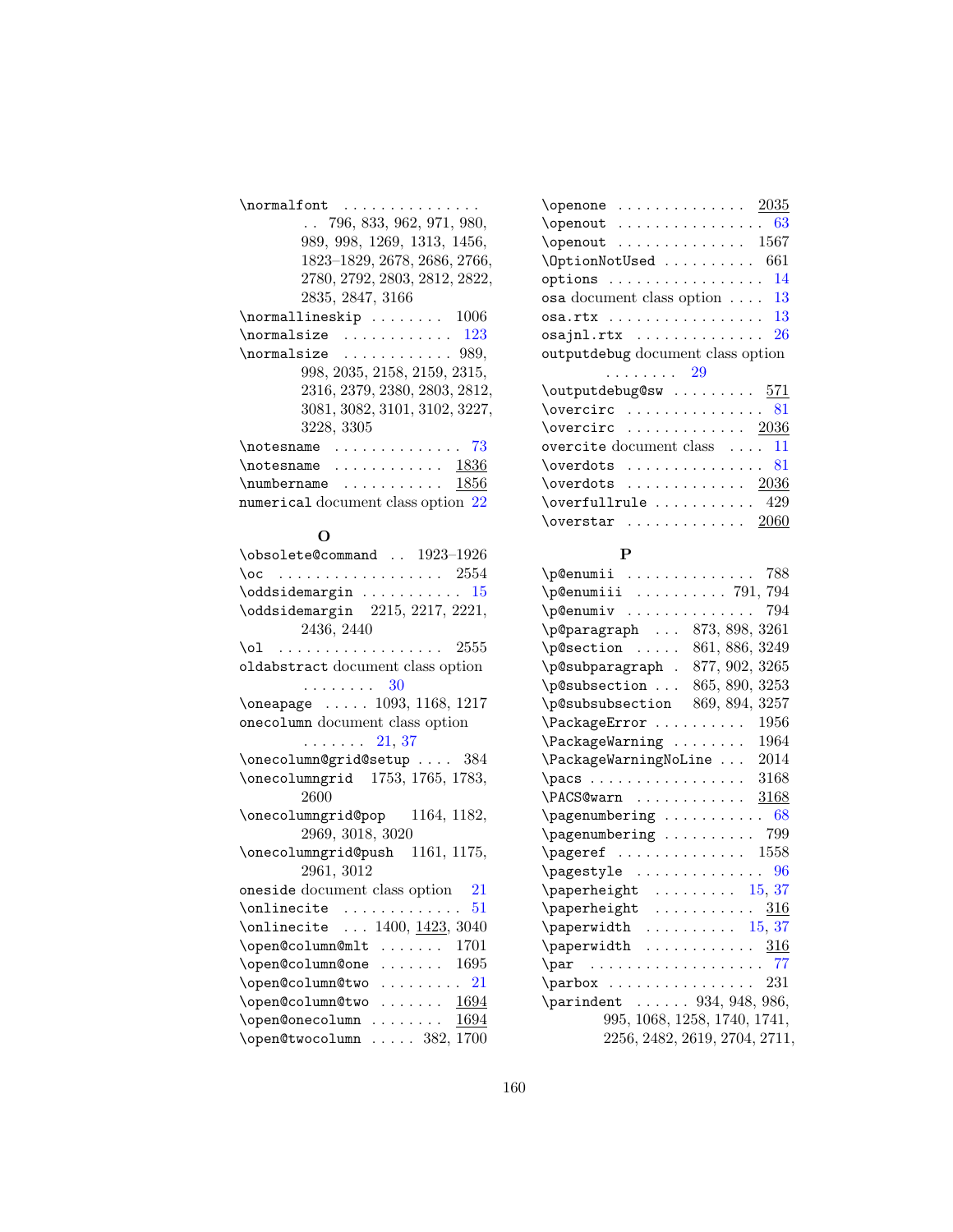2800, 2809, 2873, 2913, 2925, 3015, 3220, 3274, 3284, 3292, 3300, 3304 \parsep 822, 1391, 1743, 2175, 2176, 2188, 2189, 2267, 2277, 2278, 2285, 2330, 2331, 2342, 2343, 2396, 2397, 2409, 2410, 2491, 2499, 2500, 2505  $\gamma$ ershape . . . . . . . . . . . . . . . [68](#page-67-0) \parskip . 2255, 2481, 2652, 2674, 2681, 2705, 3016, 3178 \part . . . . . . . . . . . . . . . . . 922  $\partial$  . . . . . . . . . . . . . . . [73](#page-72-0)  $\partial$  . . . . . . . . . . 937, 1836 \partopsep 2258, 2286, 2484, 2505 per document class option . [4,](#page-3-0) [118](#page-117-0)  $\phi$ .... 910, 2976 \p1 . . . . . . . . . . . . . . . . . 2556 \place@bibnumber [20,](#page-19-0) [37,](#page-36-0) [55,](#page-54-0) [119](#page-118-0) \place@bibnumber 356, 1397, 3043, 3139, 3142 \place@bibnumber@inl 360, 3139 \place@bibnumber@sup .... [119](#page-118-0) \place@bibnumber@sup 357, 360, 3043, 3142 placeholder  $\langle code \, specific \, to \, the \, josaa \rangle = 13$  $\langle code \, specific \, to \, the \, josaa \rangle = 13$  $\langle journal-specific\ setup\rangle$  . . . [36](#page-35-0) \post@absbox . . . . . . . . . . 1977  $\ppname \ldots \ldots \ldots \ldots \frac{1855}{1850}$ \pra . . . . . . . . . . . . . . . . 2557 pra document class option . [4,](#page-3-0) [115](#page-114-0) \prb . . . . . . . . . . . . . . . . 2558 prb document class option . [4,](#page-3-0) [115,](#page-114-0) [116,](#page-115-0) [118](#page-117-0)  $\pi$  . . . . . . . . . . . . . . . . . 2559 prc document class option . [4,](#page-3-0) [116](#page-115-0) \prd . . . . . . . . . . . . . . . . . 2560 prd document class option . [4,](#page-3-0) [116](#page-115-0) \pre . . . . . . . . . . . . . . . . . 2561 pre document class option . [4,](#page-3-0) [116](#page-115-0)  $\preceq$ Bibdata . . . . . . . . . [62,](#page-61-0) [64](#page-63-0) \pre@bibdata . 1430, 1434, 1436, 1441, 1567, 2957, 3042 \prec . . . . . . . . . . . . . . . . . 2046 \precsim . . . . . . . . . . 2045, 2141

| $\preceq$ $\preceq$ $\preceq$ $\preceq$ $\preceq$ $\preceq$ $\preceq$ $\preceq$ $\preceq$ $\preceq$ $\preceq$ $\preceq$ $\preceq$ $\preceq$ $\preceq$ $\preceq$ $\preceq$ $\preceq$ $\preceq$ $\preceq$ $\preceq$ $\preceq$ $\preceq$ $\preceq$ $\preceq$ $\preceq$ $\preceq$ $\preceq$ $\preceq$ $\preceq$ $\preceq$ $\prece$ |
|--------------------------------------------------------------------------------------------------------------------------------------------------------------------------------------------------------------------------------------------------------------------------------------------------------------------------------|
| $\verb+\prep@math@path@patch   1789$                                                                                                                                                                                                                                                                                           |
| $\n\begin{array}{ccc}\n\text{prepdef} & \text{r.} & \text{r.} & \text{r.} & \text{r.} & \text{r.} & \text{r.}\n\end{array}$                                                                                                                                                                                                    |
| prepdef  392, 1158-1160, 1346,                                                                                                                                                                                                                                                                                                 |
| 2935                                                                                                                                                                                                                                                                                                                           |
| $\text{Preprint} \ldots \ldots \ldots \quad 17,99$                                                                                                                                                                                                                                                                             |
| \preprint  2736, 2741, 2746                                                                                                                                                                                                                                                                                                    |
| preprint document class option 16,                                                                                                                                                                                                                                                                                             |
| 96                                                                                                                                                                                                                                                                                                                             |
| $\verb+\preprint@count  2736, 2754$                                                                                                                                                                                                                                                                                            |
| $\perp$ ? \preprint@cr  2746, 2753                                                                                                                                                                                                                                                                                             |
| \preprint@hlist  2741, 2755                                                                                                                                                                                                                                                                                                    |
| $\preccurlyeq$ 17, 37                                                                                                                                                                                                                                                                                                          |
| \preprint@sw $304, 2717$                                                                                                                                                                                                                                                                                                       |
| preprintnumbers document class op-                                                                                                                                                                                                                                                                                             |
| tion $\ldots \ldots \ldots \ldots 17$                                                                                                                                                                                                                                                                                          |
| \preprintsty@sw . 16, 17, 22, 37,                                                                                                                                                                                                                                                                                              |
| 70, 96, 97                                                                                                                                                                                                                                                                                                                     |
| \preprintsty@sw  256, 269, 307,                                                                                                                                                                                                                                                                                                |
| 405, 1814, 2608, 2633, 2636,                                                                                                                                                                                                                                                                                                   |
| 2665, 2672, 2725, 3173, 3207,                                                                                                                                                                                                                                                                                                  |
| 3226                                                                                                                                                                                                                                                                                                                           |
| $\preceq$ $58$                                                                                                                                                                                                                                                                                                                 |
| \present@bibnote $1442$                                                                                                                                                                                                                                                                                                        |
| $\preceq$ Ex  516, 520                                                                                                                                                                                                                                                                                                         |
| \print@float . 1093, 1095, 1168,                                                                                                                                                                                                                                                                                               |
| 1170, 1217, 1219                                                                                                                                                                                                                                                                                                               |
| \print@toc 1027, 1116, 1206, 2858                                                                                                                                                                                                                                                                                              |
| \printendnotes $\ldots$ 61, 64, 73                                                                                                                                                                                                                                                                                             |
| $\prime$ \printendnotes $1580$                                                                                                                                                                                                                                                                                                 |
| \printfigures $45, 73$                                                                                                                                                                                                                                                                                                         |
| \printfigures $1088, 1090$                                                                                                                                                                                                                                                                                                     |
| $\phi$ 22, 47, 73                                                                                                                                                                                                                                                                                                              |
| $\prime$ \printtables  1136, $1153$                                                                                                                                                                                                                                                                                            |
| $\prime$ \printvideos  49                                                                                                                                                                                                                                                                                                      |
| $\prime$ intvideos  1212, 1214                                                                                                                                                                                                                                                                                                 |
| $\pr1$ 2562                                                                                                                                                                                                                                                                                                                    |
| pr1 document class option . 4, 116,                                                                                                                                                                                                                                                                                            |
| 118                                                                                                                                                                                                                                                                                                                            |
| $\PrecessOptions \dots 26, 31$                                                                                                                                                                                                                                                                                                 |
| \produce@preprints . 2718, 2732                                                                                                                                                                                                                                                                                                |
| \produce@RRAP<br>3200                                                                                                                                                                                                                                                                                                          |
| \protectdef@boldmath . 244, 252                                                                                                                                                                                                                                                                                                |
| \protected@write<br>63                                                                                                                                                                                                                                                                                                         |
|                                                                                                                                                                                                                                                                                                                                |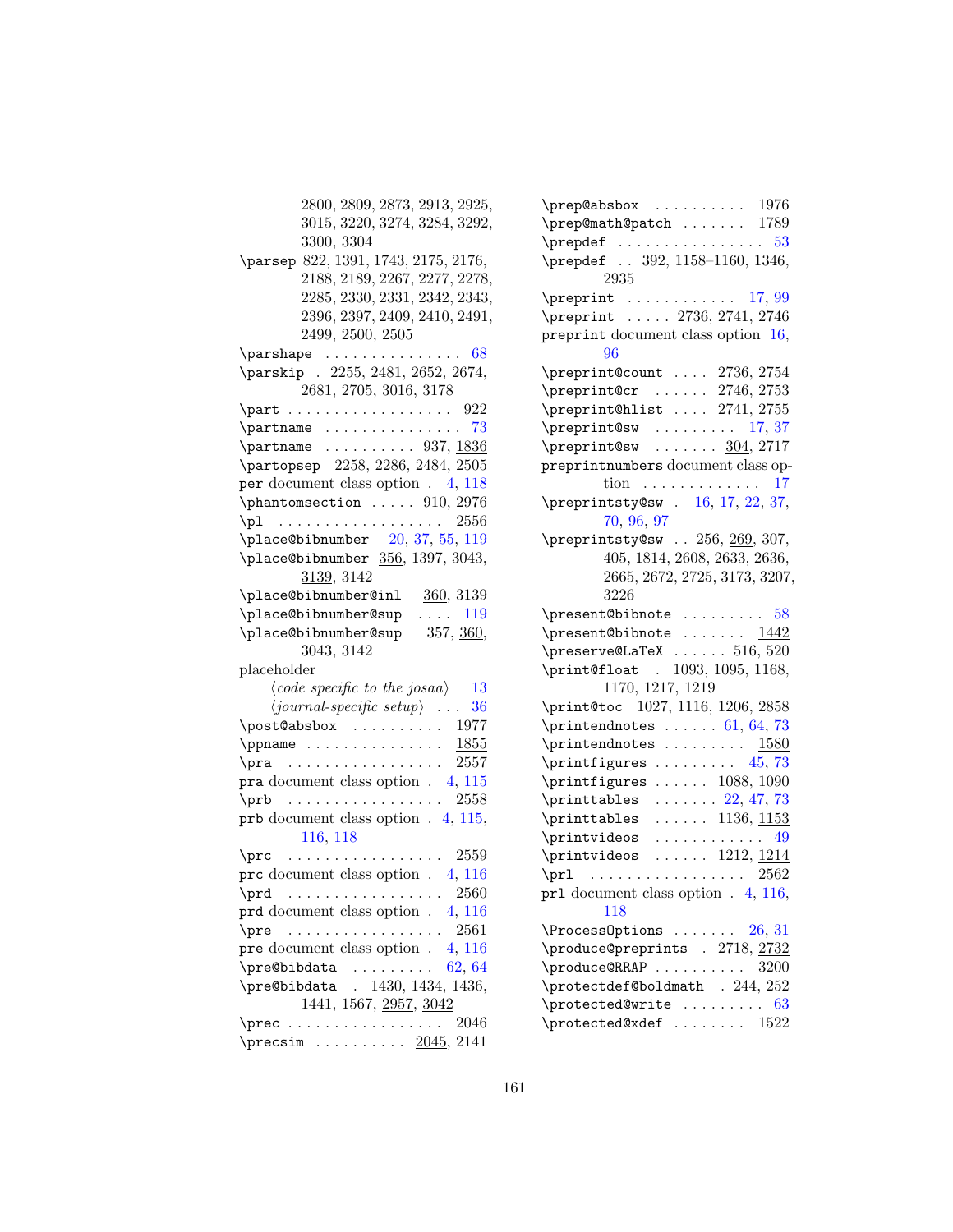| \providecommand $775, 1629,$             |
|------------------------------------------|
| 1934-1936                                |
| \providecommand@j@nk 1629, 1666          |
| \ProvidesClass<br>13                     |
| \ProvidesFile<br>93                      |
| $\ProvidesFile \ldots \ldots 5-9,$<br>12 |
| \ProvidesPackage<br>6, 13                |
| \ProvidesPackage<br>10                   |
| prstab document class option.<br>4.      |
| 118                                      |
|                                          |
| $\ps@article$ $717, 2644$                |
| \ps@article@final<br>-717                |
| \ps@headings<br>692                      |
| \ps@myheadings<br>692                    |
| $\ps@preprint$ $717, 2637$               |
| \ps@titlepage<br>2714                    |
| 2564<br>\pspie                           |
| 1858<br>$\Delta$ ublished@name           |
| \punct@RRAP<br>2698                      |

#### $\bf Q$

\quad 700, 706, 718, 719, 727, 728, 749, 750, 2726, 2756, 3203

#### R

| $\mathbf{R}$                                                |
|-------------------------------------------------------------|
| raggedbottom document class op-                             |
| tion 23                                                     |
| $\text{Kraggedcolumn@sw  } 412, 2904$                       |
| \raise  2019, 2079, 2083, 2132                              |
| README $\ldots \ldots \ldots \ldots \ldots \ldots 5$        |
| $\lambda$ Received@name  1858                               |
| $\lambda$ RecordChanges  29                                 |
| $\ref$ 1382, 1558                                           |
| $\ref{erences}$ 1867                                        |
| $\refname \ldots \ldots \ldots \ldots \qquad \qquad \ldots$ |
| \refname . 1322, 1326, 1840, 2977,                          |
| 3359                                                        |
| $\text{relax}$ 59, 60, 115                                  |
| $\text{Prenewenvironment} \dots 2598$                       |
| \replace@command  1863, 1864,                               |
| 1886-1890, 2036-2038                                        |
| $\verb \replace@environment  918 $                          |
| $\lambda$ Require Package  26                               |
| $\lambda$ 21, 23,                                           |
| 26, 489, 492, 501, 510, 588,                                |
| 777, 1373, 1952, 3071                                       |

| $\texttt{\text{\texttt{V}}\texttt{reserved@a} \dots \dots \ 213, 216}$ |
|------------------------------------------------------------------------|
| $\text{Testore@LaTeX} \dots \dots 529, 540$                            |
|                                                                        |
|                                                                        |
| $\kappa$ 1919, 1932                                                    |
| \REV@boldclose . 2122-2125, 2136                                       |
| \REV@boldopen  2118-2121, 2135                                         |
| $\text{rev@citealp}$ 51                                                |
| $\text{rev@citealp}$ 1273, 1400                                        |
| $\text{rev@citealpnum} \dots \dots \quad 51, 52$                       |
| $\text{rev@citealpnum} \dots \underline{1273}, 3040$                   |
| $\text{rev@citemark} \dots \dots \quad 1533, 1588$                     |
| $\text{Cov@citet}$ 51                                                  |
| $\text{rev@citet } \ldots \ldots \frac{1273}{1401}$                    |
| \REV@dddot  2042, 2138                                                 |
| $\text{rev@endtext}$ 1536, 1589                                        |
| $\kappa$ EV@gtrsim  2050, 2143                                         |
| $\kappa$ 2049, 2142                                                    |
| $\kappa$ 2145                                                          |
| \REV@mathfrak  2094, 2110, 2144                                        |
| \REV@pmb  2126, 2135, 2136                                             |
| \REV@precsim  2048                                                     |
| \REV@succsim  2047                                                     |
| \REV@text  1892, 1931                                                  |
| \REV@triangleq  2039, 2139                                             |
| \Revised@name $1858$                                                   |
| \revsymb@inithook  1954, 2137                                          |
| \REVSYMB@warn . 2014, 2087, 2095,                                      |
| 2103, 2111                                                             |
| \revtex  41, 45, 54, 193                                               |
| $revtex2$ 46                                                           |
| revtex4 document class 1, 13, 84,                                      |
| 87, 89, 92, 120                                                        |
| revtex4-1 document class $\dots$ 1                                     |
| $\rightarrow \cdots$ 2063                                              |
| $\rightarrow$ 68                                                       |
| $\rm \sim \ldots \ldots \ldots \ldots \quad 1823$                      |
| $\text{rmp}$ 2563                                                      |
| <b>rmp</b> document class option $\ldots$ 4, 5,                        |
| 118, 120                                                               |
|                                                                        |
| \robust@boldmath $244$                                                 |
| \Roman . 857, 860, 882, 885, 3245,                                     |
| 3248                                                                   |
| $\ldots$ 1181<br>\rotatebox                                            |
|                                                                        |
|                                                                        |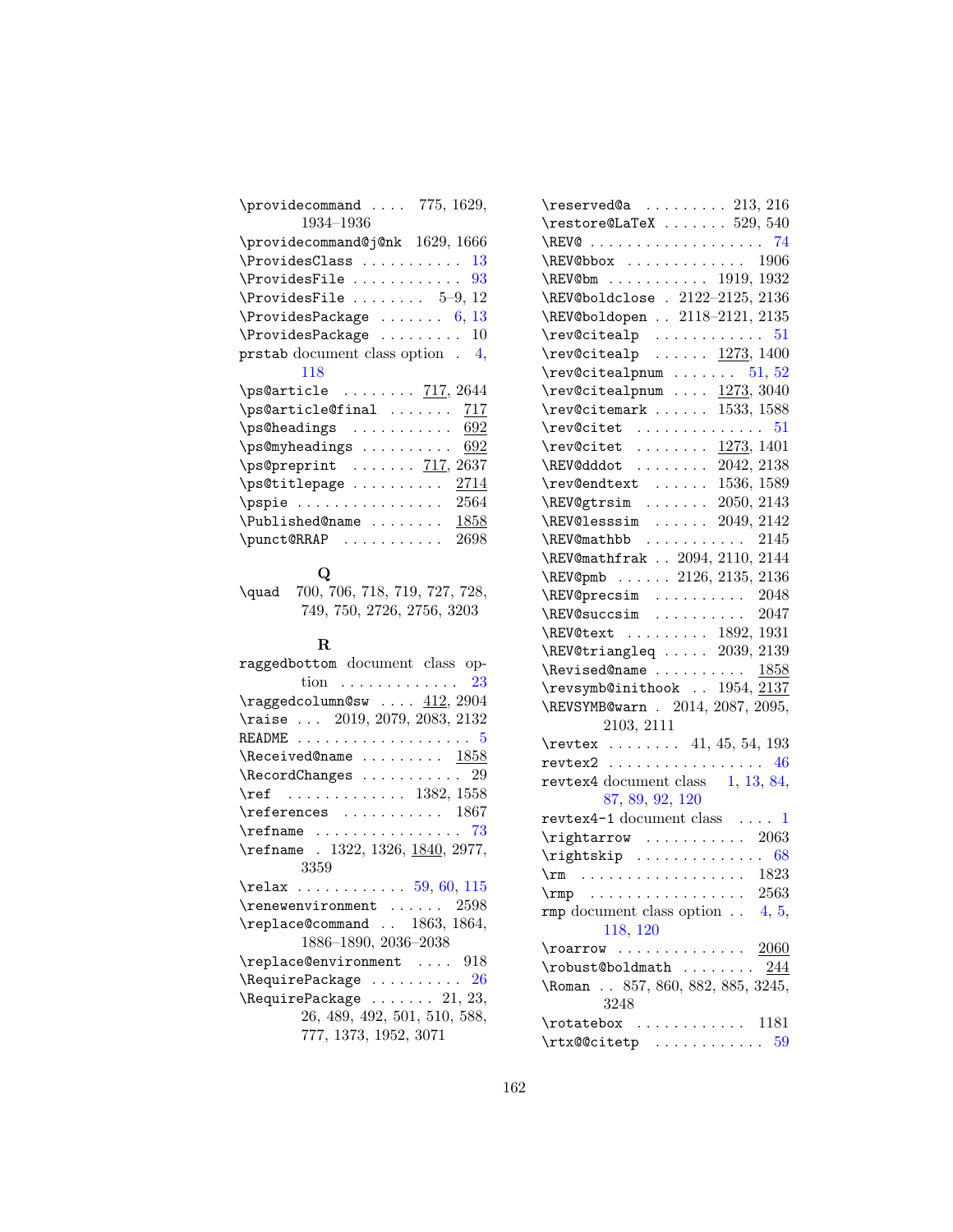| \rtx@@citetp<br>$\cdots \cdots \frac{1473}{1515}$        |
|----------------------------------------------------------|
| \rtx@apspra<br>3032<br>.                                 |
| \rtx@apsprb<br>3116<br>$\ldots \ldots 3035,$             |
| 3045<br>\rtx@apsprc<br>.                                 |
| \rtx@apsprd<br>3048<br>.                                 |
| \rtx@apspre<br>3051<br>.                                 |
| \rtx@apsprl<br>3054<br>.                                 |
| \rtx@apsprstab<br>3119                                   |
| 3114<br>\rtx@apsprstper                                  |
| $\texttt{tr}$ Chibsection $1321, 1378$                   |
| $\texttt{rtx@citesuper} \dots \dots \_1308, 1377$        |
| \rtx@citex<br>. 59                                       |
| \rtx@citex<br>1473                                       |
| $\texttt{rtx@def@citea} \dots \dots \dots \ 53$          |
| $\texttt{rtx@def@citea} \dots \dots \dots \frac{1330}{}$ |
| $\text{\textsf{Octra@def}}$ 53                           |
| $\texttt{rtx@def}$ Citea@box $1330$                      |
| \rtx@def@citea@close<br>1330                             |
| $\texttt{trx@do@substyle}$ . 675, 679, 688               |
| \rtx@fin@day . 1996, 2000, 2006,                         |
| 2008                                                     |
| \rtx@fin@month 1995, 1999, 2006,                         |
| 2008                                                     |
| $\texttt{trx0fin@warn} \dots \dots \dots \ 1997$         |
| \rtx@fin@year . 1994, 1998, 2006,                        |
| 2008                                                     |
| $\texttt{trx@require@package}$ . 26, 57                  |
| \rtx@require@packages                                    |
| $\ldots$ 487, 488, 497, 506, 515,                        |
| 776, 1372, 1951, 1981, 1991                              |
| $\texttt{rtx}$ Cswap Ccitea  51, 53                      |
| \rtx@swap@citea 1277, 1285, 1298,                        |
| 1330                                                     |
| \rtx@swap@citenum  1293, 1297                            |
| rtx@thebibliography (environment)                        |
| . <u>1442</u><br>ruledtabular (environment) 1222         |
| $\lvert$ \runinaddress@sw  37                            |
|                                                          |
| s                                                        |
| \samepage  1045, 2706, 2712                              |
| \save@note  1519<br>\sbox  232, 1039                     |
|                                                          |

\sc . . . . . . . . . . . . . . . . . . 1829 \scriptscriptstyle 1899, 1913, 2032, 2069, 2070

| \scriptsize  1119, 2192, 2193,<br>2347, 2348, 2413, 2414                                      |
|-----------------------------------------------------------------------------------------------|
|                                                                                               |
| \scriptstyle . 1898, 1912, 2031,<br>2067–2069                                                 |
| $\verb \sschape  \ldots \ldots \ldots \ldots 1829$                                            |
| secnumarabic document class op-                                                               |
| tion $\ldots \ldots \ldots \ldots 24$ ,                                                       |
| 123                                                                                           |
| $\setminus$ secnums@arabic  24                                                                |
| $\setminus$ secnums@arabic  446, 855                                                          |
| $\setminus$ secnums@rtx  24, 123                                                              |
| $\setminus$ secnums@rtx  448, 855, 3243                                                       |
| $\setminus$ section  101, 124                                                                 |
| \section 54, 907, 955, 1326, 2640,                                                            |
| 2758, 3013, 3269, 3359                                                                        |
| \section@preprintsty 2640, 2814                                                               |
| \sectionmark 697, 714, 723, 732,                                                              |
| 754                                                                                           |
| \select@column@grid  21                                                                       |
| \select@column@grid  379, 388                                                                 |
| $\setminus \setminus \setminus \setminus \ldots$ 1696, 1702<br>\set@footnotewidth 1756, 1787, |
|                                                                                               |
| 1807                                                                                          |
| \set@footnotewidth@two  1756,                                                                 |
|                                                                                               |
| 1787, 1807                                                                                    |
|                                                                                               |
| $\setminus$ set@linepenalties  77<br>\set@linepenalties . 1975, 1976                          |
| \set@listindent<br>1706                                                                       |
| 1706<br>\set@listindent@                                                                      |
| \set@page@grid  1805, 1822                                                                    |
| \set@table@environments . 1121,                                                               |
| 1133                                                                                          |
| \set@tocdim@pagenum  2871                                                                     |
| $\setminus$ setfloatlink  1074                                                                |
| \setup@hook 11, 14, 68, 79, 83, 85,                                                           |
| 96, 97                                                                                        |
| $\setminus$ setup@hook $222, 306, 390,$                                                       |
| 406, 415, 425, 428, 434, 442,                                                                 |
| 594, 1677, 1822, 1933, 1992,                                                                  |
| 2213, 2434, 2453, 2635, 2954,                                                                 |
| 2958, 2997, 3002, 3038, 3058,                                                                 |
| 3069, 3075, 3141, 3225, 3354,                                                                 |
| 3369                                                                                          |
| 24, 39<br>\setup@secnums<br>$\verb+\setup@secnums + \ldots 443, 446, 448$                     |

 $\verb|\scriptsize{scriptsize:} \verb| \verb|+| \verb|\scriptsize{46}$  $\verb|\scriptsize{scriptsize:} \verb| \verb|+| \verb|\scriptsize{46}$  $\verb|\scriptsize{scriptsize:} \verb| \verb|+| \verb|\scriptsize{46}$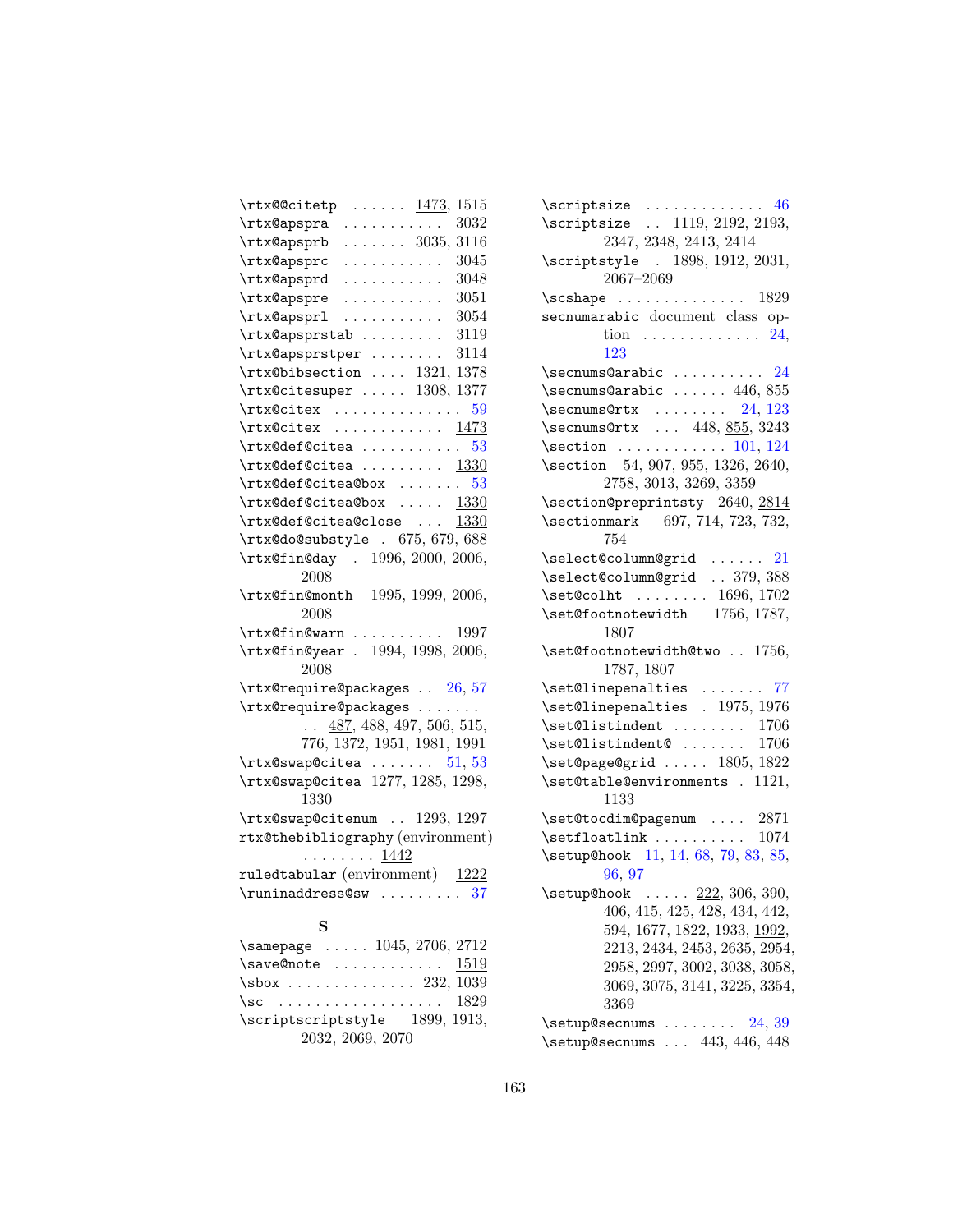| 1824                                                                | \:           |
|---------------------------------------------------------------------|--------------|
| $\sqrt{s}$ f@size  1898                                             |              |
| \sffamily 1824, 3166, 3272, 3282,<br>3290                           | \:           |
|                                                                     | \:           |
| $\bmod$ KEYS@sw  16, 37                                             |              |
| $\simeq$ X show KEYS@sw  259, 283                                   |              |
| showpacs document class option 16                                   | \:           |
|                                                                     |              |
| $\label{thm:submax} $$\showPACS@sw   16, 37\showPACS@sw   258, 283$ | \:           |
| $\sim$ 2045, 2046, 2057                                             | \:           |
| $\sqrt{2565}$                                                       |              |
|                                                                     | \:           |
| \skip@ 1479, 2648, 2653, 2658, 2661,                                |              |
| 2875, 2878, 2980, 2982, 2984,                                       | \:           |
|                                                                     | \:           |
| 2986, 2988                                                          |              |
|                                                                     | S1           |
| $\lambda$ \slantfrac  1887                                          | Λ.           |
| $\mathrm{Imall}$ 46, 90                                             | Λ.           |
|                                                                     | Λ.           |
| 980, 1038, 1118, 2035, 2166,                                        | Λ.           |
| 2167, 2323, 2324, 2387, 2388,                                       | Λ,           |
| 2618, 2669, 2693, 2735, 2766,                                       | S1           |
| 2780, 2792, 2822, 2835, 2847,                                       | S1           |
| 3004, 3089, 3090, 3182, 3196,                                       |              |
| 3272, 3282, 3290, 3298, 3330                                        | S1           |
| sort document class option $\ldots$ 51                              |              |
| sort\&compress document class op-                                   | \:           |
| $\text{tion} \quad \ldots \ldots \ldots \ldots$<br>51               |              |
| \spacefactor  1414, 1417, 1420                                      |              |
| $\sph{split}$ opskip  2231, 2450                                    | Λ.           |
| $\verb \squeezetable     46 $                                       | Λ.           |
| $\square$ \squeezetable $1118$                                      | ti           |
| $\verb \ssf@size   \dots  \dots  \dots  \  \, 1899$                 | t            |
| $\setminus$ stepcounter<br>1521                                     | /.           |
| \string  214, 215, 246, 310,                                        | Λ.           |
| 765, 1149, 1151, 1403, 1577,                                        | $\backslash$ |
| 1581, 1872, 1876, 1881, 1920,                                       | \.           |
| 1939, 1948, 1957, 1965, 1971,                                       |              |
| 2088, 2089, 2096, 2104, 2105,                                       | Λ.           |
| 2112, 2857, 2859, 3136, 3168,                                       | \٠           |
| 3351                                                                | \٠           |
| \subitem<br>3025                                                    | \٠           |
| \subparagraph . 991, 2805, 3303                                     | \٠           |
| \subsection 964, 2641, 2772, 3279                                   |              |
|                                                                     |              |

| \subsection@preprintsty . 2641,<br>2814                                    |
|----------------------------------------------------------------------------|
| \subsectionmark . 703, 715, 724,<br>740, 755                               |
| \substyle@ext  602, 648, 660,<br>667, 680, 2149, 2306, 2370,<br>2519, 3151 |
| \substyle@post  602, 648, 659,<br>667, 680, 3140, 3337                     |
| 3027<br>$\subsubitem$                                                      |
| \subsubsection . 973, 2642, 2784,<br>3287                                  |
| \subsubsection@preprintsty<br>$\ldots$ 2642, 2814                          |
|                                                                            |
| $\succsin$ 2045, 2140                                                      |
| super document class option . 59                                           |
| \super@cite@check  1487, 1492                                              |
| $\simeq$ $1473$                                                            |
| $\simeq$ $1473$                                                            |
| $\text{Supercicite}$ Cswap  59                                             |
| \super@cite@swap  1473                                                     |
| superbib document class option 116                                         |
| superscript document class option<br>. 60                                  |
| superscriptaddress document class                                          |
| option $\ldots \ldots \ldots 121$                                          |
| $\sqrt{24}$                                                                |
| т                                                                          |
| 1678<br>$\{\{\text{tabbingsep}\}$                                          |
| $\{\text{tabcolsep}$ 1015                                                  |
| 1102                                                                       |

| $\verb \tabcolsep  1015 $                         |
|---------------------------------------------------|
| table (environment) $\ldots \ldots$ 1102          |
| table environment $\ldots$ 3, 46-48, 73           |
| $\{table@hook$ 46                                 |
| $\texttt{table@hook}$ 1118                        |
| \tableft@skip  1236, 1237, 1249                   |
| \tableft@skip@default  1236,                      |
| 1249                                              |
| \tableft@skip@float 1237, 2905                    |
| \tableline 1879, 1881, 1882, 1884                 |
| $\verb \tablename     73 $                        |
| $\{\texttt{tablename} \dots \dots \ 1113, 1844\}$ |
| 1888<br>$\label{t}$ \tablenote                    |
| $\{\texttt{tablenotemark} \dots \dots \ 1889$     |
| 1890<br>\tablenotetext                            |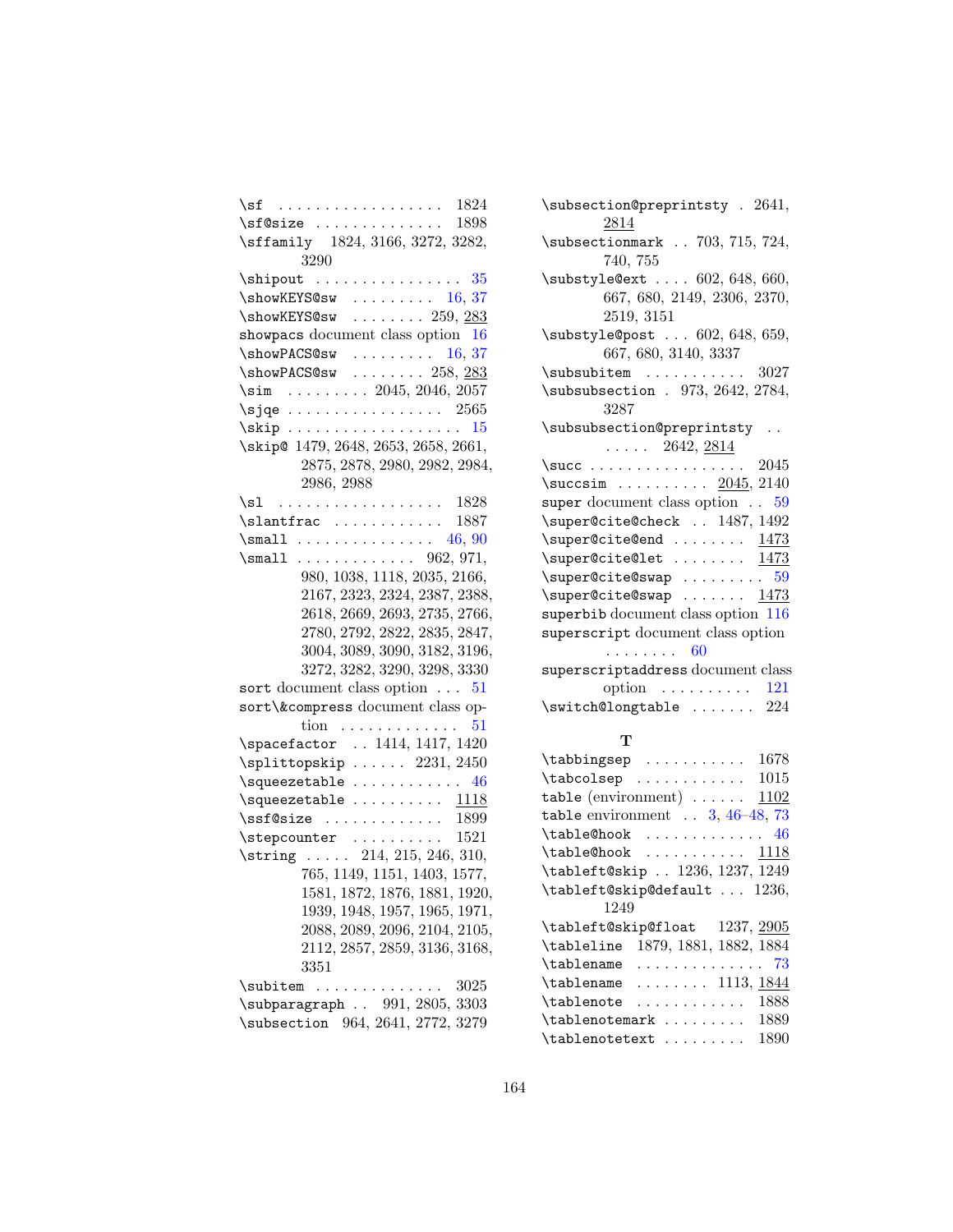| $\{\text{tableofcontents} \dots \dots \quad 73$     |
|-----------------------------------------------------|
| $\{\text{tableofcontents} \dots \ 52, 2856\}$       |
| $\{\{\text{tablesname}\dots \dots \dots \quad 73\}$ |
| $\{\{\texttt{tablesname}\}$ $1845$                  |
| $\{\text{tablewrite} \dots \dots \ 1149, 1151$      |
| \tabmid@skip  1238, 1239, 1250                      |
| \tabmid@skip@default 1238, 1250                     |
| \tabmid@skip@float . 1239, 2905                     |
| \tabright@skip . 1240, 1241, 1251                   |
| \tabright@skip@default  1240,                       |
| 1251                                                |
| \tabright@skip@float 1241, 2905                     |
| tabular environment $\ldots \ldots 16$              |
| $\{\texttt{tabular@hook}$ 1222                      |
| $\tag{1948}$                                        |
| \tally@box@size@sw  426,772                         |
| $template.aps \dots \dots \dots \dots$<br>5         |
| template.rty $\ldots \ldots \ldots \ldots$ 78       |
| \tensor $2060$                                      |
| $\texttt{\textbackslash} 538$                       |
| \test@bbl@sw $1606$                                 |
| $\text{TeV}$ 38, 41, 183, 186, 2731                 |
| \text <u>1931</u>                                   |
| \textasteriskcentered  797                          |
| $\text{textbf}$ 1640                                |
| $\text{textbullet}$ 795                             |
| textcase document class  26                         |
| \textcite $\dots \dots \dots 51, 133$               |
| \textcite $\ldots \ldots \ldots$ 1401, 1423         |
| $\texttt{\texttt{textendash}}$ 796                  |
| $\texttt{lastsep} \dots 2244, 2470$                 |
| $\text{textfraction} \dots \dots \dots \ 805$       |
| $\text{textheight}$ 15                              |
| \textheight  1177, 2233, 2452,<br>3112              |
| \textheight@sw $581$                                |
| $\text{TextOrMath}$ 95                              |
| $\texttt{\texttt{TextOrMath}}~~\dots~~2592,~2593$   |
| \textperiodcentered<br>798                          |
| \textstyle 1897, 1911, 2030, 2068                   |
| \textsuperscript 360, 1313, 1455,<br>3039           |
| \texttt  132, 135, 150                              |
| \textwidth<br>15                                    |
| \textwidth 407, 408, 1176, 2234,                    |
| 2460, 2623, 2638, 2964                              |
|                                                     |

| $\{\{\{\text{thanks}\}, \ldots, \ldots, \ldots, \ldots, \ldots, \ldots\} \}$ |
|------------------------------------------------------------------------------|
| $\{\{\text{thanks}\}, \ldots, \ldots, \ldots, 35, 38\}\$                     |
| $\theta$ \thebibliography  1867                                              |
| the bibliography environment $51$ ,                                          |
| 55, 58, 64, 65, 67, 73, 106,                                                 |
| 126, 141, 142                                                                |
| $\theta$ \thebibliography@nogroup $1606$                                     |
| thebibliography@nogroup environ-                                             |
| ment $\ldots \ldots \ldots \ldots 67$                                        |
|                                                                              |
| $\theta$ 784, 785, 788, 791                                                  |
|                                                                              |
|                                                                              |
|                                                                              |
| $\theta$ \the equation $\ldots \ldots \ldots \frac{1000}{\theta}$            |
| \the equation Oprefix $437, 1001,$                                           |
| 1003, 1718, 1722                                                             |
| \thefigure $1076$                                                            |
|                                                                              |
| $\theta$ 1587, 2596                                                          |
| $\theta$ . The footnote @latex  2596                                         |
|                                                                              |
| $\therefore 73$<br>theindex environment $\ldots$                             |
| \thempfn . 1522, 1587, 1596, 1600                                            |
| \thempfn@latex $1596, 1600$                                                  |
|                                                                              |
| \thepage . 694, 695, 711, 712, 718,                                          |
| 719, 727, 728, 749, 750, 765,                                                |
| 1676, 2725                                                                   |
|                                                                              |
| 871, 872, 877, 896, 897, 901,                                                |
| 3259, 3260, 3265                                                             |
| \thepart . 844, 856, 857, 881, 882,                                          |
| 929, 937, 3244, 3245                                                         |
|                                                                              |
| $\ldots$ 700, 735, 846, 859, 860,                                            |
| 865, 869, 873, 877, 884, 885,                                                |
| 889, 1718, 1721, 1724, 3247,                                                 |
| 3248, 3253, 3257, 3261, 3265                                                 |
| \thesubparagraph . 854, 875, 876,                                            |
| 900, 901, 3263, 3264                                                         |
| \thesubsection  706, 742, 848,                                               |
| 863, 864, 869, 873, 877, 888,                                                |
| 889, 893, 1715, 3251, 3252,                                                  |
| 3257, 3261, 3265                                                             |
| \thesubsubsection $\dots 850$ ,                                              |
|                                                                              |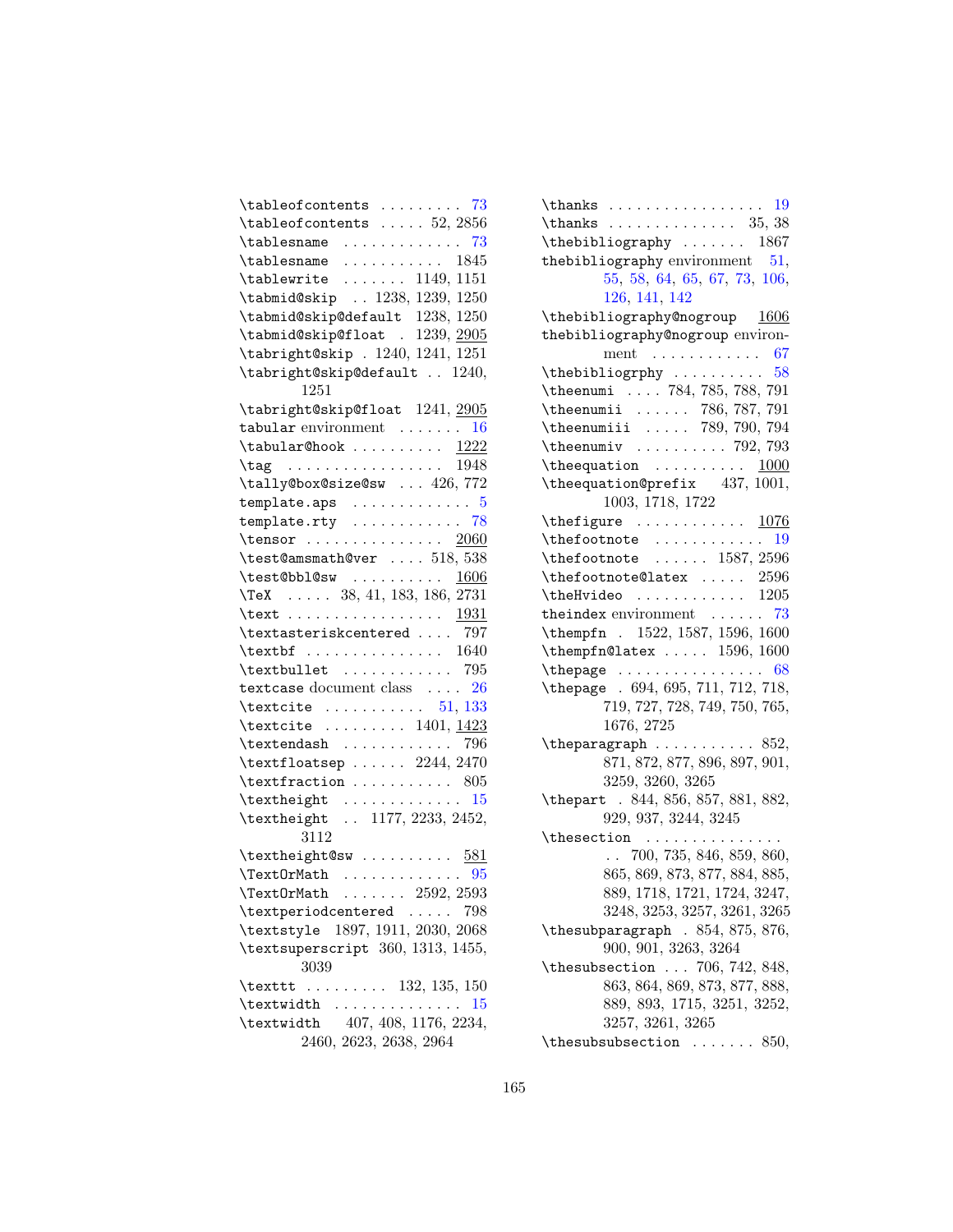| 867, 868, 873, 877, 892, 893,                                                     |
|-----------------------------------------------------------------------------------|
| 897, 1716, 3255, 3256, 3261,                                                      |
| 3265                                                                              |
|                                                                                   |
|                                                                                   |
| \thispagestyle $\ldots$ 2602, 3014                                                |
| $\thr@@ \ldots \ldots \ldots$<br>30                                               |
| \thr@  1398, 1670, 3240                                                           |
| \tighten  1875, 1876                                                              |
| \tightenlines@sw $23, 37$                                                         |
| \tightenlines@sw $418, 1877, 2454$                                                |
| times document class $\dots \dots 117$                                            |
| \tiny 264, 2195, 2196, 2350, 2351,                                                |
| 2416, 2417                                                                        |
| $\tilde{33}$                                                                      |
| $\tilde{\theta}$                                                                  |
| $\tilde{\text{title}Column} \ldots \ldots \frac{1727}{1810}$                      |
| \title@column@grid . 1751, 1810                                                   |
| \titleblock@produce<br>120                                                        |
| $\texttt{titlepage} \dots \dots \dots \ 2598$                                     |
| $\tilde{\text{titlepage@sw }} \ldots \ldots 25, 37, 96$                           |
| \titlepage@sw $457, 2634$                                                         |
| $\texttt{loc@ofont}$ 134                                                          |
| $\text{loc@font } \ldots \ldots \ldots \frac{3381}{1}$                            |
| $\texttt{loc@post}$ 134                                                           |
| $\text{loc@post}$ 2903, 3401                                                      |
| \toc@post@auto  2903, 3401                                                        |
| $\text{loc@pre} \ldots \ldots \ldots \ldots 134$                                  |
| $\text{loc@pre } \ldots \ldots \ldots 2902, 3400$                                 |
| $\text{loc@pre@auto} \dots \dots \ 2902, 3400$                                    |
| \tocdepth@munge  2857, 2861                                                       |
| \tocdepth@restore  2859, 2866                                                     |
| \tocdim@min  2885, 3387                                                           |
| \tocleft@  2884, 3386                                                             |
| \tocleft@pagenum  2874                                                            |
| $\to \dots \dots \dots \dots \dots \ 73$                                          |
| $\to$ $1837$                                                                      |
| $\texttt{today} \dots \dots \dots \dots \dots \ 72$                               |
| $\texttt{today} \dots \dots \dots \dots \ 264, \frac{1832}{ }$                    |
| 801                                                                               |
| $\rightarrow$ 15                                                                  |
| $\begin{array}{ccc}\n\text{topmargin} & \ldots & \ldots & 2227,2446\n\end{array}$ |
| \toprule<br>1230                                                                  |
| \topsep  1381, 1390, 1739, 2174,                                                  |
| 2187, 2268, 2276, 2284, 2287,                                                     |

| 2329, 2341, 2395, 2408, 2492,                          |
|--------------------------------------------------------|
| 2498, 2504, 2506                                       |
| \topskip . 2230, 2231, 2449, 2450                      |
| $\texttt{total@text} \dots \dots \dots \quad 772$      |
| $\tau$ $\frac{1}{2}$ $\ldots$ $\ldots$ $\frac{579}{2}$ |
| $\tfrac{1632}$                                         |
| $\triangle$ $\ldots$ $\ldots$ $2040$                   |
|                                                        |
| \triangleq $\ldots \ldots$ 2036, 2139                  |
| \trigger@float@par . 1158, 1159                        |
| \true@sw . 1091, 1166, 1215, 1305,                     |
| 1610, 1618, 1645, 1998-2000,                           |
| 2593                                                   |
| $\text{ht}$ 1825                                       |
| $\text{trfamily } \ldots \ldots \ldots \quad 1825$     |
|                                                        |
| $\text{twocolumn} \dots \dots \dots \dots \quad 114$   |
| twocolumn document class option                        |
| $\ldots \ldots 17, 21$                                 |
| \twocolumn@grid@setup  381                             |
| \twocolumn@sw $21, 37, 70$                             |
| \twocolumn@sw $275, \frac{376}{1806}$<br>2599          |
| \twocolumngrid<br>.68                                  |
| \twocolumngrid 1760, 1766, 1800,<br>2605               |
| twocolumngrid document class op-                       |
| tion 70                                                |
| twoside document class option $21$                     |
| \twoside@sw $21, 37, 85$                               |
| \twoside@sw $\frac{370}{2214}$ , 2435                  |
|                                                        |

#### U

\ver@amsmath.sty .......... [27](#page-26-0)